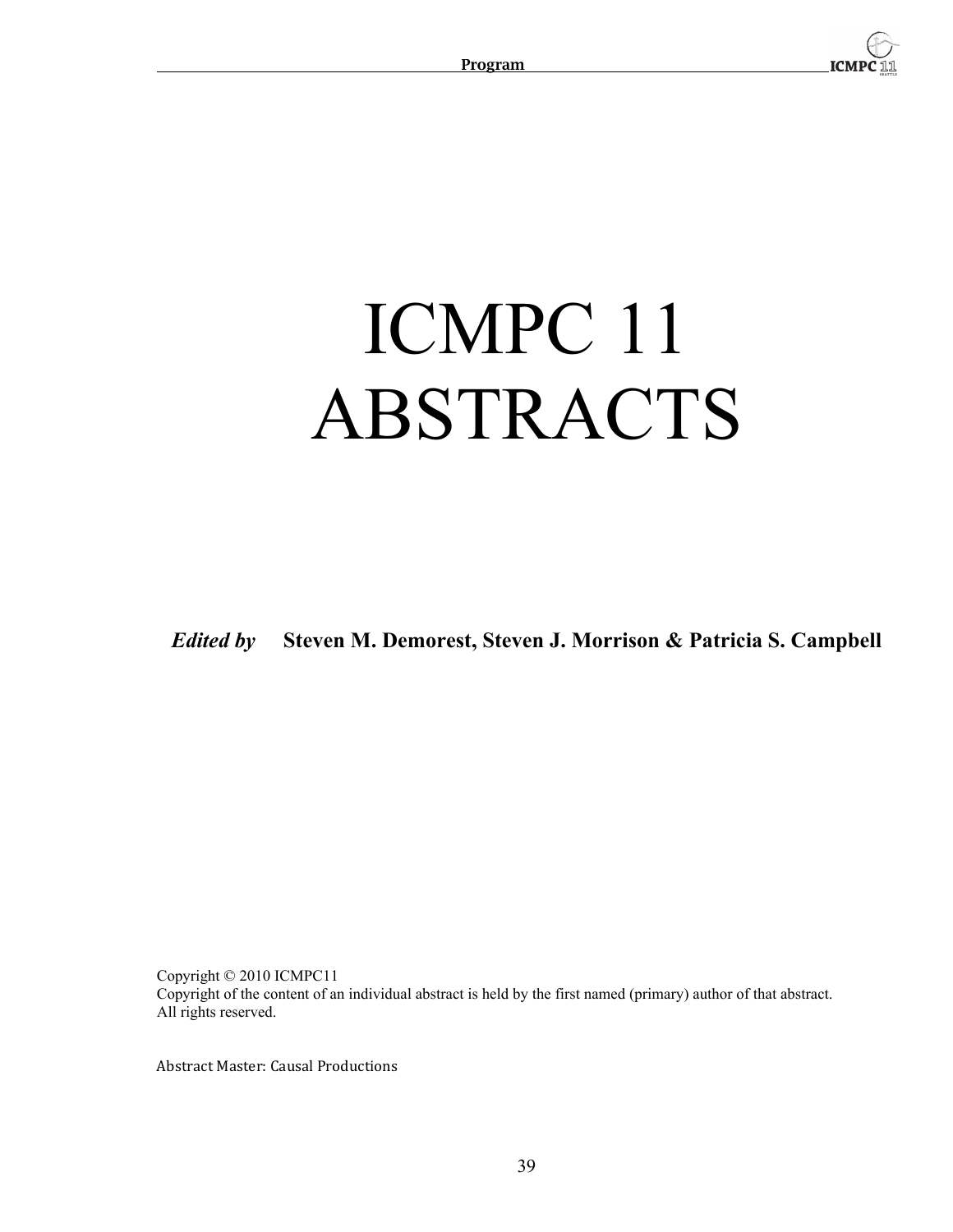# **Table of Contents**

- **Page Monday 23 August 2010**
- 42 Welcome / Keynote Address
- 42 Invited Symposium: Effects of Musical Experience on Development During Infancy
- 42 Music Therapy 1
- 43 Social Psychology 1
- 44 Tonal Perception 1
- 44 Invited Symposium: Perspectives on the Development of Expertise
- 45 Emotion 1
- 46 Timbre 1
- 47 Tonal Perception 2
- 48 Workshop
- 48 Cognitive Skills
- 49 Emotion 2
- 49 Timbre 2
- 50 Rhythmic Modeling

# **Tuesday 24 August 2010**

- 51 Invited Symposium: Cross-species Studies of Music Cognition
- 52 Personality
- 52 Emotion 3
- 53 Auditory Perception 1
- 54 Evolution
- 55 Music Therapy 2
- 55 Performance 1
- 56 Rhythmic Synchronization
- 57 Invited Symposium: How The Hypothesis Lost its Spots
- 57 Music Therapy 3
- 58 Emotion 4
- 59 Memory 1
- 60 Amusia
- 61 Music Therapy 4
- 61 Improvisation
- 62 Memory 2

# **Wednesday 25 August 2010**

- 63 Audio Visual
- 63 Cross-Cultural
- 64 Cognitive Modeling
- 65 Social Psychology 2
- 66 Symposium: Scalable Analytical Approaches and Performative Affordance
- 67 Education 1
- 68 Gesture
- 68 Social Psychology 3
- 69 Young Researcher Award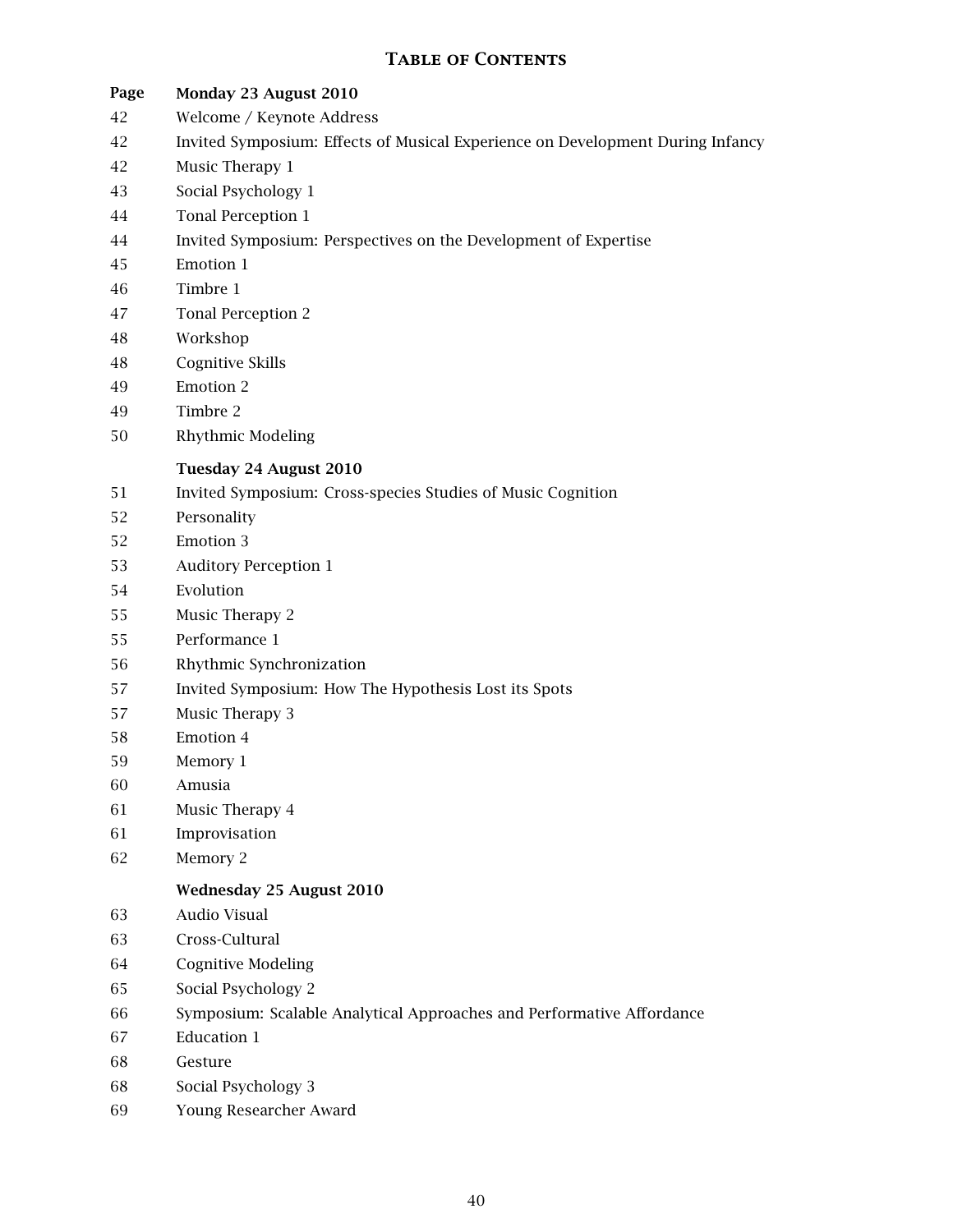- **Page Thursday 26 August 2010**
- 70 Symposium: Music Health and Wellbeing: Therapy, Education and Communication
- 70 Education 2
- 71 Performance 2
- 72 Auditory Perception 2
- 73 Social Psychology 4
- 74 Development
- 74 Music & Language 1
- 75 Auditory Perception 3
- 76 Symposium: Music Health and Wellbeing: Clinical and Applied Contexts
- 76 Infant Development 1
- 77 Music & Language 2
- 78 Rhythm & Timing 1
- 79 Performance 3
- 80 Infant Development 2
- 80 Music & Language 3
- 81 Rhythm & Timing 2

# **Friday 27 August 2010**

- 82 Invited Symposium: Motivating Music in Cultural Context: Interdisciplinary Perspectives on Participation and Learning
- 83 Neuroscience 1
- 84 Movement in Performance
- 85 Health
- 86 Symposium: Music as a Social Integrative Tool
- 87 Neuroscience 2
- 87 Movement
- 88 Auditory Perception 4
- 89 Symposium: Music as Affect Regulation in Everyday Life
- 90 Aesthetic Perception
- 90 Performance 4
- 91 Auditory Perception 5
- 92 Keynote Address

# **Posters**

- 93 Poster Session 1
- 105 Poster Session 2
- 118 Poster Session 3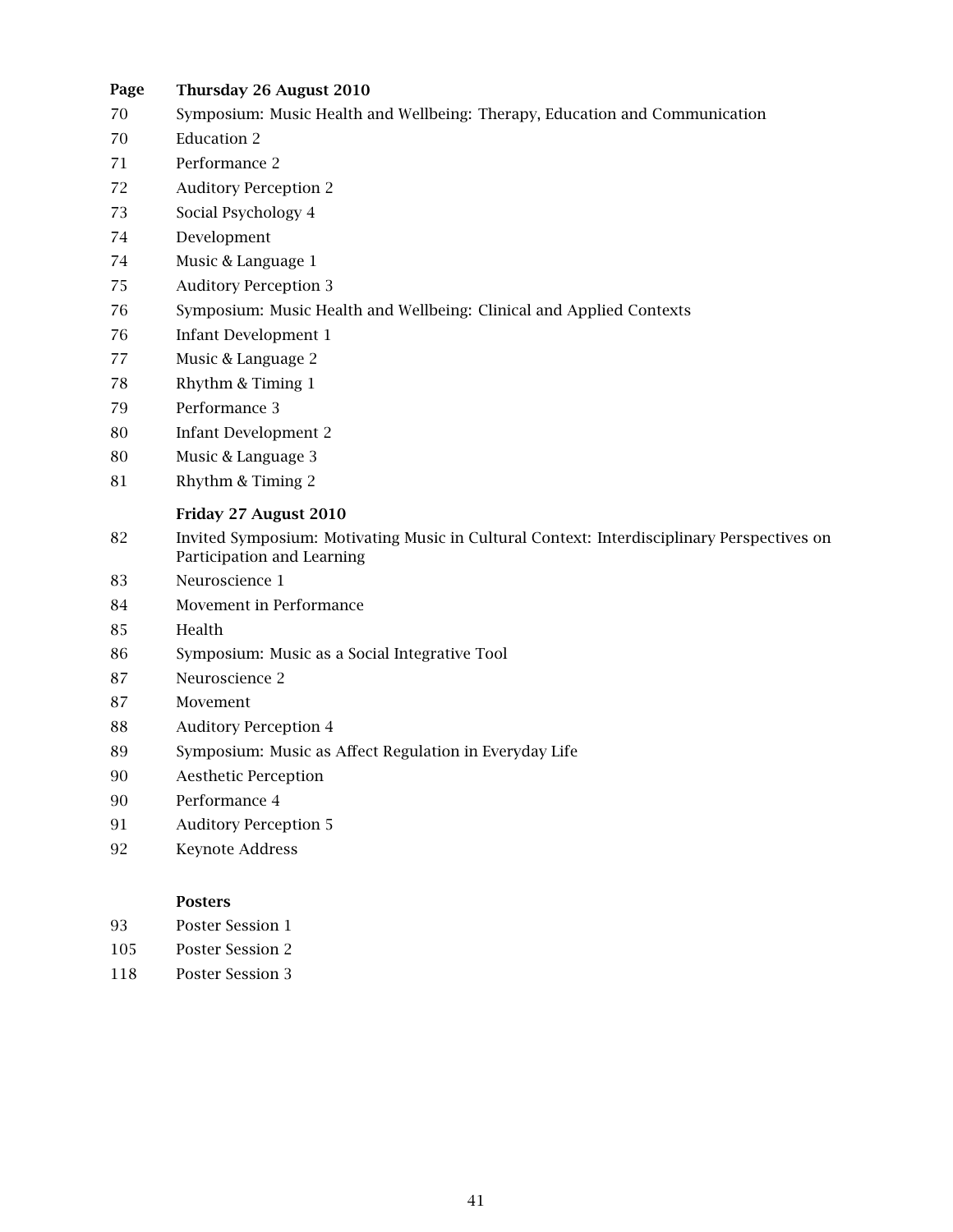# **Welcome / Keynote Address**

KANE 130, 09:00 – 10:30, Monday 23 Aug 2010

# **Singing: When It Helps, When It Hurts, and When It Changes Brains**

*Gottfried Schlaug; Beth Israel Deaconess Medical Center, USA*

#### Opening, Time: 09:00

Singing, or making music with your own vocal apparatus, is a multimodal activity that involves the integration of auditory and sensorimotor processes. The ability to sing in humans is evident from infancy, and does not depend on formal vocal training but can be enhanced by training. Nevertheless, there are individuals who are unable to sing in tune, i.e. tone-deaf people, providing an interesting model to study a disordered auditory-motor brain network including its feedback components that facilitate singing. Given the behavioral similarities between singing and speaking, as well as the shared and distinct neural correlates of both, work has also begun to examine whether singing can be used to treat some of the speech-motor abnormalities associated with various neurological conditions. I will present the anatomical and functional components of an auditory-motor network that supports singing, show evidence that this network adapts and changes as a function of intense training, and reveal how singing and components of this auditory-motor network can be used to ameliorate some of the speech deficits associated with conditions such as acquired focal brain lesions and developmental disorders such as autism.

# **Invited Symposium: Effects of Musical Experience on Development During Infancy** KANE 110, 11:00 – 12:30, Monday 23 Aug 2010

**Beat Induction as a Fundamental Musical Skill**

*Henkjan Honing; University of Amsterdam, The Netherlands*

#### SYM031, Time: 11:00

In order to understand how humans can learn to understand music, we need to discover what perceptual capabilities infants are born with. In this paper we address beat induction: the ability to sense beat (a regular pulse in an auditory signal; termed 'tactus' in music theory) that helps individuals to synchronize their movements with each other, such as necessary for dancing or producing music together. A recent study tested beat induction in sleeping newborn babies (Honing et al., 2009; Winkler et al., 2009), by assessing whether or not the neonate auditory system forms expectation for the onset (downbeat) of the cycle in a regular rhythmic sound sequence. The results demonstrated that violating the beat of a rhythmic sound sequence is detected by the brain of newborn infants (showing a MMN). Apparently newborn infants develop an expectation for the 'downbeat', even when it is not marked by stress or other distinguishing spectral features. Omitting the downbeat elicits brain activity associated with violating sensory expectations. It appears that the capability of detecting a regular pulse in rhythmic sound sequences is already functional at birth. The potential consequences of these findings for musical development, biology of music, and the origins of music will be discussed (This research was supported by the European Commission. For credits see: www.musiccognition.nl./newborns/).

#### **New Perspectives on Consonance and Dissonance**

*Judy Plantinga, Sandra E. Trehub; University of Toronto Mississauga, Canada*

# SYM032, Time: 11:30

The prevailing belief is that the human preference for consonant music and distaste for dissonant music are innate. The evidence is based largely on sequences of consonant or dissonant *harmonic*, or simultaneously sounded, intervals, which are atypical in music. In the present study, we used more ecologically valid materials to investigate preferences for consonance by 6- and 12-month-old infants — simple melodies or tone sequences in one experiment and simple melodies with chord accompaniment in another. Infants were tested with the headturn preference procedure. In Experiment 1, 16 6-month-olds and 16 12-month-olds heard a tonal melody with musically consonant intervals and an atonal melody with dissonant intervals. In Experiment 2, both age groups (16 per group) heard these tonal and atonal melodies with accompanying chords that were consistent with the tonal melody (i.e., consonant harmony for the tonal melody and dissonant harmony for the atonal melody). Neither age group showed any preference in Experiment 1. In Experiment 2, 12-month-olds showed a preference for the music that was moderately dissonant or discrepant from music ordinarily heard in their environment. Our findings are inconsistent with an innate preference for consonant music, either for sequential tone relations or for melodies accompanied by chords. Instead, they suggest that infants' apparent preference for consonance stems from properties unique to simultaneous tone combinations. Our results are consistent with variations in standards of dissonance across historical periods and cultures and with aesthetic preferences that arise from moderate pattern complexity. They also highlight the effects of early exposure.

#### **Active Participation in Infant Music Classes: Perceptual, Cognitive and Social Benefits**

*Laurel J. Trainor, David Gerry, Elaine Whiskin, Kristen Tonus, Adrienne Cheung, Andrea Unrau; McMaster University, Canada* SYM033, Time: 12:00

Compared to those not training musically, children taking formal music lessons show advanced brain organization, musical perception, and executive functioning. Here we test whether structured musical training between 6 and 12 months of age affects musical acquisition, brain development, language, social interaction, and joint attention. Infants ( $n = 30$ ) were randomly assigned to either 6 months of a Suzuki early childhood music program or a passive music listening control program. In the former, infants and parents learned songs, played xylophones, and moved to rhythms. In the latter, "Baby Einstein" CDs were played while infants and parents played at ball, book, block, art, and stacking-cup stations. Compared to the control group, infants in the Suzuki group showed advanced brain responses at 12 months. Specifically, they showed significantly larger and earlier event-related potentials to melody notes and larger responses to pitch changes. In terms of musical acquisition, Suzuki infants preferred to listen to tonal compared to atonal music whereas control infants had no preference. Additionally, infants in the Suzuki group showed greater positive changes pre- compared to post-training on gesture measures of early communication, and on the smiling, distress to limitations, distress/latency to approach novel stimuli, and soothability scales of the Infant Behavior Questionnaire. The random assignment allows us to conclude that participation in an active Suzuki early childhood music program advances brain development, musical acquisition, communication and social/emotional development compared to participation in a passive listening program. We conclude that musical training can have benefits in infancy.

# **Music Therapy 1**

GOWEN 201, 11:00 – 12:30, Monday 23 Aug 2010

#### **A Theory of Music and Sadness: A Role for Prolactin?**

#### *David Huron; Ohio State University, USA* PA025, Time: 11:00

A theory of music and sadness is proposed. It is suggested that, for some listeners, nominally sad music actually evokes sad affect through a combination of empathetic responses to sad acoustic cues, through learned associations, and through cognitive rumination. Levels of the hormone prolactin increase when sad, producing a consoling psychological effect suggestive of a homeostatic function. It is proposed that prolactin plays an important role for those listeners who experience nominally sad music as pleasurable. It is suggested that the effect exhibits large individual differences.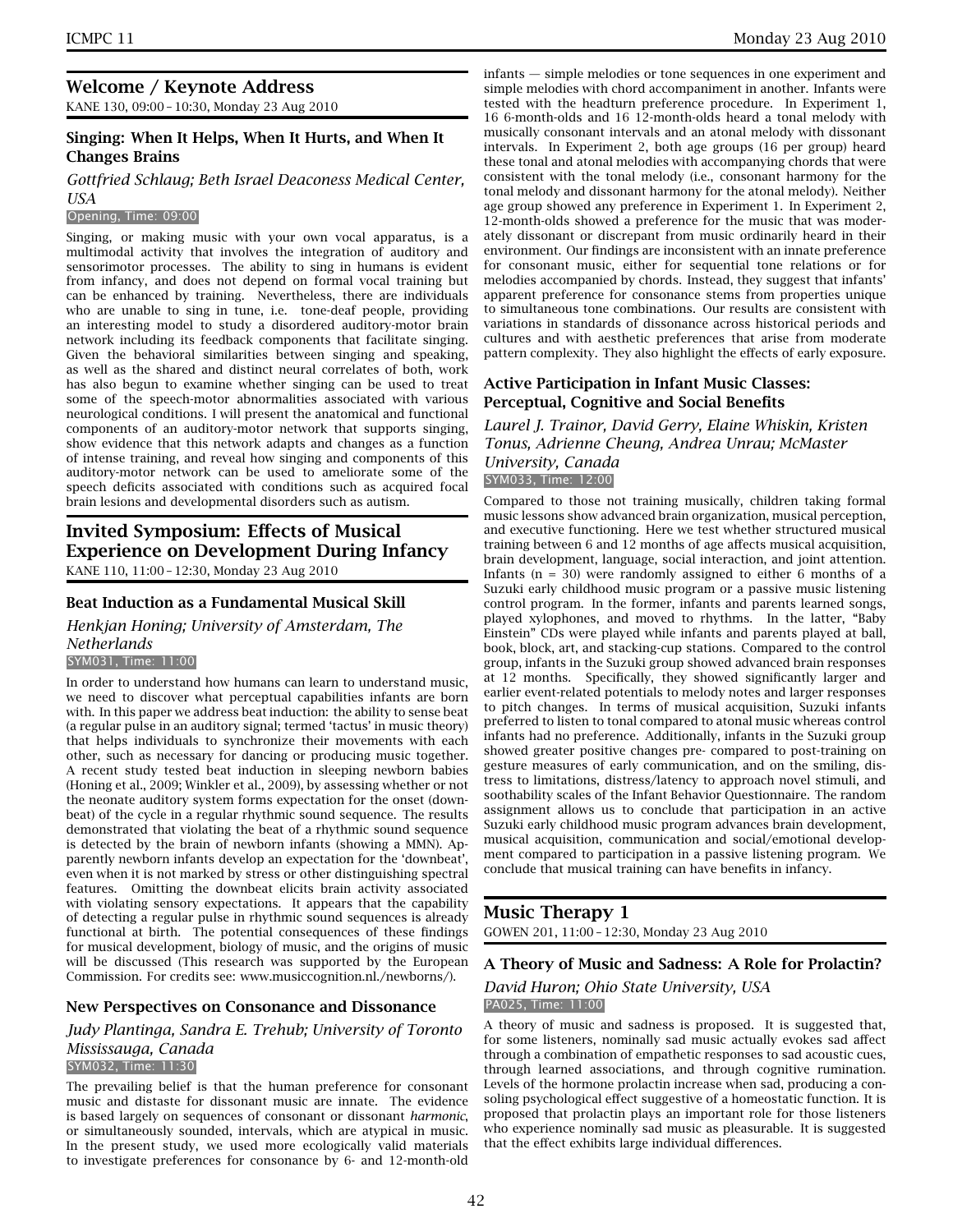# **Improvisational Psychodynamic Music Therapy for Depression: Randomized Controlled Trial**

#### *Jaakko Erkkilä, Esa Ala-Ruona; University of Jyväskylä, Finland*

#### PA018, Time: 11:30

Clinical evidence, anecdotal findings, and couple of controlled studies conducted so far suggest that music therapy is a promising, even effective form of treatment for depression although there is little research on the effect of specific music therapy models and methods. The aim of this study is to examine whether improvisational, psychodynamic music therapy in an individual setting helps reduce symptoms of depression and improve other health-related outcomes. We conducted a single-blind randomized controlled trial with two parallel arms in Jyväskylä, Finland. A total of 79 people with depression (aged 18–50 years) participated in the study. Primary measure was change in score on a depression symptom scale. Secondary measures were changes in scores on anxiety, general functioning, quality of life, and alexithymia. Frontal alpha asymmetry (FAA) and frontal midline theta (FMT) in rest electroencephalography were also investigated. At 3 months, participants receiving IPMT showed greater improvement than those receiving standard care in depression symptoms, anxiety symptoms, and general functioning. Non-significant differences favoring IPMT were seen in quality of life and alexithymia. Response rate was significantly higher in IPMT than in standard care. Changes in FAA were different at F7-F8 electrodes. IPMT added to standard care for depression is more effective than standard care alone. Patients offered IPMT show greater improvements in depression, anxiety and functioning and have a greater likelihood of response in the medium term. The EEG findings may refer to increased emotional awareness and processing. Further research is needed to address the longer-term sustainability of its effects.

# **Depression and Music Therapy Treatment — Clinical Validity and Reliability of EEG Alpha Asymmetry and Frontal Midline Theta: Three Case Studies**

*Jörg Fachner 1, Christian Gold 2, Esa Ala-Ruona 1, Marko Punkanen 1, Jaakko Erkkilä 1; 1University of Jyväskylä, Finland; 2Unifob Health, Norway* PA080, Time: 12:00

Physiological measurements may be a promising addition to traditional clinical depression assessments if clinical validity can be demonstrated. We aimed 1.) To examine the relationships between EEG measures (frontal alpha asymmetry, FAA; and frontal midline theta, FM theta) and psychiatric test; 2.) to explore whether changes in those measures were congruent with clinical case descriptions by the attending music therapists. 79 adults diagnosed with a depressive disorder were included in this study Resting EEG and psychiatric tests (MADRS; HADS-A) were administered at intake and after 3 months. FAA was calculated at three electrode pairs (Fp1-Fp2, F3-F4, F7-F8), and FM theta (F3/4, Fz). EEG was transformed into z-scores (compared to a normative EEG database). Correlations between EEG and psychiatric tests were examined statistically. Psychometric properties of FAA and FM theta were also explored. Therapy processes of selected cases were analysed narratively and compared to the observed changes on EEG and clinical assessments. FAA on F7-F8 electrodes at intake was significantly related to anxiety  $(r = .29, p < .05; z-scores: r = .33, p < .01)$  but not to depression level. No significant correlation was found between FM theta and psychiatric tests. Z-scores of FAA were within the normal range, whereas z-scores of FM theta were higher than in the age-matched normal population. Test-retest reliability at 3 months was good for most measures. Comparisons of EEG and psychiatric measures with narratives of three selected cases yielded mixed results. FAA and FM theta demonstrate some potential as biomarkers in music therapy studies.

# **Social Psychology 1**

GOWEN 301, 11:00 – 12:30, Monday 23 Aug 2010

# **Modeling Musical Structure from the Audience: Emergent Rhythmic Models from Spontaneous Vocalizations in Samba Culture**

# *Luiz Naveda 1, Fabien Gouyon 2, Marc Leman 1; 1Ghent University, Belgium; 2INESC Porto, Portugal* PA021, Time: 11:00

The access to subjects' representations of musical structure is a persistent challenge to the research in music. Vocalizations may be able to provide a more direct access to personal accounts of music engagement, which may be less biased by symbolic representation and more spontaneously performed in several cultural backgrounds, such as the Hip-Hop's *beatboxing*, the *Bols* in India or the vocal percussion of *Samba* rhythms in Brazil. In this study, we analyzed the musical structure of spontaneous vocalizations of Samba rhythms collected from a random selection of subjects in Brazil. The results show that spontaneous vocalizations provide an alternative to the study of musical structure based on data collected from acculturated subjects, musically trained or not. The combination of this method with audio analysis provides a promising balance between ecological validity and analytic tool. The study also shows that entrained rhythmic models in Samba are coherent with expected musical characteristics described in the literature.

# **Influences of Minority Status and Social Identity on the Elaboration of Unfamiliar Music by Adolescents**

# *Marco Lehmann, Reinhard Kopiez; Hanover University of Music & Drama, Germany* PA110, Time: 11:30

Adolescents highly appreciate music and use it as a badge of identity. They elaborate on music-related topics in their own terms regarding two informational qualities: musical knowledge in terms of descriptive categories and musical meanings as they relate to the self and to social groups. This study investigates adolescents'  $(N = 101)$  music elaboration in the social context of minority status, social identity and expert status. In a controlled experimental setup, subjects listened to unfamiliar music and obtained discussion topics from an alleged group of earlier participants. In turn, they indicated their interest in the topics and invented their own. We report empirical effects on interest in discussion topics about music and on the initiative for the subjects' own contributions. The results are discussed regarding theories in social psychology and also the status of the music teacher in school.

# **A Comparative Research About Social Representations of "Music" and "Musical Child" Held by University Students**

*Anna Rita Addessi 1, Rosane Cardoso de Araújo 2, Assumpta Valls 3, Claudia Gluschankof 4; 1University of Bologna, Italy; 2Federal University of Paraná, Brazil; 3Autonomy University of Barcelona, Spain; 4Levinsky College of Education, Israel*

PA175, Time: 12:00

This paper deals with a comparative study about teachers' implicit music knowledge. Our hypothesis is that music knowledge can be investigated as a social and psychological construction as described by the theory of social representations (Moscovici 1981). The pilot study has been realized in Italy with university students that will become general teachers at the nursery and compulsory school (Addessi, Carugati, Selleri 2007; Addessi & Carugati 2010). We investigated the concepts of music, musicality, musical child, music teacher and music education held by the participants, by means a questionnaire. In this paper we introduced the comparative research carrying out with the same questionnaire in Brazil and Spain.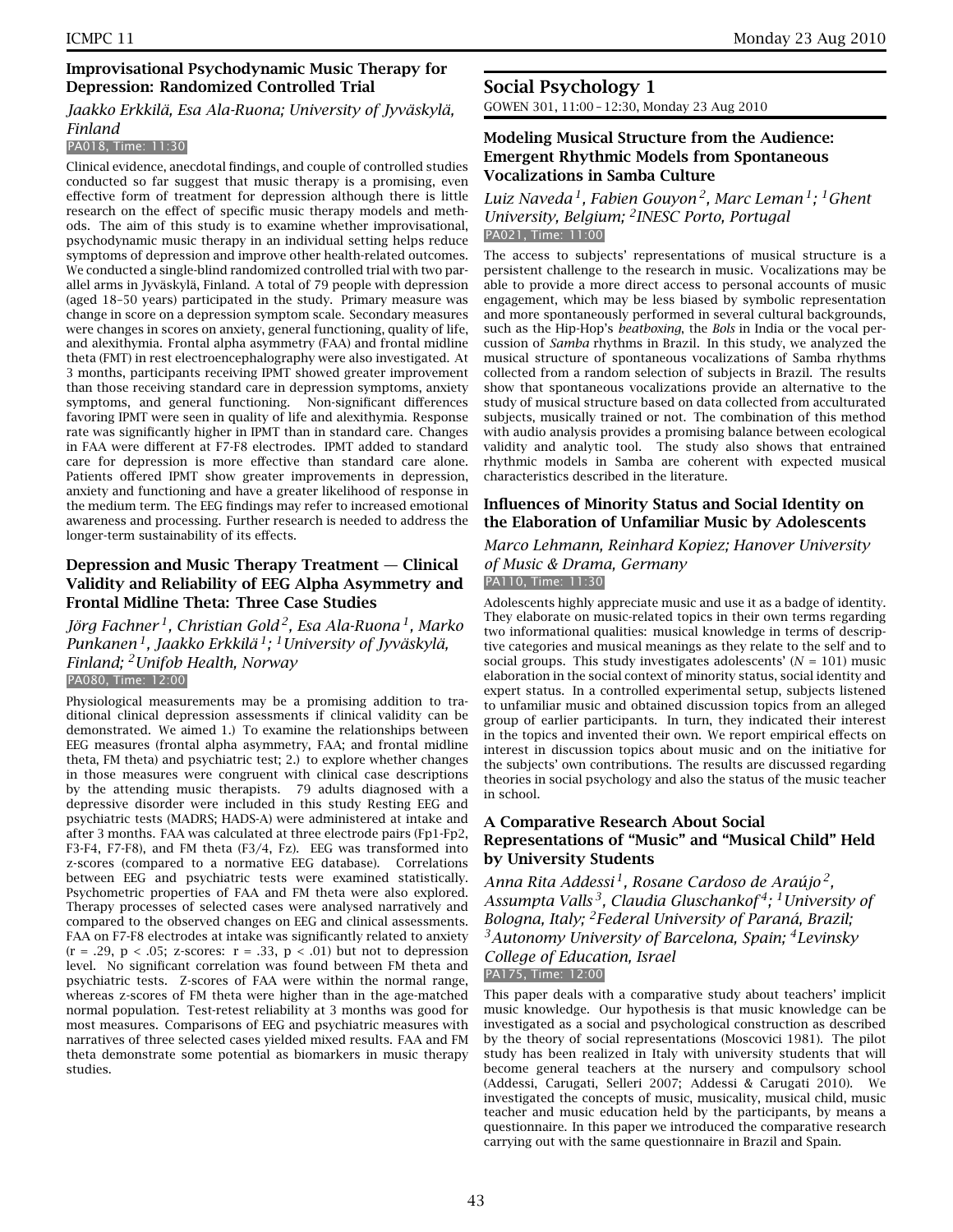# **Tonal Perception 1**

SMITH 120, 11:00 – 12:30, Monday 23 Aug 2010

# **The Effect of Structure and Rate Variation on Key-Finding**

#### *Morwaread Farbood, Gary Marcus, Panayotis Mavromatis, David Poeppel; New York University, USA* PA027, Time: 11:00

While substantial evidence suggests that key perception depends in part on the statistical distribution of pitch classes in a given piece, it has also been suggested that structural factors may play an important role. To further the understanding of what such structural factors might be, we conducted two experiments using statistically ambiguous yet structurally unambiguous stimuli that consisted of a uniform distribution of diatonic pitches drawn from the union of two neighboring keys, sequenced to clearly imply one particular key. In Experiment 1, subjects with substantial music theory training were asked to listen to melodic sequences and identify the key. The results indicate that purely structural factors can greatly influence key perception when statistical information about overall key profile is highly ambiguous. In Experiment 2, we examined the temporal psychophysics of structurally-based key induction by systematically varying the tempo of a subset of the statistically ambiguous/structurally unambiguous materials presented in Experiment 1 at rates ranging from 7 BPM to 3400 BPM. Twenty-two musically trained subjects were asked to indicate whether each sequence sounded resolved (ending on an implied tonic) or unresolved (ending on an implied dominant). The results agree strongly with those from Experiment 1 and show a preferred range of tempi in which participants provide robust key judgments (30 BPM – 400 BPM). This suggests that structurally-based key-finding can be accurately computed by trained listeners in as little as 150ms per note or 1.2s for an entire sequence of eight notes.

# **Common and Rare Musical Keys Are Absolutely Different: Implicit Absolute Pitch, Exposure Effects, and Pitch Processing**

*Moshe Shay Ben-Haim 1, Eran Chajut 2, Zohar Eitan 1; 1Tel Aviv University, Israel; 2Open University, Israel* PA057, Time: 11:30

It is widely accepted that stimuli's frequency of occurrence has an effect on perceptual processes. In Western tonal repertory, some musical keys are extremely more frequent than others. Given recent studies showing that implicit "Absolute Key" aptitude (long-term memory for absolute key identity) is widespread, we hypothesized that keys common in tonal music would be processed more efficiently than rarer ones. 156 participants with no explicit Absolute Pitch abilities (including 36 musicians) were presented with a pitch identification learning task. Four pitches, establishing scale degrees 1, 2, 3, and 5 in a major key, were presented to each participant in one of 6 keys — three common (C, G, and D major) and three rarer (Ab, Db, and Gb major). Each pitch was assigned a number and a corresponding key on the computer keyboard. In three experimental stages, participants heard the pitches in random order and were requested to press each pitch's assigned number-key rapidly. Steeper learning curves were observed for common musical keys, producing faster reaction times and fewer errors for these keys in the final test phase. This novel exposure effect implies that absolute key identity may partake significantly in the processing of music, giving perceptual advantage to music in frequently-heard keys. This striking finding may suggest a revision in paradigms of tonal pitch processing, currently based exclusively on relative pitch.

# **Diatonic Categorization in the Perception of Melodies**

# *Jason Yust; University of Alabama, USA*

PA111, Time: 12:00

Previous research has shown that musicians skilled at interval identification categorize intervals according to their approximate size in semitones to perform interval discrimination tasks. The hypothesis that listeners have a similar strategy, diatonic categorization (a categorization scheme with seven rather than twelve categories within the octave), available to them for a range of other musical tasks neatly explains some phenomena of musical practice and some previous experimental results. Diatonic categorization would be a particularly effective strategy for music based on diatonic scales, and because it is a more efficient representation, it might be useful to listeners with less musical training and for musical tasks that are more complex than simple interval identification. I tested the specific hypothesis that musicians with moderate training would use diatonic categorization as a strategy in a short term memory task for transposed "melodies" (tone sequences) using two types of stimuli, one with diatonic stimuli in a familiar twelve-tone equal tuning (12-tET) and one with mock-diatonic stimuli in an unfamiliar thirteen-tone equal tuning (13-tET). The results show that subjects used diatonic categorization in the unfamiliar tuning condition as the only effective strategy to recall the interval content of melodies. In the familiar tuning, diatonic categorization appeared to be accompanied by other strategies, though more intersubject variability made these results less clear.

# **Invited Symposium: Perspectives on the Development of Expertise**

KANE 110, 14:00 – 16:00, Monday 23 Aug 2010

# **Perspectives on the Development of Expertise**

#### *Susan Hallam; IOE University of London, UK* SYM040, Introduction

This symposium brings together research considering the development of expertise across a range of different age and instrument groups adopting different methodologies. The first paper reports a questionnaire rating scale study with over 3,000 participants aged 4–19 representing a broad range of instruments and levels of expertise from beginner to entry to higher education exploring reported practicing strategies. The second paper explores the role that interpersonal interaction plays in supporting pupil attainment in instrumental learning. Survey responses from 337 violinists revealed that interpersonal factors accounted for significant differ-

ences in examination grade attainment. The third paper considers issues of conceptual understanding with three groups of students also representing different ages and levels of expertise. Three levels of conceptual understanding were identified as expertise developed: 'direct-interpretative', interpretative-constructive, and 'constructive'. The final paper considers expert level preparation for performance based on a single case observational study of a singer and pianist/conductor as they prepared for a performance of the first *Ricercar 1* from Stravinsky's Cantata for soloists, women's choir and ensemble. Taken together the papers provide insights into different aspects of expertise development, the role of generic practicing strategies, the relationship between amount of practice and interpersonal interactions on attainment, changes in conceptual understanding and the use of performance cues in experts.

# **The Development of Practicing Strategies in Young People**

# *Susan Hallam; IOE University of London, UK* SYM041, Time: 14:00

There has been considerable research considering how instrumental practice changes as expertise develops. Much of that research has been small scale and restricted in the range of instruments included. This paper explores the development of practicing strategies and motivation to practice as expertise develops. Over 3,000 young participants aged 4–19 representing a broad range of instruments and levels of expertise from beginner to those about to enter higher education completed a rating scale questionnaire relating to the strategies that they adopted when practicing. There were highly statistically significant differences between students at different levels of expertise in response to all but one statement relating to practicing strategies. These differences did not consistently demon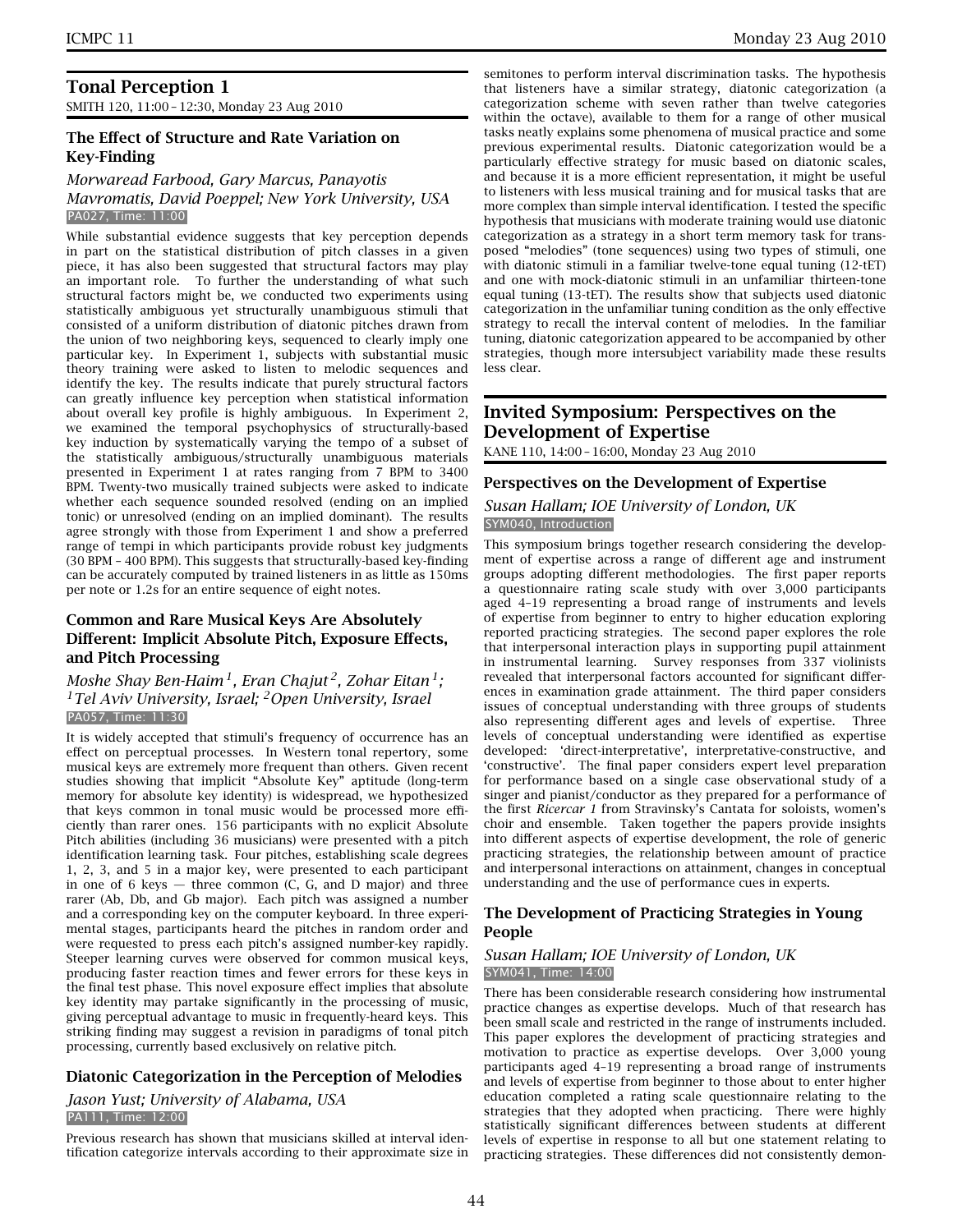strate a trend towards the adoption of more effective strategies as expertise developed. Factor analysis with varimax rotation revealed seven factors. Factor 1 had high weightings on statements relating to practicing sections slowly, repetition, and recognizing errors. Factor 2 had high weightings for items relating to the organization of practice, Factor 3 the use of recordings to provide feedback, getting a recording of a piece to be learned, and practicing with the metronome, Factor 4 the acquisition of an overall conception of the piece aurally and structurally and attempting to identify difficult sections, Factor 5 the strategy of repetition of entire pieces, Factor 6 concentration, and Factor 7 correcting a single wrong note if a mistake was made. Analysis of variance of Factors in relation to the nine levels of expertise revealed highly statistically differences.

# **The Role of Interpersonal Interaction in Supporting Progression in Instrumental Learning**

#### *Andrea Creech; IOE University of London, UK* SYM042, Time: 14:30

The principal research question addressed in this paper is whether interpersonal factors may account for variability in progression, amongst young instrumentalists. Three hundred and thirty-seven violin pupils aged between six and eighteen, their parents and their violin teachers each completed a survey comprising measures of interpersonal interaction. Data relating to pupil attainment (instrument grade level) and hours of practice per week were also collected. A cluster analysis was carried out and a model of six interpersonal types was proposed. In order to explore the principal research question, comparisons were made between the instrumental examination grade levels of pupils representing these contrasting teacher-pupilparent interpersonal types. A two-by-two between-groups analysis of covariance (ANCOVA), controlling for pupil age, was carried out, where the independent variables were 'interpersonal type' (six groups) and 'hours of practice' (3 groups). The dependent variable was 'grade level' (Associated Board of the Royal Schools of Music). The ANCOVA revealed main effects for interpersonal interaction type and for hours of practice per week, but no significant interaction effect. Specifically, the lowest attainment was found amongst pupils from clusters distinguished by high pupil-parent autonomy and low receptiveness to parental involvement on the part of the teachers. Higher attainment levels were found amongst clusters where parents offered high levels of support and teachers were enthusiastic, valued high musical standards and were highly responsive to the pupils' and parents' points of view. The effect size for interpersonal interaction type, as measured by partial eta squared, was higher (.07) than that for hours of practice (.05).

# **How Does the Development of Expertise Influence Instrumental Students' Conceptions of Learning and Instruction?**

#### *Alfredo Bautista; University of Victoria, Canada* SYM043, Time: 15:00

Many research studies carried out from the expertise paradigm have focused on describing how instrumental practice changes as musical expertise develops. However, the conceptions of music learning and instruction held by instrumentalists with different levels of expertise still remains as an understudied area, even among researchers specifically concerned with conceptual change. By adopting the frame of *implicit theories*, the present study addresses the conceptions of learning and instruction held by instrumental students at professional conservatories of music. More specifically, our main purposes were to study the conceptions of learning, teaching, and assessment/evaluation held by piano students at three developmental/instructional stages, and analyze whether their conceptions were organized in the form of theoretically consistent profiles. The participants were 215 students of Intermediate and Tertiary degrees. The construct "expertise" was operationalized by collapsing the variables "Age" and "Level of Instruction" in three levels. Data was collected by means of a multiple-choice questionnaire, and analyzed with descriptive and non-parametric statistical methods. The findings suggested that: a) students' conceptions are more sophisticated as both their age and education level increase; b) each developmental/instructional group is typically associated to different

conceptions of learning, teaching, and assessment/evaluation; and c) three increasingly sophisticated profiles, quite consistent from a theoretical perspective, can be identified among these students. Similarities and differences among our findings and those from studies focused on the development of students' learning practices are elaborated. Implications for conceptual change research and limitations of the study are discussed, and further lines of research are suggested.

# **Learning More About Practice and Recall: Comparing Self-Reports for Works by Stravinsky and Schoenberg**

# *Jane Ginsborg 1, Roger Chaffin 2; 1Royal Northern College of Music, UK; 2University of Connecticut, USA* SYM044, Time: 15:30

Longitudinal case studies have shown that certain musical features to which performers attend during practice and rehearsal are retained as cues for retrieval during performance from memory. Nevertheless some features can be retained for many years post-performance despite not having being identified explicitly as performance cues (PCs). We examined the implications of this finding for the theory of PCs by extending previous research on a singer's memorization and recall for Stravinsky's Ricercar 1 to her preparation of Schoenberg's Songs Op. 14. The singer reported features and PCs for the Stravinsky immediately after the public performance. These were used as predictor variables in regression analyses in which the dependent variables were starts, stops and repetitions of each beat during practice and subsequent recall. She identified features of the Schoenberg after the final rehearsal, and PCs after the performance. More interpretive and expressive cues were reported for Schoenberg than Stravinsky. Reports per beat were comparable. For the Schoenberg, nearly a quarter of all features and cues were noted concurrently with one or more other features (e.g. basic and interpretive) and PCs (e.g. interpretive and expressive). While half the features were retained as PCs of the same type, others disappeared or became different types of PC. Further, as the performance progressed, additional cues emerged that did not appear to originate in features. The singer's approach to the two tasks was generally consistent, reflecting earlier findings for professional musicians. Inconsistencies are attributable to differences between the two works influencing the nature of preparation.

# **Emotion 1**

GOWEN 201, 14:00 – 16:00, Monday 23 Aug 2010

# **Musical Induction and Persistence of Moods**

#### *Marjolein D. van der Zwaag, Joyce H.D.M. Westerink; Philips Research Europe, The Netherlands* PA020, Time: 14:00

Music is a powerful and popular technique to regulate mood in everyday life. A better understanding of the relation between music and mood is valuable as it would help to use music to consistently direct mood to a positive state, which improves several cognitive processes. This study investigated whether music can induce moods in each quadrant of the valence-energy model, and whether these moods last when music is presented in the background.

Twenty participants received four mood inductions. Music was selected based on the most distinctive songs in each quadrant of the valence-energy model for each individual participant. Eight minute musical mood induction and five minute task execution took place while music was presented continuously. Participants rated their emotional state using valence and energy ratings.

Results show that the musical mood induction was successful. The four musically induced moods differed on valence (*p*<.001) and energy (*p*<.001) ratings. When music was presented in the background of the task execution, valence and energy ratings remained distinguishable over the four induced moods, although the differences between them reduced. Thus this study shows that moods from each quadrant of the valence-energy model can be successfully induced using music, and persist when music is presented in the background.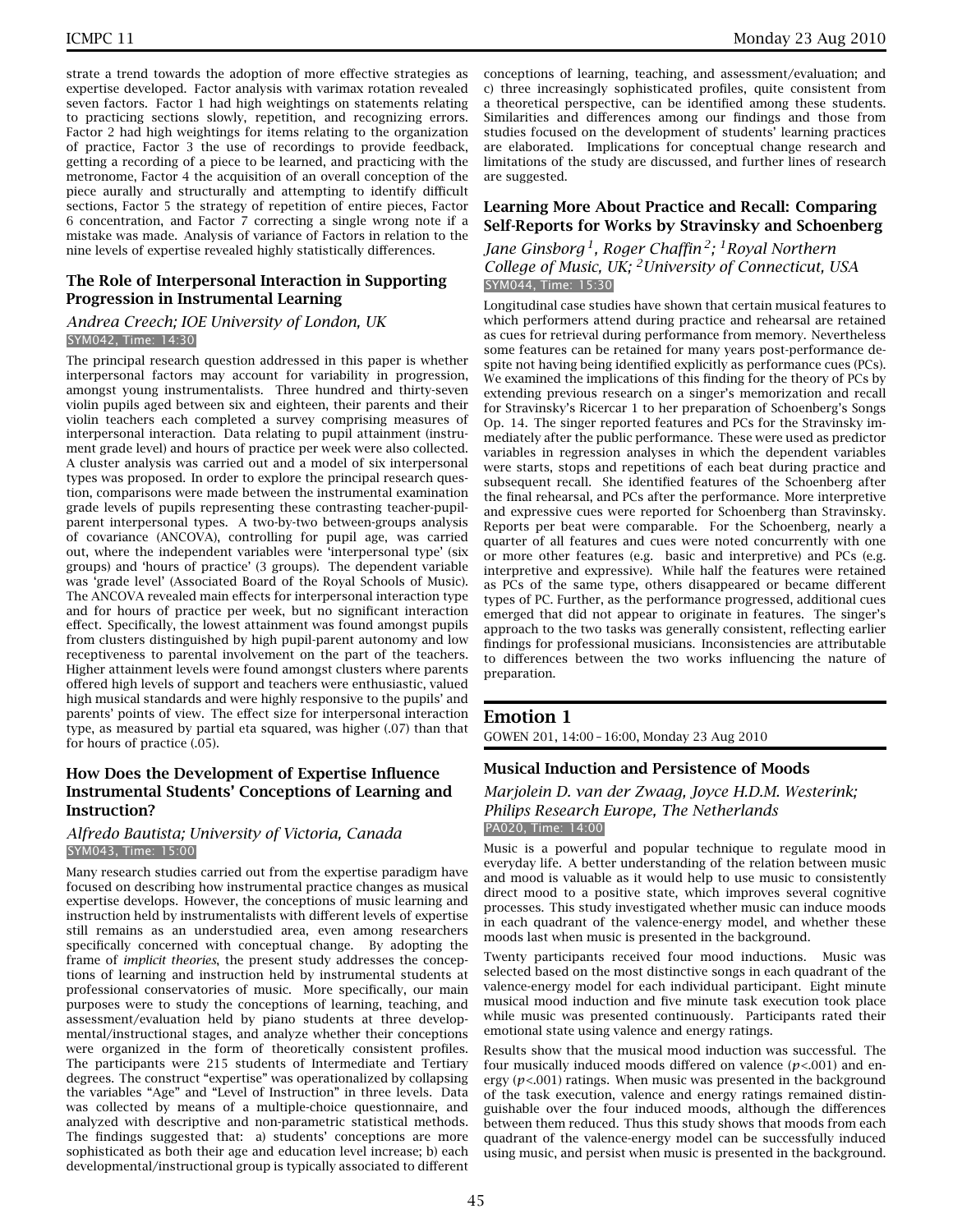This study extends current knowledge on the impact of music on mood and emphasizes the valuable power of music to induce mood.

# **Mood and Personality Influence the Perception of Musical Emotions**

*Jonna K. Vuoskoski, Tuomas Eerola; University of Jyväskylä, Finland* PA067, Time: 14:30

Temporary mood states as well as stable personality traits have been shown to influence emotional processing, but this phenomenon has been neglected in the field of music and emotions. The aim of this study was to explore how listeners' personality and mood influence their evaluations of discrete emotions represented by music, as well as their preference ratings for different types of excerpts. 67 participants evaluated 50 film music excerpts in terms of perceived emotions (happiness, sadness, anger, fear, and tenderness) and liking. Their current mood and Big Five personality traits were also assessed. The results suggest that both mood and personality play a role in the perception of musical emotions, although the effect of mood seems to be stronger. Participants in negative mood evaluated music excerpts as sadder, whereas participants in positive mood evaluated the excerpts as happier. Although personality traits predispose to certain mood states, Moderated Multiple Regression analysis revealed that personality also moderates the way mood effects emotion perception. For example, extraversion had a significant moderating effect on the relationship between depressed mood and sadness ratings. Interestingly, personality and liking ratings appeared to be strongly connected: Agreeableness and Extraversion correlated with liking for happy-sounding music, and Openness to Experience with liking for sad- and fearful-sounding music. The results suggest that mood has a stronger role in cognitive evaluations of emotional information, but personality traits moderate its effects of emotional processing and appear to be more important for self-referential evaluations such as liking for happy- or sad-sounding music.

# **Are Bodily Responses Pre-Musical? Psychophysiological Applications to Music Analysis**

# *David Sears, Mattson Ogg, Mitchel Benovoy, Gil*

*Zilberstein, Stephen McAdams; McGill University, Canada* PA141, Time: 15:00

Two methodological obstacles impede progress in research on emotional response to music: 1) the ability to provide a potentially objective measure for the study of emotions felt by listeners, and 2) an analytical technique that can account for how emotions change over time. We provide solutions to these obstacles by adopting psychophysiological measures reflecting activity of the sympathetic nervous system and by performing continuous analyses of the measures over the entire musical excerpt.

We presented 20 musically trained subjects with 19 Romantic piano excerpts in small ternary form (ABA') lasting 50–90 s. We continuously recorded three psychophysiological measures: galvanic skin response (GSR), heart rate, and facial electromyography. We extracted orienting responses (OR) in the GSR profiles for each subject over the course of each excerpt and then located the temporal windows that elicited a significant number of ORs across all subjects, using the other measures to confirm the OR. We analyzed the formal properties of the music at these windows to determine the potential cause of the ORs. We also extracted expressive performance features (time-varying loudness, tempo variation) from the acoustic stimuli.

Analyses at formal windows suggest listeners orient at the return of formal units (A'), indicating a clear effect of repetition on GSR, and at formal ruptures, in which a failure to provide closure at the end of formal units often elicits expectations for something to follow. Additional analysis between excerpts yielded significant effects of both loudness and tempo on GSR and HR.

# **The Effect of Pitch Exposure on Sadness Judgments: An Association Between Sadness and Lower Than Normal Pitch**

# *David Huron 1, Gary Yim 1, Parag Chordia 2; 1Ohio State University, USA; 2Georgia Institute of Technology, USA* PA144, Time: 15:30

Participants heard melodies in an experiment consisting of an exposure phase and a test phase. During the exposure phase, pairs of participants heard melodies that used artificial scales: for one participant, certain scale tones were raised; for the other, those same scale tones were lowered. Then, during the test phase, each pair of participants judged the sadness of identical melodies without these alterations. Participants who had heard the exposure melodies with the raised scale tones heard the test melodies as lower, and judged the test melodies to be sadder. The results suggest that the minor mode achieves its sad qualia by contrast with a more familiar mode (major) in which some scale tones are lower than normal. The results also suggest why the minor scale may have no sad connotations for listeners not enculturated to the major scale.

# **Timbre 1**

GOWEN 301, 14:00 – 16:00, Monday 23 Aug 2010

# **A Statistical Analysis of Timbre Descriptors for Musical Instrument Classification**

*Song Hui Chon, Stephen McAdams; McGill University,*

# *Canada*

PA036, Time: 14:00

Timbre is highly informative of the acoustical nature of sound source vibration patterns and the way they are excited. It should therefore be quite useful in the classification of musical instruments. Most automatic classification algorithms use various sound features, including many that model dimensions of timbre. Even though researchers are aware of the fact that including bad features leads to bad classification performance, there has been no large-scale assessment of each descriptor's performance.

This paper presents a statistical analysis of the 70 timbre descriptors collected at IRCAM. The goal is to judge each descriptor's effectiveness in three classification settings: according to musical instrument families, excitation types and the wind instruments' reed types. Eighty-two stimuli from six well-known timbre studies were considered.

Correlation analysis revealed clusters of features that are similar to the nine groups listed in Rioux et al. (2006). A simple k-means clustering on the values from each descriptor yielded a range of moderate classification rates from 33% to 79%. Wind instruments seem to be easier to classify than others. Of the nine descriptor groups, Spectral Centroid group was rather consistent and Attack Time more varied in intra-group performance. For the reed type classification, the Spectral Deviation group is superior to the other groups in terms of mean group performance and intra-group variance. While the classification performance may not be excellent, it showed a promising result with only one classifier and a simple classification algorithm. The performance is expected to improve with combinations of two or more descriptors.

# **Importance of Spectral Detail in Musical Instrument Timbre**

*Michael D. Hall 1, James W. Beauchamp 2, Andrew B. Horner 3, Jennifer M. Roche 4; 1James Madison University, USA; 2University of Illinois at Urbana-Champaign, USA; 3Hong Kong University of Science & Technology, China; 4University of Memphis, USA* PA007, Time: 14:30

Previous research has established that time-varying spectral envelope shape is critical to instrument timbre, with influences of both spectral irregularity and spectral flux (e.g., McAdams, et al.,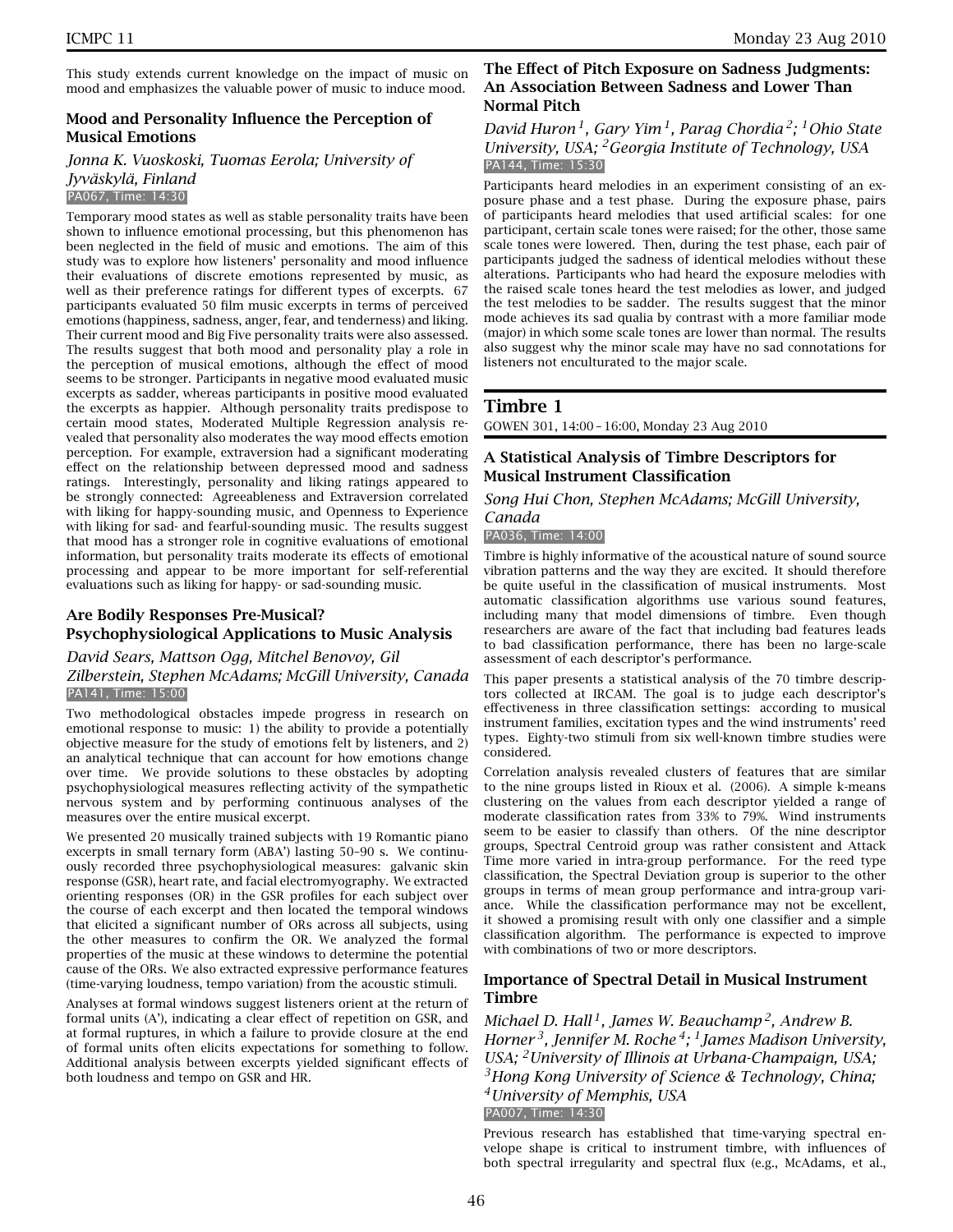1999). This paper describes two studies which attempt to quantify the salience of various spectrotemporal parameters. Using a triadic timbral similarity ranking task, the first study examined the relative contributions of spectrotemporal parameters for centroidand temporally normalized static and dynamic versions of ten *E<sup>b</sup>* 4 instrument tones (i.e., without and with flux). Rotations of MDS solutions indicated relevant spectrotemporal variation, but failed to converge on a particular parameter. For 2-D solutions for static tones, even/odd harmonic ratio correlated best  $(R = 0.78-9)$ , while for 3-D solutions for dynamic tones, only spectral centroid variation yielded consistently high correlations  $(R = 0.82-3)$ . The second study examined how timbre recognition and discrimination for six *A*4 instrument tones were impacted by eliminating all but four or seven harmonics while retaining flux. In an MDS task listeners rated the certainty of whether pairs of tones were derived from the same instrument. Impoverished tones were generally recognized as the same instrument, with minimal impact on perceptual distance as long as original resonances were conveyed. Assessment of correlations between perceptual and acoustic dimensions was further aided by MDS coordinates in the absence of stress. These studies affirm the importance of spectral detail in judging timbral similarity while revealing that minimal detail may be sufficient for recognition.

# **Breath Noise and Timbre Modulation as Two Important Factors for the Synthesis of Wind Instrument Sounds**

*Michael Oehler 1, Christoph Reuter 2; 1Hanover University of Music & Drama, Germany; 2University of Vienna, Austria*

#### PA164, Time: 15:00

In several experiments it became apparent that vibrato and timbre modulation are important parameters for the perceived naturalness of synthesized wind instrument sounds. However only small effects could be found for the factor breath noise in double reed instruments, where micro-modulations appear to be of particular importance.

It is supposed that generating instrument typical breath noise according to the pulse forming theory will lead to better ratings of the synthesized sounds. Further it is supposed that pulse forming based breath noise particularly improves ratings of instrument sounds that are based on the flow control principle (e.g. the flute).

An ANOVA showed  $(p<01)$  that the different types of modulation significantly affect the perceived naturalness of the synthesized sounds. The stimuli with combined pulse width and cycle duration modulation (i.e. timbre modulation) were perceived significantly more natural than all other types of modulation (Tukey HSD, p<.01). Whereas there was no difference between the oboe and bassoon sounds in the condition with and without breath noise, a significant difference could be found for the clarinet (t-test,  $p$ <.05) and the flute sounds (t-test, p<.01).

One the one hand the results support earlier findings that sourceaffected timbre modulation is an important factor for the perceived naturalness of woodwind vibrato sounds, on the other hand it seems that breath noise helps perceiving synthesized woodwind sounds more natural, especially if the instruments are based on the flow control principle.

# **Audio Signal Analysis of Instrumental and Vocal Excerpts**

*Bruce Pennycook, Eugenia Costa-Giomi, Tanvi Joshi; University of Texas at Austin, USA* PA068, Time: 15:30

Timbre is a salient acoustical property in the auditory world of infants. Infants can discriminate between tones identical in frequency, amplitude, and duration but that differ in a single partial or in sound decay. They remember timbre characteristics of the music they hear for days, show preferences for specific instrumentations, and discriminate instrumental timbres in a variety of contexts. However, infants do not seem to discriminate the singing voices of unfamiliar women during the first year of life even though they recognize their mother's speaking voice soon after birth.

We analyzed the acoustical properties of instrumental and vocal stimuli used in timbre discrimination studies conducted with 7-, 11-, and 13-month olds. The stimuli consisted of a melody by Bach played with different instrumental samples or sung by different women with the syllable "lah." The purpose of our acoustical analyses was to investigate why infants could discriminate among the instruments but not the voices.

The audio signals were compared on a note-by-note basis and over the entire melody. Initial comparisons were undertaken with the Max/MSP *zsa library for real-time descriptors analysis* (Mikhail Malt and Emmanuel Jourdan, IRCAM) and then with various MATLAB routines for audio descriptor analysis.

Preliminary results show clear differences in the attacks of the various instrumental samples but remarkable similarities in those of the vocal samples. The analyses also reveal the striking acoustical similarities between the voices. Overall, we found that there was more acoustical variability *within* the vocal samples than within the instrumental samples. In other words, the quality of the tone was stable throughout each instrumental rendition of the melody but highly unstable within each vocal rendition. Additionally, we found that the acoustical variability *between* instrumental samples was larger for the instrumental than the vocal samples.

The results of the analyses provide a possible explanation for the findings of previous research about infants' difficulty in discriminating unfamiliar singing voices. When exposed to a vocal sample, infants had to process the high acoustical variability embedded in it, identify it as being produced by a single person, and then discriminate it from another vocal sample which was acoustically similar to the first one but was produced by another singer.

#### **Tonal Perception 2**

SMITH 120, 14:00 – 16:00, Monday 23 Aug 2010

#### **Metrics for Pitch Collections**

*Andrew J. Milne 1, William A. Sethares 2, Robin Laney 1, David B. Sharp 1; 1Open University, UK; 2University of Wisconsin-Madison, USA* PA162, Time: 14:00

Models of the perceived distance between pairs of pitch collections are a core component of broader models of the perception of tonality as a whole. Numerous different distance measures have been proposed, including voice-leading, psychoacoustic, and pitch and interval class distances; but, so far, there has been no attempt to bind these different measures into a single mathematical framework, nor to incorporate the uncertain or probabilistic nature of pitch perception (whereby tones with similar frequencies may, or may not, be heard as having the same pitch).

To achieve these aims, we embed pitch collections in novel multi-way expectation arrays, and show how metrics between such arrays can model the perceived dissimilarity of the pitch collections they embed. By modeling the uncertainties of human pitch perception, expectation arrays indicate the expected number of tones, ordered pairs of tones, ordered triples of tones and so forth, that are heard as having any given pitch, dyad of pitches, triad of pitches, and so forth. The pitches can be either absolute or relative (in which case the arrays are invariant with respect to transposition).

We provide a number of examples that show how the metrics accord well with musical intuition, and suggest some ways in which this work may be developed.

#### **The Perceptual Grouping of Musical Sequences: Pitch and Timing as Competing Cues**

*Kamil Hamaoui, Diana Deutsch; University of California at San Diego, USA* PA122, Time: 14:30

This study investigated the effects of pitch and timing on perceptual grouping, and examined the relative strengths of grouping based on pitch and temporal proximity. Sequences of twelve tones were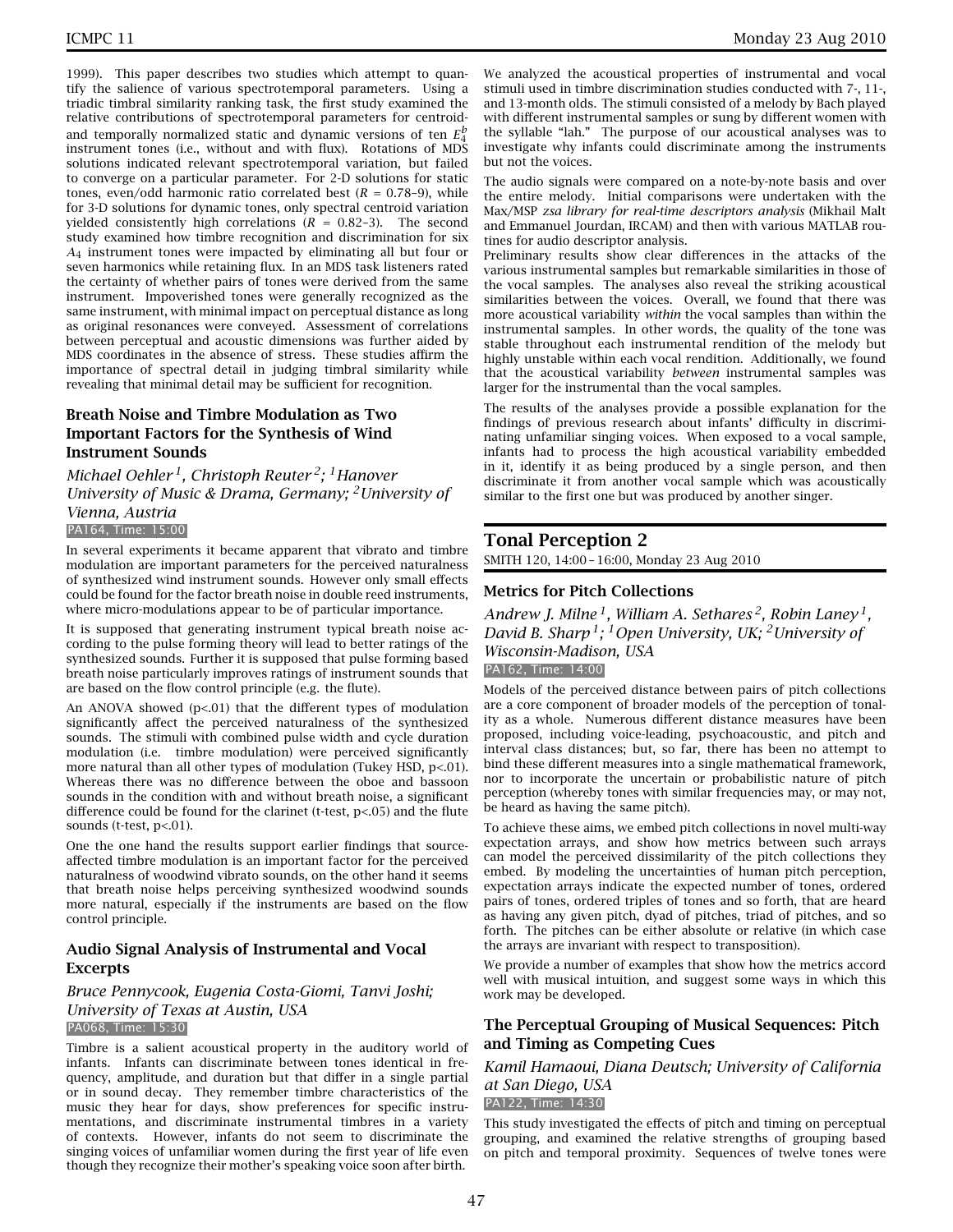constructed in which pitch proximity suggested one type of grouping (e.g., four groups of three tones each) and temporal proximity suggested an opposing type of grouping (in this case, three groups of four tones each). Sequences were presented that varied in the magnitudes of the pitch and temporal cues, and listeners indicated for each sequence whether they heard groupings of three or of four tones. It was found that the larger the pitch distance between groups, the stronger the perceptual grouping based on pitch. However, even in sequences with groups separated by large pitch distances, grouping occurred in accordance with the temporal cue at remarkably small values. It was also found that hierarchical pitch structure had a powerful effect on perceptual grouping, even in sequences where pitch proximity was also present as a cue. The implications of these findings are discussed.

# **The First Three Seconds: Listener Knowledge Gained from Brief Musical Excerpts**

#### *Joseph Plazak, David Huron; Ohio State University, USA* PA148, Time: 15:00

The human auditory system can rapidly process musical information, including: the recognition and identification of sound sources; the deciphering of meter, tempo, mode, and texture; the processing of lyrics and dynamics; the identification of musical style and genre; the perception of performance nuance; the apprehension of emotional character, etc. Two empirical studies are reported that attempt to chronicle when such information is processed. In the first exploratory study, a diverse set of musical excerpts was selected and trimmed to various durations, ranging from 50 ms to 3000 ms. These samples, beginning with the shortest and ending with the longest, were presented to participants, who were then asked to associate freely and talk about any observations that came to mind. Based on these results, a second main study was carried out using a betting paradigm to determine the amount of exposure needed for listeners to feel confident about acquired musical information. The results suggest a rapid unfolding of cognitive processes within a three-second listening span.

# **Does Musical Syntax Have Parts of Speech?**

#### *Ian Quinn; Yale University, USA* PA062, Time: 15:30

Tonality in music is frequently analogized to syntax in language. One might reasonably ask whether the analogy is deep or shallow. Studies of the mental representation of tonal syntax have assumed the analogy is shallow, and have not assumed that the elements of music form structures directly comparable to the structures formed by morphemes and words in language. In this study I test the depth of the analogy by applying to a musical corpus procedures from computational linguistics designed to discover parts of speech in language corpora.

The musical corpus consists of approximately 1000 four-part Lutheran chorales composed in the late sixteenth century (Osiander), the seventeenth century (Praetorius, Hassler, Schein, and Freylinghausen), and the first half of the eighteenth century (Bach and Quantz). Chords are represented not as sets of pitch-classes, but as sets of scale degrees: C-E-G-C in F major is equivalent to G-B-D-G in C major. Chords with different bass notes are considered non-equivalent: F-A-C-F is not equivalent to A-F-C-F, though A-F-C-F is equivalent to A-F-F-C. Importantly, any simultaneity of notes, regardless of consonance or tertian structure, is considered to be a chord.

Results suggest that chords, when represented as described above, can indeed be classified into categories that resemble parts of speech based on their patterns of usage in the corpus and its subcorpora. This finding has important implications for studies on the mental representation of harmonic syntax.

# **Workshop**

KANE HALL – WALKER AMES ROOM 14:00 – 15:00, Monday 23 Aug 2010

# **The Evolution of Being Through Singing: A Practice of Ontological Transformation**

#### *Kay Kleinerman; Institute of Transpersonal Psychology, USA*

#### WK1, Time: 14:00

This qualitative study explores the connection between participation in singing and the development of leadership qualities in women. The theoretical framework upon which this exploration is based is transformative learning, which is a process of making meaning of one's life experiences. My assertion is that singing can be a transformative learning process that enables a shift away from limiting perspectives and toward developing leadership qualities in women via experiential learning, learning within relationship, public performance and the inner journey of reflection and subsequent understanding that leads to individuation.

Women in every generation have fought for the right to be heard, to participate in the leadership of our society, to have voice both metaphorically and literally. Indeed, the word "voice" is often used as a metaphor for leadership, as well as for personal leadership development. Voice is linked to identity for the individual as she knows herself and presents herself in context of her environment, and identity emerges from self-reflection as well as communication with others. It emerges from hearing and being heard. Frequently though, female voices are dismissed or subverted. For women to claim their equitable rights as leaders and meaning makers in this society, they must know themselves, believe in themselves and make themselves heard.

Joyce (1996) addresses this when describing her work using singing as a teaching tool with women. She has found that the path of learning inherent in singing engenders a holistic experience that fosters self-knowledge and mastery, a sense of power, well-being and agency. These very qualities are key components of effective leaders.

# **Cognitive Skills**

KANE 110, 16:30 – 17:30, Monday 23 Aug 2010

# **Is the Association Between Music Lessons and IQ Mediated by Executive Function?**

# *E. Glenn Schellenberg; University of Toronto Mississauga, Canada*

#### PA107, Time: 16:30

Musically trained and untrained 9- to 12-year-olds were tested on a measure of general intelligence and five measures of executive function, including tests of problem solving and planning (Tower of Hanoi), cognitive flexibility and rule switching (Wisconsin Card Sorting Test), attention and working memory (Digit Span), verbal fluency (Phonological Fluency), and the ability to ignore conflicting information (Sun-Moon Stroop). IQ was correlated positively with performance on each measure of executive function. The musically trained children had significantly higher IQs than their untrained counterparts even when family income, parents' education, parents' first language, and involvement in nonmusical out-of-school activities were held constant. The musically trained and untrained groups did not differ on four of five measures of executive function. The exception was a test of attention and working memory (Digit Span), which is also a subtest of measures of IQ. These results provide no support for the hypothesis that the association between music lessons and psychometric intelligence is mediated by executive function. Rather, the simplest explanation of the findings is that children with higher IQs are more likely than their lower-IQ counterparts (1) to take music lessons, and (2) to perform well on tests of executive function.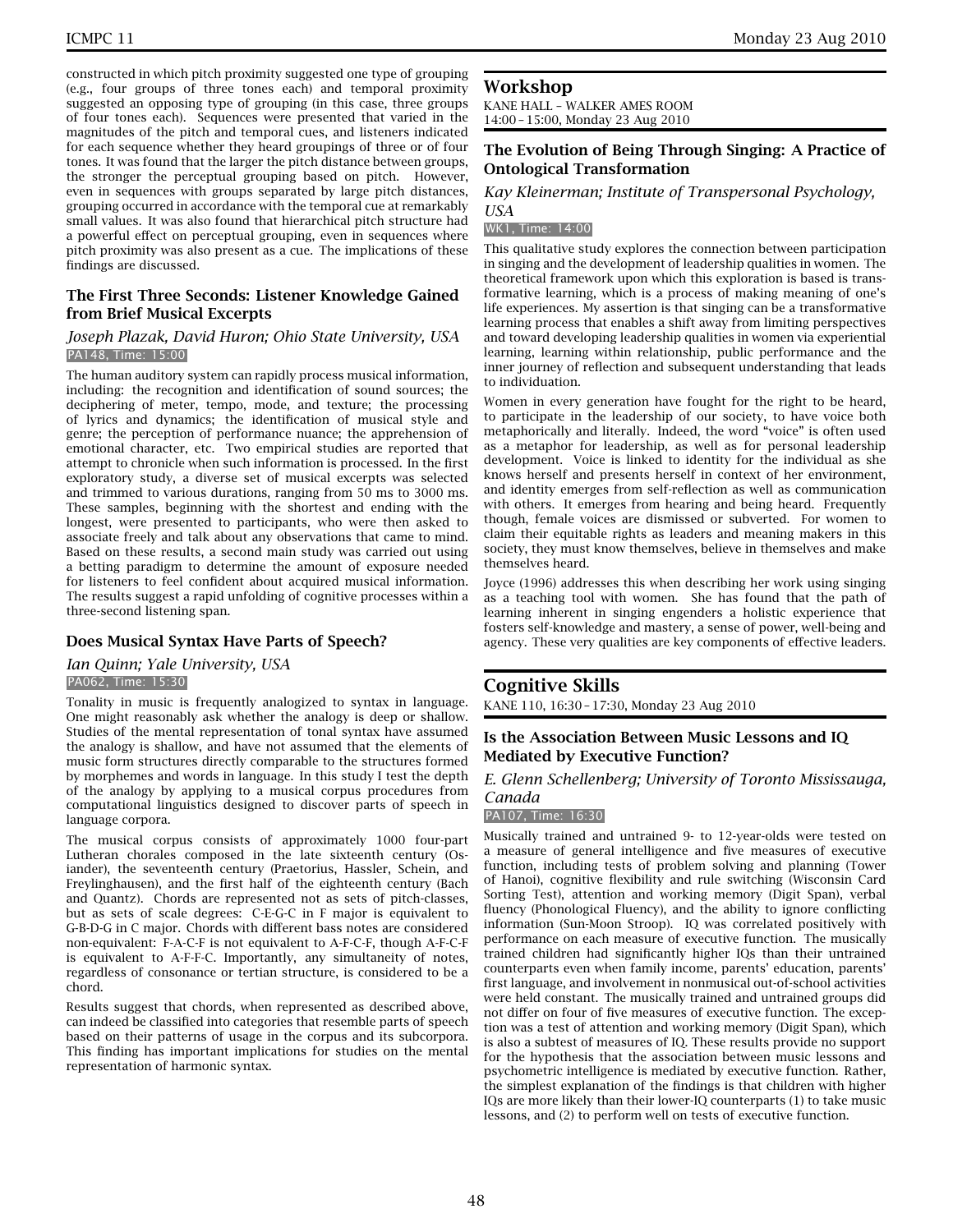# **The Predictive Relationship Between Length of Musical Training and Cognitive Skills in Children**

# *Kathleen A. Corrigall, Laurel J. Trainor; McMaster University, Canada*

PA100, Time: 17:00

Previous research suggests that musical training improves cognitive skills such as spatial-temporal ability (Rauscher et al., 1997), reading (Douglas & Willatts 1994) and general intelligence (Schellenberg, 2004). However, few studies have examined the effect of musical training on a variety of different cognitive skills in the same children, and few have examined whether the length of musical training predicts cognitive skills. We tested 6- to 8-year-olds with a variable degree of musical training on (1) the Wechsler Intelligence Scale for Children (WISC) (2) the Word Identification and Passage Comprehension subtests of the Woodcock Reading Mastery Test — Revised, and (3) two attention tests we developed to measure executive control — the ability to attend to one aspect of a stimulus while ignoring irrelevant aspects — an auditory Stroop task and a visual flanker task. The results of the 24 children tested to date revealed that length of musical training (range 0.1 to 6.2 years) predicted children's reading comprehension scores and overall reading scores, even after accounting for age and the number of hours children spent reading per week. Length of musical training also predicted full scale IQ, and short-term but not working memory scores. Length of musical training did not predict auditory or visual executive control. Thus, we replicated correlations between musical training, IQ and reading scores, but our data suggest that these relations may not be mediated by attentional control.

# **Emotion 2**

GOWEN 201, 16:30 – 17:30, Monday 23 Aug 2010

# **Music, Emotion, and the Heart: Affective Physiological Responses to Different Modalities of Vocal Expression**

#### *Margarita Mazo; Ohio State University, USA* PA084, Time: 16:30

The emotional experience of listening to music has been a subject of much discussion and debate, but less empirical testing. Furthermore, most of the empirical studies that do investigate emotional responses to music, work exclusively with music of the Western art tradition. Ethnomusicologists, meanwhile, propose that responses to music differ across cultures. Following Mazo (1994), this project combines empirical analysis with an ethnomusicological approach to music, focusing on culture-specific and culture-transcendent responses to Russian lament, a traditional form of expressing sadness and grief that could be either spontaneous or ritualized. As a traditional form to express sadness and grief, lament provides unique opportunity for an empirical study because it combines aspects of singing, speaking, and crying. It also shares some sonic properties with laughter, such as voiced exhalations with gasps and certain timbral features. Ethnographic data shows that the local people consider lament to be a highly emotional, disturbing, and, simultaneously, calming experience. This project aims to unravel this duality by contextualizing the physiological markers of emotional involvement. The project investigates respiration, pulse rate, heartbeat, and brain responses of subjects with different cultural backgrounds, listening to vocal expressions of sadness and grief. The present paper reports on one component of the project, a comparative study of heart rate (HR) and heart rate variability (HRV) while listening to Russian lament, speaking and singing.

# **Emotion and Preferred Timing and Dynamics Expressions in Music**

# *Takayuki Nakata 1, Kana Ohzeki 2; 1Future University Hakodate, Japan; 2Mutoh Co. Ltd., Japan* PA026, Time: 17:00

The present study investigated effects of emotional states on preferred timing and dynamics expressions in music. By combining four levels (absent, small, medium, and large) of timing and dynamics expressions, sixteen profiles of the first 22 bars of Chopin's Etude in E major were generated in MIDI format using "grand piano" timbre. Twenty-six adults (16 males and 10 females) chose the most desirable levels of timing and dynamics expressions for five imaginary contexts — live performance, high arousal-positive valence (joyful situation), high arousal-negative valence (painful situation), low arousal-positive valence (relaxed situation), and low arousal-negative valence (depressed situation). Results showed that optimal timing and dynamics expressions in Chopin's Etude in E major were associated with listeners' emotional states. Under two high arousal conditions (high arousal-positive and high arousal-negative), participants preferred low levels of modulation in timing parameters. On dynamics parameter, participants preferred higher levels of modulation in high arousal-positive than in high arousal-negative conditions. Under low arousal conditions, there were large individual differences in optimal levels for both timing and dynamics expressions. Findings of this study also suggest that timing expression may be an important parameter to consider when using music for pain reduction.

# **Timbre 2**

GOWEN 301, 16:30 – 17:30, Monday 23 Aug 2010

# **Perceptual and Acoustical Analyses of Multitimbral Orchestral Chords**

*Roger A. Kendall 1, Pantelis N. Vassilakis 2; 1University of California at Los Angeles, USA; 2Columbia College Chicago, USA*

#### PA116, Time: 16:30

Many studies have found correlates of both static and time-variant spectral variables to the perception of timbre in single-note and dyadic contexts. We previously conducted a series of perceptual experiments on multitimbral triads derived from common-practice harmony. Consonance and dissonance ratings were correlated with roughness calculations; results indicated chord quality primacy over timbral quality under many conditions. The present research extends psychoacoustical analyses of these multitimbral triads and includes multidimensional scaling of the perceptual similarity of pairs of triad orchestrations within chord type and across generator. Further, four-tone chords were orchestrated according to procedures articulated in orchestration texts: Juxtaposition, interlocking, enclosure, and overlapping. Sampled instrument tones (Sibelius) of oboe, flute, and clarinet were used allowing comparison to previous research. In addition, non-traditional combinations including instruments such as saxophone and trumpet were created. Perceptual response tasks included ratings of similarity among pairs and identification tasks of individual instrument constituents within orchestrated structures. Issues of blend/fusion were investigated relative to these perceptual data. Acoustical analyses of spectral distribution and evolution were correlated with perceptual data and compared to previous measures and ratings of roughness, consonance and dissonance, with highly variable results.

# **Scaling Timbral Combinations: Theorizing Orchestration as a Musical Parameter**

# *Eugene Narmour; University of Pennsylvania, USA* PA181, Time: 17:00

With the rise of opera in the eighteenth century, composers began to exploit timbre (tone quality), developing it into the art of orchestration ("instrumentation" largely referred to technical information.). Thus music history converted a fundamental acoustical property into a swift and reliable index of musical style. Yet as an independent musical parameter, the lack of a scientific foundation for timbrally complex combinations has remained woefully under-theorized and distressingly under-analyzed in music theory.

To address these problems, I hypothesize a parametric scale of timbral combinations and then illustrate how ranked combinations might generate timbral structures. These realizations are analogous to the processes, reversals, and returns found in other musical parameters, as developed in the implication-realization model. All research on timbre shows that scaling, whether spectral, temporal,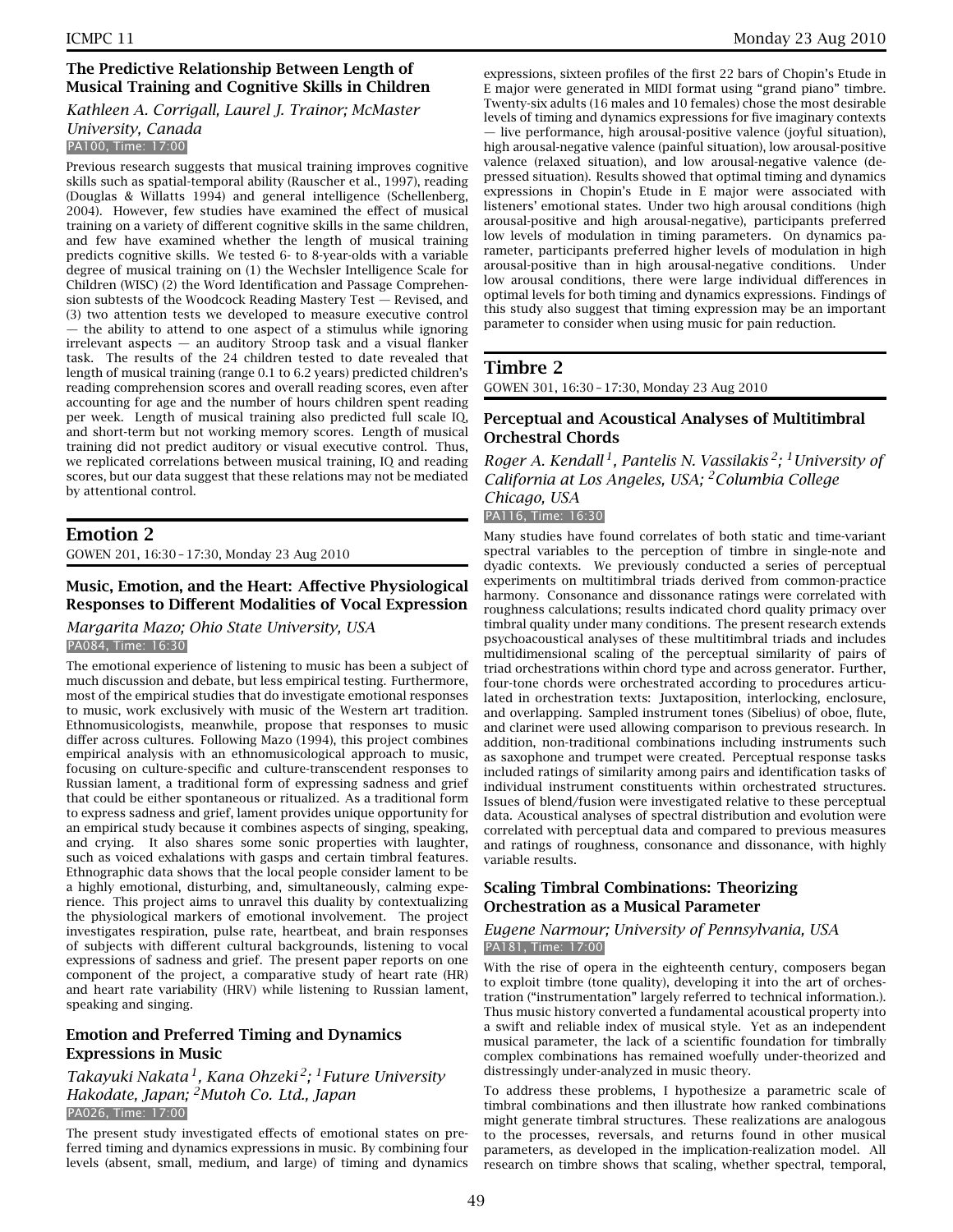intervallic, neurological, or perceptual, is fundamental toward its perception. In contrast, the parametric scaling presented here is diagnostic in the analytic-theoretic sense but of potential value in moving the psychological study of timbre to a higher cognitive level.

Of great interest is how orchestration interacts with other parameters. Whether it is employed congruently or noncongruently with respect to other parameters, timbral combinations produce strong affects and unmistakable moods. The parametric scaling hypothesized here thus connects timbral structuration to the explanation of musical emotion. Examples drawn from the classical orchestra repertory and from film music will demonstrate how timbral structures create mood and emotional affect, thereby shaping interparametric functions and thus our aesthetic experiences.

# **Rhythmic Modeling**

SMITH 120, 16:30 – 17:30, Monday 23 Aug 2010

# **Expressive Timing via Metric Hybrids**

#### *Fernando Benadon; American University, USA* PA098, Time: 16:30

Timelines with unequal subdivision counts can have similar onset distributions. Two such timelines form an *analogous* pair. Their resemblance makes it possible for one of the timelines to stand as an expressive transformation of the other. A distance score and an onset displacement vector summarize the pair's expressive properties. Examples are provided in two contexts: compositional and analytical. In the former, gradual transformations result from tracing a path within a network of timelines. In the latter, metric ambiguity results from an analogous groove in Tinariwen's "Mano Dayak."

# **Implicit Learning of Rhythms Using a Serial Reaction Time Task**

# *Josephine Terry, Barbara Tillmann, Catherine J. Stevens; University of Western Sydney, Australia* PA120, Time: 17:00

Expectations about musical structure may develop when regularities that define particular musical idioms are learned implicitly through mere exposure. Implicit learning (IL) occurs outside awareness and without intention. Consequently, learners have difficulty reporting the structural regularities of the material to which they have been exposed. IL of tone structures and timbre sequences has been reported but IL of rhythm has received less support. This paper reports IL of rhythmic structure using an auditory Serial Reaction Time Task (SRTT). Twenty-four participants identified pseudo-randomly chained syllables (Pa, Ta, Ka) presented during training (Blocks 1–5) according to a repeating pattern of inter-onset intervals (IOIs), giving the sequence a strongly-metrical (SM) rhythmic structure. A new SM structure was introduced in Block 6 (test) with Block 7 returning to the training structure. Participants were not informed of the rhythmic presentation of syllables. It was hypothesized that reaction times (RTs) to syllables would decrease with training and increase at the test block. As expected, RTs decreased across training blocks. An RT increase at the test block was observed only for the shortest IOIs (700 ms). During the final block, when the training structure was reintroduced, RTs to the shortest IOIs were significantly faster relative to the test block, indicating that performance in this final block had benefited from training. Post-tests revealed that most participants (88%) were unaware of the rhythmic presentation of syllables. These findings provide preliminary evidence of IL of rhythmic structure. A follow-up study investigating IL of figural grouping structure will be discussed.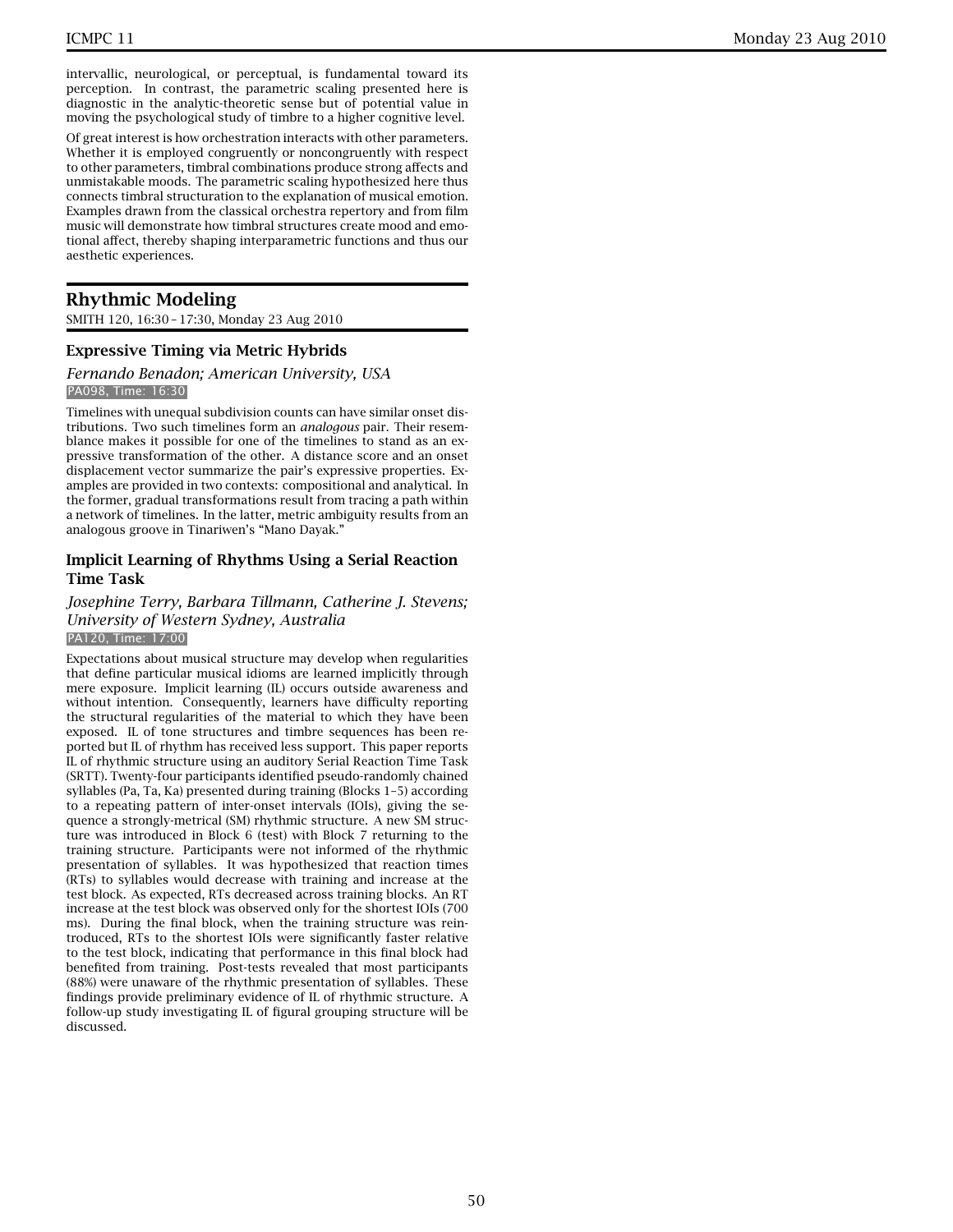# **Invited Symposium: Cross-species Studies of Music Cognition**

KANE 110, 08:30 – 10:30, Tuesday 24 Aug 2010

#### **Cross-Species Studies of Music Cognition**

#### *Aniruddh D. Patel; Neurosciences Institute, USA* SYM010, Introduction

Music is often regarded as a uniquely human phenomenon, yet many components of music cognition may have deep roots in brain functions shared with other animals. Comparisons of humans and other species in terms of music processing can give insight into how and why different components of music cognition evolved. This symposium brings together several researchers who are addressing cross-species studies of music cognition with research on monkeys, great apes, and parrots. The presentations will include empirical results and address a range of theoretical issues in this emerging research area.

# **The Cognitive Phylogenetics of Musicality: A Comparative Biological Framework for Analyzing Music Cognition**

#### *W. Tecumseh Fitch; University of Vienna, Austria* SYM011, Time: 08:30

It has recently become clear that many genes involved in "humanspecific" aspects of cognition have clear homologues in both non-primate mammals and more distant vertebrate relatives (e.g. birds), paving the way for a much broader application of the comparative method to all aspects of cognition, an approach termed "cognitive phylogenetics". Examination of a wide variety of species enables us to draw conclusions about whether such mechanisms are homologs (descended from a similar mechanism in a shared common ancestor) or analogs (independently evolved, via convergent evolution). I will illustrate this approach by considering pitch and formant perception, and rhythmic entrainment, concluding that the former represent homologs and the latter analogs. We can use homologous mechanisms in a clade to reconstruct the mechanism in the common ancestor of that clade (remembering that, because all species evolve, no one species will perfectly preserve the ancestral state). Second, we can use analogous mechanisms to test adaptive hypotheses about why a particular mechanism evolved. Further study of convergently evolved traits (such as song in birds, marine mammals, and humans, or beat entrainment in humans and parrots) is particularly important. Another reason to study convergent evolution is the discovery of "deep homology", in which development of convergently-evolved mechanisms is controlled by homologous genes. Perhaps because of a bias towards the study of homology, our comparative dataset on music cognition remains distressingly sparse.

# **The Effects of Species-Specific Music on the Behavior of Cotton-Top Tamarin Monkeys**

*David Teie 1, Charles T. Snowdon 2; 1University of Maryland at College Park, USA; 2University of Wisconsin-Madison, USA* SYM012, Time: 09:00

We designed species-specific music to test our theory that music is based on human development, vocalizations, and perceptions. We predicted that by modifying musical characteristics to conform to the corollary aspects of another species we could create music that would elicit appropriate behavioral responses from the other species.

We studied cotton-top tamarins. The monkeys we tested had never been exposed to music and thus had no prior experience. We analyzed the structure of tamarin vocalizations and constructed musical pieces that we predicted would be appropriate for tamarins. We tested tamarins with two examples each of human affiliation-based and threat-based music and two examples each of tamarin affiliationbased and threat-based music.

We found distinctly musical elements in tamarin vocalizations of tamarins that parallel the features hypothesized to convey and influence emotional states in human music. Tamarins showed increased movement, orientation, and anxious and social behavior to tamarin threat-based music compared to tamarin affiliation-based music. In addition compared with relaxed baseline behavior, tamarins after hearing tamarin affiliation-based music became even more relaxed and increased foraging behavior. The only responses to human music were reductions in movement to human threat-based music and of anxious behavior to human affiliation-based music.

Working with the principles of "Human Music" theory we have shown that music can alter behavior in a nonhuman primate. Music that is characteristic of fear and threat contexts contains complex overtones, dissonant intervals and irregular rhythms. Music expressing order is characteristic of affiliation and contains pure tones, consonant intervals and regular rhythms. When incorporated into music at the pitch range and tempo appropriate for tamarins these features had predicted effects on behavior validating our theory with another species. The emotional contagion of music is effective with another species when compositions reflect an understanding of the acoustic templates of recognition of that species.

# **Psychometric Comparisons Between Humans and Rhesus Monkeys Across Time Production Tasks**

#### *Hugo Merchant, Wilbert Zarco, Luis Prado, Ramón Bartolo; UNAM at Juriquilla, Mexico* SYM013, Time: 09:30

Timed motor behavior is at the essence of higher-level cognition, from planning and collision avoidance to speech. This study aims to provide some evidence for graded continuity of timed motor behavior across primate species. Motor timing performance was compared between twenty human subjects and three Rhesus monkeys during both a synchronization-continuation and a single interval production task. These tasks involved tapping on a push-button to produce the same set of intervals (range: 450 to 1000 ms), but they differed in the number of cyclic repetitions (single vs. multiple) and the modality of the stimuli (auditory vs. visual) used to define the time intervals. The data showed that the variability and accuracy of rhesus monkeys was equivalent to that of human subjects during both the production of single intervals and the tapping synchronization to a metronome. Nevertheless, the monkeys' asynchronies were around 300 ms, suggesting that these animals were not able to synchronize their movement to a sensory metronome as humans do. In addition, human subjects were more accurate than monkeys and showed less timing variability. This was especially true during the self-pacing (continuation) phase of the multiple interval task, a behavior that may be related to complex temporal cognition, such as speech and music execution.

#### **The Social Side of Avian Movement to Music**

*Aniruddh D. Patel 1, John R. Iversen 1, Irena Schulz 2; 1Neurosciences Institute, USA; 2Bird Lovers Only Rescue Service Inc., USA* SYM014, Time: 10:00

Human movement to music often takes places in social contexts. Some parrot species move rhythmically to music, but does social context play a role in this response, or is this an automatic response to rhythmic sound? We examined this issue via experiments with a sulphur-crested cockatoo named "Snowball". In one experiment, Snowball was presented with novel music with 1) no human in the room, 2) a human present, giving verbal encouragement only, or 3) a human dancing with Snowball. Videos were coded for the percent of each trial during which Snowball danced to the music. A second experiment provided Snowball with a human dance partner who wore closed-ear headphones while dancing. In some trials, Snowball and his partner heard the song at the same tempo, while in other trials, the human heard the song at a different tempo. The human always danced in synchrony with the music that they heard, and hence Snowball was either faced with tempo-congruent or tempo-incongruent dancing by his human partner. Video analysis focused on the effect of these conditions on Snowball's dancing. In both experiments, social context had a notable effect on Snowball's dancing. These findings indicate that social context matters in avian movement to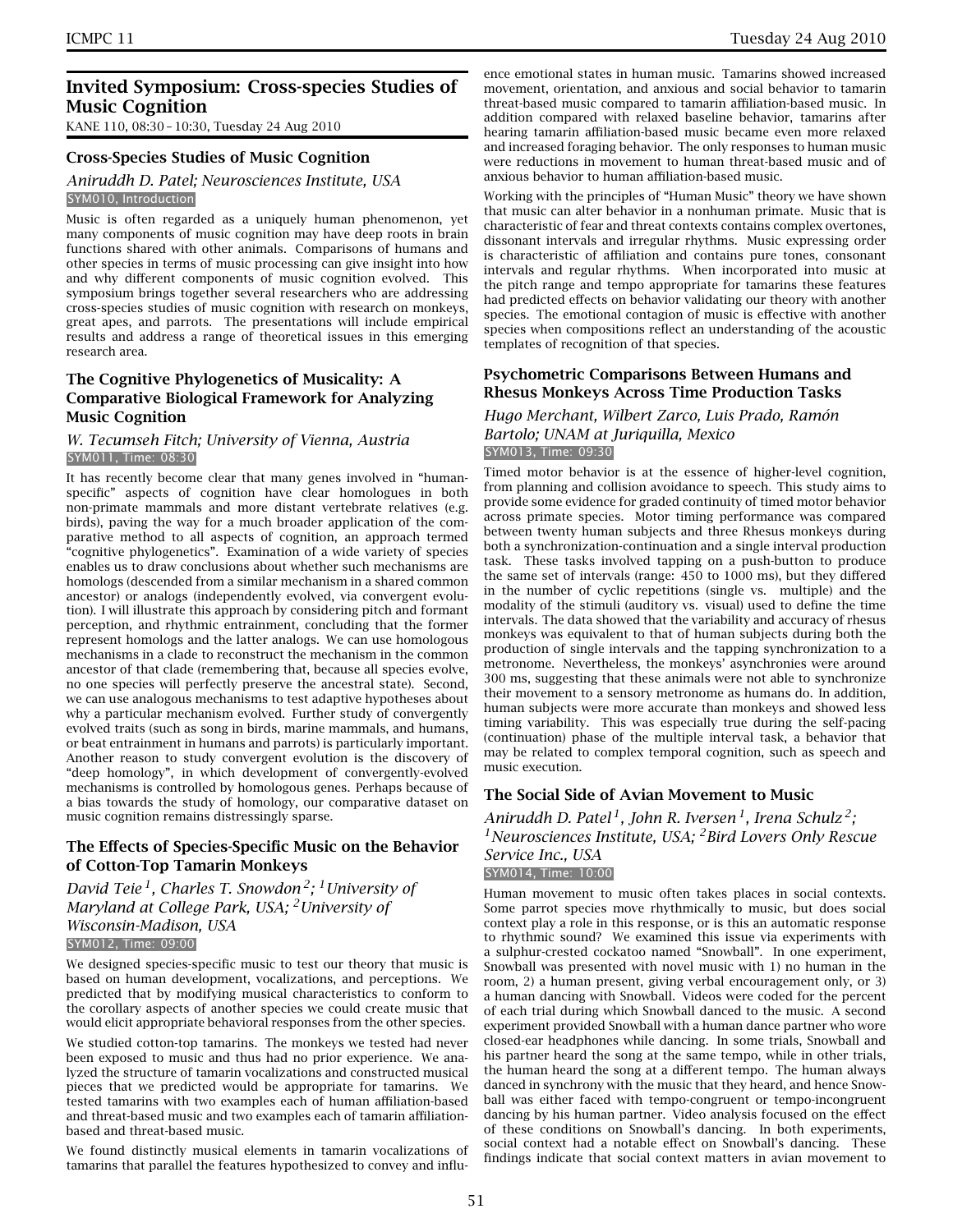music. Indeed, it may be that animal movement to music builds an evolutionarily older facility for "social synchrony", i.e., coordinated movement in the service of social bonding. If this is the case, then social synchrony may provide a necessary (though perhaps not sufficient) evolutionary foundation for rhythmic movement to music.

# **Personality**

GOWEN 201, 08:30 – 10:30, Tuesday 24 Aug 2010

# **Effects of Personality and Genre on Music-Induced Movement**

#### *Geoff Luck, Suvi Saarikallio, Marc R. Thompson, Birgitta Burger, Petri Toiviainen; University of Jyväskylä, Finland* PA105, Time: 08:30

Previous work has identified relationships between the Big Five personality traits — Openness, Conscientiousness, Extraversion, Agreeableness, and Neuroticism — and characteristics of musicinduced movement. Musical genre is also thought to influence characteristics of a listener's movement. Here, we develop these two strands of research by investigating in detail the effects of personality and musical genre on listeners' movement. Sixty participants were presented with 30 musical excerpts covering a range of popular music genres — Techno, Pop, Rock, Latin, Funk, and Jazz — and their movements recorded by an optical motion capture system. Fifty-five postural-, kinematic- and kinetic-related movement features were computationally extracted from the movement data, and subsequently reduced to five Principal Components representing Local Movement, Global Movement, Hand Flux, Head Speed, and Hand Distance. A series of MANOVAs revealed that Openness was positively related to amount of local, but negatively related to amount of global, movement, while Conscientiousness was positively related to both. Extraversion, meanwhile, was positively related to amount of local movement, hand flux, and head speed, while Agreeableness was positively related to amount of local and global movement, and hand flux. Finally, Neuroticism was negatively related to amount of local and global movement, and hand flux. As regards genre, local movement was highest for Techno and lowest for Rock, global movement was highest for Latin and lowest for Techno, hand flux was highest for Rock and lowest for Techno, and head speed was highest for Rock and lowest for Latin. Several interactions between personality and genre were also identified.

# **Narcissism in Music Performance: Singers versus Instrumentalists**

*Sarah Kettner 1, Richard Parncutt 2; 1University of Music & Performing Arts Graz, Austria; 2University of Graz, Austria*

#### PA153, Time: 09:00

Healthy levels of narcissism are related to self-worth directly influencing motivation (Sellin, 2003). Freud defined narcissism as subject libidinal investment linking it to an individual's drive to survive. Kohut (1971) introduced the bipolar self-theory based on healthy ambitions and ideals originating from self-object "mirroring" (reflecting an infants evolving grandiosity). Self-directed love saves people from feeling dispensable thus increasing resilience. Many performers believe that healthy narcissism facilitates good stage performance (Hamilton, 1997). Singers differ from instrumentalists in that they embody their instrument. To increase an understanding of this difference, we researched narcissistic disparities comparing them to existing prejudices. The musicians' narcissism measures were compared to three control groups (technical and psychology students; choristers) using the Narcissistic Personality Inventory (Schröder & Schütz, 2005) and compared with an original performance motivation questionnaire (Kettner, 2007). Participants were 424 students and teachers (273 women and 151 men) from Austrian universities and choirs. No significant difference was found between narcissism in singers and instrumentalists. In narcissistic subscales, singers had significantly higher *physical vanity* and *competence belief* than other groups, and men had higher *leadership, superiority* and *ambition* than women. *Frequency of performance* correlated

positively with overall narcissism. Performance majors scored higher on the subscale *ambition* than the music pedagogy majors. The data are consistent with the assumption that healthy levels of narcissism promote music performance quality. Improved understanding of narcissistic drives may help artists and teachers develop strategies to encourage self-esteem through healthy narcissism, and deal appropriately with narcissistic illness.

# **When and Why Do Musicians Outperform Non-Musicians?**

# *Molly J. Henry, Samantha Tuft, J. Devin McAuley; Bowling Green State University, USA* PA002, Time: 09:30

Self-identified musicians and non-musicians were given instructions that they would complete a listening task that was diagnostic of musical ability. For Experiment 1, participants completed a relatively easy and straightforward task that involved judging whether pairs of melodies were the same or different. For Experiment 2, participants completed a much harder task that involved learning to classify tones that varied in frequency and duration according to an initially unknown disjunctive rule. In both experiments, participants either gained points for correct answers or lost points for incorrect answers. For the relatively easy task, musicians outperformed non-musicians when they lost points, but showed no differences compared to nonmusicians when they gained points. In contrast, for the more difficult task, musicians outperformed non-musicians when they gained points, but showed no differences compared to non-musicians when they lost points. Results are consistent with the hypothesis that musicians adopt different goal orientations than non-musicians and that the tendency to favor one goal orientation over the other is modulated by task difficulty.

# **Emotion 3**

GOWEN 301, 08:30 – 10:30, Tuesday 24 Aug 2010

# **Recognition is Different from Feeling: Experimental Evidence for Two Different Types of Emotional Processes in Music Using a Between-Subjects Design in a Web Experiment**

*Hauke Egermann 1, Stephen McAdams 2; 1Hanover University of Music & Drama, Germany; 2McGill University, Canada* PA097, Time: 08:30

According to Gabrielsson (2002), perceived emotions may differ from felt emotions induced by the music. Listeners might recognize an emotional expression in music that is not induced automatically. The first aim of our online study was to determine whether differences between felt and recognized emotions in music are significant in a between-subjects design. Second, we examined which factors modulate the relations between the two types of emotional processes (preference, empathy, and familiarity). 3,164 participants were randomly assigned to 2 groups, listening to 5 musical excerpts randomly selected from a set of 23 (30 sec each). After each excerpt, participants in one group rated recognized emotions whereas participants in the other group rated induced emotions. Data analyses suggest that significant differences exist between ratings of felt and recognized emotion. At the same time, the role of empathy during emotion induction could be described. Thus, the results of this study might facilitate the understanding of the emotion-induction mechanism called "emotional contagion".

# **The Facial Feedback Hypothesis and Automatic Mimicry in Perception of Sung Emotion**

#### *Lisa Chan, Frank A. Russo; Ryerson University, Canada* PA104, Time: 09:00

An important non-verbal factor in communication of emotions in song is the use of facial expressions. Moreover, emotions may be communicated through mimicry of facial expressions. The current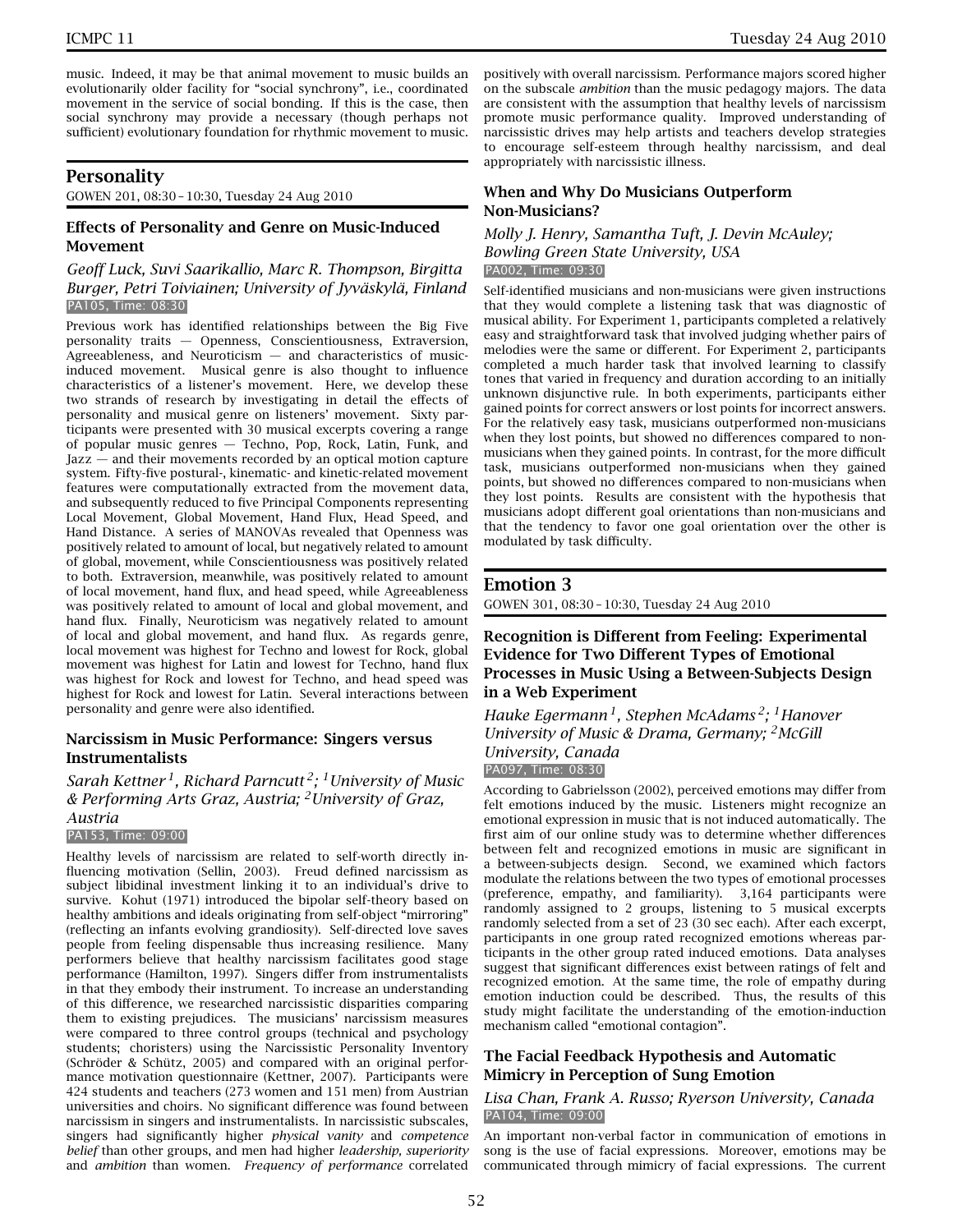study examined facial mimicry to neutral and emotional musical stimuli, and compared the effects of perception and imagery. In the perception-only condition, participants were asked to observe the performance, and make subjective ratings of emotion. In the imagery-only condition, participants were asked to imagine reproducing the performance as well as make subjective ratings of emotion. Facial mimicry was found in both conditions, and subjective ratings suggest that a higher degree of mimicry may have been present in the imagery condition. This preliminary evidence suggesting an important role of facial feedback in perception of singing may help understand the process of emotional communication in the context of singing.

# **The Role of Acoustical Cues in Decoding Emotion from Performance Expression and Compositional Structure**

#### *Lena Quinto, William Forde Thompson; Macquarie University, Australia* PA146, Time: 09:30

Emotional meaning can be communicated through performance expression and compositional structure. In this study, we assessed the capacity of musicians to communicate emotions through both these channels separately as well as combined. Three expressive conditions were created: performed only, composed only and performed and composed. To assess the role of performance expression, eight musicians performed emotionally neutral compositions with the intention to express the emotions of anger, fear, happiness, sadness, tenderness and neutral. They then composed melodies with the intention to express the same six emotions, controlling the number of notes. These melodies were put into MIDI format to create stimuli with neutral performance expression where only pitch and rhythm cues were available. Finally, musicians performed their own compositions. Performances were presented to 42 listeners who made forced choice judgements of the emotion conveyed. An acoustic analysis on the musical stimuli was conducted to identify the attributes used by musicians to convey emotion and by listeners to identify emotion. Results indicated that emotional decoding was dependent on emotion and expressive condition. The acoustic analysis confirmed that compositional structure and performance expression access somewhat different emotional cues.

# **Modeling Psycho-Physiological Measurements of Emotional Responses to Multiple Music Genres**

#### *Eduardo Coutinho; University of Sheffield, UK* PA154, Time: 10:00

We sustain that the structure of affect elicited by music is largely dependent on low-level psychoacoustic properties to which humans are particularly sensitive. In support of this claim, we have previously provided evidence that spatiotemporal dynamics in "secondary" music structural parameters resonate with two psychological dimensions of affect underlying judgments of subjective feelings: arousal and valence. In this article we extend those investigations in two aspects. Firstly, whilst previously we focused on western classical music, here we use a repertoire of multiple music genres in order to verify the extent to which the relationships linking sound features and emotion reflect general principles across music genres, or, instead, are genre-specific. The second aspect involves the evaluation of physiological cues as predictors of emotional responses to music. Akin to our previous findings, we will show that a significant part of the listeners' reported emotions (more than 70% of the variance in arousal and valence) can be predicted from a set of six psychoacoustic features — loudness, tempo, pitch level, melodic pitch, sharpness and texture. The accuracy of those predictions is improved with the inclusion of one physiological variable — skin conductance response. Furthermore, we will demonstrate that the configurations of features with emotional meaning learned from pop, dance or rock music, are applicable to the prediction of emotional responses to classical and film music. This work contributes with new insights to the study of musical emotions, by showing that similar acoustic templates are shared across genres to convey emotional meaning.

# **Auditory Perception 1**

SMITH 120, 08:30 – 10:30, Tuesday 24 Aug 2010

# **Multiple Fundamental Frequency Estimation Using Machine Learning and Frequency-Scaled Feature Vectors**

# *Daniel Möhlmann, Otthein Herzog; Universität Bremen,*

#### *Germany* PA160, Time: 08:30

A common problem in music transcription is the accurate identification of notes. Although various methods have been proposed in the past years to detect simultaneous notes in polyphonic music recordings, the results are still not satisfactory when many notes are present. Knowledge about the characteristic spectral patterns of instruments can be integrated to improve the results, e.g. by training an automatic classifier with examples from previously recorded notes and chords.

In this paper, we present a new method of learning note properties from examples, using a support vector machine classifier. Unlike other existing methods, we do not train separate classifiers for each note value, but try to learn a combined model that is independent of the specific fundamental frequencies. We demonstrate that our method is easily implemented and greatly improves the ability of the classifier to recognize previously unobserved note combinations, while maintaining the high accuracy of other existing methods.

#### **Are Musicians Able to More Precisely Hear the Pitch of Their Own Instrument?**

#### *Allan Vurma; Estonian Academy of Music & Theatre,*

# *Estonia*

#### PA076, Time: 09:00

The decisions about pitch relations can be shifted due to the timbral difference of the tones. The research looks at whether or not the timbre induced pitch shift phenomenon is affected by the high familiarity with the timbre of comparable sounds, or the presence of a few seconds lasting silence interval between them, which both could possibly facilitate the dissociation of pitch from timbre in the perception process. In the perception experiment, two groups of musicians (the violinists and the non-violinists) had to compare the pitch of pair-wise presented violin-tones with different artificially altered timbres (bright and dull). The tones in the pair could be presented either in immediate succession or with a 3.5 s silence interval between them; their F0-s could be equal, or the F0 of the second tone could be up to plus or minus 50 cents different from the F0 of the first tone. As a group average, the violinists and non-violinists were both susceptible to the timbre induced pitch shift in all applied experimental conditions. The lack of silence interval between the comparable tones increases, and the participants belonging to the group of violinists decreases the probable extent of timbre induced pitch shift. The order of presentation of timbres also affected the decisions of violinists but did not affect the decisions of non-violinists. Some "in tune" response distribution graphs showed double peaks, which refer to the possibility of two separate types of pitch perception.

# **Koechlin's Volume: Perception of Auditory Size Among Instrument Timbres from Different Families**

*Frédéric Chiasson 1, Caroline Traube 1, Clément Lagarrigue 1, Bennett Smith 2, Stephen McAdams 2; 1Université de Montréal, Canada; 2McGill University,*

#### *Canada* PA004, Time: 09:30

Charles Koechlin's *Traité de l'orchestration* ascribes different dimensions to timbre than those usually discussed in multidimensional scaling studies: volume or *bigness*, related to auditory size, and intensity, related to loudness. Several studies show that auditory size perception exists for many sound sources, but none proves its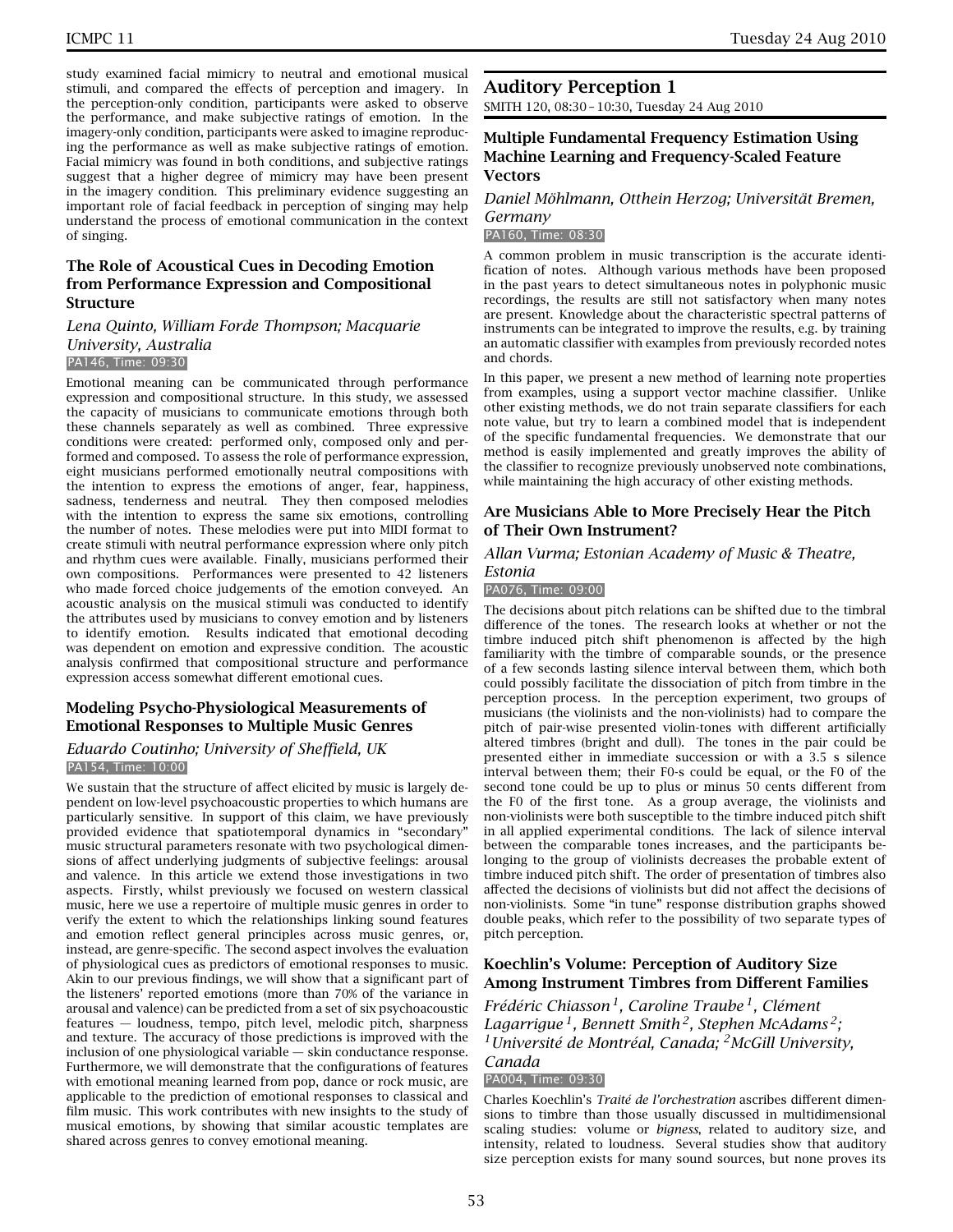relevance for instruments from different families. For the two experiments of this study, we have developed a method and a graphical interface for testing volume perception. Samples of eight orchestral instruments, equalized in pitch but not in loudness, were used. Task 1 required participants to order eight sets of samples on a size (bigness) scale from "less big" (*moins gros*) to "bigger" (*plus gros*). Task 2 required them to evaluate the sounds' volume on a ratio scale compared to a reference sample with a value of 100. Preliminary results of both experiments suggest that a common perceptual volume is heard, even by non-musicians, among instrument timbres from different families.

# **The Perception and Cognition of Basic Textural Structures**

#### *Alexander Rozin; West Chester University, USA* PA132, Time: 10:00

Composers, performers, and scholars consider texture to be a critical musical parameter that helps create musical forms and define genres such as fugue. Although many theorists refer to texture in their analyses or in their descriptions of musical style, no consensual definition of texture currently exists. In large part because of this, psychologists have not studied the emotional and structural importance of texture. The Implication-Realization model offers a framework to explain the perception and cognition of any musical parameter including texture.

In this paper, musical texture is defined as two distinct perceptual phenomena:

- the perceived density of a sonority, which derives from more basic parameters such as pitch height, dynamics, dissonance, and timbre; and
- the rate of change of the location of the primary melodic line (i.e., in the soprano, in the bass, etc.), that is, how frequently a listener's attention moves from one voice to another (accounting for textural types such as "polyphony" and "homophony").

The present model scales the nonclosural and closural functions of both components of texture. Tracking closure and nonclosure in various examples leads to predictions of experienced tension and resolution and hence facilitates empirical investigations of texture's role in the creation of musical experience. The paper concludes with suggestions for experiments that could shed light on the functions of texture.

# **Evolution**

KANE 110, 11:00 – 12:30, Tuesday 24 Aug 2010

# **The Origins of Music: Comparative Evaluation of Competing Theories**

#### *Richard Parncutt; University of Graz, Austria* PA155, Time: 11:00

Music evokes strong emotion but is not clearly adaptive: we can survive (or reproduce) without music, but not without food (or sex). Music is universally associated with changed states of awareness and spirituality. A convincing theory of music's origins must explain such general observations (musical universals). It must be scientific (objective, empirically operationalizable, falsifiable) and convincing across relevant disciplines. No current theory (group survival, mate selection, cognitive skill acquisition, honest communication, territorial marking*...*) satisfies all criteria.

A promising approach combines empirical evidence from prenatal psychology and the anthropology/sociology of spirituality/ritual. The emergence of reflective awareness during the prehistorical "cultural explosion" enabled early humans to wonder about their origins. Spirituality (virtual agents) provided plausible answers. But why was it universally linked to music in ritual? Ellen Dissanayake has suggested that music emerged from (universal) motherese suggesting that the origin of the music-spirituality link might be the mother as perceived by the prelinguistic child. The origin of motherese's emotionally laden sound/movement vocabulary may be associations between prenatally perceived sound/movement patterns and maternal emotion. More generally, motor control, perception,

emotion and cognition have prenatal origins, and technological developments are creating new opportunities for relevant empirical research that can resolve old nature-nurture issues.

Given this background, competing theories of music's origin will be systematically evaluated according to their underlying assumptions (focus on environment, behavior, physiology or experience?), approaches to hypothesis testing (observation, modeling, convergent interdisciplinary evidence?), and potential to explain specific universal features of music (structure, functions, contexts).

# **On the Evolutionary Origins of Laughter and Crying**

#### *David Huron; Ohio State University, USA* PA083, Time: 11:30

An integrated theory of laughter and crying is presented. It is suggested that both responses are ethological signals that evolved in a social context in response to fear from conspecifics. Following Kottler (1996), it is proposed that weeping is a signal of appeasement or helplessness that solicits empathetic altruistic acts at the cost of lower social status. Following Ramachandran (1998), it is proposed that laughter arises from suppressed fear (false alarm) that, in a social setting, signals the absence of threat. It is proposed that both signals evolved from a common ancestral behavior of punctuating exhaling that can be observed in dogs, spotted hyenas, and great apes. Musical repercussions are discussed.

# **Diverse Movements in Avian Dancing to Human Music**

*R. Joanne Jao 1, John R. Iversen 2, Aniruddh D. Patel 2, Micah R. Bregman 3, Irena Schulz 4; 1University of Washington, USA; 2Neurosciences Institute, USA; 3University of California at San Diego, USA; 4Bird Lovers Only Rescue Service Inc., USA* PA093, Time: 12:00

Human movement to music is characterized by a rich gesture vocabulary (e.g., the different moves made by a person while dancing to a song). Yet we know very little about the diversity of other species' gesture vocabulary when moving to human music. In the current study, we aimed to quantify the gesture vocabulary of a Sulphur-crested cockatoo (*Cacatua galerita eleanora*), "Snowball," that dances to human music. In addition, we aimed to determine whether the proportions of different movement types varied depending on the song being heard. Snowball was videotaped while dancing to two novel songs: "Girls Just Wanna Have Fun" (tempo 120 BPM) and "Another One Bites the Dust" (tempo 110 BPM). No humans were dancing off-camera, thus eliminating immediate imitation as a source of gestural diversity. Rhythmic movements were analyzed frame-by-frame to characterize the number and duration of distinct types of movements and to conduct synchronization analyses. While little synchronization was found in this dataset, fifteen unique dance movements and two composite movements were identified (e.g., downward bobs, head-foot synchrony, side-to-side, etc). Gestures differed in their relative proportions, with seven gestures predominating overall. There were reliable differences between the songs in terms of the relative proportions of different gestures, which indicate that dancing is not a random chaining together of elements from the gesture vocabulary. The current findings demonstrate that a parrot can dance to music using several different types of gestures. These diverse dance gestures suggest a possible way to study creativity and expression by a nonhuman animal.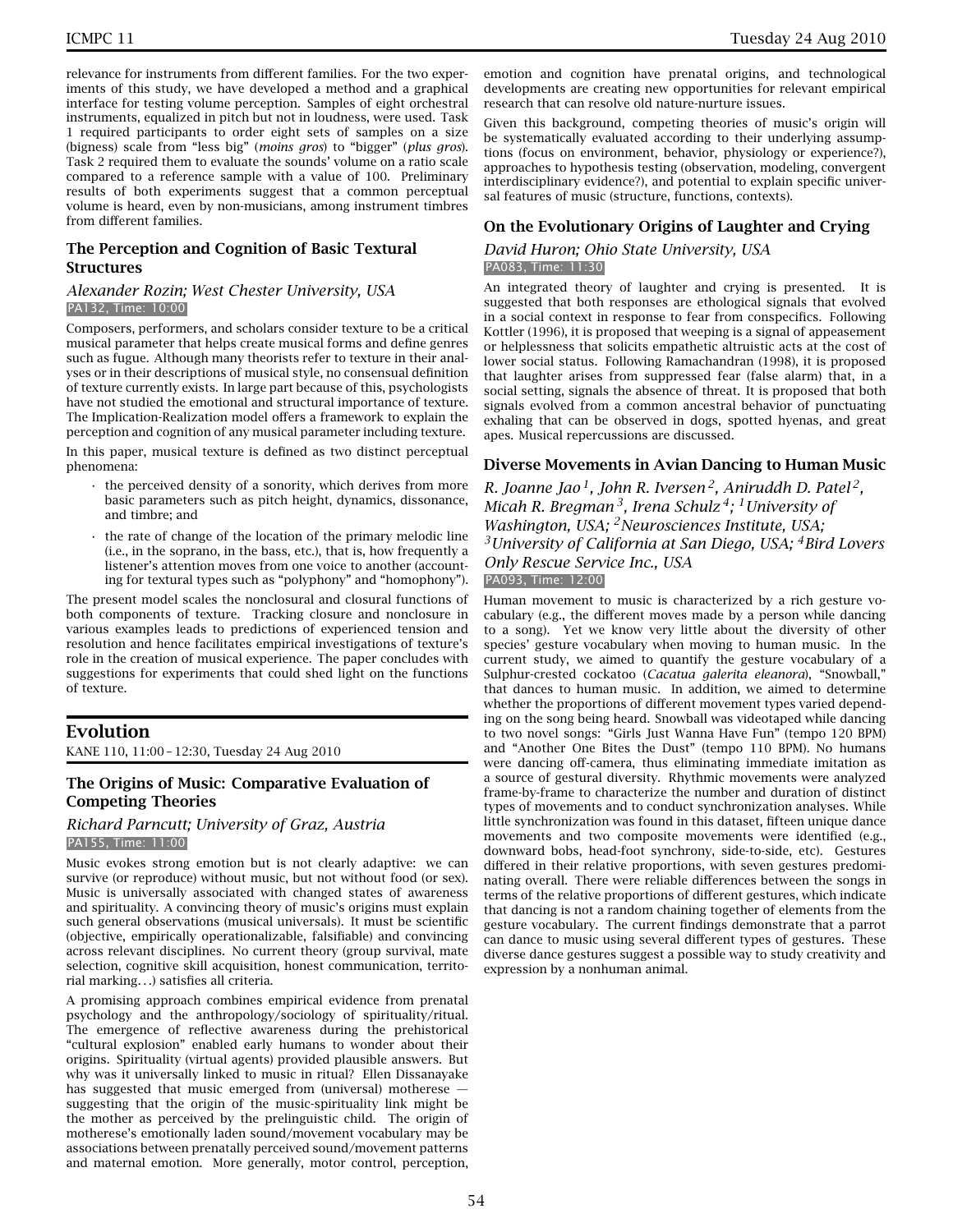GOWEN 201, 11:00 – 12:30, Tuesday 24 Aug 2010

# **Music Perception in Cochlear Implant Users**

*Ward R. Drennan 1, Grace Liu Nimmons 2, Robert Kang 1, Jillian Crosson 3, Jong Ho Won 1, Jay T. Rubinstein 1; 1University of Washington, USA; 2University of Iowa, USA; 3Cochlear, USA* PA012, Time: 11:00

The cochlear implant provides a sense of hearing to people with severe hearing loss. The device encodes sounds according to frequency (place), but largely fails deliver the fine spectral and timing information which contributes to good music perception. Engineering efforts are ongoing to improve music perception ability in cochlear implant users. The aim of this study was to develop a validated clinical test of music perception in cochlear implant users. Three tests were conducted to evaluate musical-pitch perception, timbre perception and rhythmless melody perception with 97 cochlear implant users at multiple sites. The pitch perception test used a psychophysical adaptive tracking procedure to measure the smallest semitone increase cochlear implant users can hear. In the timbre and melody tests, listeners identified items from a closed set. The timbre test required listeners to identify recordings of 8 different musical instruments playing the same melody at the same tempo. The melody test involved identification of 12 familiar melodies presented with synthesized piano tones in a repeated eighth-note pattern. This eliminated rhythm cues. Pitch discrimination difference limens averaged 2.64 semitones ranging from < 1 semitone to an octave. Timbre scores averaged 42.9% ranging from chance levels to 83% correct. Melody scores averaged 26.2% correct ranging from chance levels to 94% correct. The test allows clinicians to evaluate a large range of abilities with easy elements (pitch discrimination) and more challenging elements (melody discrimination), and provides a means to evaluate the effect of innovative treatments for severe hearing loss on music perception.

# **Musical Methods for Little Digital Ears — Musical Learning with Preschool Cochlear Implant Users**

*B. Petersen 1, R.H. Hansen 1, K. Beyer 2, M.V. Mortensen 1, Peter Vuust 3; 1Aarhus University Hospital, Denmark; 2Center of Guidance & Special Pedagogy, Denmark; 3Royal Academy of Music, Denmark* PA019, Time: 11:30

Prelingually deaf children who receive cochlear implants (CI) early can successfully develop age-appropriate language skills provided sufficient intervention measures are initiated. However, little is known about the music perception and enjoyment of these children, though the enhanced development in the central auditory system in early-implanted children may benefit music processing. We hypothesized that early-implanted, prelingually deaf children with CI's, who were exposed to group-oriented music learning activities, would increase their music discrimination skills and — as a potential near transfer effect- their linguistic skills too. We also expected to observe music enjoyment and increased musical activity as reported in parental feedback. Ten preschool CI users participated in weekly music sessions for three months, while eleven CI-children acted as controls. Music and speech perception was measured objectively at the beginning and end of the intervention period. For a musical performance reference, test data were collected from a group of normally hearing peers. *Results*: The children in the music group outperformed the controls in all tests. Their musical discrimination abilities improved particularly and approached the normal hearing level in timbre and pitch detection. The feedback from the parents indicated a positive impact on the children's musical interest and activity. *Conclusion*: Music learning activities can be beneficial for the auditory development of child CI users. In sum, the subjects' response, the feedback, and the test results indicate that music offers an enjoyable supplement to standard auditory-oral therapy, with a potential long term impact on the linguistic, cultural, social, and personal development of these children.

# **Sending Better Music to the Brain via Electrical Stimulation of the Auditory Nerve**

#### *Kaibao Nie, Xing Li, Les Atlas, Jay T. Rubinstein; University of Washington, USA* PA024, Time: 12:00

Profoundly deaf people can restore speech perception ability with cochlear implants which directly stimulate the auditory nerve by electrical currents. However, music perception with cochlear implants is a significant challenge partially because of the inability of existing sound processing strategies in encoding pitch and timbre cues. We have developed a novel sound coding strategy — Harmonic Single Sideband Encoding or HSSE — that can potentially deliver better musical pitch and timbre through electrical stimulation. Developing the new coding strategy was inspired by the recently-established coherent demodulation theory that transforms a band-limited signal to a low-frequency oscillating signal perceivable to cochlear implant patients. Two cochlear implant patients have been tested acutely with the HSSE strategy and both showed significant performance improvement in recognizing familiar melodies and perceiving musical instrument timbre in our closed-set evaluation experiments. These results suggest that the HSSE strategy holds high potential in restoring music perception with cochlear implants.

# **Performance 1**

GOWEN 301, 11:00 – 12:30, Tuesday 24 Aug 2010

# **A Comparison of Blocked and Random Practice Orders with University Wind Players**

#### *Laura A. Stambaugh; Georgia Southern University, USA* PA176, Time: 11:00

Motor learning research defines a blocked practice order as highly repetitive (AAA BBB CCC) and contrasts it with a random practice order that constantly switch tasks (ABC CAB BCA). The purpose of this study was to examine the effects of these practice orders in a musical context. Thirty-eight university wind students practiced three seven-note tasks in either a blocked or random order during practice sessions on two consecutive days. All participants performed the same number of trials of each task; only the order of trials differed between practice groups. In addition, participants were asked to predict how well they expected to perform the examples on the following day (judgment of learning) by predicting the metronome speed for each task. Retention and transfer testing occurred twenty-four hours and one week after the second practice session. Performances were scored for pitch accuracy, speed, and temporal evenness. Between groups ANCOVAs compared group differences at the end of practice, twenty-four hour retention and one-week retention. Repeated measures ANCOVAs examined within group changes from the end of practice to the two retention sessions. Results of performance analysis will inform recommendations for practice and be examined in relation to previous music-motor research. Judgment of learning predictions were compared with actual performance results. These results will be discussed in the context of self-paced practice and cognitive load while practicing multiple tasks.

# **The Effect of Instrumental Experience on the Communication of Phrasing and Tension in Music Performance**

#### *Bryony Buck, Nick Bailey; University of Glasgow, UK* PA143, Time: 11:30

Movement in time is the very basis of human cognition. Through movement we communicate meaning, understanding our world and those around us. Music performance is seen to comprise groups of movements communicating a performer's structural and emotional interpretation of a score (Davidson, 1993; Vines, 2006; Gabrielsson, 2009 for review). The ability to perceive coherent motion, social intent, and affect from point-light displays is applied here to piano performance to further assess structural information communicated through motion.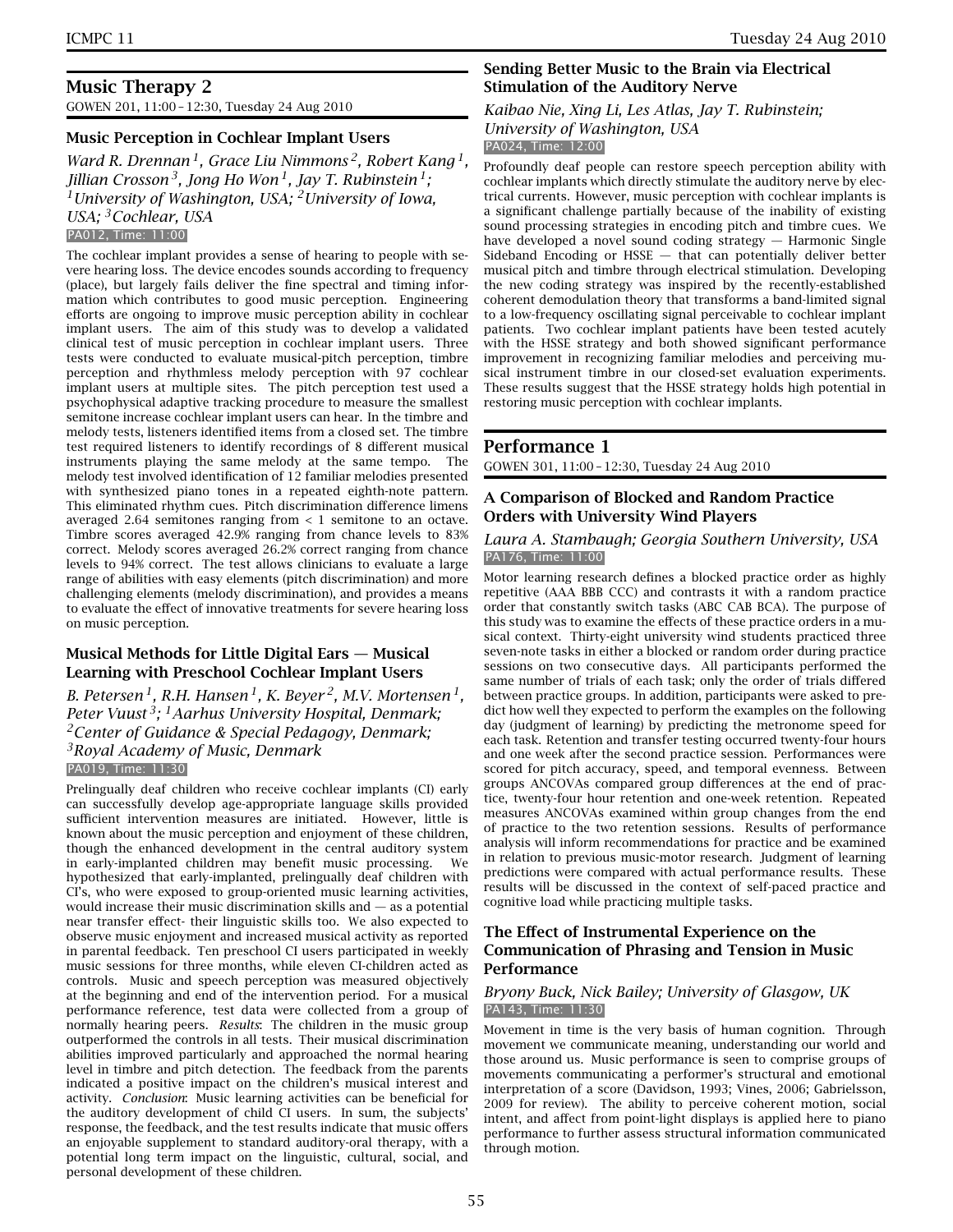Three groups (pianists, other musicians, former musicians) are presented with point-light displays of piano performances by highly skilled pianists of two selected Chopin preludes. Each is presented in three modalities; visual-only, audio-only, audiovisual. Participants made continuous judgements of phrasing and tension during each presentation.

Preliminary results found participants could accurately assess phrasing structure, with relative contributions of audio and visual performances supporting previous findings (MacRitchie, Buck, Bailey, 2009). Practising musicians demonstrated slightly greater accuracy and reaction time than former musicians in the audio only condition. Responses reflect melodic and harmonic accents, with the largest perceived change for the A major prelude occurring at the climax in bar 12. Pianists' responses appear more precise than other participants, possibly reflecting empathetic muscle-memory activation.

These findings support and extend previous research, emphasising the level of structural information conveyed during piano performance in the absence of extraneous information. Findings suggest possible role of motor-memory and cognitive mirroring for pianistaudience members over other participants. Results have implications for both performance pedagogy, and understanding cognition and perception of music performance.

# **The Informal Vocabulary of Professional Musicians for Describing Expression and Interpretation**

#### *Erica Bisesi, Richard Parncutt; University of Graz, Austria* PA090, Time: 12:00

We explore and document the vocabulary of professional musicians for describing expression and interpretation. First, we will ask several advanced performance majors (piano and other instruments) from the University of Music and Performing Arts in Graz and several Italian experts in relevant areas (performance, teaching, journalism) to listen critically to commercially available interpretations of a selection of Chopin Preludes and spontaneously describe the interpretations in an interview. We will then analyze their vocabulary by grouping and categorizing terms describing expression and interpretation. Second, advanced piano majors will be asked to perform selected pieces in a fashion corresponding to categories found in stage 1. They will then be asked to explain at the keyboard how they achieved given expressive effects. Their discourse will be analyzed and the vocabulary developed in the first part extended. Finally, they will be asked to listen to selected recorded performances and rate them on scales derived from the categorization in stage 1. A factor analysis will yield a complementary categorization. Participants' statements will be analyzed by grounded theory to develop formulations for the strategies that they use to achieve specified expressive goals. Their vocabulary will be analyzed following methods developed for classifying timbre and wine. This is part of a recently funded project (FWF Lise Meitner Project No. M11 86 – N23) to mathematically model the expressive performance of accents in piano music.

# **Rhythmic Synchronization**

SMITH 120, 11:00 – 12:30, Tuesday 24 Aug 2010

# **FMRI Investigation of Dynamic Cooperativity: Synchronised Finger Tapping with an Adaptive "Virtual Partner"**

*Merle T. Fairhurst 1, Petr Janata 2, Bruno H. Repp 3, Johannes Stelzer 1, Peter E. Keller 1; 1MPI CBS, Germany; 2University of California at Davis, USA; 3Haskins Laboratories, USA*

PA006, Time: 11:00

Cooperation is intrinsic to our ability to work together towards a common goal such as music making. The following study presents a novel approach for studying brain activity related to cooperative synchronization between a human and a virtual partner, an adaptively-paced auditory metronome. Using functional MRI (FMRI) and by varying the virtual partner's level of cooperativity, we identify the neural correlates of dynamic, cooperative synchronization. Furthermore,

overlap between cooperativity and sensorimotor synchronization (SMS) is explored, and therefore a bridge between social cognition and simpler goal-directed action. This adaptively-paced tapping task provides a model with which to study the dynamic, cooperative relationship experienced when playing music in a group. Results presented both replicate previous findings and expand our understanding of the brain networks underlying SMS and cooperativity. These include shared fronto-parietal areas, implicated in executive function and simulation, and variable activation of medial and lateral subdivisions depending on levels of cooperativity.

# **Synchronizing with Metrically Ambiguous Music**

#### *Dirk Moelants; Ghent University, Belgium* PA011, Time: 11:30

A large majority of studies on tempo perception assumes that music has a clearly defined, unique metric structure. However, quite some music can be interpreted following different metric subdivisions. Typically a metric level that follows a ternary subdivision could also be interpreted as binary, leading to binary-ternary ambiguity, with tempi in a 3:2 ratio. To investigate both personal preferences in the interpretation of the meter and the musical structures affecting the ambiguity, a set of 120 musical excerpts, from a broad range of musical styles and in a wide range of tempi, was collected. Each of the excerpts contained a metric level that would normally be considered ternary by music theorists. 50 subjects tapped along with the perceived tempo of the excerpts. In a majority of the pieces, the responses show both ternary and binary interpretations, although the amount of ambiguity varies. We see a distinction between subjects that mostly prefer a binary interpretation and those who stick to a ternary interpretation. The ambiguity globally increases with tempo, but there is a remarkable 'dip' in the ambiguity around 180 bpm, where we see that the ternary interpretation is very dominant. This confirms findings that there is an optimal grouping interval of about one second (60 bpm) and corresponds to the typical tempo of a (Viennese) waltz. It also shows that simple embodied reactions to music can reveal interpretational differences between individual listeners.

# **Do Musicians Synchronize Better with a Prototypical Conductor?**

*Clemens Wöllner 1, Frederik J.A. Deconinck 2, Jim Parkinson 3, Michael J. Hove 3, Peter E. Keller 3; 1Royal Northern College of Music, UK; 2Manchester Metropolitan University, UK; 3MPI CBS, Germany* PA129, Time: 12:00

This study compares point-light representations of 12 individual conductors with morphs of their movements. Conducting as a musical profession is characterized by high degrees of individual differences. Orchestra musicians, on the other hand, adapt to new conductors swiftly and may therefore access mental representations of prototypical conducting movements, which they compare internally with the perceived movements of the current conductor. Previous research provides evidence that observers prefer prototypical (quantitatively averaged) over individual human faces, and rate the aesthetic quality of average musical interpretations higher than individual performances. We hypothesize that quantitatively averaged (morphed) movement patterns are perceived as prototypes and preferred over individual patterns in behavioral tasks and rating responses. Twelve conductors of different expertise levels were recorded with a Vicon motion capture system. Conductors produced typical beat patterns in two movement styles (legato and marcato). Point-light representations of the conducting movements were morphed across two different expertise groups and across all conductors (grand average). Participants watched videos of the pointlight displays and synchronized with the prototypical and individual conducting movements. In addition, they rated the perceived clarity of the beat, the general quality and conventionality. Analyses focus on synchronization accuracy in the tapping responses, and relationships between behavioral and self-report measures. Findings shed light on differences between conductors in relation to prototypical conducting movements.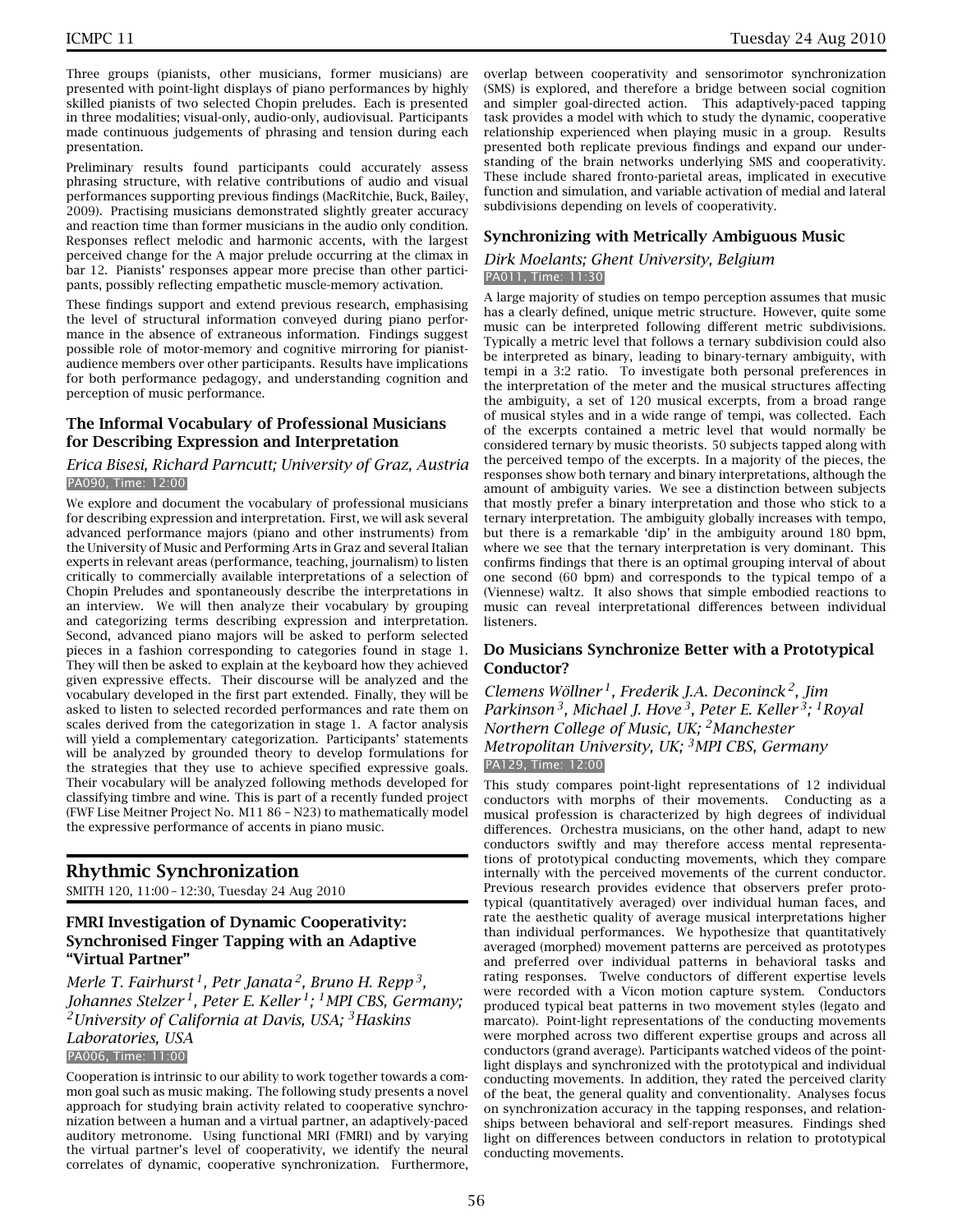# **Invited Symposium: How The Hypothesis Lost its Spots**

KANE 110, 14:00 – 16:00, Tuesday 24 Aug 2010

# **How the Hypothesis Lost Its Spots: Some Considerations When Formulating Arguments About the Evolutionary Origin and Function of Music**

#### *Ellen Dissanayake; University of Washington, USA* SYM020, Introduction

Although non-evolutionary suggestions about music's origin and function have existed from Antiquity, it is only within the past decade that scientifically-informed hypotheses about music (unlike those for language) have appeared. As we propose, refine, and evaluate hypotheses, let's try to avoid Kiplingesque Just-So Stories (while also realizing, as David Barash reminds us, that even good science often begins with a tentative, speculative answer to a question, which can lead to clarification of one's thinking). In proposing plausible music evolution hypotheses, some basic considerations are required. First, what feature in music is adaptive: the ability to entrain to an external pulse, recognize melodic contours, perform (drum, dance, sing), blend tones, feel musical emotion, or some other feature? What adaptive function(s) does that feature (or features) serve? Fields relevant to these questions include paleoarchaeology, human anatomy and neurobiology, the evolution of language, music-like communication in other animals, developmental psychology of musical and linguistic behavior in infants and young children, ethnomusicology, the art and practice of music itself and, of course, evolutionary theory and human evolution. With regard to the evolution of human behavior, Niko Tinbergen's "Four Whys" outline crucial considerations for those who wish to propose or evaluate evolutionary hypotheses about music. Speakers in this symposium will implicitly or explicitly have considered these subjects in their presentations and the final speaker will provide a forum for further discussion.

# **Did Neanderthals and Other Early Humans Sing? Seeking the Biological Roots of Music in the Territorial Advertisements of Primates, Lions, Hyenas, and Wolves**

# *Edward H. Hagen 1, Peter Hammerstein 2; 1Washington State University, USA; 2Humboldt University, Germany* SYM021, Time: 14:00

Sexual selection, though probably responsible for the evolution of some aspects of human music, cannot easily explain several of music's most important characteristics. Music is often performed in circumstances, such as funerals, that have little directly to do with mating; it is frequently directed towards infants, children, and adult members of the same sex, whereas mating signals should almost always be directed towards adolescent and adult members of the opposite sex; and it is, in most cases, the cooperative product of a group, something not easily explained by individual competition for mates.

If music and dance were instead rooted in the territorial advertisements of coalitions, all of these would have straightforward explanations. Group defence of territories is found in many gregarious mammalian carnivores, including lions, canids, and hyenas. In these taxa, group members often mark territory boundaries and direct aggressive behaviour towards alien conspecifics found within the territory. Middle Pleistocene hominids, such as Neanderthals, occupied an ecological niche similar to such large carnivores, and so could be expected to share with them a suite of behavioural traits. Complex, coordinated vocalizations that function, at least in part, to advertise the group defence of a territory is a behavioural trait exhibited by several social carnivores, as well as many other gregarious animals, including primates. The evolution of human music and dance could be rooted in such coordinated auditory and visual territorial advertisements. Human proto-music, in essence, might have been functionally analogous to the howling of wolves.

# **Neo-Hedonism and the Plural Pleasures of Music**

#### *David Huron; Ohio State University, USA* SYM023, Time: 14:30

Art has no predefined function, which means that it can be harnessed to serve any number of purposes, including no purpose at all. Sometimes art is successful because it educates us, inspires us, challenges us, disturbs us, or even insults us. But if art didn't appeal to some people at least some of the time, it would cease to play much role in human affairs. Music commands a prominent place in personal experience, economic life, and collective culture. Music could not have achieved or sustained such prominence without tapping into some of the many pleasures afforded by biology. This paper offers a modern defense of the pleasure principle (neo-hedonism) and suggests that aesthetic philosophers have underestimated the complexity, richness, pervasiveness, and importance of pleasure. I suggest that even if music evolved in antiquity to promote a specific behavior (such as social bonding, or sexual selection) in its modern forms, music is structured to appeal to many forms of pleasure concurrently. Most complex behaviors (such as dinner parties or vacation travel) involve the activation of multiple pleasure channels simultaneously. Watching a sporting event with friends at a sports bar can combine gastronomic pleasures (glucose) with stimulant pleasures (nicotine), with depressant pleasures (alcohol) with social pleasures (oxytocin), with feelings of social (team) superiority (serotonin). Like the sports bar, music listening typically addresses a plurality of pleasures rather than a single unidimensional "aesthetic" pleasure.

# **Basic Considerations When Proposing Hypotheses About the Evolutionary Origin and Function of Music**

#### *Ellen Dissanayake; University of Washington, USA* SYM024, Time: 15:00

Although non-evolutionary suggestions about music's origin and function have existed from Antiquity, it is only within the past decade that scientifically-informed hypotheses about music (unlike those for language) have appeared. In proposing plausible music evolution hypotheses, some basic considerations are required. First, what feature in music is adaptive: the ability to entrain to an external pulse, recognize melodic contours, perform (drum, dance, sing), blend tones, feel musical emotion, or some other feature? What adaptive function(s) does that feature (or features) serve? Fields relevant to these questions include paleoarchaeology, human anatomy and neurobiology, the evolution of language, music-like communication in other animals, developmental psychology of musical and linguistic behavior in infants and young children, ethnomusicology, the art and practice of music itself and, of course, evolutionary theory and human evolution,. With regard to the evolution of human behavior, Niko Tinbergen's "Four Whys" outline crucial considerations for those who wish to propose or evaluate evolutionary hypotheses about music. After description of these and other questions relevant to the subject, the speakers and audience are invited to engage in further discussion.

# **Music Therapy 3**

GOWEN 201, 14:00 – 16:00, Tuesday 24 Aug 2010

# **Regaining Your Voice: Modified Melodic Intonation Therapy in Acute Care**

#### *Dwyer Conklyn; The Music Settlement, USA* PA040, Time: 14:00

Melodic Intonation Therapy (MIT) is a speech therapy technique developed for the treatment of stroke patients demonstrating expressive aphasia. Recent studies have demonstrated that through the use of MIT Broca's area becomes active and there is an increase in right brain cortical fibers connecting the homologous regions of Wernicke's area and Broca's area. This study seeks to determine the efficacy of a modified version of MIT in early stroke rehabilitation using a randomized controlled single blind pre/post test repeated measures design. Currently 24 of 40 subjects have been enrolled. Preliminary results indicate positive increases both within each session and between each session for the treatment group, while the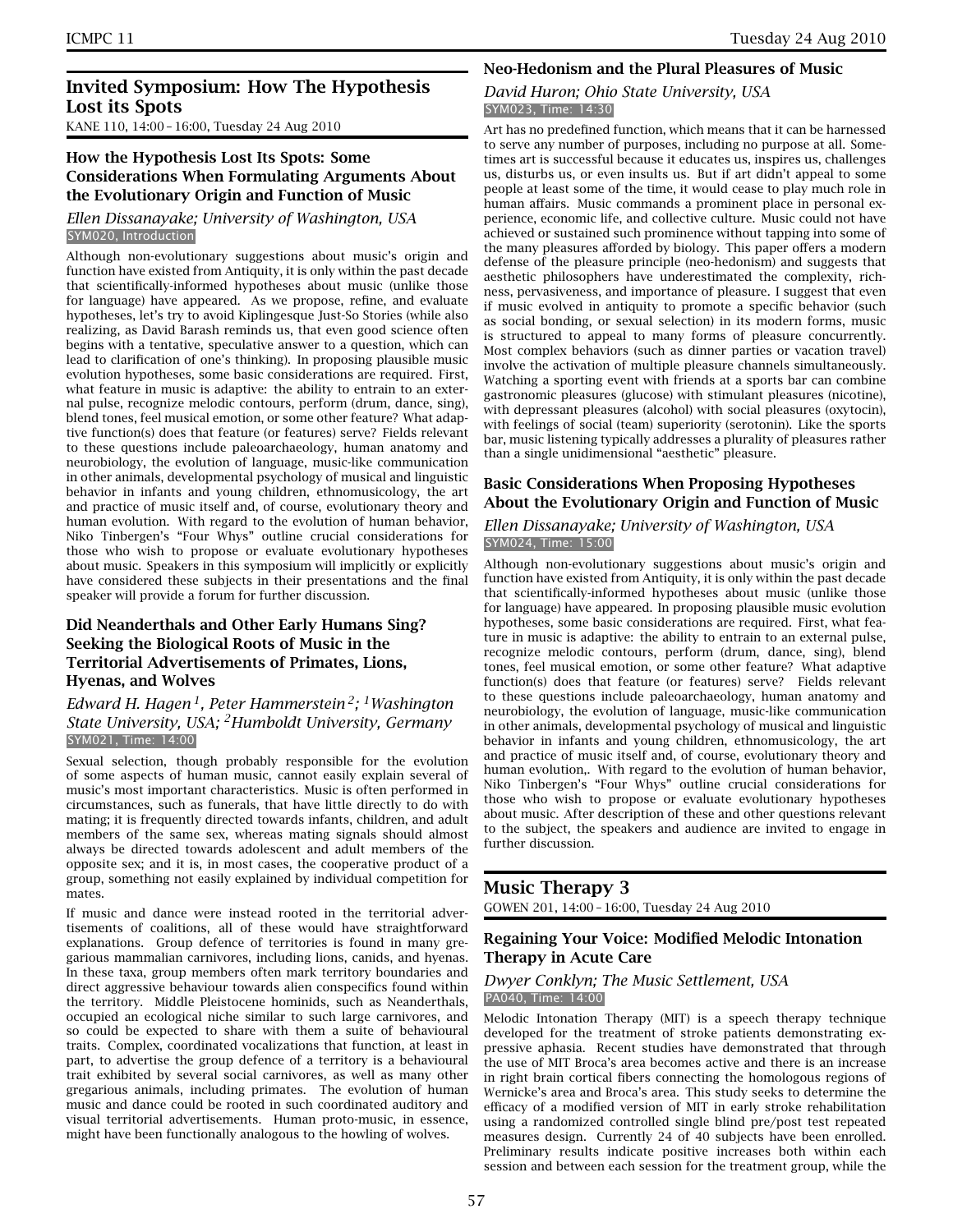control group shows positive scores only within the second session and show an overall downward trend between sessions. In all but one condition the treatment group outperformed the control group. These early trends support the use of Modified Melodic Intonation Therapy as an early intervention for stroke patients with expressive aphasia.

# **Effects of Regular Involvement in Amateur Group Singing for People with Disordered Eating**

*Metaxia Pavlakou; Tufts University, USA* PA059, Time: 14:30

The research presented here examines the benefits of participation in amateur group singing for people suffering from eating disorders, in a non-clinical setting. Results of an initial investigation indicated that participation in a short community-based group singing workshop resulted in positive emotional, social, cognitive and behavioural outcomes relevant to the particular needs of the group members. A follow-up study, which involved the creation of a longer group singing workshop, investigates in more depth the impact of regular involvement in the group singing activity for this population. This qualitative study used a semi-structured interview as the main research instrument. The study highlights participants' process of familiarization and subsequent connection to each other, and the process of overcoming their inhibitions and learning to express freely through singing. It also identifies some negative aspects of the group singing experience, namely participants' initial discomfort, their difficulty to express themselves and relate to others that reflect some of the underlying issues that surround people with eating disorders, and demonstrates how these can be addressed by regular participation in group singing. Moreover, the study illustrates some of the unique elements of the group singing experience that can be of particular help to this population, such as the facilitation of emotional awareness, the safe identification and experience of feelings and the use of the voice as a medium of self-expression in the presence of other people. The findings provide a preliminary basis for the development of a model of the therapeutic role of participation in amateur group singing for this population.

# **An Autistic Boy's Spontaneous Singing and Related Emotional States**

# *Stefanie Stadler Elmer, Salome Bachmann; University of Zurich, Switzerland*

# PA165, Time: 15:00

Particularly for autistic children, music offers an engaging means of self-expression, emotional communication and social interaction. In therapeutic settings, music has been shown to reduce clinical symptoms, structure and create predictable routines, enhance motivation, and create joint attention. This study aimed at understanding regularities in a 10-year-old autistic boy's emotion self-regulation and spontaneous singing. Since early childhood, he has been highly interested in music. Clinically diagnosed for severe autism, he has daily therapeutic treatment (Applied Behavior Analysis) where listening to music is used as the main reward. Two therapeutic sessions were video-taped and micro-analyzed. Three emotional states were distinguished and coded: expressions of joy (typically, anticipating music as a reward), of frustration (typically, after reward), and of neutral emotional states. The boy's positive and negative emotional states are clearly identified by increased body movements, facial and vocal expressions. His spontaneous singing was analyzed with respect to quantity and quality (themes, musical parameters). Results show a high and almost equal incidence of spontaneous singing during both, negative and positive emotional states, and less during neutral emotional states. During joyful feelings, singing varies widely with respect to themes and musical parameters, e.g. loudness, and it is adapted to the context, whereas during negative emotions, he uses a narrow repertoire, higher volume, and adapts less to the situation. He uses spontaneous singing to express positive and also negative arousal. Singing seems to help him coping with strong emotional states. It may work as an intrinsic self-regulative mechanism to express and structure high arousals.

# **The Effects of Participation in a Music Therapy Voice Protocol (MTVP) Group on the Mood of Individuals with Parkinson's Disease and Their Caregivers**

#### *Olivia Swedberg; Florida State University, USA* PA138, Time: 15:30

This study investigated whether participation in a Music Therapy Voice Protocol (MTVP) group affected the mood of individuals with Parkinson's disease ( $n = 13$ ) and their caregivers ( $n = 10$ ). All participants completed a pre- and post-test in which they rated their mood on four dimensions (*happy, energetic, tired,* and *sad*) of an adapted Visual Analog Mood Scale. Participants with Parkinson's disease were also asked during the pre-test to rate the current effectiveness of their medication and the severity of their symptoms on a 5-point scale. Participants then took part in a 50-minute MTVP group, which included opening and closing conversation, physical, facial, and breathing warm-ups, and vocal and singing exercises. Ratings of happiness and energy were highly correlated and were combined for subsequent analyses. Because a series of Mann Whitney U tests revealed no significant differences between individuals with Parkinson's disease and their caregivers on pre-tests or post-tests for any of the dimensions of mood, all participants were considered to be one group. A Wilcoxon Signed-Ranks test revealed a significant increase in happiness/energy,  $W = -522$ ,  $n = 41$ ,  $p < .01$ , from the pre-test to the post-test. While ratings of tiredness and sadness decreased, this decrease was not significant ( $p > .05$ ). A Spearman Rank Order comparison showed that higher scores of functioning with regard to symptoms were correlated with happiness/energy scores,  $r_s$  = 0.70,  $p < 01$ . These findings suggest that participation in group MTVP may improve the mood of individuals with Parkinson's disease and caregivers.

# **Emotion 4**

GOWEN 301, 14:00 – 16:00, Tuesday 24 Aug 2010

# **The Influence of Cognition and Emotion in Pianistic Performance**

# *Marcia Kazue Kodama Higuchi 1, José Eduardo Fornari Novo Júnior 2, João Pereira Leite 1; 1University of São Paulo, Brazil; 2University of Campinas, Brazil* PA158, Time: 14:00

Studies on musical learning have demonstrated a strong correlation between musicians' cognitive and affective attentions with variations of musical aspects of their performance. However, it is still unclear how these two types of attentions are expressed in musical features of pianistic performance. The present study aims to verify if cognitive or affective pianistic performances can be differentiated by acoustic descriptors. Recordings of nine pianists playing the same piece of music focusing only on cognitive aspects of musical structure, or paying attention solely on affective aspects, were analyzed by two musical descriptors. They are computational models that retrieve the musical features of Pulse Clarity (PC) and Articulation (AR). Results showed that all affective performances had less AR (more *legatos*, less *staccatos*) and less PC (less metric precision or more agogics) when compared to the cognitive performances. For affective and cognitive performances, AR mean values respectively are: 1006.1 and 1522.7, and PC mean values are: 2.2224 and 2.8296. Both p value were < 0.001. Previous studies indicate that legatos and agogics (i.e. lack of pulsation) are important features related to expressiveness, indicating that affective performances have more expressive features than cognitive ones. Therefore, our findings suggest that it is possible to use a computational model built with descriptors, such as AR and PC, to aid the automatic classification of affective and cognitive performances.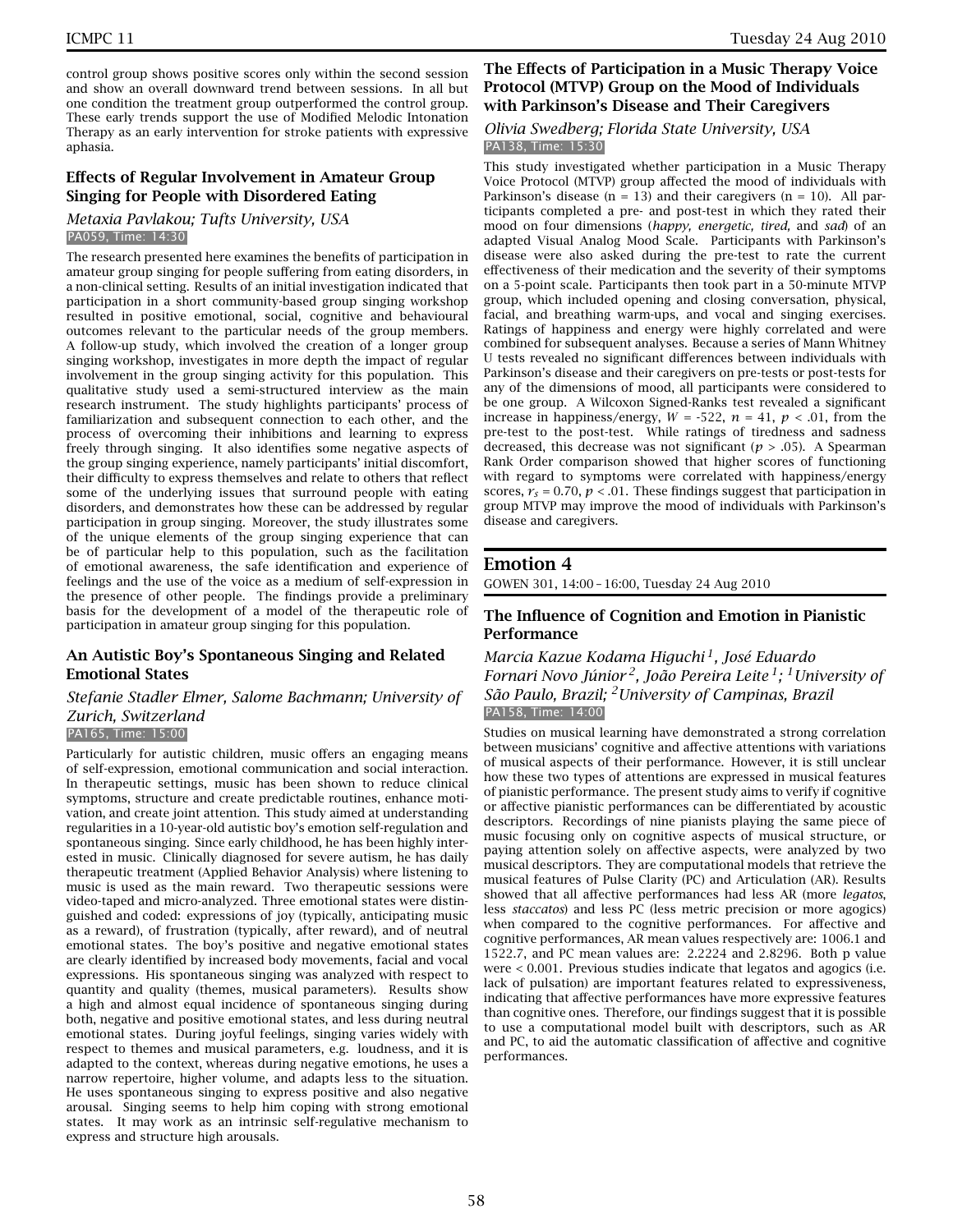# **Effects of Repetition and Phrase Structure on Emotional Arousal**

# *Steven R. Livingstone 1, Emery Schubert 2, Janeen Loehr 1, Caroline Palmer 1; 1McGill University, Canada; 2University of New South Wales, Australia* PA159, Time: 14:30

How do listeners' emotional responses to a musical work reflect musical repetition and phrase structure? We examine listeners' emotional responses to musical repetition and their correspondence with compositional structure. Based on the results, we develop a model for the automatic detection of phrase boundaries. Two musical works were examined: One highly similar in timing and loudness across sections, and a second that was less similar. Sixty-seven participants with varied musical training responded to orchestral recordings of the Pizzicato Polka (Strauss) and the Slavonic Dance (Dvorak); we focus first on the Polka, which contains the phrase structure (A1 B1 A'1, A2 B2 A'2). Arousal responses were correlated across musical sections to determine the correspondence for repeated, melodically related, and melodically unrelated musical phrases. Phrase boundaries were then detected automatically by incrementally correlating listeners' arousal responses for repeated musical sections. Participants' arousal ratings indicated a statistically high correlation between repeated musical phrases (A1 to A'1), a moderately high correlation for related phrases (A1 to A2), and a negative correlation for contrasting phrases (A1 to B1). The algorithm correctly detected 7 of the 8 phrase boundaries, with a low rate of false alarms. Similar results were found for the Slavonic Dance (Dvorak). Listeners' emotional arousal responses corresponded with musical repetition and with the phrase structure in two orchestral works. These findings suggest that listeners' emotional arousal corresponds to the larger-scale structure of the music and that they can be used as a tool for algorithmic detection of phrase structure.

# **Same or Different? Individual Differences in Differentiation of Self-Perceived Emotional Responses to Music**

# *Joanna Kantor-Martynuska 1, Joanna Horabik 2; 1Warsaw School of Social Sciences & Humanities, Poland; 2Polish Academy of Sciences, Poland* PA161, Time: 15:00

This paper presents the results of a study concerning the role of attention and experience in the conceptual differentiation of emotional responses to music (ERM). The main purpose of the study was to test whether the ability to differentiate between emotional responses to music is associated with music-driven attention (MDA), formal musical expertise, and informal music experience (particularly, responsiveness to music). MDA was defined as the tendency to have one's attention unintentionally allocated on musical stimuli in a range of everyday contexts, mostly when music is irrelevant to the cognitive task at hand. To measure the differentiation of self-perceived ERM, 73 musicians and non-musicians listened individually to 190 pairs of 20 musical excerpts matched each-for-each. While listening, they were asked to make similarity decisions ("same" or "different") for their emotional responses to each pair of musical excerpts. In another session, participants filled out the *Music-Driven Attention Scale* (MDAS; a self-report measure of individual differences in MDA), and a musical experience questionnaire. Data were analyzed with reference to graph theory. MDA was independent of formal musical expertise and positively associated with musical experience. Differentiation of emotional responses to music was positively associated with MDA, formal musical expertise, and musical experience. These results suggest that the differentiation or granularity of self-perceived ERM is positively associated with 1) systematic musical training, 2) the importance of music for an individual manifested e.g., in his/her involvement in listening to music, and 3) a music-driven attention in a range of everyday contexts.

# **Domain-Specific or Not? The Applicability of Different Emotion Models in the Assessment of Music-Induced Emotions**

#### *Jonna K. Vuoskoski, Tuomas Eerola; University of Jyväskylä, Finland* PA064, Time: 15:30

The aim of this study was to compare the applicability of musicspecific and general emotion models — namely the Geneva Emotional Music Scale (GEMS), and discrete and dimensional models — in the assessment of musically induced emotions. 102 participants listened to 16 film music excerpts, and rated the emotional responses evoked by the music excerpts. Intraclass correlations and Cronbach alphas revealed that the overall consistency of ratings was the highest in the case of the dimensional model. However, the GEMS model possessed both the weakest and some of the strongest items among all three models. The dimensional models also outperformed the other two models in the discrimination of music excerpts, and principal component analysis revealed that 89.9% of the variance in the mean ratings of all the scales (in all three models) was accounted for by two principal components that could be labeled as valence (inverted) and arousal. It can be concluded that there is further need to develop music-specific emotion models, as well as to test the existing models in a systematic manner.

# **Memory 1**

SMITH 120, 14:00 – 16:00, Tuesday 24 Aug 2010

# **Plink: Thin Slices of Music**

# *Carol Lynne Krumhansl; Cornell University, USA* PA169, Time: 14:00

Short clips (300 and 400 ms), taken from popular songs from the 1960's through the 2000s, were presented to participants in two experiments to study the detail and contents of musical memory. For 400 ms clips, participants identified both artist and title on more than 25% of the trials. Very accurate confidence ratings showed that this knowledge was recalled consciously. Performance was somewhat higher if the clip contained a word or part-word from the title. Even when a clip was not identified, it conveyed information about emotional content, style and, to some extent, decade of release. Performance on song identification was markedly lower for 300 ms clips, although participants still gave consistent emotion and style judgments, and fairly accurate judgments of decade of release. The decade of release had no effect on identification, emotion consistency, or style consistency. However, older songs were preferred suggesting the availability of recorded music has altered the pattern of preferences previously assumed to be established during adolescence and early adulthood. Taken together, the results point to extraordinary abilities to identify music based on highly reduced information.

# **Neural Correlates of Music Learning: An EEG Study of Musical Memory**

#### *Kat Agres 1, Jason Zevin 2; 1Cornell University, USA; 2Weill Cornell Medical College, USA* PA180, Time: 14:30

Most electroencephalography (EEG) research examining music perception has focused on observing differences in the auditory evoked response (AER) to novel or familiar music. Components of the AER, such as the ERAN (early right anterior negativity), have been shown to reflect knowledge of musical structure. Relatively few studies, however, have investigated the neural responses underlying learning as music becomes more familiar over time (with repeated exposure), and how brain responses change accordingly with the increasingly detailed musical representation that is formed in memory. The present study used Irish folk tunes to explore the role of familiarity on the amplitude of obligatory components of AERs, such as the N1. It was hypothesized that amplitude would gradually decline because fewer neural resources would need to be recruited as familiarity increased. Over the course of learning a novel tune, the listener develops a predictive model that becomes progressively more detailed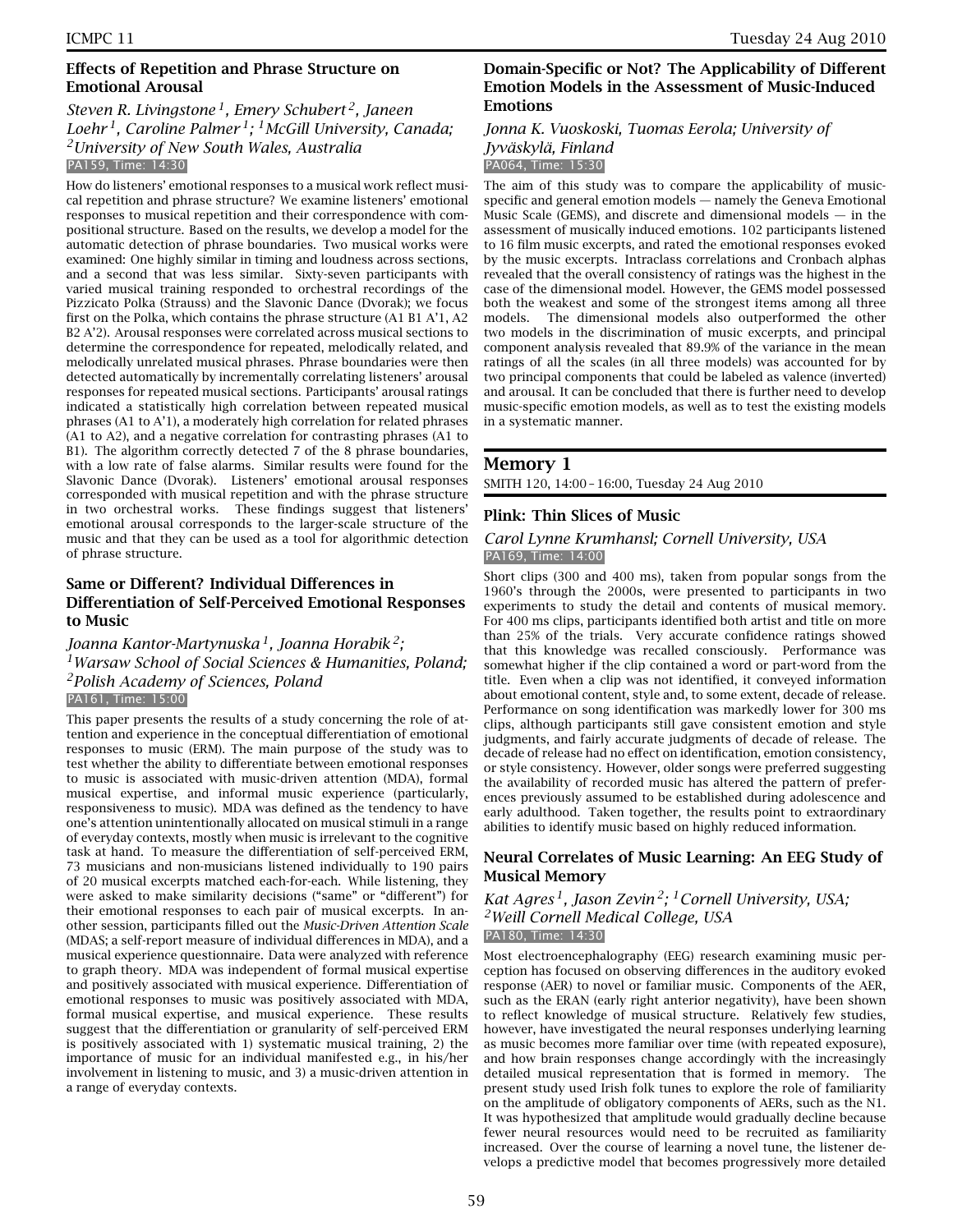and accurate. Once the tune becomes familiar, bottom-up responses become weaker because the listener is predicting the forthcoming music. To determine how musical structure affects predictability and neural efficiency, randomizations of the tunes (which lacked tonal and metrical structure) were also repeatedly presented to listeners. Preliminary results show that increasing familiarity with structured tunes results in decreased obligatory sensory responses, whereas no such effect is observed for repeated random 'tunes', for which it is unlikely that a predictive model would be learned from brief exposure.

# **The Influence of Music on Memory for Images**

*Sherilene M. Carr, Nikki S. Rickard; Monash University, Australia*

#### PA051, Time: 15:00

Enhanced cognitive performance after listening to music is believed to be mediated by enjoyment-related arousal, which is consistent with arousal mediation of performance in terms of an inverted U shaped relationship. In non-music research, emotionally salient events elicit an adrenal arousal response, detectable by heart rate and skin conductance changes, that modulates the consolidation of memory. It is possible then that enhanced cognitive performance in response to music is mediated by emotional arousal. However, as physiological changes in music-cognitive performance research have typically not been recorded, this relationship can only be speculated. Music is capable of eliciting physiological changes consistent with emotion, as such, this study was designed to explicitly test whether arousing music could enhance memory. In a repeated measures design, 15 males and 22 females (18–49 years) listened to two self-selected enjoyed music tracks and two tracks to which they were indifferent. Physiological changes were measured continuously. A radio science show excerpt was used as a no-music control. After each condition, participants viewed a collage of 24 international affective picture system (IAPS) images. Memory for details within all 5 collages was tested after a 30 minute delay. Results clearly support the arousal hypothesis. Images presented after music that induced high arousal were better remembered, irrespective of enjoyment or picture valence. The effect was further moderated by motivational type, with memory enhanced only for participants high on the BAS Reward Motivation scale. Findings are discussed in terms of emotional arousal in response to rewarding cues.

# **The Effect of Music-Induced Emotion on Long-Term Word List Retention**

*Sarah Judde, Nikki S. Rickard; Monash University,*

#### *Australia*

#### PA156, Time: 15:30

Learned information is consolidated over time, allowing recently formed memories to be strengthened or weakened (modulated) for some time after acquisition. Although post-learning arousal treatments have been found to modulate memory consolidation, examination of the temporal parameters of these effects in humans has been limited. Further, whether emotionally arousing music can modulate memory in this way is not yet known. In the current study, 127 participants learned a neutral word list and were exposed to either a positively or negatively arousing musical piece following delays of 0, 20 or 45 minutes after learning. One-week later, participants completed a long-term memory recognition test, followed by Carver and White's (1994) approach/avoidance personality scales. Retention was significantly enhanced, regardless of valence, when the arousal manipulation occurred at 20 minutes, but not immediately or 45 minutes, post-learning. Further, the effect was moderated by BAS 'drive' approach sensitivity, with memory modulated only in participants high on this scale. The selective facilitatory conditions of music identified in the current study (timing and personality) offer valuable insights.

# **Amusia**

KANE 110, 16:30 – 17:30, Tuesday 24 Aug 2010

# **Intonational Identification-Imitation Dissociation in Congenital Amusia**

*Fang Liu 1, Aniruddh D. Patel 2, Adrian Fourcin 3, Lauren Stewart 1; 1Goldsmiths University of London, UK; 2Neurosciences Institute, USA; 3University College London, UK*

# PA121, Time: 16:30

Congenital amusia is a neuro-developmental disorder of musical perception. A recent study reported that amusics were able to imitate the correct direction of a heard pitch interval, despite their inability to identify its direction (Loui et al., 2008). This study examines whether a similar dissociation holds in identification and imitation of intonational pitch contours, and considers the relationships between speech production, intonational contour identification/imitation, and sensitivity to changes in pitch. Sixteen British amusics and sixteen matched controls completed a set of speech production, statement-question identification/imitation and pitch threshold tasks. The speech production tasks involved reading a story and producing three sustained vowels. The statement-question identification/imitation task required participants to identify/imitate statements and questions that differed primarily in pitch direction of the final word. The pitch threshold tasks assessed participants' thresholds for detection of pitch change and discrimination of pitch direction. Despite having normal speech production and laryngeal control, amusics showed significantly worse performance than controls on both identification and imitation of statements and questions. While both groups (particularly the amusic group) showed facilitation for imitation versus identification, a few participants imitated the goal rather than the form of a small proportion of questions. Finally, a negative association was found between amusics' pitch-direction discrimination thresholds and their performance on statement-question imitation. In summary, compared with controls, a strong dissociation between statement-question identification and imitation was found for amusics. The findings support previous evidence that pitch processing in language and music involves shared mechanisms.

# **Memory for Pitch in Congenital Amusia: Beyond a Fine-Grained Pitch Discrimination Problem**

# *Victoria J. Williamson, Lauren Stewart; Goldsmiths University of London, UK* PA177, Time: 17:00

Congenital amusia is a developmental disorder that affects the perception and production of music. Since the introduction of a standardised diagnostic tool in the form of the Montreal Battery for the Evaluation of Amusia (MBEA; Peretz, Champod & Hyde, 2003) congenital amusia has been largely associated with deficits in the detection of pitch change and discrimination of pitch direction (Foxton et al. 2004; Hyde & Peretz, 2004). However, recent reports have suggested that pitch memory deficits may also play an ancillary role in the disorder (Gosselin, Jolicoeur & Peretz, 2009; Tillmann, Schulze & Foxton, 2009; Williamson et al., 2010). The present study aimed to measure memory capacity (span) for pitch sequences in individuals with amusia and matched controls. We also tested the capacities of verbal short-term memory (digit sequences) and working memory, in order to determine whether the pitch memory impairments seen in amusia reflect a pitch-specific short-term memory deficit or a more general memory problem. Analogous adaptive-tracking procedures were used to generate tone and digit spans using stimuli that exceeded psychophysically measured pitch perception thresholds, and an automated operation span task was used to measure working memory. Individuals with amusia had significantly smaller tone spans, whereas their digits spans were of equivalent size to those of controls. Working memory deficits were seen in only a small subgroup of individuals with congenital amusia. These findings support the existence of a pitch-specific component within short-term memory that is selectively compromised in congenital amusia.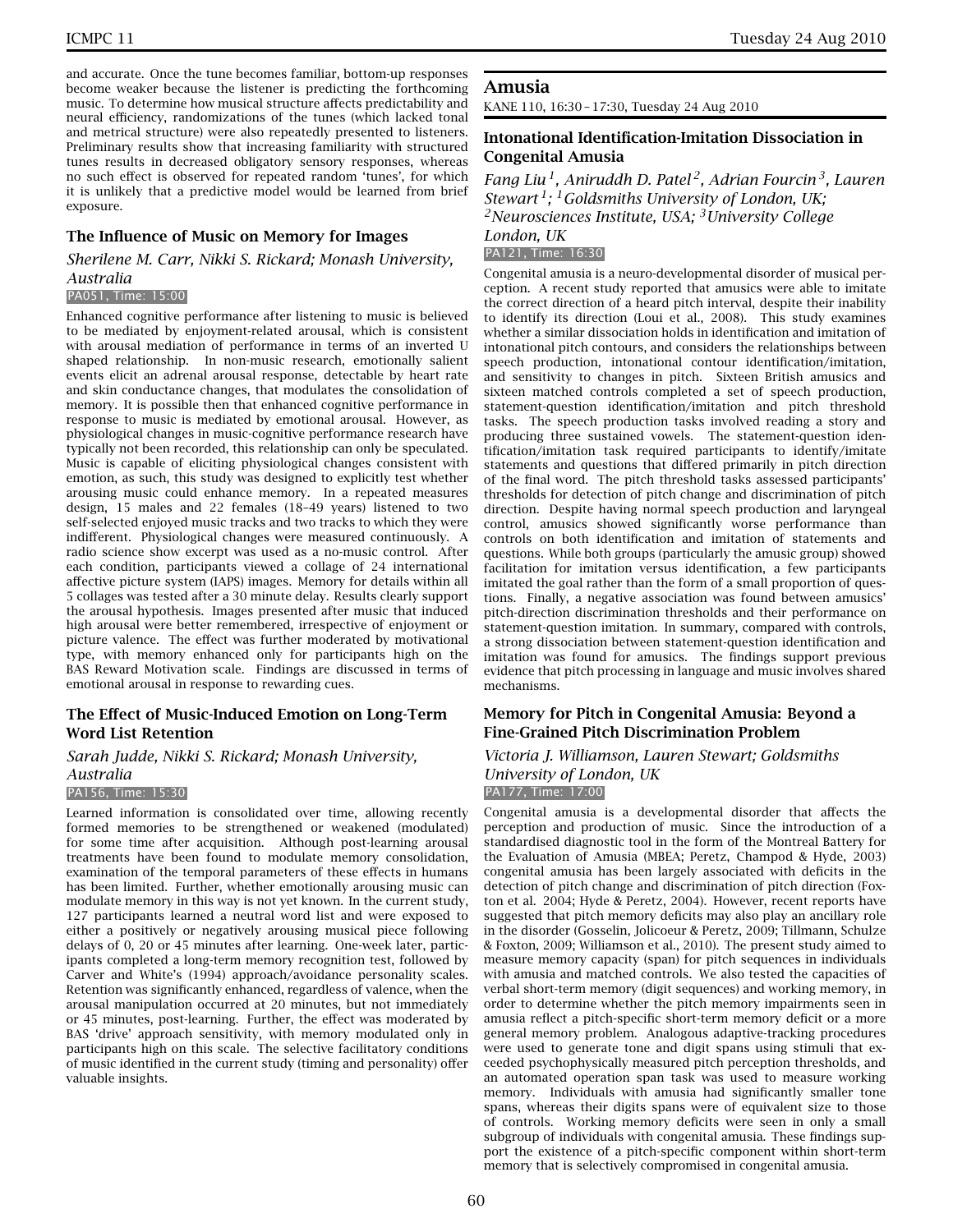# **Music Therapy 4** GOWEN 201, 16:30 – 17:30, Tuesday 24 Aug 2010

# **Finding the Words for It: How Alexithymia Can Account for Apparent Deficits in the Ability of an ASD Group to Describe Their Emotional Responses to Music**

#### *Rory Allen; Goldsmiths University of London, UK* PA014, Time: 16:30

It is common practice, when studying musically evoked emotions in listeners, to use a self-report format to measure their responses. This paper points out that the outcome of such studies will be affected by individual variability in participants' ability to verbalize their emotions (type-II alexithymia). It presents results from new research, comparing a sample of high-functioning adults with ASD to a matched control group on their emotional responses to a set of musical items. The study, which included both self-report and physiological measures of emotional responsiveness to music, as well as a separate measure of type-II alexithymia, demonstrates that an apparent reduction in emotional responsiveness to music in the ASD group can be accounted for by the higher mean level of alexithymia in that group. The implication of this, that the ASD group is essentially unimpaired in emotional responsiveness, is confirmed by the lack of group difference in the physiological responses to music. These findings suggest that future studies of musical emotions using selfreport measures to compare groups whose mean alexithymia scores may differ, should not be interpreted as proving the existence of group differences in emotional responsiveness unless the alexithymia factor has also been taken into consideration.

# **Music Therapy with Children with ADHD: Attention and Hyperactivity Regulation Through Music Therapy**

#### *Suvi Saarikallio, Pirkko A. Paananen, Jaakko Erkkilä; University of Jyväskylä, Finland* PA163, Time: 17:00

Music has been shown to affect attention and activity levels, and music therapy methods are relatively often used in the treatment of people with ADHD. However, the therapeutic interventions and the musical activities that may underlie the positive effects are clearly under-researched. The current study aimed at identifying elements and practices of music therapy that are most successful with children with ADHD. Five children, aged 10–12 years, participated in twelve music therapy sessions, 45 minutes each. The sessions were video recorded and both qualitative and quantitative methods were used in analyzing the episodes consisting of various music therapy activities and interventions. The aim of the analysis was first to assort the most successful as well as the most unsuccessful episodes within the sessions, and then to find out the determinants and causes for them. The effect of music therapy activities and interventions were investigated in relation both to group behaviour and individual responses. We found out that clearly structured, rhythm-based activities and singing were most often successful, in particular within a setting where therapists and children were in close physical proximity to each other (in circle, for instance). On the other hand, unstructured activities such as free improvising with loud band instruments and with more physical distance to each other easily led to chaotic behaviour. Furthermore, complex verbal instructions easily caused restlessness and most often did not lead to understanding of a task, whereas activities based on short instruction and modelling of an activity were more successful.

# **Improvisation**

GOWEN 301, 16:30 – 17:30, Tuesday 24 Aug 2010

# **Segmentation in Improvisation: Computational, Perceptual and Physiological Analyses**

#### *Freya Bailes, Jon Drummond, Roger T. Dean; University of Western Sydney, Australia* PA044, Time: 16:30

Musicological analyses of both acoustic and electroacoustic improvisations reveal structures of segmentation and transition, and a feature found to facilitate segmentation is sound intensity. But it is important to determine what segments performers and listeners perceive. The current project aimed to determine computationally and perceptually what musicians and listeners generate and access in the sound structure of improvised music.

Expert keyboard improvisers performed a series of ten short improvisations using a MIDI grand piano. The first and last improvisations in the series were free, while the intermediate improvisations were supposed to include particular referent features such as dynamic contrast. Improvisations were recorded audio-visually and as MIDI output. Skin conductance was monitored throughout the performance at sites on the performer's left foot. Subsequently, performers were asked to listen back to extracts of their own improvisations over headphones, and to indicate when they heard a change in sound by moving a mouse for the duration and magnitude of the change. It was hypothesized that listeners' perceptions of sonic structure would coincide with musicological and computational segmentation of the improvisations.

Results show the successful computational segmentation of performances with respect to the improvisational referent. Analyses of skin conductance levels and perceptual ratings of change in sound will be presented to illustrate their alignment with this segmentation. Finally, the lag structures of physiological and perceptual responses will be informative as to the planning and salience of different musical parameters in real-time, and this will be modeled in detail using multivariate time series analysis.

# **The Search for Common Time: Temporal Negotiations Between Jazz Musicians**

#### *Rebecca J. Evans; Paris Ouest Nanterre La Defense University, France* PA118, Time: 17:00

Temporal negotiation in a jazz context implies not only the coordination of rhythmic motifs, but also of the intrinsic, malleable and shared pulse, manipulated both in the present moment, and in relation to the musical whole. In jazz, even as the tempo remains 'constant', fine-scale rhythmic delivery becomes just as important as tone, pitch or loudness. Indeed jazz musicians possess an incredibly heightened sensitivity to and control of such musical timing for both expressive and communicative purposes. Musicians' roles, responsibilities and style, musical culture, improvisational rules and etiquette, and phenomena revealed through studies of synchronous tapping such as negative first-order correlation and drift all contribute to the process of musical creation in time. To complicate matters further, music, to be personally involving and socially valuable, must be "out of time". For these reasons, audio recordings were obtained of a Parisian group's studio rehearsals of four versions of a contemporary jazz composition, chosen because an argument arose between the bassist and the drummer in relation to their timing. Drum and double bass tracks, corresponding to the argument's two authors, were used to investigate musical interaction, through analysis of musical song structure, tempo and inter-musician asynchrony, or participatory discrepancies. Results are discussed in relation to research on musical grounding techniques and communicative musicality, in the search for a deeper understanding of common time — what it means to play 'good time' and groove together in interactive musical performance.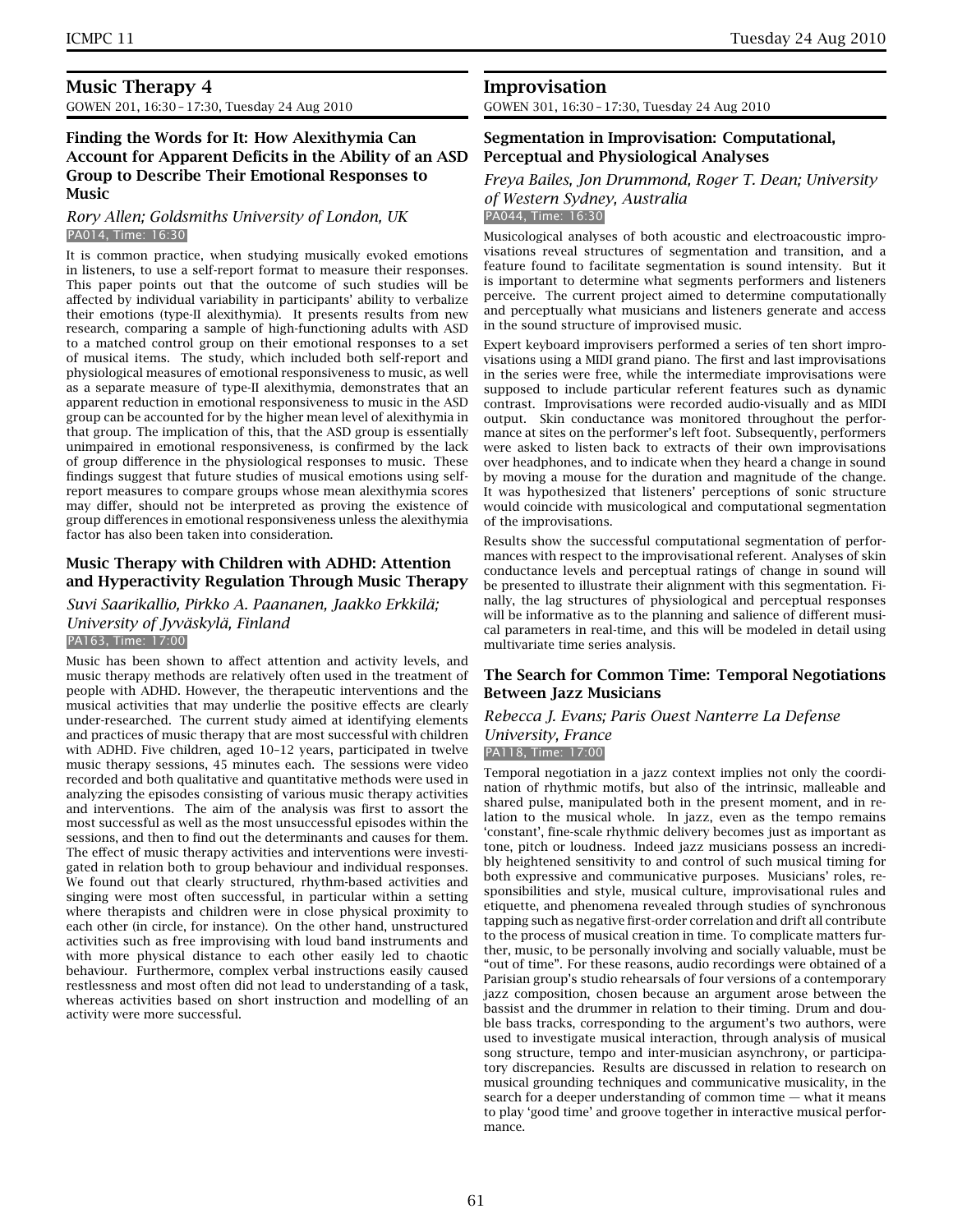# **Memory 2** SMITH 120, 16:30 – 17:30, Tuesday 24 Aug 2010

# **Liking and Memory for Music: Effects of Effortful Encoding**

# *Stephanie M. Stalinski, E. Glenn Schellenberg; University of Toronto Mississauga, Canada*

PA115, Time: 16:30

Previous research has found that more-liked music excerpts are remembered better than excerpts that are disliked or responded to neutrally. One possible explanation for this effect is that excerpts that are more-liked may be either spontaneously or effortfully processed in a deeper manner, leading to stronger memory traces and better subsequent recognition. We investigated this possibility in two experiments. Participants in both experiments initially heard 24 music excerpts and rated how much they liked each excerpt on a scale from 1 (dislike a lot) to 7 (like a lot). Subsequently, they heard the same 24 excerpts as well as 24 previously unheard excerpts and made recognition and confidence judgments. Participants received no specific study instructions in Experiment 1. In Experiment 2, participants were told that their memory for the excerpts would be tested later and that in order to remember the excerpts, they should visualize a detailed and unique place where they would be likely to hear that kind of music. Participants in the visualization experiment had better recognition memory than participants without such instructions. In both experiments, excerpts that were rated as more liked (ratings of 6 or 7) were remembered better than excerpts that were disliked (ratings of 1 or 2) or neither liked nor disliked (ratings of 3–5), and the effect of liking on memory for music was not influenced by task instructions at time of encoding. Because the liking effect was not eliminated when deep processing was encouraged for all items, music preferences appear to affect memory processes at a more unconscious level.

# **Working Memory and the Perception of Hierarchical Tonal Structures**

# *Morwaread Farbood; New York University, USA* PA117, Time: 17:00

This paper examines how the limitations of working memory affect the perception of hierarchical tonal structures. Within this context, it proposes some modifications to Lerdahl's tonal tension model in order to better explain certain experimental data. Data from a study on the perception of musical tension were analyzed using regression analysis that took into account various parameters including harmonic tension, melodic contour, and onset frequency. Descriptions of how these features change over different time spans ranging from 0.25 to 20 seconds were used in an attempt to identify the best predictors of the general tension curve. The results indicate that change in harmony best fit the tension data when the time differential was between 10–12s, while other features best fit the data at a time differential of around 3s. This suggests that the memory of tonal regions is retained for a considerably longer period of time than is the case for other musical structures such as rhythm and melodic contour.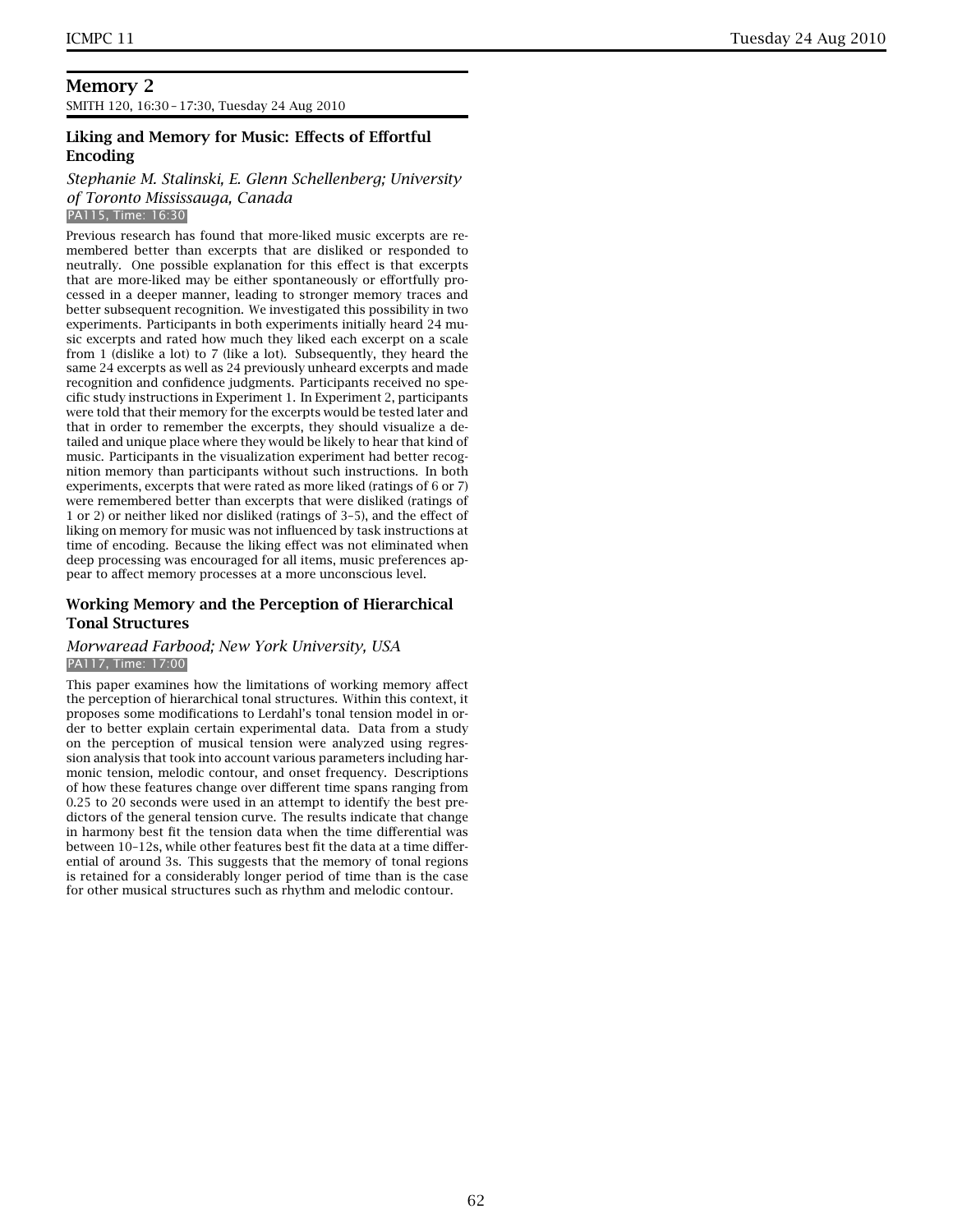# **Audio Visual**

KANE 110, 08:30 – 10:30, Wednesday 25 Aug 2010

# **Convergent Methods in the Study of Visual and Musical Components in Film**

*John Hajda; University of California at Santa Barbara, USA*

#### PA037, Time: 08:30

The purpose of this research is to utilize convergent methods to study the roles of musical and visual elements in the perception of genre, mood and plot expectation in opening credits. 64 stimuli were generated from opening credit segments of Hollywood feature films. There were 8 original clips  $-$  two from each of the following genres: adventure, comedy, horror and romance  $-$  and 56 "fake" clips, in which the visual elements from one film were combined with the musical underscoring from a different film. Each stimulus contained visual scenes, matted credits and musical underscoring. In an overt, quantitative design, subjects rated (1) the degree to which each stimulus "belonged" to one of the four canonical genres or (2) mood of each stimulus and effectiveness of audio/visual combinations. In a covert, qualitative design, each subject was presented with four stimuli, with no repeats of visual scene or musical underscoring. Also, the subject was not informed a priori that the clips may be fakes. After each stimulus presentation, the subject wrote the genre to which the film likely belonged and wrote a story (plot continuation) about what might happen immediately following the presented clip. Analyses showed that, in almost all instances, both the quantitative genre and mood data and qualitative plot expectations differentiated stimuli based on the musical underscoring, regardless of the visual components. The converse was not true. These findings suggest that, in many films, one's first impression of genre, mood and narrative is based on the musical, not visual, domain.

# **Perception of Emotion Portrayal in Cartoons by Aurally and Visually Oriented People**

# *PerMagnus Lindborg; Nanyang Technological University, Singapore*

#### PA066, Time: 09:00

This article reports results from a study of perceived emotion portrayal in cartoons by different groups of subjects. A set of audiovisual stimuli was selected through a procedure in two steps. First, 6 'judges' evaluated a large number of random snippets from all Mickey Mouse cartoons released between 1928 and -35. Analysis singled out the five films ranking highest in portraying respectively anger, sadness, fear, joy and love/tenderness. Subsequently, 4 judges made a continuous evaluation of emotion portrayal in these films, and six maximally unambiguous sequences were identified in each. The stimuli were presented to two groups (N=33), one in which the subjects were expected to be visually oriented, and one where they would tend to be more aurally oriented, in three different ways: bimodally (original) and unimodally, i.e as an isolated sound or video track. We investigated how group and modus conditions influenced the subjects' perception of the relative intensity of the five emotions, as well as the sense of realism portrayed in the cartoon clips, and how amusing they were found to be. Finally, we developed an estimate for *visual-aural orientation* as a linear combination of select self-reported variables, and tested it as a predictor for the perception of medium dominance.

# **The Influence of a Visual Performance Component on Preference Ratings in Response to Complex Musical Sound**

#### *Scott D. Lipscomb, Guerino Mazzola, Erkki Huovinen; University of Minnesota, USA* PA058, Time: 09:30

The purpose of the present study was to determine whether the presence of a visual performance component enhances to a significant degree the music listening experience of the listener-viewer in response to examples varying in the level of complexity, genre (jazz and art music), and stimulus presentation condition (audio only, audio with algorithmic visualization, or audio with visual performance). Results of two previous studies revealed outcomes contradicting initial hypotheses. In Lipscomb & Mazzola (2007), participant responses assessing listener experience and preference revealed no significant influence of the visual component. Lipscomb & Mazzola (2008) revealed a significant main effect for audio-visual condition, but post-hoc analysis showed that the only difference was between the conditions including the visual performance and visualization. Surprisingly, the visual performance data resulted in *lower* preference ratings than the visualization. Important methodological modifications were made to enhance the ability to address effectively the present research questions. A block design was utilized so that every participant experienced excerpts not only of each musical genre (jazz and art music), but stimuli representing each of the three A-V conditions (audio only, audio with algorithmic visualization, or audio with visual performance). The number of verbal response scales was reduced, so that a series of items could be added that directly addressed respondent evaluation of influence related to the visual component. Results of this revised research design will be presented, along with relevant implications for introducing music in the classroom that falls outside the "comfort zone" of students enrolled.

#### **Cross-Cultural**

GOWEN 201, 08:30 – 10:30, Wednesday 25 Aug 2010

# **Cross-Cultural Similarities in Polyphonic Timbre Perception**

*Vinoo Alluri, Petri Toiviainen; University of Jyväskylä, Finland*

PA048, Time: 08:30

Polyphonic timbre has been demonstrated to be an important element for computational categorization according to genre, style, mood, and emotions. In the present study, we investigated the perception of polyphonic timbre in a cross-cultural setting. Indian and Western non-musicians rated Indian and Western popular music excerpts (1.5 sec, n=200) on 8 scales namely 'Colorful-Colorless', 'Warm-Cold', 'Dark-Bright', 'Empty-Full', 'Soft-Hard', 'Strong-Weak', 'High Energy-Low Energy' and 'Acoustic-Synthetic'. Acoustic features were computationally extracted from the stimuli and were used to predict the perceptual data. The solutions from factor analyses were found to be highly similar for both the Indian and Western participants. Moreover, the acoustic features that predict the perceptual dimensions were similar across the two participant groups. Furthermore, both the perceptual dimensions and their acoustic correlates matched closely with the results of a previous study performed using Western musicians as participants. The present findings imply that there might exist universals in polyphonic timbre perception.

# **Phonetic Perception of Instrumental Sounds: Example of Church Bell**

*Rytis Ambrazeviˇcius 1, Žanna Pärtlas 2; 1Kaunas University of Technology, Lithuania; 2Estonian Academy of Music & Theatre, Estonia*

PA042, Time: 09:00

Phonetic analogies of instrumental timbres have previously been the subject of some discussion. Our recent studies concentrated on the phonetic perception of bell sounds. The data for the statistical generalization was based on traditional Lithuanian vocal imitations of bells (the layer of folklore) and the results of the imitation experiment where participants were asked to write down the phonetic associations (nonsense syllables) evoked by the bell strokes presented. The present paper is an extension of the above-mentioned studies into the cross-cultural perspective; it concentrates purely on the imitation experiments.

For this purpose, the listening experiment described was conducted with three groups of subjects: Lithuanian, Estonian, and mixed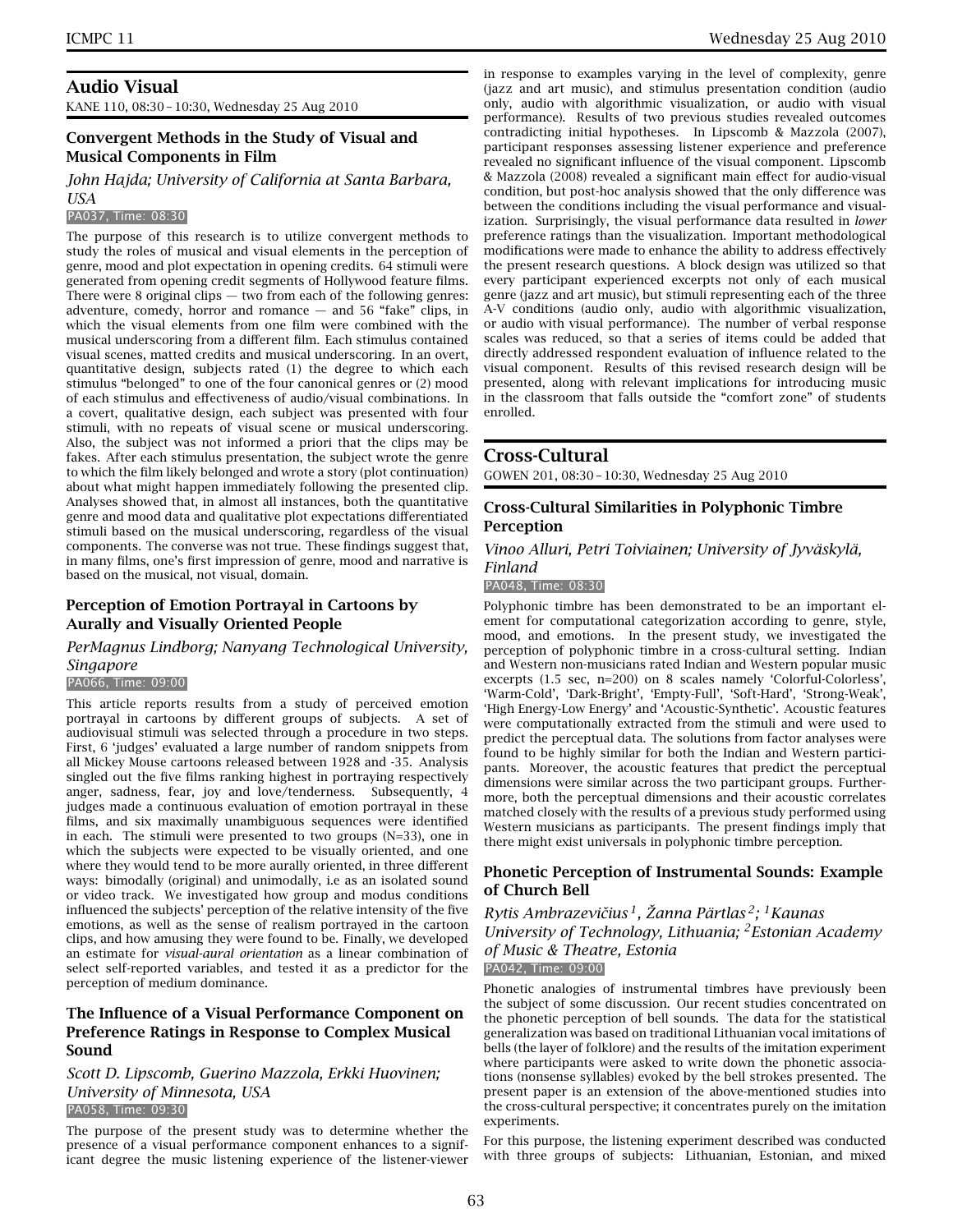Slavonic. Generally, statistical analysis of the experimental data resulted in similar conclusions for all ethnic groups. For instance, larger/smaller bells are associated predominantly with low/high vowels: the correspondence (absolute or relative) with the F2s (or "effective" F2s) of the bell strokes can be envisaged. The occurrence of diphthongs was high in the imitating syllables, especially those with falling F2s (*au*,*...*) or ending with nasals (*in*, *am*,*...*): the same tendencies can be observed in decaying bell strokes, including the relatively "nasal" spectrum with pronounced dips ("antiformants").

As for the initial consonants of the syllables, plosives prevailed. This is in accord with the short attacks of bell strokes. However, statistics for these plosives differed more noticeably than those for vowels between the ethnic groups. This is probably due to the essential difference in the consonant systems (in terms of voiced/voiceless qualities) in Lithuanian/Slavonic and Estonian.

# **Universal and Culture-Specific Factors in the Recognition and Performance of Musical Emotions**

*Petri Laukka 1, Tuomas Eerola 2, Nutankumar S. Thingujam 3, Teruo Yamasaki 4, Grégory Beller 5; 1Stockholm University, Sweden; 2University of Jyväskylä, Finland; 3University of Pune, India; 4Osaka Shoin Women's University, Japan; 5IRCAM, France* PA171, Time: 09:30

The question of the universality of musical emotions is the source of much discussion but empirical evidence remains scarce. This study aimed to (a) explore what emotions/affects may be reliably communicated through music within and across cultures, and (b) to explore how this communication is achieved by means of universal and culture-specific performance strategies. Three professional bowedstring musicians from each of 4 different musical cultures (Western classical, Swedish folk, Hindustani classical, and Japanese traditional music) were instructed to express 11 different emotions/affects (affection, anger, fear, happiness, humor, longing, peacefulness, sadness, solemnity, spirituality, and neutral) by performing short pieces of music. All musical stimuli were judged by 3 groups of listeners from Sweden, India, and Japan (*N* = 30/culture). All stimuli were further analyzed with regard to a wide variety of acoustic (*e.g.*, register, tempo, dynamics and timbre) and musical (*e.g.*, rhythm and tonality) cues using the MIR toolbox. Results showed that anger, fear, happiness, and sadness received the highest recognition rates and were generally recognized across cultures, whereas affects like longing and spirituality were not well recognized. Also, listeners were somewhat more successful when judging stimuli from familiar, compared to less familiar, musical cultures. The acoustic analyses revealed many similarities, and some differences, across cultures with regard to the patterns of cues used to communicate the various emotions/affects. Discussion will focus on the ways in which emotional expression in music, and speech, depends on a combination of universal and culture-specific factors.

# **An Experimental Investigation of the Perception of Linear Frequency Scales Found in Central Australian Aboriginal Vocal Music**

#### *David Brennan; University of Western Sydney, Australia* PA092, Time: 10:00

Ellis, in a paper that analysed pre-instrumental scales in Central Australian Aboriginal vocal music proposed the hypothesis that those scales are best understood if one assumes a linear frequency progression between the notes of the scale. During the 1990s, Will conducted a further analysis of Ellis's recordings and proposed an expansion on the linear scale structure first proposed by Ellis. Will concluded that the music contained components of both linear and exponential scale systems with the fundamental units of those scales standing in a linear relationship. This interpretation distinguishes the Central Australian scales from overtone scales found in other parts of the world. This paper reports two experiments that investigate the perception of linear scale systems of the type proposed by Will and Ellis. In Experiment 1 a comparison is made between participants' ability to judge interval size using both linear and

exponential scales. In Experiment 2 participants are asked to indicate preference between Ellis's original recordings of Central Australian Aboriginal vocal music and those same recordings digitally manipulated to comply with conventional exponential scales. Interestingly, the experiments do not reveal a preference for exponential scale based music or greater accuracy when performing a perceptual task based on the more familiar exponential scales. These findings are of particular interest for those working in the fields of music therapy and microtonal tuning systems.

# **Cognitive Modeling**

GOWEN 301, 08:30 – 10:30, Wednesday 25 Aug 2010

# **Information Content in Melodic and Non-Melodic Lines**

#### *Ben Duane; Northwestern University, USA* PA108, Time: 08:30

Although melodies seem to be focal points for attention — figures to the grounds created by other musical lines — little is known about why this is so. This paper tests the hypothesis that melodies mark themselves for attention partly by being less predictable than the lines that accompany them. As in several previous studies, predictability is quantified using various types of information entropy. These entropies are computed for melodic and non-melodic lines extracted from two musical corpora — one containing rock songs, the other containing Baroque keyboard minuets. Results show that the various entropies not only are significantly higher in melodies than in non-melodies, but can be used to classify lines as melodic or non-melodic with above-chance accuracy.

# **Narmour's Principles Affect Implicit Learning of Melody**

# *Martin Rohrmeier, Ian Cross; University of Cambridge, UK*

#### PA152, Time: 09:00

Implicit learning constitutes a central process in musical enculturation (Tillmann, 2005). Whereas several studies investigated implicit learning of melody, little work has been done exploring the constraints that affect the learning process. This study focussed on the extent to which Narmour's melodic principles have an impact on implicit learning of melodic structure by combining experimental and computational modelling approaches.

Based on previous results of melodic learning under an artificial grammar learning paradigm (Rohrmeier et al., accepted), the present experiment employed the identical underlying grammar and manipulated the terminals so that generated melodies systematically violated Narmour's principles. Participants performed worse in this Narmour-violating condition compared with the baseline suggesting that Narmour inconsistent materials impede the ease of learning or processing.

Computational simulations compared a simple recurrent network (Elman, 1990), the Competitive Chunking model (Servan-Schreiber & Anderson, 1990) and an n-gram model (Pearce & Wiggins, 2004) based on a parameter grid technique. Each simulation modelled the same procedure as the behavioural experiments. In a second set of simulations, the models were evaluated after an initial pretraining on a set of 942 melodies from the Essen folksong collection. The first set of simulations revealed no difference between both conditions. When models were pretrained, there was a significantly worse performance for simple recurrent network and n-gram models. However, characteristic model performance patterns with respect to different stimulus types did not match human patterns well.

# **A Hierarchical Hidden Markov Model of Melodic Mode in Western and Non-Western Musical Idioms**

#### *Panayotis Mavromatis; New York University, USA* PA028, Time: 09:30

Melodic mode is central to non-Western and early Western musical idioms, and is defined using static features (scale construction,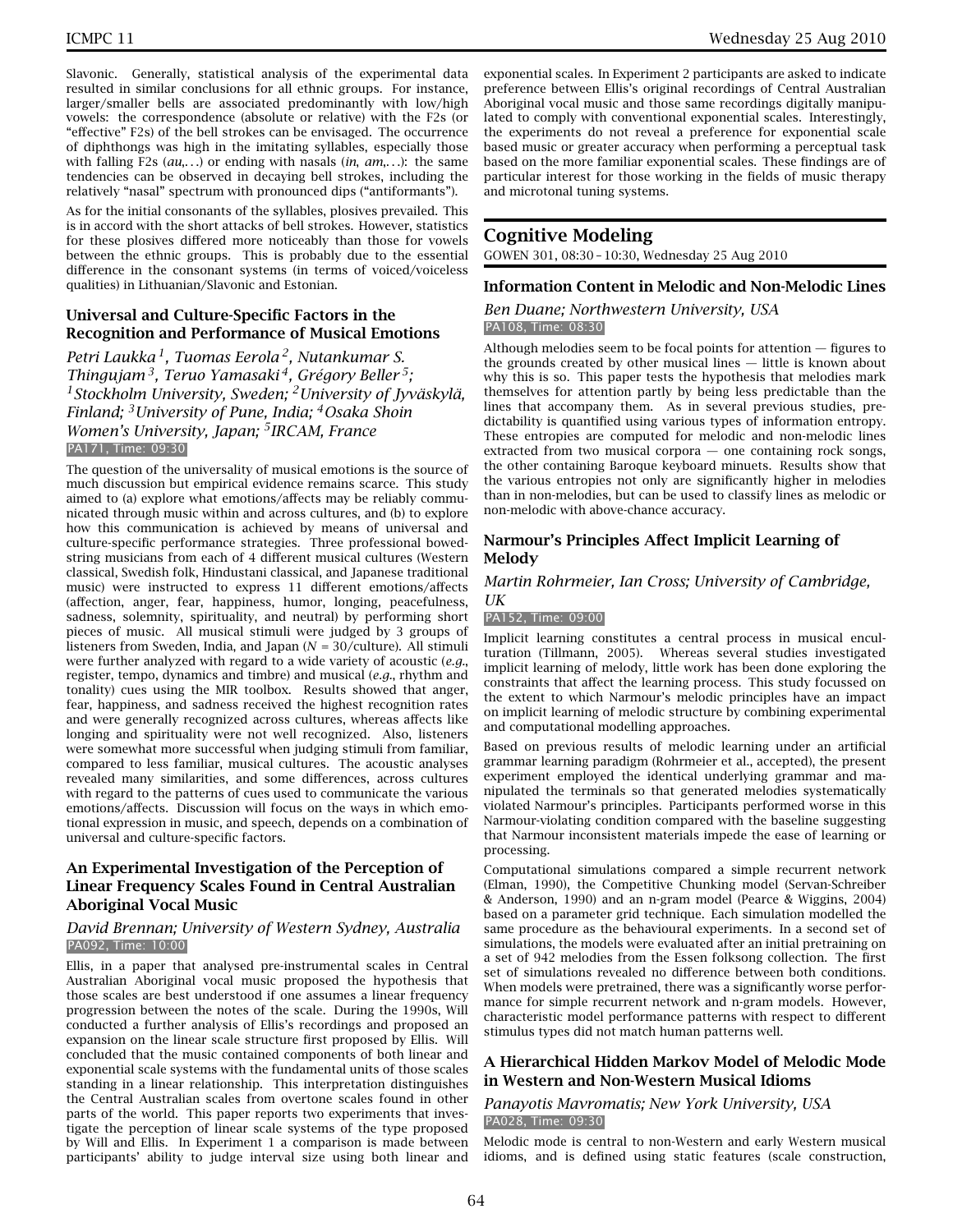tuning, scale-step functions) and dynamic ones (motives, formulas, phrase types). Unlike their static counterparts, the dynamic aspects of mode have proven resistant to systematic formulation. Accounts of dynamic modal behavior are typically descriptive rather than explanatory, often consisting of simple inventories of melodic patterns. Such approaches fall short of defining precisely to what extent a dynamic entity, such as a melodic formula, can vary while maintaining its identity; moreover, they do not specify the causes and conditions underlying this variation. This paper develops a framework that allows precise characterization of a melodic mode's dynamic features using the formalism of Hidden Markov Models (HMMs). We illustrate our formalism by applying it to several modal environments drawn from Gregorian as well as modern Greek church chant. For each such environment, a two-layer hierarchical HMM trained on a corpus of modal melodies is used to identify (a) the prototypical phrase schemata employed by each mode; (b) the rules of syntax that determine how these schemata follow one another to produce a complete chant; (c) how each phrase schema's concrete realization deploys a well-defined vocabulary of melodic formulas. This analysis shows that, even though each melodic idiom employs its own pitch system and melodic vocabulary, all these idioms display similarities in both structure and deployment of their melodic formulas, suggesting a mental representation of melodic mode involving general mechanisms underlying sequence production.

# **A Corpus Analysis of Rock Harmony**

*David Temperley, Trevor de Clercq; University of Rochester, USA* PA050, Time: 10:00

In this study we report a corpus analysis of rock harmony. As a corpus, we used Rolling Stone Magazine's list of the "500 Greatest Songs of All Time"; we took the 20 top-ranked songs from each decade (the 1950s through the 1990s), creating a set of 100 songs. Both authors analyzed all 100 songs by hand, using conventional Roman numeral symbols. Agreement between the two sets of analyses was over 90%. The analyses were encoded using a recursive notation, similar to a context-free grammar, allowing repeating sections to be encoded succinctly. The aggregate data was then subjected to a variety of statistical analyses. We examined the frequency of different chords and chord transitions. The results showed that IV is the most common chord after I, and is especially common preceding the tonic. Other results concern the frequency of different root motions and three-chord patterns, patterns of co-occurrence between chords (do certain harmonies tend to occur together in the same songs?), and changes in harmonic practice across time.

# **Social Psychology 2**

SMITH 120, 08:30 – 10:30, Wednesday 25 Aug 2010

# **Assessing Musical Self-Esteem: Development of an Analytic Measure**

*David J. Hargreaves, Victoria C. Rowe; Roehampton University, UK*

PA173, Time: 08:30

In his Principles of Psychology (1890), William James suggested that our self-esteem 'is determined by the ratio of our actualities to our supposed potentialities*...* thus, Self-esteem = Success / Pretensions'. We apply James' original approach to the development and piloting of a new measure of musical self-esteem which investigates participants' 'ideal' and 'actual' self-ratings on one general scale ('musician') and 5 specific ones ('performer', 'composer', 'teacher', 'listener' and 'fan'). 99 university music students completed the 'Musical self-images questionnaire', on which they rated their ideal (I) and actual (A) selves on 6 10-point scales, as above. We found that James' quotient measure (Actual /Ideal) was more useful than the more conventional discrepancy measures [A-I]; that self-esteem was generally lower for 'composer' than for all the other scales; that the 'composer' and 'fan' scales showed generally low correlations with the other 4 scales; and that two main factors described these intercorrelations, which distinguished 'active music-making' from 'listening/teaching'. We

conclude that an analytic approach to the elements of self-esteem in different musical activities is far more illuminating than the use of generalised psychometric scales, such that our prototype scale deserves further development.

# **Children's Singing Development, Self-Concept and Social Inclusion**

*G.F. Welch, Evangelos Himonides, J. Saunders, I. Papageorgi, T. Rinta, M. Vraka, C. Stephens Himonides; IOE University of London, UK* PA038, Time: 09:00

The UK Government initiated a National Singing Programme 'Sing Up' in the autumn of 2007 with the intention of fostering weekly positive singing experiences for all children of Primary (elementary) school age in England by 2011. As part of the evaluation of this programme, a research team from the Institute of Education, University of London were appointed in 2007 to conduct an independent evaluation of the initiative's impact.

Children (n=8,162, aged 7+ to 11+) were drawn from one hundred and fifty-five schools located across England. Children's individual singing behaviour and development was assessed on two wellknown songs using a specially designed protocol that combined two established rating scales. Attitudes to singing, self-concept and social inclusion were assessed by a specially designed questionnaire embracing six themes. Social background was assessed in relation to the Government's Index of Multiple Deprivation.

There were significant age, gender, ethnicity and school type differences in the emergent findings. Within these group variables, older children, girls and national programme experienced participants tended to have more advanced singing development. Black and white children were likely to be more highly rated in their singing competency than their Asian peers. There was no evidence that more competent singers came from socially advantageous settings. Age and longitudinal data indicated that children's singing competency tended to improve with age, and particularly so in a stimulating musical environment. In addition, there was a strong positive correlation between children's singing development and their self-concept and sense of social inclusion.

# **The Music USE (MUSE) Questionnaire: An Instrument to Measure Engagement in Music**

*Tan Chyuan Chin, Nikki S. Rickard; Monash University, Australia*

#### PA131, Time: 09:30

It has been proposed that active engagement with music has positive impacts on human cognition, emotion and social interaction. However, research on the psychological benefits of music has been largely limited to comparisons between musicians and non-musicians, with this distinction being further limited to years of 'formal music training'. Moreover, the enormous variation across studies in musicianship and non-musicianship criteria makes it difficult to draw meaningful interpretations of findings across studies. We argue here that active music engagement should go beyond years of formal music training, to include performing (instrumental playing) and non-performing (listening) music activities, to provide a more meaningful interpretation and application of music research findings. We introduce the MUSE (Music USE) questionnaire, an online self-report measure of active music engagement, with three dimensions of musicality. The first two dimensions (music training and instrumental use indices) relate to traditional musicianship, but aim to capture this construct via a broader range of measures than years of formal music training. The final dimension relates to other forms of music engagement independent of traditional musicianship. This dimension was assessed via a 124-items questionnaire, which includes questions relating to the frequency and value of a range of music activities. Analyses of an initial sample of 210 individuals (mean age  $= 37.55$  years,  $SD = 11.31$ ) recruited via convenience sampling showed acceptable alpha coefficients on eight factors (Personal Inspiration; Engaged Production; Dance; Physical exercise/health; Social listening; Reminiscence; Active music listening and Cognitive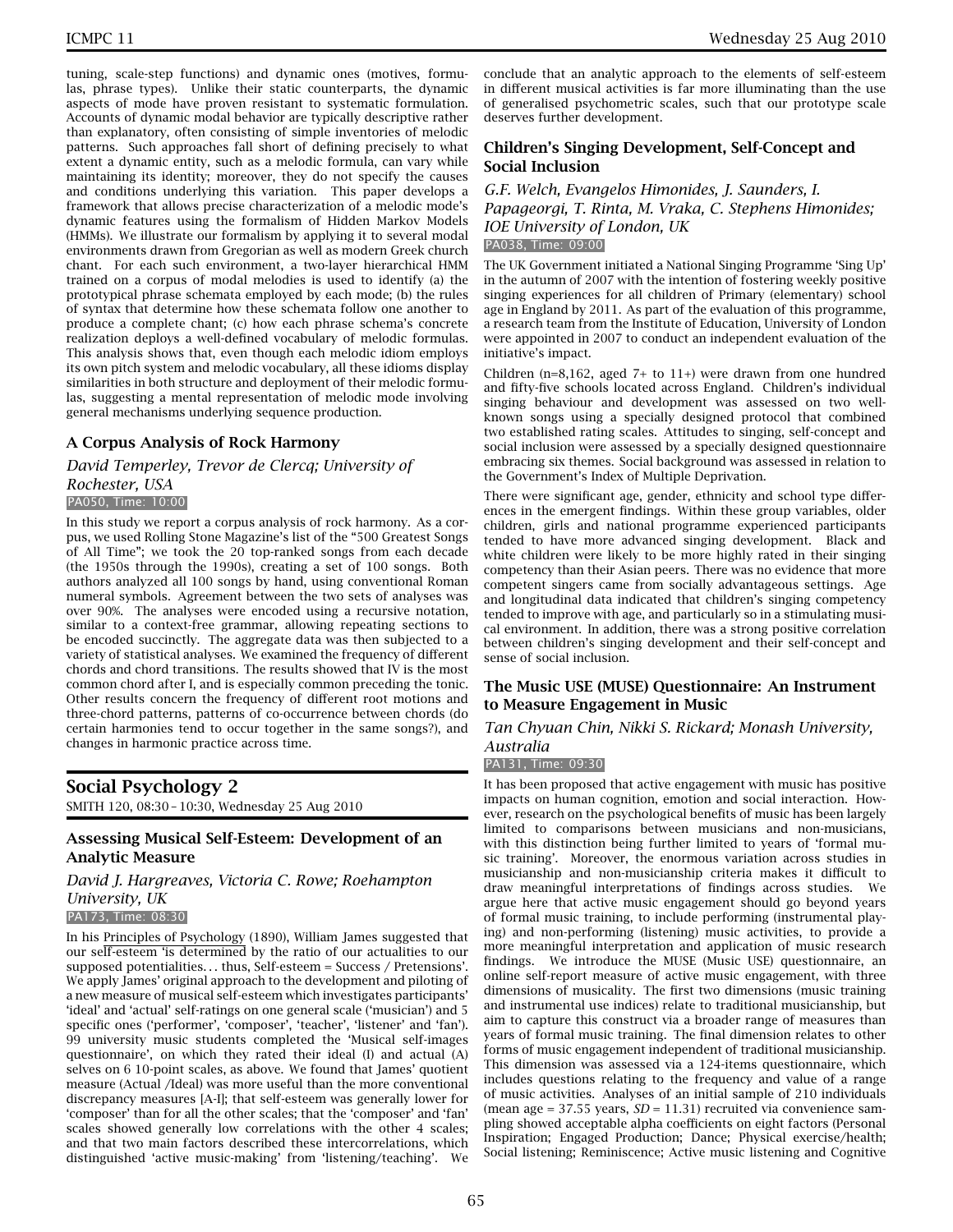and emotional regulation) of this measure. Factor analysis of the data established a 50-item scale for the MUSE. In addition, relationships between the indices of musicality and factors of music engagement were explored, and gender differences in music engagement were examined.

# **The Effect of Background Music on the Evaluation of an Ad for an Internet Site Allowing Copying College Essays**

*Naomi Ziv 1, Moran Hoftman 2, Mor Geyer 2; 1Max Stern Academic College of Emek Yizre'el, Israel; 2Tel-Aviv Yafo Academic College, Israel*

PA142, Time: 10:00

The study aimed to examine the effect of background music and presentation context on the reception of an ad promoting unethical behavior, and the relationship between attitudes towards cheating and evaluation of the ad. In a  $2\times 2$  design, 4 groups of 30 participants each listened to a fictive radio ad for an internet site allowing copying college essays with or without positive background music, before or after completing an attitudes-towards-cheating questionnaire. Participants who heard the ad with background music remembered less information than participants who heard the ad without background music. They also evaluated the ad more positively. Participants who first completed the attitudes-towards cheating questionnaire evaluated the ad more negatively than participants who heard the ad first. Participants who first heard the ad with background music evaluated the ad most positively, whereas participants who first filled out the questionnaire and then heard the ad without background music evaluated it most negatively. Finally, general attitudes towards cheating did not affect evaluation of the ad. Results suggest that music distracted listeners from focusing and processing the information presented in the ad, and through its effect on mood, lead them to accept its unethical content.

# **Symposium: Scalable Analytical Approaches and Performative Affordance**

KANE 110, 11:00 – 12:30, Wednesday 25 Aug 2010

# **Scalable Analytical Approaches and Performative Affordance**

*Fernando Gualda 1, Atte Tenkanen 2, Vanessa Hawes 3, Tânia Lisboa 4; 1Queen's University Belfast, UK; 2University of Turku, Finland; 3University of East Anglia, UK; 4Royal College of Music, UK* SYM080, Introduction

Music Analysis, be it thorough or immediate, intentional or unconscious, is an important step in interpreting and understanding a musical work. Systematic approaches to music analysis have greatly profited from computational paradigms. Within studies of music performance and interpretation, however, computers can be obtrusive. Thus, it is essential to design interactive interfaces within an ecological research paradigm in order to study musical interpretation.

This symposium combines three complementary approaches to computational music analysis. All approaches focus on particular analytical problems arising from the ambiguous nature of music cognition and Gestalt principles. It follows that this ambiguity, rather than being detrimental, allows distinct interpretations and understandings of a musical score.

The first approach offers an adaptable perspective to motivic analysis, conciliating multiple analytical interpretations of a given piece. The second approach allows the exploration of distinct rhythmic, tonal, and textural contexts in which motives appear. The final approach investigates the quality of musical information contained in a sequence of motives in a specific order.

The symposium consists of three spoken paper presentations, live performance, and discussion. During the live performance all analyses will either be concurrently projected or available as a handout.

# **Motivic Dissimilarity and Musical Interpretation — An Interactive, Computational Approach**

#### *Fernando Gualda; Queen's University Belfast, UK* SYM081, Time: 11:00

Identification of motives is frequently one of the initial steps in music analysis, interpretation, and performance. Even though motivic analysis is a standard approach, the very term 'motif' lacks a unanimous definition. This allows distinct analytical perspectives to coexist. In this paper, rather than attempting to unify the concept of musical motif, its definition is left as a parameter for the analyst. By selecting motives, a motivic space is automatically generated. Thus, distinct motivic analyses of the same musical work can be compared, so that the performative affordance of each analysis can be assessed.

The overall motivic space depends on either the initial selection of motives or a theoretical definition of motif, both of which can be done by the analyst. Once defined, motives are automatically searched and compared to each other, thus forming a motivic space within which distances between motives can be calculated. Mathematically, the definition of equivalence relations along with dissimilarity measures is sufficient to create a motivic space. The concept of Pitch-Class Category allows equivalence of motives under tonal transpositions and chromatic transformations.

Distances of distinct selections of motives from J. S. Bach's BWN 1030b are presented. Since each selection of motives is slightly different, its motivic space will represent the entire collection differently. The performative affordance of each motivic space is discussed. The live performance of the piece will illustrate the author's view on the application of the analytical methods in musical interpretation.

# **Comparison Structure Analysis for Musical Understanding**

# *Atte Tenkanen; University of Turku, Finland* SYM082, Time: 11:30

Similarity measures are used in many research areas, since defining the similarity of objects is crucial in data analysis and decisionmaking processes. In this study, I utilize a computer-aided analytical method called Comparison Structure Analysis (CSA), which can be applied to different dimensions of music. CSA depends on an abstract systematic segmentation that allows a statistical or mathematical survey of the data. The segmentation produces vectors or unordered sets of the same length that are compared with the same type of comparison set utilizing a similarity measure. The aim of CSA is first and foremost practical: to produce dynamic and understandable representations of musical properties by evaluating the prevalence of a chosen musical feature within a musical piece. In the present study, CSA and some of its derivative applications are used for detecting invertible counterpoints, short-term modulations and tonal extremes in BWV 1030b.

# **Information Representation for Analysis and Interpretation of Motivic Order**

#### *Vanessa Hawes; University of East Anglia, UK* SYM083, Time: 12:00

The theoretical basis for the system of computational analysis explored here is a dynamic probability model of musical perception first proposed by Coons and Kraehenbuehl in 1958. The method draws on a listener's experience of a sequence of events, as he adapts his expectations in the light of what has happened in the sequence up to that point. The output of the system is a series of percentages representing relative information for each event in a sequence.

The original method is outlined and problems specific to its application to real music, such as the absence of the effect of long-term memory in the model, are addressed with recourse to ecological approaches to musical perception.

The system is used for an examination of Bach's BWV 1030b, where various structural groupings defined by the analyst are interpreted into information profiles. Particular attention is paid to differences in information profiles for sequences where identifiable motives are ordered differently. The event sequences within those motives are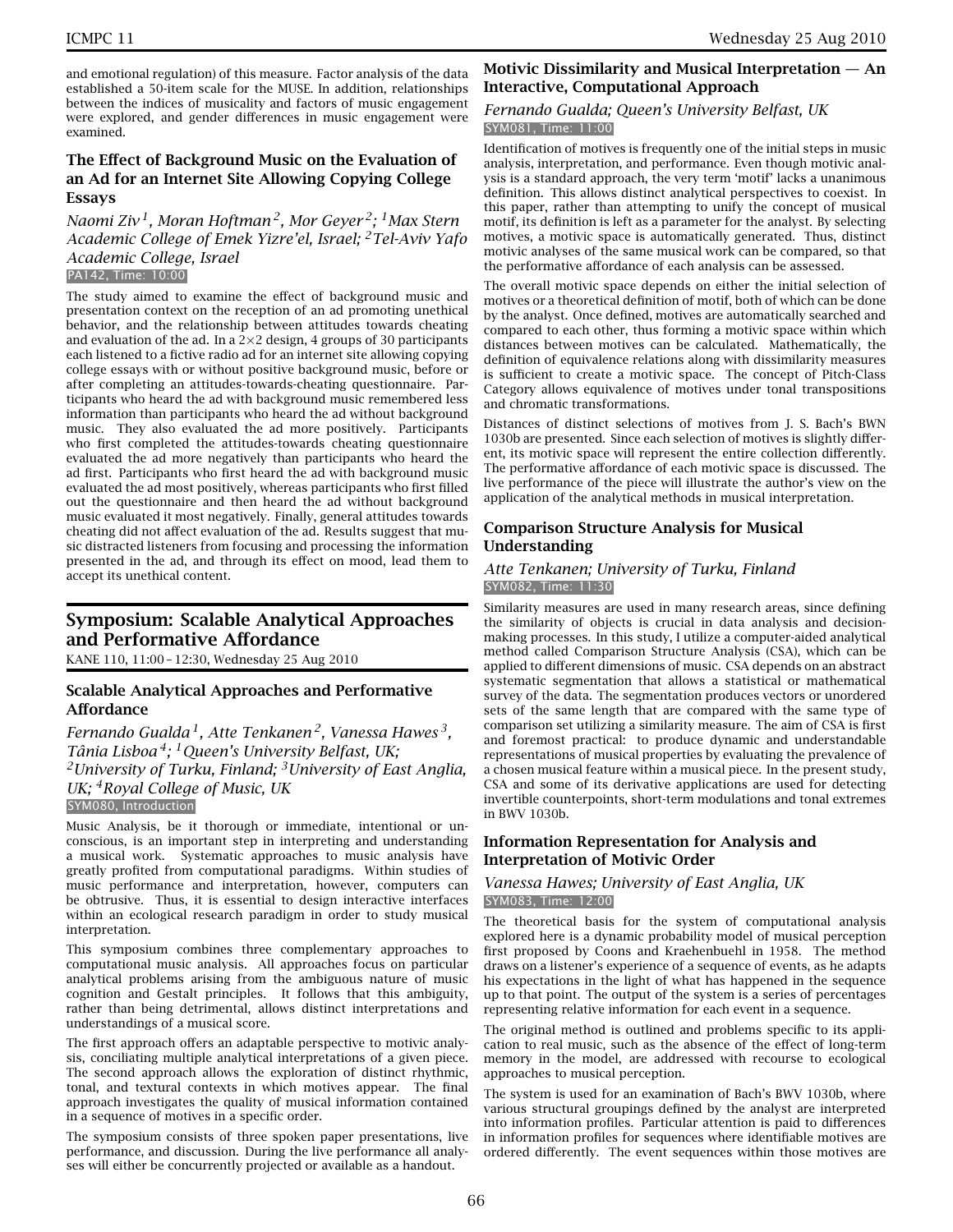then examined and characteristic information profiles for each motif are produced.

These results are presented as examples of performative affordance, and the future development of tools for practical music making based on the analysis described is suggested.

# **Education 1**

GOWEN 201, 11:00 – 12:30, Wednesday 25 Aug 2010

#### **Advancing Interdisciplinary Research in Singing (AIRS): Part 1 Development**

*Annabel J. Cohen 1, Frank A. Russo 2, Laurel J. Trainor 3, Sandra E. Trehub 4, Christine D. Tsang 5; 1University of Prince Edward Island, Canada; 2Ryerson University, Canada; 3McMaster University, Canada; 4University of Toronto Mississauga, Canada; 5Huron University College at Western, Canada* PA182, Time: 11:00

A major international collaborative research initiative entitled "Advancing Interdisciplinary Research in Singing (AIRS)" takes a comprehensive approach to the natural ability of singing. With the objective of understanding individual, cultural, and universal influences on singing and the influences of singing on individuals and societies, AIRS researchers are focusing on three themes: (1) the development of singing ability (2) singing and learning, and (3) singing and well-being. The AIRS digital library and virtual research environment (VRE) support the collaboration. A three-dimensional approach is being taken to outline a model of how singing develops in every individual, with perspectives ranging from neuroscience to linguistics, rigorous techniques for determining children's discriminative and motor capabilities associated with singing, and sampling the broad range of skills of singing, some of which have language analogues.

Laurel Trainor and Christine Tsang are leading a basic inquiry into the relation between perception and production of singing and an investigation of the sensory and motor constraints on production accuracy. A number of factors will be considered such as formal training, type of language (e.g., tonal vs non-tonal), environments (home, school, community), and cross-cultural differences. In additional to behavioral measures, this sub-theme will eventually incorporate brain measurements (using EEG and fMRI) to form the basis of a cognitive neuro-social scientific model of singing development.

Sandra Trehub and Frank Russo are spearheading research on multimodality aiming to document the mirroring of facial and body movement between parent and infant through audiovisual capture, electromyographic capture, and analysis of eye-movements as well as exploring lawful facial and body movement that occur during singing and the ways in which these movements change as a function of age and culture.

Annabel Cohen and her team are initiating cross-cultural and longitudinal designs for trials with an AIRS Global Test Battery of Singing Skills that take advantage of both the seven-year time-span and the global reach of the project. The battery tests voice range, singing the "easy" minor third interval and other musical elements (scale, major triad), vocal creativity, singing back a familiar song, and learning an unfamiliar song. Storage in the AIRS digital library increases data access.

Supported by the Social Sciences and Humanities Research Council of Canada (SSHRC)

#### **Advancing Interdisciplinary Research in Singing (AIRS): Part II Beyond Development — Education and Well-Being**

*Patricia S. Campbell 1, Rachel Heydon 2, Jennifer Nicol 3, Mary Gick 4, Andrea Rose 5, Godfrey Baldacchino 6; 1University of Washington, USA; 2University of Western Ontario, Canada; 3University of Saskatchewan, Canada; 4Carleton University, Canada; 5Memorial University of Newfoundland, Canada; 6University of Prince Edward Island, Canada*

# PA183, Time: 11:30

Prime considerations in educational research on singing are in knowing what singers sing — their repertoire, along with how singers acquire the songs and their singing style, both formally and informally, from infancy onward, and across the world's cultures. This presentation examines the multiple (and not-so-simple) dimensions of learning, teaching (and training), and transmitting songs and singing styles informally and formally as well as raises an awareness of the function of song as a vehicle for the transport of knowledge beyond music itself. 'Seattle singing scholars' (P. S. Campbell, E. Chessin, M. Perdue) are focusing on topics of (a) the informal singing, learning, and transmission of songs by children; and (b) the vocalizations inherent (but often unconsciously rendered) within the formal lessons offered by musicians of selected instrumental art traditions of the world's cultures. Darryl Edwards is leading research in performance education at the tertiary level, including (a) singers' perceptions of their own performances when compared with the perceptions of their audiences, and (b) frequency and utilization of mimicry in teacher-student instruction. Singing is effectively used in a wide spectrum of educational settings, as a natural conduit for knowing the world beyond music. A team led by Andrea Rose conducts research on the role of singing in teaching of other curricula such as linguistic (phonetic, semantic, syntactic), musical, or social studies.

Researchers are also studying the contribution of singing to wellbeing, broadly defined to include social relations (cross-cultural and intergenerational understanding) and subjective (life satisfaction) and objective (physical health status) measures. A multi-site international endeavor guided by Lily Chen-Hafteck, entails developing new curricula to teach the songs of the culture and the cultural context, and the aim is to track both short- and long-term attitudes to cultures. Applying her work on intergenerational (IG) art, Rachel Heydon is exploring social and content learning, interactions, and the process of creating learning opportunities (curriculum development) in a pilot study of a shared-site (both young and elderly) IG singing program. Jennifer Nicol leads the study of direct benefits (as well as contraindications) of singing for psychological and physical health across the lifespan. Projects include partnering with other health professionals to investigate the relative advantage of active versus passive singing in hospital settings and homes for seniors; exploring singing's role in facilitating youth engagement and ultimately positively impacting high school retention, and the benefits of singing lessons in later life.

Supported by the Social Sciences and Humanities Research Council of Canada (SSHRC)

# **Practice Space: Real-Time Visual Feedback for Music Education**

*Makiko Sadakata 1, Alex Brandmeyer 1, Renee Timmers 2, Peter Desain 1; 1Radboud University Nijmegen, The Netherlands; 2University of Sheffield, UK* PA094, Time: 12:00

Despite much advance in our understanding of human music performance, musical expression is still difficult to learn. Musicians must undergo intensive training for long time in order to obtain the skill to freely control expression. It would be of great interest to music teachers and learners if this learning process could be enhanced. In the Practice Space project, we developed and evaluated five real-time visual feedback systems, each of them aims at highlighting different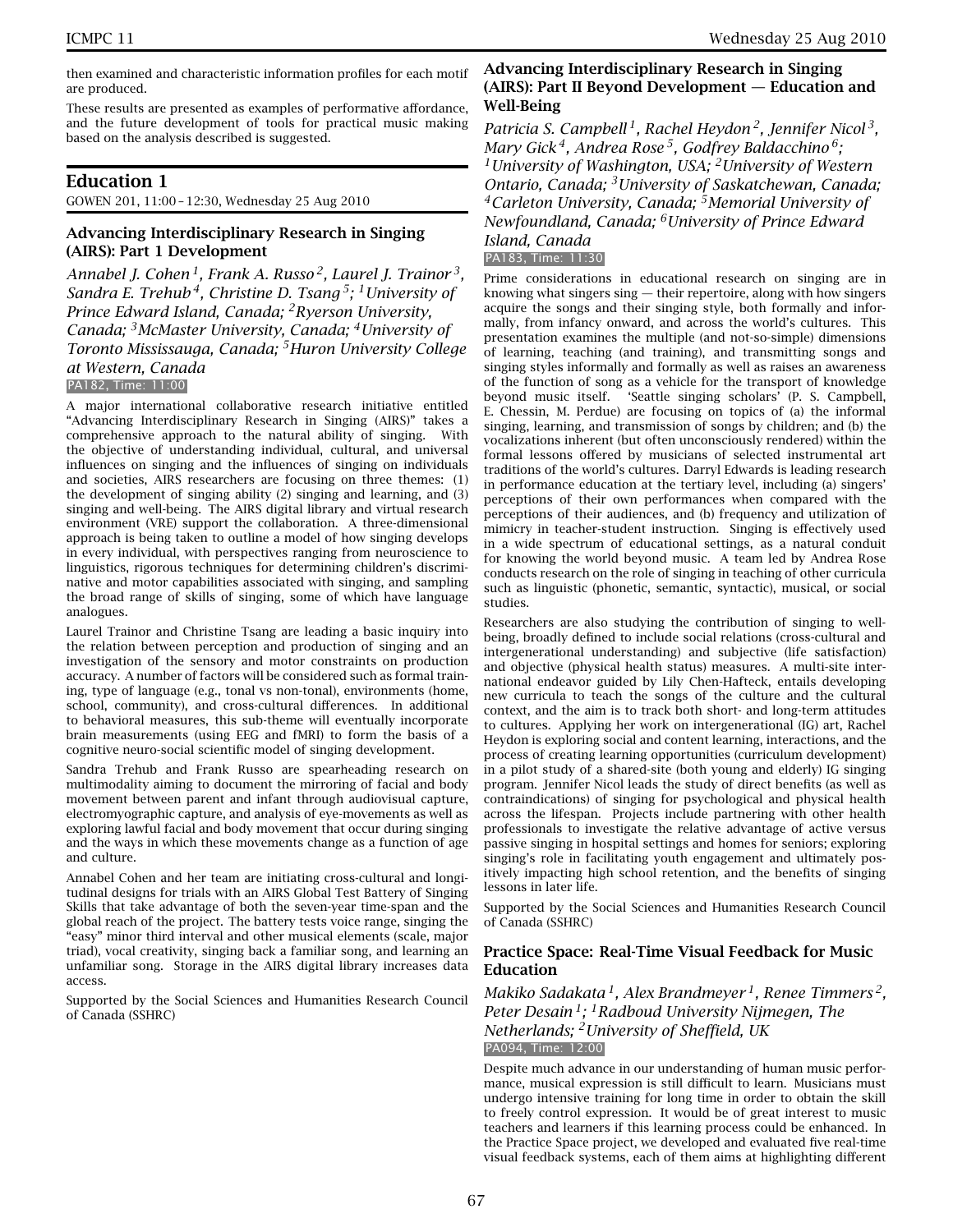aspects of learning involved in musical performance: loudness and timing imitation of simple rhythmic patterns, longitudinal study on learning timing patterns, learning expressive drum patterns, learning to fluently play the piano trills, and exploration practice of the grace note timing. Comparison of evaluation of these systems revealed following findings. First, trainees could learn to use novel visual representations rather quickly in general, even in the case where the relation between visual parameters and performance parameters are not known. Thus learning is highly adaptive and can be implicit. Second, not only speeding up the learning process, but providing information of musical performance which are difficult to be picked up by the learners otherwise (e.g., subtle performance timing), can bring up trainee's performance to a higher level that cannot be achieved without VFB. Third, qualitative evaluation confirmed that majority of participants (in all experiments) rated the system positively. These all point to the fact that VFB can be beneficial in music educations. Benefits and limitations of these systems will be discussed.

# **Gesture**

GOWEN 301, 11:00 – 12:30, Wednesday 25 Aug 2010

#### **Perceiving Spatial Gestures**

*Jason W. Solomon; Western Carolina University, USA* PA087, Time: 11:00

This paper describes the perception of *spatial gestures* as they occur during musical performance. Within an acoustic ensemble, a spatial gesture emerges from the consecutive musical activity of discretely positioned ensemble members. Gestures are differentiated by particular orderings, in time, of sonic events occurring at separate points in the ensemble space. While auditory localization enables the listener to distinguish the varying locations of musical sound sources, the grouping principles of Gestalt theory explain the processes by which discrete object- or event-parts may be grouped together in perception to form a continuous whole. Bregman (1990) describes the manner in which temporally successive sounds are perceptually joined into coherent "streams" on the bases of qualitative similarity (timbre, loudness, and/or duration) and frequency proximity (i.e., nearness in pitch space). A complex auditory scene might comprise multiple streams that are segregated from one another owing to the unique qualities and locatedness of the sounds constituting each stream. This paper extends Bregman's theory to suggest that an auditory stream might consist of qualitatively similar or dissimilar sounds occurring successively at different points in space. The grouping of a stream's spatiotemporally distinct sound-events results in the formation of a spatial gesture. The phi phenomenon is applied to audition to account for the perception of virtual motion often engendered by a spatial gesture. During the performance of a musical work, recurrent and related spatial gestures may function as unifying motives, and both the specific directionality and the kinetic shape of a gesture are rich in interpretive potential.

# **Expression of Piano Timbre: Gestural Control, Perception and Verbalization**

*Michel Bernays, Caroline Traube; Université de Montréal, Canada*

#### PA166, Time: 11:30

Timbre is a key to musical expressivity in virtuosic pianistic performance, discussed amongst professionals through an extensive, yet very abstract and emotional, vocabulary. This study first aims to determine the degree of consensus of this vocabulary among pianists. Furthermore, timbre's quantitative and functional characteristics are yet to be explored. We thus intend to identify timbre correlates in a performer's gesture on the keyboard. A professional pianist was asked to play three short pieces, with eight different timbres as successive instructions to colour the performances. The audio recordings were used as stimuli for a timbre identification task, in which 17 other pianists had to label the timbre with the descriptor they deemed most fitting. The results, more than three times above chance, were significantly improved by taking into account the semantic proximity ratings between descriptors. This is thus indicative

of a semantic consistency in the perception and description of piano timbre. Then, from key position and hammer velocity data collected in the performances through the computer-controlled recording grand piano Bösendorfer CEUS, we computed numerous gesture features as cues of dynamics, articulation, synchronism, key touch and attack and pedal use, among which several were significantly correlated with the timbre performed. This is a step towards a comprehensive gestural mapping of piano timbre that could yield significant improvements in piano pedagogy and software modelization.

#### **Perception and Recognition of Expression in Pianists' Gestures: A Continuous Response Study**

#### *Marc R. Thompson, Geoff Luck; University of Jyväskylä, Finland*

# PA137, Time: 12:00

Body movements are highly integrated into musical performances as conveyers of musicians' expressive intentionality and projections of the music's temporal organization. Observers use musical gestures to empathize with the performer's expressive and emotional intentionality. Previously, we used a continuous response paradigm to examine which kinematic features of conductors' movements might govern an observer's perception of expression. It was found that high levels of perceived expressivity were characterized by increased amplitude, greater variance and higher speed of movements. This study adopts a similar approach to pianists' gestures but implements performances with varying levels of expressive intensity to the stimuli. Our main questions are: 1) as the performer's expressive intensity is increased, does the observer obtain a clearer recognition of expression and 2) what movement features do observers use to identify expressive playing in piano performances? To this end, 32 individuals provided continuous ratings of perceived expression, valence, activity and power; while observing 9 animations of piano performances rendered from motion capture data. Thirty-two movement features relating to kinematic and postural characteristics of the piano performers were extracted. Principle component analysis was used to reduce the dimensionality of features to 10 variables. These newly derived variables were used as predictors of perceived expression, valence, activity and power in a series of linear regressions pooling the movement variables in different combinations. In general, upper body movements were chief indicators of expressivity. This implies that intended expressivity is best conveyed through the parts of the body furthest from the keyboard and that contain the highest degrees of freedom.

#### **Social Psychology 3**

SMITH 120, 11:00 – 12:30, Wednesday 25 Aug 2010

#### **Strong Experiences of Music: The Importance of Popular Music Festivals in Adults' Lives**

*Alexandra Lamont 1, Alinka Greasley 2, Rebecca Hale 1; 1Keele University, UK; 2University of Leeds, UK* PA130, Time: 11:00

Music listening is increasingly common in everyday life and has a range of emotional effects. However, focused music listening situations are relatively rare, yet these have been shown to have positive therapeutic implications (Gabrielsson & Lindström, 1995). Music festivals have been identified as a context which frequently evokes strong experiences of music in young adults (Lamont, 2010), and research has explored the nature of classical, folk and jazz festivals (e.g. Pitts, 2005; Karlsen, 2007) in terms of place, identity, and emotions. However no research has yet explored popular music festivals from this perspective or considered why people might choose to attend such events.

The current study focused on a summer electronic dance music festival in England in 2009, and began with observational ethnographic methods to describe the character of festival life. From 1000 flyers distributed at the festival and messages placed on relevant online discussion boards, 83 participants completed at least a third of an online follow-up survey and 59 completed it fully; to date 10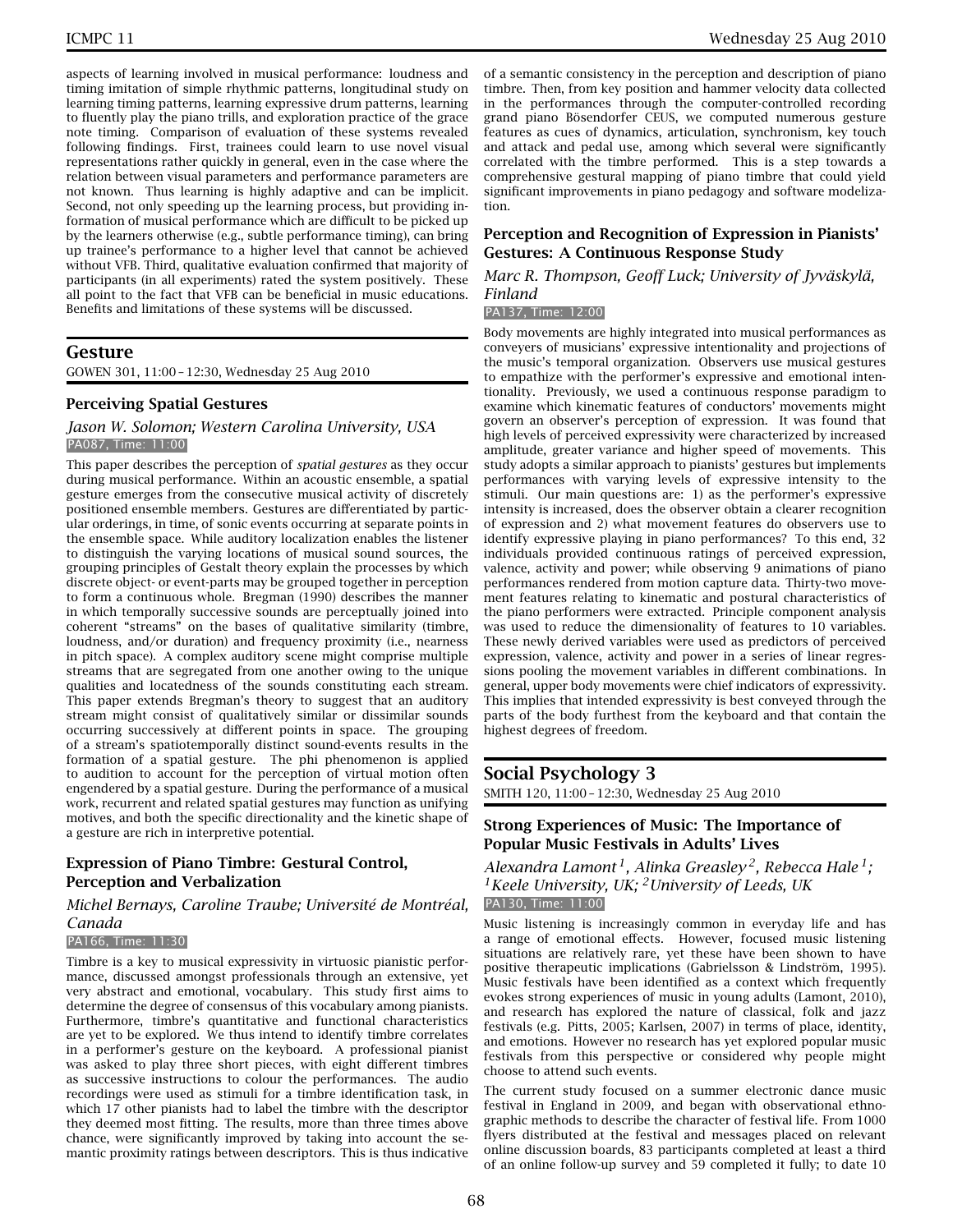participants have taken part in later follow-up telephone interviews. The festival is relatively small (10,000 attendees) and centred around various types of electronic music. Most attendees were affected either by drink or drugs or both, but the atmosphere was very relaxed and there was very little violence or aggression. A clear sense of social cohesion and camaraderie was observable. This was confirmed by questionnaire responses which revealed that friendship and music combined were the major motivators for attending this festival; that many festival-goers were regular attendees at this and other smaller festivals; and that the chance to escape from reality was the main emphasis of the event. The 'total experience' was emphasised by many. Interviews similarly confirmed themes of friendship, music, narcotics, atmosphere, predictability, and escaping from reality.

These findings show that for a residential event, attendees are more likely to engage in the 'total experience' found by Bowen & Daniels (2005) in the context of a one-day festival rather than the purely social or musical reasons they also uncovered. Our findings shed light on how a musical experience can be meaningful and long-lasting in terms of personal narratives. While participants are generally not able to give reflective comments at the event itself, their reflections in the months afterwards show an ability to recall and make sense of the experience in the context of their everyday life.

# **Social Comparison by Young Musicians Who Participate in a Community of Musical Practice**

*Margit Painsi, Thade Buchborn; University of Music & Performing Arts Vienna, Austria* PA033, Time: 11:30

Learning a musical instrument in a community of musical practice provides a variety of opportunities for social comparison. This comparison is an important influence on children's motivation and their self-beliefs during skill acquisition (Schunk, 1984). Children form ideas about their own ability by comparing themselves with their peers and when they hear teachers make public evaluations (Rosenholtz & Simpson, 1984). Our research aims to investigate pupil's motives for social comparison and the way they gain information about others' and their own musical abilities in various learning situations. In addition, we are interested in the function of social comparisons for their musical development with special regard to motivation and self-beliefs. The sample comprised forty 11 to 12-year-olds from a secondary school which participated in an extended music programme. Data was collected by video observation and semi-structured interviews. Results show that children's selfevaluations of their musical abilities are based mostly upon social comparison with their peers. The pupils were very well informed about their own and their peers' strengths and weaknesses and strongly referred to their peers as an external frame of reference when talking about their own musical achievement. From the video it became apparent that pupils took different roles when interacting in informal learning situations which might provide different perspectives for social comparison. Without doubt this social comparison enables the children to compare their musical competences based on different perspectives whereby they might assumingly more or less consciously or unconsciously evoke the information they need for their current development.

# **Influences of Choir Singing on Cognitive and Emotional Processing in 5th-Grade Children**

#### *Wibke Gütay, Gunter Kreutz; Carl von Ossietzky University of Oldenburg, Germany* PA070, Time: 12:00

Previous research has shown that music training can positively influence cognitive functions like verbal memory. However, it is unclear, whether vocal training may have similar effects as tuition on musical instruments. Furthermore, questions arise as to whether music training has any effects on emotional processing including stress regulation. The present investigation addresses longitudinal effects of a choral singing program on verbal memory and stress regulation.

Forty-four 5th-graders (29 female) participated. Group A children (n = 28) received weekly choir rehearsals and vocal training in small

groups. Group B children  $(n = 16)$  received regular music tuition only. Cognitive (verbal memory test) and emotional (stress questionnaire) assessments were conducted at the beginning and end of one school year.

Children of both groups were found similar in relation to their socioeconomic status, overall academic achievement and extracurricular music activities. Repeated measures ANOVAs with group and sex as between-subject factors and time as within-subject factor were performed separately for each dependent variable. Group A children showed an improvement in verbal learning efficiency which could not be seen in group B, although the effect reached significance only by disregarding children who played musical instruments. Three-way interactions were observed in relation to stress regulation. Girls benefited from choral singing in seeking social support, whereas group A boys showed decreases of anger-related stress-symptoms.

This study suggests that training in choral singing may support cognitive and emotional processing in terms of verbal memory and coping strategies. Influences of gender were noted that should require more detailed investigation.

# **Young Researcher Award**

KANE 130, 12:30 – 13:00, Wednesday 25 Aug 2010

# **The Role of Temporal Prediction Abilities in Interpersonal Sensorimotor Synchronization**

#### *Nadine Pecenka, Peter E. Keller; MPI CBS, Germany* PA010, Time: 12:30

Musical ensemble performance requires precise action coordination. To play in synchrony, musicians presumably anticipate their coperformers' upcoming sounds. Our previous studies revealed that about two-thirds of individuals predicted upcoming tempo changes during on-beat finger-tapping, whereas the remaining individuals tracked the changes. The current study examined the stability of individual differences in prediction/tracking (P/T) tendencies and their role for dyadic synchronization. Forty individuals with either strong prediction or tracking tendencies were invited to participate in 2 experimental sessions. In both sessions, participants were asked 1) to tap alone with a tempo-changing pacing signal and 2) to tap in dyads comprised of individuals with similar or different P/T tendencies. Results indicated that P/T tendencies were highly stable over several months and played an important role for dyadic synchronization performance. Specifically, dyadic synchronization performance was better explained by the P/T tendencies of the co-performers than by their individual synchronization abilities.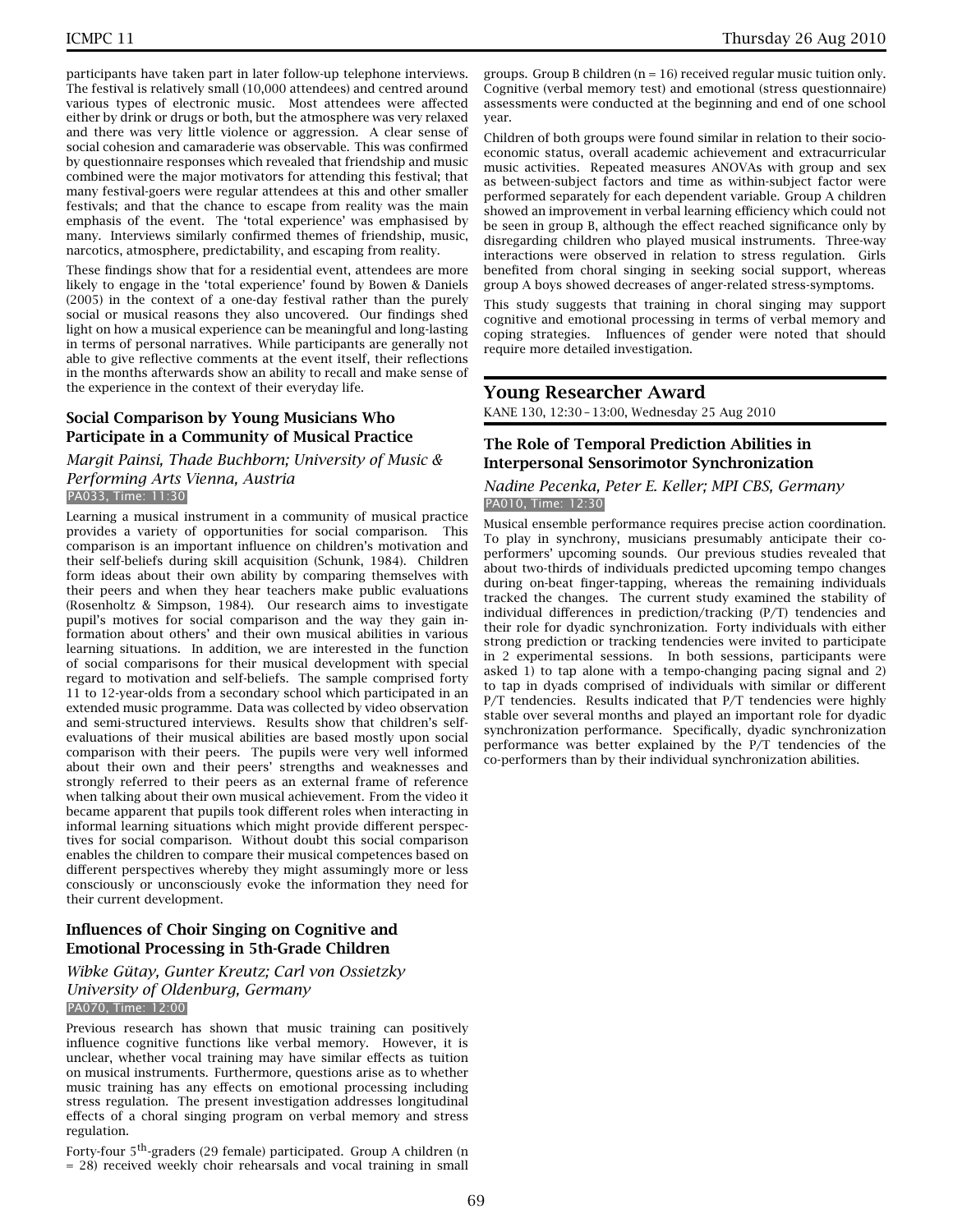# **Symposium: Music Health and Wellbeing: Therapy, Education and Communication** KANE 110, 08:30 – 10:30, Thursday 26 Aug 2010

# **What Is Music Health and Wellbeing and Why Is It Important?**

*Raymond MacDonald 1, Laura A. Mitchell 1, Gunter Kreutz 2; 1Glasgow Caledonian University, UK; 2Carl von Ossietzky University of Oldenburg, Germany* SYM051, Time: 08:30

This paper reviews a number of different perspectives investigating the relationship between music and health. Possible reasons relating to why music may have beneficial effects on health are explored; these include a discussion of social, cultural neurological, medical, developmental and education issues. The contrasting but related contributions of music therapy, community music and music education will be discussed and research examples will highlight various ways in which music and health can be studied. Different types of methodologies will be presented and here the emphasis will be on comparing and contrasting the ways in which we utilise quantitative and qualitative methodologies both separately and together. For example, the paper will present studies that utilise focus group approaches (music education) and semi structured interview approaches (music and mental health). These will be compared with research that involves questionnaire designs (eg patterns of music listening and health). Studies that adopt an experimental (both clinical and laboratory) approach will also be presented. While there is still much to learn about the processes and outcomes of music interventions aimed at improving health, there is now growing evidence that music can have a significant positive effects. These effects can be physiological and/or psychological and can manifest themselves in various ways. There are many routes to understanding the process and outcomes of music interventions focused on positive health outcomes and it is important to utilise pluralistic models of music psychology research in order to fully understand these benefits.

# **Music and Rehabilitation: Neurological Approaches**

# *A. Blythe LaGasse, Michael H. Thaut; Colorado State University, USA*

#### SYM052, Time: 09:00

Throughout history, music has been considered a creative and beautiful artistic language of human expression. However, recent scientific and clinical research has demonstrated the power of musical stimuli goes beyond that of expression, demonstrating that musical stimuli can promote neuroplasticity in the brain and functional changes in neurological rehabilitation. The therapeutic application of musical stimuli has been shown effective in treating cognitive, sensory, and motor dysfunctions due to neurologic disease of the human nervous system. Research in the field of neuroscience and music lead to the development of Neurologic Music Therapy, a research-based system of standardized clinical techniques that promote neurological changes. This presentation will focus on prominent research in music and rehabilitation and will illustrate how this art form as a language of the brain can promote neurological changes.

# **Music Instruction and Children's Intellectual Development: The Educational Context of Music Participation**

#### *Eugenia Costa-Giomi; University of Texas at Austin, USA* SYM053, Time: 09:30

Music has been part of the education of children for centuries. Although researchers have studied the benefits of music instruction for almost a hundred years, much of the research on its contribution to children's cognitive development has been completed during the last 15 years. I will provide an overview of research efforts in understanding the relationship between music and intelligence as well as music and academic achievement and recent applications of this research for the education of children. In order to assess the value of music instruction in educational context, I will review data on the characteristics of children who choose to study music, persevere in music studies, and dropout of music lessons and the characteristics of music programs in public schools in the United States. Evidence suggesting that the selectivity of those who start music instruction in terms of demographic and personal characteristics increases over the years raises questions about the long-term intellectual benefits of music instruction.

# **Embodied Musical Communication: Evidence from Singing, Dancing and Musical Instrument Playing**

#### *Jane Davidson; University of Western Australia, Australia* SYM054, Time: 10:00

The strong coupling between motor programming demands for sensori-motor accomplishment as well as the use of the body to shape and reflect socio-musical communication has already been well-examined by the current author (see Davidson, 2005, for a review), and these elements have been shown to occupy a central role in musical sharing. But, there is much scope for further investigation to deepen understanding. There is a need to consider the interaction between bodily action and musical engagement across a range of musical arts activities from singing and dancing through to musical instrument playing in order to explore fully the nature of embodied musical communication.

This paper aims to investigate examples of musical arts engagement (singing and dancing) with the intention of generating a detailed understanding of socio-musical production and perception of embodied communication.

The investigation draws on both quantitative (frequencies of behaviours) and qualitative methods (semi-structured interviews, participant observation reports) in line with those described elsewhere by the author (see Davidson, 2004). With funding from the Australian Research Council, a project has been designed in which participants are drawn from three contexts: a rural Balinese community where people engage in the learning of music through both dance and singing; a rural South African context where the Venda engage in their musical learning in a completely integrated dancing and singing manner; and finally, in Western Australian high schools where young people learn their music, singing, and dancing as separate elements.

The data show that the context in which the musical arts activities take place shape profoundly their focus and the degree to which participants relate the forms of musical arts practices one with the other. In Venda, the separation between the skills of singing and dancing are few, with embodied musical, personal and overall social communication being highly apparent. For the Australian learners, the relative lack of opportunity to learn to dance out rhythms and feel melodies in their bodies, with instrumentalists depending more on the fine grained motor control of acquiring skill to control musical instruments, results in a more stressful and less socially communicative learning experience.

Engaging with Blacking's concept of human musicality (Blacking, 1973) and Malloch and Trevarthen's (2008) concept of communicative musicality, the author draws together a theoretical account of musical arts practices and their central role in human communication.

# **Education 2**

GOWEN 201, 08:30 – 10:30, Thursday 26 Aug 2010

# **Level of Musical Training in a University Sample: Implications for Current Methodologies**

#### *Kathryn Schenk, Karen Sullivan, Doug Mahar; Queensland University of Technology, Australia* PA089, Time: 08:30

A growing body of literature is seeking to determine whether musical education impacts on non-musical abilities. Typically this question is investigated using a between-groups research design, comparing musicians with non-musicians. A limitation of this approach arises from the variation with which musicianship is defined and conceptu-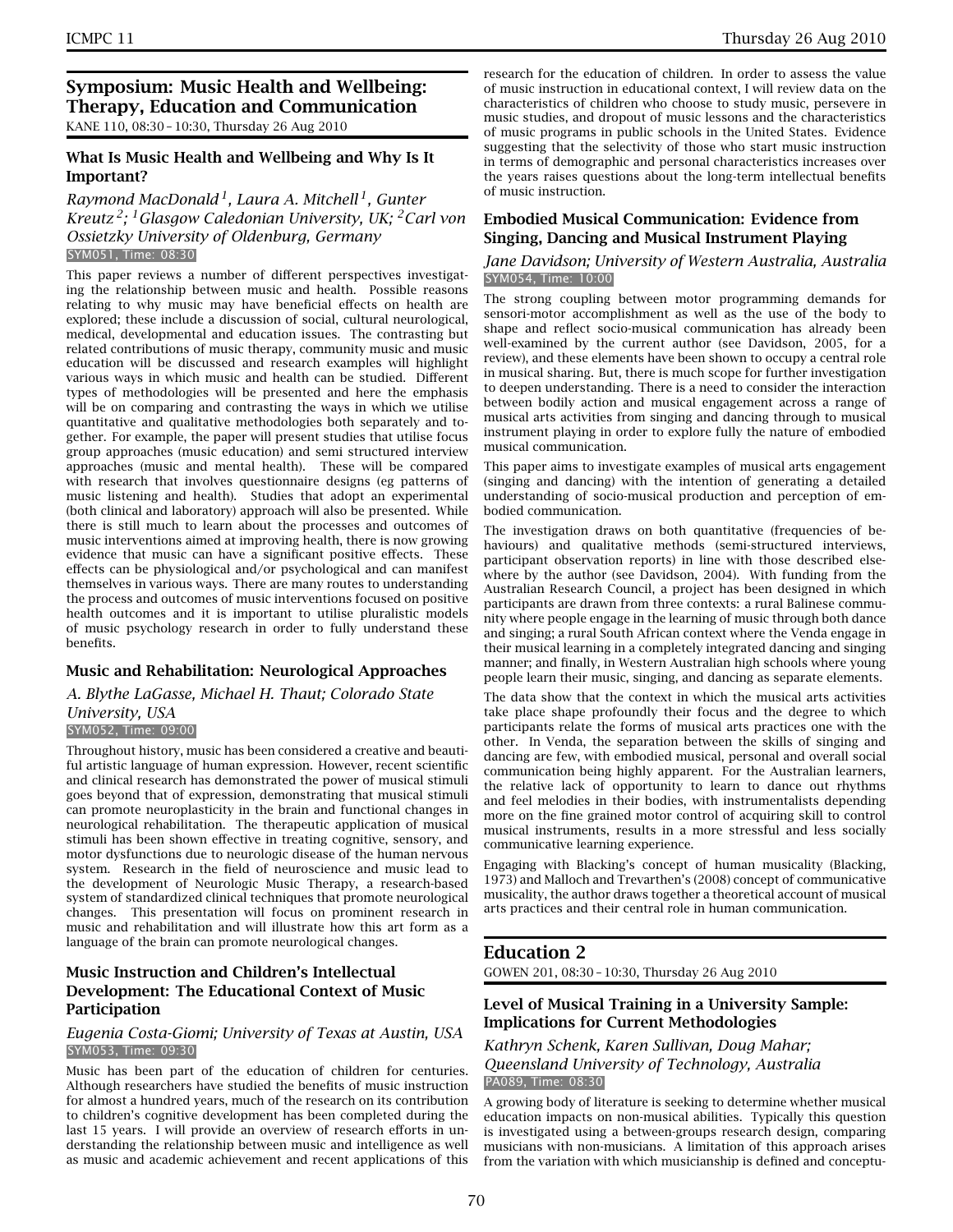ally such definitions are problematic if they result in an artificial or inappropriate dichotomy. This study aimed to examine the musical training experiences of a combined musician/non-musician sample. This data was used to test the validity of previous dichotomous definitions of musical training, by examining the types of musical training for evidence of bi-modal distributions. The Musical Training Survey (MTS) was designed to gain information about the various types of musical education to which most university students have previously been exposed, according to three categories; classroom-music lessons, school-based-instrumental lessons, and outside-of-schoolmusic lessons. Participants ( $N = 115$ ) had an average of 7.65 years of classroom and 3.87 years of school-based instrumental lessons. Furthermore, a quarter of the participants had more than eight years of private musical tuition. No significant differences were found between participants based on their university course for the number of years spent in classroom or school-based-instrumental lessons, or the age at which outside-of-school-music lessons were commenced. This study highlights the need for a clear and standardized definition of musical training, due to the differences that may exist between types of training. Future research should more clearly measure and describe the musical training experiences of participants.

# **Extending the RAN Task to Pitches in the Prediction of Musical Sight-Reading Performance**

#### *Anna K. Tirovolas, Ron W. Stringer, Daniel J. Levitin; McGill University, Canada* PA077, Time: 09:00

The rapid automatized naming (RAN) task has become a standard instrument in the assessment of text reading fluency. In this study, we sought to create an equivalent task aimed at assessing music reading fluency. Here, we report on the creation of a new musical rapid automatized naming task for pitches. We hypothesized that performance on the music RAN would be associated with performance on standard RAN tasks, including letters, digits, objects, and colours. A second hypothesis was that musical training would correlate specifically with music RAN performance. RAN performance, measured by the interonset intervals of vocal naming responses, was used to predict fluency in a sight-reading performance of piano music. Participants were 34 pianists, aged 18 to 36. Analyses revealed numerous inter-correlations among RAN tasks, including correlations between music and standard RAN performance; no significant associations were found between musical training and RAN performance, although correlations were highest for the pitch and colour RAN. Findings show that the music RAN is more related to timing than pitch accuracy in a musical sight-reading performance, consistent with the domain of language, where RAN predicts text reading fluency, rather than phonemic decoding skills. Further research is needed to address the potential application of this new RAN task is its use in the assessment of music reading dis/ability.

# **Musical Training Facilitates Brain Plasticity: Short-Term Training Effects on Sensorimotor Integration**

#### *C. Carolyn Wu, Vanessa K. Lim, Jeffrey P. Hamm, Ian J. Kirk; University of Auckland, New Zealand* PA078, Time: 09:30

Efficient sensorimotor integration is essential for music performance. Musicians undergo extensive training which enhances established neural links between auditory and motor areas of the brain. Longterm training develops, strengthens and enables flexibility in these connections allowing proficiency in performance. Previous research has indicated that passive listening of trained music can result in the recruitment of premotor areas, even after short-term training. This suggests that such mappings can be specific, and can rapidly become automatic. It has been argued that these mappings rely on activity in mirror neuron systems (involved generally in imitating and learning actions), and has also been suggested that these systems are heavily dependent on actual sensorimotor experience. However, others propose that sensorimotor experience is not required to activate this system, as listening to any rhythms may be enough to demonstrate involuntary motor coactivation. Action-observation studies in this

field using electroencephalography (EEG) have associated changes in mu-rhythm activity with the mirror neuron system. We utilized this method in our action-listening study in order to detect involuntary motor coactivation during passive listening to melodies and rhythms. We investigate whether motor coactivation during passive listening occurs specifically for newly acquired sound-action mappings after training. Subjects participated in a short-term training scheme in which they were trained to accurately play back randomly generated basic piano melodies. Preliminary results show changes in the mu-rhythm activity in post-training EEG recordings. These initial findings support the hypothesis that sensorimotor experience is important for the mirror neuron system.

# **The Effect of Background Variables on the Competency Dimension of "Perceiving and Contextualising Music"**

*Anne-Katrin Jordan 1, Andreas C. Lehmann 2, Jens Knigge 1; 1Universität Bremen, Germany; 2University of Music Würzburg, Germany* PA179, Time: 10:00

With the introduction of educational standards and competency orientation in German schools for core subjects, it is desirable to develop a corresponding model for music. This study is part of a broader attempt to model musical competencies (Niessen et al., 2008). Here, we focused on a first competency facet ("Perceiving and contextualising music") which is characterized by aspects of aural skills, music history, musical literacy, and application of basic music theory. Our goal was to identify whether the competency model is unidimensional (all items tapping into the same construct) or multidimensional and to assess the influences of various background variables (e. g., socioeconomic background, out-of-school music experience) on item quality and model validity. For this, a large number of items with high curricular validity were developed, piloted with sixth grade students in schools, and refined after item analyses. A final set of items was administered to 508 students in a computer-based test. The analyses at item and model level were conducted with methods of item response theory (IRT). After model validation and through model comparisons, a multidimensional model with four dimensions emerged. The following dimensions were used for describing students' abilities: (1) elemental music perception and perception combined with either (2) terminology, (3) or notation (4) or historical/cultural context. Although the test was easier for students with out-of-school music experience, only few items showed actual DIF  $(> 0.3)$ . Hence, it is possible to construct music items that fit the Rasch model but do not favor students with out-of-school musical experience.

# **Performance 2**

GOWEN 301, 08:30 – 10:30, Thursday 26 Aug 2010

# **Motor Expertise Influences Perceptual Accuracy in String Musicians**

*Clemens Wöllner 1, Rouwen Cañal-Bruland 2; 1Royal Northern College of Music, UK; 2VU University Amsterdam, The Netherlands* PA071, Time: 08:30

Ensemble performance requires high levels of motor and audiovisual coordination. Research still needs to scrutinize the relationship between these skills. In line with common coding theory, we hypothesize that motor expertise should map onto perceptual consistency in music-specific tasks. Ten string musicians (motor experts), ten non-string musicians (visual experts), and ten non-musicians were invited to watch progressively occluded video recordings of a first violinist indicating entries to fellow members of a string quartet. Participants synchronized with the perceived timing of the musical entries. Compared to visual experts and non-musicians, string players not only responded more accurately, but also with less timing variability. These findings provide evidence that motor experts' consistency in movement execution  $-$  a key characteristic of expert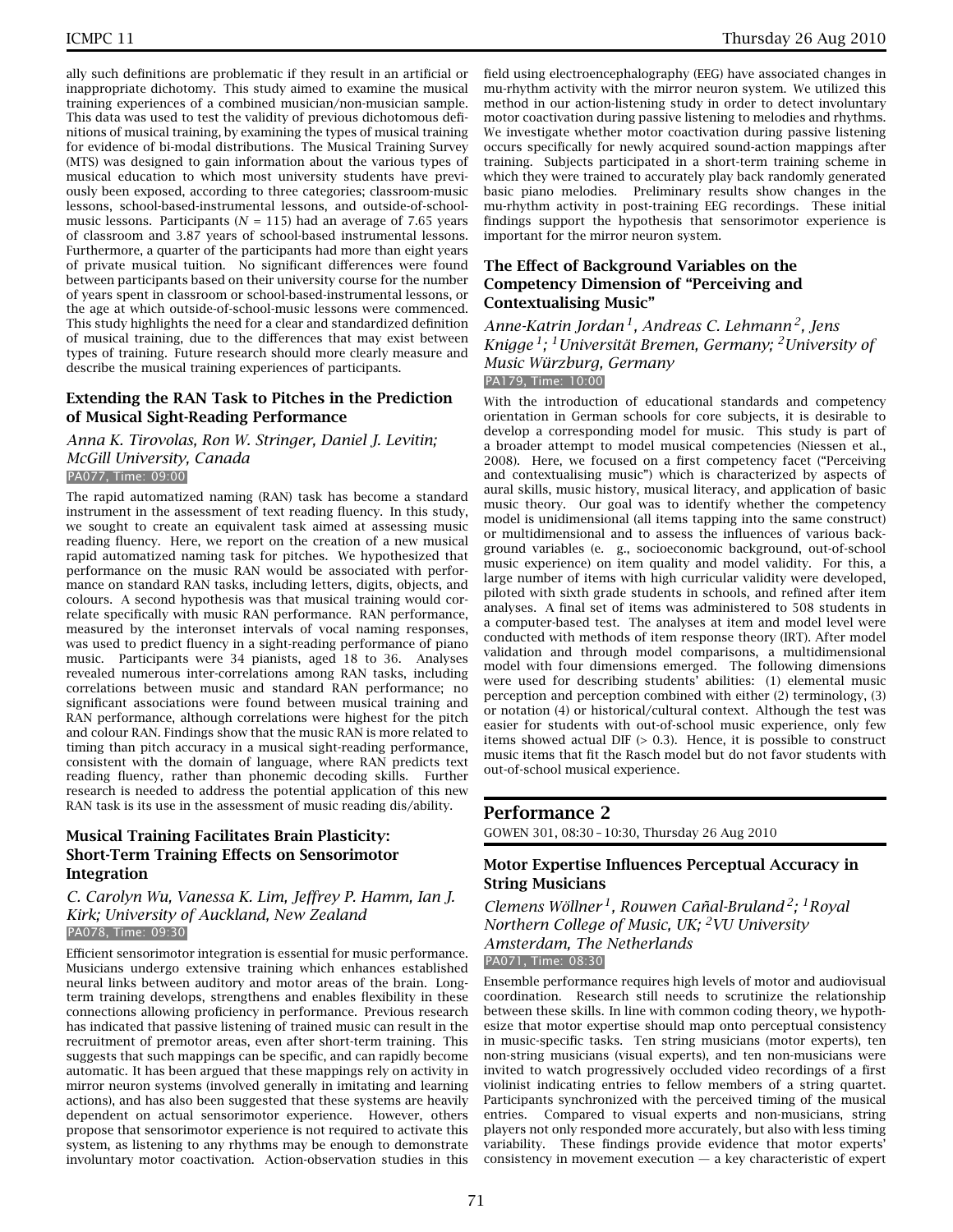motor performance  $-$  is mirrored in lower variability in perceptual judgments, indicating close links between action competence and perception.

# **Historically Informed Practice: Musical Decision-Making in Baroque Violin Music**

#### *Daniel Bangert, Emery Schubert, Dorottya Fabian; University of New South Wales, Australia* PA079, Time: 09:00

The interpretation of a notated musical score through performance involves a complex process of decision-making. Some musical decisions are made rapidly and without conscious awareness while others are the product of detailed analysis and deliberation. This paper explores the musical decision-making processes of Baroque violinists.

This study involved three professional Baroque violinists who sight-read, practiced and performed a short piece of solo Baroque violin music. Verbal reports were collected after the sight-read and performance and the performers were asked to 'think aloud' during the practice session. The participants made decisions about tempo, dynamics, bowing, phrasing, ornamentation, articulation, note duration and chord playing. By comparing performance decisions that were marked or commented on during practice with those that were not, this paper aims to identify and describe analytical and intuitive methods of musical decision-making. One-quarter of all performance decisions were made as the result of explicit, conscious processes while the remaining three-quarters were unplanned or not reported by the performers.

# **Exploring the Relationship Between Voice Leading, Harmony, and Intonation in a Cappella SATB Vocal Ensembles**

#### *Johanna Devaney, Jonathan Wild, Peter Schubert, Ichiro Fujinaga; McGill University, Canada* PA061, Time: 09:30

Intonation in vocal ensembles is a complex phenomenon. Unlike fixed-intonation instruments (such as the piano), singers are able to adjust the tuning of each note dynamically. The question motivating this study is whether the intonation practices of SATB ensembles are influenced more strongly by local musical activity, namely voice leading and harmony, than an idealized tuning system, such as Just Intonation. We are working with a group of professional singers who are configured in different combinations into SATB ensembles. The repertoire is a set of exercises, which were designed to highlight how particular configurations of musical materials influence intonation. Specifically, the exercises explore the points of opposition between vertical and melodic intonation tendencies as well as whether organizations of musical materials encourage pitch drift. The intonation is analyzed both in terms of perceived pitch, the mean of the fundamental frequency (F0) estimates for each note, and the evolution F0 over the duration of each note. In order to compare the evolution of F0 between notes of different lengths, we use the discrete cosine transform (DCT). The first DCT coefficient provides us with information about whether the singers are gliding up or down and the subsequent coefficients indicates the amount that F0 deviate from a steady slope over the course of the note.

# **The Effect of Transient Perturbation of Auditory Feedback on the Control of Keystroke Movements During Playing the Piano**

# *Shinichi Furuya, John F. Soechting; University of Minnesota, USA*

# PA127, Time: 10:00

The present study was aimed to elucidate the role of auditory feedback derived from one keystroke in the control of successive keystrokes during piano playing. We examined the effects of transient auditory perturbations with respect to the pitch, loudness, and timing of one tone on subsequent keystrokes while six pianists played short excerpts from three simple musical pieces having different inter-keystroke interval. The results demonstrated that the

inter-keystroke interval became shorter immediately after a delay in tone production. This compensatory action depended on the tempo, indicating that temporal information provided by auditory feedback is utilized to regulate the timing of movement elements produced in a sequence. We also found that the keystroke velocity changed after the timing, pitch, or loudness of a tone was altered, although the response differed depending on the type of perturbation. While delaying the timing or altering the pitch temporarily led to stronger keystrokes, altering the loudness changed the keystroke velocity in an inconsistent manner. Furthermore, perturbing a tone elicited by the right hand also affected the rhythmicity and velocity of keystrokes with the left hand, indicating that auditory feedback from one hand was took into consideration for the control of the contra-lateral hand so as to maintain bimanual coordination of tone production. Finally, altering the pitch sometimes resulted in striking an incorrect key mostly in the slow piece, emphasizing the importance of pitch information on one tone for accurate planning and execution of sequential piano keystrokes.

# **Auditory Perception 2**

SMITH 120, 08:30 – 10:30, Thursday 26 Aug 2010

# **Modeling Human Brain Activity Associated with Chronologically Dynamic Melodic Expectations**

# *Richard Randall, Gustavo Sudre; Carnegie Mellon University, USA*

PA099, Time: 08:30

Neuroimaging studies often rely on averages of multiple trials to represent their findings. Such averaging is necessary in order to control for unwanted artefacts and noise. Averaging across an entire set of trials, however, has the effect of transforming a diachronic experience (listening to a stimulus multiple times) into an artificial single-listening experience. Music scholars frequently discuss the impact of multiple hearing on the perception and understanding of music. In general, however, neuroimaging studies musical expectation do not account for such "rehearings." This study attempts to address the issue of rehearings in neuroimaging studies by employing a novel method of data analysis called an *rw-average*. The *rw*-average defines a variable-sized moving window (*w*) that is incremented across the set of all trials at various spacings (*r* ). Using MEG to record response data, this procedure capitalizes on diachronic listening and describes how the neural responses to stimuli change over time.

# **A Computational Model of Pitch Streaming and Dissonance**

#### *Neil McLachlan; University of Melbourne, Australia* PA168, Time: 09:00

The roughness model of sensory dissonance first proposed by Helmholtz in the  $19<sup>th</sup>$  century, and then refined by Plomp and Levelt in 1965, has dominated music literature. This model proposes that dissonance is due to co-modulation of excitation within critical bands, and so would be associated with processing in the brain stem. However over the last decade evidence has emerged that suggests that dissonance is associated with cortical mechanisms, and may be due to difficulty in streaming component sources. The recent Object-Attribute model of auditory perception by McLachlan and Wilson proposed that recognition mechanisms are integral to streaming and the formation of auditory gestalt by priming population codes for auditory features such as pitch. In a computational model of pitch processing McLachlan proposed that pitch priming is based on the location and pattern of excitation across critical band filters in relation to templates stored in long-term memory for common sound types such as pure tones and harmonic complexes. This paper outlines a neurobiologically detailed computational model of the recognition and pitch priming mechanisms proposed in these earlier models. The accuracy of matching a single pitch component of chords may be used as a measure of pitch streaming. The model predictions of the strength of pitch priming compared well to behavioral data in the literature for pitch matching accuracy for the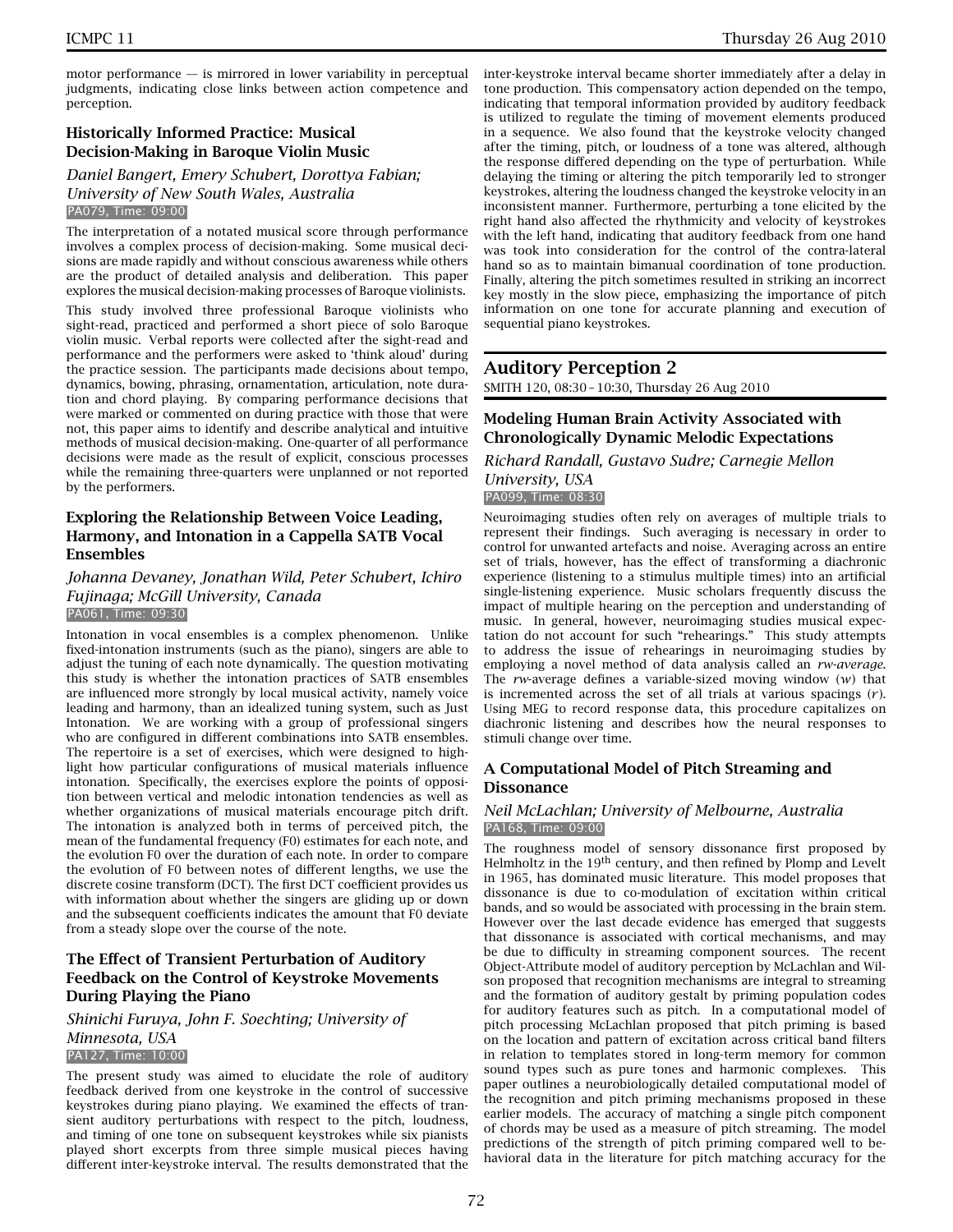components of 2-pitch chords of harmonic complexes. The strength of pitch priming was limited by the resolution of critical band filters and interactions between pitch priming mechanisms associated with memory templates for particular chords. Furthermore, reductions in the strength of pitch priming were correlated to both poorer pitch streaming and to increased dissonance ratings for various chord tunings.

# **Brainstem Encoding of Consonant and Dissonant Intervals**

#### *Kyung Myun Lee, Erika Skoe, Nina Kraus, Richard Ashley; Northwestern University, USA* PA063, Time: 09:30

This study seeks to understand how musical intervals are encoded in early (subcortical) stages of auditory processing. In our previous study, we found that brainstem structures faithfully represent the fundamental frequencies (f0s) and harmonics of the two tones composing a musical interval. As a consequence of nonlinear processes in the nervous system, combination tones were also evident in the human auditory brainstem response (ABR).

To examine how combination tones contribute to the sensory consonance and dissonance of musical intervals, this study measured ABRs to musical intervals with varying degrees of consonance and dissonance. Results show that, for the consonant intervals, the combination tones with the largest amplitudes reflect notes that are musically well harmonized with the f0s of the interval. In contrast, the combination tones in the ABR for the dissonant intervals form non-harmonic chords when combined with the stimulus f0s. This suggests that the consonance or dissonance of an interval is maximized by nonlinear processes in the auditory system. These processes give rise to distortion products (combination tones) that effectively make a consonant interval sound more consonant or a dissonant interval sound more dissonant.

Compared to the dissonant intervals, the spectra of the consonant intervals also included fewer and more widely spaced spectral components. This is because most combination tones of consonant intervals coincided with the f0s, harmonics or other combination tones. Helmholtz (1877) proposed that the perception of dissonance results from beats caused by the interference of partials and combination tones of close frequencies. By demonstrating that consonant intervals produce overlapping frequency components in the ABR, this study provides the first neural evidence supporting Helmholtz's theory.

# **Repetition Detection Across Multiple Exposures**

*Elizabeth Hellmuth Margulis; University of Arkansas,*

#### *USA*

#### PA043, Time: 10:00

It has often been observed that music is a hyper-repetitive stimulus. Zuckerkandl (1956) marvels that "music can never have enough of saying over again what has already been said, not once or twice, but dozens of times." Bruno Nettl calls repetition "a musical universal" (1983) and W. Tecumseh Fitch refers to it as "a design feature of music" (2006). Yet we know remarkably little about the cognitive mechanisms underlying the aesthetic processing of musical recurrence.

This study addresses a preliminary question in the larger enterprise of understanding the perceptual function of musical repetition: what things do listeners hear as repetitions, and when? How does repetition detection change across multiple exposures of a particular work?

Participants with minimal formal musical training heard short excerpts from commercial recordings of four contrasting pieces. While they listened, they were asked to press a button each time they identified a repetition of any element, whether long or short. They heard each excerpt four times in a row, performing the task again each time.

Task success was indicative of the level of attending employed by a listener — repetitions that occurred at a sub-tactus level were more difficult to detect, as were repetitions that extended too far beyond it. The effect of exposure on repetition detection varied according to the type of repetition — exposure facilitated repetition detection

for long units, but hindered repetition detection for short units, suggesting that across rehearings, attention shifts away from smalland toward larger-scale levels of organization.

# **Social Psychology 4**

KANE 110, 11:00 – 12:30, Thursday 26 Aug 2010

# **Musical Group Interaction in Children Can Promote Empathy Through Shared Cognitive Mechanisms**

*Tal-Chen Rabinowitch, Ian Cross, Pamela Burnard; University of Cambridge, UK* PA174, Time: 11:00

Various cognitive mechanisms are involved in the perception of music and its production. Several of these very same mechanisms may also be important for empathy. Underpinning this relation between music and empathy is a theoretical model describing the process of emotional perception of music and how music, especially in a group context, may create joint intentionality, leading, under certain conditions to an experience of intersubjectivity amongst players. Repeated, music-induced, experience of intersubjectivity could help develop skills that may also be beneficial for an everyday capacity for empathy. We therefore set to explore the extent to which the experience and skills acquired in music can be transferred to empathy in real life situations. We conducted a year-long study that consisted of a special musical program intended for children (including several control groups), especially tailored to emphasise and encourage a set of putative musical features (or cognitive mechanisms, e.g. entrainment, imitation, etc.) that are predicted to positively influence empathy. Empathy was evaluated at the beginning and end of the study. We found a significant improvement in empathy scores in children participating in music but not in control groups, in support of our hypothesis. Moreover, children who took part in the musical program showed a differential emotional reaction to a sad stimulus, depending on the level of entrainment in a preceding part of the test. No such selective emotional response was observed in children from control groups, implicating more directly the links between music and entrainment, and between entrainment and empathy.

# **Drumming Together Increases Activity in the Caudate and Prosocial Behavior — If Drumming Comes Easy**

*I. Kokal 1, A. Engel 1, Sebastian Kirschner 2, C. Keysers 1; 1University of Groningen, The Netherlands; 2MPI EVA, Germany*

#### PA032, Time: 11:30

Why does chanting, drumming or dancing together make people feel united? Here we investigate the neural mechanisms underlying interpersonal synchrony and its subsequent affiliative effects among synchronized individuals. We hypothesized that reward areas will be active when individuals synchronize their actions during drumming, and these reward signals will facilitate prosocial commitment among drum partners. 18 non-musicians were scanned with functional magnetic resonance imaging while they drummed a rhythm, in alternating blocks, with two experimenters: one drumming in- and the other one out-of-synchrony relative to the participants. During the last (manipulation) run, one experimenter drummed continuously with half of the participants in- and with the other half out-of-synchrony. After scanning, this experimenter 'accidentally' dropped eight pencils, and the number of pencils collected by the participant was used as a measure of prosocial commitment. Our results revealed that participants, who mastered the rhythm easily before scanning, showed increased activity during synchronous drumming in an area (caudate) we showed to also respond to monetary rewards in the same participants. The activity in the caudate also predicted the number of pencils the participants later collected to help the experimenter. In addition, participants collected more pencils to help the experimenter when she was drumming synchronously than when she was drumming asynchronously. By showing an overlap between activity during synchronized drumming and monetary reward, our findings suggest that interpersonal synchrony is culturally universal because it increases affiliation by triggering the basic reward system.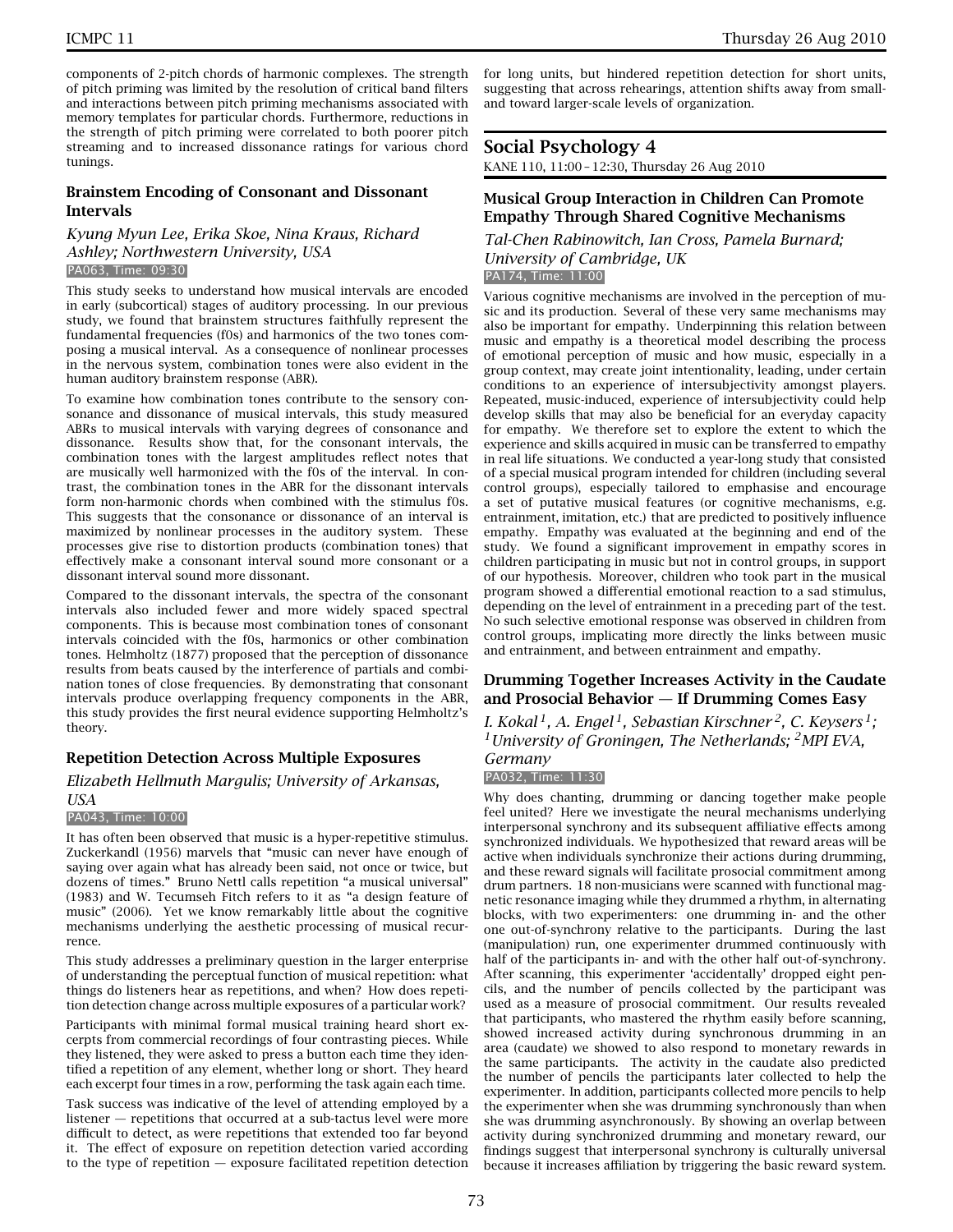# **Synchrony, Compliance, and Destructive Obedience**

# *Scott S. Wiltermuth; University of Southern California, USA*

#### PA157, Time: 12:00

Two experiments demonstrated that practices involving synchrony can enable people to bind other people to them, making those others more likely to comply with their requests and engage in destructive obedience. In the first experiment, participants who acted in synchrony with a confederate were more likely than those in the asynchronous condition to comply with the confederate's request to lie about their performance in a subsequent joint task. In a second experiment, participants instructed to follow a leader while walking in-step with him felt closer to him and were more willing to kill sow bugs at the leader's request in an ostensibly different experiment than were participants in other conditions. The studies thus showed that synchronous activity can be used to spur anti-social behavior.

# **Development**

GOWEN 201, 11:00 – 12:30, Thursday 26 Aug 2010

# **Young Children's Song-Making: An Analysis of Patterns of Use and Development**

#### *Margaret S. Barrett; University of Queensland, Australia* PA178, Time: 11:00

This paper reports the findings of a three-year longitudinal study of young children's (aged 18 to 54 months approximately) song-making (invented and canonic song) and music engagement that sought to identify the nature, extent, and purpose of young children's engagement in song-making and music engagement, and the characteristic features of the musical 'products' they developed. 18 parent-child dyads were recruited from two settings, a *Kindermusik* programme (12 dyads) and a day-long child-care centre (6 dyads). Data sources included parent-maintained video and paper diaries of song-making and music engagement, interviews with parents and other care-givers, and researcher observations of children in musical activity. These data were coded and categorized to identify the nature, use, and characteristic features (musical, emotional, expressive, linguistic, and affective) of children's engagement as singers, listeners, songmakers, and music-makers. Findings indicate that young children use song-making in varied contexts in their daily lives and for a range of purposes. Their song-making reflects both a capacity to adopt and adapt the musical features of their musical environment in their music-making, and, early indications of an individual "style". Song-making provides a means by which young children practise and elaborate on the musical forms of their cultural setting. Such work builds a rich repertoire of musical thought and action that underpins their musical development. Children's song-making (invented) also functions as a means by which they monitor and regulate their interactions with the emotional, social and material features of their world, and, in this process, undertake crucial identity work.

# **Analysis of Timing in Children's Music Reading Performances**

#### *Helga Rut Gudmundsdottir; University of Iceland, Iceland* PA096, Time: 11:30

Previous research has demonstrated that the measurement of timing is highly challenging in children's music reading performances. In this study, music reading performances of 6–13 year-old piano students with two-year piano training were analyzed. The performances were digitally recorded as the students read three short musical pieces with simple rhythms of quarter notes and eight notes. The data included information on the frequency and duration of pauses, length of performances and individual pitches.

The results confirm previous findings regarding highly erroneous timing in children's music reading performances. The timing data was thoroughly examined and analyzed in order to search for age related characteristics and patterns in the children's performances. On average, the older children completed their performances faster than the younger children by 1.7 seconds and made fewer and shorter

pauses than the younger children. However the standard deviations were higher in the older group than in the younger group.

The method used to estimate rhythmic accuracy was to calculate the ratio between the quarter notes and the eighth notes in the score. The ratio would be close to the value 1.0 in rhythmically non-varied performance but close to the value 2.0 if the rhythmic values were observed. The younger children produced more values of 1.0 than the older children and vice versa, indicating that the older children observed the rhythm more accurately than the younger children. The implications of the results are both in terms of music reading and research methodology.

# **Investigating Age Related Differences in Timbre Representation and Discrimination**

#### *Leen De Bruyn, Dirk Moelants, Marc Leman; Ghent University, Belgium* PA139, Time: 12:00

For the development of age appropriate music education applications for the evaluation and training of timbre perception and discrimination, good insight in the development of timbre perception and age specific timbre mapping is necessary. However, research on the development of timbre discrimination and representation is very scarce.

The present study aims at gaining a deeper insight in the development of timbre perception skills and the results will contribute to the development of an age appropriate training application for timbre perception skills in children. We looked both at age related differences in timbre mapping based on similarity judgements by adults and primary school children, and age related differences in timbre identification and representation skills. In total 179 children of three different age categories and 36 adults were asked to fill out a questionnaire investigating timbre representation and timbre discrimination skills.

Results show that timbre representation and timbre discrimination skills are age specific and interrelated. Up to 9 years old, children have difficulties with representing or describing abstract musical sounds, directly impacting their ability to judge similarities between musical timbres correctly.

# **Music & Language 1**

GOWEN 301, 11:00 – 12:30, Thursday 26 Aug 2010

# **Modular Processing? Phonetic Information Facilitates Speech and Song Imitation**

#### *James T. Mantell, Peter Q. Pfordresher; University at Buffalo, USA* PA081, Time: 11:00

The modular account of musical processing holds that some aspects of song processing are domain-specific; song and speech processing might occur along relatively distinct, independent pathways. In the current work, five experiments utilized an intentional imitation paradigm to investigate the accuracy with which normal individuals imitate the pitch-time trajectories of short speech and song sequences. Participants imitated sentence and melody targets that were presented in their original, worded form and as phonetically neutral, wordless sequences (syllables were synthesized to a 'hum'). Melodies were created based on the pitch-time contour of sentences but were diatonic and isochronous. Experiments 1 and 2 investigated whether or not phonetic information assists or disrupts imitative performance; in Experiment 1, the original targets were imitated as heard but in Experiment 2, participants imitated all sequences using the neutral syllable "ah." Experiments 3, 4, and 5 manipulated temporal structure so that speech and song duration were equated (Experiment 3), target syllable timing was speech-like (Experiment 4), or isochronous, like melodies (Experiment 5). Global pitch imitation accuracy was analyzed by comparing pairs of matched target-imitation pitch-time trajectories after adjusting for differences in production rate; these adjustments were used to measure the imitation of overall sequence rate. The results showed that throughout all timing manipulations, speech and song imitation was superior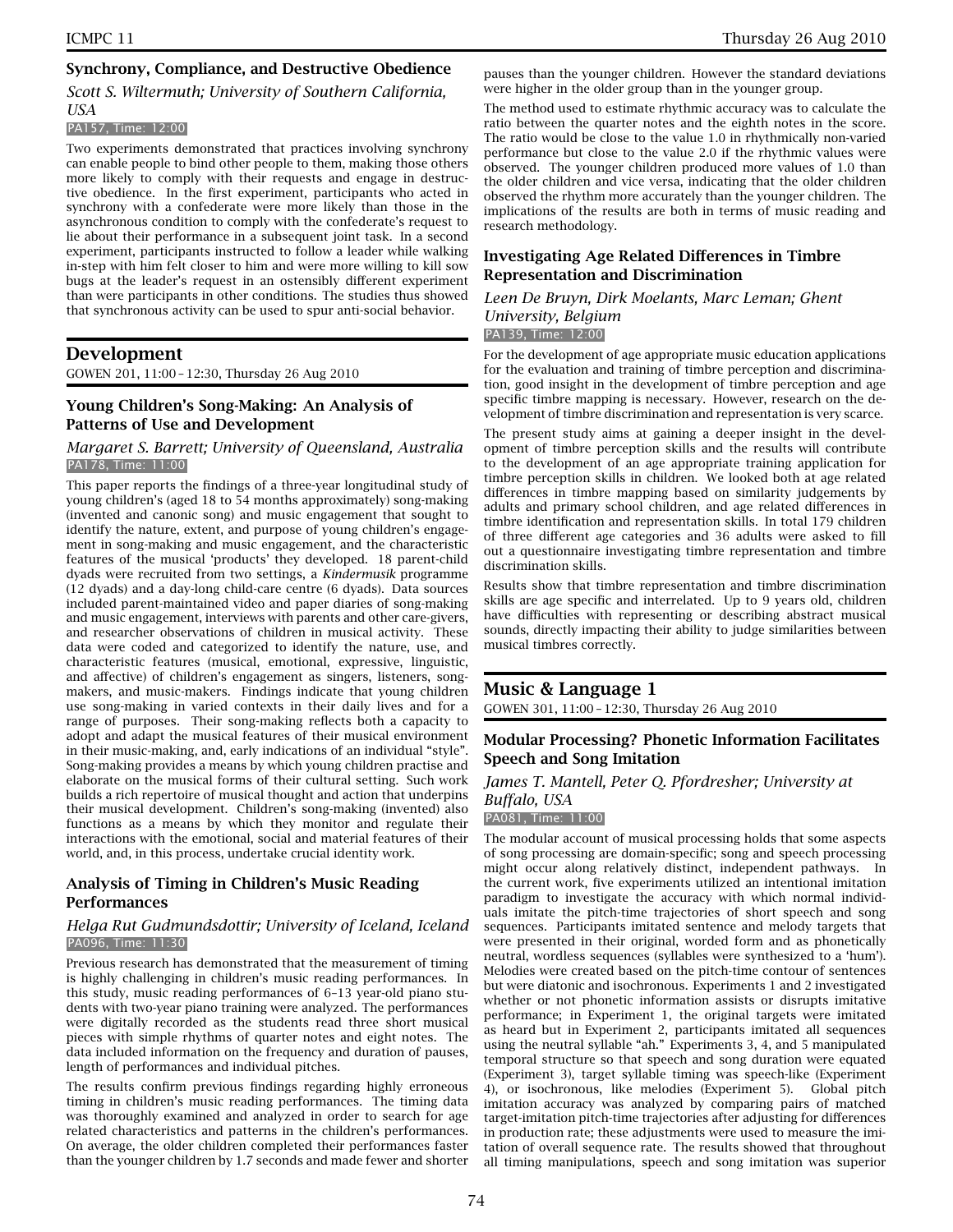when phonetic information was presented in the target and produced in the imitation. The results also revealed a melodic advantage for absolute pitch matching. The robust phonetic advantage does not strongly favor a modular account of song processing.

### **A Cross-Domain Model? Grouping of Phonemes into Syllables by a Model of Melodic Segmentation**

#### *Geraint A. Wiggins; Goldsmiths University of London, UK* PA145, Time: 11:30

I present an exploratory study into the application of the IDyOM model of musical melody learning, prediction and segmentation to learning of linguistic sequences. In this study, I report on the segmentation of phonemes, represented in a symbolic format, into syllables. Using metadata from the TIMIT corpus, I demonstrate that the IDyOM model of musical melody expectation is capable of predicting segmentation boundaries in linguistic phoneme streams. The model predicts syllable boundaries in this data with k=0.48, characterised by Landis and Koch as "moderate agreement"; precision is .71, recall is .63, F1 is .67. These results show that the IDyOM model, though designed for the simulation of human melodic expectation in music is capable, with a very simple extension, of predicting segmentation in language. This adds support to the system as a model not just of melodic expectation, but of generalised perceptual sequence learning. It also provides a candidate explanatory model of a common process which would unify these aspects of the perception of language and music.

### **An Investigation of the Acoustic Vowel Space of Singing**

#### *Evan D. Bradley; University of Delaware, USA* PA069, Time: 12:00

Speaking and singing use the same vocal apparatus, but to very different effect. While the articulatory and acoustic properties on speech require the speaker to balance perceptibility and articulatory effort concerns, these pressures are moderated in singing by additional concerns for consistent resonance, expression, and style. This study aims to determine whether acoustic changes caused by singing which affect vowels have a systematic effect upon the acoustic vowel space which could have consequences for the linguistic content of sung lyrics.

One major difference between speech and singing is larynx height, which tends to be lower during singing. Larynx height varies during speech, and is associated with vowel identity. The effect of larynx lowering causes the first and second formant frequencies of most vowels to be lowered, generating predictions for changes in vowel space between the two registers.

In order to compare the vowel spaces used during singing and speech, singers were recorded singing and speaking the lyrics of a song, and the formant frequencies of each vowel were analyzed. Analysis of spoken and sung vowel spaces indicates that the vowel space undergoes systematic changes during singing. Some of these changes are consistent with larynx lowering, but other articulation changes occur, and articulation strategies may be employed differently by male and female singers.

# **Auditory Perception 3**

SMITH 120, 11:00 – 12:30, Thursday 26 Aug 2010

### **A Cognitive Test of Interactive Music Listening**

*Grace Leslie 1, Olivier Warusfel 2; 1University of California at San Diego, USA; 2IRCAM, France* PA147, Time: 11:00

Recent efforts at designing interactive sound environments at Ircam, in particular the installation Grainstick by Pierre Jodlowski, have shown the enthusiasm that ensues when an audience is able to take an active role in music production.

The test described here employs the full musical version of the installation, in which various synthesis methods were coupled to motion tracking systems, in an effort to discern the effect that interactivity may have on music listening. Two controllable sound types and one uncontrollable ambient sound were included in these methods. Each sound type had one associated sound effect (movement, modulation, or placement in space).

Participants were divided into active and passive groups, in which they were exposed either to a listening exposure or interactive exposure of the installation. During the test, a mixture of previously presented or not presented sounds, with or without their associated effect, were presented to the participants, who in turn performed a forced-choice recognition task.

The effect of mode of presentation, that is, whether the subject was active or passive, was not statistically significant. However, sounds with controllable effects were better recognized than their uncontrolled counterparts. These preliminary results support the importance of spatial and modulation effects for sound recognition in interactive musical settings. Current and future research examining the role of physical interaction in the music listening process will also be discussed.

### **The Role of Familiarity in the Perception of Dissonance for Musical Chords**

### *David J.T. Marco, Neil McLachlan, Sarah J. Wilson; University of Melbourne, Australia* PA047, Time: 11:30

Sensory dissonance is assumed to be created by the beating of closely tuned tones that give rise to perceptual roughness. Previous studies challenge this view with patient cases of cortical lesions showing selective loss of sensory dissonance. Furthermore, EEG correlates of dissonance have shown to be similar to those for pitch streaming, and neurobiological models of pitch perception have linked this to increases in stimulus familiarity. We investigated the contribution of roughness, familiarity, and pitch streaming to sensory dissonance in musicians of varying ability. Seventy-eight individuals were questioned about their musical habits and asked to listen to a series of musical chords with varying harmonic overtones. Pitch streaming ability was measured by asking participants to match nominated pitches with a sine tone. Each musical chord was also subjectively rated for familiarity and dissonance. Results showed that high pitch streaming ability was strongly dependent on active instrumental practice and not on passive listening. We found no evidence that dissonance increased with the number of harmonics as predicted if roughness caused dissonance. Furthermore, familiarity with particular musical chords reduced perceived dissonance for participants with high pitch streaming ability. These findings provide strong evidence that musical practice reduces the experience of dissonance.

### **Accuracy Gains in Relative Pitch Perception Conferred by Presentation of Congruent Non-Auditory Information**

#### *Frank A. Russo, Michael Maksimowski; Ryerson University, Canada* PA172, Time: 12:00

In live music, auditory information tends to be accompanied by congruent visual information as well as congruent vibrotactile information. The current study was designed to examine the potential gains conferred by such non-auditory information. In Experiment 1, participants were asked to make interval size judgments for sung melodic intervals in each of three unimodal conditions. Auditory stimuli were presented via headphones; visual stimuli were presented via LCD (visual recording of singer); and vibrotactile stimuli were presented using a pair of tactaid skin stimulators held in the palm (driven by the auditory signal). Following brief exposure to sample intervals, participants were asked to make interval size judgments (in semitones) for all chromatic intervals spanning 1 to 11 semitones in each unimodal condition. Accuracy of the interval size judgments was better than chance across all conditions with auditory yielding the best accuracy followed by visual and then vibrotactile. In Experiment 2, participants made interval size judgments in unimodal as well as cross-modal conditions. Accuracy of interval size judgments was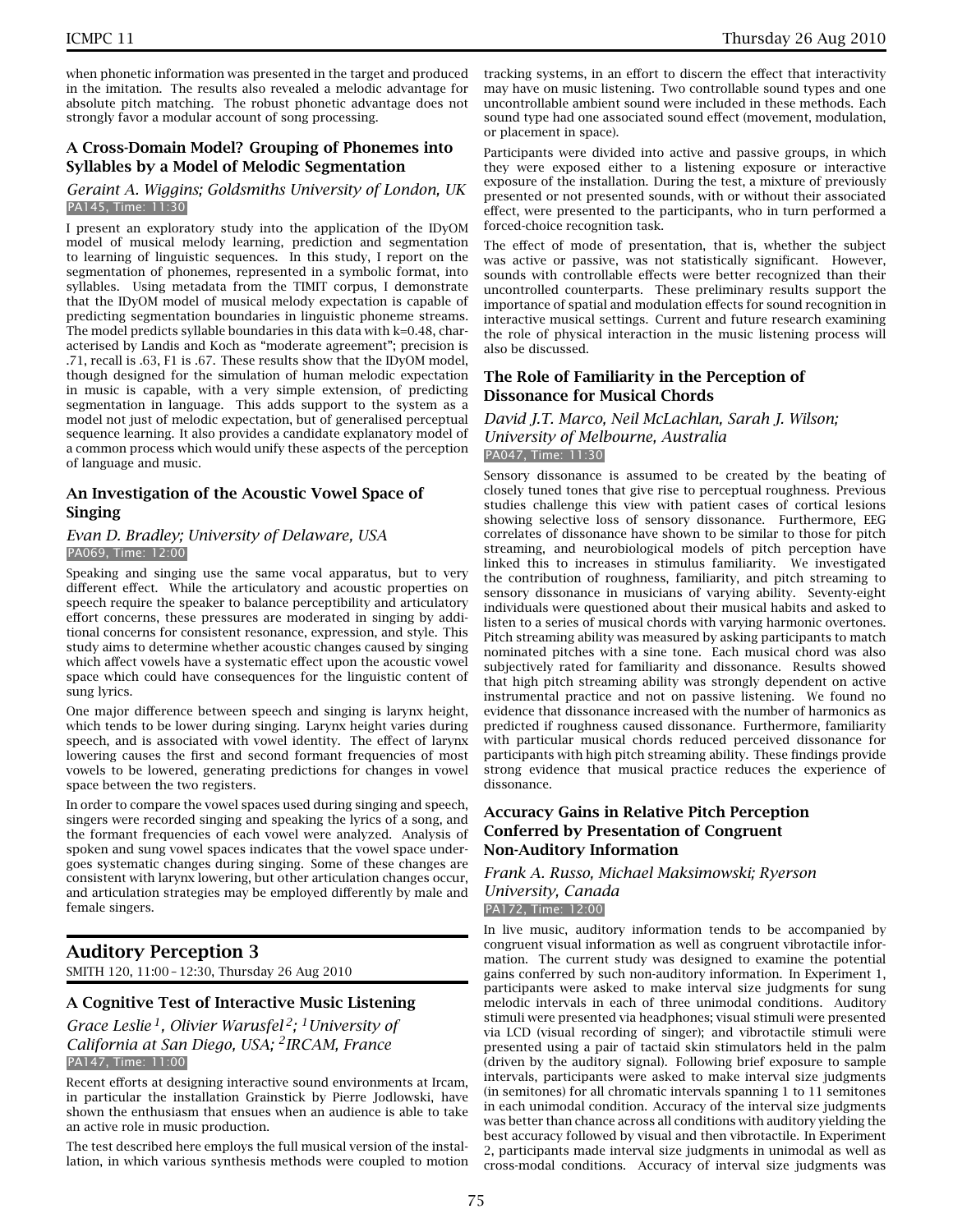best in the audio-visual condition and comparable in the audio-alone and audio-tactile conditions. In Experiment 3, participants were trained with vibrotactile stimuli over a series of five 90-minute sessions. Accuracy of interval size judgments in audio-tactile conditions steadily improved as training progressed and ultimately exceeded accuracy levels obtained with audio and audio-visual conditions. The results are discussed in light of differences in the extent of exposure to visual and vibrotactile information in music.

# **Symposium: Music Health and Wellbeing: Clinical and Applied Contexts**

KANE 110, 14:00 – 16:00, Thursday 26 Aug 2010

### **Investigating the Effects of Music on Experimentally-Induced Pain**

# *Laura A. Mitchell, Raymond MacDonald; Glasgow Caledonian University, UK*

#### SYM061, Time: 14:00

The efficacy of psychological pain management strategies is frequently tested using methods of experimentally-induced pain, allowing greater control in comparisons of what is a complex and highly individual experience. This presentation provides an overview of the contribution made by such studies to the evidence base for music listening for pain relief and management; discussing theoretical and methodological issues, strength of the evidence to date and our developing understanding of the mechanisms underpinning the effects.

### **Psychoneuroendocrine Effects of Musical Behaviour on Health and Wellbeing — An Overview of Research**

*Gunter Kreutz 1, Cynthia Quiroga Murcia 2, Stephan Bongard 2; 1Carl von Ossietzky University of Oldenburg, Germany; 2Frankfurt University, Germany* SYM063, Time: 14:30

The focus of his paper rests on psychoneuroendocrinological effects of musical behaviour in non-clinical and clinical contexts. Both historical and evolutionary perspectives offer views on musical participation to significantly influence neurohumoral processes in the brain that may have profound consequences on individual health and wellbeing. Empirical approaches over the last two decades have begun to address such assumptions using markers including cortisol, oxytocin, testosterone, endorphine, immunoglobulin A, and others. The goal of this review is to evaluate the existing literature at different levels including methodologies, results, and interpretations of findings. A further goal is to highlight emerging themes for future research, particularly with respect to the developing field of music and health. Significant effects of various musical activities on psychobiological markers have been observed in some, but not all studies. However, the development of this research appears compromised by paucity of publications, in general, and methodological issues, in particular. Importantly, the specificity of musical influences at neurohumoral levels has not been convincingly demonstrated. We argue that psychophysiological effects of music at neurohumoral levels suggested in the literature are inconclusive and subject to continued discussion. In particular, systematic reviews as well as meta-analytic studies will be needed which require a far greater amount of highly controlled studies than are available today. Investigating psychoneuroendocrine processes thus remains one of the most promising and fascinating areas of research on consequences of musical behaviours for health and wellbeing.

### **Researching the Relationship Between Health Psychology and Community Music in Diverse Settings**

### *Alexandra Lamont, Michael Murray; Keele University, UK* SYM064, Time: 15:00

Previous research on music in community settings has largely been descriptive. There is a need for greater attention to potential theoretical concepts that can help develop our understanding of the varying

impact of music in these settings. This paper brings together two different psychological perspectives to explore community music. Firstly, a community psychology approach considers the processes involved in engaging people in social action coupled with Freire's work on critical literacy which emphasises the importance of connecting local social action with broader social change Secondly, principles of positive psychology are drawn on, namely the components Seligman identifies as being necessary for well-being: hedonism, engagement and meaning. Bringing these two perspectives together helps understand both the community and the individual within it.

The paper presents evidence from two different community settings exploring how music can provide a focus for creating and enhancing community confidence and cohesion and for supporting wellbeing. One of these is a choir which was prompted by participants within a relatively affluent close-knit village community, while the other is a choir set up by local organizers in an inner-city area of social deprivation. Participants and organizers from both settings have been interviewed, focusing on motivations to engage and sustain the activity and placing this in participants' own musical biographies. The key themes emerging from the analysis are similar across settings, drawing out a group narrative, highlighting various social and community issues, and emphasizing participants' enjoyment in singing alongside health problems and organizational challenges.

Community music is one type of project which has great potential in enhancing community confidence and well-being. The current results provide important insights into the challenges involved in generating a musical community and in providing interventions which are sustainable and long-lasting. In addition to empirical findings, the presentation will also review the theoretical and practical issues involved in linking community music with health psychology.

#### **Music: A Non-Pharmacological Intervention in Clinical Pain Patients**

*Guenther Bernatzky 1, Michaela Presch 1, Werner Kullich 2; 1University of Salzburg, Austria; 2Ludwig Boltzmann Institute for Rehabilitation of Internal Diseases, Austria* SYM062, Time: 15:30

The specific aim of this paper is to evaluate the effects of music on acute and chronic pain in clinical pain patients with and without surgery. Our goals are two-fold, namely first to present an overview of research, and second to address issues surrounding the implementation of music in pain therapy for clinical patients. Whereas the efficacy of systemic and regional analgesia techniques is well proved, the efficacy of music as a non pharmacological intervention for the treatment of pain has not been established well enough. Music alleviates pain, stress and feelings of depression in patients suffering from acute and chronic pain. Music can also relieve some cognitions such as helplessness and hopelessness.

# **Infant Development 1**

GOWEN 201, 14:00 – 16:00, Thursday 26 Aug 2010

### **"Watch and Listen to the Singer:" Perception of Face-Voice-Song Associations by Infants and Adults**

### *Eugenia Costa-Giomi; University of Texas at Austin, USA* PA009, Time: 14:00

We would be surprised to hear Pavarotti sing Michael Jackson's "Beat It" or watch Kathleen Battle sing Verdi with the voice of Dolly Parton. This is because we have learned to associate these musicians with certain songs and musical styles and have also learned to associate their voices with their faces. We investigated infants' and adults ability to associate a singer with a specific voice and melody.

We presented infants and adults with videos of two women each singing a different song. After familiarizing them with the two combinations of face-voice-melody (Face A-voice A-melody 1 and face B-voice B-melody 2) we presented them with two novel combinations (Ab1, and Aa2) and a familiar one (Aa1).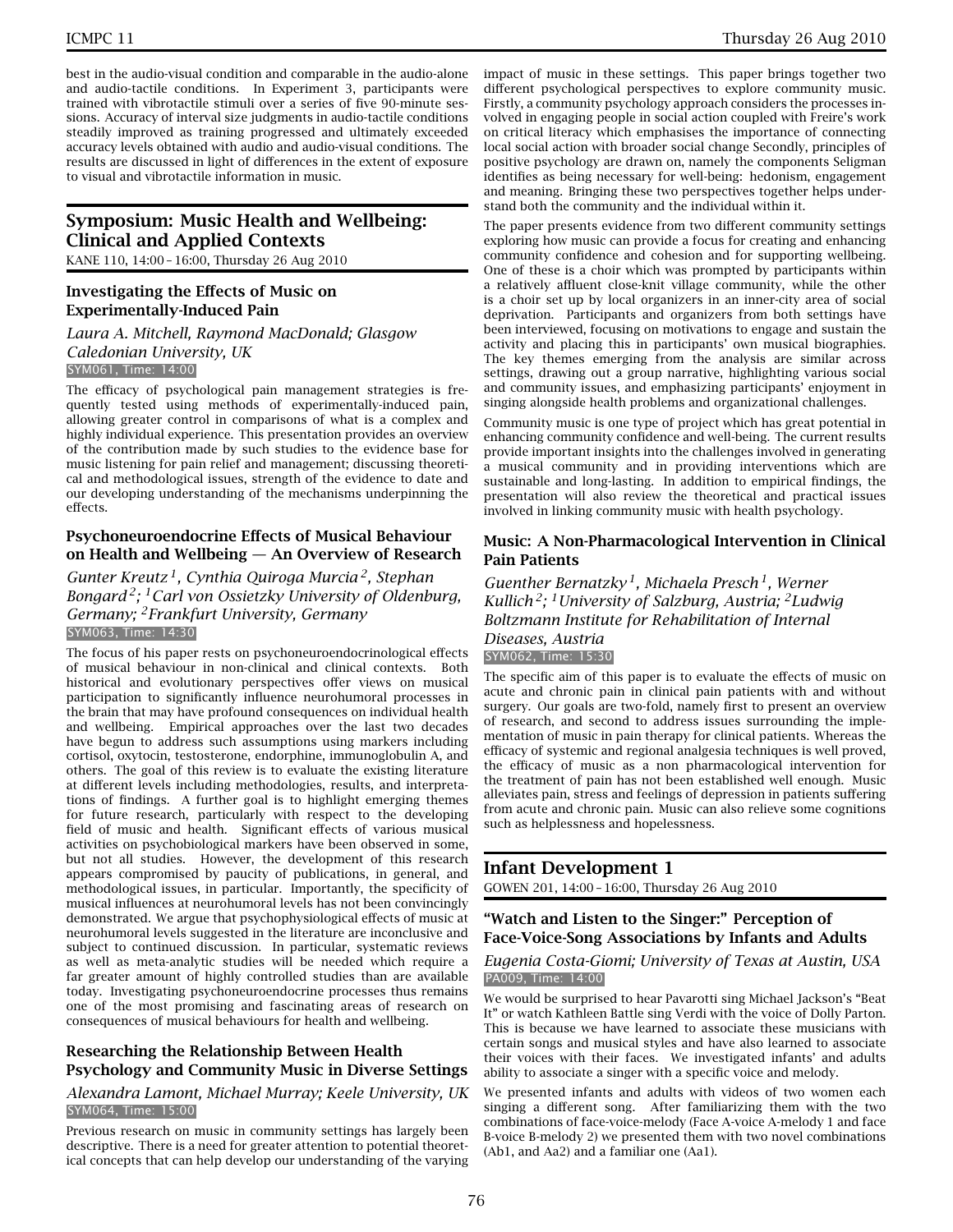Infants attended significantly longer to the novel combination in which the face-voice association was violated than to the familiar combination in which all associations were preserved indicating that they had learned the correspondence between the voices and faces of the singers. Supporting previous research, the results showed that infants did not attend longer to the combination that violated the voice-melody association. On the other hand, adults detected the violation of voice-melody association but not the violation of voice-face association. In other words, infants were more sensitive to the association between the voices and faces of the singers whereas adults were more sensitive to the association between the faces of the singers and the melodies they sang.

#### **Participation in Active Infant Music Classes Accelerates Acquisition of Scale Structure Knowledge**

#### *David Gerry, Laurel J. Trainor, Andrea Unrau; McMaster University, Canada* PA016, Time: 14:30

Given that music is important for mother-infant interaction and that the brain is most open to change early in development, infant music classes with active participation have potential for wide-ranging benefits. Past research has shown that under normal circumstances Western infants have not yet acquired knowledge of what notes belong in the Western major scale. In the present study, part of a larger project, infants (n=30) were randomly assigned to either Suzuki philosophy music classes or passive music listening control classes. After 6 months of classes, infants controlled how long they listened to either a tonal or atonal version of a short melody in a head-turn preference paradigm. An ANOVA revealed an interaction between type of music class and preference for the tonal versus atonal version. Suzuki class infants looked significantly longer at the tonal, compared to the atonal version of the melody; there were no significant effects in the passive listening group. Furthermore, listening times decreased significantly over the preference test session for infants in the Suzuki class, but not for infants in the control class, suggesting more efficient encoding in the former group. These results suggest that the Suzuki classes accelerated acquisition of musical key structure. We conclude that active musical participation affects musical acquisition and that infants can engage in meaningful musical training when appropriate pedagogical approaches are used.

### **Challenging Infants' Apparent Bias for Speech**

*Mariève Corbeil 1, Sandra E. Trehub 2, Isabelle Peretz 1; 1Université de Montréal, Canada; 2University of Toronto Mississauga, Canada* PA039, Time: 15:00

A number of scholars have argued that infants prefer speech to non-speech signals and "happy talk" to neutral talk. The goal of the present study was to determine whether infants prefer happy talk to vocal but non-verbal music, specifically, humming. Infants 4–6 months of age and 7–11 months of age were exposed to infantdirected speech syllables and hummed lullabies in a head-turn preference procedure. Speech stimuli differed from hummed lullabies not only in the presence of consonants and vowels but also in greater variations of pitch, loudness, timbre (voice quality), and timing. Although both types of stimuli were highly engaging to infants, no preference was evident at younger or older age levels. The findings raise questions about claims of inherent biases for speech in general or for happy talk in particular. Future comparisons should include happy talk versus hummed play songs and soothing talk versus hummed lullabies.

### **Can Prospective Parents Differentiate Between an Infant's Musical and Linguistic Babblings?**

#### *Mayumi Adachi; Hokkaido University, Japan* PA151, Time: 15:30

The infant's vocalization diverges into linguistic and musical babblings (Moog, 1968/1976). Musical babblings tend to occur in musical contexts (Tafuri & Villa, 2002). In Adachi and Ando (2010), the acoustical features of a Japanese toddler's babblings did not

differ as a function of context. However, Japanese mothers tended to interpret the babblings originated from infant-directed speech (IDSp) as "speech-like" and those originated from of infant-directed songs (IDSn) as "song-like" even though the original context of each babbling was not perceptible. These results suggest that "musical" babblings are a human, rather than an acoustical, phenomenon. The next question is whether the differentiation of speech- and song-like babblings is a "maternal" or a general phenomenon. In the present study, I investigated whether young adults — prospective parents — would differentiate between the toddler's musical and linguistic babblings. I also explored possible auditory cues that would determine their interpretations. If the phenomenon derived from a maternal instinct, only female adults would be able to differentiate babblings. Japanese young adults (22 women, 22 men) without any child listened to 50 vocal stimuli (0.5–6s) extracted from spontaneous exchanges between a 19-month-old Japanese toddler and his parents at home. All the stimuli contained only the infant's voice that was not crying, nagging, laughing, or clearly discernable words. The participants evaluated how each stimulus sounded on a 4-point scale from " $1$  = clearly speaking" to " $4$  = clearly singing." Results and their implications will be presented.

### **Music & Language 2**

GOWEN 301, 14:00 – 16:00, Thursday 26 Aug 2010

### **The Speech-to-Song-Illusion: Empirical Findings**

*Simone Falk 1, Tamara Rathcke 2; 1Ludwig-Maximilians-Universität München, Germany; 2University of Glasgow, UK* PA041, Time: 14:00

We investigate a musical illusion first described by Diana Deutsch. In this "speech-to-song illusion", a spoken phrase shifts to be heard as sung without changing any acoustic characteristics of the signal. The perceptual change is achieved by repeating the phrase several times in exactly the same way. So far, the effect has been found only with a single phrase as piece of evidence and shown only for English. We assume that the acoustic shape of a spoken phrase will either support or suppress the perception shift from speech to song depending on tonal and/or rhythmic factors. We hypothesize that the shift will occur more often and earlier, i.e. after fewer repetitions, when the following acoustic characteristics are present in the signal: (1) regularity of accentual structure (as opposed to non-regularity), and intervocalic segmental grouping (as opposed to syllable-based grouping); (2) level-like f0-trajectories (as opposed to contour-like f0-trajectories), and presence of prominent musical intervals (as opposed to non-scalar tonal relationships). The rhythmic (1) and tonal (2) hypotheses were tested with 62 German listeners using prosodically manipulated speech. Results show that the acoustics of the signal did influence the perception of the illusion, and especially the overall frequency of occurrence. The tonal hypothesis was mainly supported since target stability significantly facilitated occurrence of the illusion. Results concerning the rhythmic hypothesis were less clear and await further exploration in an ongoing experiment. Furthermore, we could demonstrate that the speech-to-song illusion is robustly perceived by German listeners and that it is not a language-specific phenomenon.

### **Further Factors Affecting Word Intelligibility in Sung Phrases**

*Randolph Johnson 1, David Huron 1, Lauren Collister 2; 1Ohio State University, USA; 2University of Pittsburgh, USA*

# PA102, Time: 14:30

Research on word recognition has a long-standing tradition. However, comparatively little research has investigated factors that contribute to the recognition of sung lyrics in music. A previous study by Collister and Huron (2008) found a seventy-five percent drop in word-recognition frequency of sung English words compared with spoken counterparts.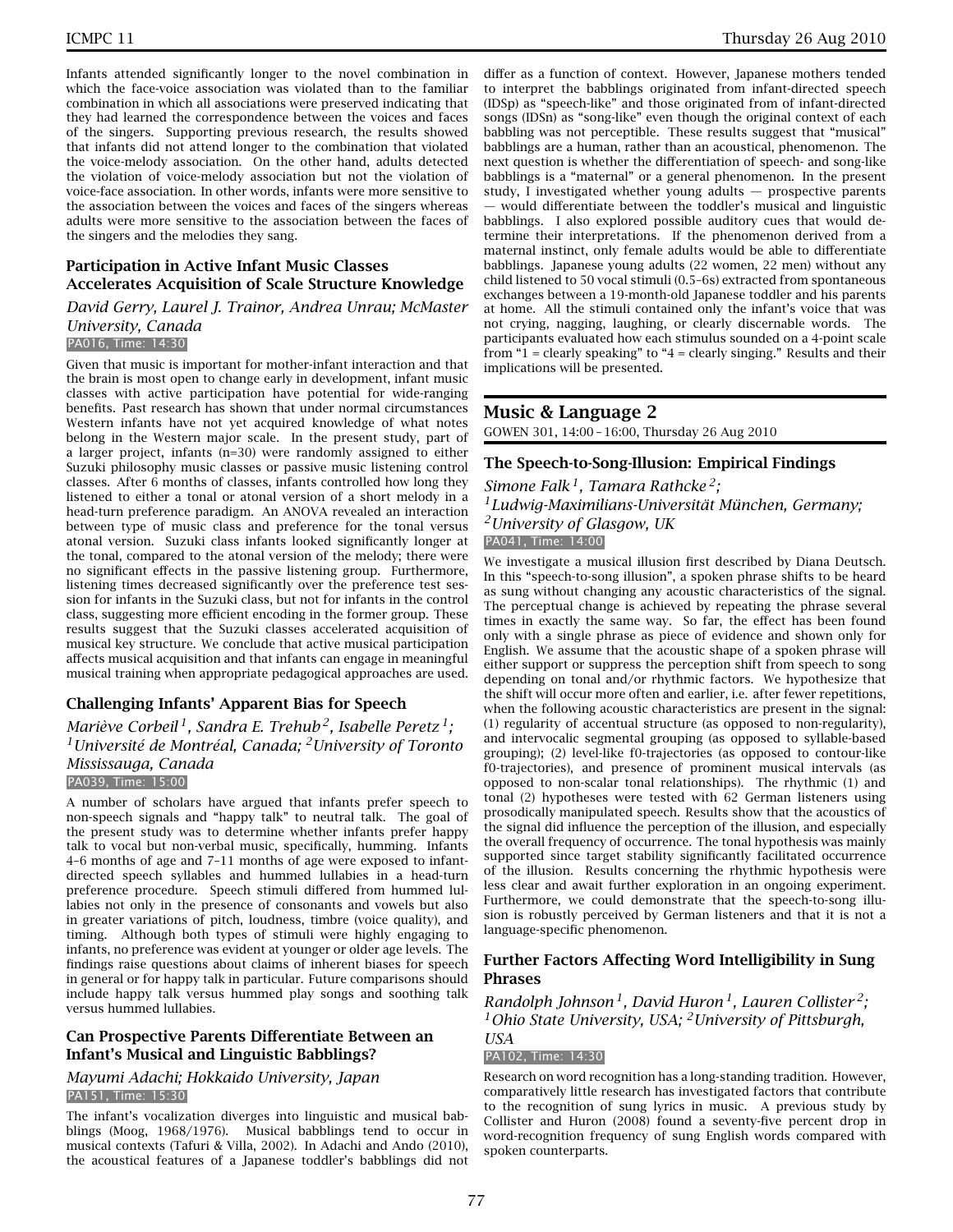Following our previous findings, the present study focused on eight factors that were thought to be important influences on word intelligibility in musical phrases: 1) archaic/vernacular words; 2) presence of diphthongs; 3) melismatic text setting; 4) alignment of music/word stress; 5) word repetition; 6) a syllabic setting priming an ensuing melismatic setting; 7) rhyme; and 8) singer voice type (operatic or musical theater).

First, we recorded six vocalists in a concert hall. Each vocalist sang solo melodies whose lyrics consisted of a standard carrier phrase that ended with a "target" English word. During the experimental phase of the study, participants listened to these sung passages, while attempting to identify the target word. After hearing each passage, participants typed their response on a computer keyboard.

The results indicated that the intelligibility of lyrics was degraded in four conditions: 1) archaic language; 2) melismatic setting; 3) music/word stress mismatch; 4) rhyming, successive target words. Intelligibility of lyrics was facilitated in three conditions: 1) words containing diphthongs rather than monophthongs; 2) target word repetition in a successive passage; 3) melismatic setting preceding a syllabic setting of the same target word. Musical theater and operatic voice types did not exhibit a significant difference in intelligibility.

#### **Where Weird Is Wonderful: Incongruities and Aesthetics Across Music and Language**

#### *Cara R. Featherstone, Catriona M. Morrison, Mitch G. Waterman, Lucy J. MacGregor; University of Leeds, UK* PA091, Time: 15:00

Theories regarding expectations, incongruities and aesthetics present a striking similarity across music and language domains. Traditional explanations and more recent theoretical accounts suggest a model in which an element incongruous with expectations contributes to a heightened aesthetic experience. However, to date there has been no systematic comparison of the processing of aesthetic incongruities across music and language.

The present study aimed to assess the plausibility of a unified model, through the analysis of Event-Related Potential (ERP) and behavioural data. The auditory stimuli were short sentences and musical pieces that included specific incongruities (harmonic, rhythmic, semantic or syntactic) used for effect by authors and composers. The stimuli were experimentally manipulated to produce three conditions: no incongruity (*normal*), an incongruity which was resolved (*unexpectedresolved*) or an unresolved incongruity (*unexpected-unresolved*; Featherstone et al., in preparation). Twenty-four musicians and 24 non-musicians used seven identical scales to rate these stimuli for tension, oddity, cognitive engagement and aesthetics while EEGs were recorded.

Oddity ratings increased significantly between conditions (*normal < unexpected-resolved < unexpected-unresolved*) in both participant groups, but a typical oddity-related ERP effect was significant only in musicians for the harmonic stimuli and only in non-musicians for the semantic stimuli. The *unexpected-resolved* stimuli were rated as significantly more aesthetically pleasing than *normal* stimuli in the harmonic and semantic sets by the group who did not show the typical oddity-related ERP effect. The implications of these findings are discussed with respect to interpretations of the observed ERP effects and music and language aesthetics.

### **Musical Modality in Spontaneous and Acted Speech**

*Dicky Gilbers 1, Laura van Eerten 2; 1University of Groningen, The Netherlands; 2Institute for Dutch Lexicology, The Netherlands* PA030, Time: 15:30

Speech resembles music in many aspects. One of the common features is the expression of emotion. This raises the question whether intonation patterns in emotional speech resemble major and minor modalities in music. We report on several studies which show that major modality is indeed found in read out happy speech, whereas it is less present in spontaneous happy speech. In this study we investigate major modality in spontaneous speech and acted realizations of the spontaneous speech fragments.

Spontaneous emotional intonation was obtained in interviews in which participants were asked to talk about hilarious passages from a movie or a book. In order to elicit comparable acted speech, the most cheerful fragments were repeated by actors in a performance task. Frequency analyses of most spontaneous cheerful speech fragments show one frequency peak. In acted speech, however, we find significantly more often modes in the sense of more than one peak in the distribution.

Listeners are well capable of distinguishing acted from spontaneous speech. The difference has been characterized by position of pauses, speech rate and precision of articulation. In this study we introduce modes as an extra acoustic discriminating parameter. Musical modality provides a template for emotional speech, which emerges in particular in acted speech. However, these idealized realizations are set aside in spontaneous speech due to lenition influences on the articulation of speakers. We conclude that especially acted emotional prosody is very similar to musical modality.

# **Rhythm & Timing 1**

SMITH 120, 14:00 – 16:00, Thursday 26 Aug 2010

### **A Detuned Simple-Ratio Attractor in Production of Cyclic Two-Interval Rhythms**

*Bruno H. Repp 1, Justin London 2, Peter E. Keller 3; 1Haskins Laboratories, USA; 2Carleton College, USA; 3MPI CBS, Germany* PA123, Time: 14:00

Early research on the cyclic production of rhythms consisting of two unequal intervals has shown that the simplest interval ratio (1:2) tends to be produced most accurately, while other ratios are distorted in the direction of 1:2, which thus functions as an attractor. Recently, however, we have found that the 1:2 ratio itself is reliably distorted (increased) in musicians' tapping, suggesting a complex attractor ratio in the vicinity of 4:7. This result was obtained in a synchronization task, and it could have been due to a range of interval ratios that was not symmetric around 1:2. Experiment 1 used a synchronization-continuation task with two overlapping ranges of ratios, both including 1:2. At the faster of two tempi, the "upward detuning" of the 1:2 attractor ratio was replicated in both synchronization and continuation tapping, and range had no effect. At the slower tempo, the effect was obtained reliably only in synchronization, and only in the higher range. Experiment 2 showed that the effect is reduced but not eliminated when auditory feedback is provided during continuation tapping. Experiment 3 investigated whether the detuning arises in rhythm perception or production. The results point to production: The detuning persisted in production of a two-interval rhythm paced by a three-interval rhythm, but it disappeared in production of a three-interval rhythm paced by a two-interval rhythm. The cause of the detuning, however, is still not known.

### **The Role of Attention in Simultaneous Intrapersonal and Inter-Agent Coordination**

#### *Peter E. Keller, Tim Schröder; MPI CBS, Germany* PA082, Time: 14:30

Musical ensemble performance often requires simultaneous *intrapersonal* coordination between an individual's own body parts (e.g., two hands) and *inter-agent* coordination between one's own actions and externally controlled events (e.g., another's sounds). The current study investigated the attentional demands of such multilevel coordination by requiring musicians to solve easy or difficult mental arithmetic tasks while performing an antiphase sensorimotor synchronization task with or without feedback tones. Participants (12 percussionists, six with task-relevant gamelan experience) produced finger taps with alternating left and right hands on a MIDI percussion pad in antiphase with isochronous pacing sequences. These sequences were composed of medium pitched piano tones and taps did or did not trigger pianos tones (which were either the same as, or different from, the pacing pitch). Participants concurrently solved an easy arithmetic task in one experimental session and a relatively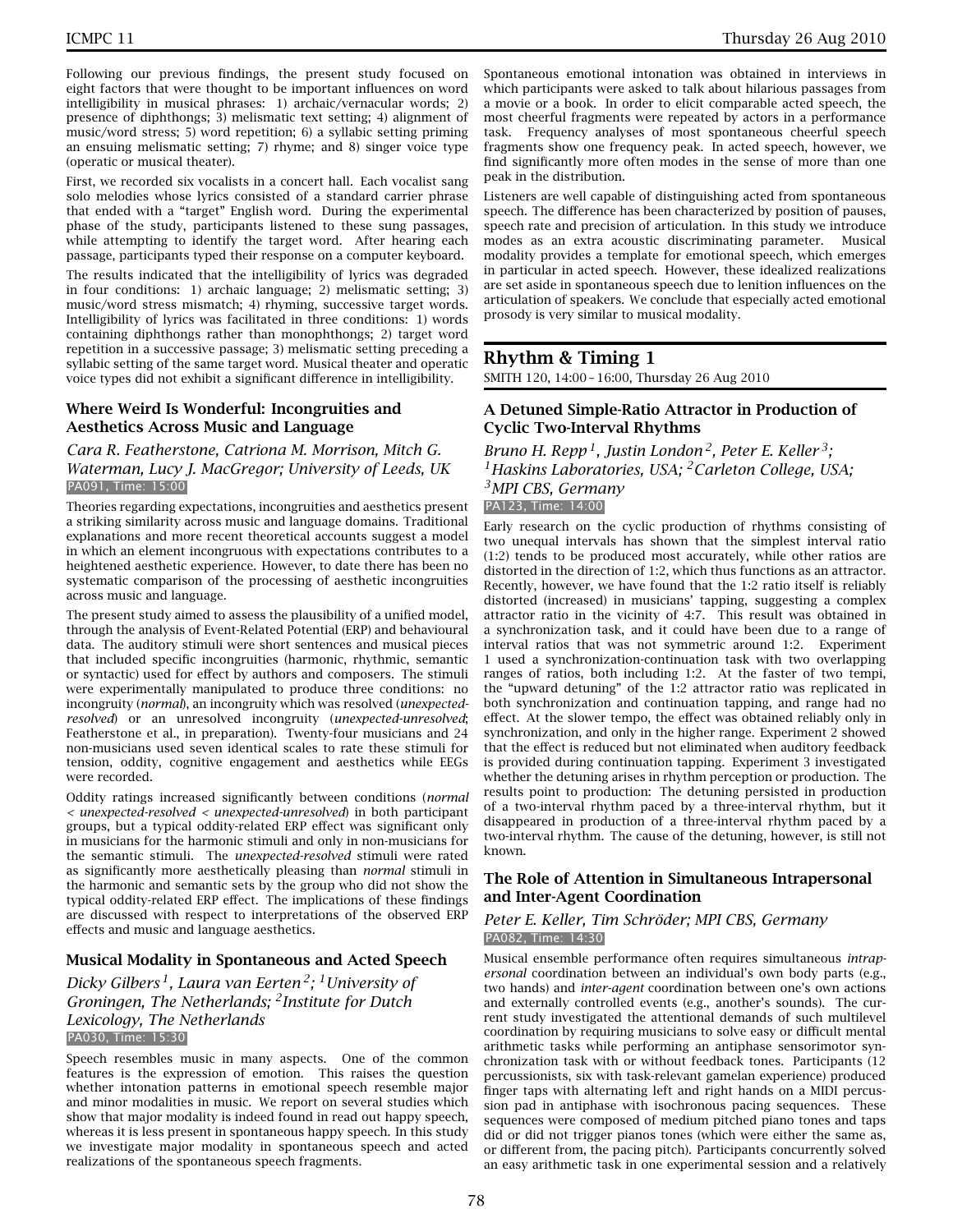difficult arithmetic task in a second session. Results indicated that tap timing was most precise when feedback tones were provided. This general benefit of auditory feedback was more pronounced with difficult arithmetic than with easy arithmetic only in non-gamelan percussionists. Thus, temporal precision during simultaneous intrapersonal and inter-agent coordination is facilitated when one's own actions and external events can be readily integrated into a single sequence. Experts at multilevel coordination (e.g., gamelan musicians) engage in such integration independently of concurrent attentional demands, while individuals with less expertise benefit most from integration when attentional resources are scarce.

#### **Temporal Coordination in Duet Performance**

*Janeen Loehr, Caroline Palmer; McGill University, Canada*

#### PA029, Time: 15:00

Little research has examined how musicians achieve the precise temporal coordination that is required for ensemble music performance. The current study investigated piano duet performance to determine whether representations of a pianist's actions are activated in a duet partner with whom they must synchronize their performances, how individual differences in solo performance influence performers' ability to synchronize with their partners, and whether synchronizing with a partner influences partners' subsequent solo performances. Pairs of pianists performed right-hand melodies simultaneously with left-hand melodies produced by themselves (bimanual condition) or by their partner (duet condition). Each pianist also performed the right-hand melody without accompaniment, both before and after the experimental conditions (unimanual conditions). The complexity of the left-hand accompaniment influenced the timing of the right-hand melody in the same way whether it was performed by the self or by the duet partner, supporting the hypothesis that representations of partners' actions are activated during duet performance. A priori differences between partners' solo performance rates influenced how well-synchronized their duet performances were; the larger the difference between partners' solo rates, the larger their asynchronies during duet performance. Synchronizing with a partner also influenced individuals' subsequent solo performance rates; duet partners with larger a priori differences in solo rate converged in performance rate from before to after the duet performances, whereas pairs with smaller a priori differences diverged. These findings shed light on the mental representations that may underlie ensemble music performance and document the influence of individual differences on the dynamics of interpersonal coordination.

### **Tapping Doesn't Help: A Dissociation Between Motor Behavior and Tempo Judgment**

#### *Justin London; Carleton College, USA* PA008, Time: 15:30

Three experiments explored the relationships between beat rate, tapping, and tempo perception. All involved a rhythmic standard followed by a comparison; experimental task was a 3AFC of "slower, same, or faster." Stimulus patterns had component periodicities of 2400/1200/600/300 versus 2000/1000/500/250ms, respectively, using all combinations of the longest periodicity with all other components. In experiment 1 participants simply judged relative speed, in Experiment 2 focused on the beat level, and in Experiment 3 tapped along as they made their judgments. In all three experiments judgments were highly accurate (89–97% correct) when the standard-comparison involved the same pattern/same tempo, and were good for the same pattern at different tempos (80–83% correct). Performance degraded significantly in other contexts, especially different patterns at the same tempo (Exp 1 40%, Exp2 52%, Exp3 48%; Exp 3 vs. Exp 2 the difference is n.s.). A main effect for pattern and a pattern x tempo interaction were observed in all three; a main effect for tempo occurred only in experiment 1. Analysis of a subset of the experimental conditions indicated that surface activity was of greater salience than that of beat level. Tapping along (Experiment 3) did not improve overall performance, and a possible bias effect of tapping rate on tempo judgment was observed. Thus there is an apparent dissociation between tapping behavior and tempo judgments. This suggests that our judgments of tempo emerge from

our perception of periodicities in the music, awareness of our own rhythmic behavior(s), and the interaction between the two.

### **Performance 3**

KANE 110, 16:30 – 17:30, Thursday 26 Aug 2010

### **IF — A 5-Year-Old Drummer Prodigy**

### *Simone Dalla Bella, Jakub Sowi´nski; WSFiZ in Warsaw, Poland*

PA035, Time: 16:30

A growing body of studies has targeted the development of time perception (e.g., beat sensitivity), and time production (e.g., in sensorimotor synchronization) in infants and children. For example, it was found that infants respond to violations of repetitive timing patterns (i.e., meter; Hannon & Trehub, 2005), and can code meter in auditory patterns via body movement (Phillips-Silver & Trainor, 2005). Moreover, around 2.5 years children start adjusting their movement to the beat of an auditory stimulus, in particular in a social setting (Kirschner & Tomasello, 2009). However, only after 12 years children's ability to synchronize is comparable to that of adults (Drake et al., 2000). Much less, however, is known about time production and perception in individuals exhibiting outstanding musical abilities, and their development with age. In this study we described the case of IF, a 5-year-old drummer exhibiting very precocious and outstanding musical abilities. At 4 years of age, IF already mastered the skills which allowed him to play in a band. At that time he started to be noticed internationally as a musical prodigy, and received the attention of world-class percussion teachers. IF and two comparison groups (5 age-matched controls, and 20 university students without musical training) performed sensorimotor synchronization (SMS) tasks and anisochrony detection tasks. In SMS tasks participants played on a drum pad in correspondence with isochronously presented sounds (with various IOIs), with the musical beat of familiar and unfamiliar musical excerpts, and with the main metrical stress of familiar spoken segments. In the anisochrony detection task, participants detected an anisochrony in 5-tone sequences. Performance in SMS tasks was analyzed using circular statistics. The results revealed that IF was more accurate and less variable in SMS tasks than both comparison groups for most of the presented stimuli. IF's performance in the anisochrony detection task, albeit higher than that of age-matched controls, was still comparable to that of adult non-musicians. In sum, IF, in spite of his young age, entrains to regular temporal patterns (e.g., musical beat) more accurately than adult nonmusicians do. IF's performance in synchronization tasks cannot be fully explained by his ability to detect deviations from isochrony (which is comparable to adult performance). These results shed new light on the relations between skilled performance in drumming and the ability to synchronize with regular temporal patterns during development.

#### **A Phonotactics of Drum Patterns**

#### *Richard Ashley; Northwestern University, USA* PA170, Time: 17:00

Studies of speech production deal with both physical dimensions of vocal tract movements and with probabilistic frequency distributions of sound patterns. This study investigates similar factors in drum patterns. It aims to understand how drumming patterns are constructed, looking at both frequency of sequences of timbres and how these patterns are produced by motion sequences across the drumset. I focus on "linear drumming," where only one instrument is struck at a time, a technique with many parallels to speech. A corpus of drum parts in the linear manner was assembled, using both published texts and MIDI recordings. From these, grammars were produced using first- and second-order transition probabilities of timbre sequences. The drumming equivalents of "tongue twisters" were constructed, with sequences of notes which were not attested in the corpus but which would be either easy to produce, or not, in motor terms. Skilled drummers were given the patterns to replicate and the results were recorded. Results to date indicate that production of drum patterns is based on ease of production, but also on a cognitive or acoustic attribute of contrastiveness. Patterns which are difficult to produce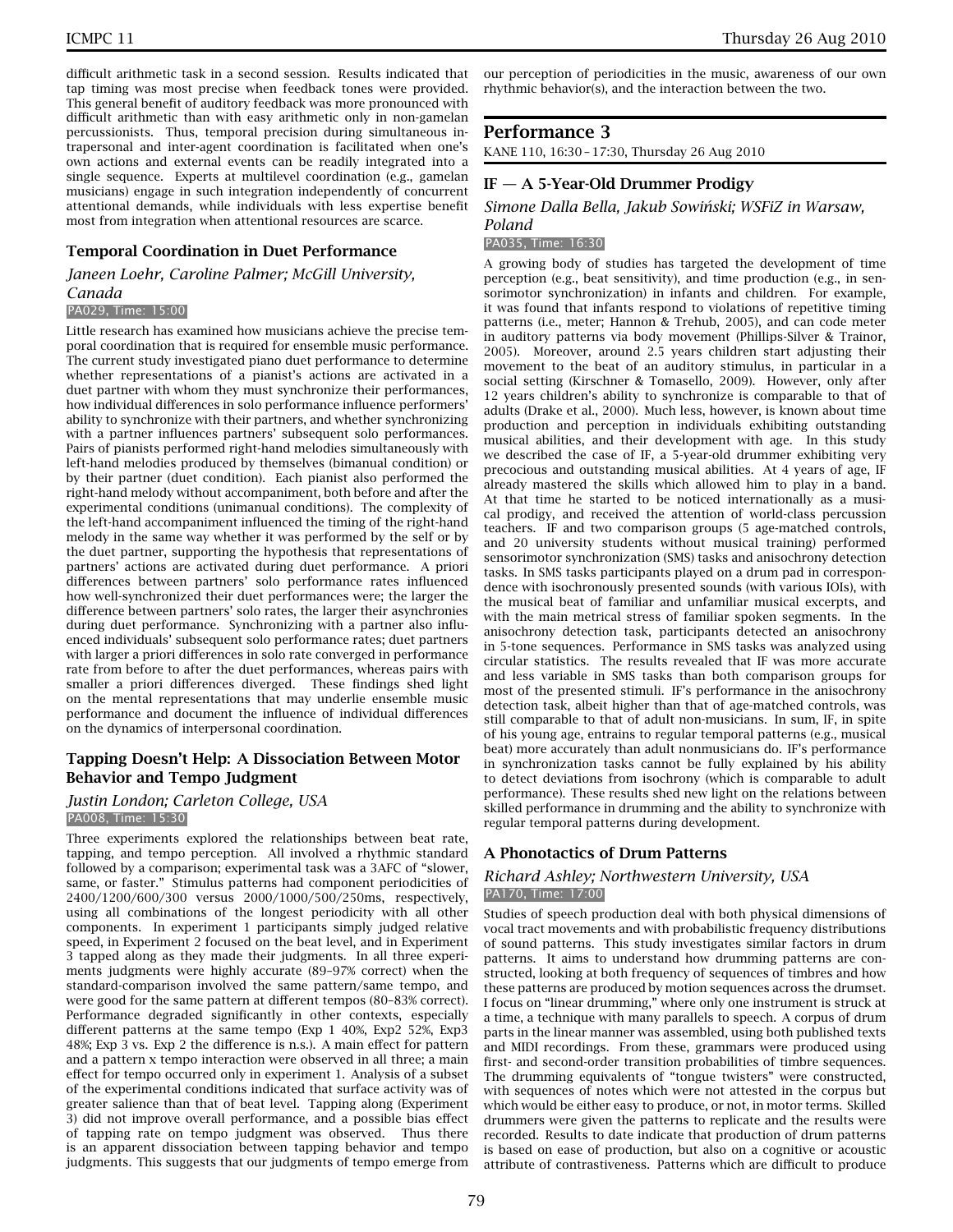in terms of their movements are characterized by irregular timing, but so are patterns which lack acoustic contrastiveness. Drum patterns are built not only on abstract aspects of metric structure, but also on the ways in which the body interacts with the geometry of the drumset, and with acoustic demands of timbral contrast. Thus, linear drumming has many parallels with speech production.

# **Infant Development 2**

GOWEN 201, 16:30 – 17:30, Thursday 26 Aug 2010

### **Hearing Two Objects at Once: Segregation of Simultaneous Auditory Objects by Harmonic Mistuning in Infants**

*Nicole A. Folland 1, Blake E. Butler 1, Nicholas A. Smith 2, Laurel J. Trainor 1; 1McMaster University, Canada; 2Boys Town National Research Hospital, USA* PA049, Time: 16:30

Separating complex sound waves into the simultaneously-sounding objects that gave rise to them is crucial for the perception of polyphonic music and harmony. Until now, little research has addressed how well infants are able to separate complex sound waves containing information from two auditory objects. For adults, a mistuned harmonic in a complex tone segregates from the rest of the tone and is perceived as a separate higher-pitched auditory object. Experiment 1 used a conditioned head-turn procedure to examine whether 6-month-old infants are able to discriminate a complex tone with one harmonic mistuned from a complex tone with all harmonics in tune. Infants were able to discriminate mistunings of 8, 6, & 4% [mean d's =1.42 (SD=0.31); 1.29 (0.68); 1.17 (0.25)], but not 2% [0.23 (1.10)]. In a second experiment we used EEG to measure the 'object-related negativity' that correlates with the perception of two simultaneous auditory objects in adults. We found an object-related response in the case when one harmonic was mistuned but not when all harmonics of the complex tone were shifted in frequency. This research shows that by 4 months of age infants have the ability to use harmonic relations in order to determine whether there are one or two simultaneously-sounding objects, an ability that is necessary for musical development.

### **Differentiating People by Their Voices: Infants' Perception of Voices from Their Own Culture, a Foreign Culture and a Foreign Species**

*Rayna H. Friendly 1, Drew Rendall 2, Laurel J. Trainor 1; 1McMaster University, Canada; 2University of Lethbridge, Canada*

PA022, Time: 17:00

The ability to discriminate and identify people by voice is important for social interaction in humans. It is also important in musical contexts, where we can identify singers by their voice qualities. In the present study, we are investigating the role that experience plays in the development of voice discrimination. Learning to discriminate a number of musically-relevant stimuli has been shown to follow a common pattern of experientially-driven perceptual narrowing. For example, 6-month-old North American (NA) infants can detect mistunings equally well in both native Western scales and foreign Javanese scales. However, NA adults are much better at detecting the mistunings in native than Javanese scales. The aim of the current study is to investigate whether a similar narrowing pattern occurs for the processing of different vocal timbres. We tested English-speaking adults', 6-month-olds' and 12-month-olds' abilities to discriminate either native-language (English), foreign-language (Mandarin) or foreign-species (primate) vocalizations. Six-month-olds discriminated voices equally well for the primate and English voices. However, their performance was significantly better for English than Mandarin voices. In contrast, adults perform best-to-worst for the English, Mandarin, and primate vocalizations, respectively. Twelve-month-olds are currently being tested to see when perceptual narrowing occurs. Results suggest that the ability to discriminate individuals by voice becomes specialized for the vocal timbres in one's

environment after 6 months of age. Intriguingly, this specialization may occur earlier for human vocal timbres than for non-human vocal timbres.

# **Music & Language 3**

GOWEN 301, 16:30 – 17:30, Thursday 26 Aug 2010

### **Probabilistic Finite-State Grammars of Text-Tune Association**

#### *Panayotis Mavromatis; New York University, USA* PA109, Time: 16:30

Tune-text association (TTA) examines how linguistic prosodic features of text that is set to music align with musical features of the underlying melody, most notably rhythm and pitch. TTA has been studied in many different musical idioms using a variety of formalisms, including statistical profiles, preference rules, optimality theory, and probabilistic finite-state grammars. Different formalisms have occasionally been compared to each other using goodness-of-fit (GOF) against an available corpus of melodies. While this diversity of approaches is illuminating, it may obscure essential similarities in TTA principles among different idioms. Moreover, GOF may not be the only relevant criterion for model selection; other criteria, such as parsimony or predictive power, may also be necessary. This paper examines a variety of TTA theories under the common framework of probabilistic finite-state grammars, facilitating comparison of TTA rules for different idioms and establishing a secure framework for model comparison and selection. The states, transitions, and output symbols of the grammar are determined so as to accommodate the allowed text-tune patterns prescribed by each constraint. A Hidden Markov Model algorithm is then used to estimate the probabilities of the grammar's transitions and output symbols. In the probabilistic finite-state framework, similarities in TTA between different idioms become apparent, indicating cross-cultural preferences for metric alignment and pitch contour. Moreover, different TTA rule sets can be readily evaluated for GOF and parsimony using the Minimum Description Length criterion.

### **Metrical Hierarchies and Musical nPVI: A Re-Analysis of Patel and Daniele**

#### *Justin London, Katherine Jones; Carleton College, USA* PA015, Time: 17:00

The "normalized pairwise variability index" or nPVI is a measure of the variability of successive syllabic durations in spoken language based on vowel length. Using a modified form of the nPVI, Patel and Daniele (2003) found differences in the surface rhythms of music by French versus English composers that corresponded to the nPVI differences found in spoken French and English. Patel and Daniele hypothesized this may be due to the influence of a composer's native language. The nPVI only compares the durations between events on the rhythmic surface of language or music. Yet musical rhythm is highly hierarchic in nature: surface elements cluster to form rhythmic groups which in turn form higher-level structures. The current study re-analyzes the data from Patel & Daniele (2003) to (a) examine nPVI measures on higher levels of rhythmic structure, (b) assess of the relevance of metrical type (duple vs. triple), and (c) explore the correlation between surface and higher-level nPVI. No significant differences were found for French vs. English in triple meters at either surface or higher levels, but significant differences were found for duple (surface  $F(1,160) = 7.183$ ,  $p = .008$ ; higher levels  $F(1,160) =$ 6.380,  $p = .013$ ). There was no significant difference between duple and triple meters for English melodies at either surface or higher levels, but for French significant differences were found between duple vs. triple on both surface  $(F(1,135) = 10.984; p = .001)$  and higher  $(F(1,135) = 26.541; p < .001)$  levels.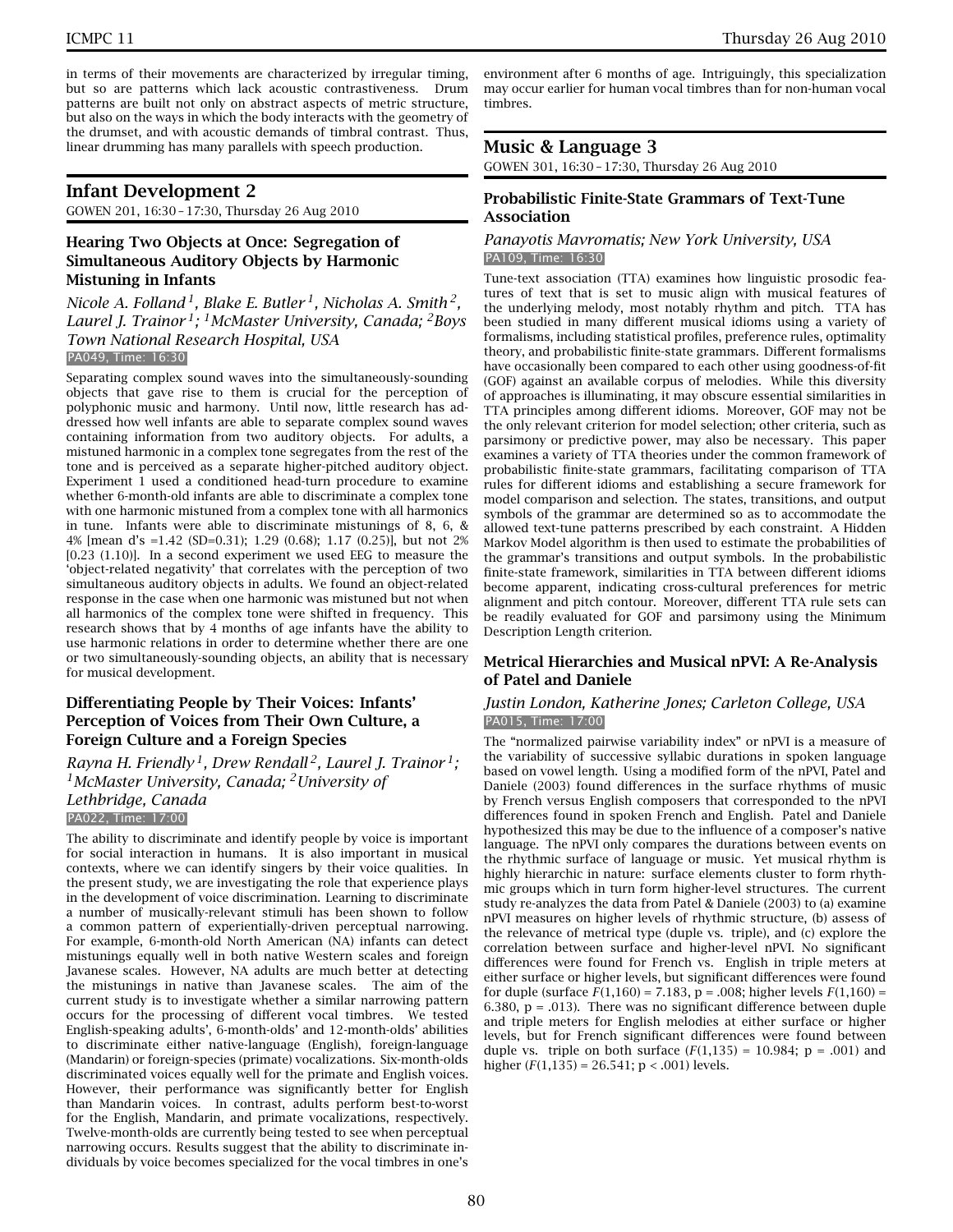SMITH 120, 16:30 – 17:30, Thursday 26 Aug 2010

### **Spontaneous vs Intentional Entrainment to a Musical Beat**

#### *Alexander P. Demos, Roger Chaffin, Kerry L. Marsh; University of Connecticut, USA* PA134, Time: 16:30

We compared spontaneous vs intentional entrainment of rocking to a musical pulse. Participants sat in a rocking chair and rocked. As a cover task, in 13 of the 15 trials, they were asked to memorize five words and recall them after 45 seconds of rocking. In eleven of the trials, participants were exposed to a steady drum/cymbal beat. The tempo of the musical pulse either increased or decreased by 2 bpm on each trial (between 60 to 80 bpm) or was ordered randomly. Two baseline measurements of rocking tempo were taken at the beginning of the experiment and two more at the end.

Thirteen participants were instructed to rock at a comfortable pace (spontaneous condition); eighteen were instructed to rock with the beat (intentional condition). The motion was recorded at 60 Hz using a magnetic tracking system. We examined the synchronization of participants' back-and-forth movements in the rocking chair with the musical pulse. In the spontaneous entrainment condition, participants showed no evidence of synchronization, although they did rock faster with music than without it. In the intentional condition, some participants entrained to the actual beat, others doubled the beat, and others showed behavior that was more complex and not always stable. Overall, evidence for entrainment was not clear, but those in the intentional condition were clearly affected by the musical beat.

### **A Kinematic Model for Perceived Musical Tempo**

# *Aysu Erdemir, Erdem Erdemir, John Rieser; Vanderbilt University, USA*

#### PA149, Time: 17:00

*Final Ritardando* with its dynamic range of temporal variability is an ideal candidate for studying expressive timing in music. There have been attempts to model ritardando with reference to parameters of physical action; however, second-order systems have never been proposed as a possible kinematic approach. Herein we offer a secondorder differential equation modeling approach, used to describe a variety of real world physical systems such as diffusion processes, control of electrical/mechanical devices and human arm/hand/leg movements to capture the temporal pattern of final ritardando. In the first experiment, the model parameters were changed iteratively to simulate several second-order systems until we find the system output that was closest to the data profile. The model was shown to produce a good fit with the deceleration curves generously shared by Friberg & Sundberg (1999). In the second experiment, we provided a perceptual evaluation of the model by synthesizing music based on modified model parameters. Damping ratio is particularly important as a mathematical means of expressing the level of damping in the system; hence a listening experiment was carried out to assess preferred damping levels (curvatures of deceleration) among various ritardandi samples. The resulting samples differed only with respect to final temporal pattern; and they were rated by musically experienced judges, based on how musical and aesthetically pleasing the performance of the ritardando sounds. Slightly under-damped versions received highest ratings, indicating a common preference for a particular shape of motion. Results provided further support for the common analogy between music and physical motion.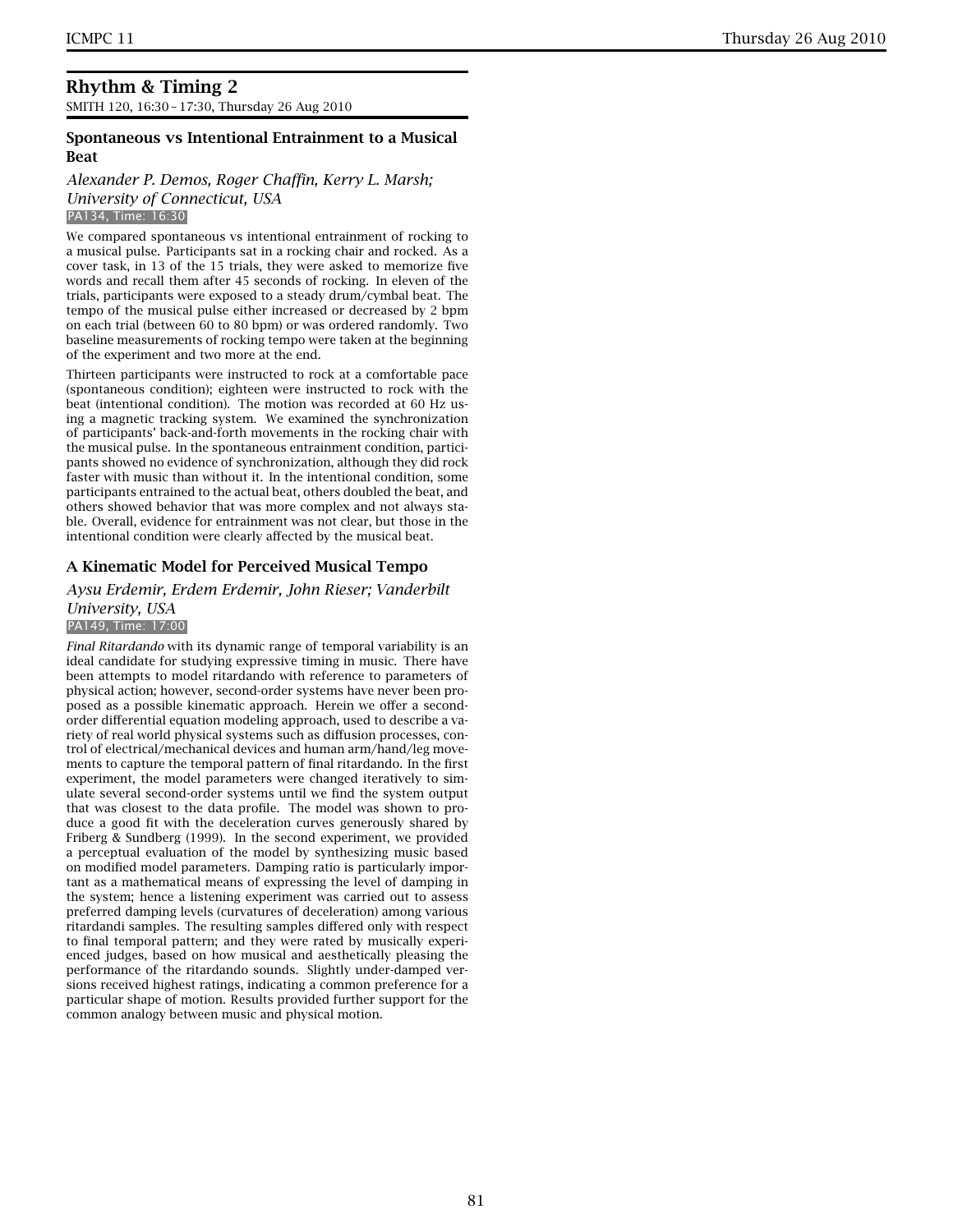### **Invited Symposium: Motivating Music in Cultural Context: Interdisciplinary Perspectives on Participation and Learning** KANE 110, 08:30 – 10:30, Friday 27 Aug 2010

# **Motivating Music in Cultural Context: Interdisciplinary Perspectives on Participation and Learning**

*Andrea Emberly, Jonathan McIntosh, Jane Davidson, Robert Faulkner; University of Western Australia, Australia*

#### SYM070, Introduction

The development of musical skills depends upon a wide range of cognitive, perceptual and action processes. In many Western education settings the acquisition of such skills is often regarded as a prerequisite to musical fluency. Intrinsic rewards, however, may only be attainable after long-term investment in strategies that often emphasize the need for solitary practice in pursuit of musical competency. That these processes are often unsatisfying is evident in the limited numbers of individuals who choose, because of personal engagement and/or the value that communities place on musical participation, to continue instrumental or vocal pursuits into adulthood. In contrast, settings that embed fluency in the processes by which musical skills are developed often emphasize the ritual, the musical event and the everyday. In these contexts, skills are typically learnt through participation rather than participation being afforded to those already in possession of specialized musical skills.

When accounting for skill development in Western educational settings, motivation theories (e.g. Deci and Ryan 1985, 2002) have been applied to learning in general and more recently to music education processes in particular. In these theories, concepts of autonomy, competency, and relatedness have been used to explain the different ways in which individuals find costs and benefits in musical learning and participation. Examining notions of motivation in a broad range of social and cultural settings facilitates the expansion of these theories beyond the limited scope of Western music education, and may even inform and enhance existing educational models and practices.

By drawing from the fields of anthropology, ethnomusicology, music education and music psychology, this interdisciplinary symposium seeks to widen discourse surrounding motivation theory as an emerging area of music research and theory. Reflecting upon research conducted with children, young people and adults in diverse ethnographic locations ranging from South Africa to Australia, Indonesia to Iceland, these papers seek to situate musical motivation theory within specific cultural contexts. Thus, by exploring notions of cognition, perception, teaching and learning, this symposium aims to provide fresh perspectives on our understanding of musical development and participation.

#### **Music in Our Lives: Investigating 12 Years of Musical Engagement**

#### *Jane Davidson, Robert Faulkner; University of Western Australia, Australia* SYM071, Time: 08:30

In 1997, we began tracing the learning experiences of beginning instrumentalists, and continued for five years, by which time only 45 of the original 158 were still playing their instruments. Factors crucial to continuing or quitting the musical learning included incremental beliefs about abilities and learning, family support, flexible strategies to problem solving when practising. To date there have been few longitudinal research opportunities to explore music learning in such a manner, especially how this music learning experience affects their adult lives, whether they persist in their learning or not.

The paper aims to investigate the current role of music in the lives of young adults (20–21 years old) who had formal music learning opportunities in primary school and who either persisted or gave up performance in the interim. The paper presents results from the

most recent investigation of the study cohort in which 120 of the original cohort are revisited, 10–12 years after the initial contact.

After initial correspondence to re-establish contact with all original participants, an on-line survey asked questions relating to whether or not they were still playing their instrument; the role of music in their lives, with topics ranging from factual to attitudinal. Follow-up face-to-face qualitative interviews were undertaken with a sub-sample of those still learning and those who had given up.

In total, results show that 25 of the students are still playing. Only one is playing and studying at a pre-professional level. Of the continuing players, the majority achieved Year 12 successes in their music studies. The majority now play in social contexts such as community bands, folk groups and orchestras. The data reveal very diverse biographical traces linking back to childhood motivations and individual psychological needs. Indeed, even those who gave up reveal that music has a very strong role in their lives.

We shall discuss these unusually diverse data in terms of a new theoretical model that attempts to encapsulate a range of conditions sufficient for a variety of musical engagement and accompanying fulfilment of individual psychological needs.

This paper adds new and important data to the literature, building on the bedrock of data from first musical learning to adulthood engagement.

### **What Makes Me Venda? Motivations for Teaching and Learning Musical Culture**

#### *Andrea Emberly; University of Western Australia, Australia*

SYM072, Time: 09:00

In the northern South African province of Limpopo, one manner in which children are imbued into Venda culture is through music, dance, singing and play. Although historically musical learning was centered in the homes and villages of families and local members of particular Venda chiefdoms, today much of this musical learning is found in the government sanctioned classrooms of primary and secondary students throughout the province. Therefore, learning culture through music has shifted from being a predominantly home-centered practice to a broader locale of arts and culture in the classroom setting. Since the end of apartheid, the South African educational curriculum has undergone significant changes and currently mandates an arts and culture learning area where children study music, art, drama and culture. The current curriculum goals are motivated by the need to promote both national unity and to protect individual cultural identities in the rainbow nationhood of South Africa.

The shift of learning, from the home to the classroom, has markedly significant impacts on the modes and motivations of musical learning in children's lives. Venda musical culture is a mode for children to both relate to each other and to identify themselves as Venda within the greater South African culture and this musical identity centers children and grounds them in both a history and tradition of Venda musical culture.

This paper will explore the multiplicity of motivations behind teaching and learning Venda musical culture in the present day with a goal of coming to a deeper understanding of how Venda children learn music and simultaneously use music to learn about Venda culture. Reflecting on a historical overview of Venda musical culture through the work of John Blacking, this paper will contribute to the ways in which we understand how musical learning in South Africa today is both culturally specific and nationally motivated.

Through music and dance, children participate and graduate into adulthood grounded in a musical community that is at the core of Venda culture. In addition to examining how children learn Venda music, this paper will explore the motivation behind preserving and upholding Venda musical culture in an institutionalized setting and why music is considered one of the primary bases for human existence in Venda culture.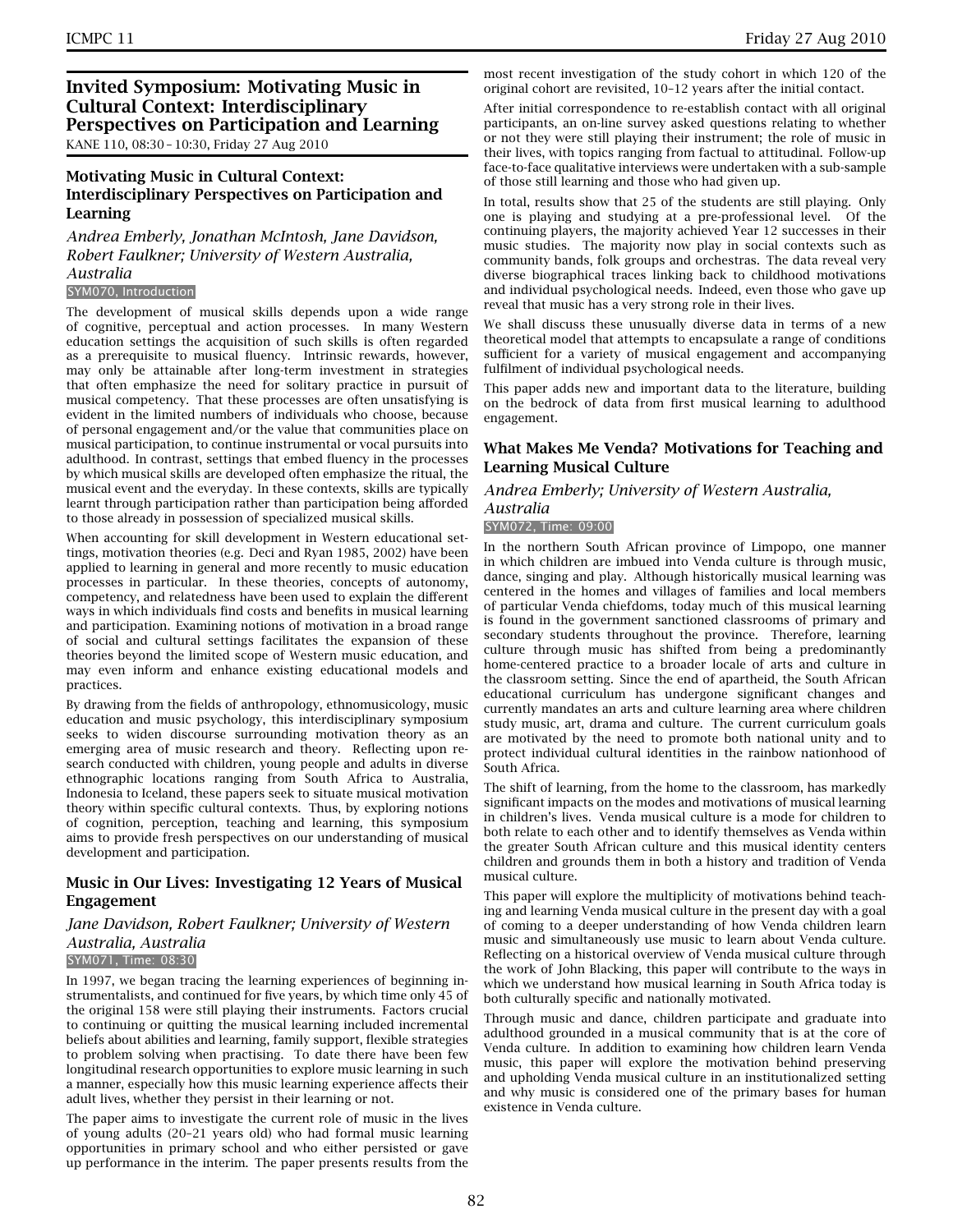### *Jonathan McIntosh; University of Western Australia, Australia*

#### SYM073, Time: 09:30

Dance continues to be an element fundamental of Balinese culture practised by adults as a sign of religious devotion throughout their lives. Children's participation in dance activities enables them to participate in the process of what it means to be Balinese from an early age while also ensuring that the necessary skills needed to participate in various genres are transmitted from one generation to the next. Nevertheless, following the institutionalisation of traditional dance in the late 1960s, significant changes have affected the teaching of dance at village level. As a result, conservatory trained graduates return to the local villages and instruct children according to tertiary methods. At present, many children now attend dance community organizations (*sanggar tari*) where, by learning in large groups, they tend to develop generic dancing skills rather than specialising in a particular dance or style of performance.

The paper aims to examine how changes affecting the teaching of Balinese dance at tertiary level have impacted upon the children's motivation to participate in dance activities and performances.

Children's motivation to participate in traditional Balinese dance is important due to the integral nature of dance within the Bali-Hindu religion, upon which daily life is based. Changes to 'traditional' teaching methods now facilitate greater access to lessons which in turn motivates children to participate in dance as a traditional, recreational and ceremonial activity. Moreover, the introduction and impact of cassette players and karaoke machines, and the continued use of Western-style analytical teaching methods pose considerable implications for the teaching and performance Balinese dance. Understanding these evolving motivations for teaching and learning provides insight into children's participation in dance activities and the continuation of the tradition.

Instead of posing an immediate threat to 'traditional' dance, changes affecting dance pedagogy have afforded more children the opportunity and engage in lessons and participate in dance performances. Nevertheless, such a process also has implications regarding who can and cannot perform various dance genres in specific contexts.

### **Relatedness in Vocal Events: The motivation for Singing in Adult Community Settings**

#### *Robert Faulkner, Jane Davidson; University of Western Australia, Australia* SYM074, Time: 10:00

This study aims to explore participant motivation and the nature of experience in three adult singing groups. The social benefits of adult choral participation are often theorised as extrinsic motivational factors that might be afforded by any number of activities, but that view may only be sustainable from a perspective that makes no differentiation between socialization in general and the possibility that collective vocal behaviour has the potential to configure uniquely special and highly valued forms of relatedness. In the findings reported, sharing songs in rituals and vocal events appears far less distinguishable from peak aesthetic experiences — usually theorised as intrinsic forms of motivation  $-$  than is often supposed. This paper relies upon qualitative data collected through interviews and diaries with a range of participants in various settings. Results show that participants in the choral singing groups give many and varied accounts of motivational factors that contribute to their engagement. Prominent among these are social benefits some of which relate simply to the notion of meeting and making friends, whilst others concern that ways in which singing together affords particular kinds of social contact that are highly valued. These socio-vocal benefits accrue in the everyday act of singing together, especially in harmony, and also in more formal vocal performances where social identity in song is enforced by the presence and approval of audience others. The results lead the authors to argue for a re-configuration of simplistic views of extrinsic and intrinsic motivation and a careful

deconstruction of concepts of relatedness and social involvement as they apply to singing.

### **Neuroscience 1**

GOWEN 201, 08:30 – 10:30, Friday 27 Aug 2010

#### **Individual Differences in Rhythmic Abilities: Behavioral and fMRI Studies**

*Jessica A. Grahn 1, Dirk Schuit 2; 1MRC Cognition and Brain Sciences Unit, UK; 2University of Maastricht, The Netherlands*

PA013, Time: 08:30

Rhythmic abilities vary widely in the population, but little is known about why. This variability can be seen in a simple measure: rhythm reproduction (hearing a rhythm and reproducing by tapping). Differences in rhythm reproduction may relate to general short-term memory capacity — greater short-term memory capacity enables better memory for the rhythm. Another possibility is that the ability to structure, or chunk, rhythmic patterns differs between individuals. Previous work indicates that temporal sequences with a regular beat structure (such as in music) are more accurately reproduced than irregular sequences. Thus, differences would be expected if individuals vary in their ability to detect or use beat structure to chunk the rhythm. The current behavioral and fMRI studies examine these possibilities, measuring how phonological short-term memory (pSTM) and ability to find beat structure correlate with individual differences in the ability to reproduce short, novel rhythms. We found that digit span and score on the Beat Alignment Test (BAT) both significantly correlated with the percentage of accurately reproduced rhythms. Digit span and BAT score did not significantly correlate with each other, suggesting phonological short-term memory and ability to detect beat structure both relate to rhythmic ability, but are independent from each other. In fMRI, activations related to individual differences in digit span and beat alignment test score were found in posterior auditory areas, rather than motor areas traditionally associated with rhythm processing, suggesting that differences in auditory-motor interactions may be important for explaining differences in rhythmic ability.

### **Mechanisms of Beat Perception: Top-Down Control of Rhythm Interpretation Modulates Early Auditory Responses**

### *John R. Iversen, Aniruddh D. Patel; Neurosciences Institute, USA* PA053, Time: 09:00

Our perceptions are jointly shaped by external stimuli and internal interpretation. The perceptual experience of a simple rhythm, for example, strongly depends upon its metrical interpretation (where one hears the beat). Such interpretation can be altered at will, providing a model of the voluntary cognitive organization of perception. To study the mechanisms involved, we measured brain responses as participants listened to a repeating rhythmic phrase, using magnetoencephalography. In separate trials, listeners (n=11) were instructed to mentally impose different metrical organizations on the rhythm by hearing the downbeat at one of three different phases in the rhythm. The imagined beat could coincide with a note, or with a silent position (yielding a syncopated rhythm). Since the stimulus was unchanged, observed differences in brain activity between the conditions should relate to active rhythm interpretation. Two effects related to endogenous processes were observed: First, sound-evoked responses were increased when a note coincided with the imagined beat. This effect was observed in the beta range (20–30 Hz), consistent with earlier studies. Second, in contrast, induced beta responses were decoupled from the stimulus and instead tracked the time of the imagined beat. The results demonstrate temporally precise rhythmic modulation of beta responses that reflect the active interpretation of a rhythm. Given the suggested roles of beta in motor processing and in long-range intracortical coordination, it is hypothesized that the motor system is involved in the metrical interpretation of sound, even in the absence of overt movement.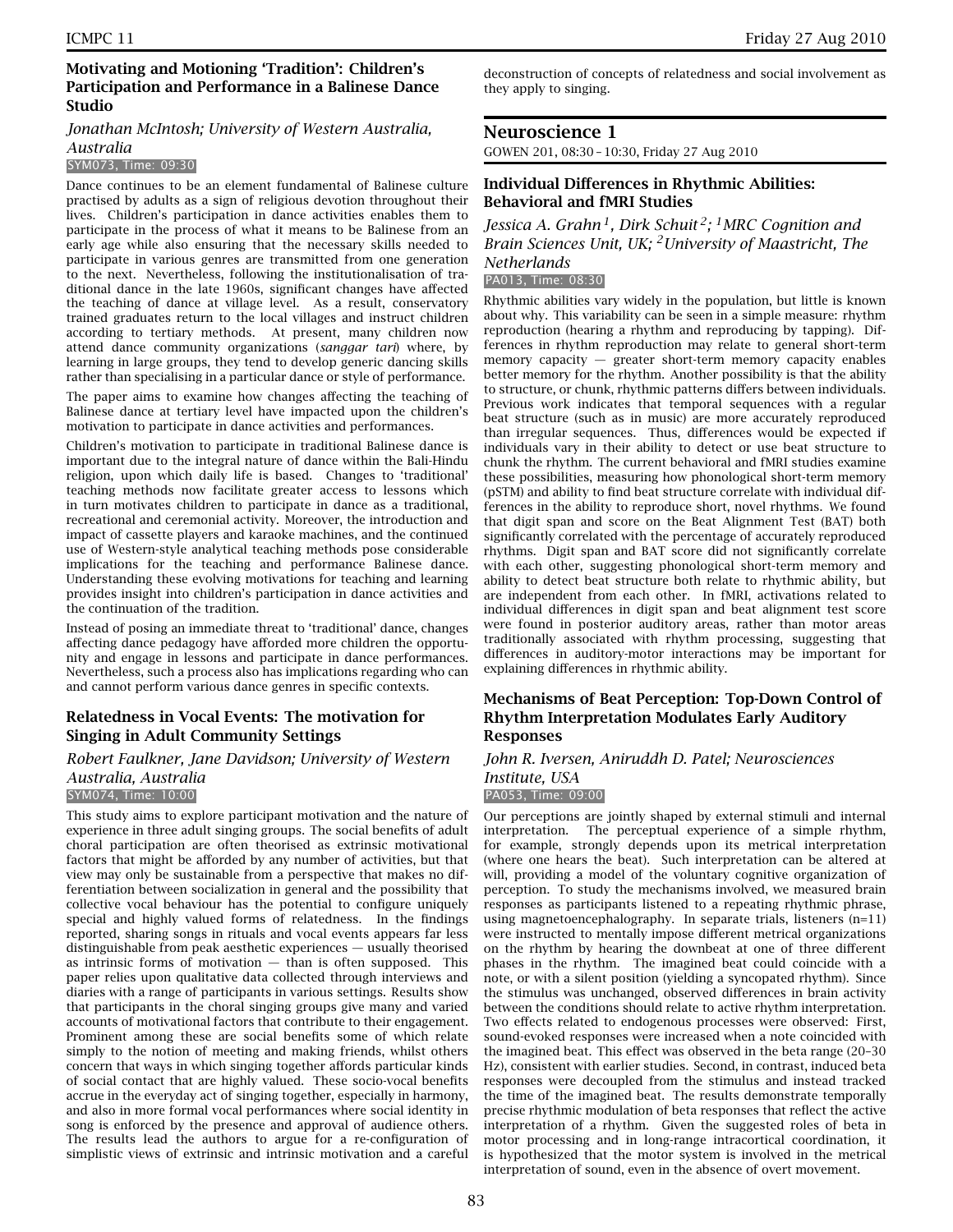### **Theta Band Oscillations During Simultaneous Processing of Music and Language**

# *Elisa Carrus 1, Stefan Koelsch 2, Joydeep Bhattacharya 1; 1Goldsmiths University of London, UK; 2Freie Universität Berlin, Germany*

### PA031, Time: 09:30

Music and language are two of the most unique faculties of our species. Both are rule-based and structured: they have syntax. But are the musical syntax and linguistic syntax related or isolated? Patel (2003) proposed a hypothesis suggesting a possible overlap of neural resources in the processing of musical and linguistic syntax, which has received recent support by electrophysiological research based on event-related-potential (Koelsch et al, 2005). Here, we extended this investigation further by studying the patterns of oscillatory brain responses, a robust marker of higher cognition. We applied wavelet based time-frequency analysis to multivariate EEG signals recorded during simultaneous processing of harmonically regular/irregular chord sequences and (syntactically/semantically) correct/incorrect sentences. Irregular chords when presented simultaneously with syntactically correct words produced an early spectral power decrease in the upper theta band at anterior frontal regions and a late increase in both the delta and the theta band at posterior parietal regions. The latter effect was also found when syntactically incorrect words were presented simultaneously with regular chords. Interestingly, this late effect was diminished when syntactically incorrect words were presented simultaneously with music-syntactic irregularities. Furthermore, semantic incongruities occurring simultaneously with regular chords produced a significant increase in later delta-theta power at posterior regions; this effect was also diminished when the identical semantic violation occurred simultaneously with a music syntactical violation. The results support a putative role of low frequency oscillations, particularly theta band, as a general substrate for syntactical and semantic integration, which may be shared by music and language.

### **Differences in Brain Responses to Vowels and Musical Intervals**

*Elika Bergelson 1, Michael Shvartsman 2, William Idsardi 3; 1University of Pennsylvania, USA; 2University of Michigan, USA; 3University of Maryland at College Park, USA* PA103, Time: 10:00

Music and language share many properties: both are acoustic signals that unfold over time, consisting of small units grouped into larger, complex units. We investigated whether the brain processes two-formant vowels and two-note musical intervals in the same way. Using MEG, we compared the mismatch-response (MMN/MMF, an early, pre-attentive difference-detector occurring approximately 200ms post-onset) to music intervals and vowels composed of matched frequencies. Subjects heard blocks of two stimuli in a passive oddball paradigm in three conditions: sinewaves, piano tones and vowels. For each condition the stimuli included three intervals: major  $7<sup>th</sup>$ , octave, and two octaves. Phenomenologically, musical  $7<sup>th</sup>$ s are quite dissimilar from octaves, whereas octaves and two-octave intervals sound very similar. In contrast, when the same frequencies are used the create vowels,  $7<sup>th</sup>$ s and octaves sound like variants of the same back vowel (as in "cut") whereas the two-octave vowel sounds quite different from the octave vowel (the latter as in "get"). These psychoacoustic intuitions were borne out in our MEG results: after about 200ms, the MMN octave deviant response amplitudes varied significantly across music and vowel conditions. Musical octaves and  $7<sup>th</sup>s$  are more dissimilar (s8:s7  $\gg$  s8:s16, p8:p7  $\gg$  p8:p16) whereas vowels of different places of articulation are more dissimilar (v8:v16  $\gg$  v8:v7). Summarily, our results show that within 250 milliseconds of hearing a complex auditory stimulus, the brain calculates the relationship between this stimulus and a preceding one, with the electrophysiological response of what makes stimuli 'similar', just as the behavioral one, differing significantly depending on whether the sounds music or language.

# **Movement in Performance**

GOWEN 301, 08:30 – 10:30, Friday 27 Aug 2010

### **Effects of Tempo on Bow Arm and Center of Mass Movements in Highly Skilled Cellists and Their Pedagogical Implications**

# *Erika Donald, Marcelo M. Wanderley, Isabelle Cossette; McGill University, Canada*

PA085, Time: 08:30

Increased understanding of playing movements may contribute importantly to musicians' teaching and learning practices, helping to advance technical ability, enhance musical expression and prevent injury. In string playing, how are body and bow arm best coordinated for efficient body use and optimal musical expression? How do movements change throughout the learning process, and when playing at different tempi? Previous studies examined patterns of intralimb coordination in the bow arm of string players; a preliminary study involving the authors looked at the relationship between center of mass (COM) and bow arm motion in cello playing. Movements of five cellists playing an excerpt from Brahms' *Sonata in E minor* at five wide-ranging tempi showed that COM movements were less constrained than bow and arm movements, following the kinematic chain, and that COM direction reversals were strongly coupled to bow arm movements in slower playing. COM movements varied considerably within and between cellists, particularly around a salient change in harmony, illustrating the intimate connection between playing movements and musical intent. Movements of the five cellists can be loosely grouped into three coordinative strategies: two played using generally more bow and therefore arm motion, while only one frequently changed COM direction before the bow. Cellists showed both consistent organization and great variability in adapting their movements across tempi. Results will be examined in light of prominent pedagogical methods and literature. The relationship between bowing and COM should be further explored as a means to facilitate bowing technique and desired musical expression in string playing.

### **Mass Balancing Oscillations: An Indication of Expertise in the Bowing of Violinists — A Quantitative Micromotion Study**

*Julia von Hasselbach 1, Wilfried Gruhn 2, Albert Gollhofer 1; 1University of Freiburg, Germany; 2Freiburg University of Music, Germany* PA140, Time: 09:00

Three-dimensional computer supported analysis of arm kinematics in violin playing has been published since 2003 (Shan & Visentin 2003) and aimed to reduce the high percentage of performing artists suffering from overuse syndromes (OS). Without explicit reference to medical objectives, the aim of this micromotion study is to give evidence of a characteristic pattern in expert violinists' motion that might explain part of their artistic development. Both virtuosity and prevention of OS focus on physical economy during training. Mass balancing oscillations which compensate inertia and the use of ballistic effects seem to be measurable features in expert performance and sonority-advancing solutions.

Six university music students (at three levels of expertise) performed a fundamental control task. The motions of elbow and hand were captured using a three-dimensional motion capture system (zebris medical). The motions could be complementary dephased in cases of mass balancing oscillations, or run in parallel in cases of inefficient activity of big muscles working against the tendency to compensate inertia. An algorithm quantified these qualities of the dependent variable. The variance between the levels was significant. A post hoc analysis revealed that only the variance between the lowest level of expertise 1 and the upper two was significant, whereas the variance between the higher levels 2 and 3 might have been incidental.

To economize movements while differentiating musical parameters is a big challenge in string playing. It may be helpful to consider mass balancing oscillations in violin pedagogy to stimulate artistic development and prevent occupational injuries.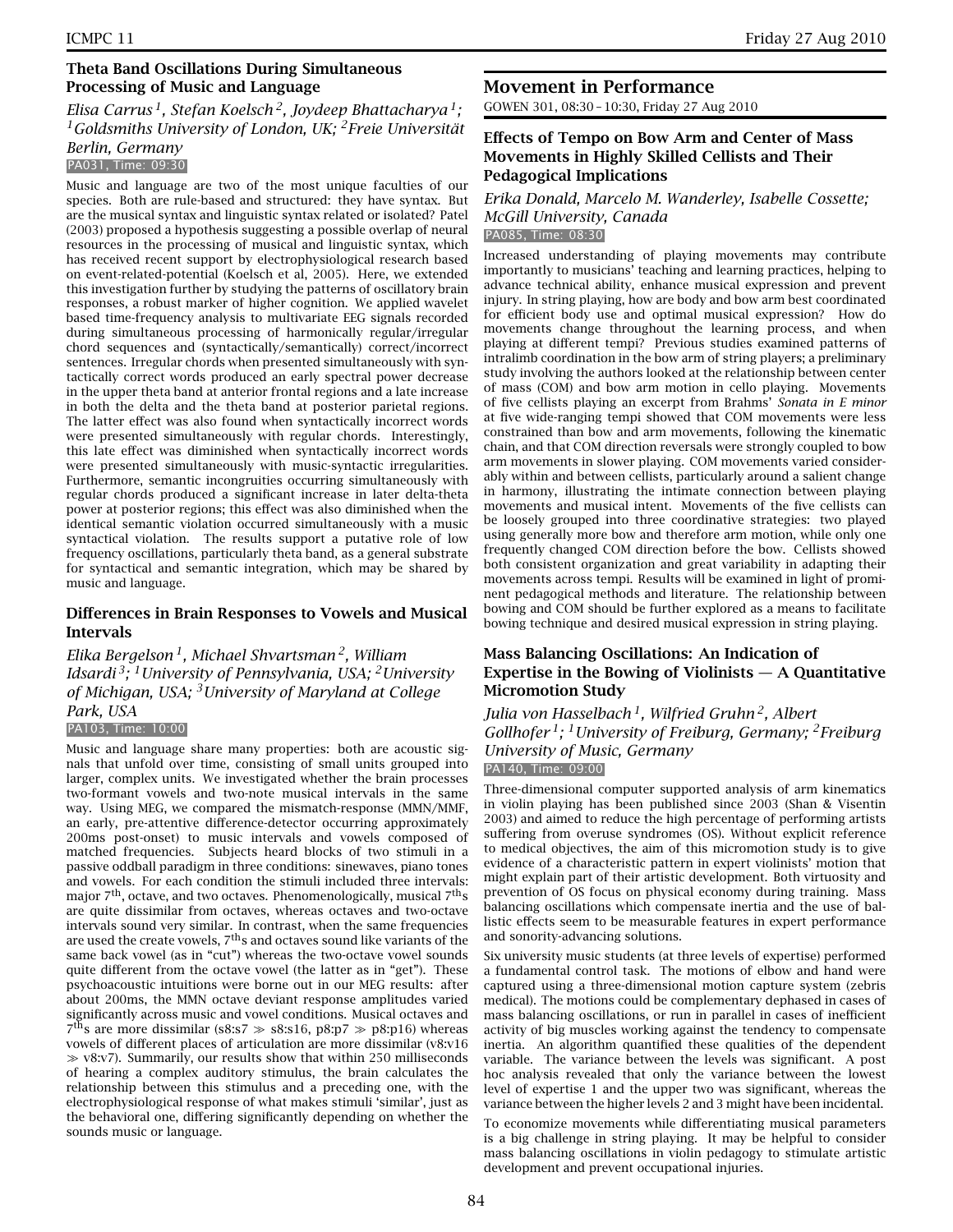### **Violinists Experience a Relatively Large Chin Force During Musical Performances**

#### *Hiroshi Kinoshita, Satoshi Obata; Osaka University,*

#### *Japan*

#### PA088, Time: 09:30

The purposes of this study were to develop a chinrest to enable direct measurement of chin force, and to provide base-line data for this force during musical performances. Miniature load cells were built by the present authors, and they were fixed between a chin-cup and the top plate of a violin. The static mechanical loading test of this sensor revealed strong linearity and high resolution of measured force. Force data were obtained from 11 trained violinists while playing sets of scales and melody tasks. The scales were performed at the 1<sup>st</sup> hand position at different dynamics  $(p, mf,$  and  $f$ ) and three tempi (1, 4, and 8 Hz). In the scale tasks, the effects of vibrato, and jumps between the  $1<sup>st</sup>$  and  $8<sup>th</sup>$  hand positions were also tested. Excerpts from Concerto in G-minor by Max Bruch, and symphony No 9 in E minor by Antonin L Dvorak were performed for the melody tasks. Mean and peak forces were evaluated from the measured data. It was concluded that the chinrest developed provided a fairly accurate record of the time-history of chin force during violin performances. Typical force to stabilize the violin between the left chin and shoulder during an ordinary musical performance was less than 30 N, but it could exceed 50 N when performing technically demanding musical pieces. The inter-violinist difference in chin force was relatively large, possibly reflecting their playing habits.

### **The Left Finger Force During Violin Vibrato**

# *Satoshi Obata 1, Hidehiro Nakahara 2, Takeshi Hirano 1, Hiroshi Kinoshita 1; 1Osaka University, Japan; 2Morinomiya University of Medical Sciences, Japan* PA125, Time: 10:00

This study investigated the nature of the longitudinal ("shaking") and normal ("press") components of string clamping forces during various technique of vibrato sound production on the violin. A violin installed with a 3-D force transducer was used for the measurement of the force at the D5 tone position. Twelve trained violinists produced an A4 (open) tone for 2 sec followed by a D5 (vibrato & force measurement) tone for 30 sec at different vibrato rates (4.5, 6 Hz, and no-vibrato) and dynamics  $(p, mf,$  and  $f)$  using each of the four fingers. The effect of vibrato width (cent of the tone) was also examined. The average, amplitude, and peak-to-peak time of shaking force, and mean press force were evaluated. During vibrato, an oscillated pattern was observed in each of the three component (normal, longitudinal, and lateral) forces while the shaking force demonstrated the largest periodic oscillation. The mean press force and the amplitude of shaking force significantly increased with the rate of vibrato as well as the dynamics of the sound generated. Both forces were also significantly increased with increased vibrato width. These force variables did not differ among the four fingers. The shaking force ranged from 1.0 to 4.2 N among the violinists, indicating a relatively large inter-violinist variation in this force. It was concluded that violin vibrato involved a fair amount of active oscillating shear force which depended on intended dynamics, width, and rate of vibrato, and perhaps difference in physical characteristics and educational backgrounds of the violinists.

# **Health**

SMITH 120, 08:30 – 10:30, Friday 27 Aug 2010

### **The Relationship Between Music and Health: A Cross Cultural Study**

*Tara French 1, Raymond MacDonald 1, Jane Davidson 2; 1Glasgow Caledonian University, UK; 2University of Western Australia, Australia* PA065, Time: 08:30

While there is considerable research highlighting the functions and importance of music there is still much to learn about the effects and centrality of music listening and participation from a number of perspectives. For example, there is a need for research investigating the effects of music on quality of life and psychological wellbeing from cross cultural perspectives. This study investigated the patterns, functions and importance of music in samples drawn from Scotland and Australia. The study also investigated the possible relationship between music and measures of quality of life and psychological wellbeing.

This study employed the use of a music listening questionnaire adapted from North et al 2000 and Mitchell et al 2006, the World Health Organisation Quality of Life Scale and the Ryff and Keyes (1998) Psychological Wellbeing scale. Questionnaires were distributed to members of the general public in Scotland and Australia and to students at Glasgow Caledonian University and the University of Western Australia.

Using a series of ANOVA's, the patterns and functions of music listening across the different samples will be presented. The relationship between music and measures of quality of life and psychological wellbeing will be discussed. Conclusions will be drawn based upon the results derived from the statistical analysis and discussed within the wider context of music and health research.

### **Music Perception and Musical Behaviors in Children and Adolescents with ASD**

*Anjali Bhatara 1, Eve-Marie Quintin 2; 1University of California at Los Angeles, USA; 2McGill University, Canada*

PA124, Time: 09:00

Individuals with Autism Spectrum Disorder (ASD) exhibit above average auditory processing abilities including enhanced pitch memory (Heaton, Hermelin, & Pring, 1998) and discrimination (Bonnel et at., 2003). They can also recognize basic emotions in music (Heaton, Hermelin, & Pring, 1999). However, few studies have collected information on use of music in everyday lives of individuals with ASD. We collected information on everyday use of music from groups of children (7–17 years old) with ASD and with typical development (TD). We found that there were more participants with ASD than TD who showed unusual fright or sensitivity in response to certain sounds in early childhood (p < .001). Children with ASD were viewed as being generally more musical than children with TD ( $p = .01$ ), but the amount of interest in music was greater for the TD group than the ASD group  $(p = .04)$ . Though the parents of children with ASD in our study reported more frequent hypersensitivity to sounds than parents of children with TD, this hypersensitivity appeared to have no detrimental effect on the musicality of children with ASD. Musical responsivity in everyday life seems to be similar in ASD and TD. This preserved responsivity and the positive view of parents with regards to their child's musicality can fuel ideas for therapeutic use of music in family therapies for ASD.

### **Music and Pain Perception: Investigating the Role of Attention**

*Laura A. Mitchell 1, Jeffrey S. Mogil 2, Daniel J. Levitin 2; 1Glasgow Caledonian University, UK; 2McGill University, Canada*

PA126, Time: 09:30

An increasing number of clinical and laboratory studies have demonstrated effects of music listening on perception and experience of pain. Two theoretical frameworks for the effects are frequently proposed: distraction of attention and modulation of mood via emotional valence or arousal properties of the music. The attentional hypothesis has so far not been directly tested, and the emotion modulation hypothesis has been tested only with experimenter-selected music. The present study uses an auditory detection task to hold attention constant while manipulating engagement with the music. The engagement manipulation was accomplished in two ways while participants were subjected to standard thermal pain protocols. First, participants heard either self-selected, other-participant selected or experimenter-selected music. Second, all music was re-presented in a scrambled form which maintained all psychoacoustic properties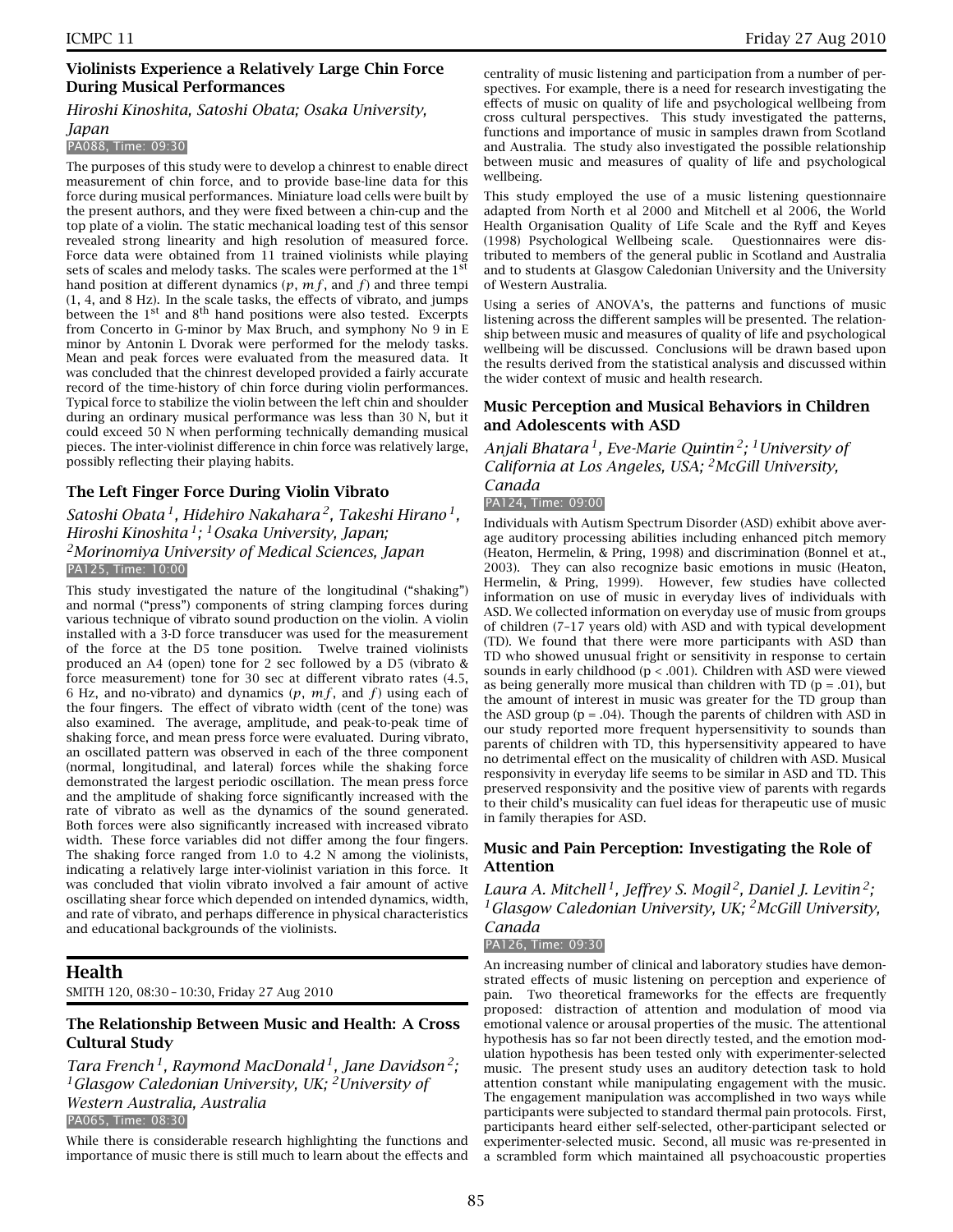of the music, but disrupted temporal structure and therefore the potential for engagement. Throughout, the auditory task required participants to listen for slight unilateral changes in decibel level presented in headphones at random intervals. In this way, any differences found in pain thresholds can be attributed to aspects of engagement other than distraction. Repeated measures analysis of variance will compare listening conditions (the independent variables) on tolerance of painful stimulation (measured in seconds of submersion, the dependent variable), self-report ratings of pain unpleasantness and intensity, mood and anxiety (covariates). Evidence of underlying mechanisms will provide the pain sufferer and clinician the ability to optimize the intervention, while increasing theoretical understanding of our engagement with self and otherselected musical stimuli and their influence on health parameters.

### **Sonata Analgesica: Pain, Music and the Placebo Effect**

*Eduardo A. Garza-Villarreal 1, Elvira Brattico 2, Lene Vase 1, Leif Østergaard 1, Peter Vuust 3; 1Aarhus University, Denmark; 2University of Helsinki, Finland; 3Royal Academy of Music, Denmark* PA074, Time: 10:00

Music is used for different medical purposes, such as to relieve pain. However, the overall mechanisms, effects and even dosage of music as an analgesic are still poorly understood. The aim of this study is to investigate the effects of listening to music on acute pain, and determine if emotion and the placebo effect are some of the mechanisms behind the analgesic effect.

### **Symposium: Music as a Social Integrative Tool**

KANE 110, 11:00 – 12:30, Friday 27 Aug 2010

### **Music as a Social Integrative Tool**

*Stefanie Stadler Elmer 1, Mayumi Adachi 2, Raffaela Bissig 1, Mikko Myllykoski 3, Pirkko A. Paananen 3, G.F. Welch 4; 1University of Zurich, Switzerland; 2Hokkaido University, Japan; 3University of Jyväskylä, Finland; 4IOE University of London, UK* SYM100, Introduction

Music is a social event, or is socially mediated. Technological development during the last century made it possible for a large population to listen to music at any place and time. Previously, a musical event was unique, and it existed only once, as a live human product at a certain place and time. The social functions of music in Western societies drastically changed. This symposium brings together researchers from three different countries that all address the social functions of music in our modern societies from their viewpoints as music educators and psychologists. Myllykoski deals with new technology-based ubiquitous learning in music education. He provides an overview and characterizes new possibilities for flexible, calm, and seamless learning. Ubiquitous music learning environment provides versatile communication and collaboration possibilities, and therefore, can serve as a socially integrative tool. Stadler Elmer, Bissig, & Welch present an overview on the concept of social inclusion, its theoretical backgrounds and methodologies used in social, developmental, and educational psychology. The aim is to generate rationales for applying this concept to the musical domain and for the design and evaluation of empirical methods that are used to substantiate and evaluate social integrative effects. Paananen describes recent findings and features of computer-mediated and game-based activities (JamMo, jamming mobile), and musical features, which are essential in designing a learning environment for children with Attention-deficit hyperactivity disorder (ADHD). The musical games with specifically designed structures and user interface features are assumed to facilitate learning and social inclusion of children with ADHD.

### **Ubiquitous Music Learning Environment Scenario Analysis**

#### *Mikko Myllykoski; University of Jyväskylä, Finland* SYM101, Time: 11:00

The salient forms of current ubiquitous music culture can be seen in the fast- changing fields of mobile music distribution, listening and storing. In education, ubiquitous-learning (u-learning) is taking its first steps assimilating the wide possibilities of ubiquitous computing systems. Music education has an essential role in this step taking into account the long history in computerized music making and the latest innovations in mobile music technology; there's an urgent need to conceptualize and define u-learning for music learning and education purposes. In ubiquitous music learning environment, it's possible to sing, compose, improvise, store and discuss about music, alone or in collaboration at any time and in any place with mobile devices. The aim of this article is to pull together current multidisciplinary knowledge on ubiquitous learning environments and to present and categorize ubiquitous musical collaboration and communication aspects, which are closely related to music learning. Within this theoretical dissection, a new concept 'Ubiquitous music learning environment' (UMLE) will be derived. As a result, this paper presents an UMLE scenario analysis, which utilizes the scenarios from the ongoing UMSIC research project and furthermore links current theoretical and empirical knowledge on ubiquitous musical communication, collaboration and learning together. The scenario analysis defines possibilities and constraints for ubiquitous musical practices, communication, collaboration and tuition in different stand-alone, ad-hoc, public and networked social contexts. The current technical aspects and especially limitations of different wireless networking technologies are largely considered in the scenario analysis.

### **Does Music Enhance Social Inclusion?**

*Stefanie Stadler Elmer 1, Raffaela Bissig 1, G.F. Welch 2; 1University of Zurich, Switzerland; 2IOE University of London, UK* SYM102, Time: 11:30

Music is considered to have social bonding effects. If this is true, music can serve as a tool for enhancing social inclusion. The concept of social inclusion is used in the social policy domain to assure equal access to public services (health care, education, labor market, security) to all habitants, including sub-groups, of a nation or society. It is closely related to exclusion; they logically oppose and imply each other. Social inclusion implies subjective feelings of social belonging, participation, group coherence, and a positive national or cultural identity. Our EC-funded study 'The usability of music for the social inclusion of children' aims at (i) clarifying the relationship between music and social inclusion /exclusion, (ii) designing, piloting and evaluating methods for gaining empirical evidence with school age children, and (iii) generating guidelines/rationales for empirical or practical projects. Literature is analyzed with respect to a) basic conceptual dimensions and assumptions in studies on social inclusion, b) methods that are used to substantiate and evaluate social integrative effects, c) temporal aspects (e.g. states, processes, and age periods), d) contents or domains, and in particular, e) the domain of music. Results concern (i) historical aspects, conceptual dimensions, and related concepts, ii) methods applied in the context of social, developmental and educational psychology, (iii) an evaluation of the methods, including validity, reliability, practicability for children, and ethical issues, and (iv) theoretical and methodological considerations in applying the concept of social inclusion to the musical domain in empirical research contexts.

#### **Game-Based Learning in Music: Designing for Children with ADHD**

#### *Pirkko A. Paananen; University of Jyväskylä, Finland* SYM103, Time: 12:00

ADHD symptoms increase poor school and academic functioning, risk for dropping out school, social problem such as peer rejection, aggression, and have negative effects on self-esteem. During the last ten years computer-mediated and game-based learning has become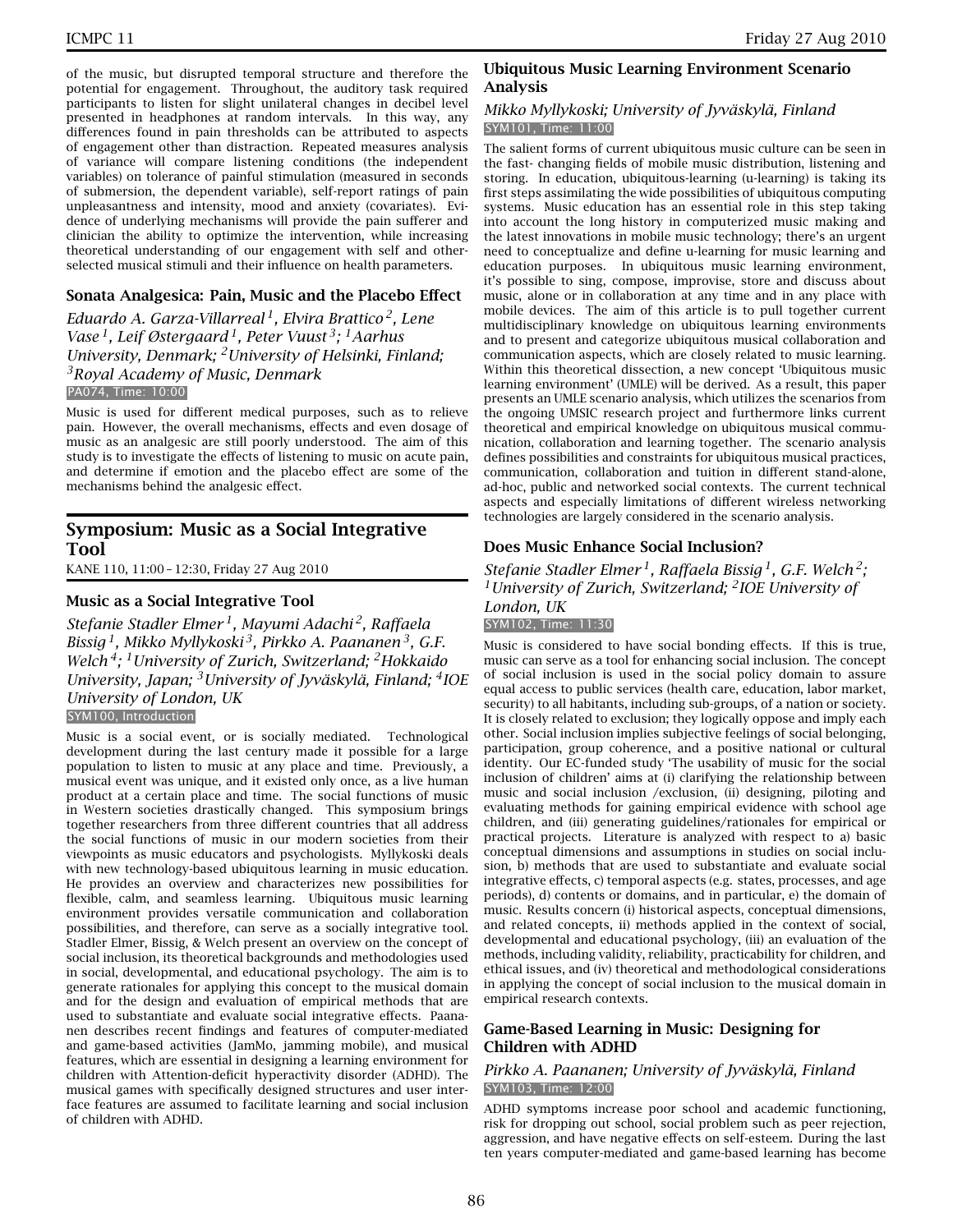a growing area of interest in studying these children's learning. With games or game-like tasks, reduction of off-task, disruptive behavior and improvement has been found in mathematics and reading. In music therapy contexts, music has been shown to have positive effects on executive functions. Moreover, music making may work as a motivating real-life activity especially when it is provided in a game context. The current study describes recent findings and features of cognitive support, computer-mediated and game-based activities, as well as musical features, which are essential in designing a learning environment for children with ADHD. The structure of the musical games (JamMo orientation games 7–12) targeted to children with ADHD of 7 to 12 years of age, is described as well as the pedagogic use of these games in social contexts, to enhance social inclusion.

### **Neuroscience 2**

GOWEN 201, 11:00 – 12:30, Friday 27 Aug 2010

### **Keeping an Open Mind's Eye: Mediation of Cross-Modal Inhibition in Music Conductors**

*Donald Hodges 1, W. David Hairston 2, Joseph Maldjian 3, Jonathan Burdette 3; 1University of North Carolina at Greensboro, USA; 2ARL Aberdeen Proving Ground, USA; 3Wake Forest University, USA* PA001, Time: 11:00

When a task requires focusing on one particular sense (e.g., audition), the "suppression" of non-task-relevant information from other senses (e.g., vision) is often necessary for maintaining perceptual accuracy. Music conductors, because of their training in combining sight and sound (e.g., reading a musical score and watching an entire ensemble while listening to a performance), may not require an extensive inhibition of non-relevant sensory modalities. We investigated whether conductors would show differences in the extent of cross-modal deactivation while focusing on an auditory task. Conductors and controls performed auditory temporal discrimination tasks at two levels of difficulty in conjunction with fMRI. In the "high difficulty" condition, stimuli for the test pitch frequency were centered around their own previously determined threshold values. In the "moderate difficulty" condition, the values were increased to be above threshold, while remaining challenging for that individual (target 80–85%). To avoid difficulty with performing the tasks in the noisy scanner environment, BOLD images were acquired using a sparse acquisition sequence in a block design. Conductors minimally deactivated visual cortices during performance of the auditory discrimination task, but the degree to which this occurred was not influenced by the difficulty of the task. This is in stark contrast to individuals without musical training, who showed a dramatic decrease in visual cortical activity as the difficulty of the auditory task increased. Additionally, conductors showed differences in right fronto-insular and parietal regions as well, also reflecting a mediation in functional decreases relative to changes in task demand.

#### **Music and Action: Do They Share Neural Resources?**

*Daniela Sammler 1, Eleanor E. Harding 1, Alessandro D'Ausilio 2, Luciano Fadiga 2, Stefan Koelsch 3; 1MPI CBS, Germany; 2Italian Institute of Technology, Italy; 3Freie Universität Berlin, Germany* PA034, Time: 11:30

Intense research of the past years has established a strong connection between the processing of syntax in language and music, e.g., by showing similar bimodal event-related potential (ERP) patterns of early negativity and late positivity, as well as activations in Broca's area when presenting syntactic violations in either domain. More recently, it has been proposed that also human action may possess a "syntactic-like" structure that may depend on similar processing mechanisms like in language and music. However, it remains unclear to what degree the neural resources that monitor the processing of structure overlap in all these different domains. The current study addressed this issue for music and grasping actions by coupling progressions of five chords and sequences of five pictures (one per

chord) that portrayed a hand trajectory and object grasp. The final chord and grip were either both correct or only the chord, only the grip or both were incorrect. Irregular chords elicited an early right anterior negativity (ERAN) and an N500 indicating the detection and integration of the harmonic violations, respectively. Incorrect grasps elicited an early negativity as well as a late positivity that were reminiscent of bimodal ERP patterns classically observed for rule violations in language, music or arithmetics. Although no interaction was found between the brain signatures for musical and motor expectancy violations, suggesting that they involved different neural resources, the bimodal pattern evoked by observed grasping errors encourage future studies to clarify the similarities of processing structure in language, music, and the action domain.

### **The Rewards of Music Listening: The Role of Midbrain Dopamine in Musical Anticipation**

*Line Gebauer 1, Peter Vuust 2; 1Aarhus University, Denmark; 2Royal Academy of Music, Denmark* PA113, Time: 12:00

*Aim:* To review the literature associating music and pleasure, shedding light on the underlying psychological and neurobiological mechanisms. In extension, we propose anticipation as a fundamental mechanism behind musical pleasure, and dopamine as a prime agent in coding musical anticipation and thus an important mediator between music and pleasure.

*Main contribution:* Dopamine is critically involved in anticipation, especially with regards to reward anticipation and registration of prediction errors, which occur when the anticipations are not fully met. Dopamine is likewise suggested to be involved in pleasure, but here we suggest that dopamine merely mediates musical pleasures through anticipation and hence do not cause the pleasure *per se*.

*Implications:* A better understanding of the anticipatory interplay between musical structures and expectations in the listener, may bring us closer to an understanding of both *how* and *why* music is capable of inducing strong emotions and pleasure in the listener, and thus why music is an essential part of most people's lives.

#### **Movement**

GOWEN 301, 11:00 – 12:30, Friday 27 Aug 2010

### **Influence of Musical Features on Characteristics of Music-Induced Movements**

*Birgitta Burger, Marc R. Thompson, Suvi Saarikallio, Geoff Luck, Petri Toiviainen; University of Jyväskylä, Finland*

#### PA003, Time: 11:00

Music has a close connection to both sound and movement. These relations have been more extensively investigated with respect to music production than for music perception. In particular, there is a lack of research on how musical features affect the characteristics of music-induced body movements. This study aims at investigating this relationship by analyzing these kinds of movements in relation to the musical stimuli that induced the movements. Participants were presented with 30 short excerpts of popular music and were asked to move to the music. Their movements were recorded with an optical motion capture system. Subsequently, 55 movement and 44 musical features were extracted from the respective data. We performed Principal Component Analysis on the movement data to reduce the number of relevant features and correlated the resulting five Principal Components scores with the musical features. The outcome of this analysis suggests that a clear pulse in the music tends to increase the overall amount of movement, as it might be encouraging to move to. Music with a clear rhythmic structure in the low frequency range seems to make people move much on the spot, while a less clear structure in this frequency range rather tends to let people wander around, as if they were "searching for the beat". The outcome of this study indicates that musical features influence bodily movement to a great extent.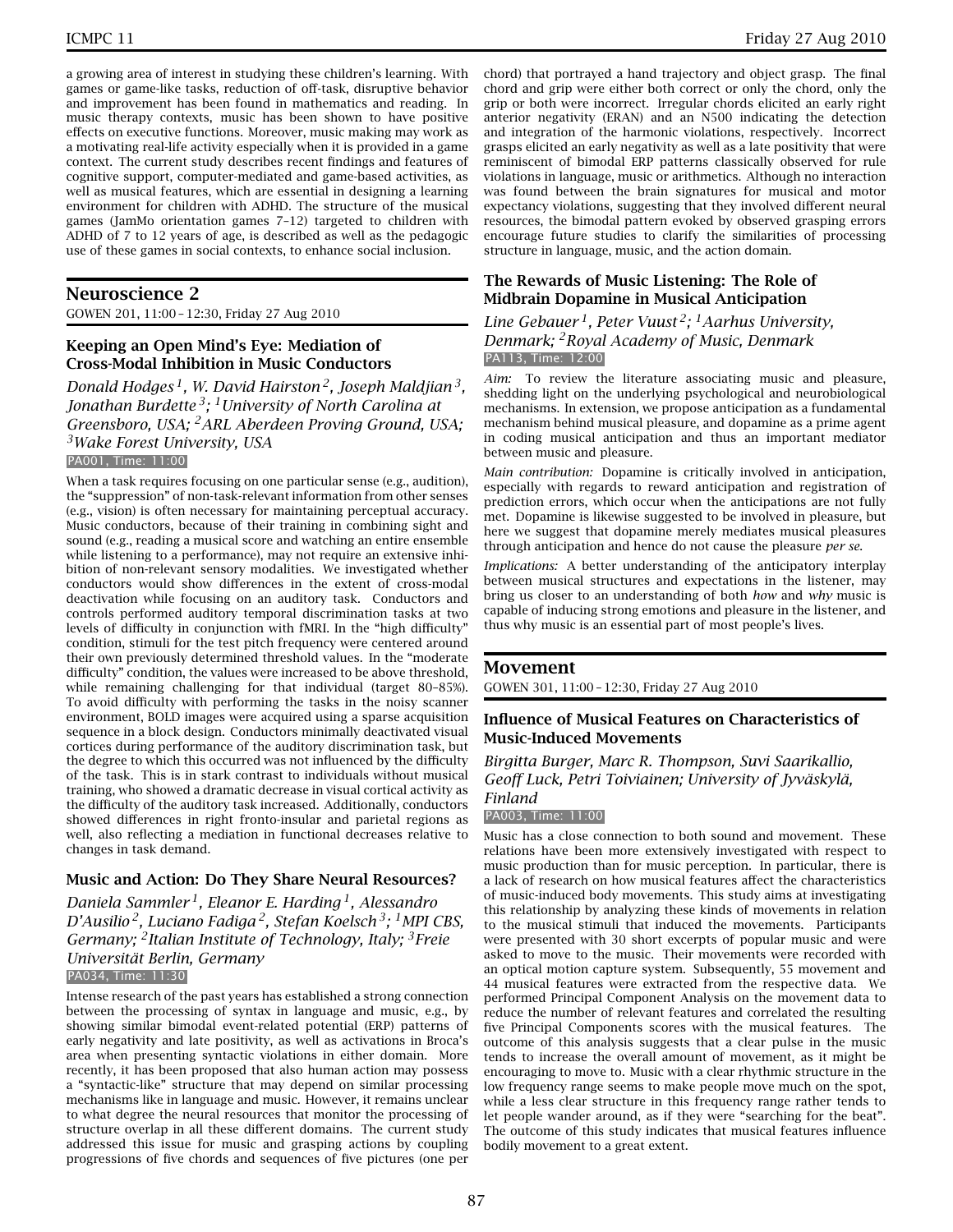### **The Impact of the Bass Drum on Body Movement in Spontaneous Dance**

#### *Edith Van Dyck, Dirk Moelants, Michiel Demey, Pieter Coussement, Alexander Deweppe, Marc Leman; Ghent University, Belgium* PA054, Time: 11:30

When dancing at parties or in clubs, people usually synchronize with the beat of the music. But other properties of the music also have an effect on the style and intensity of their movement. One musical element that takes a prominent position in current dance music is the bass drum. In the study presented here, the effect of the dynamics of the bass drum on a dancing audience is explored. A club-like environment was constructed and 100 adolescent and adult subjects (50 male and 50 female) were asked to dance in groups of five to a 10 minute and 30 second musical mix consisting of six songs, three bass drum solo parts and some transitional material. Each song consisted of one section that was repeated three times, with a different dynamic level of the bass drum. The methodology was based on motion capture and motion sensing technology. The motion sensing acceleration data of the hips was collected, while a motion tracking system monitored head movement. The research demonstrated that the dynamic change of the bass drum does have an important effect on the intensity of movement while dancing. It seems a phenomenon that occurs commonly unnoticed by dancers. These results show that the increasing role of the bass drum in contemporary dance music is not just a stylistic element, but indeed has a positive effect on the amount of movement made by the dancers.

### **Exploring the Characteristics of Body Movements Contributing to Ensemble Coordination**

#### *Kenji Katahira; Osaka University, Japan* PA135, Time: 12:00

The present study investigated whether the relationship of body movements between co-performers is related to ensemble coordination. It has been pointed out that body movements contribute to ensemble coordination. Previous research has discovered the formation of specific relationships of body movements among ensemble performers. The present study aimed to examine the association between such body movements and ensemble coordination thorough quite simple ensemble situation in the experimental settings. Eight pairs of participants synchronized isochronous patterns on the electronic drums as well as they could. Their ensemble coordination was measured in terms of the synchronization between simultaneous taps by two participants, and we divided them into two groups by asynchronies of tapping. From the data analyzed motion of the wrist used for tapping, three indicators of body movement were computed for each tap; (a) the explicitness, (b) the similarity in size, and (c) the similarity in temporal pattern. Three two-way mixed design ANOVAs revealed that participants in the high-synchronization group formed more similar body movement than in the low-synchronization group. The results from this study confirmed the association between ensemble coordination and co-performers' specific relationships of body movements, and showed that similar body movement between participants related to the high synchronization. This study found that similarity of body movement between co-performers would be important in ensemble coordination.

# **Auditory Perception 4**

SMITH 120, 11:00 – 12:30, Friday 27 Aug 2010

### **The Effect of Scale Degree Modifications on Average Interval Size**

### *David Huron, Matthew J. Davis; Ohio State University, USA*

#### PA150, Time: 11:00

In speech prosody, small pitch movement is characteristic of sadness. Small melodic interval size is similarly known to be correlated with judgments of sadness in music perception. Starting with melodies in the major mode, a study is reported in which the effect of different

scale modifications on the average interval size is examined. Lowering the third and sixth scale tones from the major scale is shown to provide an excellent way of reducing the average melodic interval size for a sample of major-mode melodies. The results are consistent with the view that melodic organization and the major-minor polarity are co-adapted, and that the minor mode is well-tailored to evoke, express or represent sadness.

### **Applying the Schematic Knowledge of the Musical Genres to Enhance Audio-Based Models of Emotions in Music**

#### *Tuomas Eerola; University of Jyväskylä, Finland* PA136, Time: 11:30

A drawback in understanding how musical features contribute to various emotions concerns the lack of musical context of such endeavors. An account of schematic knowledge of music is needed to make significant advances in prediction of emotional content of music. The primary aim is to demonstrate the importance of schematic knowledge by means of predicting the emotions in music (a) without and (b) with the contextual information. The ratings of valence and arousal in five published studies of music and emotions were used as the analysis material. The mean ratings of perceived emotions were predicted by linear regression using the musical features extracted from the stimuli by uncontextual and contextual method. Comparisons were carried out within and between the stimulus sets to establish the generalizability of the models. In the contextual method, the ratings were predicted by similarly extracted but genre-contextualized features, based on a large sample of real music. The fit between the ratings and features with those stimulus sets that were based on same musical genres (e.g., classical) were 10–41% higher than those that represented different genres (classical vs. pop) using the uncontextualized method. However, the contextual method reduced the loss of generalizability between the results between the different genres, although the fit did not reach the same level as the results obtained within the same musical genres. Despite being limited to few musical genres, the results revealed how the musical features better accounted the emotions when contextualized within the typical feature values of the genres.

### **Effect of Direction and Rate of Acoustic Intensity Change on Event-Related Skin Conductance Response**

# *Kirk N. Olsen, Catherine J. Stevens; University of Western Sydney, Australia*

PA005, Time: 12:00

A continuous increase of intensity (up-ramp) can signal a looming (approaching) sound source, whereas a continuous decrease (downramp) can signal a receding sound source. There is evidence that up-ramps relative to down-ramps elicit adaptive behavioural biases to looming versus receding auditory motion. Such a bias may be accompanied by differences in autonomic activation of the sympathetic nervous system; for example, human skin conductance response (SCR). An experiment investigated event-related autonomic arousal (SCR) in response to brief up-ramp and down-ramp stimuli. Nineteen participants were presented with eight stimuli consisting of a violin timbre, with intensity profiles of 60–90dB up-ramps and 90–60dB down-ramps. Independent variables, intensity direction (up-ramp, down-ramp), layer (monotone, chord), and duration (1.8 s, 3.6 s), were manipulated within-subjects. The dependent variables were: (1) SCR latency; (2) SCR rise time; and (3) SCR magnitude. Because of the faster rate of intensity change in 1.8 s stimuli (16.67dB per second), relative to 3.6 s stimuli (8.33dB per second), it was hypothesised that SCR latency is shorter, rise time longer, and response magnitude greater for 1.8 s up-ramps, relative to 3.6 s up-ramps. No differences were predicted between 1.8 s and 3.6 s down-ramps. In support of the hypotheses, as the rate of up-ramp intensity change increases, eventrelated autonomic arousal responses are instigated more rapidly, last for a longer duration, and are greater in magnitude than from slower rates of intensity change. Results are discussed in relation to physiological correlates of music perception and cognition.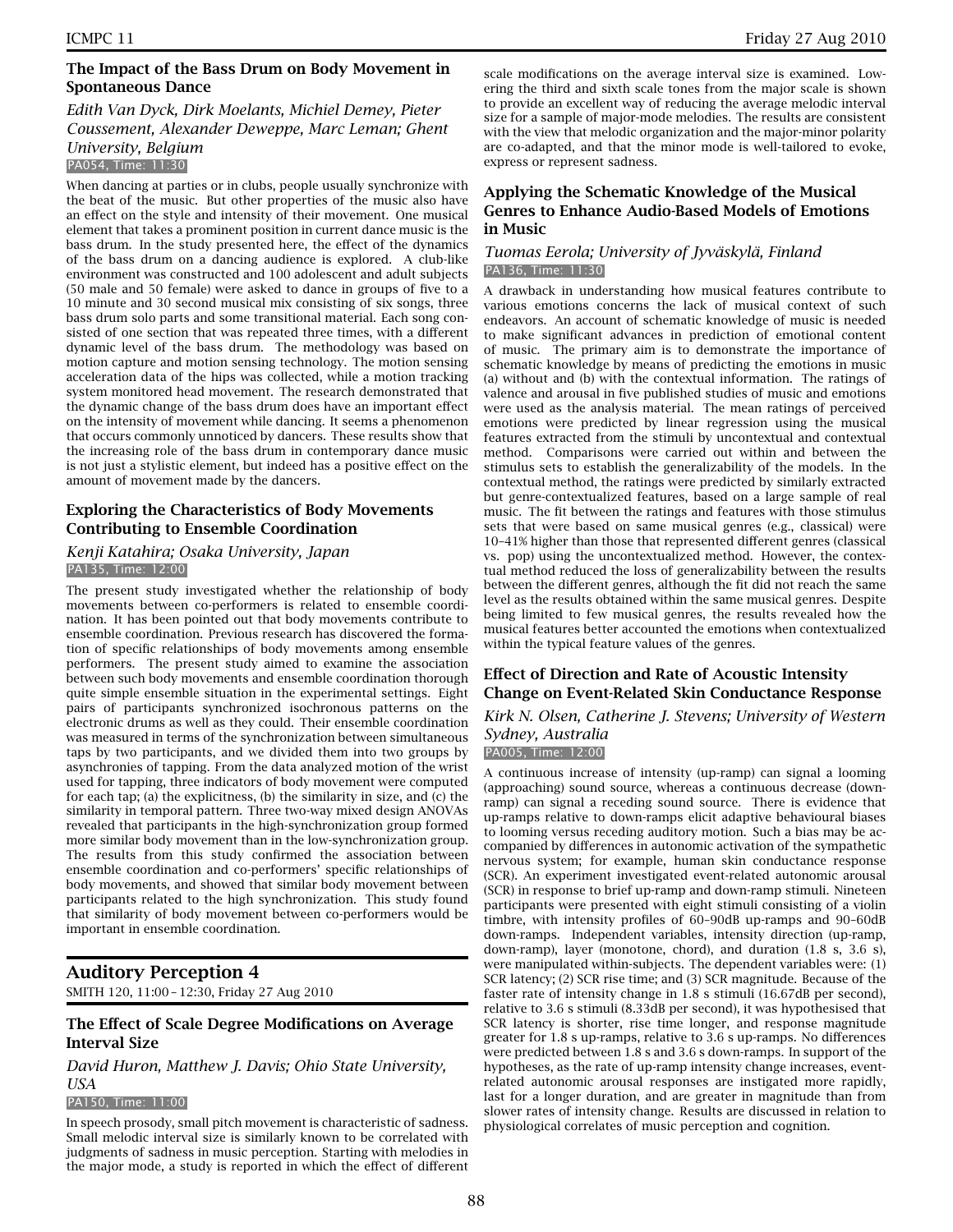# **Symposium: Music as Affect Regulation in Everyday Life**

KANE 110, 14:00 – 16:00, Friday 27 Aug 2010

### **Music as Affect Regulation in Everyday Life**

*Suvi Saarikallio 1, Alexandra Lamont 2; 1University of Jyväskylä, Finland; 2Keele University, UK* SYM090, Introduction

Affect regulation is one of the most important reasons why people engage with music. Music has been shown to be an effective means for the regulation, and various regulatory strategies have been defined. The use of music for affect regulation has become an increasingly important part of everyday life due to the various portable and personalized technologies, and the self-selected music has become a valuable source for emotional self-therapy. Knowledge on the self-regulatory use of music is relevant for both social psychological and therapeutic perspectives, and has implications beyond the everyday life to a range of educational and health settings. The amount of music-and-affect-regulation-related studies has been growing, but there is still a serious need for a better understanding of the conceptual aspects, connections to various personal and contextual factors, and possible effects on wellbeing.

The symposium brings together an international group of researchers approaching the topic from four complementary perspectives: Suvi Saarikallio presents results of a survey study about the connections of music-related affect regulation to broader emotional dispositions. Marie Skånland introduces the viewpoint of current portable technologies and presents an interview study about mp3-players in affect regulation. Thomas Stegemann brings in the health perspective, and presents a study conducted at a psychiatric clinic on the connections between non-suicidal self-injury and music-related affect regulation. Annelies vanGoethem introduces an intervention study about improving wellbeing in everyday life through advancing music-related affect regulation skills. In conclusion of the symposium the discussant, Alexandra Lamont, draws together and reflects on the varying viewpoints.

### **Connections Between Music-Related Emotional Self-Regulation and General Emotionality**

*Suvi Saarikallio, Katja Löytynoja; University of Jyväskylä, Finland* SYM091, Time: 14:00

Music has been identified as a common and effective means for emotional self-regulation, but little is known about individual differences in this regulatory behavior. The current study investigated whether broader emotional tendencies would play a role in explaining these differences. 526 young adults, 169 males, and 357 females, with a mean age of 23.97 years, filled in a web-questionnaire. Music-related emotional self-regulation was measured through the Music in Mood Regulation (MMR) scale and general emotional abilities and dispositions were assessed through three aspects: emotional intensity (Reduced Emotional Intensity Scale, EIS-R), sensation seeking and impulsivity (Impulsive Sensation Seeking Scale, ISSS), and emotion regulation (Emotion Regulation Questionnaire, ERQ). Music-related emotional self-regulation correlated with all three aspects of general emotionality. MMR correlated more strongly with positive than negative emotional intensity, and more strongly with sensation seeking than impulsivity. Regarding emotion regulation, the general emotion regulation strategy of reappraisal correlated positively with all music-related regulatory strategies, especially with the use of music for mental work and distraction. Conversely, the general emotion regulation strategy of suppression had no positive correlations with any of the music-related regulatory strategies, and correlated negatively with the use of music for getting strong emotional experiences. The results clarified the role of music-related emotional self-regulation within the broader scheme of general emotional abilities and tendencies, and showed some promise as regards to understanding the possible health-effects of music.

# **MP3-Players as a Technology of Affect Regulation**

# *Marie Strand Skånland; Norwegian Academy of Music,*

#### *Norway* SYM092, Time: 14:30

The focus of this paper is the use of the mp3-player as a technology of affect regulation, understood as an individual's efforts to maintain or change the intensity or duration of affect. The ability to understand and regulate affects has implications for mental health and well-being, and among the strategies for such regulation, engagement in music has proved to be especially successful.

The mp3-player offers a unique availability of music which raises questions about its impact on the user. The study is based on interviews with six men and six women who are regular users of mp3-players. The semi-structured interviews focused on how the subjects used their mp3-players according to bodily, cognitive and affective states. My preliminary findings suggest that the mp3-player can function as an efficient tool for affect regulation. The mp3 users can listen to whatever they want whenever they want, and can create personalized playlists for the purpose of managing and regulating moods and emotions. Indeed, the subjects in this study use the music on the mp3-player not only to 'feel good', but also as a tool for describing, clarifying and understanding their emotions and moods. Hence, the mp3-player becomes a valuable and highly available technology of affect regulation.

### **The Function of Music in the Context of Non-Suicidal Self Injury and Suicidality in Adolescents**

#### *Thomas Stegemann; University Medical Center Hamburg-Eppendorf, Germany* SYM093, Time: 15:00

Background: Music and non-suicidal self injury (NSSI) are both of extraordinary importance for adolescents with respect to expressing emotions on the one hand and demonstrating protest on the other. Nevertheless, little is known about the connection between these phenomena, in particular about the function of music in the context of NSSI. Aims: The aim of our study was to investigate the connections between music and auto-aggressive behaviour and suicidality in adolescents. Methods: We developed a specific questionnaire for this purpose, which was used together with a self-reporting depression inventory in 40 subjects in a child and adolescent psychiatric clinic. We enrolled adolescents between 13 and 18 years who had presented with NSSI and/or suicidality during the last three months. Results: Music proved to be very important to the patients and seemed to have an emotionally elevating function. Moreover, music was in some cases part of the NSSI, but also was used to inhibit auto-aggressive tendencies. In a qualitative analysis, it could be demonstrated that music and lyrics are associated with affect regulation, anti-dissociation and interpersonal influence. Conclusions: Music seems to fulfil similar functions as have been described for NSSI and can thus be considered to have a protective effect. There were no indications that specific music preferences are directly linked to NSSI or suicidality.

### **Affect Regulation with Music: A Diary Intervention Study**

#### *Annelies van Goethem; Keele University, UK* SYM094, Time: 15:30

The ability to regulate affect is considered vital for a healthy psychological life. Music listening has been recognized as a successful and widely applicable affect regulation device. Previous studies suggest that participation in an everyday life diary study increases insight in one's own behaviour, which possibly helps to develop or increase affect regulation skills. The aim of this study was to investigate whether people would be able to increase their amount of use of music listening for affect regulation on request, and whether this increase in music use would be beneficial for them. Additionally, it was expected that mere participation in the study would be beneficial through gaining insight into one's own affect regulation habits. Participants conducted a three-week diary-intervention study reporting their affect regulation habits. In the second week intervention groups were requested to use more music to regulate affect. The diary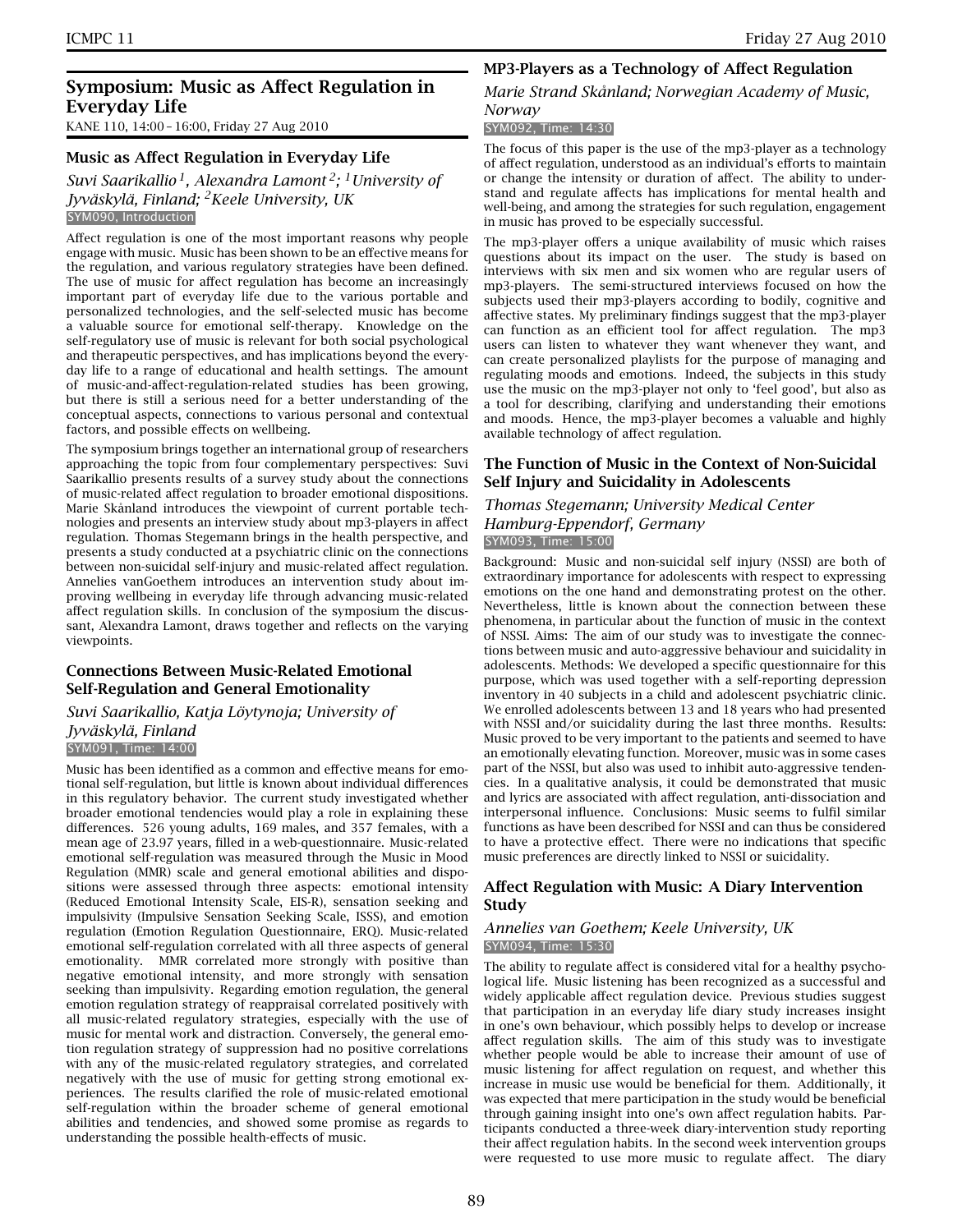control group just reported on their affect regulation habits for three weeks, and the control group (no diary) just reported their positive and negative affect on a weekly basis. Music listening was found to be the second most used tactic (after talking to friends). Outcomes suggest that participants were capable of increasing their music use on request, and continued to use more music after the intervention. Interaction groups maintained their positive affect while participants without a diary (control) became less positive. By participating in a diary (intervention) study people can learn to understand more about their affect regulation habits, and increase their skills for healthier psychological functioning.

# **Aesthetic Perception**

GOWEN 201, 14:00 – 16:00, Friday 27 Aug 2010

### **Expression and Perception of Formal Structure in an Unmeasured Prelude for Harpsichord**

*Meghan Goodchild, Bruno Gingras, Pierre-Yves Asselin, Stephen McAdams; McGill University, Canada* PA023, Time: 14:00

Research linking music-theoretical analysis and performance has recently reoriented toward collaboration between analyst and performer, even investigating the performer's concept of formal structure. We examine harpsichordists' performances and analyses of an unmeasured prelude  $-$  an ideal genre for investigating the link between temporal patterns and structure due to its semiimprovisatory nature. Perceptual studies have found that continuous musical tension ratings decrease sharply at structural boundaries and that structural segmentation co-occurs with drops in tension ratings. We also analyze the tension ratings of participants who listen to these performances to explore the perception of phrase-structure. Twelve professional harpsichordists performed the *Prélude non mesuré No. 7* by Louis Couperin on a MIDI harpsichord and submitted their analyses of the main formal subdivisions. In a perceptual experiment, harpsichordists, musicians and nonmusicians used a slider to continuously rate perceived tension of the performances. This research on the unmeasured prelude reveals intriguing insights into the link between analysis and performance. Although there was some agreement on main structural boundaries, harpsichordists used different strategies to convey phrase structure, but they generally convey large-scale form through the amount of tempo variability. The perceptual study shows that tension peaks occur at major phrase boundaries and that there is a connection between overall tension and tempo variability. The perceptual results indicate differences between the three listener groups, with the nonmusicians providing the highest overall tension ratings, harpsichordist listeners responding more closely to local level performer nuances and musicians mainly responding to the global structure across performances.

### **Do the Words Get in the Way? Verbalizing and Recognizing Sound Quality of Music Performers**

*Helen F. Mitchell 1, Raymond MacDonald 2; 1University of Sydney, Australia; 2Glasgow Caledonian University, UK* PA128, Time: 14:30

Listeners' perception of individual music performers' 'sound' requires a complex synthesis of sensory information. Verbal descriptions of this sound quality may only be effective when a performer's sound translates easily and completely into words. A verbal overshadowing (VO) effect may occur when a verbal description distorts listeners' recall of the original aural memory. This exploratory study tested the impact of verbal description on listeners' recognition accuracy and confidence of classical singing voices to see if musical listeners are susceptible to VO in recognizing individual performers. Singers (n=5) performed *Caro mio ben* twice for a recording. Listeners (n=50) each attended a single listening session and were informed that the purpose of the study was to investigate the effect of visual and verbal tasks on the ability to recognize aural stimuli. Listener participants were assigned to either a verbal description group or a non-description control group. All listeners heard a single target voice (at encoding) and were later asked to identify that voice from a

homogenous line-up of all five singers. Providing a verbal description of the singer's voice reduced listeners' identification accuracy of the target voice, but did not reduce listeners' confidence rating of their decision. Results suggest that verbalisation of singing voices is problematic and limits subsequent voice recognition. The study builds on VO research in visual and auditory domains to assess the value and limitations of language in describing singers' unique sound quality.

### **"Looming Tunes": Effects of Intensity Direction, Tempo and Tonality on Loudness Change in Melodies**

*Catherine J. Stevens, Roger T. Dean, Freya Bailes, Kirk N. Olsen; University of Western Sydney, Australia* PA052, Time: 15:00

In auditory looming, loudness change is perceived as greater when a sound increases in intensity than when it decreases by the same magnitude. A within-subjects experimental design manipulated: intensity direction (increasing, decreasing) and region (low, high), tempo (fast, slow), and tonality (tonal, atonal) of monophonic melodies. Resultant perceived loudness change was measured as the difference between the mean from continuous ratings of loudness assigned during the opening 1–2 s and closing 11–12 s of the melodies. We hypothesized that perceived loudness change is: i) greater in melodies that increase in intensity compared with those that decrease by the same amount; and ii) greater when tempo is fast and tonality unfamiliar. Thirty-five participants rated loudness continuously. Stimuli comprised tonal and atonal 13 note (5+5+3) repetitive cycles lasting for 12 s; sweep size was 15dBA in low (55–70 or 70–55) and high (70–85 or 85–70) intensity regions; tempi were 129.6 and 64.8 beats per minute (bpm). Consistent with our hypothesis, there was an interaction between direction and region giving significantly greater perceived change in the high region when intensity increases rather than decreases, and also greater change than for low region increases. Perceived change for decreases was similar across regions. A significant direction x tempo interaction revealed a greater difference in perceived change between increasing and decreasing intensity when tempo was fast than when tempo was slow. We suggest that emotional reactions to crescendi may be associated with an adaptive response to auditory looming.

# **Performance 4**

GOWEN 301, 14:00 – 16:00, Friday 27 Aug 2010

### **The Magaloff Corpus: An Empirical Error Study**

*Sebastian Flossmann 1, Werner Goebl 2, Gerhard Widmer 1; 1JKU Linz, Austria; 2University of Music & Performing Arts Vienna, Austria* PA017, Time: 14:00

Musicians at all levels of proficiency must deal with performance errors and have to find strategies for avoiding them. As their level of skill increases, errors occur less frequently, tend to be more subtle, and mostly go unnoticed by the audience. The phenomena of performance errors have been investigated before. However, precise performance data is difficult to acquire, as the automatic extraction of information related to timing and dynamics from audio data is still not possible at the required level of precision. Hence, most studies focus on data gathered on computer-controlled pianos under laboratory conditions. We present a study conducted on a unique corpus of precisely measured performances: the complete works for solo piano by Chopin, performed on stage by the Russian pianist Nikita Magaloff. The data was recorded on a Bösendorfer SE computer-controlled grand piano in a series of public recitals in Vienna in 1989. In this first large-scale error study, we examine Magaloff's performances from qualitative, quantitative, and perceptual standpoints.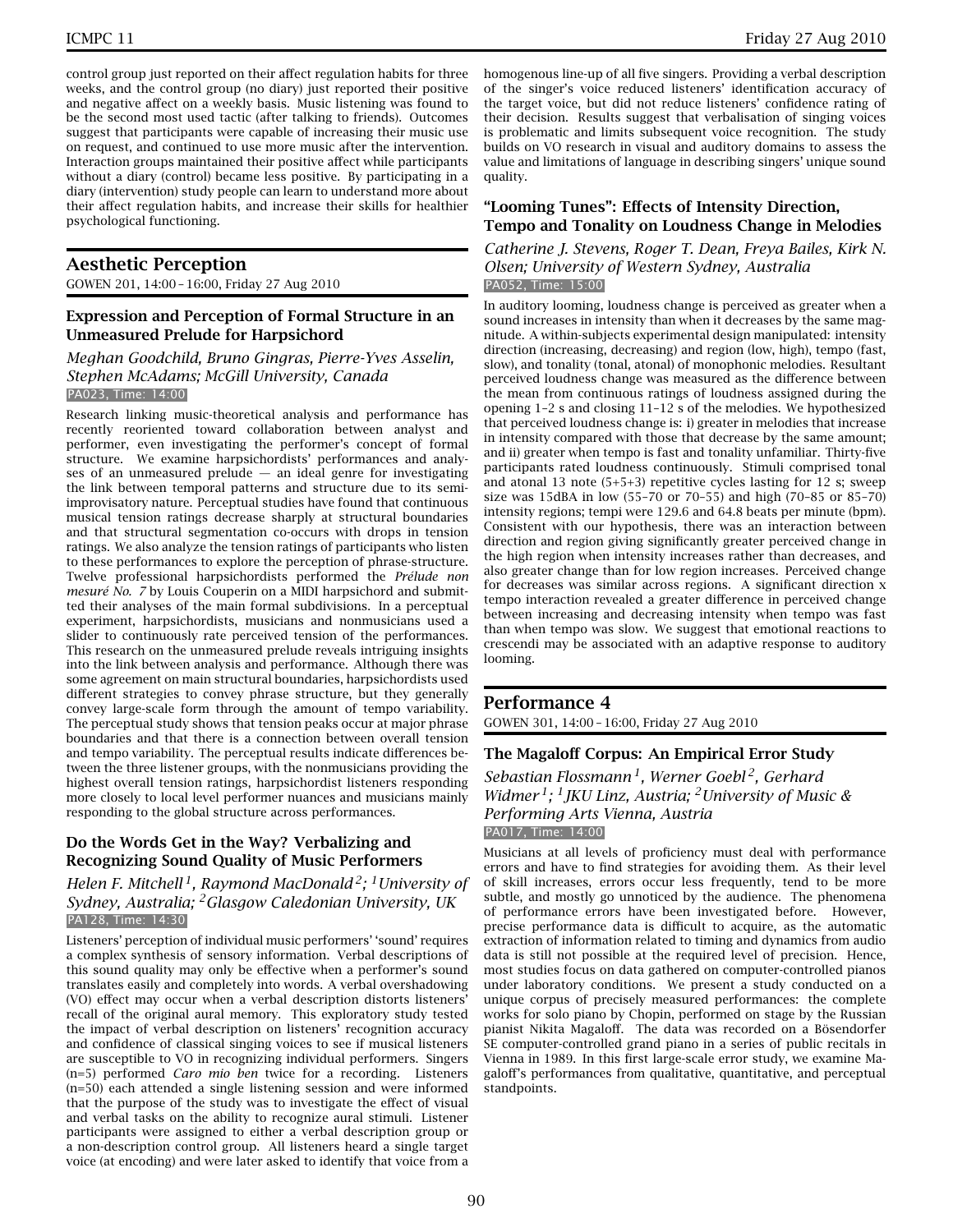### **Altered Auditory Feedback Effects on Keyboard and Singing Performance**

# *Peter Q. Pfordresher, Thomas Varco; University at Buffalo, USA*

#### PA055, Time: 14:30

Past research that has investigated the effects of altered auditory feedback (AAF) on keyboard production suggests that fluency in action planning may be sensitive to both the timing and the contents of auditory feedback. Furthermore, the effect of AAF that manipulates feedback timing (synchronization of feedback with actions) typically disrupts the production of timing whereas manipulations of feedback contents (such as shifting the sequential relationship of feedback pitches relative to the action sequence) typically disrupts accuracy (e.g., Pfordresher, 2003). A limitation of research supporting this dissociation has been the exclusive use of keyboard production, whereas other action systems  $-$  vocalization in particular  $-$  may rely in different ways on auditory feedback (cf. Howell et al., 1983). We ran two studies that test whether the results found for keyboard production generalize to vocal production, here singing. Participants sang melodies that were learned and memorized through imitation, and then produced melodies repeatedly at a prescribed rate while hearing different AAF conditions that were designed to simulate the kinds of manipulations used in keyboard studies. Experiment 1 focused exclusively on singing whereas in Experiment 2 participants engaged in both singing and keyboard production tasks. Results overall suggest that the effect of AAF is consistent across effector systems, and analyses of individual differences suggest that the amount of disruption experienced during production with one effector system predicts sensitivity of the other effector system to similar manipulations of feedback. These results support the view that disruption from AAF is based on abstract, effector independent, response-effect associations.

### **Playing by Ear at 95: A Case Study**

#### *Eleanor Selfridge-Field; Stanford University, USA* PA075, Time: 15:00

A 95-year-old subject with non-Alzheimer's dementia retains perceptual, organizational, and gestural skills acquired from musical training that began in early childhood and continued through college. She was then largely divorced from organized musical activity until she reached her Nineties. She no longer reads music, but she retains in active memory the lyrics of nearly all of her current repertory of several hundred songs popular between 1900 and about 1975. She is also able to play by ear newly presented songs. Her playing style is abundantly full of improvised embellishments that are generally regarded as "professional."

### **Embodied Effects on Musicians' Memory of Highly Polished Performances**

*Kristen T. Begosh 1, Roger Chaffin 1, Luis Claudio Barros Silva 2, Jane Ginsborg 3, Tânia Lisboa 4; 1University of Connecticut, USA; 2Universidade do Estado de Santa Catarina, Brazil; 3Royal Northern College of Music, UK; 4Royal College of Music, UK* PA114, Time: 15:30

A professional pianist's and a professional soprano's ability to begin playing from the middle of a previously memorized piece was tested using a modified cued recall task. Stimuli tested the musicians' ability to begin playing from different types of *performance cues (PCs)* — retrieval cues to which they attend as they perform the piece from memory  $-$  as well as the effect that movement had on their ability to utilize PCs. For the vocalist we also tested how the order in which the stimuli were presented (either the same order as they occur in the piece or random order) influenced her response times.

The pianist was faster to respond to *expressive cues* (locations where he intended to convey a new musical meaning) than to *basic cues* (locations where he needed to attend to a technical element). His response times were also faster when he was able to move as stimuli were presented, compared to when he remained still. For the vocalist,

response times were fastest in the no movement-sequential condition and movement-random condition.

The pianist's results replicate previous findings implying that instrumentalists would be likely to use expressive cues to recover from a memory failure, and suggest that movement might benefit overall performance. The vocalist's results imply that she would be likely use a strategy different from that of the pianist to recover from memory failure and that movement is only beneficial in certain circumstances.

# **Auditory Perception 5**

SMITH 120, 14:00 – 16:00, Friday 27 Aug 2010

### **26 Years of Music Perception: Trends in the Field**

*Anna K. Tirovolas, Daniel J. Levitin; McGill University,*

# *Canada*

PA073, Time: 14:00

In this review, we sought to document the longitudinal course of empirical studies published in the journal *Music Perception*, dating from the journal's inception in 1983 to present day. The aim of this project was to systematically characterize the nature of experimental work published in one of the principal peer-reviewed outlets for work in our field, and consider these data as a sample representing the field of music perception. Specific areas examined within each paper were: the sub-topic represented within the broader context of music perception, the types of subjects employed in the experiments (including levels of musical training), the nature of stimuli presented, the apparatus used to carry out experiments, the types of outcome measures, as well as bibliographic information such as geographic region. Every empirical paper in the journal was examined, and relevant details extracted. Trends and findings will be presented.

### **An Exploration of the Importance of Phase in Polyphonic Processing and Analysis**

### *Brian King, Les Atlas; University of Washington, USA* PA072, Time: 14:30

Polyphonic audio processing and analysis are popular areas of research and have many exciting applications, including source isolation, remixing, and polyphonic music transcription. The key to these technologies is the ability to separate an instrument from the mix. One of the latest, most promising methods of separation is non-negative matrix factorization, which uses matrix factorization techniques on the magnitude of a short-time Fourier transform to create a set of bases that can be additively combined to synthesize individual sources. However, the assumption that sources are additive in the magnitude spectral domain is false, as superposition does not hold. For example if two instruments are playing together, the combination of their waveforms at times can either add together, when they're both positive or negative sign, or cancel one another, when they have opposite signs, but non-negative matrix factorization makes the assumption that they will always add and never cancel. However, superposition holds in the complex spectral domain, when the phase is used in conjunction with the magnitude. Despite the satisfaction of superposition with the new complex version, researchers often still make the assumption that the resulting differences are insignificant and ignore phase.

Instead of relying on this past assumption, we demonstrate how ignoring the phase in processing affects the results. We will present how using only the magnitude introduces distortion both theoretically and empirically. We will also explore when the use of magnitude-only signals is satisfactory and when the complex domain is necessary.

### **Approaching an Audience Model of Listening Experience**

#### *Finn Upham, Stephen McAdams; McGill University, Canada*

#### PA060, Time: 15:00

Continuous ratings have become a popular source of data for the investigation of the temporal experience of music, but the inter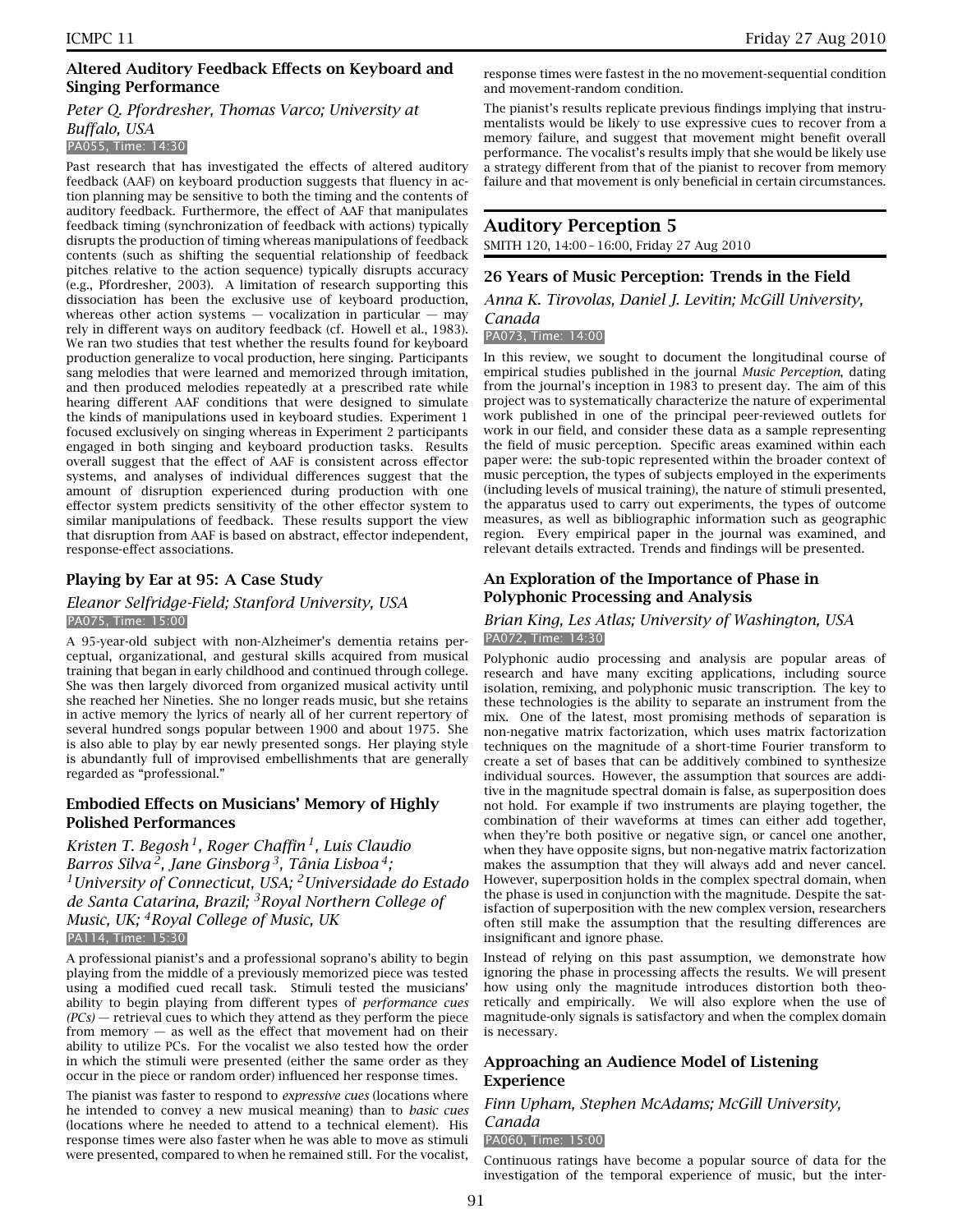pretation of these collections of time series continue to pose some challenges. Data collected from two audiences who rated experienced emotional intensity in response to the same concert program (four Mozart symphonic movements) show some surprising variability in responses. By inspecting the proportion of participants increasing or decreasing ratings over time intervals of a few seconds, we find that individual participants do not respond in the same way at the same time, and ratings often show contradictory responses. Instead of trying to model the time series of individual participants' ratings, we consider this rating change activity to be a description of the audience's response and ask whether the variation in this activity is different from what would be expected from a random process. We test the distribution of changes in ratings and demonstrate that audiences' reported responses to music are not always sufficiently coordinated to justify rejecting the null hypothesis of random behavior. In such cases, even the time series of average ratings should not be used for analysis. However, when the audience is highly coordinated, their responses share many moments of strong and mixed increasing and decreasing rating activity. Although ratings of a given musical stimulus hardly ever include simultaneous rating changes in more than 40% of the participants, the same stimulus does induce similar temporal rating patterns in both audiences (live and recorded versions of the same concert).

### **Perceptual and Neural Representation of the Temporal Attribute of Timbre**

*Blair Bohannan, Hiroko Terasawa, Steinunn Arnardottir, Marcos Perreau-Guimaraes, Patrick Suppes; Stanford University, USA* PA167, Time: 15:30

The temporal attribute of sound plays an important role in timbre perception. In this work, we investigated the relevance between perceived timbre and neural activity when a sound's temporal attribute is manipulated. We focused on the effect that a quickly decaying sound with a strong attack changes its timbre dramatically when played backward; we presented such forward- and backward-playing sounds to our participants, and measured the perceived timbre dissimilarity and EEG response. The register and instrument type were also varied for comparison. In the perceptual experiment, the stimuli were presented in pairs, and the participants rated the dissimilarity using numerical scaling. The dimensions of temporal attribute and register contributed strongly to the perceived dissimilarity, whereas the dimension of instrument type contributed less. In the EEG experiment, the participants listened to the stimuli sounds passively, and we analyzed the neural responses using linear discriminant classification. The stimuli grouped by temporal attribute showed the highest classification rate, followed by instrument type and register, which indicates that among the three dimensions, changes in temporal attribute produce the most distinct neural activity pattern. These results point to a possible correlation between perceived timbre difference and neural response due to changes in the temporal attribute.

### **Keynote Address**

KANE 130, 16:30 – 17:30, Friday 27 Aug 2010

#### **Spatiotemporal Music Cognition**

#### *Petri Toiviainen; University of Jyväskylä, Finland* Closing, Time: 16:30

Music is commonly regarded as being primarily an auditory phenomenon, and the bulk of research on music perception focuses exclusively on this sensory modality. Only recently have the multimodal aspects of music processing gained significant attention. In addition to the auditory, other sensory modalities such as visual, tactile, and proprioceptive, play a significant role in the processing of musical information. A common feature of the latter modalities is that they rely on corporeal movement.

Examples of the important role of movement in music are abundant. For instance, in most cultures music is associated with dance. Furthermore, we tend to move while listening to music, in particular

when the music has a clear pulse. Additionally, corporeal movement is important for the interaction and communication between musicians, helping to maintain synchronization and convey expressive intentions. Lastly, movement is an important ingredient in social interaction associated with music listening. Music can thus be regarded as a fundamentally spatiotemporal phenomenon.

While research on music and movement has already shed some light on spatiotemporal music cognition, there remain some important challenges. For instance, most of the work to date has been kinematic, focussing on description of motion in terms of position, velocity, acceleration and so on, whereas kinetic approaches, focussing on explanations of motion in terms of force, torque and so on, are almost nonexistent. Another challenge involves understanding the kinematics of collective interaction and entrainment. While making sense of the kinematics of the musical activity of a single person is already a challenging task, having several persons interacting adds significantly to the complexity of the phenomenon. To gain a better insight into such interactions, methods of complex system dynamics might be useful.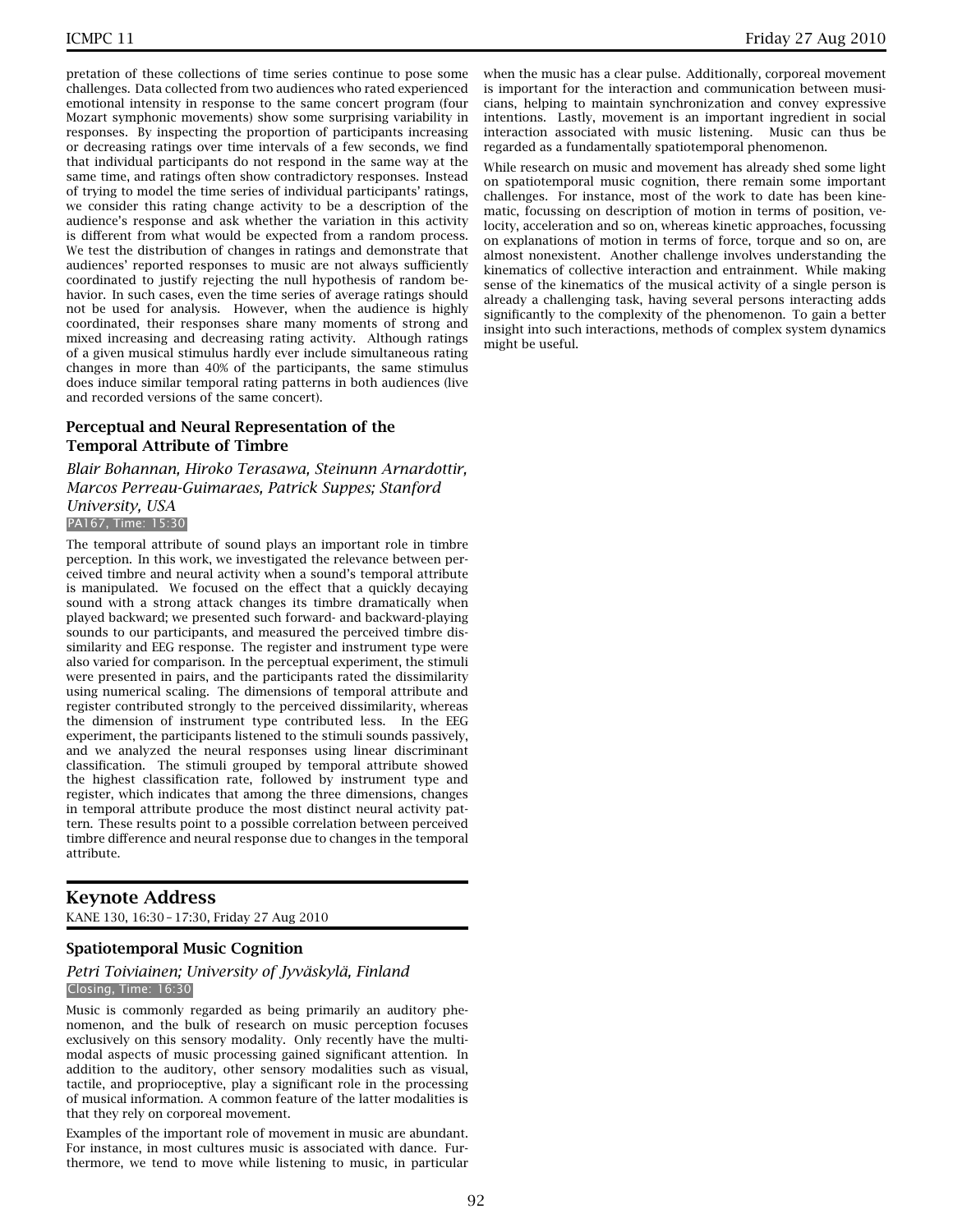### **Poster Session 1**

KANE HALL – WALKER AMES ROOM 17:30 – 18:30, Monday 23 Aug 2010

### **Music Choice and Embarrassment: An Investigation of the Role of Context, Social Identity and Age**

*Anna M.J.M. Paisley, Laura A. Mitchell; Glasgow Caledonian University, UK*

#### PO001, Poster

While musical preferences have been shown to influence our social evaluation of others and to play an important role in our own personal identity, little research has investigated the potential for embarrassment relating to specific musical choices. This questionnaire study examined the roles of age, context and identity in prevalence of embarrassment felt in relation to musical taste, and the remedial tactics employed to ameliorate this. Three hundred and eighteen respondents reported their experiences of feeling embarrassed by their musical preferences, reluctant to admit to certain preferences or fearful of negative judgment by others, and the social contexts in which these experiences had taken place. Age differences were found, with younger participants being significantly more likely to report incidence of embarrassment, reluctance and fear of judgment. Participants of both age groups for whom music played an important role in everyday life and for whom musical taste was a prominent index of identity further reported significantly more embarrassment. Overall, embarrassment was most often experienced in the company of peers and friends. These findings suggest embarrassment as a feature in our relationship with music varies with age, yet remains a salient phenomenon across the lifespan in those for whom music forms a significant part of social and personal identity.

### **Does Synchrony Really Affect Social Variables?**

*Adena Schachner, Laura Garvin; Harvard University, USA*

#### PO004, Poster

Recently it has been reported that synchronized movement increases prosocial behavior, such as cooperation. We aimed to replicate the effect of synchrony on cooperation, as reported in previous work (Wiltermuth & Heath, 2009); and to extend these findings to another social variable, conformity.

Experiment 1 attempted replication of Wiltermuth and Heath (2009; experiment 3), with the added control that experimenters were blind to condition. Groups of three subjects sang/moved either in synchrony or asynchrony with each other (IV); then played a public goods game to measure cooperation (DV).

Experiment 2 looked for effects of this same synchrony manipulation on another social variable, conformity. One subject and three confederates sang/moved either in synchrony or asynchrony (IV, as above); then, confederates and subject answered feedback questions about the experiment verbally on a 0–10 scale. Confederates always answered first; subjects' level of conformity to confederates' opinions was measured (DV). Experimenters and confederates were kept blind to the relevant information.

The synchrony manipulation used in previous work did not appear to affect levels of cooperation when experimenters were blind to condition. The same manipulation also did not significantly affect levels of conformity. Thus some effects reported in this literature may be artifacts of subtle, unconscious differences in experimenter behavior across conditions. More recent studies have found effects of synchrony on social variables even with experimenters blind to hypothesis using different manipulations. Thus synchrony may indeed increase prosociality using more powerful manipulations. However, it is crucial that work on synchrony is very carefully controlled.

### **Brain Correlates of Musical Feature Processing During Listening to Modern Tango**

*Vinoo Alluri 1, Petri Toiviainen 1, Mikko Sams 2, Iiro Jääskeläinen 2, Elvira Brattico 3; 1University of Jyväskylä, Finland; 2Aalto University, Finland; 3University of Helsinki, Finland*

PO009, Poster

Over the past two decades, neuroimaging studies on music processing have attempted to identify brain structures involved in the perception of pitch, tone patterns, sensory dissonance, and rules of chord succession. Typically these studies have utilized simplified stimuli where only the perceptual processes of interest were manipulated, compromising the ecological validity of the findings. Our aim was to study how the brain is activated during listening to continuous music and to find out how various musical features are processed in a natural condition. To this end, we used a novel approach of combining fMRI with computational acoustic feature extraction. Eleven participants were measured with fMRI while they were listening to Astor Piazzolla's Adios Nonino. This piece was chosen for its affordable duration (8 minutes) and varying acoustic structure. The BOLD signal per voxel was extracted. Forty-three acoustic features were extracted from the stimulus and reduced to nine components via principal component analysis (PCA). Subsequently, the PC scores were correlated with the BOLD signal of each voxel. The low-level spectrum-related PCs, identified as *brightness* and *event density* activated widely the brain in auditory, motor, limbic, somatosensory and imagery-related areas, and cerebellum, whereas PCs related to higher order features activated distinct brain structures in a more focal way. Particularly, besides the auditory areas, *key clarity* activated the dorsolateral prefrontal cortex and one portion of the somatosensory area whereas *pulsation* generated neural activity in motor-related regions including the basal ganglia, the supplementary motor area and the cerebellum, and in limbic and reward areas.

### **A comparison of Facial Muscle Activity Between Advanced and Novice French Horn Players**

*Takeshi Hirano 1, Michiko Yoshie 2, Kazutoshi Kudo 2, Tatsuyuki Ohtsuki 2, Hiroshi Kinoshita 1; 1Osaka University, Japan; 2University of Tokyo, Japan* PO012, Poster

The present study investigated activities of embouchure-related facial muscles for advanced and novice French horn players. Subjects were recruited from two groups of players. One professional, and eleven French horn performance-major music students formed an advanced player group, and ten amateur French horn players formed a novice group. Long-tone production and octave tone production tasks were tested for each subject. For the long tone task, F2, F3, F4, F5, and B3-flat tones were produced for about 6 sec at three levels of sound dynamics  $(pp, mf, and f)$ . For the octave-tone task, the F3 tone was produced first for 1.5 sec, followed by the F4 tone for 1.5 sec and the F3 tone for 3 sec at *mf* without slur articulation. Surface electromyography was recorded from 5 selected facial muscles. The results showed that for the long-tone task, activation of all muscles was significantly increased at stronger dynamics, as well as at higher pitches. There was no group difference. For the octave tone task, on the other hand, the novice players had greater activity of the levator labii superioris, and zygomaticus major muscles. It was concluded that dynamics and pitch of the tone produced changed activity of the facial muscles for the formation of embouchure, which agreed with the findings of a trumpet study. The upper lip-controlling muscles differed between the advanced and novice players when performing the octave pitch modulation. These muscles thus play an important role in the formation of the embouchure for complex pitch control.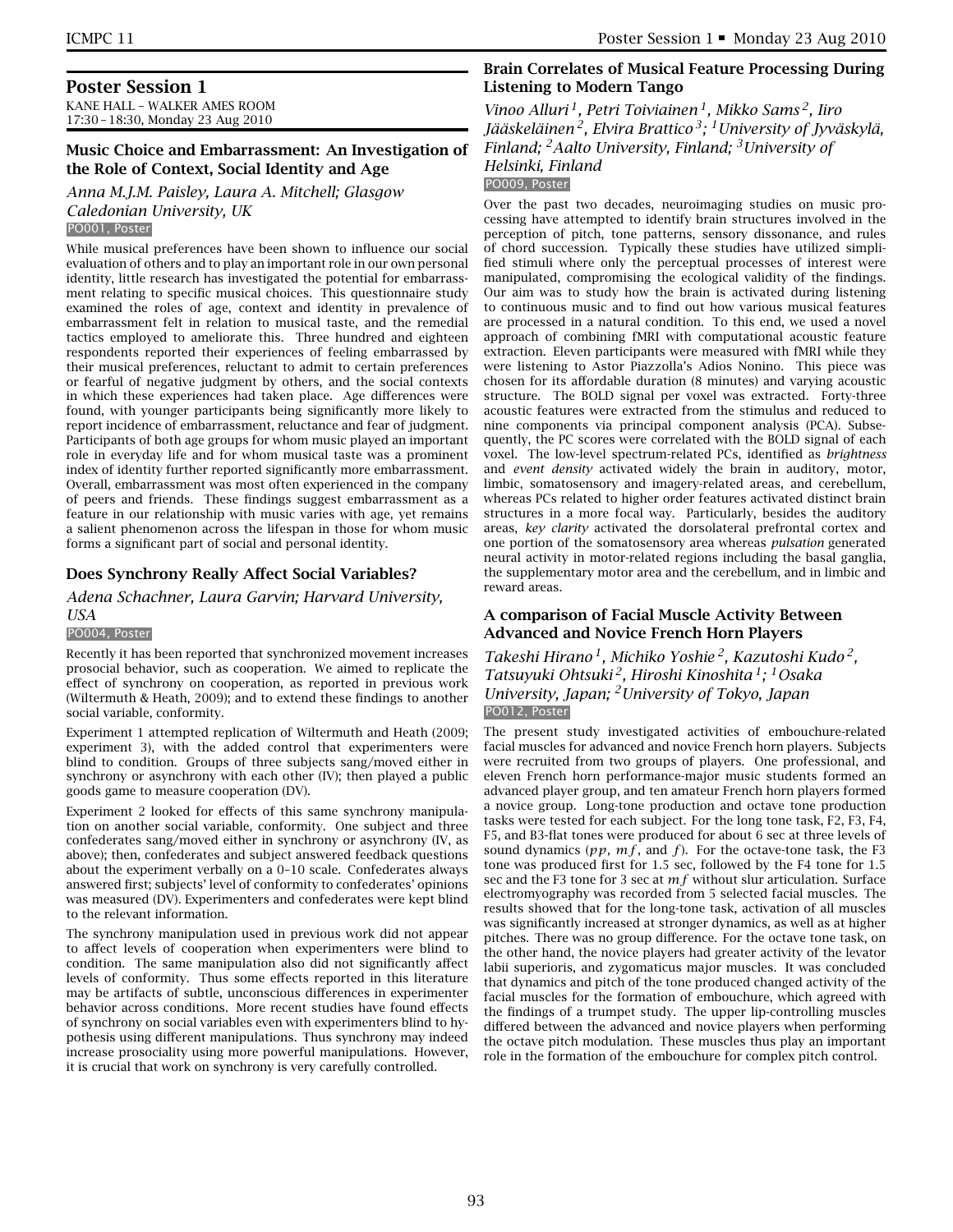### **The Effect of Tonal and Rhythmic Auditory Training on Attentional Achievement of Children with ADHD — An MEG and MRI Study**

*Christine Groß 1, Wilfried Gruhn 2, Ulrike Halsband 1; 1University of Freiburg, Germany; 2Freiburg University of Music, Germany*

#### PO015, Poster

In the last decade, contributions from cognitive sciences, experimental psychology, behavioural neurology, and neuropsychology have significantly extended the understanding of the neuronal effects of musical training. Brain-imaging studies have shown that playing music induces structural and functional brain changes in adults (Gaab & Schlaug, 2003; Münte 2002; Gaser & Schlaug, 2003) and in children (5–9 years old) after one year of instrumental training (Schlaug et al., 2005). There is little known about musical training and ADHD, but recent research provides some positive evidence.

This study aims to investigate how attention deficit hyperactivity disorder can be attenuated by a specific tonal and rhythmic auditory training and how this training affects the neural mechanisms that cause this disorder. This hypothesis will be tested by a random assignment of a sample of children with ADHD (N=20) aged 7 to 9 years to two different types of a specific auditory training (tonal or rhythmic) or to a control group of children with ADHD (N=20) who perform other clearly defined activities such as sports or other regular, instructed training, but do not receive any musical training. The visual and auditory attention span, listening habit, school relevant domains and synchronized tapping tasks will be measured before and after intensive auditory rhythmic or tonal training. To identify structural and functional effects of auditory training on brain activation, MRI brain scans along with DTI and MEG scans will be implemented.

### **Neurological and Behavioral Basis for Auditory-Motor Transformations in Music Performance**

*Rachel Brown 1, Joyce Chen 2, Avrum Hollinger 1, Virginia Penhune 3, Caroline Palmer 1, Robert Zatorre 1; 1McGill University, Canada; 2University of Oxford, UK; 3Concordia University, Canada* PO018, Poster

When musicians perform music, they may rely on different auditorymotor mechanisms to produce pitch and temporal sequences; pitches may be mapped directly to motor targets (e.g. piano keys) while the timing of pitches may be mapped indirectly via temporal structure to motor acts. Distinct regions of auditory-motor cortical networks, particularly ventral and dorsal premotor cortex, are proposed to be differentially involved in direct and indirect sensory-motor mapping. We compared the neural and behavioral correlates of pitch-motor and timing-motor mapping in music performance. Pianists underwent fMRI scanning while they listened to musical sequences and subsequently played them back on a piano keyboard. We manipulated whether pitch or timing information in the musical sequences changed or remained the same across series of consecutive trials; information that remained the same across trials was expected to elicit decreased neural response. Pianists later performed a recognition task for the pitch and timing sequences heard during scanning. Timing sequences recruited bilateral dorsal and left ventral regions of premotor cortex, and pitch sequences also similarly recruited left dorsal and left ventral regions of premotor cortex. Thus, these regions were engaged when pianists both listened to and performed pitch and timing sequences. Pianists performed pitch sequences less accurately when timing information changed over trials. Pianists recognized both pitch and timing sequences but were better at recognizing pitch sequences. Results support a close link between auditory perception and production in music performance and suggest that pitch-motor and timing-motor transformations may be partially integrated processes in music performance.

### **Pitch Perception of Vibrato Among University and High School String Players**

*John M. Geringer 1, Rebecca B. MacLeod 2; 1Florida State University, USA; 2University of North Carolina at Greensboro, USA*

### PO021, Poster

Although empirical studies using electronic stimuli indicate that perceived pitch of vibrato tones generally corresponds to the mean of the vibrato, influential string pedagogues advocate that vibrato should oscillate from the conceived pitch and below. We used tones of acoustic instruments (violin and cello) as stimuli and asked whether there are differences in pitch perception between: vibrato and non-vibrato tones, high school and university string players, and cello and violin stimuli. Participants were 96 high school string players and 96 university string players. Listeners heard a series of tonal pairs: One tone of each pair was performed with vibrato and the other without vibrato. The second tone was in-tune, 15 cents sharp, or 15 cents flat relative to the first tone. Participants discriminated between sharp, in-tune, and flat pairs. Significant interactions were found between vibrato condition and instrument, and vibrato condition and experience. Non-vibrato tones were heard as sharper than vibrato tones (with the same mean) for violin but not for cello tones. University students rated sharp tones as more sharp, and flat tones as more flat than high school string players. Violin tones with vibrato were judged as lower in pitch than corresponding non-vibrato stimuli, more so among high school string players than university students. For cello tones, vibrato and non-vibrato tones were judged similarly, consistent with previous findings that perceived pitch matches the vibrato mean. Results for both instruments thus contradict some pedagogical views and for violin are contrary to some but not all empirical research.

### **An Investigation of the Implicit Learning of Metrical and Non-Metrical Rhythms Using the Serial Reaction-Time Task**

*Ben Schultz 1, Catherine J. Stevens 1, Barbara Tillmann 1, Peter E. Keller 2; 1University of Western Sydney, Australia; 2MPI CBS, Germany* PO024, Poster

Implicit learning (IL) of Musical Rhythm and its properties (e.g. meter) has received minimal attention. According to the dynamic attending theory (DAT), metrical frameworks should strengthen expectancies for event onsets. It was hypothesized that learning occurs more readily for metrical patterns (MP) than non-metrical patterns (NMP). Two experiments using the serial reaction-time task (SRTT) investigated IL of Musical Rhythm. In the SRTT, learning is traditionally characterized by decreases in RT over blocks containing the exposure pattern, RT increases when a new pattern is introduced, and RT recovery upon reintroduction of the exposure pattern. Following the SRTT, the Process Dissociation Procedure (PDP) was used to ascertain IL. Experiment 1 employed a task where participants were to identify syllables (order random) that followed either a MP or NMP. Experiment 1 demonstrated no evidence of learning within the SRTT for MPs or NMPs. In Experiment 2, tones were presented through the left or right headphone, or binaurally. Experiment 2 used two different tasks: a multiple response (MR) task requiring the identification of stimuli, and a single response (SR) task requiring responses to the stimulus-onsets (regardless of identity). Results for Experiment 2 indicate learning for MPs in the SR task, but not the MR task. The PDP suggests IL of the MP for both tasks. This signifies that IL of MPs can be revealed in the SRTT via responses to stimulus-onsets. Future experiments using an NMP pattern in an SR task is necessary to ascertain that, as per DAT, metrical frameworks strengthen expectancies.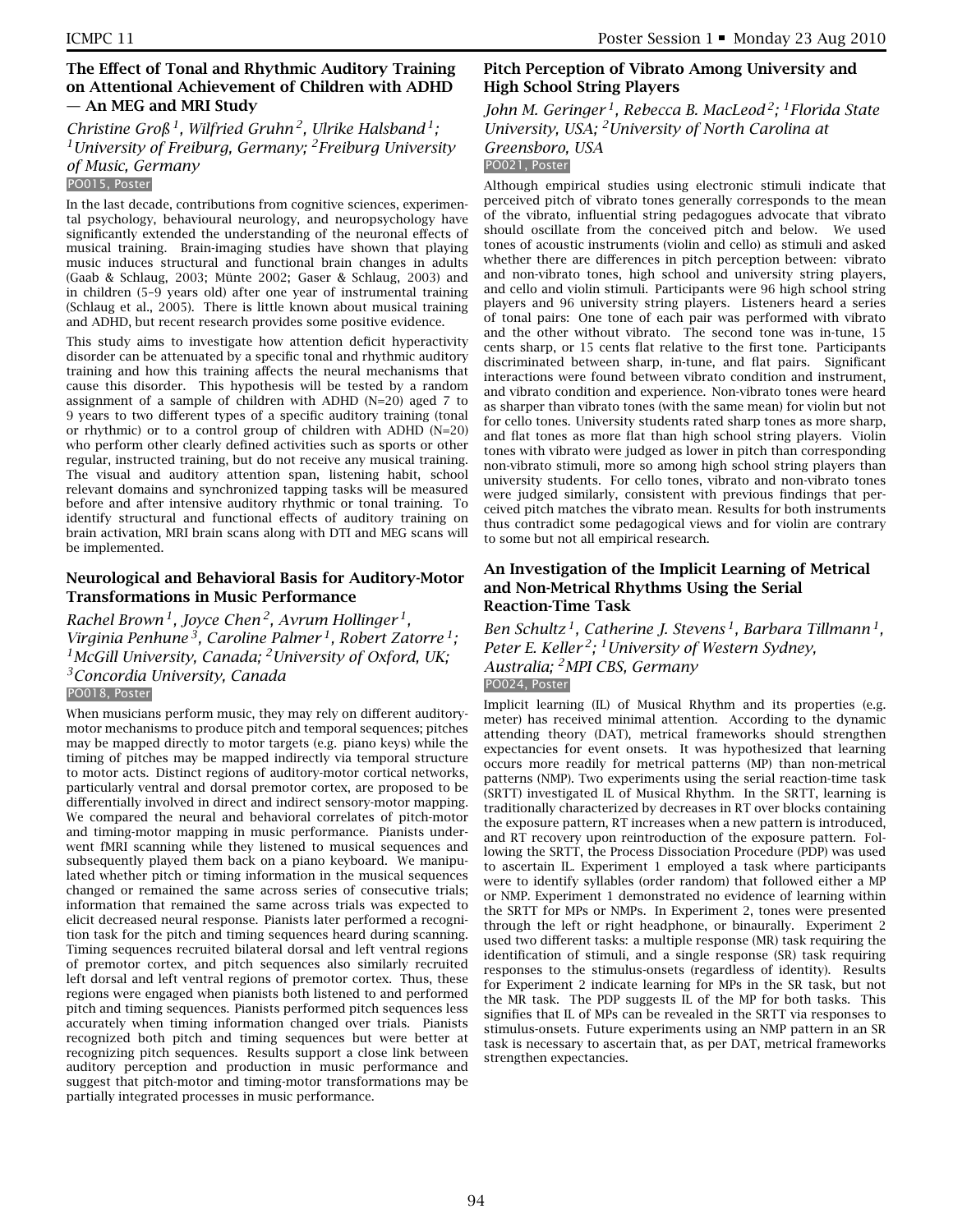### **Assessing the Influence of Instrumental and Vocal Timbres on Melodic Dictation Outcomes**

#### *Garrett Michaelsen, Mitch Ohriner; Indiana University, USA*

#### PO027, Poster

The piano tends to be the sole instrumental timbre used in universitylevel aural skills courses. Our study investigates the effect this focus on the piano timbre has on melodic dictation outcomes in the aural skills class. We administered 18 melodic dictations to 84 second-year students over the course of a semester. For each dictation, half of the students dictated piano melodies and half dictated one of a set of nine other timbres. We found that, on the whole, students performed better on piano dictations than on any other timbre. Pianists enjoy a larger  $\ll$ piano bump $\gg$  when hearing their native timbre compared to all other students. Students also performed better on treble dictations than on bass dictations. In individual cases, certain vocalists and instrumentalists also showed very substantial gains dictating their native timbre, sometimes exceeding one standard deviation, but we did not find a general trend. We believe the results of our study show that students in aural skills classes are being ill-prepared for the timbral diversity they will be exposed to in their musical careers. Aural skills classrooms should therefore strive to include a wider variety of instrumental and vocal timbres in their curricula.

### **Unattended "Silent" Beats Enhance Visual Attention**

### *Nicolas Escoffier, Darren Yeo, Annett Schirmer; National University of Singapore, Singapore* PO031, Poster

Musical rhythms can entrain attention thus modulating attending periodically over time. A similar effect has been recently described for visual rhythms. This suggests that the processes supporting these entrainments might be shared across modalities. We aimed at testing this idea by investigating whether a musical rhythm could entrain visual attention and modulate response time to visual events. We explored whether the effect would be modulated by the social relevance of the material or the participants' musical expertise. Participants were presented with pictures of faces or houses and judged picture orientation (upright or inverted). They performed the task in silence or in presence of a syncopated musical rhythm comprising a beat in the absence of a sound. Visual stimuli were presented either on or off the silent beat. Participants responded faster to pictures presented on as compared to off-beat or in silence. This effect was comparable for faces and houses and did not correlate with the number of years of musical training. Together these results provide evidence that an unattended musical rhythm can modulate attention in the visual modality regardless of stimulus type and listener background. Thus one may infer a shared mechanism for rhythmic attending in the visual and auditory modality with a possible crossmodal influence. Moreover, this mechanism appears to be universal suggesting a fundamental role for the emergence of music in human evolution.

### **Absolute Pitch in Children with Congenital Visual Impairment: A Preliminary Study**

### *Maria Dimatati 1, Adam Ockelford 1, Pamela Heaton 2, Linda Pring 2, John Downing 1; 1Roehampton University, UK; 2Goldsmiths University of London, UK* PO035, Poster

A high incidence of absolute pitch (AP) has been reported among individuals with visual impairment (VI). One question is whether children and adolescents with congenital VI show superior memory for pitch compared to sighted chronological age-matched controls. Children with congenital VI, together with age-matched controls, participated in an online experiment testing pitch memory. The results indicated that the group with VI outperformed the sighted group in the extent of the total number of accurate pitch identifications. Additionally, a ceiling effect was revealed in the subgroup of blind males, while individuals with some light perception and a specific syndrome tended to show superior performance. These findings suggest enhanced memory for pitch in individuals with VI. However,

the study is ongoing with a larger sample and our further aim is to investigate the effects of the syndrome variability and the timing of blindness onset on auditory performance.

### **Motivations to Engage in Amateur Music-Making: Does the Audience Matter?**

#### *Alexandra Lamont, Christopher Marshall; Keele University, UK* PO038, Poster

There is a growing literature on the motivations behind children's involvement in music training and music ensembles, and other factors such as family support and socio-economic variables that can influence this. In order for learning to be successful, many motivation theorists such as Dweck and colleagues have argued that a shift towards intrinsic motivation and learning goals rather than performance goals is necessary. This thus suggests that appreciating an activity for its own sake is valuable to sustain long-term engagement. Despite around a third of school leavers having the necessary skill to continue making music, many young adults cease this activity. However, some young adults join organised groups to continue with both the social and performance elements of music-making. It thus appears that performance goals in terms of playing with others and/or playing for others might be necessary to sustain musical involvement throughout the lifespan, at least for particular types of adult. As yet no research has systematically explored the effects of personality on such choices.

This paper aims to explore why individuals choose to engage in music-making at an amateur level individually, in a group, and for a performance. It is part of a wider project comparing motivations for engaging in music and sport. The study includes two different groups of adult (undergraduate student) amateur music-makers: those pursuing music for its own sake, and those in organised ensembles preparing for a performance. A mixed-methods approach will be employed combining quantitative measures (motivation to practice, both structured and unstructured; to play; to attend rehearsals; enjoyment; engagement; a personality measure; and quality of life) and in-depth interviews. Data collection is ongoing and full results will be available at the conference. The results will be compared with recent findings by Harackiewicz et al. (2002) that suggest multiple goals (both learning and performance) may be more beneficial for predicting engagement with an activity, particularly for college students. Since music making has considerable benefit for lifelong well-being, the results will provide important insights into the opportunities that can be offered to adults in order to sustain their interest in this kind of activity, whether it be personal or social.

### **Expressive Synthesis of Melody Using Prosodic Labeling**

#### *Christopher Raphael; Indiana University, USA* PO043, Poster

I propose a method for automatic expressive synthesis of melody.

The majority of past work on expressive synthesis mostly concerns piano music, largely due to the simplicity of representing a piano performance — by one way of reckoning, one need only express the start time, end time, and initial loudness of each note. Such a representation is not rich enough to capture the expressive considerations that arise for the violin, oboe, trumpet, and other "continuously controlled" instruments. I introduce a minimal, yet usable, performance representation consisting of two time-varying functions, one for frequency and one for intensity. Through this representation, one can express pitch, rhythm, within- and between-note dynamics, vibrato, articulation, glissando, pitch bending, as well as other aspects of melody interpretation.

Past approaches to expressive synthesis mainly try to map observable score attributes (rhythms, pitch contours, etc.) directly into performance decisions (warping of time, increase in dynamics, etc.). No attempt is made to understand or represent any aspect of the interpretation itself; rather the bfseries consequences of the interpretation are treated. My approach differs by explicitly representing the interpretation by tagging each melody note with a prosodic label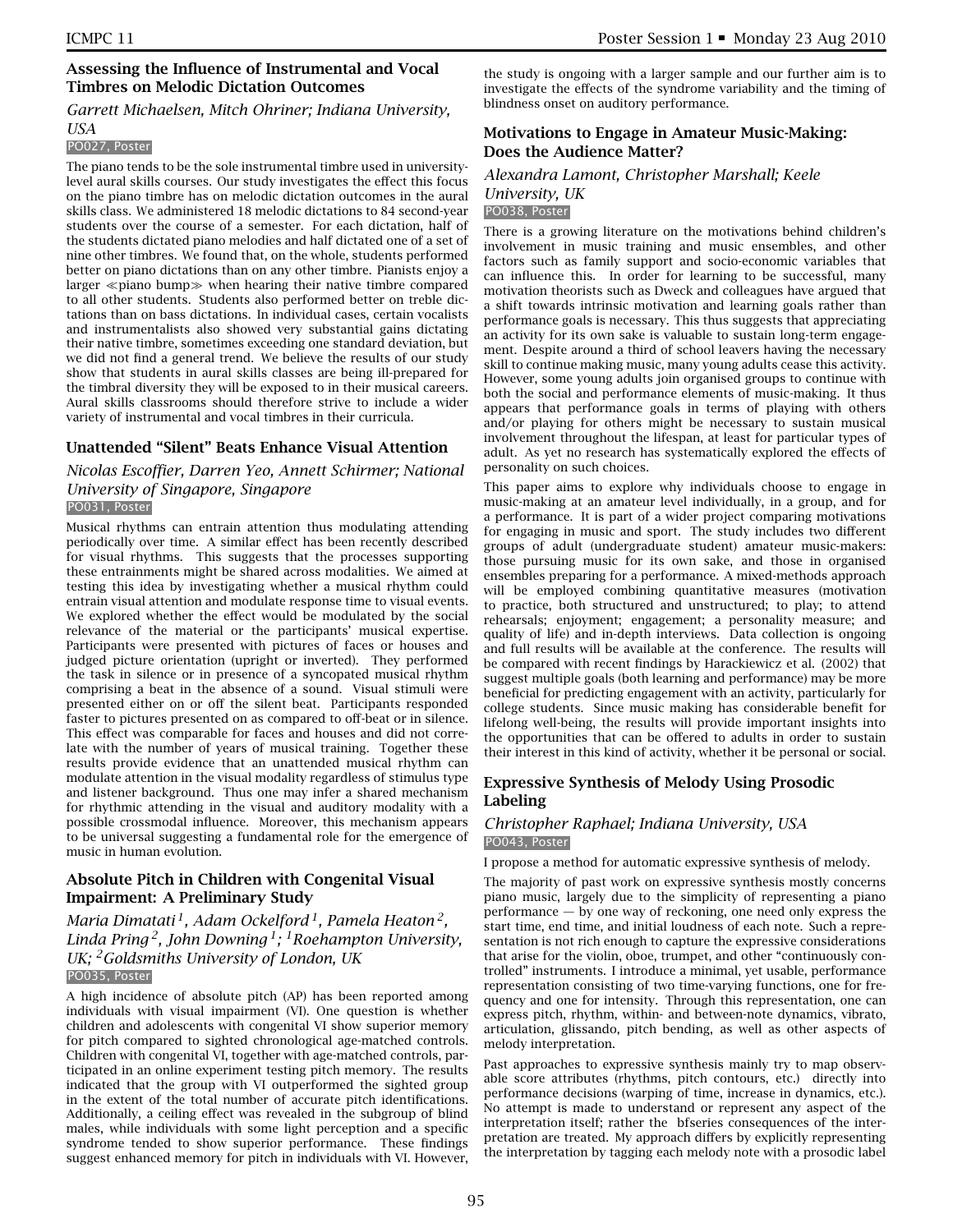capturing the role it plays in a larger context. The labels reflect local notions of direction and repose, but higher level grouping implicitly emerges from the labeling.

There are at least two advantages to this approach. One is that a simple logic governs the way the prosodic label sequences behave. When this logic is captured by an appropriate probabilistic model, the problem of estimating the hidden sequence of labels is solvable. I phrase the interpretation problem as one of estimating the most likely hidden sequence of labels, using time-honored machinelearning techniques such as hidden Markov models, classification trees and logistic regression. The sequence estimator is trained using a hand-labeled data set of about 50 folk-like melodies. The estimated interpretation is then deterministically mapped into the frequency and intensity functions which, in turn, give the audio performance.

The second advantage is that the prosodic labeling is naturally positioned between the musical score and the observable aspects of the interpretation. Thus the separate problems of estimating the prosodic labeling and generating the actual performance from this representation require shorter leaps, and are therefore easier than directly bridging the chasm that separates score and performance.

Examples are presented on the data set used for training using the usual "leave one out" train/test paradigm. Examples can be heard at http://www.music.informatics.indiana.edu/papers/ismir09

#### **Jazz or Classical — Does Personality Influence Choice of Genre in Professional Musicians?**

### *Line Gebauer 1, Peter Vuust 2; 1Aarhus University, Denmark; 2Royal Academy of Music, Denmark* PO048, Poster

Despite the obvious importance of deciding which career to pursue, little is known about the influence of personality on choice of career. Here, we investigated the relation between sensation seeking, a supposedly innate personality trait, on career choice in classical and 'rhythmic' students at the academies of music in Denmark. We compared data from groups of 36 classical and 36 'rhythmic' students matched on age and gender who had performed a psychological test battery comprising the Zuckerman Sensation Seeking Scale, the Spielberger State Trait Anxiety Inventory as well information about demographics and musical background. 'Rhythmic' students had significantly higher sensation seeking personality, pre-dominantly driven by higher boredom susceptibility, than did classical students, whereas classical student showed significantly higher levels of state anxiety, imagining themselves just before entering the stage for an important concert. The higher level of anxiety related to stage performance in classical musicians could not be attributed to general anxiety level differences between groups and are presumably a consequence of differences in musical rehearsing and performance practices of the two styles of music. The higher sensation seeking score observed in 'rhythmic' students, however, suggests that personality plays a major role in choosing which musical career to pursue.

### **Influence of Teacher Praise, Parental Support and Peer-to-Peer Communication on Pupils' Self-Assessment and the Development of Self-Concept Beliefs in Musical Ability**

*Margit Painsi, Thade Buchborn; University of Music & Performing Arts Vienna, Austria* PO051, Poster

#### Assessment for learning in music mainly aims to help pupils be aware of their actual standard of performance and to develop strategies to achieve their next developmental level. This formative assessment is achieved mainly by means of dialogue between teachers and pupils and is characterized by its process-orientation and focus on future goals in contrast to summative assessment that essentially looks back on the work that pupils have done (Nicol & Macfarlane-Dick, 2006). Besides teachers, parents also provide feedback as do peers in the musical learning community by engaging in lively dialogue with each other. The study aimed to investigate the feedback that young musicians get from their teachers, parents and peers. The

sample comprised forty 11 to 12-year-olds from a secondary school which participated in an extended music programme. Data was collected by video observation and semi-structured interviews. Results indicate that feedback from teachers, parents and peers differ in essential aspects. Whereas verbal feedback is predominant in the communication between pupils and teachers as well as between pupils and parents, pupils mentioned verbal feedback between themselves and their peers only in passing. Peers gain information about the quality of their achievement by drawing conclusions out of social comparisons that mainly rely on behavioural interactions. Whereas praise from teachers is attributed to effort and achievement, positive feedback coming from parents is often attributed to their emotional relationship. Peer-to-peer feedback seems to be evoked by an unconscious intention of the children themselves that may be influenced by their motivational needs.

### **Cognitive Modeling of the Cross-Cultural Understanding of Improvised Modal Music**

### *Olivier Lartillot 1, Mondher Ayari 2; 1University of Jyväskylä, Finland; 2University of Strasbourg, France* PO054, Poster

This multidisciplinary research, articulating field musicology, experimental psychology and computer science, undertakes a cognitive study (both perceptive and computational) focused on improvised music, encompassing various levels of the hierarchical articulation of music as heard, from perceptive low-level Gestalt rules to cultural high-level formal and stylistic knowledge. Tunisian traditional musicians, European jazz and non-jazz musicians analyzed two modal improvisations from distinct cultural origins (a Tunisian traditional Istikhbâr, and a solo by John Coltrane). Individual listening strategies are explored with the help of an experimental protocol based on identification of musical material, recognition of mode and modulation, and segmentation and reduction task. Segmentations were clustered across subjects, according to the underlying segmentation heuristics, as indicated by the listeners during a final interview phase. A cognitive model of segmentation strategies has been developed, based so far mainly on low-level heuristics of local discontinuity and parallelism, and has been tuned and articulated so as to maximize the correspondences between the computational predictions and the subjects' responses. Most of the segmentation positions proposed by the subjects can be partly explained by the presence of local discontinuities along time and pitch dimensions. Strong local discontinuities relate to listeners' segmentation decisions; weaker discontinuities, on the contrary, cannot explain the perception of segmentation unless they are combined with other factors such as parallelism. Experts tend to overlook slight boundaries, concentrating rather on other factors, even perceptually insignificant, that are related to high-level structures.

# **Amplitude Envelope and Auditory Alarms**

### *Michael Schutz 1, Jeanine Stefanucci 2; 1McMaster University, Canada; 2University of Utah, USA* PO057, Poster

Auditory alarms are an important feature in medical devices, allowing doctors to monitor patients' vital signs by ear while simultaneously observing them visually. However, such alarms rely on a doctor's ability to remember associations between sounds and messages, a task that has proven difficult even when using the sounds recommended by the International Electrotechnical Commission, which use flat amplitude envelopes (exhibiting a long sustain and an immediate offset). We found that alarms based on sounds with percussive envelopes (exhibiting an immediate exponential decay with no sustain) may be preferable for such applications by asking participants to associate various household objects (e.g., cell phone, key, credit card) with 4-note melodies made of tones using one of two amplitude envelopes: "flat" or "percussive." Participants repeated a training block in which they were exposed to ten melody-object pairs until able to recall at least 7 of the 10 melody-object associations. Participants then performed a distracter task, after which we evaluated retention using a modified version of the old-new paradigm allowing for testing of both melody recognition and melody-object association. We found that participants listening to melodies of percussive tones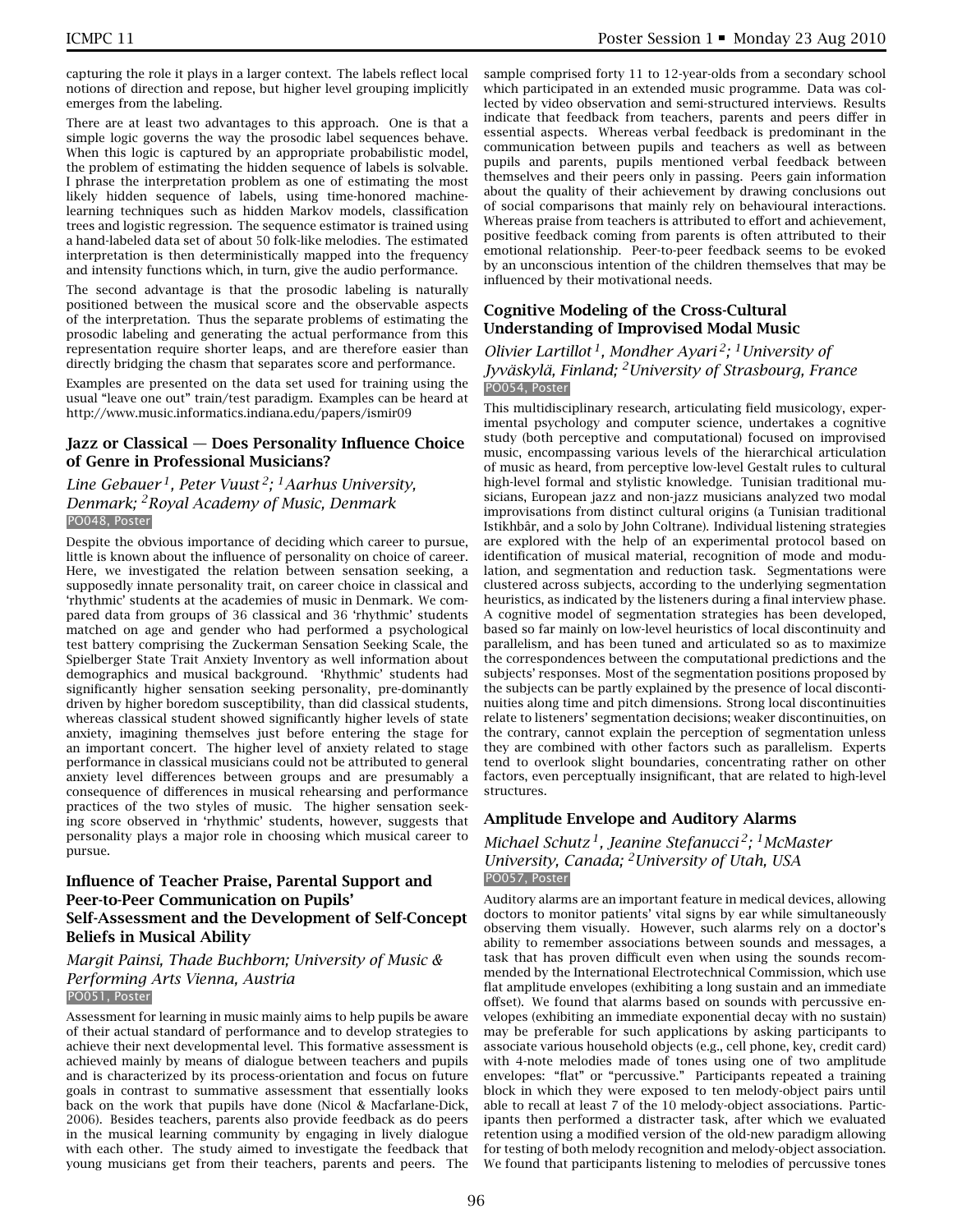required 40% fewer trials to learn the associations, yet performed no differently in the final evaluation (either with respect to the old/new judgments, or to the melody-object associations). We conclude that envelope shape may play an important role in explaining previous problems with designing effective auditory alarms in medical devices, a finding that raises theoretical questions about learning, memory, and timbre.

### **Musical Conceptual Blending: Music Exists Only Between Sounds**

### *Sebastian Schmidt, Thomas A. Troge; University of Music Karlsruhe, Germany*

#### PO060, Poster

In the last decades, tremendous progress was seen in the field of neurosciences, which dealt among other things with consciousness, cognition and perception. And furthermore empirical findings in musical research often create the basis to develop cognitive descriptions of music. But it is possible to develop cognitive musical concepts, if the scientist who developed these concepts, is not integrated as 'observer' (Foerster, 2003)?

We do not think so, and therefore, as a first step in this paper, we show that a comprehensive description of music is possible when you leave the paradigm of scientific realism and look at music descriptions with the 'epistemology of constructivism' (Glasersfeld, 2002). On this basis, we present the huge potential residing in Gilles Fauconnier's & Mark Turner's 'Blending Theory' (Fauconnier & Turner, 2003) to develop a cognitive musical description. The next step this paper develops a 'Musical Conceptual Communication Model' based on neurobiological realizations from 'Autopoiesis' (Maturana, 1972), epistemological aspects of Constructivism, and sociological constructions from 'System Theory' (Luhmann, 1995) in order to try to integrate the scientists in this concept.

Afterwards, we explain the tools important from the 'Blending Theory' in connection to musical examples and hope to put forward a line of arguments that help to understand why 'Music Exists Only Between Sounds'.

Consequently, we present a first sketch of a 'Musical Conceptual Blending Theory' that respects our 'Musical Conceptual Communication Model'. This approach is not bound to traditional notation and, because of this, it integrates the 'subjective aspects of music' (Huron, 2008).

Lastly, we conclude music could only be described as a mental room of possibilities.

### **Attitudes, Perceptions and Behaviours of Singing Students in Tertiary Environments**

#### *Jessica O'Bryan; University of Queensland, Australia* PO065, Poster

This paper reports on the perceptions of tertiary students studying voice, in particular, highlighting commonalities of student singers and interrogating current approaches to teaching and learning singing in higher education.

Singing students were the focus of an anonymous, online survey that investigated student attitudes toward their tertiary institution experiences, their prior learning, their singing teacher and their one-to-one singing lessons. The survey was designed using Survey-Monkey. It was intended to provide initial data to inform a future case-study examining tertiary vocal teaching and learning approaches in higher education. A range of questions employing forced choice and six-point Likert-type responses were administered to tertiary voice students Australia-wide (N=73). Five key areas were targeted: tertiary music experiences; prior music learning; singing experiences; one-to-one singing lessons; and singer identity. Data were analyzed by frequency and percentage.

Preliminary findings indicate that tertiary experiences of singers are generally positive. Considerable prior music learning factored strongly in the participant cohort, and singing experiences included substantial involvement in formal and informal musical events outside the one-to-one lesson. Findings in singing pedagogy and planning, singing teacher knowledge and relationships reported

significant positive responses of engagement, trust, and respect within the one-to-one singing lesson.

### **Musical Expectation Effect in Appreciating Musical Climax in the Brain: 3T fMRI Study**

### *Sujin Hong, Seiji Ogawa, Hyeon-Ae Jeon, Sang-Han Choi, Uk-Su Choi, Yul-Wan Sung, Young-Bo Kim, Zang-Hee Cho; Gachon University of Medicine & Science, Korea* PO069, Poster

Climax is the prominent musical passage to evoke a feeling, and neural understanding of expectation while appreciating climax may suggest a way of mechanism in emotional response to music. Using functional Magnetic Resonance Imaging (fMRI), we scanned the participants while passively listening to three types of music; each 12s, 18s, 24s duration of music stimulus includes the same 6s climax passage in the end. The participants got an oral notice that listen carefully when the climax comes. The comparison among three types of music showed the significant large activation in 24s music ( $p<0.05$ , N=11). The activation of a limited condition of 6s climax passage including post music period of 3 scans showed a same trend. Left anterior insula showed the remarkably enhanced hemodynamic response function (HRF) in the post music period compared to right anterior insula. Also, the cluster of left auditory cortex and left insula showed more various patterns compared to the cluster of right auditory cortex and right insula by multi-voxel pattern analysis (MVPA). We are doing an in-depth analysis of regions of interest including anterior insula, auditory cortex, middle frontal gyrus, lentiform nucleus, cerebellum and so on. Detecting musical climax is a top-down expectation task, and also it is one of paths to the emotional feeling. ROIs in this study will be verified to know how the various activation patterns of bilateral auditory cluster area as well as the different HRF decay patterns of post music period are related with the feeling of musical climax through expectation.

### **Toward a Comprehensive Model of Consumer Response to Advertising Music**

#### *Lincoln G. Craton, Geoffrey P. Lantos; Stonehill College, USA*

#### PO072, Poster

Many broadcast ads include music, and most discussions of music in advertising assume that including music will add value to the commercial. This paper challenges that assumption. The authors — a psychologist and a professor of marketing — provide a novel, integrative review of the relevant literatures in the psychology of music and the marketing literature on music in broadcast commercials. We introduce a new consumer response variable, attitude toward the advertising music  $(A_{am})$ . We then outline a conceptual model of consumer response to music in broadcast commercials that identifies key external variables (consumer, situational, and musical stimulus) and internal variables (ad processing and music processing) that influence Aam.

### **Live Performance Computer System with Pitch and Dissonance Models**

*Alexandre Torres Porres; University of São Paulo, Brazil* PO076, Poster CANCELLED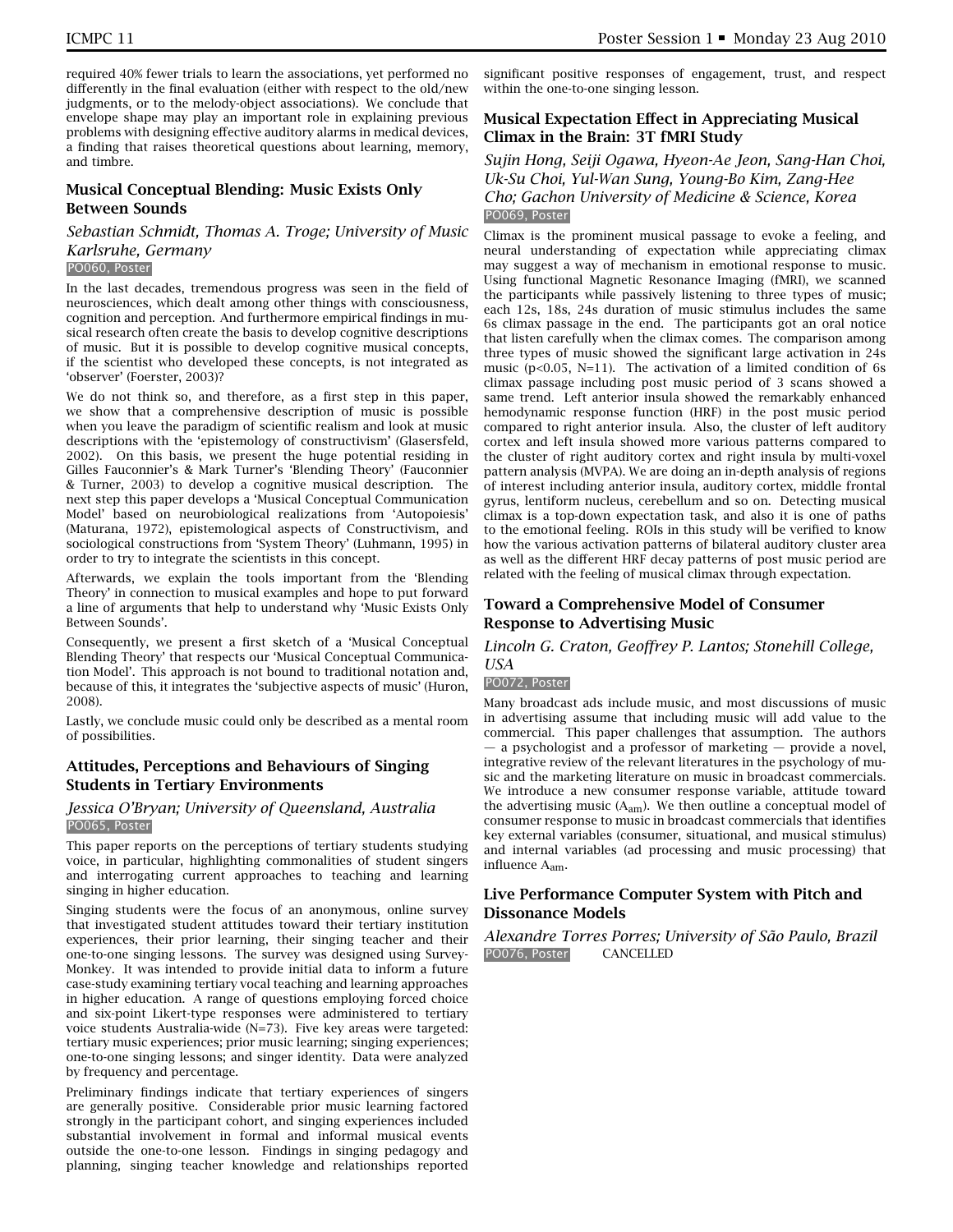results in expressive deficits during performance, which are further exacerbated by the growing dependency of modern audiences on multimodal dynamism. Perceptual evaluation by naïve and musically trained listeners corroborates the measured production differences.

### **Is There a Musical Ganong Effect?**

#### *David Temperley, Daphne Tan; University of Rochester, USA*

#### PO089, Poster

The Ganong effect refers to the effect of context on the categorization of speech sounds: an ambiguous phoneme tends to be perceived as the category that is more likely in context. In this study we examine whether there is a Ganong effect in music. By analogy with language, we might expect that, given a pitch that is tuned in between two chromatic-scale categories, listeners would perceive the pitch category that is more likely or appropriate in context.

To test this prediction, we designed short melodic fragments containing one note in between two chromatic-scale categories: for example, E-D-[C/C#]-B, where  $[C/C\#]$  was tuned 33 cents, 50 cents, or 67 cents above C. We presented the fragment in two contexts: one in C major (in which  $C$  is a more likely pitch than  $C#$ ) and one in B minor (in which C# is more likely); the fragment was always at the end of the melody. Following the phrase, participants heard two perfectly tuned versions of the fragment (E-D-C-B and E-D-C#-B) and judged which was more similar to the fragment they had heard in context.

There was no main effect of context: hearing the fragment in a context of C major did not make participants either more or less likely to categorize the pitch as C rather than C#. We will discuss the implications of these findings, particularly as they relate to differences between music and language perception.

### **Effects of Violin, Keyboard and Singing Instruction on Spatial-Temporal Reasoning and Music Aptitude of Young Children**

*Tzu-Ching Tai; University of Maryland at College Park, USA*

#### PO094, Poster

Music learning has been considered an important educational tool that helps cognitive development of young children. Research on early childhood music education has shown that active music learning enhances young children's spatial-temporal reasoning and music aptitude. Given a wide variety of music learning, however, the concern of what pedagogical endeavors have effects on children's development of spatial reasoning and music aptitude remains unanswered. The aim of this study was to examine effects of the three music instructional conditions — violin, keyboard, and singing instruction on spatial-temporal reasoning and music aptitude of children from 4 to 7 years of age. Results of this study showed that children in the violin and keyboard groups had significant increase on scores of spatial-temporal reasoning over the four weeks of music instruction, while children in the singing group did not have a significant improvement. The younger group (4–5 year olds) improved significantly on the spatial-temporal reasoning scores while the older group (6–7 year olds) did not improve significantly. Regarding music aptitude, the four- to five- year-old children in the singing group scored significantly higher than children in both the violin and keyboard groups on tonal aptitude. This study suggests that musical effects on spatial-temporal reasoning may be related to instrumental learning. The singing instruction may help young children develop their tonal aptitude.

### **Pitch Shifting Does Not Disrupt Song Recognition in the European Starling**

*Micah R. Bregman 1, Aniruddh D. Patel 2, Timothy Q. Gentner 1; 1University of California at San Diego, USA; 2Neurosciences Institute, USA* PO097, Poster

Musical absolute pitch is rare among humans, who attend primarily to the relationship between pitches even if they have some memory

### **Temporal Development and Cognitive Processes in Free Improvisation**

*Erkki Huovinen 1, Atte Tenkanen 2; 1University of Minnesota, USA; 2University of Turku, Finland* PO081, Poster

Musical analyses of improvisations easily remain mere descriptions of stylistic features, leaving the improvised nature of the music without concern. Our aim is to address this problem by examining processes of temporal development in a large corpus of free improvisations using computer-aided methods, demonstrating how recurring patterns of embodied, cognitive processes may be analyzed on the basis of the improvised musical works.

Our research focuses on a corpus of 750 MIDI-recorded free keyboard improvisations by a professional improviser, situated in the tradition of organ improvisers within western art music. These improvisations were subjected to computational analyses exploring the relative presence of selected musical features in the temporal course of the performances.

The results trace the development of several simple parameters (e.g., density of note onsets, registral range, key velocity) as well as musically more sophisticated ones (e.g., the relative presence of diatonicism or "constructive" musical materials such as the octatonic scale) within the temporal course of the improvisations. By comparing such temporal processes in a large number of improvisations by a single musician, we will (i) describe typical, recurring strategies of improvisatory problem-solving during the first two minutes of an improvisation, and (ii) point out typical temporal areas for apparent cognitive and/or physical breaking points in the improvisations. The relationship of such features to the improviser's own views on his artistic goals and improvisatory strategies are discussed. Overall, this case study suggests further avenues of research for a cognitively oriented, but nevertheless music-analytically anchored research program of musical improvisation.

### **Art Song: The Necessary Coordination of Sound and Motion**

*Eric Vatikiotis-Bateson, Adriano Vilela Barbosa, Esther deMonteflores, Rena Sharon; University of British Columbia, Canada* PO084, Poster

Why is Art Song so boring? This study examines the spatial and temporal coordination of body motion and voice during Art Song performance, and shows how performance style influences audience perception. Our aim is to show a clear linkage between performer action and audience perception that can be used in both Art Song pedagogy and control of listener bias.

It is physically implausible to produce expressive vocalizations at high acoustic amplitudes without concomitant motion of the head and torso. This is due to inherent coordination of the postural, respiratory, and upper airways structures. Furthermore, it is known that motion facilitates learning complex sequences in music and language. Art Song combines complex linguistic and musical skills. However, Art Song practitioners are trained to minimize body motion during performance, limiting their expressive behavior to the face, eyes, and voice. Quantitative analysis of the correspondence between visible motion (using *optical flow analysis*) and vocal acoustics for different styles of Art Song performance by three singers study suggest that suppressing physical motion during Art Song training minimally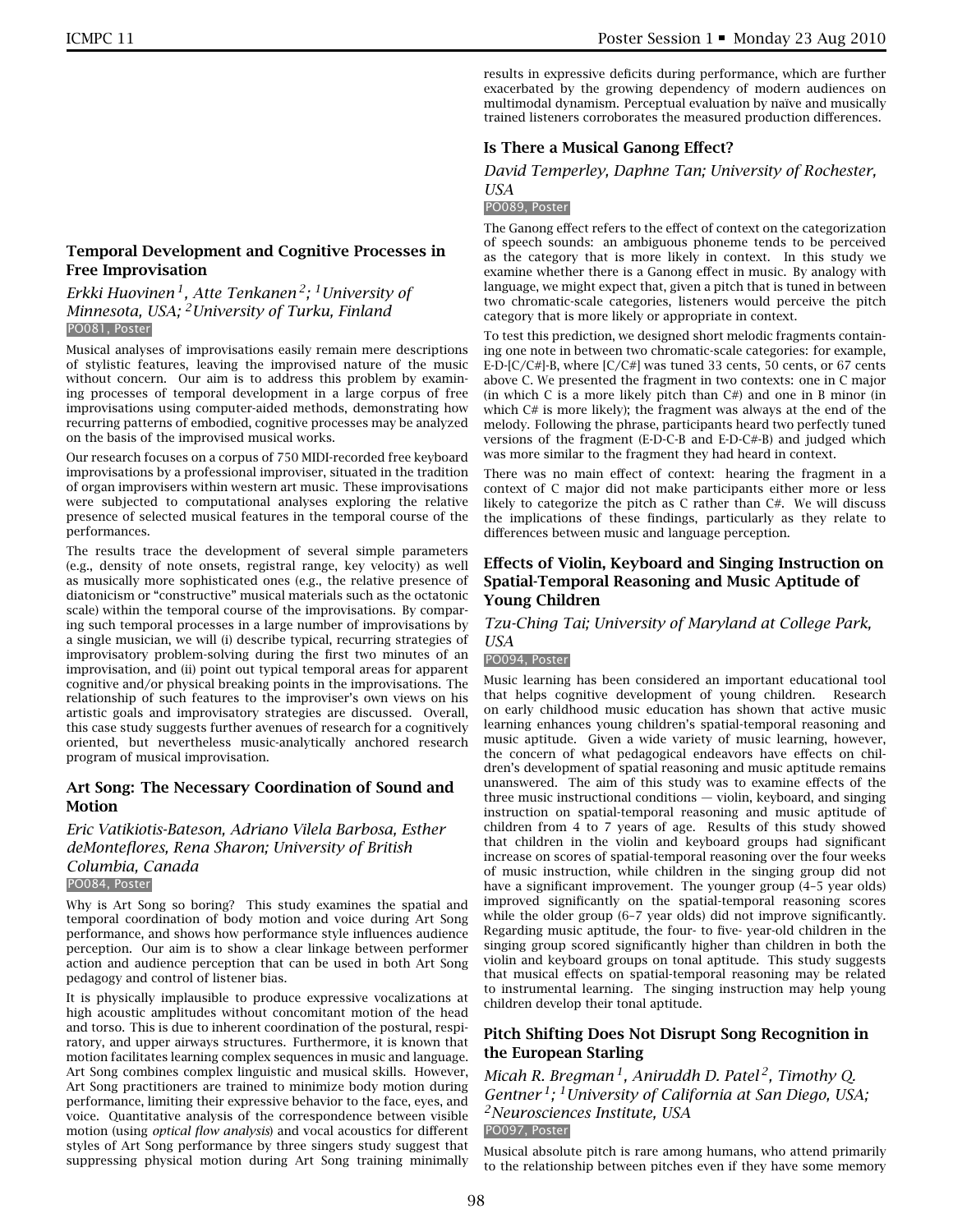for absolute pitch. In contrast, previous research has suggested that songbirds perceive relative pitch only in limited contexts, and are only able to recognize novel stimuli on the basis of relative pitch within a range constrained by the absolute pitch of the training stimuli.

Our results suggest that the European starling, a species of songbird is able to recognize conspecific song even when the absolute pitch is shifted while preserving relative pitch. This ability to generalize was unconstrained by the training range. Strikingly, there was no difference in acquisition rate between a training set consisting of 64 stimuli (16 shifted versions of 4 song excerpts) and the training set containing only the original 4. Moreover, both groups of subjects were able to recognize novel pitch-shifted exemplars both within and outside of the training range. These results suggest that the full extent of avian pitch processing has not been fully explored, especially within the context of more natural stimuli.

### **The Relaxing Effect of Sounds: Using Monochord Sounds in Gynaecological Oncology**

*Eun-Jeong Lee 1, Joydeep Bhattacharya 2, Christof Sohn 3, Rolf Verres 4; 1Heidelberg University, Germany; 2Goldsmiths University of London, UK; 3Heidelberg University Women's Hospital, Germany; 4University of Heidelberg, Germany* PO101, Poster

The monochord is often used in music therapy in central Europe for alleviation of pain, perception of body by means of vibration, as well as for relaxation. The empirical studies investigating primarily the effect of the monochord sound show that monochord sounds positively affect the body and the psyche. In the psycho-oncological context, the monochord is used in particular to promote relaxation in patients. The aim of this study is to investigate further the therapeutic effect of monochord sounds in gynaecological oncology. A total of 63 patients receiving chemotherapy participated in this study: monochord sounds (n=22), progressive muscle relaxation (n=21) and control group (n=20). We collected data using questionnaires (the State Anxiety Scale of Spielberger's STAI and a bipolar mood questionnaire about their physical and mental states) and electroencephalography.

We showed that the monochord works as anxiolysis and improves the physical and mental states of patients during chemotherapy as effectively as progressive muscle relaxation. The results suggest that the monochord as well as progressive muscle relaxation can be used as a therapeutic support for gynaecologic oncological patients during chemotherapy. Further investigation into the therapeutic effect of monochord sounds is necessary to develop an adequate concept and moreover to anchor music therapy in systems for health provision.

### **The Effect of Performing Music on the Mood of the Performers Themselves**

#### *Teruo Yamasaki; Osaka Shoin Women's University, Japan* PO104, Poster

In this study, it was explored whether engaging in the collaborative music activity could affect the mood of the performers themselves. Subjects who had played pianos or other keyboard instruments for 6 to 17 years but did not take professional lessons in music, participated in the performance experiment. Pairs of subjects rehearsed a piano piece for four hands together and played the piece in a duet. Their mood states before and after the performance were measured using by the POMS. To add to it, they were asked to evaluate various aspects of their activity, that is the satisfaction at the activity, the enjoyment of the activity, the quality of the collaborative performance, the quality of the individual performance, the task, the self. the partner, and the interpersonal aspects of the activity.

The results of the experiment revealed that their moods after performance improved significantly in comparison with their moods before performance. Therefore performing music affected the moods of performers themselves. Although the multiple regression analysis was conducted in order to investigate the relation between the positive evaluations, that is the satisfaction at and the enjoyment of

the activity, and the change of moods of performers, any systematic relations were not found. On the other hand, the multiple regression analysis suggested that the satisfaction at the activity resulted from the positive evaluations to the quality of performance and the enjoyment of the activity related to the evaluations to the self, the partner, and the interpersonal aspects of the activity.

### **Correlation Between the Reasons for Students to Enroll in a Music Course of a University, Their Adjustment to It, Their Perspective of Their Future and Their Personalities**

#### *Jiro Isobe, Shigeki Okino, Noriko Sato; Tokai University, Japan*

### PO110, Poster

In his article 'Individual Differences in Musical Behavior' (in: *The Social Psychology of Music,1997*), A.E. Kemp insists that musical development reflects the kind of person musicians tend to be as well as the environment in which they tend to be nurtured. To study musicians' personality and temperament, as Kemp continues, may open up new ways of understanding their motivational drives. This view is the starting points of our study and the purposes of our study are 1) to clarify the personality traits of music students, 2) to examine the correlations between those traits and the development of professional technique and 3) to investigate variables which may affect such personality and ability of them. As the first step for the diachronic research, present study focused on analyzing the responses to a questionnaire which were obtained from students in a university music course and examining the correlations to a personality inventory. The questionnaire was composed of four categories; reasons for entering the music course, possible factors that may have hindered entrance, adjustment to the course, and perspective of the future. 67 female freshmen enrolled at the university in 2008 and 2009 were asked to answer the questionnaire and their responses were investigated with the Five Factor Inventory. From the investigation of the data from the questionnaire and the personality inventory, significant correlations were found, and most of them could be explained from the five domains of personality traits. This may serve as a useful index in the educational guidance for music students.

### **A Psychological Study of Strong Experiences Induced by Listening to Music: Relationship Between Strong Experiences with Music, Physical Reactions and Emotions**

#### *Shoko Yasuda; Doshisha University, Japan* PO115, Poster

The phenomenon referred to as strong experiences with music (SEM) is experienced by many people (Yasuda and Nakamura, 2008). Gabrielsson and Lindström's (2003) survey on this phenomenon suggested that SEM has seven components: 1) General characteristics, 2) Physical reactions and behaviors, 3) Perception, 4) Cognition, 5) Feelings/Emotions, 6) Existential and transcendental aspects and 7) Personal and social aspects. However, the mechanism of SEM as well as the relationship between SEM and each component remains to be elucidated. Against this background, we have focused our research on the two abovementioned components of physical reactions and emotions, conducting experiments in order to reveal the mechanism of SEM. We found that SEM was strongly related to the synthesis of five physical reactions (Yasuda & Nakamura, 2008) and revealed that a synthesis of eight emotions was strongly associated with SEM (Yuki et al., 2003; Nakamura et al., 2004; Yasuda et al., 2007). Moreover, in 2009, the author examined the relationship between physical reactions and emotions which were strongly related to SEM. As a result of a factor analysis, three factors were extracted: "*emotions of valence*", "*emotions of arousal*" and "*physical reactions*". In addition, the factors of "*emotions of arousal*" and "*physical reactions*" showed a highly positive correlation, and such a correlation indicates a latent factor may exist which is common to both factors.

The order in which SEM is generated has yet to be elucidated. Therefore, in the present study, we aimed at clarifying this aspect by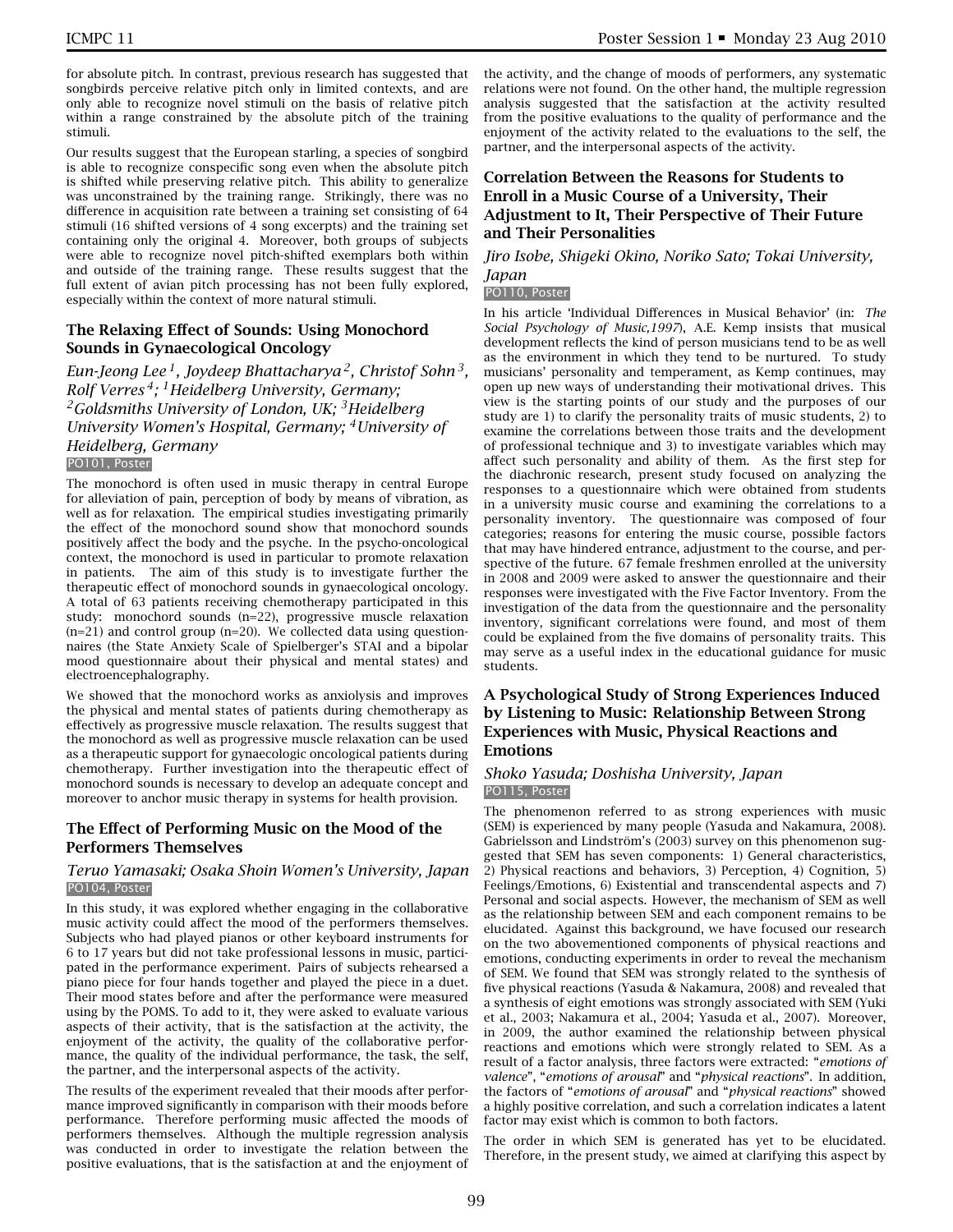investigating the relationship between physical reactions, emotions and SEM.

Fifty-three students participated in this study. They listened to two musical pieces and rated the degree of SEM, the abovementioned five physical reactions and the eight previously identified emotions which they experienced while listening. Thus, we closely examined how "*emotions of valence*", "*emotions of arousal*" and "*physical reactions*" influenced SEM by using structural equation modeling. It was revealed that the latent factor which is common to "*physical reactions*" and "*emotions of arousal*" and the factor of "*emotions of valence*" induce SEM in parallel.

By revealing the relationship between physical reactions, emotions and SEM, this study contributes to the quantitative clarification of the mechanism of SEM.

### **Altered Temporality and Acoustic Perception Under the Influence of THC**

#### *Jörg Fachner; University of Jyväskylä, Finland* PO119, Poster

Attention focus and according working memory load seem to modify the experience of temporality. This may reflect the consciousness state of a subject and its cognitive and attentional behaviour during state-related timing processes. The mechanisms behind altered temporality remain unclear. Drug-induced altered temporality is a well-known effect of cannabis action that is utilised from musicians and music listeners for music appreciation since the early days of jazz and calls for scientific explanation. Cannabis is reported to be 'used creatively' for free musical activities like improvising but can hinder exact playing i.e. of sheet music in an orchestra or big band as well. Today, drug use and a referential sound design in popular music are part of popular culture. Cannabis has an influence on timing processes at short time scales of hundreds of milliseconds as shown in tapping studies, proving evidence of an altered cerebellar functioning. For interval timing, task-related and activated neural networks (discussed are thalamo-cortico-striatal circuits, i.e. basal ganglia, supplementary motor cortex, prefrontal cortex, posterior parietal cortex) are serving as a timekeeper and are detecting coincidences in synchronous brain activation and processing of different neural populations. The change of the scalar property of auditory events may lead to a change in the metric frame of reference when perceiving acoustic and spatial relations and seemed to inspired sound design in popular music. Cannabis induced reframing of acoustic events may be of benefit for people with hearing impairment.

### **The Role of Performers' Experienced Emotions in the Construction Process of an Expressive Performance**

*Anemone G.W. van Zijl 1, John A. Sloboda 2; 1University of Jyväskylä, Finland; 2Royal Holloway University of London, UK* PO123, Poster

Do performers feel sad when they perform a sad piece of music, or do they perform sadness? Not much is known about the relationship between felt and performed emotions in musicians. This study aimed to investigate the relationship between performers' experienced emotions and the construction of an expressive performance. Eight performers completed an introductory interview, a monitoring period during which they filled out a Diary, and an in-depth interview based on the Diary. Four phases in the construction process of an expressive performance were identified. In Phase 1, performers focused on perceived and felt emotions. In Phase 2, practice-related emotions prevailed. In Phase 3, music-related emotions came to the fore. As learning proceeded, 'feeling' the musical emotions transformed into 'knowing what to do' to convey them. In Phase 4, performers focused on felt emotions again. These findings provide insight into an under-studied aspect of music performance as a creative practice.

# **Improvising Musicians' Looking Behaviours: Duration Constants in the Attention Patterns of Duo Performers**

### *Nikki Moran; University of Edinburgh, UK* PO126, Poster

The study focuses on the communication processes in improvised music performance by duos, exploring the relationship of musical communication to movement in spontaneous, everyday human social interaction. The study presented here examined improvising instrumentalist musicians' looking behaviours (their ostensive direction of attention as presented by the face). Original video recordings of North Indian classical instrumental duo performances, and video material of oral music traditions harvested from a video streaming website were analysed. The material included traditional, jazz, and folk music duos. Excerpts were analysed to identify the onset and duration of the looking behaviours, which were identified by the way in which the musicians' faces were presented (towards the audience; towards their duo partner; or towards their own hands/lap). The results show that these looking behaviours occur with fairly consistent durations in the region of one to four seconds. The duration of these behaviours does not appear to co-vary with aspects of musical structure including tempo, or with the social context of performance (such as the familiarity of the musicians, or whether the context of the musical interaction is a rehearsal or public performance). The results suggest evidence of underlying timing mechanisms that may support social interaction processes, facilitating interpersonal communication.

### **Emotional Expressivity and Positive Mood Increase Music-Induced Move**

#### *Suvi Saarikallio, Geoff Luck, Birgitta Burger, Marc R. Thompson, Petri Toiviainen; University of Jyväskylä, Finland*

### PO129, Poster

Music is intrinsically related to both movement and emotions, but little is known about how moods and emotional tendencies affect the ways people move to music. The current study investigated the effects of two different features of emotional behavior on music-induced movement: the effects of both trait emotional expressivity and state positive and negative mood. Participants were 64 young adults who were asked to move spontaneously to 30 musical excerpts representing a range of musical styles. Participants' movements were tracked with an optical motion capture system, and movement characteristics were quantified with 55 variables that assessed the amount and type of movements of different body parts. Trait emotional expressivity was measured through the Emotional Expressivity Scale (EES), and state mood through the Positive Affect Negative Affect Schedule (PANAS). Both trait emotional expressivity and state positive mood correlated positively with greater amount of movement indicated by a range of variables, whereas state negative mood did not correlate with any of the movement variables. Moreover, emotional expressivity was strongly related to the overall amount and area of movement, whereas positive mood appeared to induce an increase particularly in the amount of hand and head movements. The current study provides preliminary information about how emotional factors affect music-induced movement, and offers new viewpoints to understanding the role of music as a means for self-expression.

### **A Developmental Trajectory for the Processing of Pitch Direction**

*Amy Fancourt 1, Fred Dick 2, Lauren Stewart 1; 1Goldsmiths University of London, UK; 2Birkbeck University of London, UK* PO132, Poster

This study investigated maturational changes in children's pitch processing abilities. Musically untrained subjects in nine age groups (5, 6, 7, 8, 9, 10, 11, 13 year olds, and adults) completed two psychophysical adaptive threshold tasks designed to measure the ability to detect a change in pitch and to discriminate the direction of a pitch change. Thresholds were measured for digitally generated tones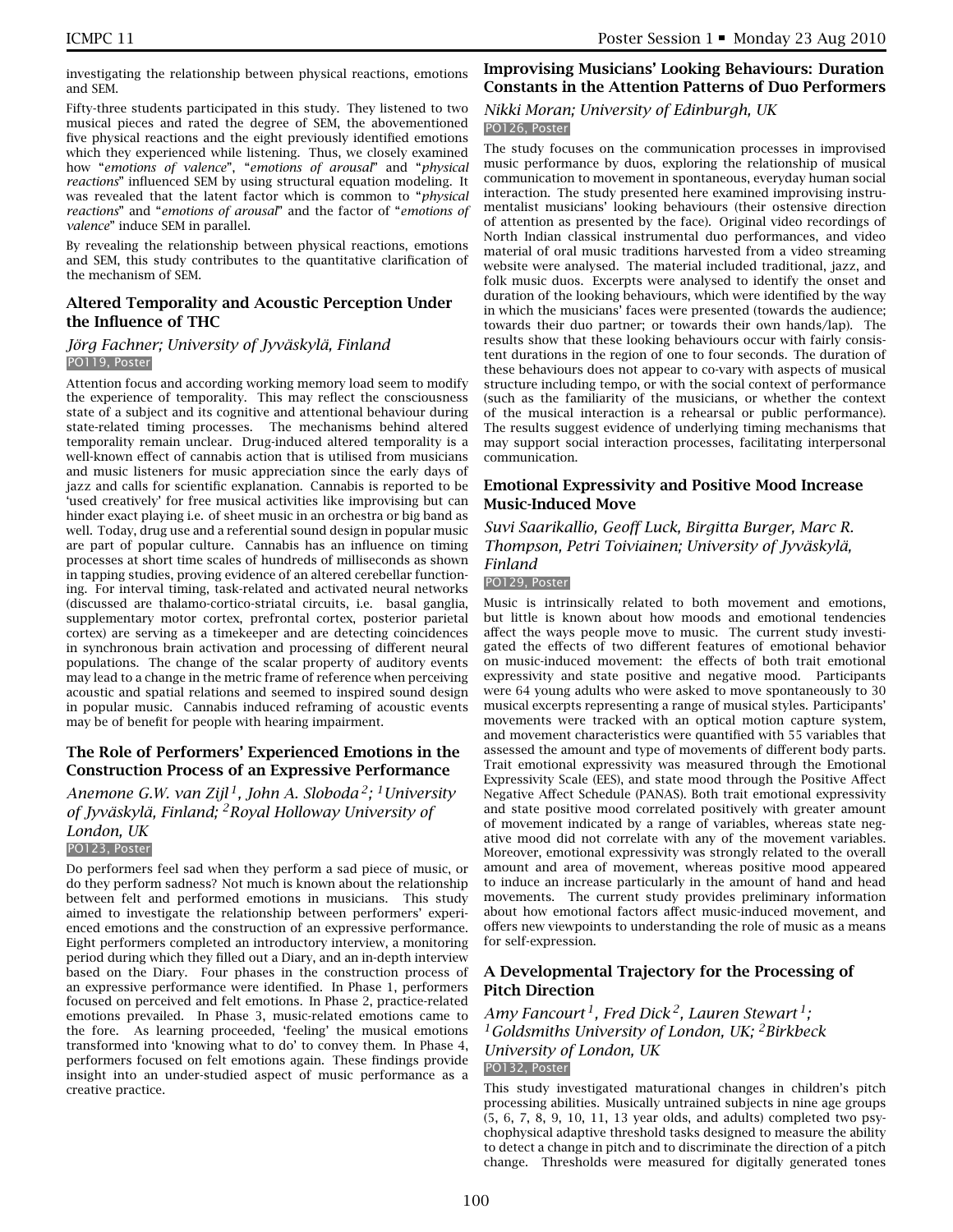centred on 500Hz using a three interval, forced-choice procedure. Analyses with age as both a categorical and continuous variable revealed that children from 5-13-years did not differ significantly from adults in their capacity to detect a pitch change. However, when discriminating the direction of pitch changes, age was a significant predictor of performance, with performance thresholds decreasing linearly from 6 to 11 years at which point adult-like thresholds were achieved. The findings from this study indicate that the capacities to detect a change in pitch and to discriminate the direction of pitch changes follow different developmental trajectories. Because the discrimination of pitch direction develops only gradually, this may make it more susceptible to developmental delay or arrest, resulting in knock on effects on pitch pattern processing and contour building in disorders such as Congenital Amusia.

### **The Effect of Initial Attack in Slurred Melodic Gestures on Instrument Identification by Senior Adults**

### *Amanda L. Schlegel 1, Jeremy S. Lane 2; 1Louisiana State University, USA; 2University of South Carolina, USA* PO137, Poster

The purpose of this study was to determine the effect of articulation (initial attack) and register on senior adults' (*N* = 42) ability to perceive and identify instrumental timbre in short, slurred melodic gestures. Two groups of senior adults (Musicians, *n* = 24, and Non-Musicians  $n = 18$ ) listened to a stimulus CD containing thirty-two, three-note descending melodic gestures played by the following eight instruments: flute, oboe, clarinet, alto saxophone, trumpet, horn, violin, and cello. Each instrumental timbre appeared four times on the CD: twice in a lower register and twice in a higher register. Within each register pairing, one excerpt included the initial attack, and the other did not. Using a written form, participants responded by identifying the instrument they thought played on each excerpt.

Results indicated significant differences between groups (musicians were more accurate in identifying instruments than were non-musicians) and a significant effect related to instrument type. Register was not a significant factor in instrument identification; the presence of initial attack, however, was a significant factor affecting instrument identification.

### **Can Expert Listeners Hear if a Piece is Improvised or Composed?**

# *Andreas C. Lehmann 1, Reinhard Kopiez 2; 1University of Music Würzburg, Germany; 2Hanover University of Music & Drama, Germany*

PO140, Poster

Although a performer knows if he or she is improvising or performing a rehearsed piece of music, this distinction may not be evident to the audience. However, it is possible that typical aspects of performance resulting from more deliberation and preparation or spontaneity induce perceptually salient cues that the listeners can utilize to infer whether a piece is composed or not. In other words, the listeners may be able to identify the music's generative type. The goal of our study was to test expert listeners' ability to discern between same-style compositions and non-compositions. Three composed pieces of different styles of music (classical, romantic, free jazz) were matched with highly similar non-composed excerpts. In a listening experiment, 102 college music students rated the excerpts on the scales "rehearsed/coherent" (RC) and "spontaneous/ improvised" (SI). Retest-reliabilities for the ratings were satisfactory. As expected, SI and RC ratings were negatively correlated (-.71). Using repeated measures ANOVA, significant main effects were found for style, generative type, and style by type interaction. Both, style effect and the interaction were elicited by the jazz piece. The listener rated its improvised example as more SI than the composed excerpt, which they rated more RC. Apparently, expert listeners had problems distinguishing improvised from same-style composed music of the classical and romantic era. In the case of the free jazz example they might have extracted performative cues (e.g., varying degrees of tightness in ensemble playing and rhythmic accuracy) that led them to correctly infer the generative type of the piece.

### **The Musical Ear Test: A New Reliable Test for Measuring Musical Competence**

*Mikkel Wallentin 1, Andreas Højlund Nielsen 2, Morten Friis-Olivarius 1, Christian Vuust 3, Peter Vuust 3; 1Aarhus University Hospital, Denmark; 2Aarhus University, Denmark; 3Royal Academy of Music, Denmark* PO148, Poster

This paper reports results from three experiments using the Musical Ear Test (MET), a new test designed for measuring musical abilities in both musicians and non-musicians in an objective way with a relatively short duration (<20 min.). In the first experiment we show how the MET is capable of clearly distinguishing between a group of professional musicians and a group of non-musicians. In the second experiment we demonstrate that results from the MET are strongly correlated with measures of musical expertise obtained using an imitation test. In the third experiment we show that the MET also clearly distinguishes groups of non-musicians, amateurs and professional musicians. The test is found to have a large internal consistency (Cronbach alpha: 0.87). We further show a correlation with amount of practice within the group of professionals as well as a correlation with a forward digit span test.

### **Connection Between Auditory and Visuomotor Representations of Piano Performance in Relation to Practice**

*Chie Ohsawa 1, Yoko Oura 1, Ken'ichi Miyazaki 1, Hiroshi Kinoshita 2; 1Niigata University, Japan; 2Osaka University, Japan* PO151, Poster

The aim of this study was to investigate the tightness of the connection between auditory and visuomotor representations for practice-related learning of a musical piece on the piano. Using a digital piano, twenty-four music major undergraduate and graduate students practiced two novel pieces of piano music in 3 sessions per piece. Before and after the each of the practice sessions, the participants were asked if sequences in the practiced piece shown by lighting the keys and simultaneously given sound were perfectly matching or not. If the connection between two kinds of representation were tightly built up, the participants would show high accuracy in the identification task. It was found that the correctness of identification continuously improved in the initial three identification tests, but it dropped at the fourth test. Thus it was concluded that the tightness of the connection between auditory and visuomotor representations became stronger during the early phase of learning to play a novel musical piece on the piano, but it became less afterwards. Immediate after each identification tasks, the participants played through the piece, and MIDI of this performance was recorded. If the connection was a deciding factor for learning of performance, there would be a high correlation between the accuracy of performance and the correctness of identification. The result from the analysis of correlation revealed a low r-value, suggesting that the connection played a minor role in learning to play a novel musical piece on the piano.

### **The Relative Roles of Melody and Rhythm in Music Therapy for Two Boys with Autism**

#### *Krystal Demaine; Lesley University, USA* PO155, Poster

Deficits in imitation may be responsible for the characteristic lack of social empathy and inability to develop language in children with autism spectrum disorder (ASD). Other than echolalia, which does not lead to meaningful communication, the imitation abilities which typically occur at 18 months do not develop in children with ASD. During music therapy sessions, two boys with ASD demonstrate divergent imitation qualities. When performing a singing task each child either (a) imitated melodic intoning without rhythm or (b) imitated vocal rhythm with out melodic contour. When performing a musical instrumental task each child either (a) imitated rhythmic pattern or (b) did not imitate at all. Treatment interventions built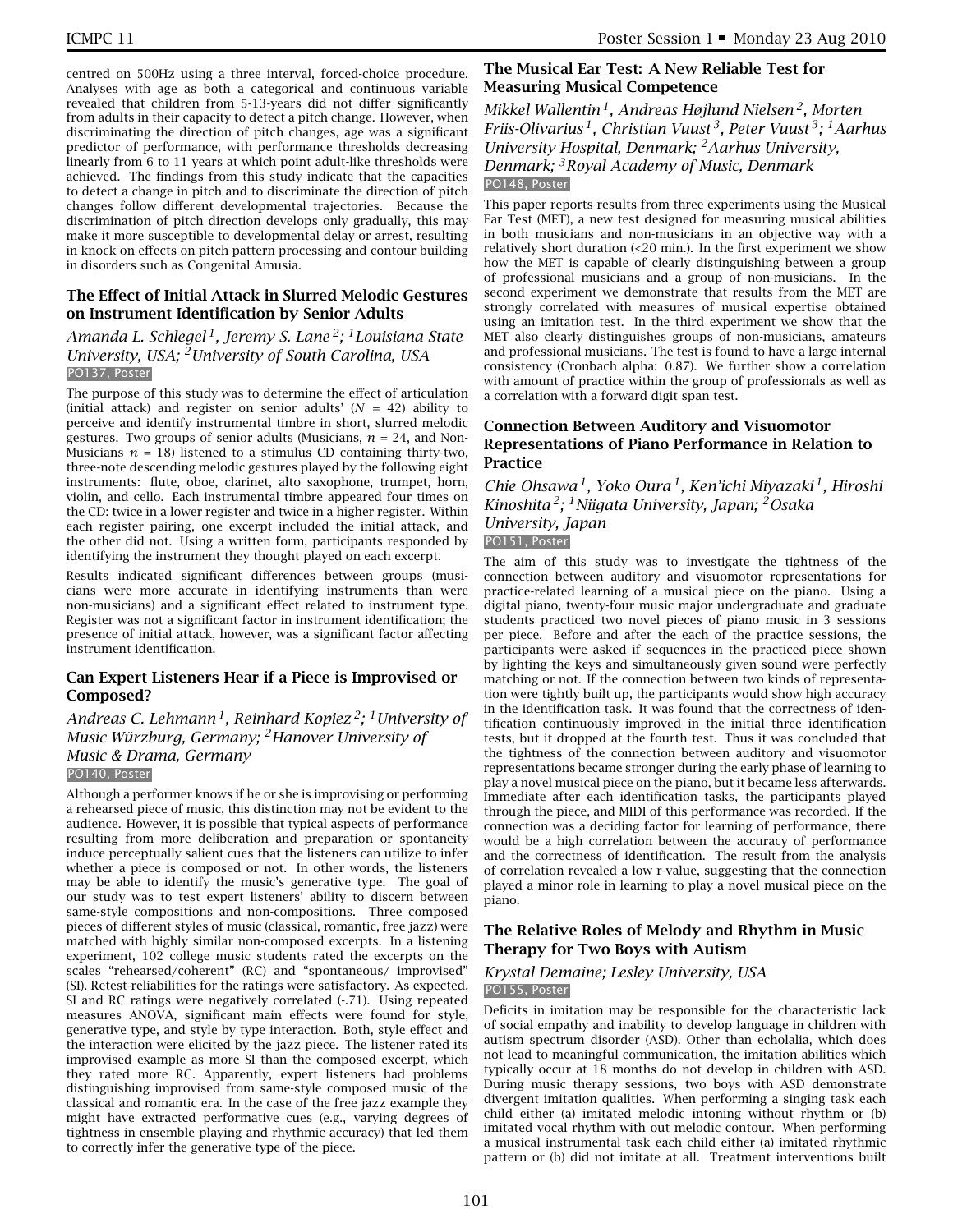upon each child's musical imitation aided in developing of functional motor and expressive language; and shed light on the important link between melody and rhythm in music, the rhythm and prosody of speech.

# **Exploring Affiliative Effects of Entrainment in Passive Listening**

*Sarah Knight, Neta Spiro, Ian Cross; University of Cambridge, UK* PO165, Poster

Music is postulated to convey meaning. One way in which it is suggested to do so is through *socio-intentional* processes: our interpretations of the human agency and intentionality underlying it. Functioning alongside such interpretations is entrainment. During collective musical behaviour, entrainment affords the perception of the human action and intentionality derived from socio-intentional interpretations as *joint* action and *shared* intentionality, thus fostering interpersonal affiliation and trust.

However, music nowadays is frequently experienced not communally but in isolated and "passive" contexts. This shift, though, is not necessarily experientially problematic. Socio-intentional interpretations endure: musical events are thought to be nevertheless interpreted as traces of human behaviour, allowing us to experience some kind of agency or persona in the music. Entrainment, an automatic neural response, also occurs during passive listening, but it is unknown whether its affiliative powers persist. Such a suggestion may seem incongruous outside the collective context. However, if socio-intentional processes are still present — that is, if we experience a virtual persona in the music — this would provide a focus for the experience of joint action and shared intentionality. This experiment therefore seeks to test the hypothesis that, during passive listening, entrainment promotes affiliation between the listener and the attributed musical agency.

### **Do Children Benefit from Music Training?**

*Ingo Roden 1, Gunter Kreutz 1, Stephan Bongard 2, Kamala Friedrich 2, Emily Frankenberg 2; 1Carl von Ossietzky University of Oldenburg, Germany; 2Frankfurt University, Germany*

### PO168, Poster

Long-term effects of musical training on nonmusical abilities have raised considerable research interest. Preliminary evidence suggests that instrumental music tuition may have beneficial influences on cognitive processing in primary school students. However, there is still debate as to which cognitive components are affected. One goal of this study is to examine to what extent music training modulates cognitive components including attention, memory and working memory in cohorts of third- and fourth-graders. A further goal of the study is to explore effects of musical training in these cohorts on emotional vulnerability and self-regulation. A total of 500 children (7 to 9 years of age) are currently participating in various programs including music training. Control groups consist of 100 children who receive no additional lessons, and further 150 children who receive specialized education in non-music domains such as mathematics and natural sciences. Socio-economic background and general intelligence are assessed for each participant. A longitudinal design is applied which involves repeated measurements at three intervals over two school years. Music children obtain one additional formal music lesson per week, which is part of an extended music program. Dependent variables include standard psychometric test batteries (attention, working memory and stress regulation) biological and clinic markers (saliva cortisol concentrations and cardiovascular activity under rest and stress conditions, problematic behaviors, medical diagnoses and medical prescriptions). Preliminary results from baseline measurements will be presented and discussed at the conference.

### **Comparison of Indices for the Subjective Evaluation of the Loudness of Musical Sounds**

*Tadasu Hatoh 1, Tohru Kato 2, Sonoko Kuwano 3, Seiichiro Namba 3; 1Toho Gakuen College of Drama & Music, Japan; 2Otemon Gakuin University, Japan; 3Osaka University, Japan*

PO173, Poster

The application of loudness level to temporally varying sounds was examined using sounds of music performance. The mean energy level of 1/3 octave band was used for averaging temporally variation. The loudness was judged using magnitude estimation. It was found that both loudness level based on ISO532B (*LL*z) and loudness level based on ANSI S3.4 (*LL*m) show good correlation with loudness judgment. This suggests that energy based averaging is a good method in order to apply loudness level to temporally varying sounds.

### **Suzuki Rhythm Mnemonics in Pedagogical Theory and Actual Realization**

#### *Zachary Ebin, Jay Rahn; York University, Canada* PO176, Poster

The *Suzuki Violin School* volumes begin with variations on "Twinkle, Twinkle, Little Star." Each variation consists of a repeated rhythmic figure. Suzuki teachers use mnemonics to teach these rhythmic figures. Two of these variations are pedagogically problematic. Both comprise six onsets: one consists of two triplets; the other repeats a figure comprising an eighth note and two sixteenths. Teachers have been observed using mnemonics for one variation that others use for the other variation.

This study examines the rhythms produced and identified on reading 9 mnemonics that Suzuki teachers commonly employ. Thirty participants were asked to speak the mnemonics and their responses were recorded and measured with *Audacity* software. Twenty participants who were either Suzuki teachers or trained musicians were also asked which notated rhythm each mnemonic corresponded to. Interonset intervals in the recordings were measured to determine the timing of the syllables in the spoken mnemonics. These timings were compared with the notated rhythms that had been identified by Suzuki teachers and the other trained musicians.

Among the results, some mnemonics that Suzuki teachers have regarded as representing one rhythm were actually recited in a manner that more closely corresponded to the other. Two of the mnemonics were rendered closer to "swing" rhythm, and one of the mnemonics was often realized as five syllables rather than the anticipated six. This study has implications for Suzuki pedagogy, as well as music education more generally, as using verbal mnemonics to teach rhythms is a widespread teaching technique.

# **Tonal Music Theory — A Psychoacoustic Explanation?**

### *Andrew J. Milne; Open University, UK* PO180, Poster

From the seventeenth century to the present day, tonal harmonic music has had a number of invariant properties such as the use of specific chord progressions (cadences) to induce a sense of closure, the asymmetrical privileging of certain progressions, and the privileging of the major and minor scales.

The most widely accepted explanation has been that this is due to a process of enculturation: frequently occurring musical patterns are learned by listeners, some of whom become composers and replicate the same patterns, which go on to influence the next "generation" of composers, and so on. In this paper, however, I present a possible psychoacoustic explanation for some important regularities of tonalharmonic music. The core of the model is two different measures of pitch-based distance between chords. The first is voice-leading distance; the second is spectral pitch distance  $-$  a measure of the distance between the partials in one chord compared to those in another chord.

I propose that when a pair of triads has a higher spectral distance than another pair of triads that is voice-leading-close, the former pair is heard as an alteration of the latter pair, and seeks resolution.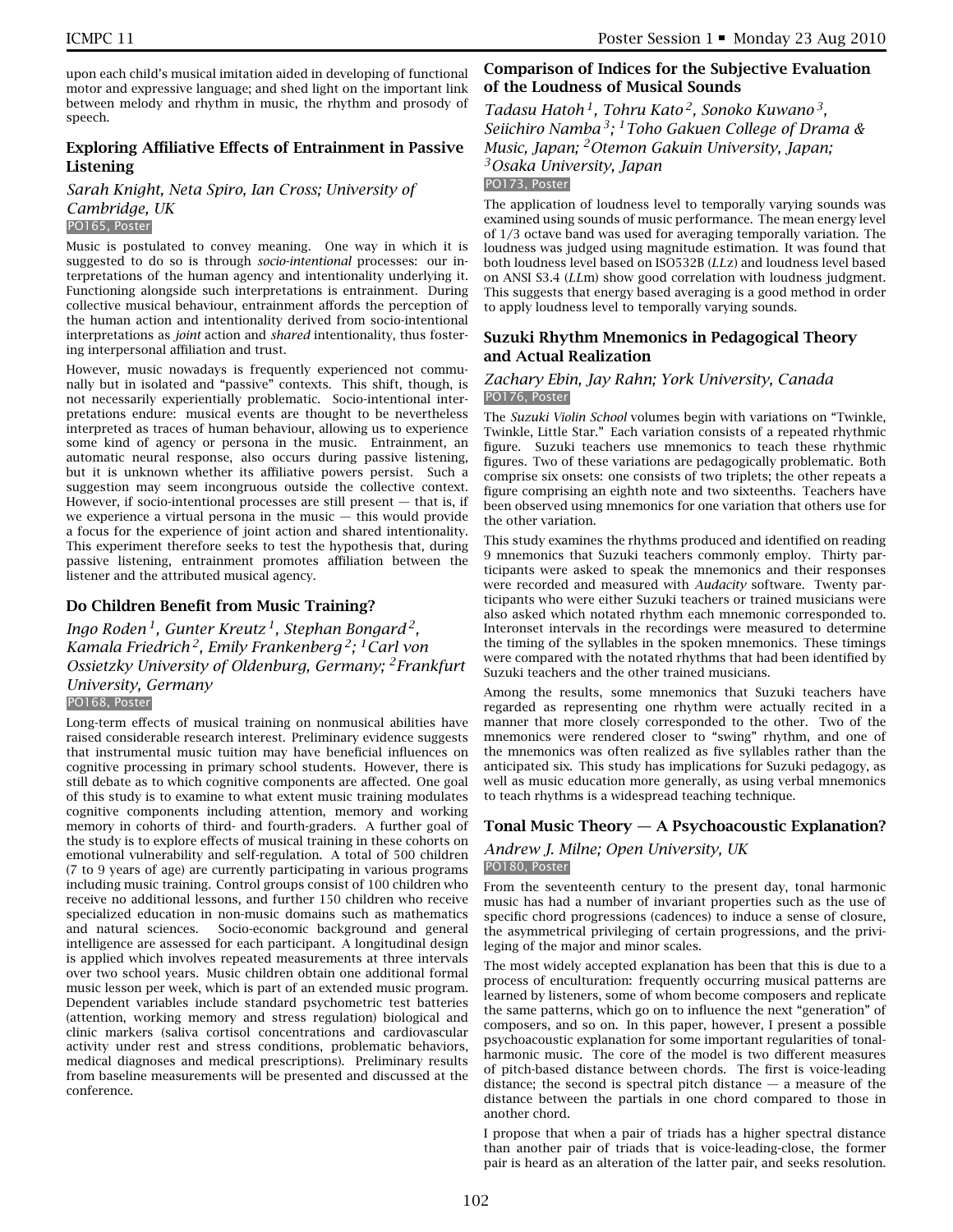I explore the extent to which this model can predict the familiar tonal cadences described in music theory (including those containing tritone substitutions), and the asymmetries that are so characteristic of tonal harmony. I also show how it may be able to shed light upon the privileged status of the major and minor scales (over the modes).

### **A Critical Review of the Neuromusicological Research in Subjects with Williams-Beuren Syndrome**

#### *Katherine Lynn Campe; Harvard University, USA* PO181, Poster

A fascinating group of individuals with the rare genetic disorder known as Williams-Beuren Syndrome (hereafter WS) has been described by Oliver Sacks as "A Hypermusical Species" in his book *Musicophilia*. WS causes a variety of complications — physical, neuronal, and developmental — yet produces subjects that have innate musical interests and skills. Due to the delicate intricacies of their disorder, WS subjects have been the focus of many neuromusicological studies in the past decade.

This discussion will approach the three types of studies that have included WS subjects and music, including research on the musical skills of WS subjects, research utilizing music to discover and interpret the limits of the disorder, and studies than involve imaging techniques such as fMRI. Specifically, the author will address work done in the past 20 years, and assess the validity of results given in these studies. Although all studies in the discussion appear experimentally sound, it is important to consider the purely musical attributes of the experimental methods being utilized in these projects. Specific associations and conceptions govern the music of the Western canon; its idiosyncrasies must not be trivialized in an experimental setting. The results and conclusions of these studies are therefore interpretable, and partially invalidated due to improper controls, ambiguous stimuli and questioning, and a lack of concern for authenticity in regards to the Western Tonal idiom.

### **The Impact of Emotion Regulation on the Expressed and Induced Emotions by Music**

# *Golazin Memar Ardestani, Changiz Mohiyeddini; Roehampton University, UK*

#### PO183, Poster

Music can evoke powerful emotional reactions. However, people do not have the same reaction to the same song, which according to previous researches can be moderated by listener's personality characteristic. Although regulation of emotions is considered as one of the subcomponents of emotional reactions to music, the impact of dispositional emotion regulation has not been yet investigated in this line of research. One of the beneficial strategies to be used in the process of emotion regulation is "hedonistic emotion regulation" which can be performed in three ways: "(a) regulating a negative emotion by changing it to a positive emotion; (b) maintaining a positive emotion or (c) intensifying a positive emotion" which occur to maintain positive affect in order to conserve the benefits of this emotional state. The aim of this study was to investigate whether hedonistic emotion regulation can influence the expressed and perceived emotions of the music.

### **A Comparison of Pitch Identification in Auditory Imagery and Perception Tasks**

### *Johannes Stelzer, Merle T. Fairhurst, Peter E. Keller, Robert Turner; MPI CBS, Germany* PO189, Poster

Individuals possessing absolute pitch (AP) are not only capable of identifying tones without a reference sound but also can internally generate or imagine tones of the desired pitch.

The following study attempts to quantify this imagery ability in terms of accuracy and time course of image generation. To investigate the relationship between auditory imagery and perception, these aspects of imagery are compared to the performance of the same individuals in a perceptual identification task.

In the imagery task, eight participants possessing AP were prompted

visually to imagine the specified tone. The participants rated the vividness of their imagery using a continuous response device. A probe tone was then presented to the participants and they were instructed to indicate, as quickly as possible, whether this tone was lower, the same as or higher than the visually cued imagined tone. In the perceptual identification task, participants were required to label the pitch of acoustic stimuli.

Vividness ratings across the imagined events revealed that the peak times of ratings varied across imagined tones and across participants. Interestingly, peak times were significantly lower — suggesting faster image generation — for white piano keys than for black keys. Furthermore, imagined tones from the fourth octave were generated fastest. Performance in the image-probe comparison task was positively correlated with accuracy in the perceptual identification task across individuals.

The outcome of this study suggests that there is a tight relationship between imagery and perceptual processes in AP individuals.

### **Explaining Variation in Absolute Pitch Ability**

*E. Glenn Schellenberg 1, Patrícia Vanzella 2; 1University of Toronto Mississauga, Canada; 2University of Brasília, Brazil*

### PO194, Poster

Absolute pitch (AP) requires memory for specific pitches as well as learned associations with note names. We recruited a large on-line sample of participants with empirically verified AP. Our goals were to examine variation in note-naming ability as a function of the timbre of the stimulus tones and participants' music background. AP possessors were required to identify the names of tones presented in four timbres: piano, pure tones, natural voice, and synthesized voice. They exhibited better note naming for non-vocal than for vocal test tones. This difference could not be attributed solely to vibrato in the vocal stimuli because the natural vocal tones had more vibrato than the synthesized tones, yet performance was similar in the two vocal conditions. Note-naming performance across the four timbres was better for participants who started music lessons by age 7, and for participants who began their music training on piano. These two factors had an interactive effect on performance, with equivalently good abilities evident among (1) AP possessors who started music lessons on piano at a later age (after age 7), and (2) possessors who started music lessons by age 7 on any instrument. These findings lead to two general conclusions about variation in AP ability. First, the human voice's inextricable link with language and meaning appears to interfere with note naming. Second, lessons on piano or other fixed-pitch instruments may enhance note-naming abilities and extend the sensitive period for exposure to music lessons in order for good AP to emerge.

### **An Enriched Environment? An Investigation of Intelligence in Musicians**

#### *Kathryn Schenk, Karen Sullivan, Doug Mahar; Queensland University of Technology, Australia* PO200, Poster

A series of recent studies has suggested that there may be a link between musical training and intelligence. Schellenberg demonstrated that children in music lessons had a greater improvement in intelligence (IQ) than children in drama lessons or those who received no extra lessons. Two further studies by Schellenberg showed a modest correlation between musical training and IQ for both children and adults. The purpose of the present study was to re-examine IQ with a more thorough inspection of music training variables, including classroom music, school-based instrumental music, and private tuition. Also, because working memory is often highly correlated with IQ, a number of measures of the extended Baddeley and Hitch model of working memory were included in the investigation. The study (*N* = 65) showed that participation in late high school classroom music was the best predictor of IQ as measured by the K-BIT2, with a similar proportion of variance accounted as has previously been found. The other musical training variables showed no consistent relationship with IQ. However, when demographic and working memory variables were accounted for, the relationship between late classroom music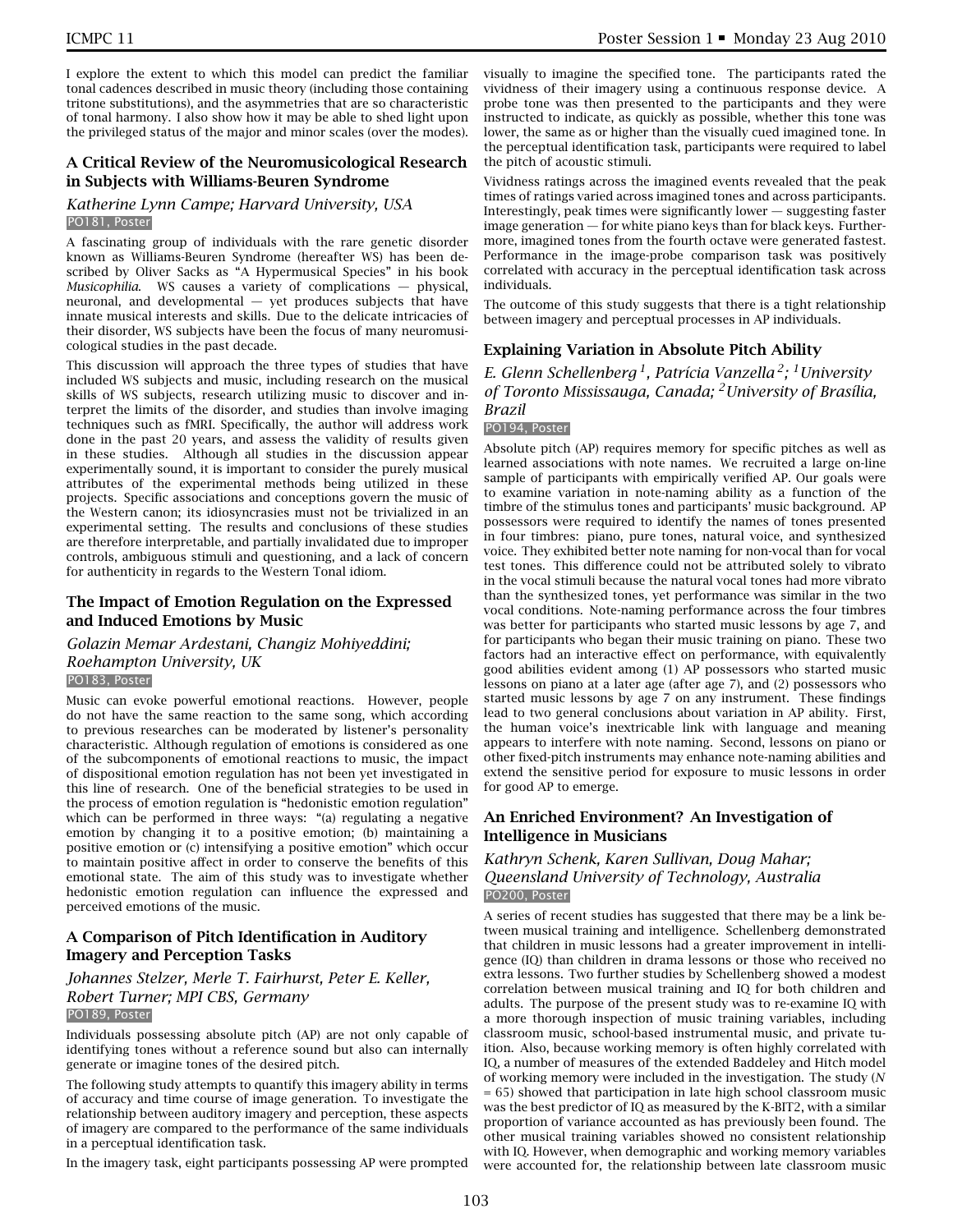lessons and IQ was no longer significant. The results from this study suggest that we need to look more closely at cognitive performance in related areas before claims about the role of music training on IQ can be supported.

### **Group Dancing Leads to Increased Person-Perception**

### *Matthew Woolhouse 1, Dan Tidhar 2; 1University of Cambridge, UK; 2Queen Mary University of London, UK* PO206, Poster

An experiment was conducted in order to test the hypothesis that music-induced motor coordination between individuals (as in dance) leads to increased person-perception. The experiment used 2-channel silent disco radio headphones, a marked-up dance floor, two types of music, and memory identifiers (sash colours and symbols). The dancers are split into two groups, A and B, with five dancers in each group. Each dancer wore radio headphones, and a different coloured sash and symbol. Using silent disco technology, one type of music was transmitted to group A, while at the same time another type of music was transmitted to group B. Pre-experiment, the dancers' faces were photographed. Post-experiment, the dancers were presented with photos of all the other dancers in turn and asked to recall each participant's sash colour and sash symbol. The results showed that dancing at the same tempo as other people significantly enhanced sash colour and sash symbol memory, and thus facilitated person perception.

### **Using Word Syllabus to Enhance Children Music Rhythmic Learning**

#### *Dennis Ping-Cheng Wang; University of Macau, China* PO218, Poster

This study aims at using word syllables and speaking intonation to enhance children musical rhythmic learning. Comparing with other music concepts, learning rhythm is the most challenge task in music learning for most children. Children often have difficulty to comprehend the different note values and the combination of various rhythmic patterns.

Speaking is an inborn talent for most of children; therefore, integrating the phonics and rhythmic patterns together would enhance students learning different rhythms efficiently. In this study, the author integrated the inborn speaking gift with the complicated rhythmic patterns and concluded a learning strategy for students learning music. By providing children the phonics and syllables on musical rhythm learning, students were aware of the structures and intonation of rhythmic patterns. Moreover, the author applied the speaking intonation of short sentences on music phrases so that this approach provided students an easy shortcut to learn musical rhythms and offer music teachers an efficient approach on teaching music rhythms.

This study not only gives all music educators an easy shortcut in rhythmic teaching, but also provides both students and teachers efficient music approach and confidence on music learning. By providing students the phonics and syllables on musical rhythm learning, students are able to easily comprehend the different structures of rhythmic patterns. The author suggests that the relevant study should be granted and encouraged by all level music teachers and school principals so that the students can be benefited by successful teaching and efficient music learning.

### **An Evolutionary Theory of Music Origins: From 4 Million Years Ago to Musical Chills**

### *Mark S. Riggle; Causal Aspects, USA* PO221, Poster

We develop a theory framework showing how and why music evolved. We postulate the existence of a neural mechanism causing pleasure from entrained motion with rhythmic sounds. The postulate starts a viable evolutionary path leading to music pleasure, including emotions. If entrainment to rhythmic sounds is pleasurable, and supplying pleasure confers a reproductive advantage, then males with the ability and motivation to create rhythmic sounds gain a reproductive advantage, and this strongly selects on ability and

motivation. Creation of rhythmic sounds requires new cognitive abilities. We discuss the nature of those cognitive changes and how they lead to deep musical pleasure. This pleasure creates additional selective forces leading to greatly improving memory for music by reusing the emotional circuits. Emotions to music are a side-effect of memory system reuse. We cover the underlying assumptions for this theory, some supporting data and experimental predictions. The framework theory implies 7 surprising results; (1) Evolutionary selection for music may have started 4 million years ago. (2) Evolution shaped humans to make and enjoy music. (3) Selection for music may have directly increased the intelligence of the human ancestral line. (4) Music preceded language and may have created the neural mechanisms needed for language. (5) Six separate pathways generate pleasure from music. (6) Evolutionary sexual selection created music, but the sex dimorphism will be in motivation and pleasure, not in ability. (7) Emotions and chills for music were directly selected and serve the needs of music memory.

### **"Human Music" — A Theoretical Model of How Music Induces Affect in Human and Nonhuman Listeners**

#### *David Teie; University of Maryland at College Park, USA* PO230, Poster

This theory proposes that: 1) the auditory system is predisposed to efficiently and clearly process certain types of sounds, such as those resembling the human voice, and that most musical instruments create sounds that benefit from this clear processing, 2) each element in music induces an independent emotional response by presenting an acoustic stimulus that is a match for a preexisting template of recognition, 3) many of these templates are imprinted in the developing structures of the limbic system in the acoustic fetal environment, 4) as these elements are presented in music, concurrently and consecutively, the recognition triggers appropriate emotional, neurochemical responses, and 5) the accumulation of neurochemical reactions from the recognition responses is the cornerstone of emotional response to music. For the purposes of this presentation "emotional response" refers to any stimulation of the brain structures responsible for our emotions, this includes the barely perceptible reaction to pattern recognition as well as the more obvious responses commonly associated with emotion.

The origins of these elements can be classified into four categories. The first two categories involve responses triggered by auditory processing and recognition: 1) limbic system development and 2) emotionally generated vocalizations. The other two categories trigger responses that have been exapted by music: 3) linguistic processing and 4) visuospatial processing.

One published and two unpublished experiments have shown that applications based on the limbic system development and emotionally generated vocalization components of this theory (with appropriate adjustments for other species) have led to effective species-specific music (Snowdon & Teie, 2010). There may be a constant set of principles to be derived from human music that can be applied to music for many mammalian species. The musical analysis of animal communication needed to create this music also shows promise of providing a greater understanding of animal communication.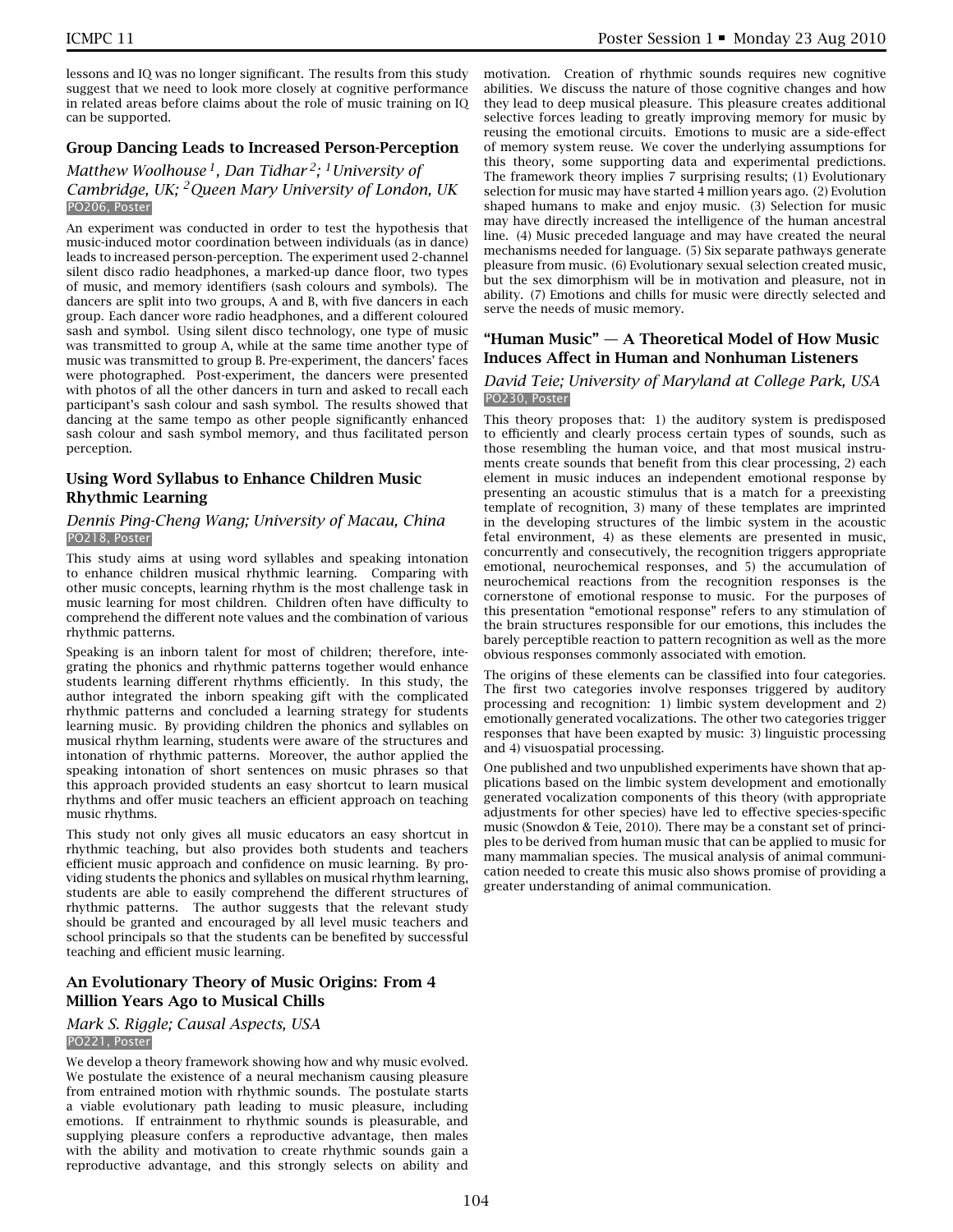### **Poster Session 2**

KANE HALL – WALKER AMES ROOM 13:00 – 14:00, Wednesday 25 Aug 2010

### **Differentiating Rock from Bach, Identification of Mainstream Recordings Requires Only Brief Excerpts**

*Shannon Layman, W. Jay Dowling; University of Texas at Dallas, USA*

### PO002, Poster

We tested listeners' ability to identify 500-msec excerpts from the beginnings of recordings of mainstream songs. Previous studies have shown that subjects can recognize familiar tunes well above chance in as little as 200-msec. These studies were limited by the small number of stimuli and the presence of a list of the songs during the experiment. We sought to extend the previous findings by using a broader and more selective range of stimuli than those used in earlier experiments. Our stimuli were drawn from a survey of 200 familiar songs of multiple genres that was distributed to a diverse panel of undergraduate students from the University of Texas at Dallas. Students made judgments of familiarity on a scale from 1 (not familiar) to 7 (extremely familiar). The 56 most familiar songs served as the primary stimuli in our experiment. 56 unfamiliar songs were drawn mostly from recorded but unpublished music available in Lawrence, Kansas circa 2004. During the experiment participants heard 500-msec of each of the stimuli twice and were asked to rate their familiarity on the same 1-to-7 scale and give any additional information they could provide. Participants did extremely well in parsing out the familiar versus unfamiliar tunes with only a short amount of contextual information. Our experiment further strengthens the previous research on music perception and memory, setting the stage for a future extension into the electrophysiological realm.

### **Neural Processing of Serial Correlation in Melodies as Revealed by Magnetoencephalography (MEG)**

*R. Dumas, A.C. Leuthold, A.P. Georgopoulos; Brain Sciences Center at VAMC, USA* PO005, Poster

We used MEG to investigate the brain mechanisms underlying the processing of serial correlation (SC) in tone sequences. Seven human subjects listened to an audio file of 666-s total duration consisting of 10 tone sequences of 60-s duration each, alternating with 6-s noise segments. Each tone sequence comprised a random permutation of 240 pure tones (0.25-s/tone) from a set of pitches in the key of C major (2-octave range: freq. 261.6 Hz–987.86 Hz). These sequences were designed to have SC from 0.0 to 0.9 over 5 lags. MEG activity was recorded using 248 axial gradiometers (Magnes 3600WH, 4-D Neuroimaging) at a sampling rate of 1017 Hz . We then computed the means for each of the 240 notes per sequence (across subjects) to obtain a serial correlation-processing vector (SCPV), for each of the 248 MEG sensors. Next, all pairwise correlation coefficients were calculated (N=30,628) between sensor SCPVs to quantify the similarity of SC processing between sensors: positive correlations would indicate similar SCPVs, and vice versa for negative correlations.We found the following. (a) Highly significant positive and negative correlations were found. (b) Positive correlations occurred ∼4x more frequently than negative correlations. (c) Pairs of sensors with positive correlations were clustered in left and right temporo-occipital regions. Finally, (d) pairs of sensors with negative correlations were typically in opposite hemispheres and occurred more frequently in frontal regions than in posterior regions. Results indicate that serial correlation is being processed by segregated neural networks with intricate interrelations that are currently being further analyzed.

### **Physiological and Self-Reported Music Relaxation in Hypertension Patients**

#### *Joanna Kantor-Martynuska, Ewelina Szyszko; Warsaw School of Social Sciences & Humanities, Poland* PO010, Poster

Short-term effectiveness of music relaxation in lowering physiological arousal and psychological tension was studied in hypertension patients and healthy controls. The moderating role of neuroticism in the relaxing effect of music on physiological and self-reported tense arousal was also tested. We hypothesized that listening to the relaxing music would lower the blood pressure and subjective tense arousal in both hypertension and healthy participants. We also expected that the drop in blood pressure and decrease in self-reported arousal would be less salient in high neuroticism scorers than in the participants showing high emotional stability.

40 hypertension patients and 40 control group members volunteered for the study. To measure neuroticism, they filled out the Eysenck Personality Questionnaire-Revised and to measure self-reported arousal — Thayer's Adjective Check List (ACL). Then, they had their blood pressure taken and listened for about 6 minutes to relaxing music. Following the music relaxation procedure, the participants had their blood pressure taken again and completed the ACL.

We observed a significant drop in systolic and diastolic blood pressure levels, pulse, and self-reported energetic and tense arousal both in hypertension and healthy individuals. However, the drop in blood pressure and the reduction of tense arousal was slightly more salient in the clinical than control group. Neuroticism had no moderating effect on the size of the drop in either blood pressure or subjective arousal. The study documents the short-term effectiveness of using relaxing music to reduce blood pressure and subjective arousal in people suffering from hypertension and in healthy individuals.

### **The Influence of the Lyric Contents on the Emotional Contagion of Music**

#### *Kazuma Mori, Makoto Iwanaga; Hiroshima University, Japan*

#### PO013, Poster

The present study examined the influence of the lyric contents on the emotional contagion of music. Juslin & Västfjäll (2008) suggested emotional contagion by music might be due to internal mimic of perceived emotion of music, such as sad emotion of music elicited sad feeling in listener. However, Merriam (1964) said that songs provide socially acceptable means of expressing negative sentiments. We guessed that even if people listen music added negative lyrics, they are not felt unpleasure emotion. To examine the influence of lyric contents on the emotional contagion, we presented music with lyrics in a foreign language that participants could not understand, and texts of the lyrics that contents were translated into Japanese. We used two experimental conditions: presentation of only music (M) and that of music and lyrics in Japanese texts (ML). We tested a regression model of emotional contagion, which independent variables were perceived emotions of happy, relax, sad and fear, and dependent variables were felt emotions of arousal and valence in line with circumplex model (Russel, 1980). The regression model was analyzed by the Partial Least Square (PLS) regression method. The results showed that, in bird's eye view, perceived emotion of music and felt emotion of music are equal in emotional quality. For example, positive emotions of music elicited pleasure feeling to listeners. However, in ML, sad perceived emotions of happy music added sad lyrics induced pleasure feeling to listener. This result suggests feeling elicited by music added lyrics could have particular quality.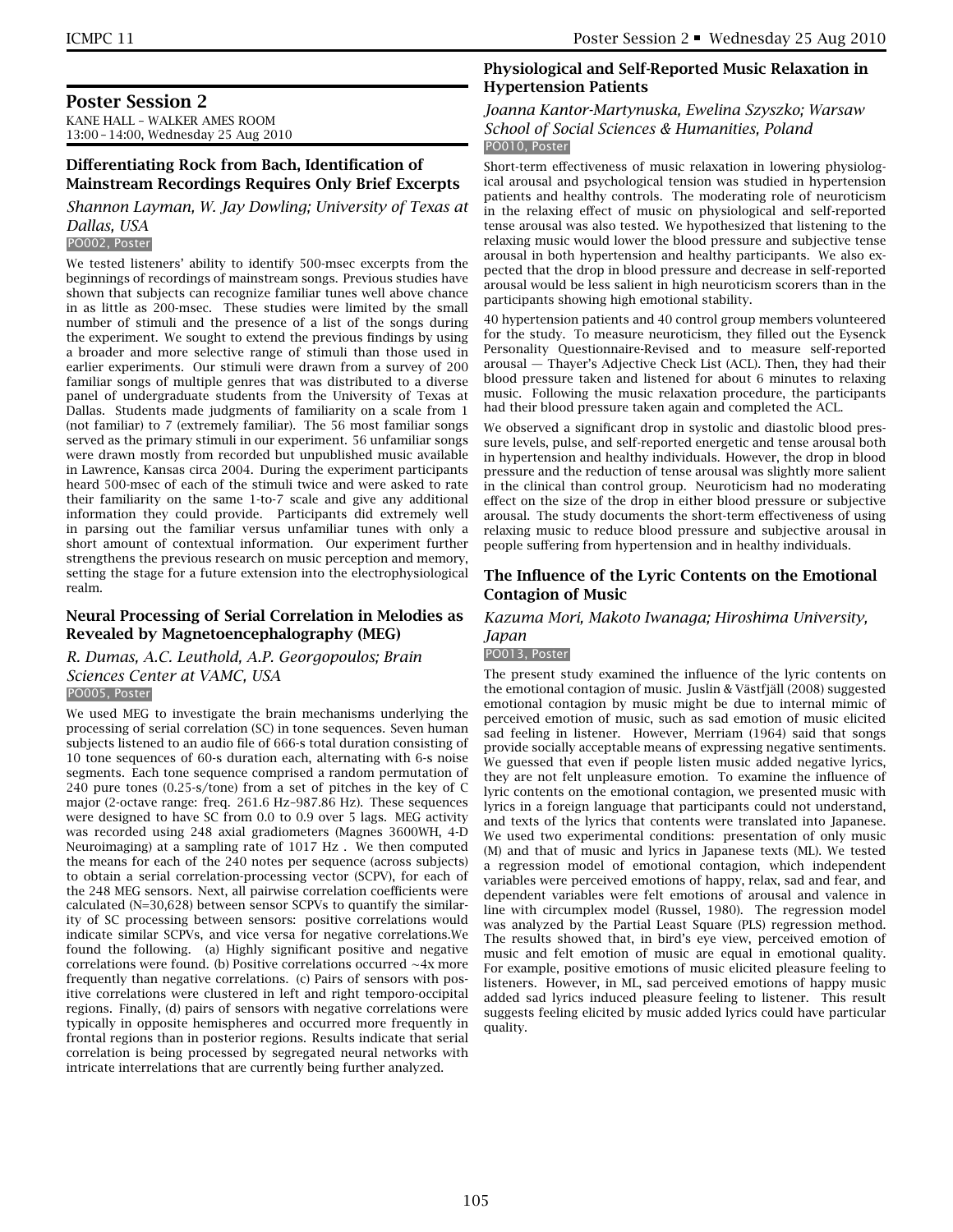### **Language-Selective Interference with Long-Term Memory for Musical Pitch**

### *I-Hui Hsieh 1, Kourosh Saberi 2; 1National Central University, Taiwan; 2University of California at Irvine, USA*

#### PO016, Poster

The existence of language-specific components in accessing pitch memory is somewhat debatable with limited neuroimaging evidence suggesting involvement of the posterior dorsolateral frontal area as a candidate region underlying linguistic-pitch associations. However the same region has also been implicated when associations are formed with nonlinguistic cues. The present study investigated whether musicians trained in different solmization systems during 3–5 years of age show differences in pitch encoding strategy, and whether cortical activation patterns are modulated by linguistic codes during musical-pitch processing. Western and solfege-trained absolute-pitch musicians identified the pitch of randomly selected mismatched syllable-pitch hybrids while attempting to ignore their speech content. Voiced solfege syllables whose fundamental frequencies and harmonic structures were digitally shifted to precisely map onto a target musical note were found to selectively interfere with pitch identification by solfege-trained but not Western-trained musicians. Interference diminished systematically as the stimulus spectrum was increasingly lowpass filtered to remove its broadband speech features. In neuroimaging (fMRI) experiments, musicians covertly identified the pitch of matched, mismatched, and various bandpass-filtered syllable-pitch hybrid stimuli in a randomized block design. The mismatched-matched contrast for the western-trained musicians showed no suprathreshold activation; however, this same contrast in the solfege-trained musicians showed a number of significant activation peaks including left posterior dorsolateral region of the frontal cortex, left inferior frontal gyrus, and right inferior frontal gyrus. Findings suggest a form of highly specific linguistic association in facilitating the retrieval of pitch from long-term memory that is contingent on musical training during formative stages of language development.

#### **Effects of Musical Training on Auditory Attention: Implications from Imitative Counterpoint Perception**

*Karen Chan, Richard Ashley; Northwestern University, USA*

#### PO019, Poster

Musicians have enhanced cortical responses to the musical timbre of their native instrument. Still, we do not know the behavioral manifestations of such neural enhancements. In order to determine the impact of musical training on music listening, we investigated the role of musical timbre in driving the perception of multiple musical streams. Specifically, we asked how experience with different instrumental timbres affects the perception of Baroque imitative counterpoint. Subjects trained as violinists, clarinetists or pianists listened to Telemann canonic duo sonatas played by a clarinet and a violin. Both lines contained several quarter-tone-flat mistuned notes, which were considered *target tones*. Subjects were asked to press a button when they heard a target tone as quickly as possible. We hypothesized that violinists are more likely to respond quickly and accurately to target tones in the violin line while clarinetists are more likely to respond quickly and accurately to target tones in the clarinet line. Pianists acted as a control group, as they play an instrument that does not require online manipulation of intonation and the piano timbre was not used in this experiment. Pilot data indicated preferential responses to target tones in lines played by the native instrument. Full results to be presented at the conference. We interpret these results as indicative of musicians' enhanced auditory attention and/or neural activation to the timbre of their own instrument. Outcomes demonstrate how musical training and experience shape auditory attention and perception when confronted with complex musical stimuli.

### **An Analysis of Affective Content in the Second Movement of Beethoven's Pathétique Using an Acoustic Ethological Model**

#### *Joshua Albrecht, David Huron; Ohio State University,*

#### *USA* PO022, Poster

Two studies were carried out regarding the perceived expressive content for the second movement of Beethoven's *Pathétique* sonata (No. 8, Opus 13). In the first open-ended study, listeners provided descriptive terms for 5-second recorded excerpts. A content analysis was carried out on the terms resulting in 15 affective dimensions. In the second study 19 listeners judged the affective content for 5-second excerpts from the same work for all 15 dimensions. The amalgamated data provide a diachronic portrait of how the music changes over time. The relationship of the affective content to objective features of the music are discussed and interpreted using concepts from an ethological model of communication.

### **Brain Activity Accompanying Melody and Rhythm Processing: Comparison of Auditory Neuropathy with Musicians and Non-Musicians**

### *Assal Habibi, Arnold Starr; University of California at Irvine, USA*

#### PO025, Poster

Auditory Neuropathy (AN) is a hearing disorder affecting temporal processing due to impaired synchrony and magnitude of auditory nerve activity. We presented musicians, non-musicians and AN subjects with short novel musical phrases. Each phrase consisted of a target melody followed in 1.5 second by a comparison melody. The comparison melody was either identical to the target or contained a diatonic pitch or rhythmic deviance. Subjects were instructed to press response buttons indicating whether the comparison melody was "same" or "different". We recorded scalp electrode ERPs to these melodies. In pitch condition, both musicians and non-musicians successfully detected the deviant note. Further, we found that a positive ERP component to the deviant pitch differed in amplitude at 200–290 ms between deviant and standard conditions. However, AN subjects did not detect the deviant pitch nor showed a differential correlated ERP response.

In the rhythm condition both musicians and non-musicians successfully detected the deviant pattern and a positive potential was identified in both groups at 250–350ms after the time when the beat should have occurred.

AN patients showed impaired detection of the temporal change. However, the deficit was not as pronounced as that seen to the tonal deviant condition. No significant change in the amplitude of the ERP correlate to the deviant rhythm was observed in AN patients.

The results illustrate that AN patients demonstrate impaired performance and brain response to music-related tasks compared to musicians and nonmusicians. However, they display better performance in detecting temporal deviance compared to tonal change.

### **On Detecting Different Levels of Sensorimotor Activity in Musicians and Non-Musicians During Musical Direction: Evidence from Fractal EEG Analysis**

*Stelios Hadjidimitriou 1, Asteris Zacharakis 2, Panagiotis Doulgeris 3, Konstantinos Panoulas 1, Leontios Hadjileontiadis 1, Stavros Panas 1; 1Aristotle University of Thessaloniki, Greece; 2Queen Mary University of London, UK; 3Delft University of Technology, The Netherlands* PO028, Poster

The present study examines the effect of orchestral music on the perception of related conducting gestures by exploring the different levels of sensorimotor cortical activity. Electroencephalogram recordings were acquired from orchestral musicians and non-musicians, during audiovisual and visual experimental modes. The auditory stimulus consisted of an excerpt of Beethoven's fifth symphony, and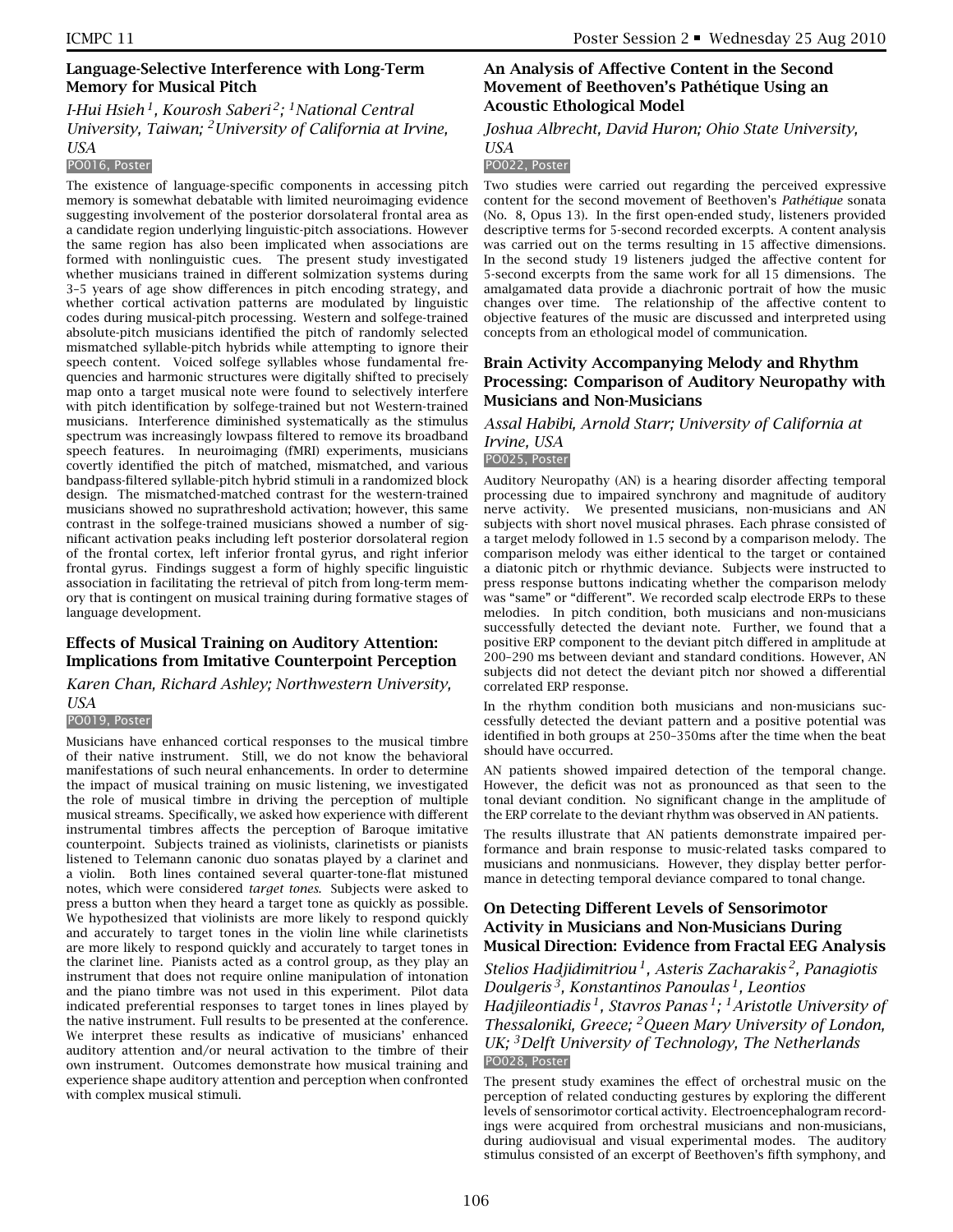the visual one presented a conductor directing the same excerpt. Initially, the electrophysiological signals were processed using fractal dimension (FD) analysis and subsequently, a video-based signal of the conductor's mobility was correlated to the FD data. Results showed stronger sensorimotor activity in the case of orchestral musicians compared to the non-musicians when both auditory and visual stimuli were present, while, on the absence of the acoustic stimulus, the response of the two groups converged. These findings point to the general fact that depending on the level of musical skillfulness, music stimuli can improve the perception of related actions.

### **Can Background Music and Caregiver Singing Benefit People with Dementia? Results of a Study in a Scottish Care Home**

### *Elizabeth Dennis, Nikki Moran; University of Edinburgh, UK*

#### PO032, Poster

In order to investigate the effect of music during the morning care session for patients with dementia in a residential care home, this study monitored a control period and two conditions. The first condition involved background music that was familiar to, and known to be enjoyed by each resident; during the second condition the caregivers sang. Seven female case studies are presented here in order to assess music's affect in dementia care. The results indicate that the music interventions encouraged greater active communicative engagement by the resident, possibly by promoting a heightened stimulatory environment. The presence of familiar music at this time of day saw a reduction in negative behaviours associated with dementia as well as evidence of better moods and positive social behaviours. Caregivers noted that, in addition to their work becoming easier during the music sessions, a closer bond was experienced with the residents during the caregiver singing sessions. After six months, a follow-up interview explored whether the caregivers had continued the practice of singing or using familiar background music at this time of day. This interview examined the caregivers' views on the practical implementation of music as a significant part of their caring role.

### **The Significance of Motion for Infants' Perception of Visual Rhythm**

*Melissa Brandon, Jenny Saffran; University of Wisconsin-Madison, USA* PO036, Poster

Many studies have demonstrated that infants exhibit robust auditory rhythm discrimination, but there is limited research on infants' perception of visual rhythm. In particular, the role of motion in infants' perception of visual rhythm remains unknown. In the current study, we directly examined the role of motion in infants' discrimination of visual rhythms by comparing experimental conditions with moving rhythmic stimuli versus stationary rhythmic stimuli. The only difference between the two conditions was whether the stimuli moved across the screen or pulsed in one location. A preferential looking paradigm was used with seven-month-old infants. Infants succeeded at discriminating visual rhythms only when the visual rhythm occurred with a motion component. When the visual rhythm flashed in a stationary location, infants failed to discriminate the two visual rhythms at test. These results indicate that motion plays a role in the perception of visual temporal information for infants. These findings are consistent with the manner in which natural rhythms appear in the visual world  $-$  they are typically accompanied by visual motion.

### **Dyadic Entrainment and Interaction in African Dance**

*Tommi Himberg, Marc R. Thompson; University of Jyväskylä, Finland* PO040, Poster

Studying embodied cognition in cross-cultural settings can highlight how skills are learned and what is involved in a particular set of skills and behaviours. We studied interpersonal entrainment and interaction in a setting where expert and novice dancers of a Kenyan "Luo"

dance-style were performing a short choreography in pairs that were either 'matched' or 'mixed' in expertise and cultural background. A visual motion capture system was used to record the performances. The analysis suggests that in addition to the expertise of the dancers, having a 'matched' pair is a contributing factor for higher synchrony.

### **Responses to Foreign Music as Windows into Social Cognition: A Preliminary Study on Ethnic and National Stereotypes**

#### *Beatriz Ilari; Federal University of Paraná, Brazil* PO044, Poster

Listening to a short musical excerpts can trigger cognitive schemas that may influence how listeners process musical and non-musical information (Shevy, 2008). Few studies to date have investigated the relationship between preferences for music of foreign cultures and stereotypes. The purpose of this exploratory and ongoing study is to investigate the relationship between music majors' and children's perceptions of world music and their cultures of origin. Experiment 1: 82 Brazilian music majors heard 12 excerpts of traditional music from Senegal, Sweden and China. They were asked to rate each excerpt according to preference and familiarity, identify and describe the corresponding culture of origin of each excerpt. Experiment 2 (ongoing) is investigating the responses of school-aged children to the same excerpts, using a visual-matching game. Results obtained so far suggest that preference and familiarity were moderately correlated and equivalent in all three cultures. Perceptions of cultures of origin appeared to be based primarily on distinct categories - from musical properties to learned stereotypical associations. Conclusions will be presented at the conference along with the analyses of children's responses.

### **Dimensions and Perspectives of Musical Self-Concept**

*Maria Spychiger, Franziska Olbertz, Lucia Gruber; Frankfurt University of Music & Performing Arts, Germany* PO049, Poster

If considered at all, musical self-concept in research has so far been conceived as a sub-dimension of ability-concept, addressing musicians, music teachers, and musically gifted children. Looking at a general population, however, leads to new perspectives and extends the dimensions of musical self-concept. The goal of the presented study was to empirically model the construct, and then to create a questionnaire by which a person's musical self-concept can be diagnosed.

A first investigation (study 1) was carried out by conducting semistructured interviews with 79 persons, male and female, of various backgrounds in age, musical interest and activity, and professional occupation. Subjects were allocated by cross tabulation to 5 groups of age, and 5 groups indicating different levels of musical expertise and involvement (Professional, Amateur, Leisure, Music worker, Consumer). Content analyses of the transcribed inter-views revealed that all of the subjects hold representations about who they are and what they can do with regards to music in their life. The reports were on many more aspects than ability, including musical taste, experienced effects of music reception (of which most interviewees spoke in detail), music-related social community, spiritual, physical and aesthetic experiences through music, music related intellectual occupations, interest in technical devices in order to deal with music, etc. These contents were confirmative of a multi-dimensional model of musical self-concept, addressing also the variable of "nearnessto-self", a measurement of how close each dimension to one-self is (estimated on a 5-point scale, per subject, and groups by level of expertise).

This model and numerous statements made by the interviewed persons provided the theoretical and practical basis of the 2nd study, based in quantitative methods. It is dedicated to the development of the above mentioned questionnaire, named "Musical Self-Concept Scales" (MuSS). It's first version operated with the large number of 212 items, the second with less than half of it. The third and final version includes 63 items, of which the first 42 are to be responded by subjects of all types of musical involvement and levels of musical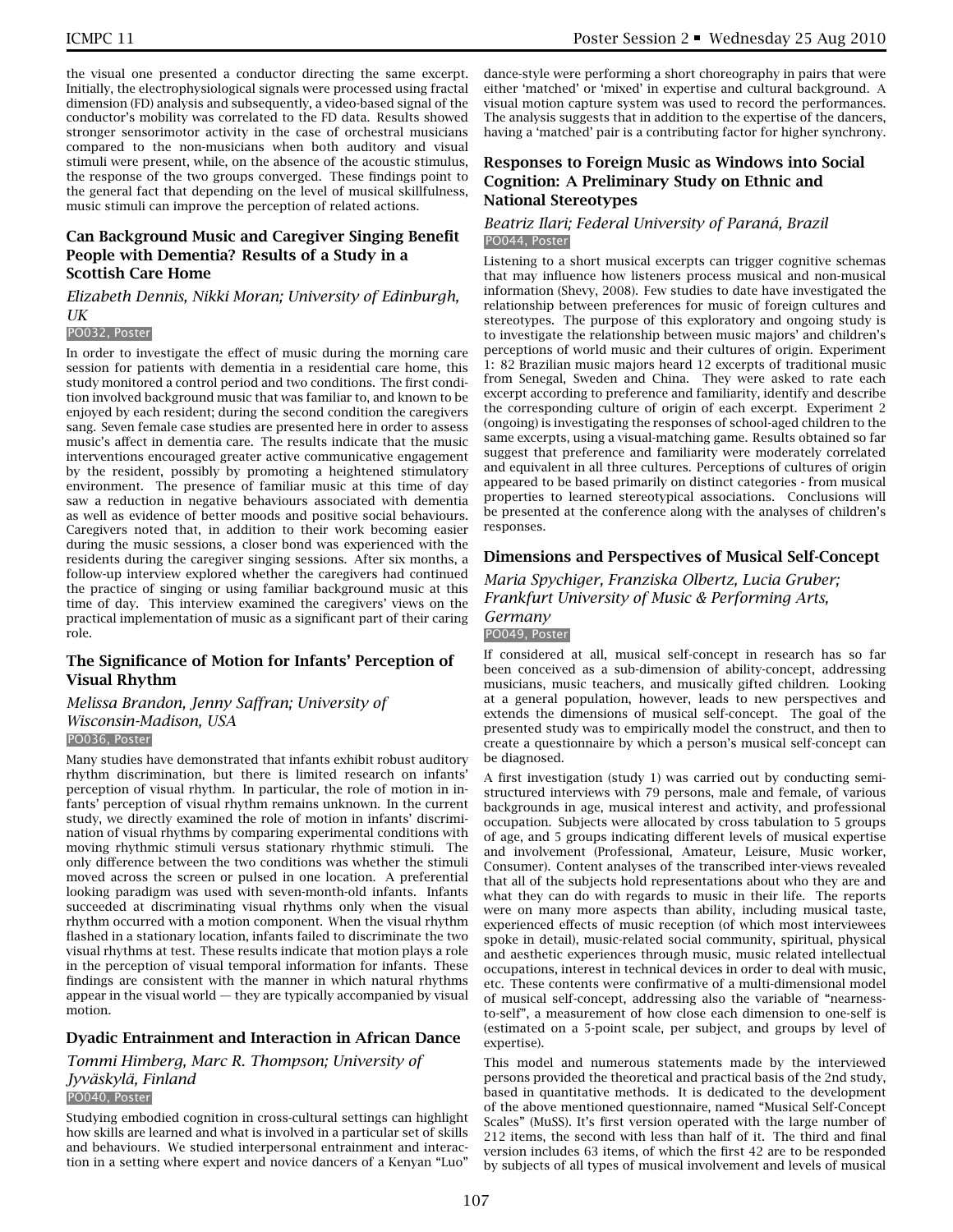expertise, the remaining 21 items only by musically active subjects. The full sample of study 2 is n=740. An exploratory factor analysis explains 51% of variance, representing the following components: (1) music-related ability, (2) mood regulation, (3) dance and movement, (4) ideal self, (5) spirituality, (6) technical interest and information seeking, (7) change of musical experience during life course, and (8) community experience. This final version of the questionnaire will be presented with all of its items, and discussed with regards to its relevance for further research and practical application.

### **The Hierarchical Sequential Memory for Music: A Cognitively-Inspired Model for Music Learning and Composition**

#### *James B. Maxwell, Philippe Pasquier, Arne Eigenfeldt; Simon Fraser University, Canada* PO052, Poster

In this paper we present a refinement of our Hierarchical Sequential Memory for Music (HSMM) and discuss preliminary results. The HSMM is an extension of the Hierarchical Temporal Memory framework (HTM) of Dileep George and Jeff Hawkins, intended to make that model better suited to musical applications. The HSMM is a machinelearning framework, designed to learn hierarchies of sequences, and to make inferences on those hierarchies in a cognitively-inspired process of "bottom-up" and "top-down" information propagation.

### **Extension of the SRNN Melody Recognition Modeling Framework**

#### *Naresh N. Vempala, Anthony S. Maida; University of Louisiana at Lafayette, USA* PO055, Poster

This paper describes the extension of our previously designed melody recognition framework and relevant simulations. In a previous study, we designed a framework and simulated results of the Dalla Bella et al. study. Dalla Bella et al. compared melody recognition between musicians and nonmusicians and identified three events: the familiarity emergence point (FEP), the isolation point (IP), and the recognition point (RP). Our framework illustrated the hypothesized cognitive processes underlying these three events by simulating their qualitative rank ordering using sequence recognition neural networks (SRNNs) augmented with meta-level processes. We extended this framework to illustrate melody frequency effects by using trace strengths within the network, and tested for robustness using two additional corpora. We introduced a method for modeling acquisition of new melodies. Preliminary studies incorporating hierarchy into the existing framework are also presented.

### **The Perception of Implicit vs. Explicit Harmony: Evidence from Sing-Back Reaction Times**

### *Jung Nyo Kim, Richard Ashley; Northwestern University, USA*

#### PO058, Poster

This study investigated the influence of harmonic expectations on the perception of explicit harmony in chord sequences. Building on a previous study in the perception of implicit harmony in single-voice melodies, this study aims to show commonalities and differences between implicit and explicit harmony perception. Musically trained participants heard tonal melodies with chordal accompaniment in one condition and only chord sequences in the other condition. After hearing each of the musical examples, they sang the last tone of the top-voice melody as quickly as possible. The last tone was either a tonic-chord tone (expected) or a subdominant-chord tone (unexpected) presented at the expected moment or one beat early or late. Sing-back RTs for the tonic-chord tones were faster than those for the subdominant-chord tones, as found in the study of implicit harmony perception. However, this RT difference was statistically significant only in the implicit harmony study. In the implicit harmony study, there were two types of indeterminacy for the subdominant-chord tones: (a) unexpectedness and (b) harmonic ambiguity. However, in the explicit harmony study, harmonic ambiguity was not present due

to the explicit chord context and this seems to explain why the RT difference between the tonic-chord tones and subdominant-chord tones was smaller. The temporal position of the last tone was always statistically significant. Adding the explicit chord context did not alter the effect of temporal position, which suggests that temporal expectation operates differently from harmonic expectation.

### **Musical Expertise and the Ability to Imagine Expressive Timing and Dynamics**

*Laura Bishop, Roger T. Dean, Freya Bailes; University of Western Sydney, Australia* PO062, Poster

Expert musicians display exceptional control over performance expression. This may result from an enhanced ability to plan, or imagine, such parameters as expressive timing and dynamics. Little research, however, addresses the extent to which these parameters are imagined. This study investigates the relationship between musical expertise and the ability to imagine expressive timing and dynamics. Experts seem to imagine pitch and duration more vividly than novices, and it is hypothesized that imagery for expressive timing and dynamics improves with increasing expertise as well. Experts, novices and non-musicians are asked to imagine short passages of well-known Classical music under two counterbalanced conditions: 1) while adjusting a slider to indicate the imagined loudness of the music and 2) while tapping out the rhythm to indicate imagined timing. Two subtests assess perceptual abilities and working memory span to ensure that these factors, also hypothesized to improve with increasing expertise, cannot account for performance on the imagery task. Time series and Procrustes analyses are used to determine the goodness of fit between each participant's imagined dynamic and timing profiles and expressive profiles generated from professional recordings. It is expected that similarity between participant and professional recorded expressive profiles will increase as a function of expertise; this will indicate that the ability to recall from long-term memory and generate imagined expressive parameters improves with increasing musical skill. An absence of correlation between imagined and professional expressive profiles at any level of expertise would indicate that expressive timing and dynamics are not readily imagined.

### **The Role of Gazing Behaviour During a Piano Duo Performance**

#### *Satoshi Kawase; Osaka University, Japan* PO066, Poster

The purpose of this study was to explore the gazing behaviour between performers and to examine how such behaviour affects musical performance. We investigated the influence of gazing behaviour and eye contact on performers' timing coordination in a piano duet. Two proficient pianists played the same tune under four different visual-contact conditions: non-face-to-face, able to see body alone, able to see head (face) alone, and face-to-face. The timing of gazing behaviour and gaps between each performer's sounds at the point of tempo change were measured and analyzed via a behaviour-coding system. The following results were obtained. (1) Gazing behaviour frequently occurred at the timing points. (2) Under the head alone and face-to-face conditions, the frequency of gaze became the highest just before the timing points. In contrast, under the body alone condition, the frequency of gaze was the highest just at the timing points as compared with the head alone and face-to-face conditions. (3) Under the body alone and face-to-face conditions, the gaps between each performer's sounds decreased when the performers looked toward each other just before the timing points. (4) For some performers, the amount of eye contact seemed to affect their satisfaction with their own performance.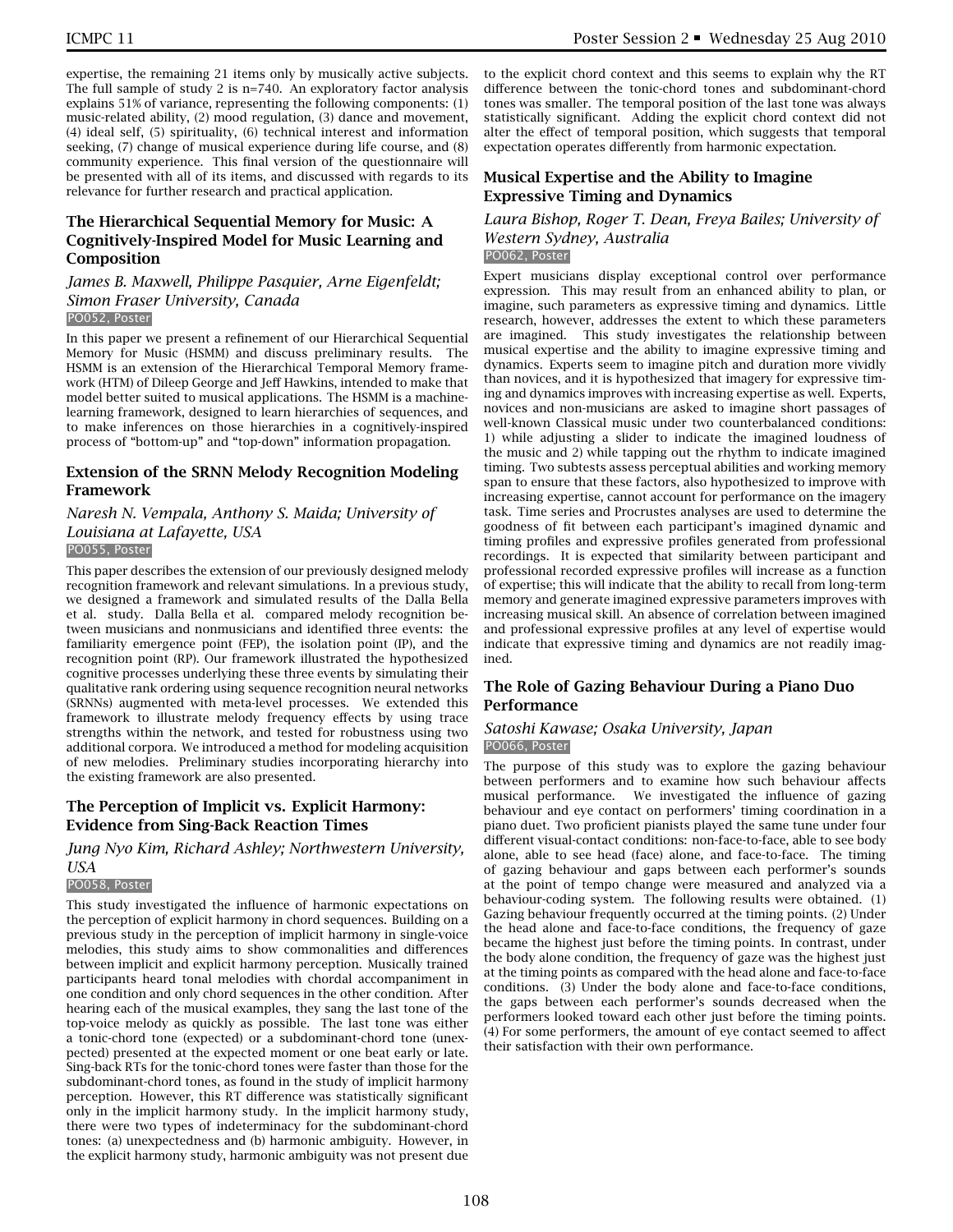### **A Periodicity-Based Approach on Harmony Perception Name That Tune: Decoding Music from the Listening Including Non-Western Scales**

### *Frieder Stolzenburg; Harz University of Applied Sciences, Germany*

#### PO070, Poster

Empirical results demonstrate that human subjects rate harmonies, e.g. major and minor triads, differently with respect to their sonority. These judgements of listeners have a strong psychophysical basis. Therefore, harmony perception often is explained by the notions of dissonance and tension, focussing on the sonority of intervals and triads, i.e. chords only.

In this paper, we introduce an approach based on the notion of periodicity, providing a unified view on the perception of chords and scales. The method is psychophysically motivated: It applies the fact, that the just noticeable difference of human pitch perception is about 1% for the musically important low frequency range and that periodicities of complex chords can be detected in the human brain, as recent results from neuro-science prove. Mathematically, periodicity can be derived from the frequency ratios of the tones in the harmony with respect to its lowest tone, employing e.g. the so-called Stern-Brocot tree.

The theoretical results presented here correlate very well to experimental results on the perception of common triads. Applying the periodicity-based approach to harmonies consisting of more than three tones also yields interesting and plausible results: Standard chords in jazz and also the diatonic and blues scales have low, i.e. good harmonicity values according to the approach presented here, ranking among the top 5% in their respective tone multiplicity category. Furthermore, according to their average harmonicity value, all church modes rank among the top 11 of 462 theoretically possible scales with 7 tones. Therefore, the periodicity-based approach can contribute to the discussion about the origin of chords and scales, especially in western music. It adopts equal temperament as reference system.

Non-western scales, e.g. in Turkish classical music with makam melody types or octave reduced tone scales of recordings of traditional Central African music, do not seem to be based on equal temperament tunings. Nevertheless, they can be successfully analyzed by the periodicity-based approach, predicting also relatively good values of sonority for these scales. Thus in summary it seems that both the perception of chords and scales in any music obey similar principles, namely that simpler patterns with short period lengths are preferred by humans. They correspond to higher sonority.

### **Music to My Eyes: Cross-Modal Interactions in the Perception of Emotions in Musical Performance**

*Bradley W. Vines 1, Carol Lynne Krumhansl 2, Marcelo M. Wanderley 3, Ioana M. Dalca 3, Daniel J. Levitin 3; 1University of British Columbia, Canada; 2Cornell University, USA; 3McGill University, Canada* PO074, Poster

We investigate non-verbal communication through expressive body movement and musical sound, to reveal higher cognitive processes involved in the integration of emotion from multiple sensory modalities. Participants heard, saw, or both heard and saw recordings of a Stravinsky solo clarinet piece, performed with three distinct performance styles: Restrained, Standard, and Exaggerated intention. Participants used a 5-point Likert scale to rate each performance on 19 different emotional qualities. The data analysis revealed that variations in performance intention had their greatest impact when the performances could be seen; the ratings from participants who could only hear the performances were the same across the three expressive styles. We also found evidence for an interaction effect leading to an emergent property, intensity of positive emotion, when participants both heard and saw the musical performances. An exploratory factor analysis revealed orthogonal dimensions for positive and negative emotions, which may account for the subjective experience that many listeners report of having ambivalent or complex reactions to music, such as "bittersweet."

# **Brain**

# *Rebecca S. Schaefer, Jason Farquhar, Makiko Sadakata, Peter Desain; Radboud University Nijmegen, The Netherlands*

### PO079, Poster

Recent advances in neuroscience show an increasing ability to decode from single trial brain measurements what someone is seeing or hearing. In the current study we use electroencephalography (EEG) to detect heard music from the brain signal, hypothesizing that the time structure in music makes it especially suitable for detection with EEG signals. We used linear discriminant classification to detect the perception of seven different musical phrases, both individually and cross-participants, using the event-related potential (ERP). The ERP was compared to different aspects of the music stimuli, as well as with the audio envelope of the stimulus. The best individual results are 70% correct in a seven-class problem while using single 3s trials, and when using multiple trials we achieve 100% correct after 8 presentations of the stimulus. When classifying across participants, a maximum rate of 53% was reached. The correlation with the audio envelope varied over stimulus (from -.07 to .48), and several musical aspects, both rhythm and pitch-based, reached a correlation up to .4. We conclude that it is possible to detect perceived music from the single-trial ERP, as well as across participants, supporting the notion of a universal representation for each stimulus. Comparison of the ERP with the audio envelope shows great variability, which also holds for the musical aspect comparison. This implies that different processes are salient for perception of different musical phrases.

### **Examining the Role of Training and Movement on Rhythm Perception in Disc Jockeys Using EEG and Behavioural Thresholds**

#### *Blake E. Butler, Laurel J. Trainor; McMaster University, Canada*

#### PO082, Poster

Professional disc jockeys (DJs) engage in beatmixing and beatsampling to preserve energy on the dance floor; central to these tasks is the maintenance of a consistent beat, achieved by altering the rhythm of one or more tracks. Studies have shown that average listeners find it difficult to maintain a steady rhythm in the absence of an external acoustic stimulus, but that trained musicians are significantly better. This project aimed to determine (1) whether DJs show an advantage in the ability to maintain a steady imagined beat and (2) whether head movements are advantageous in such a task. In Part I, participants heard a beat sequence, were asked to imagine the beat continuing through a period of silence, and to determine if a target beat that followed was on-time or early. In one condition, they were allowed to make head movements and in another they remained still. Psychometric functions were created for both movement and non-movement conditions. Part II used electroencephalography (EEG) to examine brain responses with similar stimuli. In the behavioural task, accuracy was significantly impaired when subjects were asked to perform in the absence of movement (p<0.05). The EEG data indicate that the response to the first beat of a sequence that started early differed significantly from that of a sequence that occurred on-time. We conclude that (1) the experience of DJs appears to enhance their ability to maintain an imagined beat and (2) movement helps maintain a steady imagined beat without an external auditory stimulus.

### **Tonal Stability as an Emergent Property in Low-Level Perceptual Organization**

#### *Ji Chul Kim; Northwestern University, USA* PO085, Poster

The prevalent view in music psychology has been that perception of relative tonal stability comes in part from our sensitivity to the frequency of occurrence of pitch-classes. According to this view, the tonic is perceived as more stable than other scale-degrees because it occurs more frequently and for longer durations. I propose that the perceived sense of tonal stability emerges in low-level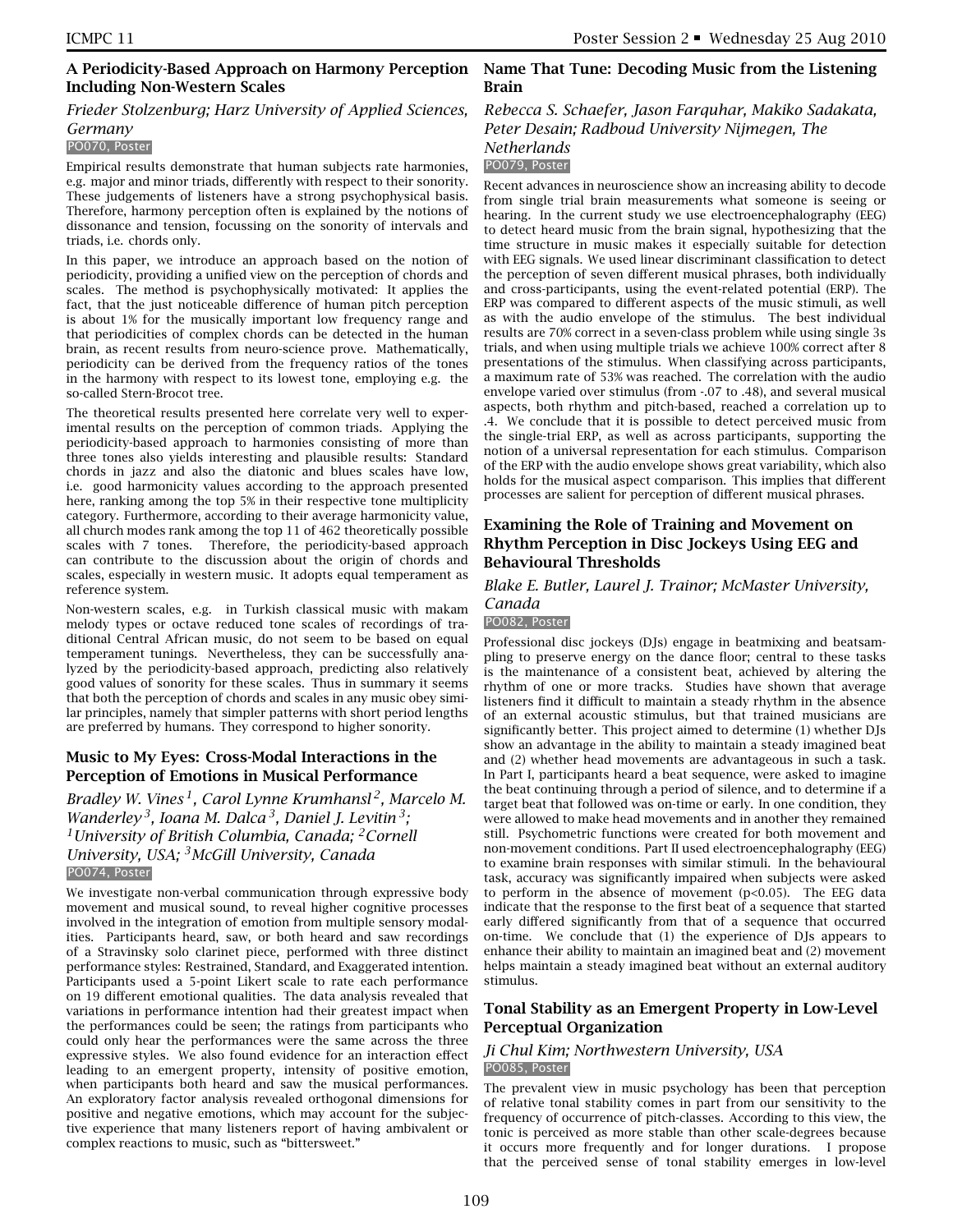perceptual organization  $-$  the mental processes of grouping and integrating individual pitch events into larger units according to the segmentation structure in sensory information. To construct a stable representation of musical structure, the musical surface must be segmented and integrated into coherent perceptual units. Individual pitches, when integrated into a low-level perceptual unit, are assigned differing strengths of pitch salience according to their positions within perceptual grouping structure. The pitch with the highest salience tends to be perceived as the tonal center of the unit or the point of tonal stability. Thus, I argue that perceived tonal stability can be inferred from the low-level perceptual grouping structure of musical surface rather than pitch-class distributions or temporal ordering *per se*. These perceptual processes that lead to the emergence of tonal stability represent the "bottom-up" side of the mental processing of tonal music, whereas tonal expectations induced from activated schemata represent the "top-down" side of the processing. The perception of tonal structure is the perceptual interpretation of musical surface shaped by the constant interaction between these bottom-up and top-down factors.

### *Sounds of Intent* **Phase 3: Exploring Music Engagement in Children and Young People with Complex Needs**

*Angela Vogiatzoglou 1, Adam Ockelford 1, Evangelos Himonides 2, G.F. Welch 2; 1Roehampton University, UK; 2IOE University of London, UK*

#### PO090, Poster

This poster demonstrates research in the third phase of the *Sounds of Intent* project, which explores musical behaviour and development in children and young people with complex needs. This is being undertaken through systematic observation and analysis using an expanded and revised 'Sounds of Intent' developmental protocol. The protocol was designed through amassing many hundreds of observations of children's engagement in musical activities, fused with the findings of mainstream developmental music psychology and zygonic theory. The 'Sounds of Intent' protocol outlines three domains of musical engagement; reactive, proactive and interactive. Each domain is expressed over six levels within a developmental model, further refined into four elements. The aim of the project is to embed the framework into practice through the utilization of a web-based interactive software package, in which partner practitioners will be able to assess their pupils/clients, record their attainment and progress and download appropriate curriculum materials. The result is a tool, which enables specialists and non-specialists to map the engagement of children and young people in music, supported by an evidence-based model of musical development.

### **International Semantic Meanings of Popular Music Genre: A comparison of the Extra-Musical Associations with German Folksy Music, Country, Hip-Hop, and Punk in German versus American Listeners**

#### *Mark Shevy; Northern Michigan University, USA* PO095, Poster

In mass communication, music is often called an international language because without lyrics, it can cross barriers of spoken language. This study tests this presumption in regard to the meanings communicated by popular music genre. A between-subjects online experiment presented listeners (n=106) in Germany and the United States with a brief recording of one of the four genres. Participants then rated the music they heard along eight extra-musical conceptual dimensions. Results showed significant differences between the genres in their associations with ethnicity, rural-urban culture, age, trustworthiness, expertise, attractiveness, friendliness, and political ideology. The pattern of relative genre ratings was fairly similar between the Germans and Americans for all the variables except ethnicity and expertise. In-group vs. out-group theory predictions were fairly strong for the German listeners, particularly with German folksy music, but they were weak for American listeners.

### **Emotion Classification of Western Contemporary Music: Identifying a Representative Feature Set**

#### *Scott Beveridge, Don Knox, Raymond MacDonald; Glasgow Caledonian University, UK* PO099, Poster

Emotion classification algorithms rely on an extraction process to create numerical representations of raw music information. The result is a feature vector which is used to characterise the audio signal within a specific context or application. Frequency domain analysis is the primary method of creating these features which range from low-level acoustical parameters to high-level structural representations. This paper describes the creation of a feature set which can be used to identify the expressed emotional qualities of western contemporary music. A corpus of novel music tracks was assessed by participants using a time-continuous emotion measurement methodology. Based on the 2-dimensional circumplex model this approach provided participant responses based on factors of arousal and valence. The stimuli were selected by a panel of expert listeners to represent a popular music style. Signal analysis techniques were used to extract an initial vector of 586 features: acoustical and psychoacoustical features were extracted using signal analysis techniques, and a symbolic MIDI representation for structural characteristics. Through a series of statistical analyses a subset of features was selected which are most highly correlated with participant responses. The corpus showed strong correlation with a number acoustical and structural features. Timbral features correlated highly with overall measures of both valence and arousal. Tonal measures also showed a strong relationship with arousal. This study provides evidence of a relationship between musical features and expressed emotion in Western contemporary music. In particular it highlights the need to combine acoustical, psychoacoustical and structural features to establish an optimum feature set.

### **How We Hear Chords: Assessing the Perceptual Integrality of Musical Chords**

#### *Mark Yeary; University of Chicago, USA* PO102, Poster

Though the musical chord, a simultaneity of three or more tones, is common to many genres of Western music, the manner in which a listener experiences a musical chord  $-$  either holistically, as an integrated object, or analytically, as a collection of tones  $-$  is an underexplored facet of harmony perception. In particular, the difficulty of analytically perceiving a typical chord may complicate cognitive models of harmonic tonality that assume the perceptual availability of all of a chord's component tones. Two experiments were conducted to examine listeners' ability to analytically perceive the middle tone of a three-tone chord. The first study involved a speeded classification task, in which a learned tone is combined with a two-tone "frame" to form a chord; a Garner interference test was used to measure the integrality or separability of tone and chord frame. The second study was a discrimination task, measuring the ability to detect a tone within a previously heard chord; signal detection results are compared among three distinct pre-chord contexts to examine the effects of musical context on tone detection. The results suggest that both chord familiarity and musical context may be factors in the listener's ability to analytically perceive a chord, and these results are used to suggest further approaches to the study of chord perception.

### **Effect of Transposition on Pitch Memory Production**

# *Christopher Bartlette, Michele L. Henry, Jordan Moore; Baylor University, USA*

#### PO107, Poster

Many people who do not possess absolute pitch have a strong pitch memory. Previous studies have investigated pitch memory through perception or performance tasks for single songs; the current study included both a list of multiple songs and a performance task. It sought to determine what effect altering the key of one song up or down one semitone had on the pitch memory and performance of the song that followed. This study also sought to determine any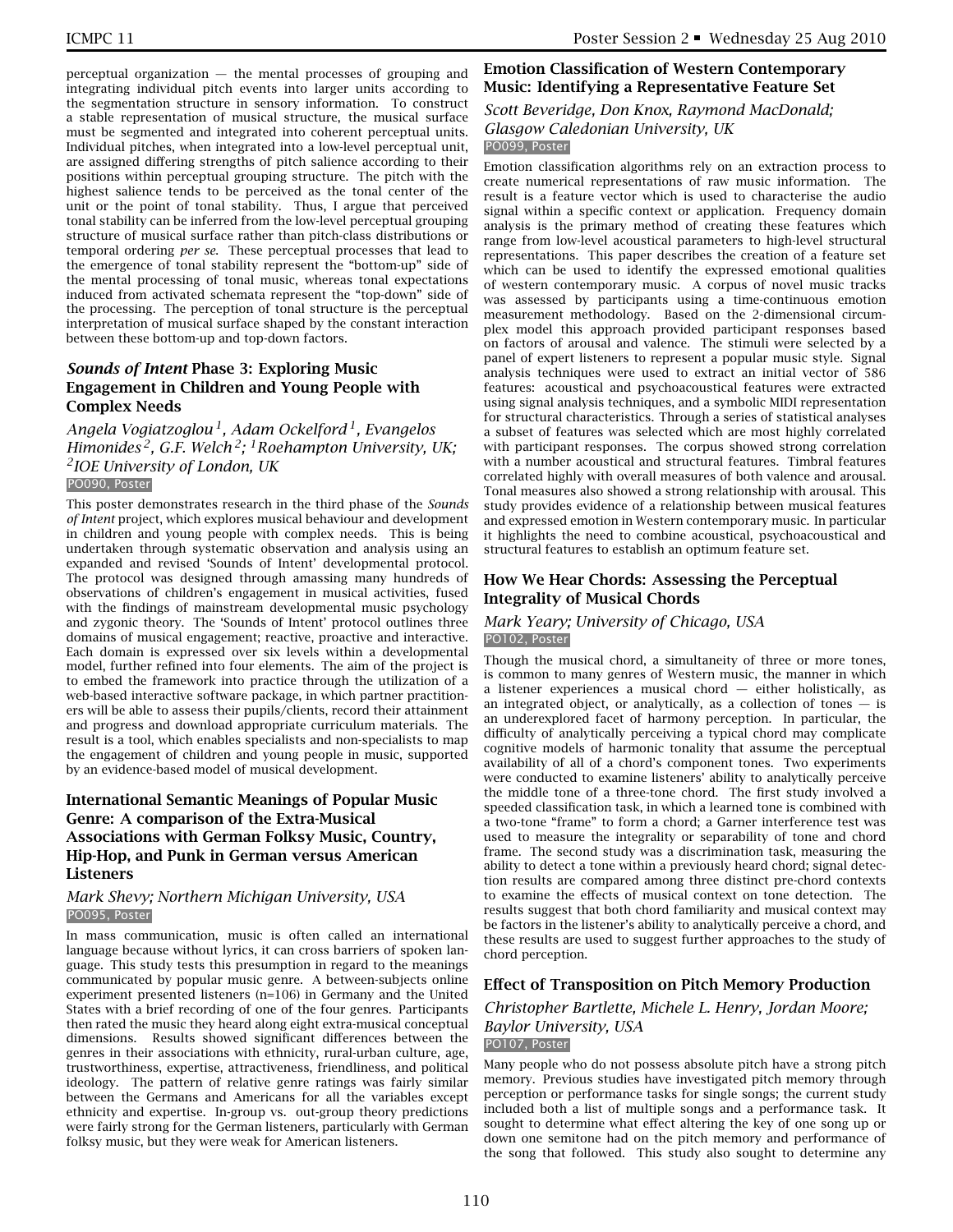differences in performance when participants sang or did not sing with the stimulus song. Further, this study sought to determine any differences in performance between music majors and non-music majors.

Results indicated that participants were more likely to sing a song at the original pitch overall, regardless of any alteration to the stimulus song, mirroring results of previous studies conducted without any stimulus material. For stimulus songs presented at original pitch, participants sang the succeeding song at the original pitch even more frequently than in prior studies. For stimulus songs raised one semitone, participants sang the succeeding song at the original pitch most often but had more instances of singing up one semitone (maintaining the relative relationship between songs). For stimulus songs lowered one semitone, results were less predictable, but favored singing up one semitone or more. The condition of singing versus not singing along with the stimulus song resulted in variation among the stimulus conditions, and there was a significant difference between the performances of music majors and non-music majors.

## **Investigations of Japanese Mothers' Musical Involvement at Home, Feeling Toward Childrearing, and Expectations Toward 1-Year-Olds' Music Programs**

*Mayumi Adachi 1, Kumi Matsuda 1, Kaori Iwai 2, Yoshinori Terada 2; 1Hokkaido University, Japan; 2ELM Music School, Japan* PO111, Poster

According to our early study with Japanese mothers with young infants, few mothers are interested in having their child take music lessons when they grow up. Even though all mothers sing to their infants, only few expressed interests in joining a formal music instruction for toddlers. Thus, Japanese mothers who send their young children to a formal music program are minorities. What motivates Japanese mothers to join a particular music program for toddlers? Do they expect early music lessons to facilitate their children's general skills more than musical skills? How critical are they with the content and the environment of music lessons? The purpose of this study was to explore answers to these questions. We conducted structured interviews with 15 Japanese mothers 26–40 years of age who were taking group music instructions for toddlers. Their children were first-born, with 3 boys and 12 girls. Each interview consisted of questions about the mother's own involvement in music, her feelings toward childrearing, her expectations toward the music program, and her impressions about the child's lessons. Data for the mothers' own musical involvement and their feelings toward childrearing were compared with those obtained from a matched sample of mothers who were not taking a music program for toddlers. The findings will reveal characteristics of a sub-population of Japanese mothers who send their children to early music instructions.

## **Musical Ear Training with Cochlear Implantees — A Study of Cortical Plasticity**

*B. Petersen 1, M.V. Mortensen 1, A. Gjedde 2, Peter Vuust 3; 1Aarhus University Hospital, Denmark; 2University of Copenhagen, Denmark; 3Royal Academy of Music, Denmark*

#### PO116, Poster

Cochlear implantation (CI) helps deaf people to regain hearing abilities. Successful rehabilitation depends on the brain's ability to adjust to the CI stimulation and on the postoperative efforts initiated. Many CI users achieve good speech understanding but fail in perceiving music and speech prosody. Sixteen adult newly operated CI users were matched in a music and a control group. Shortly after switch-on subjects in the music group began weekly one-to-one musical ear training lessons that contained a variety of musical activities and listening exercises. In addition specially adapted audio-visual training material was provided for home practice. To register the progress in discrimination of pitch, rhythm and timbre we created a battery of music tests. Speech perception was tested with the Hagerman test and a vocal emotion test. We used PET-scanning to detect possible

changes in auditory brain activity. Four water scans were run at each of three milestones with contrasting stimuli. The music and the control group on average increased their speech perception scores by 160% and 94% respectively. Subjects in the music group significantly improved their discrimination of timbre and melodic contour compared to the controls. Our results indicate that one-to-one musical ear training has a great potential as a complementary method to improve fine grained auditory skills in CI users. The deafened adult brain possesses the potential to make big changes at incredible speed. The observed progress in auditory capabilities correlated with the cortical changes in the brain, may represent a unique insight into neuroplasticity.

#### **Investigating Relationships Between Melodic Intervals, Body Movement and Heart Rate Variability**

*Göran Krantz 1, Töres Theorell 2, Gunter Kreutz 3, Mats Ericson 4; 1Steiner University College, Sweden; 2Stockholm University, Sweden; 3Carl von Ossietzky University of Oldenburg, Germany; 4Swedish National Defence College, Sweden* PO124, Poster

Previous work has shown that listening to isolated musical sounds may evoke differential psycho-physiological response patterns. Here we investigate responses to two contrasting ascending melodic intervals, namely the major third and the major seventh interval in a listening experiment. In addition, the influence of movement in psycho-physiological responses to listening to the intervals was examined. Twenty adult listeners were instructed not to move (first condition) or to move freely (second condition) while their heart rate was continuously recorded during presentations of the two intervals in random order. Heart rate (HR) as well as the standard deviation (SD-NN-RR) of heart rate variability (HRV) within each study interval was computed. SD-NN-RR is an indicator mainly of parasympathetic activity. A multivariate analysis of variance (ANOVA) for repeated observations in which SD-NN-RR is entered as dependent measure reveals a significant interaction between interval and condition. When the subjects did not move SD-NN-RR values were significantly higher during listening to the major seventh than during the major third interval. Accordingly, passive listening to the disharmonic interval appears to evoke a parasympathetic activation that mirrors a physiological "disgust" response. On the other hand, when the listeners are allowed to move, these associations are not observed. Heart rate does not differ between the two intervals in the passive condition. When the listeners are allowed to move, heart rate is significantly higher during the major seventh. The study extends previous findings indicating complex interactions between physical stimulus aspects and task demands, which can influence responses to isolated musical materials.

## **Development of Singing: A Critical Review and Directions for Future Research**

## *Rayna H. Friendly, Laurel J. Trainor; McMaster University, Canada*

#### PO127, Poster

Singing, like speech, is a universal human behaviour. Yet we know little about its development. In this paper, we review literature about singing development and begin to define a direction for future research. A thorough literature review has revealed many inconsistent findings and limitations to our current understanding of children's singing abilities, such as the developmental trajectory of singing in terms of how accuracy and precision improve with age; the factors that influence the development of singing ability; the type and timing of vocal training that would be most effective for teaching children how to sing; the best ways to go about measuring singing ability in children; and the relationship between vocal perception and production in children's ability to sing. The aim of this review is to highlight some of the limitations and possible reasons for opposing findings in the singing development literature. Factors that will be considered include methodological limitations, conflicting ideas as to what should be measured, how recorded singing samples should be analyzed, and whether or not there might be sensitive periods during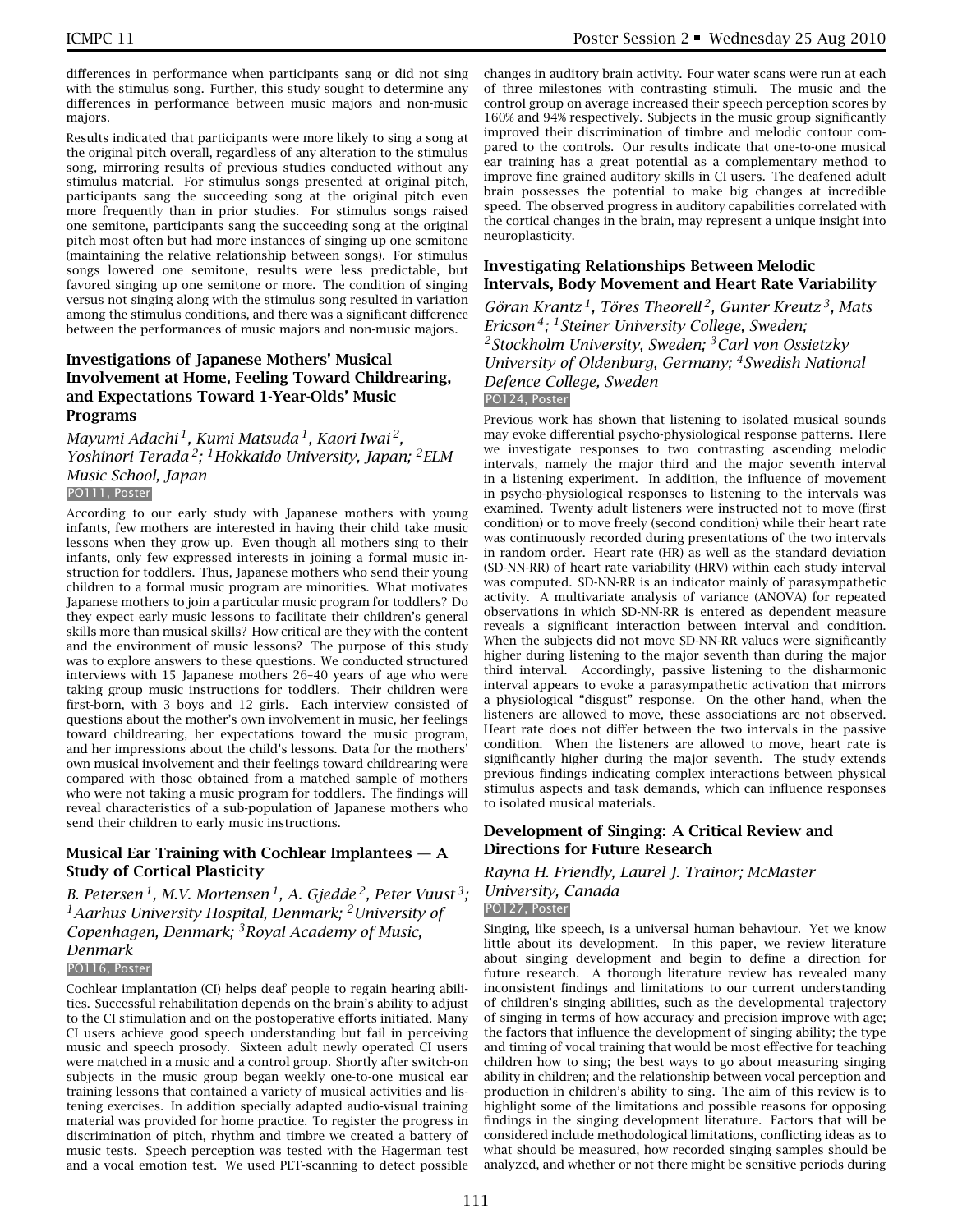development when vocal training is critical to singing development in children. This review will be useful for pinpointing the methods that will be the most useful in assessing children's singing abilities. Future studies can then use these methods to effectively determine the type and timing of vocal instruction that will lead to optimal singing development later in life.

## **Beyond** *Miyajima***: Messiaen's Synaesthesia in** *Sept Haïkaï* **and Beyond**

#### *Yutaka Jono; University of Washington, USA* PO130, Poster

Olivier Messiaen's synaesthesia influenced his compositions, and its effect can be seen in *Sept Haïkï*. While the influence of his synaesthesia in the *Miyajima* movement of *Sept Haïkï* is often mentioned, the use of color chords in two other movements is little known. This presentation will visually show how the harmonies used in two other movements of *Sept Haïkï* correspond to the scenery in Japan. The second half of this study investigates what sound combinations created what colors in his mind.

Messiaen provided the colors associated with the harmonies used in *Sept Haïkï* in his posthumously published treatise. By using the treatise and the score, the colors that Messiaen "saw" can be listed. In *Gagaku*, the predominantly used color is red, in accordance with the red Shintoist shrine beams. In contrast, the colors in the harmonies in *Le parc de Nara et les lanternes de pierre* tend to be darker, dominated by brown and grey, in accordance with the scenery of the park in Nara.

The system of Messiaen's synaesthesia is yet to be clearly explained. Jonathan W. Bernard mentions in his article "Colours" that Messiaen was consistent in his synaesthetic sound-color relations, and that Messiaen mentioned associating major triads with specific colors. Vincent P. Benitez focuses on the triadic subsections of one type of Messiaen's chords, successfully matching the colors of the triads with the subsections.

This study applies Benitez's methodology to a wider group of chords. The lowest three notes of "the chords of the total chromatic" form a second inversion triad. While many of these colors agree with Benitez's assertion, further explanation is needed for the C major triad subsection, because the first color mentioned for this chord is yellow, the color of G major. This study asserts that the overtones of the lowest note G is creating the color yellow. Similar phenomenon is observed for the major triad subsections of the type-C voicing of "the turning chords."

Clearly Messiaen used his synaesthesia as a means to organize his characteristic harmonic vocabulary. Further investigation is necessary to clarify how the sounds matched specific colors. While Bernard mentions that synaesthesia is an individual experience that not even other synaesthetes can experience in the same manner, further research into Messiaen's synaesthesia is necessary in order to better understand his music. This study is a step toward this goal.

## **Interaction Between the Body and the Environment While Expressing Samba Rhythm**

#### *Kohei Matsumura, Tsutomu Fujinami; JAIST, Japan* PO135, Poster

Physical skills such as playing musical instruments or performing arts are acquired over years of dedicated practice. Through our previous studies, we have been led to believe that rhythm is important for mastering a skill. However, few studies address how our body expresses the rhythm. When a player expresses a rhythm, he may interact with the environment through his body. This paper discusses the effect of interaction between the body and the environment while expressing a rhythm. We employed samba rhythm as an example to study the expression of a rhythm and we conducted an experiment. Four healthy male persons who had 3 to 5 years experience to samba rhythm participated in the experiment. We asked the participants to keep rhythm patterns with their index-fingers and measured its accelerations. We controlled the presence of interaction by asking the participants to move his finger touching a stick. We also measured finger movements to non-accented rhythms for comparison. We collected 48 trial data in the experiment. The auto-correlation

function for the data showed that the rhythmic expression of the samba rhythm could not arise without the interaction between the finger and the stick. The result suggests that the interaction between the body and the environment is required to express the rhythm such as samba.

## **Perception of Tension in Contemporary Post-Tonal Orchestral Music: A Case Study**

#### *Gerhard Lock; Estonian Academy of Music & Theatre, Estonia*

#### PO138, Poster

The following study deals with tension which can be considered as equally influential for composing, performing, listening, and analysis. Analysis of tension has been essential (albeit often hidden) part of different analytical approaches developed in 20th century music theory and analysis. It can be found especially in Kurth's theory of (musical) energetics, in different gestalt and phenomenologically oriented approaches, and, finally, in the analysis of highpoints. Lerdahl and Jackendoff (GTTM, 1983) treat tension and relaxation systematically in the pitch domain, for post-tonal music see Lerdahl (2001). More embracing approaches to tension are provided by Hutcheson (1972) and Kirschbaum (2001). This paper synthesizes the principles of tension design analysis developed earlier by Lock and Valk-Falk (2008, 2009), and more recently by Lock (2010) [submitted]. The latter focuses on analysis of form, the results of which are later paralleled with a perception test. Tension design analysis in general aims to combine the analysis of form, harmony, counterpoint, timbre, etc. with the approaches applied in music psychology. The current study focuses on "Oxymoron" (2003) for large ensemble by Estonian composer Erkki-Sven Tüür (\*1959). The basic question is how the main culmination areas are related to the musical material and form of the piece. The results confirm the main hypotheses of the study: that results of the perception test can be related to those from analysis of the form, and that listeners perceive the tension at the overall level and at important points of the formal structure rather similarly. On the other hand, there are individual differences in perception of musical tension on more detailed levels, which shows the subjectivity of the perception.

## **A Formal Framework for Representing and Classifying Theme-Variation Relationships**

## *Yuzuru Hiraga, Yuri Shimozaki; University of Tsukuba, Japan*

## PO141, Poster

In a theme and its variation, some properties of the theme are retained in the variation, while others are altered or transformed in an intentionally planned manner. Such relationships, collectively called *theme-variation relationships*, define the character of the variation. Our research takes a computational approach to studying such relationships, with the aim of building computer implementations for analysis and classification, as well as modeling human listening behavior. In this presentation, we describe the outline of the formal framework for representing, analyzing and classifying theme-variation relationships, which serves as the basis for computer implementation.

The framework deals with relationships that are structure-oriented. Music is decomposed into structural components, derived from operations that can be classified into five categories: *segmentation/partition, attribute decomposition, abstraction, reduction,* and *pattern extraction*. Structural components are represented in functional form as a combination of these operations. Theme-variation relationship is formalized as the correspondence between the structural components of the theme and its variation. The central requirement is that some of the structural components are shared in common (*Variation Principle*). Based on this common structure, structural correspondence between other structural components is characterized as a mapping between their functional representations. The use of functional form provides a suitable way of representing structural components at various levels of abstraction, thus enabling extraction and classification of commonly used variation techniques.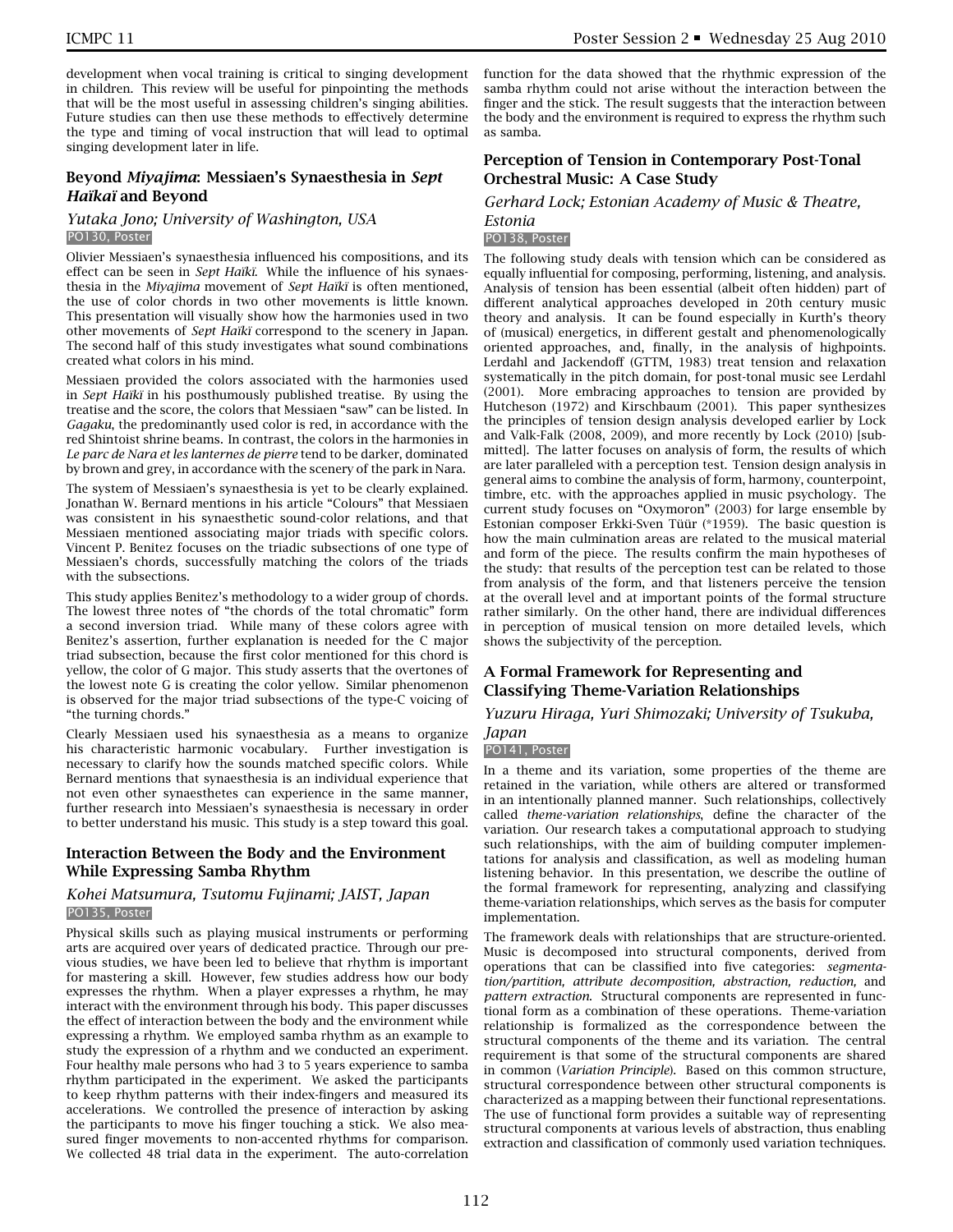The basic ideas of the framework will be explained intuitively using examples from real variations. Some preliminary implementations for testing part of the framework will also be reported.

## **Acting Out the Collaborative Role — New Paradigm for Practice-Led Research in Chamber Music Performance**

#### *Regiane Yamaguchi; Cleveland Institute of Music, USA* PO144, Poster

The opportunity to prepare a chamber music work for performance concurrently with two different ensembles is rather rare. Nevertheless, it is an enriching experience that reveals subtleties of interpretation and interaction among performers that may otherwise not be noticeable. The process also highlights differences in individual practicing strategies of each ensemble player, as well as in collective approaches to rehearsal techniques.

Practice-led research may be the most appropriate approach to study the complex collective cognitive processes that underlie ensemble rehearsal and performance. Systematic studies of a performer's own observations and annotations from rehearsals with the two different groups reveals interpretative and technical elements that could lead to a higher level of awareness in interpretation and in ensemble performance.

This paper proposes a new paradigm for experimental research in chamber music performance and performance preparation. Multiple aspects of ensemble music making were observed. Issues of personal interaction and communicative ability were registered in post-recital reports. Audio recordings of the performances were also compared, and excerpts from recordings of performances and annotated scores will be available during the conference.

The interaction of a performer with different groups while working on the same musical piece reveals enriching subtleties involved in music making. This suggests that this experiment should be further explored for research and pedagogical purposes. It highlights the qualities of each individual performer, their approaches in preparing for performance, as well as nuances of interpretation.

## **Conductor-Talk as a Rehearsal Strategy**

#### *Patricia Hopper; University of Windsor, Canada* PO149, Poster

Music educators devote a significant amount of their day involved in conducting activities (Kruse, 2007, La Rosa, 1962, Ulrich, 2009). Communication, both verbal and non-verbal is an important aspect of the conductor's duties. Gesture, facial expression, and cues do not provide ensemble members with enough information. In order to effectively communicate with their ensembles, conductors must use spoken words.

Skadsem (1997) states that, "effective communication is an essential part of educating students" (p. 509). Verbal communication should be used sparingly, as it interrupts the flow of the rehearsal and students tend to spend more time involved in off task behaviours (Skadsem). Music educators must use the spoken word wisely and could use guidance in developing conductor-talk as a rehearsal tool.

Conducting textbooks provide music educators with strategies to develop their skill as a conductor. Most textbooks focus on beat patterns, baton techniques, score study, gestures and cueing, and the rehearsal process. Verbal communication is a secondary topic, giving the impression that it is less important in conducting training. Research indicates that rehearsals in an educational setting focus on teacher talk 45% of the time (Colprit, 2000).

In order to investigate the use of conductor-talk as a research strategy, rehearsals were recorded and analyzed. The conductor uses spoken language to give directives, explain conducting gestures, teach musical concepts, develop music literacy, and request specific alterations to the performance of the repertoire.

## **The 37th Jig**

## *Christine Beckett 1, Doug Eck 2; 1Concordia University, Canada; 2BRAMS, Canada* PO145, Poster

Research on oral traditions has produced increasing work recently, yet Irish traditional music — wildly popular — has received minimal exploration. Beckett (2008) found only 8 articles, with little attention to how humans actually perceive Irish music. Is mere exposure to Irish jigs (statistical learning, Patel 2007) sufficient for listeners to understand and reproduce details and form?

Participants (8 non-musicians; and 9 musicians, not Irish music specialists) heard 6 jigs played once (6 exposures, sparse), twice (12 exposures, medium), or four times (24 exposures, intensive), over 30 min. They then tried to sing a "new" jig.

Variables analyzed were: novelty; AABB form, with contrast between A and B; 8-bar phrases, with the second phrase higher-pitched; compound metre; and appropriate tempo, rhythms, and ornamentation.

All participants sang novel tunes in six-eight time, with high success rates on tempi and rhythms (88–96%, no group differences). Musicians sang more AABB forms (70% compared to 27%, *p* < .001); 8 bar phrases (93% : 71%, *p* < .05), with clear AB contrast (93% : 58%, *p* < .01); B higher in pitch (78% : 58%, *p* < .05); and ornamentation (67% : 42%,  $p < .01$ ). In a group by condition interaction, musicians sang accurate form in all conditions, non-musicians only after intensive exposure (*p* < .01).

This study is the first to ask participants to produce a new jig. We conclude that the task can be done, with surface details more reproducible than form, consistent with variables' differing exposure rates during listening.

## **Do Motion Control and Motor Coordination Interact with Musical Abilities in Young Children?**

*Wilfried Gruhn 1, Ulrike Herb 2, Cornelia Minkner 2, Albert Gollhofer 2; 1Freiburg University of Music, Germany; 2University of Freiburg, Germany* PO162, Poster

It has been observed that singing in tune and motion control are mutually related. Therefore, the early development in both domains shall be investigated. Empirical data are collected for motor and musical abilities. The general hypothesis is that motor coordination is more pronounced in children who exhibit higher scores in music aptitude tests. 28 randomly selected 4 to 6 year old children from an early childhood music program underwent a standardized motor test (MOT 4–6 by Zimmer & Volkamer) which consists of 18 items that measure fine motor abilities, balance, motor reaction, and motion control. A split-half design is used for data analysis with regard to the variables gender, age, cognitive abilities, musical aptitude and music performance. Additionally, Gordon's *Primary Measures of Music Audiation* (PMMA), three nonverbal subtests of the *Kaufman Assessment Battery for Children* (K-ABC) are performed to relate the motor findings to musical and cognitive abilities. Additionally, ratings of children's musical performance during early childhood classes are also implemented. Results exhibit that mean ranks of intelligence and music aptitude differ significantly according to the upper and lower half of motor quotient scores. Significant correlation is found for age and motor abilities (coordination, fine motor skills, balance, and motion control) as well as for motor scores and music aptitude. In general, PMMA and motor quotients exhibit a strong linear correlation. A follow-up study shall investigate the neural mechanisms of motion control which develops from decreasing spinal to increasing cortical control.

## **Interrogating Statistical Models of Music Perception**

*Andrew R. Brown, Toby Gifford; Queensland University of Technology, Australia*

#### PO166, Poster

We have developed a new experimental method for interrogating statistical theories of music perception by implementing these theories as generative music algorithms. We call this method *Generation in*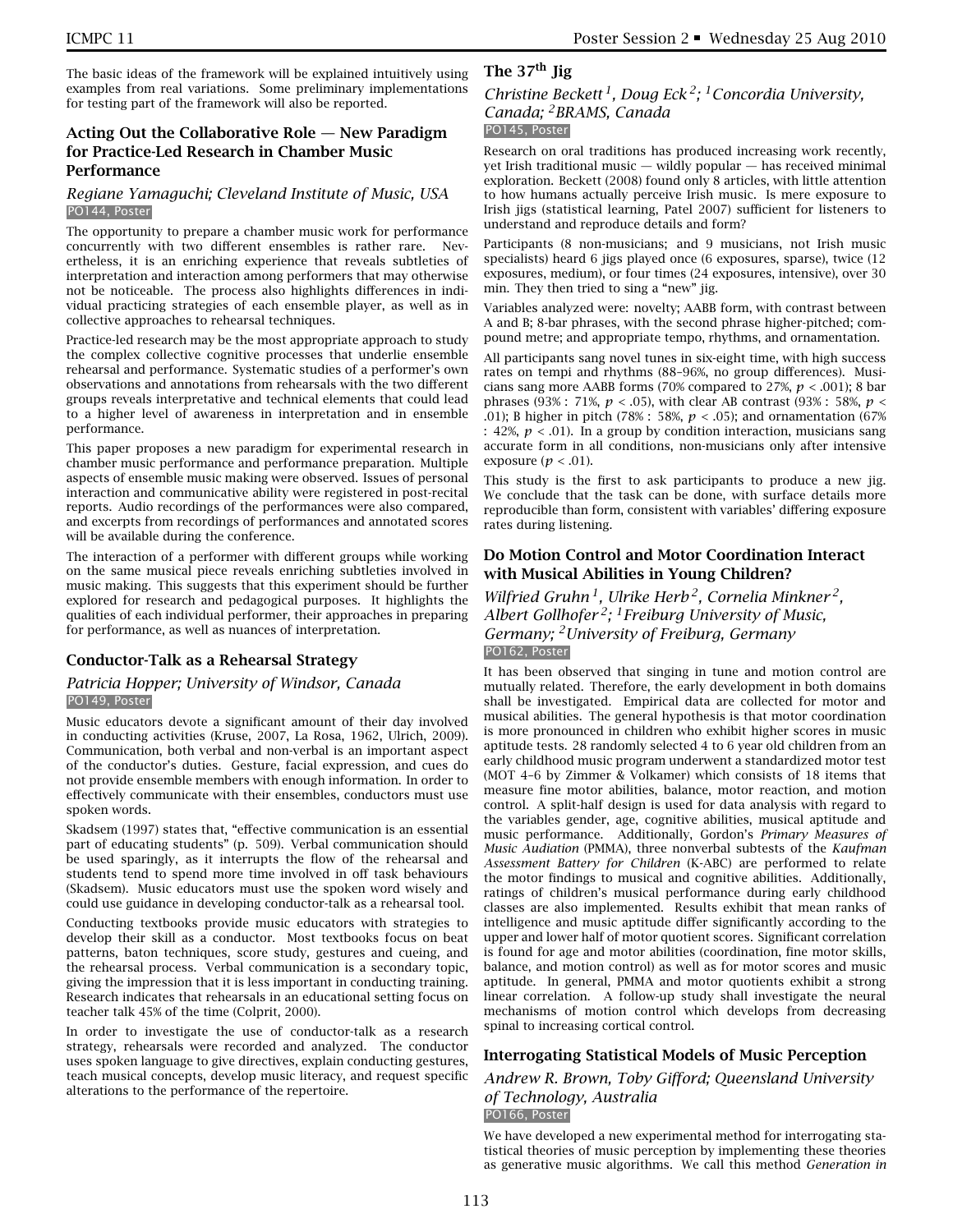*Context*. This method differs from most experimental techniques in music perception in that it incorporates aesthetic judgements. *Generation In Context* is designed to measure percepts for which the musical context is suspected to play an important role. In particular the method is suitable for the study of perceptual parameters which are temporally dynamic.

We outline a use of this approach to investigate David Temperley's (2007) probabilistic melody model, and provide some provisional insights as to what is revealed about the model. We suggest that Temperley's model could be improved by dynamically modulating the probability distributions according to the changing musical context.

#### **The Influence of Musical Training on the Phonological Loop and the Central Executive**

#### *Vijayachandra Ramachandra, Colleen Meighan, Jillian Gradzki; Marywood University, USA* PO169, Poster

Research studies indicate that musical training leads to cortical reorganization, which may extend to areas not directly concerned with music-related functions. More recently, Franklin et al. (2008) showed a positive effect of musical training on both long-term verbal memory and verbal working memory capacities. The current study compared the effects of musical training on the phonological loop and the central executive components of Baddeley's working memory model (Baddeley & Hitch, 1974). The phonological loop, which is constrained by phonological memory is important for learning novel linguistic information. The central executive, on the other hand, is responsible for the processing, storage, regulation, and retrieval of linguistic information. Thirty-nine healthy undergraduate students (30 musicians and 30 non-musicians) between the ages of 18 and 30 years were administered tasks of phonological memory (nonword repetition and digit span), and central executive (the reading span test and backward digit span). A one-way MANOVA revealed that musicians performed better than non-musicians on both phonological memory and central executive tasks  $(p<0.05)$ . The findings here indicate that musical training can have positive effects on not just domain-specific phonological memory tasks but also on more domain general cognitive tasks such as reading span and backward digit span, which require simultaneous storage and processing of information. This could suggest cortical reorganization of a more distributed neural network among musicians.

## **Rumination and the Effectiveness of Mood Induction with the Use of Music and Speech**

## *Joanna Kantor-Martynuska, Magdalena Da*˛*browska; Warsaw School of Social Sciences & Humanities, Poland* PO174, Poster

The present study examines the possibility of inducing happy or sad mood in high and low rumination individuals with the use of music and speech. Rumination as a thinking style focused on negative aspects of individual experience forms the basis of depressive tendencies. We aimed to find out whether rumination moderates responsiveness to mood induction procedures with music and speech. Mood induction with the use of happy or sad music and speech was expected to result in a change in participants' self-reported mood. We also expected that rumination would moderate the effectiveness of mood induction: high rumination participants would be more susceptible to sad mood induction and less susceptible to happy mood induction (with both types of auditory emotional stimuli used) than low rumination scorers. The emotional character of the mood induction material has been tested in a pilot study.

115 high-school students filled out a rumination questionnaire. Equal numbers of low and high rumination participants were randomly selected to either a happy or sad mood induction groups. In another session, happy or sad speech recordings were presented. Mood was measured with a questionnaire. Then, participants were subject to the same procedure, but now mood was induced with the use of music. Another mood measurement followed.

Happy music had a significant effect on mood, whereas sad music issued no depressive effect, irrespective of listener's rumination.

Rumination is positively associated with the salience of negative affect and negative emotions experienced both in response to speech and music.

## **Music as Space of Possibility**

## *Christoph Seibert, Thomas A. Troge; University of Music Karlsruhe, Germany*

#### PO177, Poster

Contemplating insights of musical research in relation to 'music' as concept and phenomenon brings fundamental problems to awareness. Even in interdisciplinary research each academic field inevitably has to follow its own paradigm. Occuring negative side-effects could be reduced by relating every paradigm or concept to a system that describes the object of research.

Based on the theory of autopoietic and operationally closed systems by Maturana and Varela and from the perspective of radical constructivism, some elements of a convenient system of music implying the psychological, physiological and sociocultural conditions of differentiation shall be established.

Following this we describe music as a space of possibility with certain characteristics. Related to this space of possibility an actor-observer gets introduced who builds instances by performing musical actions. The actor-observer is affected by constraints that confine his access to the space of possibility. In general constraints are society, culture or science, as well as concrete musical instances built by an actorobserver. So space of possibility, actor-observer and constraints are the constitutive elements of an aspired system of music.

Considering music as space of possibility presents a concept of music that includes all types of music and all types of musical activities. The associated system outlined in here offers a framework for a transdisciplinary approach which integrates several discourses of musical research. The formalization of such a system may lead to a basic model for implementations of musical artificial intelligence that contain psychological, physiological and sociocultural conditions of music.

## **Health Behaviours, Life-Style Choices and Mood States Amongst Music Students in the Department of Music at the University of Pretoria**

## *Clorinda Panebianco-Warrens; University of Pretoria, South Africa*

#### PO185, Poster

It is in the interest of any university to have healthy, well-balanced students. Music students have specific and associated health concerns and behaviours which manifest in various physical and psychosomatic ways. Based on similar studies in to health promoting behaviours on music students across a wide range of contexts, the aim of this study is to explore the association between healthy habits, lifestyle choices and mood states in all undergraduate music students at the University of Pretoria. First to fourth year students completed the Health-Promoting Lifestyle Inventory (HPLP-II) and the PANAS mood states inventory. The research explores differences between male and female students, instrumental versus vocalists, and looks at keyboard and violin students versus other instrumental players.

Female students report better nutrition habits than male students whereas male students score higher on the self-awareness/regulation scale. Keyboard and violin players spend less time doing physical activity. They also report lower scores in coping with stress and experience less positive mood states than other instrument players. This could be attributed to a history of long practicing hours considering that lessons in piano and violin are ideally started at a young age and require years to master. It is encouraging that music students of all four years report a higher positive than negative mood state. In general the findings indicate fairly low levels of healthy behaviour in music students.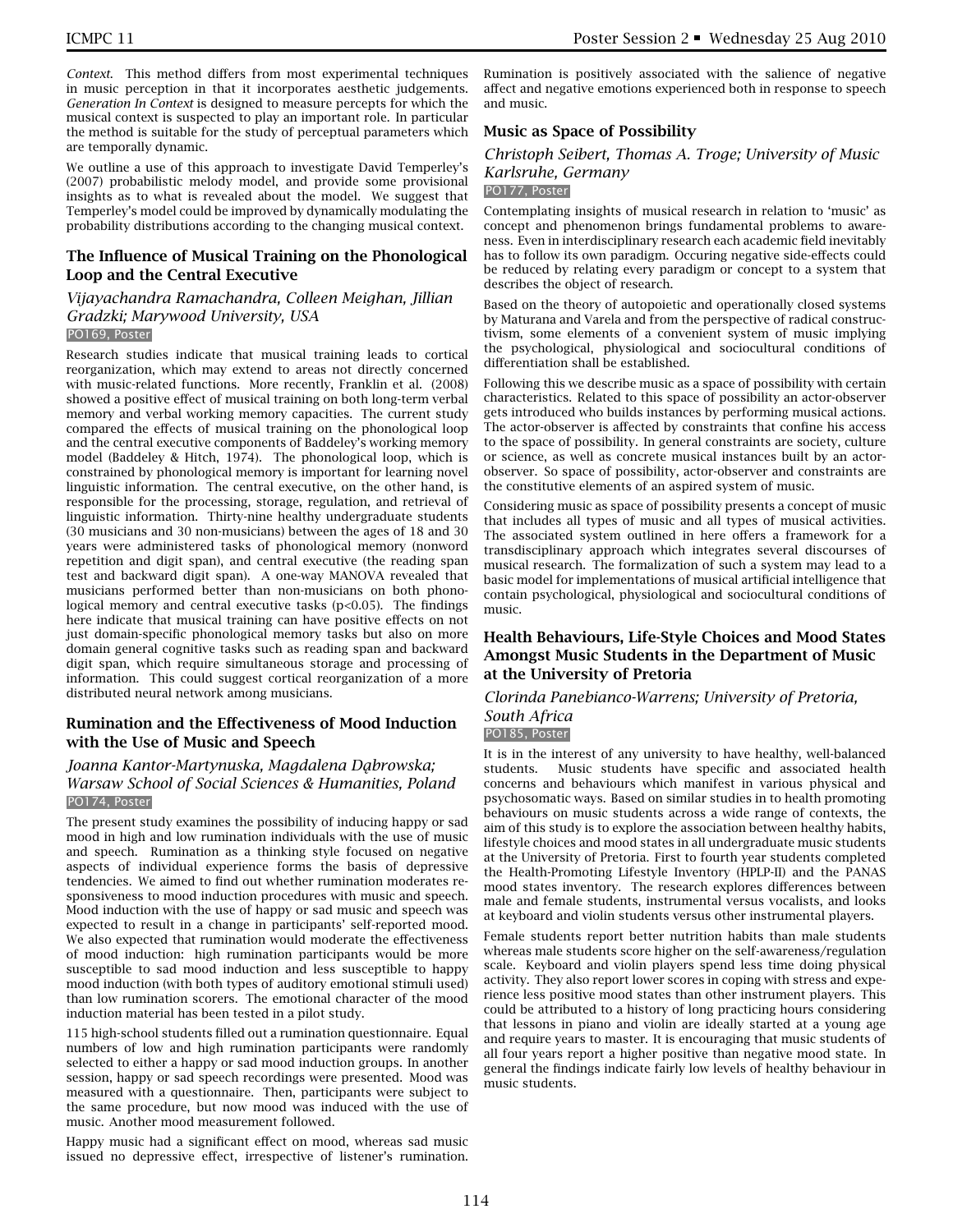## **The Role of Contrasting Musical Characteristics in the Appreciation of Music**

## *Olivia Ladinig 1, E. Glenn Schellenberg 2, David Huron 1; 1Ohio State University, USA; 2University of Toronto Mississauga, Canada*

PO193, Poster

Previous theories about aesthetic appreciation suggest that the introduction of a contrasting stimulus can result in an increased emotional response and, consequently, an increased appreciation compared to a previously habituated stimulus. In this study we examined this theory by comparing the emotional responses as well as the liking of listeners for related contrasting and habituated stimuli. In particular, we focused on the emotional contrast between happy- and sad- sounding music, which was realized by using different combinations of the parameters mode (minor and major) and tempo (slow and fast). Music excerpts of 30 seconds that conveyed either happiness or sadness were presented to 46 undergraduate students. Fourteen excerpts conveying one emotion were chosen as habituated stimuli; two excerpts conveying the other emotion served as the contrasting stimuli. Each excerpt was judged in terms of the magnitude of emotional response as well as degree of liking. Listeners showed a stronger emotional response and greater liking to contrasting stimuli than to habituated stimuli. These findings provide support for the theory of heightening the appreciation of music by heightening emotional arousal.

## **Spatial Properties of Perceived Pitch**

*Ranil R. Sonnadara 1, Steve Hansen 2, Dave Gonzalez 3, James Burkitt 3, James Lyons 3; 1University of Toronto, Canada; 2Brock University, Canada; 3McMaster University, Canada* PO198, Poster

Responses to sensory stimuli are often complex, and are influenced by many different factors, including the location and the nature of the stimulus. Previous work has shown that we have a natural tendency to impose order on certain visually presented stimuli, and that this ordering often also endows stimuli with inherent spatial properties. We suggest that this tendency might also be applied to stimuli presented in the auditory domain.

Data is presented from two experiments. The first experiment investigated whether the pitch of an auditory 'go' signal can influence response time. The second experiment investigated influences of the pitch of the signal on movements to auditory targets which were presented in the free-field. Our data suggest that a relationship exists between perceived pitch and movements to auditory targets. 'Lower' tones facilitated responses with the left hand and 'higher' tones facilitated responses with the right hand. 'Higher' tones biased movement upwards and 'lower' tones biased movements downwards when the tones were presented in free-field. These findings suggest that perceived pitch has inherent spatial properties and that competition may arise between spatial maps across perceptual systems, influencing movement planning and execution.

## **Transformative Experience Through Voice Lessons in Later Life**

*Annabel J. Cohen 1, Kay Kleinerman 2; 1University of Prince Edward Island, Canada; 2Institute of Transpersonal Psychology, USA* PO202, Poster

The research falls under a major collaborative research initiative focusing on Advancing Interdisciplinary Research in Singing (AIRS). The particular study explores singing as an avenue for personal growth and wellness in later life and also has implications for understanding musical perceptual-cognitive development across the lifespan. The "later life singer" is defined as one who started private voice lessons at or after age 40 and continued consistently for at least one year.

The study has two parts. The first entailed locating later life singers and determining their interest in sharing their experiences with the researchers. Primarily through contact with the National Association of Teachers of Singing, 70 willing students of voice, between the ages of 40 and 80 years, responded. Many of them freely gave unsolicited information about their reasons for taking lessons and the impact that those lessons had on their lives. In addition to acquiring music performance ability, singing lessons seemed to lead to a transformative learning process that fostered greater self-knowledge, well-being, and agency.

To pursue this further, in the second and primary part of the study, which is on-going, an extensive on-line questionnaire  $-$  with both open-ended and short-answer components — was devised to provide specific information about experiences as older students of singing, including motivation, goals, the fit of singing into current and future endeavors, impact of participation in singing on their sense of health and general well-being, repertoire achievements, practice, lifestyle, and demographic information.

Qualitative analysis of open-ended questions will be carried out to reveal emerging themes of meaning that may show how singing lessons enhance the quality of life for older adults and contribute to individual well-being and development, both physically and psychologically. Quantitative analyses will be conducted to reveal the extent to which variables of age and gender, for example, influence the significance of lessons, extent of practice, and sense of improved competence. The research potentially opens doors to the idea that singing lessons are for every age, and that there are surprising rewards for those who may have thought it was too late to sing or learn to sing. Typically in music psychology research, the influence of music training focuses on children or younger adults. The present research adds balance by focusing attention on the ability of older persons to acquires skills by beginning training and practice in later life. [Acknowledgment to the SSHRC MCRI program].

## **For a Grammar of Vocal Gestures**

*Alessia Rita Vitale; Université de la Sorbonne – Paris IV,*

#### *France* PO208, Poster

In what manner are gestures a support for the dynamics of the learning processes *of* and *with* the voice (including the acquisition of verbal language) and how do they complete and/or replace verbal language? An observer watching singers studying and rehearsing (alone or with others) sees a whole silent alphabet of non-verbal signals which interweave to make up a silent "language" of gestures, which I call vocal gestures, for they generate the voice, replace or "dub" it, to enrich it. I have defined two types of vocal gestures : internal and external. *Internal vocal gestures* are not visible from the outside; physiological, they generate the voice. External vocal gestures turn out to be  $-$  among other functions  $-$  very important to didactics. What determines that at "such a particular instant" in time there must be precisely "such a gesture" and why? Which gestures support the voice of a singer, how are they organised and what do they signify? Can we set up a grammar for that language? What interests me is to investigate whether within voice training classes the language of gestures set up by each teacher has important similarities to those of other teachers; this would imply that behind that  $\ll$ spontaneity $\gg$  may lie behaviour attributable to a common root, at the basis of human communication of an instinctual type.

If gestures appear to be a "language", can we set up a grammar for that language? These are some of the questions that we will refer here.

## **Personality and Preferences for Musical Instruments**

*Marek Franek; University of Hradec Králové, Czech*

#### *Republic* PO217, Poster

There are many popular beliefs about temperament and personalities of orchestral players. Recently, it was demonstrated that there were associations between preferences of music genres and certain personality traits. The aim of the study was to investigate associations between personality traits of Big-Five personality model and preferences for particular musical instruments. Non-musicians, undergraduate students (n=120) were asked to express their desires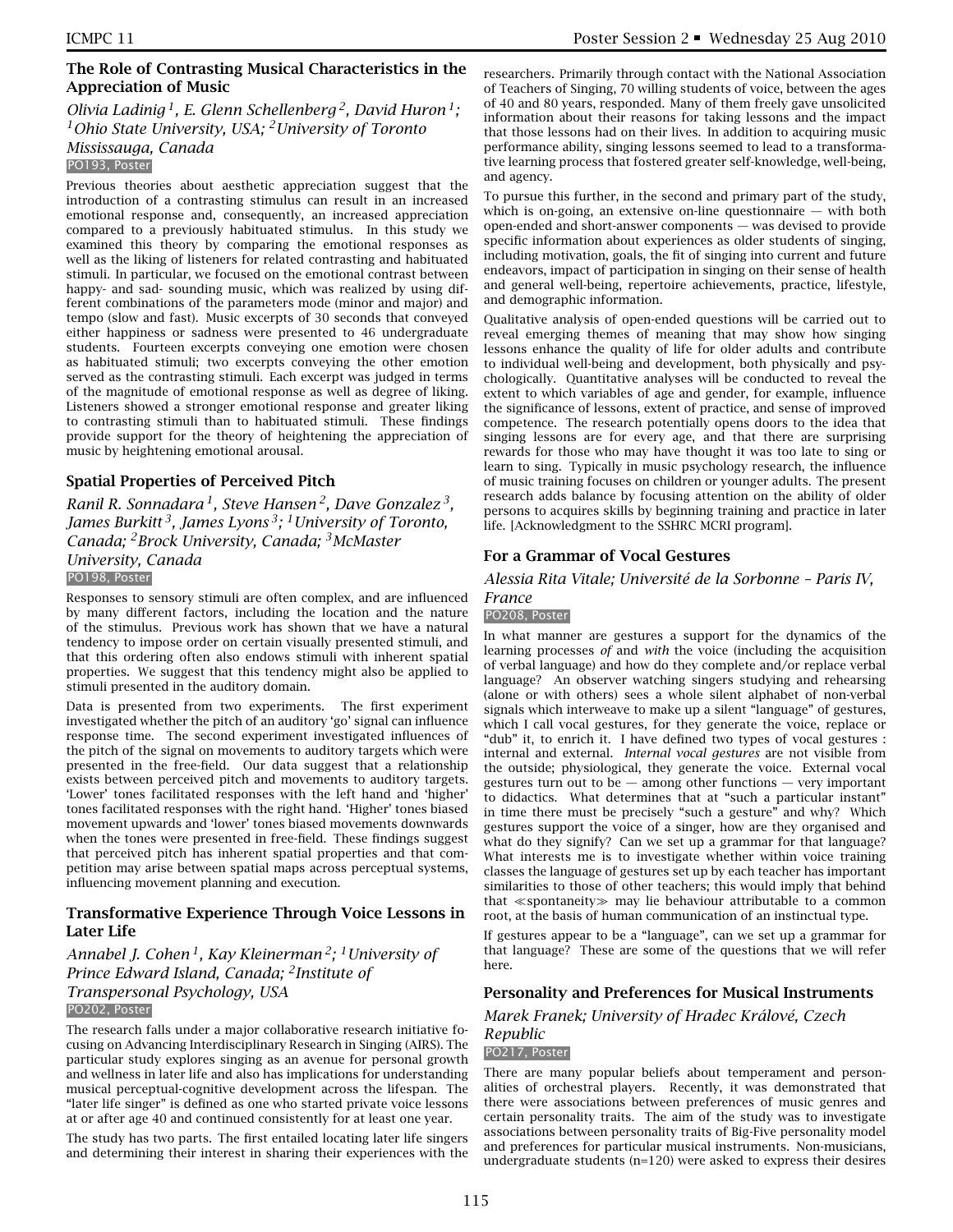and choices to play a particular instrument. They received a list of 18 instruments and were required to rate their preferences. Further, they were asked to complete the Big-Five test of personality. Exploratory factors analysis revealed five categories of musical instruments, which were labeled Brass, Romantic, Pop, Accompaniment, Home, and Classical instruments. Positive correlation between Neuroticism and desires to play Brass instruments (French horn, trumpet, trombone, tuba, and saxophone) in males and a negative correlation between Neuroticism and desires to play Home instruments (recorder, flute, piano, and keyboard) in females were found. Both in males and females desires to play Romantic instruments (organ and harp) were negatively correlated with Extraversion. Openness was positively correlated with desires to play Home instruments (recorder, flute, piano, and keyboard). Finally, Conscientiousness was positively correlated with desires to play Classical instruments (violin, double bass, flute, and clarinet) and negatively correlated with desires to play Pop music instruments (percussion and electric guitar) in females. The results are discussed in terms of social stereotypes associated with particular musical instruments.

#### **The Relationship Between Instrumental Experience and Social Cognition — A Study on Transfer Effects**

#### *Reinhard Kopiez, Marco Lehmann, Luisa Rodehorst; Hanover University of Music & Drama, Germany* PO219, Poster

We investigated whether a positive transfer of emotional codes/skills acquired in instrumental training can facilitate similar ones in the domain of social and affective cognition. We hypothesize that year-long training in a non-language-related communication system (music) can also have a positive effect on the socio-affective cognition that is present in the language-related domain. Four groups of students (20 students each of music, drama, art and electric engineering) participated. Social cognition was measured by the film-based MASC test (Movie Assessment of Social Cognition; Dziobek et al., 2006). This test measures competence in situation-dependent inter-human understanding (empathy), using the assessment of complex conversation settings presented in 45 short film sequences. As the main result, music students outperformed electric engineering students (effect size: Cohen's  $d = 1.22$ ). No statistical differences were found between music students and those of drama and art (results of statistical contrast analyses). The direct relationship between the duration of instrumental training and the MASC score revealed a correlation of  $r = .37$  ( $p = .01$ ). Although our results confirm previous findings on effects of long-term instrumental training on other domains of language-related communication, such as speech perception, we are cautious of drawing causal conclusions about the influence of instrumental training on social cognition. The more general problem of using dependent variables with a "built-in advantage" for musicians is discussed. We argue for a cautious interpretation of "inferiority" of other groups in the population.

## **How Do the Adult's Interaction Style Affect Infant's Vocal Activity? — Observation During the Diaper Change Routine**

#### *Anna Rita Addessi; University of Bologna, Italy* PO222, Poster

This poster deals with the observation of infant/adult vocal interaction during the diaper change routine, at home and at the nursery. In our previous exploratory study we found that the vocal activity/passivity of infant during the routine of diaper change is affected by some adult's vocal interaction modes (Addessi 2009). A systematic observational study has been therefore carried out with more participants, in order to verify some hypotheses concerning the adults' interaction styles affecting the infant vocal activity/passivity. Furthermore we aim to observe if significant differences exist between home and nursery routines and between 3 different kinds of dyad (mother/infant, father/infant and practitioner/infant). Several observational protocols were carried out in naturalistic contexts during diaper change, at home and at the nursery. Participants: At home: *n* 4 dyads mother/infant, *n* 3 dyads father/infant; At the nursery : *n* 4 dyads practitioner(girl)/infant. The infants were 36/39 weeks old.

The observation took place for two consecutive weeks, one per day. To observe the variables a grid was elaborated. We measured the frequency and the full duration of 3 types of vocal activity (speech, singing, vocalization), turn-taking, imitation/variation, repetition, attunement, in both the subjects (adult and infant). The data have been registered by several independent observers watching the video (by the Observer software). Afterwards an accord index will be applied to the each registered score, for each variable. We then calculated the correlation between the adults' and child vocal behaviors. The results analyzing so far show that the child's increased vocal passivity (that is low frequency of vocal activity and self-initiated vocal play) could be caused by the greater frequency of the adult's vocal productions, the limited presence of turn-taking and imitation by the adult, and the intervention of the adult during the turn-taking that disrupted the child's vocalization. From a pedagogical point of view, these results suggest that in order to enhance the vocal activity of the child, adults/educators should not vocalize too much, but rather find a balance with the vocalizations of the child, imitating the child rather than trying to be imitated, respecting the turn-taking and following the nuances of the child's voice, giving preference to the pleasure of musical interaction.

## **A Qualitative Investigation of a Collaborative Music Project Involving Individuals with Mental Health Problems and Professional Musicians**

#### *Julie C. De Simone, Raymond MacDonald; Glasgow Caledonian University, UK* PO231, Poster

There is a growing body of work which provides evidence for the efficacy of music as a therapeutic intervention (Hayashi at el 2002; Hargreaves et al 2005. This project focuses on the work of *Polyphony*, a charity which provides access to musical activities in a large psychiatric hospital in the west of Glasgow, Scotland. This paper investigates 'Inreach' a novel project delivered by Polyphony which involved professional musicians, a composer and amateur musicians who have mental health problems composing a large scale work together and performing the finished piece in public.

This qualitative study explores the subjective experiences of individuals with mental health problems and professional musicians who participated in 'Inreach'. Two individuals with mental health problems, one professional musician, a composer and a member of Polyphony staff took part in this study. Interviews were transcribed and analysed using thematic analysis. Super-ordinate themes will be presented. These include the role of music in the participants' live, the benefits participants' gained from the project and the participants' experience of 'Inreach'. This project highlights the centrality of music in the lives of all the musicians involved in this project and the importance such projects can have in the lives of those with mental health problems.

## **Sound Gestures: Exploring the Effect of Conducting on Music Listening**

*Harry E. Price 1, Steven J. Morrison 2; 1Kennesaw State University, USA; 2University of Washington, USA* PO234, Poster

Conducting presents an opportunity to examine the relationship between sound and movement since it is an entirely physical task, one with which sound is associated but not produced. Through a continuing series of studies we explore the contribution of conducting to the experience of music listening. For each of two studies participants were presented with varied visual information coupled with identical aural information. Listeners rated ensemble expressivity significantly higher for high-expressivity conductors; this result was further evidenced by significant correlations ( $r = .56$  and  $r = .68$ ) between conductor and ensemble ratings. There was no significant difference in ensemble evaluations between performances viewed from behind or in front of the conductor. These data prompt several key questions. (1) While varied approaches to conducting might be assessed as more or less expressive or of greater or lesser quality, it is not clear whether commensurate variation in ensemble evaluations are attributable to simple bias or to a perceptual difference prompted by the integration of aural and visual information. (2) It remains un-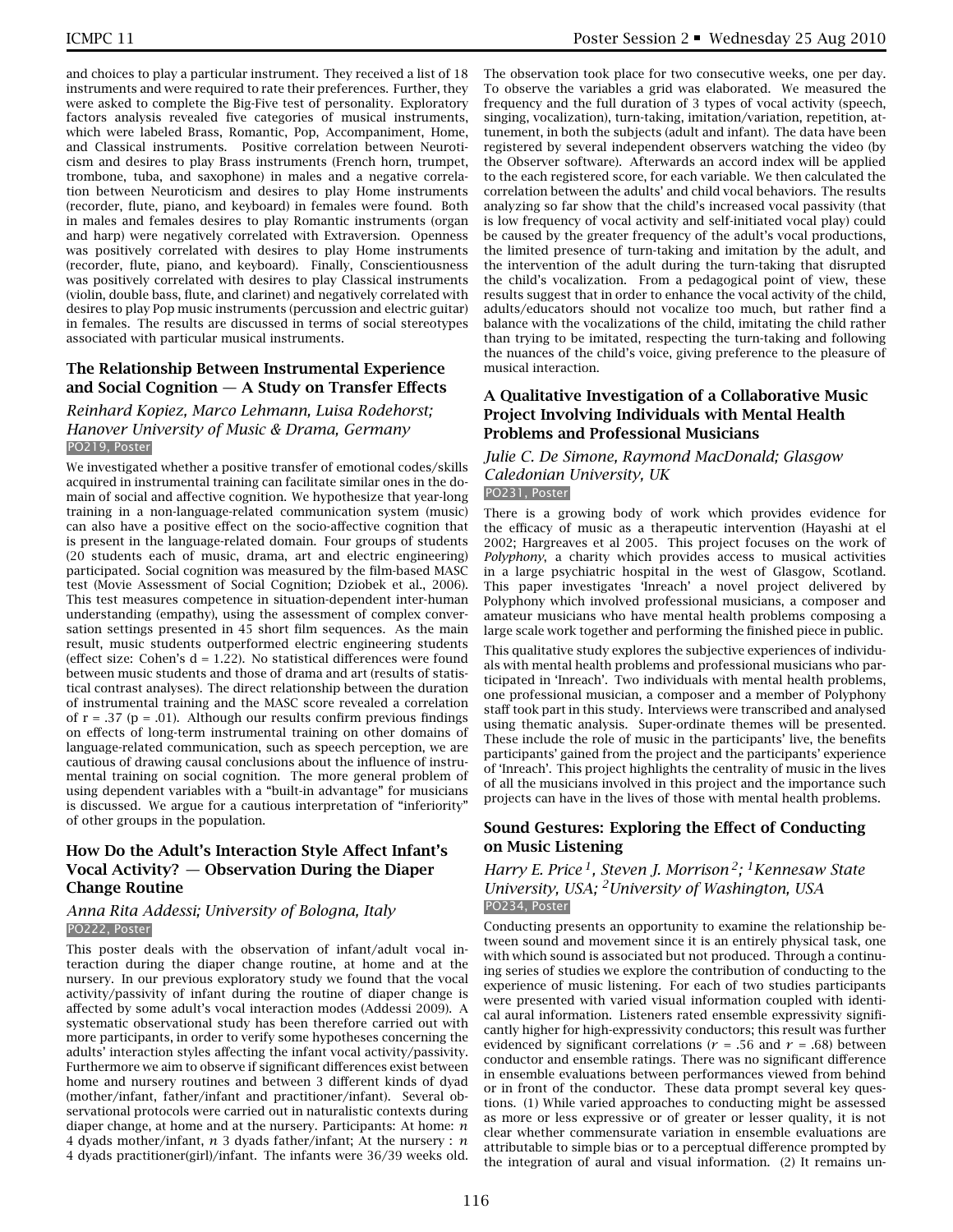clear how the visual component of conducting enhances or detracts from performance judgments, whether "good" conducting elevates the evaluation of a performance or whether "poor" conducting undermines what might have been an otherwise positive evaluation. (3) Acknowledging that conducting encompasses the visual expression of numerous musical characteristics (e.g., tempo, articulation), it would be useful to examine each of these in isolation to determine whether the impact of such a broad construct as "expressivity" is attributable to particular constituent components.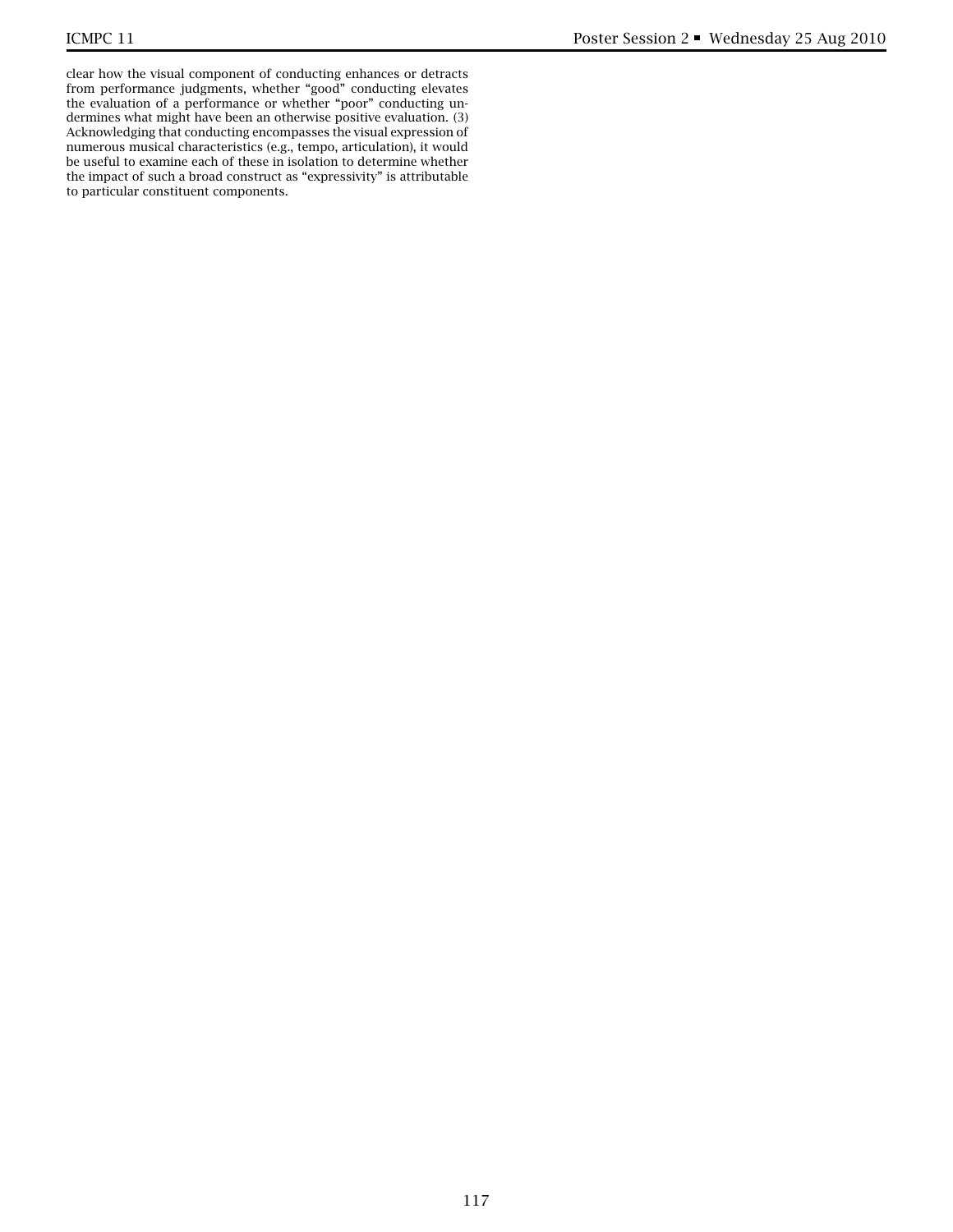## **Poster Session 3**

KANE HALL – WALKER AMES ROOM 17:30 – 18:30, Thursday 26 Aug 2010

## **The Influence of Distortion and Thirds on the Perception and Restoration of Power Chords**

*Jay Juchniewicz 1, Michael J. Silverman 2; 1East Carolina University, USA; 2University of Minnesota, USA* PO003, Poster

The purpose of this study was to investigate the influence of distortion on the tonal perception and restoration of thirds within power chords. Sixteen chord progressions, including sets of paired major and minor progressions, were recorded on electric guitar under both clean-tone and distortion effect conditions. Fifty  $(N = 50)$ undergraduate music majors listened to all sixteen chord progressions and rated the tonality of the final chord in each progression. Participants had completed a mean 3.82 (*SD* = 0.66) semesters of ear training and twenty-eight indicated they played the guitar. The researchers utilized a three-way repeated-measures ANOVA to analyze the perception of "majorness" or "minorness" of the last chord in each progression. Statistically significant interactions were found between progressions (1–4), distortion (clean versus distortion), and type of progression (whole chords versus power chords). Mean data indicated participants perceived the last chord to be more major if the progression was composed of power chords and if the progression used distortion. These results are congruent with previous findings that indicate the last chord of a chord progression is perceived as more major if progressions are composed of power chords as opposed to chords with thirds. Additionally, the use of distortion affected the perception of these power chords in a similar manner. Future research into the perception of power chords is warranted.

## **Joint Drumming in Brazilian and German Preschool Children: Synchronization Skills and Prosocial Effects**

*Sebastian Kirschner 1, Beatriz Ilari 2, Michael*

*Tomasello 1; 1MPI EVA, Germany; 2Federal University of Paraná, Brazil*

PO007, Poster

AIM: The current study was designed to untangle two proposed mechanisms underlying spontaneous synchronization in preschool children, when drumming with a human partner (Kirschner & Tomasello, 2009): (A) a shared visual representation and thus better comprehension of the task, or (B) a specific human motivation to synchronize movements during joint rhythmic activity. Furthermore, we hypothesized that children who grow up in a culture with frequent access to live music played in relevant social settings would synchronize their movements with higher accuracy during joint drumming, compared to children from a culture, where most musical stimuli nowadays come from playback devices. METHODS: We invited 84 Brazilian and German three-year-old children to drum along (A) a drum sound coming from a "radio", (B) with the experimenter in front of them, and (C) with the experimenter while his body and drum were hidden behind a curtain. RESULTS: So far, we have analyzed the data from Salvador, showing that Brazilian children do spontaneously synchronize their taps and adopt for tempo changes better during joint drumming with a human partner compared to drumming along with a "radio". Importantly, hiding the stimulus drum from view does not decrease the synchronization accuracy in Brazilian children. CONCLUSIONS: Of the two cognitive mechanisms proposed above, our data suggests that Brazilian children feel a higher motivation to spontaneously synchronize if drumming in a social context, regardless of whether they see the partner drumming or just hear him. At the conference we will present the German data as well.

## **Unraveling Musical Training'S Impact on Neural Mechanisms of Selective Auditory Attention**

*Dana L. Strait, Nina Kraus, Victor Abecassis, Richard Ashley; Northwestern University, USA*

PO011, Poster

Musical expertise requires efficient processing of multiple simultaneously-occurring auditory streams, with particular attention devoted to melody lines and the line of one's own instrument. Accordingly, music listening and practice activates selective auditory attention networks. Although musicians demonstrate superior performance on tasks that require auditory attention, the neural manifestations of musicians' auditory attention expertise remain unclear.

To determine how musical training impacts neural mechanisms of selective auditory attention, we recorded cortical auditory-evoked potentials to attended and ignored auditory streams in adult musicians (*n*=11) and non-musicians (*n*=11), ages 18–32. Participants were asked to attend to one of two simultaneously-occurring stories, which differed in speaker voice, direction of presentation and story content, while ignoring the competing story. Neural responses were recorded by a 32-channel electrode cap to a speech stimulus that was embedded within the stories and presented in an alternating fashion to the attended and ignored sides. The paradigm yielded average *attend* and *ignore* cortical responses. Response variability in attend and ignore conditions was assessed by calculating the variance in individual responses over the course of a single recording session. Response amplitudes and response variability were compared both within (attend/ignore) and across (musician/non-musician) subjects.

Outcomes reveal that musical training shapes cortical mechanisms that underlie selective auditory attention performance, decreasing response variability during auditory attention. Musicians did not show response magnitude differences with auditory attention, although non-musicians demonstrated increased magnitudes in the attend, compared to the ignore, condition. Musicians' increased cortical response consistency with attention and lack of amplitude difference between conditions indicates increased neural processing efficiency during selective auditory attention. Such neural efficiency may account for musicians' enhanced performance on auditory perceptual tasks.

Supported by NSF 0921275, NIH T32 NS047987 and a grant from the Grammy Research Foundation.

## **Faster Decline of Pitch Memory Over Time in Congenital Amusia**

*Victoria J. Williamson 1, Claire McDonald 1, Diana Deutsch 2, Timothy D. Griffiths 3, Lauren Stewart 1; 1Goldsmiths University of London, UK; 2University of California at San Diego, USA; 3Newcastle University, UK* PO014, Poster

Congenital amusia is a developmental disorder that impacts negatively on the perception of music. Psychophysical testing suggests that amusic individuals have above average thresholds for detection of pitch change and pitch direction discrimination; however, a low-level auditory perceptual problem cannot completely explain the disorder, since discrimination of melodies is also impaired when the constituent intervals are suprathreshold for perception (Tillmann, Schulze & Foxton, 2009). The aim of the present study was to test pitch memory as a function of a) time and b) tonal interference, in order to determine whether pitch traces are inherently weaker in amusic individuals. Memory for pitch was examined using two versions of a paradigm developed by Deutsch (1970). In both tasks, participants compared the pitch of a standard (S) to a comparison (C) tone. In the time task, the S and C tones were presented, separated in time by 0s, 1s, 5s, 10s and 15s (blocked presentation). In the interference task, the S and C tones were presented with a fixed time interval (5s) but with a variable number of irrelevant tones in between: 0, 2, 4, 6 and 8 tones (blocked presentation). In the time task, control performance remained high for all time intervals, but amusics showed a performance decrement over time. In the interference task, both groups showed a similar performance decrement with increasing number of irrelevant tones. Overall, the results suggest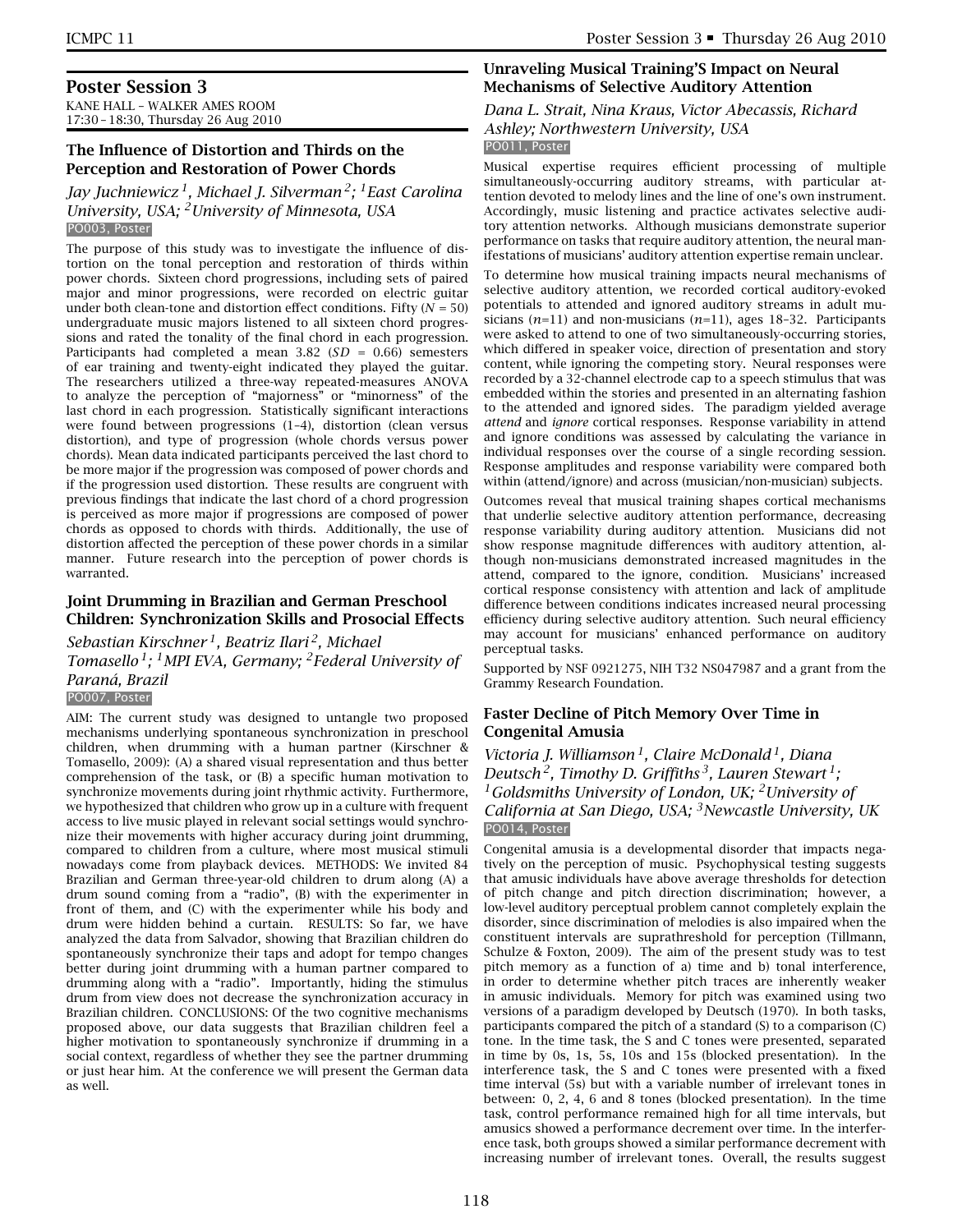that the pitch representations of amusic individuals are more prone to decay than those of matched non-amusic individuals.

#### **Animal Songs: Animal Music?**

#### *Emily Doolittle; Cornish College of the Arts, USA* PO017, Poster

Musicians have long felt a connection between animal songs and human music on an intuitive level, as shown by the enormous, crosscultural repertoire of music based on animal song. Current scientific research suggests that superficial resemblances between music and animal songs may, in some cases, point to deeper-level similarities. Human music and the songs of animals most commonly considered "musical" — oscine birds and cetaceans — are not homologous, but some traits shared between human music and the songs of these animals, such as the connection of sound with physical activity or emotional state, may have a common origin. Other important aspects of both human music and music-like animal song, such as the use of vocal learning, have evolved convergently.

In this poster I examine sonic similarities between human music and animal song and behavioral similarities surrounding song production. I present recent research (Doolittle, Endres and Fitch, ms. in prep.) which shows that hermit thrush song, like some human music, is based on the harmonic series. The poster concludes with a discussion of whether some animal songs can be considered "music" in the same sense as human music. I propose that music is best defined by a sort of Wittgensteinian "family resemblance," and outline some of the traits widely considered characteristic. Some animal songs share as many of these traits with human music as some kinds of human music share with each other, suggesting that to draw a firm dividing line between human music and animal song does not make sense.

## **Strategy to Recruit Degrees of Freedom of Proximal Joints for Increasing Sound Pressure Level in Expert Drummers**

### *Shinya Fujii, Masaya Hirashima, Kazutoshi Kudo, Yoshihiko Nakamura; University of Tokyo, Japan* PO020, Poster

Playing musical instruments such as drums requires precise mapping between body movement and sound. To investigate the accomplished mapping of the auditory-motor systems in humans, expert musicians are an excellent population. The aim of the present study is to clarify how expert drummers regulate kinematic parameters in multi-joint upper-limb movements to modulate the sound pressure level (SPL) of the snare drum. Professional drummers are instructed to strike the snare drum for about ten times and gradually increase the SPL from the smallest to the largest level. We analyzed the three-dimensional movement kinematics using a serially linked five-segment model of the trunk and the upper limb that has 16 degrees of freedom (DOF). The results showed that the drummers used a few number of DOFs at distal joints such as rotations of the stick and wrist flexion when producing relatively small SPL. As the SPL increased, the drummers gradually used the DOFs at elbow extension, forearm supination, shoulder depression, shoulder internal rotation, and leftward rotation of the trunk. That is, the drummers gradually recruited more proximal joint rotations in the course of increasing the SPL. We conclude that, through intensive musical training, the expert drummers have acquired the strategy to gradually recruit proximal body parts for utilizing the kinetic chain of the multi-joint system to effectively produce large sound.

## **Effects of Pitch Register, Loudness and Tempo on Children's Use of Metaphors for Music**

## *Zohar Eitan, Alexandra Katz, Yeshayahu Shen; Tel Aviv University, Israel*

#### PO023, Poster

Studies using simple auditory stimuli have demonstrated consistent associations between auditory and non-auditory dimensions, including emotional attributes, aspects of space and motion, and dimensions of vision and touch. Yet, such cross-domain mappings have rarely been investigated within complex musical contexts. Here we examine how auditory dimensions, systematically manipulated, affect cross-domain mappings in a musical context. Comparing different age groups, we also investigate the developmental course of these mappings. 167 participants, aged 8 to adult, rated how well 15 emotional, synaesthetic, and spatial/kinesthetic antonyms characterize each of 16 musical stimuli. Stimuli consisted of 2 phrases from Varese's *Density 21.5* for flute, in each of which 2 levels of pitch, loudness, and tempo were factorially combined, generating 8 unique combinations. Repeated measures ANOVAs demonstrated highly significant main effects of pitch, loudness and tempo on metaphor ratings, with no interactions between the musical variables. Louder stimuli were associated with bitterness, hardness, sharpness, and roughness; anger, fear, and hate; large mass and size, higher elevation, and fast pace. Stimuli higher in pitch were associated with brightness, hardness, sharpness, and roughness; happiness, anger, and fear; *small* mass and size, higher elevation, and fast pace. Faster tempi were associated with happiness, faster pace, and jumpy motion. Age interacted mostly with pitch; most ratings, however, were consistent across age groups. Results suggest that metaphors are consistently mapped onto basic musical dimensions by children and adults alike, and that pitch, loudness and tempo convey distinct profiles of "extra-musical" connotations.

## **Effects of Auditory Feedback Disruption on Singing Remembered Tunes**

#### *Aysu Erdemir, Jeana Simpson, Gretchen Verheggen, John Rieser; Vanderbilt University, USA* PO026, Poster

Producing a succession of musical sounds with the voice is a multifaceted motor action which requires a solid memory representation for the spectral-temporal characteristics of the melody, a precise control over the auditory and motor systems as well as an efficient use of auditory and kinesthetic/motor feedback. The purpose of this study was to assess the role played by auditory and motor systems in skillful control of singing, specifically by investigating how absence of auditory feedback influences the accuracy of singing. Moreover, we aimed to uncover the nature of memory for pitch and time by inquiring the extent to which they are dependent on auditory or motor modalities. Adults sang Happy Birthday under two different normal feedback and two different masking conditions; their *absolute & relative pitch, tempo* and *rhythmic accuracy* were measured. Results showed that when participants lacked auditory feedback, their intonation accuracy was significantly reduced. Moreover, participants were more able to produce correct intervals than correct individual tones, suggesting a more solid relative pitch representation for the song. Furthermore, compared to the absolute, relative pitch accuracy was less disrupted by the absence of auditory feedback; which indicated that relative pitch memory was less dependent on auditory feedback, thus more readily accessed by the motor system. Similarly, in regard to time, although there was a significant decrease in tempo when auditory feedback was blocked-out, no difference was observed for tempo-free rhythmic accuracy, suggesting that relative information, also associated with time (rhythm) was more dependent on a motor component.

#### **Color Harmonies and Color Spaces Used by Olivier Messiaen in** *Couleurs de la Cité Céleste*

#### *Paul E. Dworak; University of North Texas, USA* PO029, Poster

This paper explores the color spaces used by Olivier Messiaen in his orchestral composition *Couleurs de la cité céleste*. Messiaen discussed with Claude Samuel his experience of synesthesia, which is the ability of some persons to perceive colors when they hear sounds. In this work Messiaen identifies in the score the highly evocative colors and brilliance characteristics of gemstones suggested by scenes in the *Book of Revelation*, and he associates them with the voicing and instrumentation of the chords played by selected instruments from the orchestra that he uses in this work. Messiaen's colors exist in a color space that corresponds with the formant space of the sound of the chords that realize these colors. Just as color models such as CIE L\*a\*b\* define hue, saturation and luminance in three dimensions,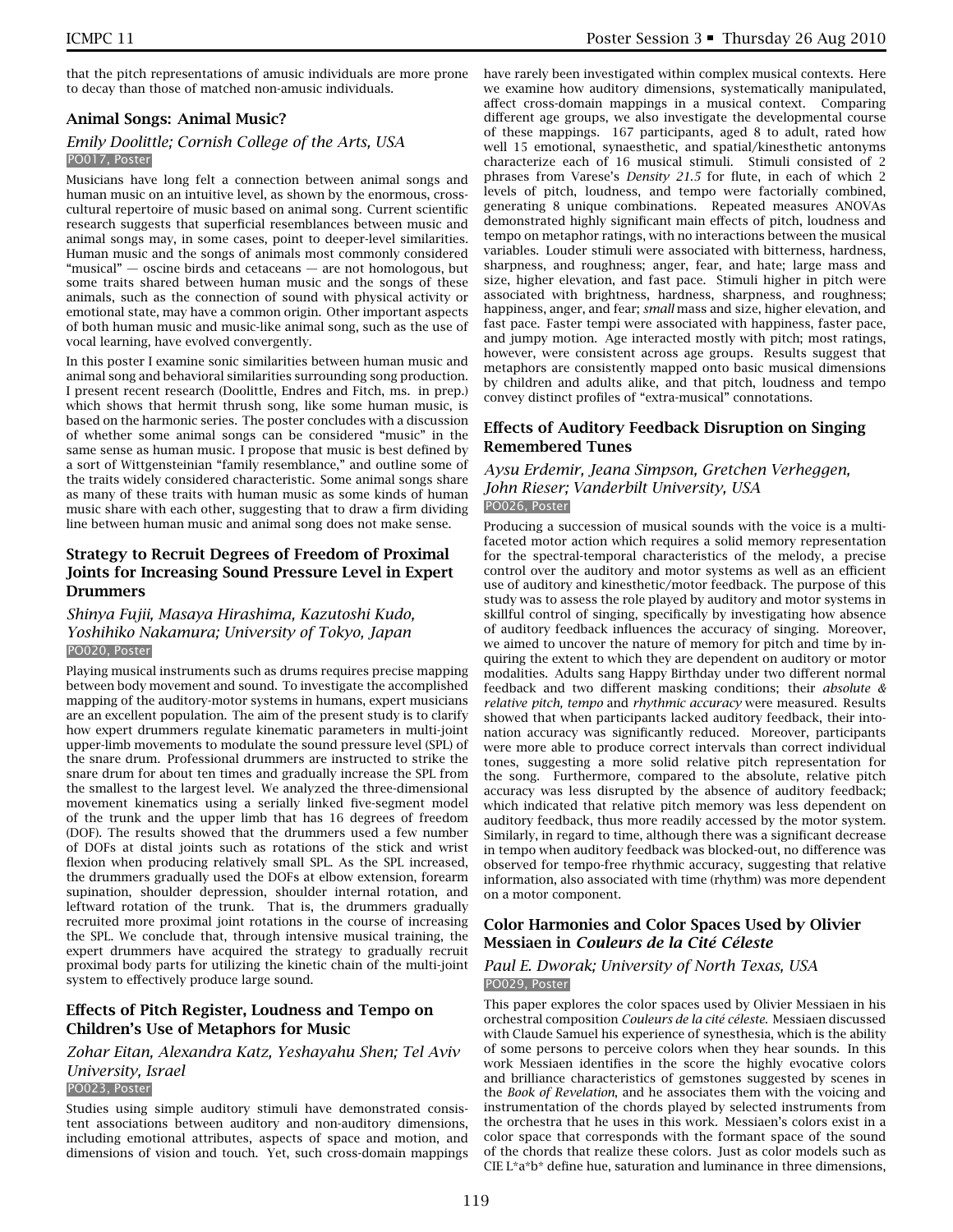the F1  $\times$  F2  $\times$  F4 formant space of Messiaen's chords also locates the same color attributes within the three dimensions defined by these formants, with hue and saturation represented in the  $F1 \times F2$  plane, and luminance in the F4 dimension. The software application Speech Filing System is used to determine the formants of the digitized sound of the orchestral chords that are associated with the various colors that he specifies. The formant data are plotted in three dimensions with IDL Workbench visualization software, using threedimensional polynomial regression. These plots identify the surfaces and their orientations within this space that correspond with colors and color combinations. These data confirm that Messiaen's colors are not merely symbolic associations, but represent his simultaneous perception of sound and color.

## **Comparative Perceptions of Lossy Audio Compression on Different Music Styles**

*Alastair C. Disley, Matthew R. Duck; University of Kent, UK*

#### PO033, Poster

Lossy audio compression formats aim to deliver optimal performance at reduced bit-rates over multiple genres of music. This experiment examines listener quality ratings of three competing formats: MP3, Ogg Vorbis (OGG) and Windows Media Audio (WMA) across four musical genres (Rock, Dance, Folk and Classical) at commonly used consumer bit-rates (128, 96 and 64kbps), using the formal MUSHRA technique.

Results showed that the OGG and WMA files outperformed MP3, particularly at lower bit-rates. Genre had significant impact on performance, with the Dance and Rock tracks rated worse for lower bit-rates. Overall, listeners rated OGG files highest, with WMA a close second.

## **Auditory Perceptual Learning in Musicians and Non-Musicians: Neural Evidence**

#### *Miia Seppänen, Anu-Katriina Pesonen, Mari Tervaniemi; University of Helsinki, Finland* PO037, Poster

Neurocognitive studies show enhanced auditory processing in musicians when compared with non-musicians. EEG (electroencephalography) studies have demonstrated that musicians have either larger amplitudes or shorter latencies (or both) for automatic, preattentive and attention-sensitive event-related potentials (ERPs) 40–600 msec after sound onset. While these findings reflect the experience-dependent plastic effects in musicians' cortical functions after long musical training, less is known about the rapid plasticity in musicians. In this study, we compared rapid auditory perceptual learning between musicians and non-musicians by recording automatic and attention-modulated ERPs (P1-N1-P2, mismatch negativity 'MMN', P3a) during one hour session including both passive listening and active auditory discrimination tasks. Stimuli consisted of frequently ('standard') and infrequently ('deviant') presented sine tones. Deviant tones were differing either by pitch, duration or perceived sound location (with three difficulty levels, each). P1-N1-P2 was analysed for standard sounds, and MMN and P3a for deviant (targets in active task) sounds. The relationship between learning-related neural changes and discrimination accuracy during tasks was also examined. In addition to replicating the previous findings of stronger neural responses in musicians (P2, MMN, P3a), the rapid auditory perceptual learning differentiated musicians and non-musicians for N1, MMN and P3a. MMN latency became shorter in non-musicians during passive listening. MMN as well as P3a showed faster habituation (decrease) in musicians. We conclude that rapid auditory perceptual learning differs between musicians and non-musicians but only for N1, MMN and P3a. Musicians might have stronger attention switching during active listening which decreases the need for neural activation in frontal areas.

## **Music Training and Reading Readiness: Examining a Causal Link**

## *Christine D. Tsang 1, Hailey Goldstein 1, Nicole J. Conrad 2; 1Huron University College at Western, Canada; 2Saint Mary's University, Canada*

## PO042, Poster

Musical aptitude is related to cognitive abilities, including reading skills. Studies examining this relationship often fail to account for formal music training, which can enhance performance on musical aptitude tests. In Experiment 1, we compared the relationship between specific music and reading skills in a broad age-range of 82 children with and without formal music training. The results showed that children with music training significantly outperformed children without music training on most tests of music perception and reading skill. Furthermore, the relationship between music and reading skills differed depending on the experience and the age of the children, such that pitch discrimination predicted variance in reading ability for children without formal music training, while rhythm discrimination predicted variance in reading ability for children with formal music training. In Experiment 2, we examined the causal effects of music training on a specific precursor to reading ability, phonological skill. Following baseline tests of music and phonology, half of a small classroom of junior kindergarten children received group music training embedded into their daily classroom routine for 15 minutes a day over 4 consecutive days, while the other half received no additional training. Following training, new tests of music and reading skill were administered to all children. The results of Experiment 2 found that children in the training group showed significant improvement on all music test scores, and also scored higher on some phonemic tests compared to children in the no-training group. Together, the results of both experiments provide a stepping stone to help develop empirically-based training studies to better understand the link between music skills and literacy skills.

## **The Effect of Tonal Context in Melodies on Memory for Single Tones**

## *Dominique T. Vuvan, Mark A. Schmuckler; University of Toronto Scarborough, Canada*

## PO047, Poster

This study sought to investigate whether and how tonality might impact memory for single tones in a melodic context. Participants were presented with melodies that were controlled for tonality, time signature, and tempo. Each melody had a target note (#5, M6, P5) which was either present or absent. The three target notes were chosen because of their differential importance in the tonal hierarchy, which leads to different levels of expectancy for each target  $(\#5 \#3)$ low,  $M6$  — medium,  $P5$  — high). On each trial, participants heard a melody, followed by a probe tone (one of the three possible targets), and judged whether they had heard the probe tone in the preceding melody. Task performance was best and statistically equivalent for #5 and P5 targets, and worse for M6 targets. Therefore, tonality does affect listener memory for melodic tones. Specifically, both highly expected and highly unexpected tones are remembered well, whereas tones that fall in between these two extremes of tonal expectancy are remembered poorly. This study provides evidence for both a tonal schematic effect as well as a von Restorff (1933) novelty "pop-out" effect in memory for melodies.

## **Examining the Effects of Active Music Therapy on Post-Stroke Recovery**

*Esa Ala-Ruona 1, Harriet Bamberg 2, Jaakko Erkkilä 1, Jörg Fachner 1, Heidi Parantainen 2; 1University of Jyväskylä, Finland; 2Central Hospital of Central Finland, Finland*

## PO050, Poster

According to recent findings merely listening to music during the early post-stroke stage can enhance cognitive recovery. On the basis of clinical experiences and anecdotal evidence is presumed, that active music therapy may be beneficial in post-stroke recovery, too.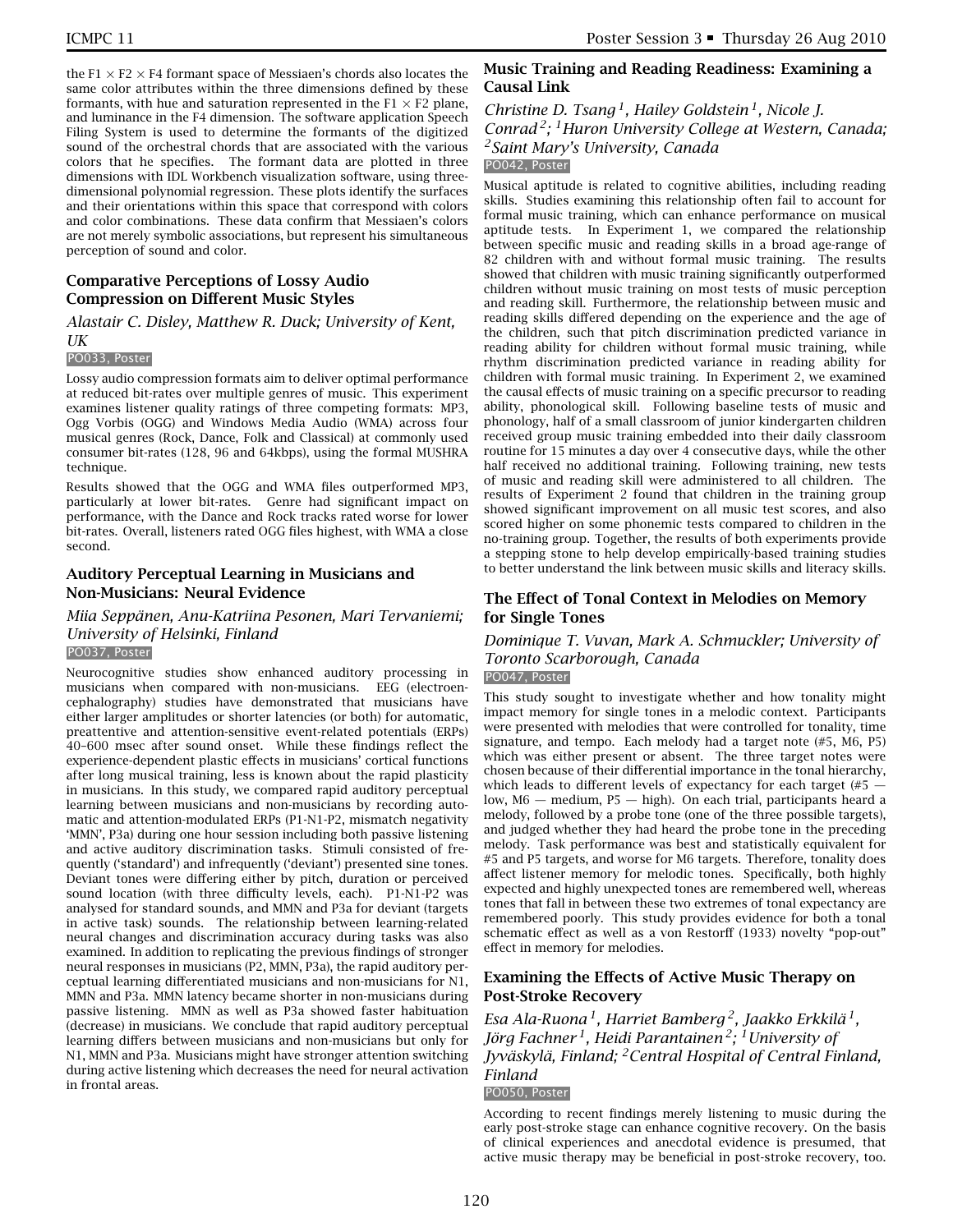The aim of the research project is to develop a neuropsychologically informed clinical music therapy model to meet the needs of treatment of MCA stroke patients, and to examine the effects of this active music therapy in post-stroke recovery. The study is a randomised controlled trial with crossover design. 45 patients (< 75 years of age) with MCA stroke (an acute ischaemic stroke or ICH) in the right temporal, parietal frontal and/or subcortical brain region will be randomly assigned to early intervention group and delayed (4 months) intervention group. All participants will receive standard care, and in addition to this two weekly sessions of active music therapy over a period of 3 months. The study will give valuable information on possibilities of neuropsychologically informed active music therapy in post-stroke recovery. By studying the use of music and music-based exercises in rehabilitation we can produce new knowledge on this form of therapy which is becoming ever more common.

## **Prediction of Multidimensional Emotional Ratings in Music from Audio**

#### *Tuomas Eerola, Olivier Lartillot, Petri Toiviainen; University of Jyväskylä, Finland* PO053, Poster

The objective of this study was to offer a detailed characterization of the interdependencies between musical content and induced emotion. A corpus of 110 movie soundtrack excerpts that uniformly samples the five basic emotions and the three-dimensional activity/valence/tension space was emotionally rated by 116 subjects. The corpus has been computationally analyzed, using a large toolbox of music feature extractors, covering timbre, harmony, register, rhythm, articulation and structure. Linear dependencies between emotional ratings and musical content was estimated via regressions, using classical and advanced techniques, such as Partial Least Square regression. To select the optimal number of features, Bayesian Information Criterion (BIC) was used. Each non-normally distributed feature was transformed by means of Box-Cox power transform. High consensus on induced emotion was observed, as the Cronbach index exceeds .99 for each concept. Using a five-fold cross-validation, about 70% of the variance in emotional ratings could be predicted with features extracted from the audio. When mapping the dimensional ratings onto each of the five basic emotions, the regression models could explain 63 to 89% of the variance. When mapping basic emotions onto the emotion dimensions, explained variance ranged from 88 to 97%. A large part of the variance can be explained using dynamic, rhythmic and timbral dimensions. The remaining part of the explained variance is based on more subtle factors, but of high musical importance, based on tonality, modality, and their temporal variability.

## **Self-Regulation, Music and Cognitive Performance: Participant Self-Selection of Music Varies as a Function of Task Requirements**

## *Isba Husein, Samia R. Toukhsati, Simon Moss; Monash University, Australia*

PO056, Poster

The aim of this study was to examine the capacity for individuals to regulate their emotional status to facilitate cognitive task performance. Affective self regulation was demonstrated by the differential selection of emotional music as a function of task requirements. Forty-eight participants (mean age =  $23.96 \pm 9.44$ ) were recruited from Monash University, Australia to perform two cognitive tasks: the Stroop task and Raven's Progressive Matrices. Following a task familiarization phase, respondents were exposed to a series of brief excerpts (30sec) of three music conditions: "happy music" (*Chanson du Toredor* composed by Georges Bizet); "sad music" (*Adagio in G minor* composed by Albinoni) and "neutral music" (*Claire de lune* composed by DeBussy) from which they chose the music stimulus they would prefer to listen to prior to completing either task. Following this, participants were exposed the three music conditions in counterbalanced order, irrespective of preference, prior to completing both cognitive tasks, which were also presented in counterbalanced order.

The findings revealed that "happy music" was selected with significantly greater frequency compared to the other two pieces prior to completion of the Stroop task, however the performance advantage was not significant in comparison to the other music conditions. A similar non-significant trend was evident in relation to the "sad music" condition such that "sad music" was more frequently selected prior to completion of Raven's task and participants performed best in this condition. These findings demonstrate a tendency for respondents to prefer music that will induce the appropriate mood for optimizing performance.

## **Beyond Happiness and Sadness: Modality and Dynamics and Their Association with the Affective Content of Lyrics**

#### *Laura Tiemann, David Huron; Ohio State University, USA* PO059, Poster

A study is reported investigating the relationship between modality (major/minor), dynamics (piano/forte), and the judged affective content of musical lyrics. Thirty-two solo vocal works by fourteen composers were sampled: 8 in the major mode with a loud dynamic level, 8 in the major mode with a quiet dynamic level, and 8 each in the minor mode (forte and piano). All sampled compositions were tonal Western works. Without hearing the music, independent native-speakers of English (n=44) and German (n=21), judged the lyrics according to four affects: happy (*fröhlich*), sad (*traurig*), tender (*zärtlich*), and passionate (*leidenschaftlich*).

## **Rhythmic Contrast in Historical Music Performances as Compared to Contemporary Ones**

## *Marju Raju, Jaan Ross; Estonian Academy of Music & Theatre, Estonia*

## PO064, Poster

This work is aimed at studying the rhythmic contrast in music as measured with the normalized Pairwise Variability Index (nPVI) for the stylistically different performances of the same song. Our sample consisted popular national songs and art songs. Recordings analyzed were made by regular people, pop stars and professional singers. For art songs also the scores were analyzed to find whether there are differences in the nPVI values between calculations based on scores and recordings. As our results show, rhythmic contrast does not change as we compare the performances of the same song in some cases even over 90 years apart. The rhythmic contrast of the musical work do not seem to be (1) sensitive to differences between scores and performances of the same musical works or (2) sensitive to style differences between performances of the same works.

## **Influence of Familiarity with a Co-Performer's Part on Synchronization in Musical Ensembles**

#### *Marie Uhlig, Peter E. Keller; MPI CBS, Germany* PO067, Poster

Precise temporal coordination in musical ensembles requires anticipation, which may involve action simulation via top-down controlled processes like musical imagery and bottom-up automatic expectancies about timing and pitch. To determine the importance of top-down musical imagery, this study investigates how interpersonal coordination in piano duos is affected by increasing familiarity with one's co-performer's part and his/her playing style. Synchrony is assessed in piano duos through the analysis of key strokes and body movements. In a first session pianists play duets on two pianos without visual contact. Each pianist plays two duets with two different partners. In one duet both parts are known to both players, while in the other piece only one's own part is known. The pieces are played and recorded six times in order to analyze the effects of increasing familiarity. During a second session the pianists play to a recording of four new pieces, two familiar and two unfamiliar, from both known and unknown partners. The introduction of randomly placed silent gaps is intended to necessitate familiarity-dependent top-down simulation to further assess the effect of implementing either a top-down or bottom-up strategy for maintaining synchrony. It is expected that pianists synchronize better when they are initially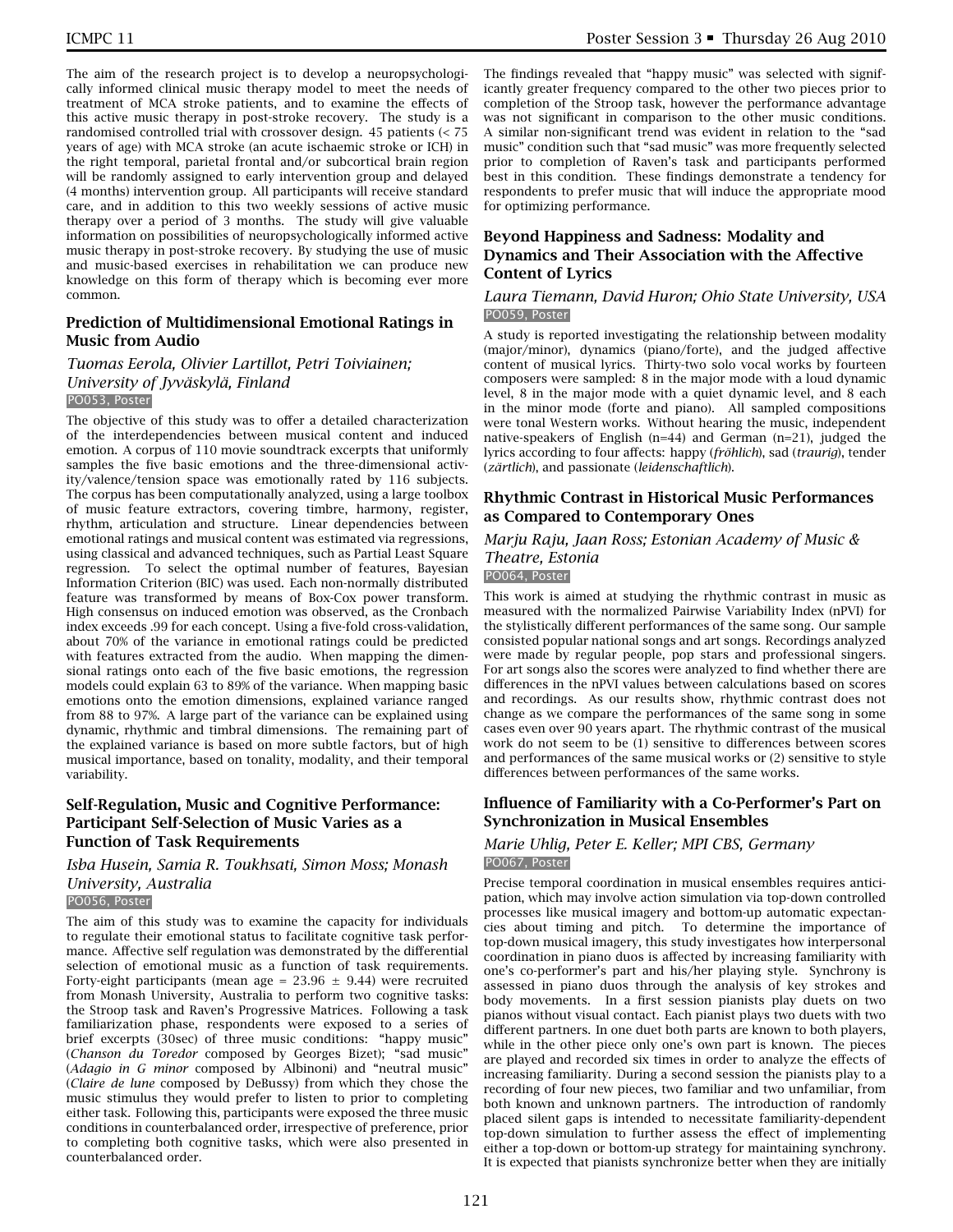familiar with both parts of the duet. Furthermore, synchrony should improve with increasing familiarity to a greater degree for pieces that are originally unfamiliar. To the extent that top-down processes are important, gaps in a familiar piece should have less detrimental effects than gaps in an unfamiliar piece.

## **The Musical Time Warp — Psychological Time and Elapsed Duration During Music Listening**

#### *Michelle Phillips; University of Cambridge, UK* PO071, Poster

The phenomenological experience of elapsed duration is dependent on multiple and complex factors. These include, but are not limited to, level of arousal, valence, familiarity, body temperature, memory, and division of attention. Moreover, estimates of duration differ according to experimental paradigm employed (retrospective or prospective), length estimated (i.e. the sub- or supra-second level) and means of testing (production, reproduction, verbal estimation, or comparison).

Whether musical time conforms to current models of psychological time — such as internal clock or contextual change models, or more recently proposed models of timing based on neural networks — or whether temporal production and estimation have special meanings in musical contexts, remains as yet unclear. However, studies demonstrate that musical features do appear to influence the experience of elapsed duration, and that the extent and nature of this influence varies depending on multiple factors, including the music's volume, tempo, modality, familiarity and harmonic variation.

The study aims to explore empirically the concept of musical time by examining the effects of varying structural factors within stimuli (e.g., increase / decrease in intensity or tempo), and affective 'set' of participants, on perceived duration. Results of two sets of empirical data will be discussed — a mobile phone ringtone experiment, and a waiting room scenario. The adequacy of existing models of temporal perception will be discussed in light of results, and possible new models proposed where appropriate.

## **Nostalgia-Inducing Music and Social Support Satisfaction**

#### *Brandon Paul; Ohio State University, USA* PO075, Poster

Recent empirical studies suggest that nostalgic emotions strengthen and extend a person's awareness of their own social bonds with friends, family, and loved ones. Often a reported emotion while listening to autobiographically-salient songs, nostalgia evoked by music may be able to demonstrate a similar social utility. A survey was conducted where participants identified songs that made them feel nostalgic. In addition, the ages of the participants were collected. From the information provided by the survey, the age of the participants at the date of release for the song was determined to be on average between 15 to 18 years. In a subsequent experiment, song stimuli were selected from this age range for participants 20–28 years of age. This experiment exposed a target group to nostalgia-inducing songs and then measured satisfaction with their present social support. A control group listened to songs that were not identified as nostalgic. Preliminary reports of social support satisfaction were shown to be inconclusive as research is still being conducted.

## **Musical Learning — Learning in the Choir: How Do the Singers in a Choir Cooperate and Learn Together and from Each Other?**

#### *Sverker Zadig; Örebro University, Sweden* PO080, Poster

My interest for this study is based on my experiences both as a choral singer and a conductor. I have noticed that in choirs and within the choral voices someone often functions as an informal leader — just by being the one in front musically — concerning attacks, intonation, phrasing and so on.

The thesis will consist of two separate studies.

The first part of the study is a series of interviews with long estab-

lished and internationally well known Swedish choral conductors about their experience of how singers in a choir cooperate and learn "together". Conductors are also chosen from Swedish gymnasium choirs.

I have found evidence or approval from the interviews of how choral conductors are convinced of the role of informal leaders in the voices. Many of the informants speak of leaders not only in attack and initiative but also how these singers, with their personal voice and timbre, gives color to the entire choral voice, or even to the whole choir.

The second study examines, by multi track recording of the individuals in choral voices, whether it is possible to graphically view differences in attacks and intonation and, also if it is possible to notice if someone is ahead and "pulling" others to follow.

## **A Computational Approach to the Modeling and Employment of Cognitive Units of Folk Song Melodies Using Audio Recordings**

*Peter van Kranenburg 1, George Tzanetakis 2; 1Meertens Institute, The Netherlands; 2University of Victoria, Canada* PO083, Poster

We present a method to classify audio recordings of folk songs into tune families. For this, we segment both the query recording and the recordings in the collection. The segments can be used to relate recordings to each other by evaluating the recurrence of similar melodic patterns. We compare a segmentation that results in what can be considered cognitive units to a segmentation into segments of fixed length. It appears that the use of 'cognitive' segments results in higher classification accuracy.

## **The MoMu Grid: Towards a Complementary Analysis of Movements and Music Elements During the Interactions Among Toddlers**

## *Laura Ferrari 1, Anna Rita Addessi 2; 1Municipality of Bologna, Italy; 2University of Bologna, Italy* PO088, Poster

In recent years research on musical development underlines the presence of musicality in the vocal gestures especially, but not only, in the child/mother interactions (Stern 1985, Papousěk H. & Papousěk M. 1996, Trevarthen & Malloch 2000, Nakata & Trehub 2004, Imberty 2009). Instead the research on the movement analysis puts largely attention on the dance movements, the role of the body during the performance or on the rhythmic analysis, and the few studies on the movements of very young children are for therapeutic aims. The aim of the study, introduced in this paper, is to investigate the role of the body and voice in the early interactions among toddlers and the way used by them to communicate. A grid to analyze the correlation voice/movement was created using the Motor Laban theory: the MoMu Grid. To create the grid, we collected the video of the observations carried out with 15 children of 14 months old in two nursery schools in Bologna. The children were divided in 3 groups and they were free to move and play. All sessions were recorded with two cameras: one was steady, while the other was mobile. All data collected are analyzed using the MoMu grid: to observe the movements we used several elements of the Laban categories: energy, flow, spatial dimension, and especially the concept of "effort". To analyze the musical characteristics of vocal gestures (pitch, intensity, rhythm, etc) we used the grid created in our previous study to observe the used of the voice during the daily routine (Ferrari & Addessi 2009).

## **Listener Perceived Quality of Expensive and Inexpensive Cornets**

#### *Alastair C. Disley, Colin J. Batt; University of Kent, UK* PO093, Poster

Cornets are the lead instrument of the British brass band, but it is unclear whether the differences between expensive and inexpensive models can be perceived by trained listeners.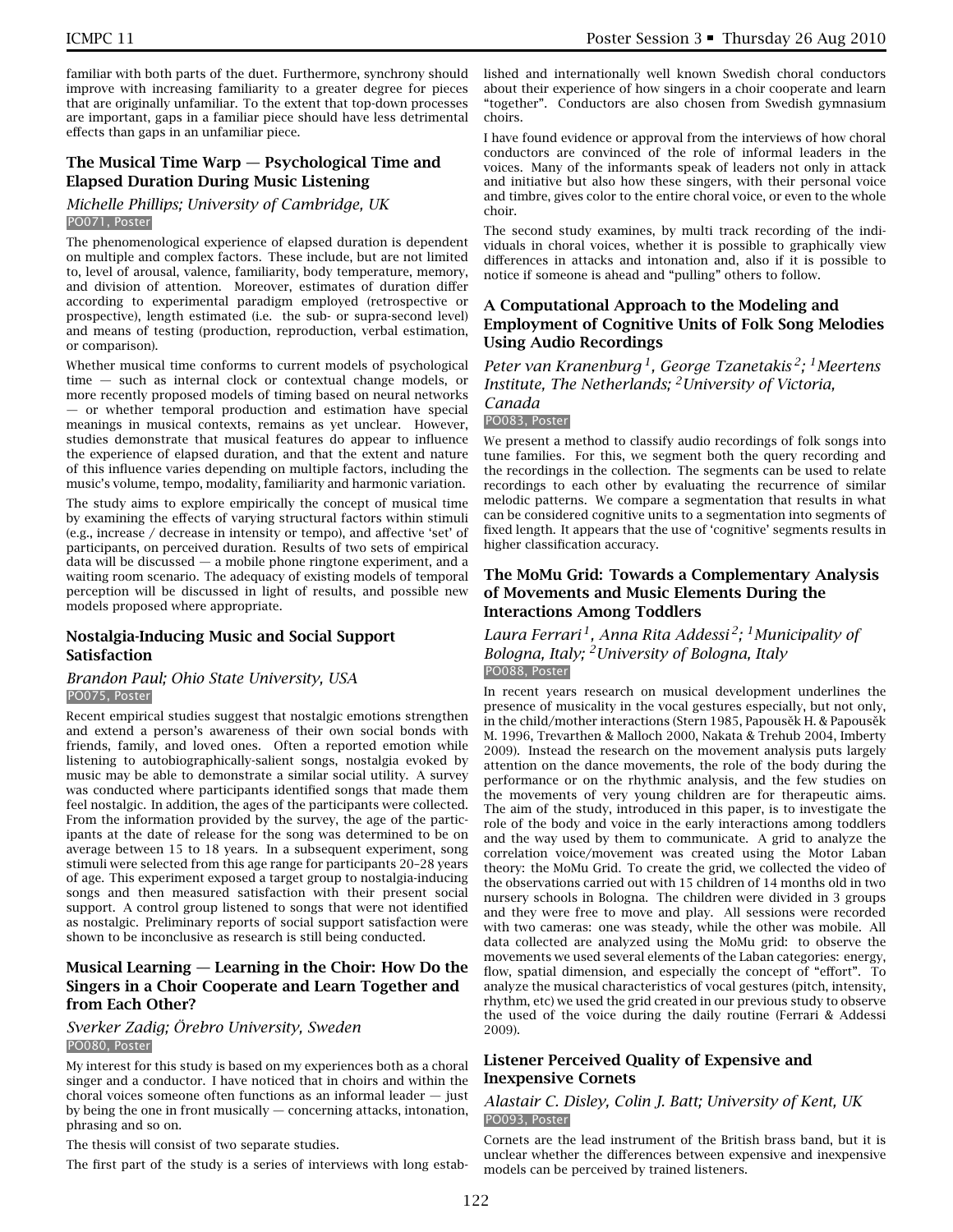This experiment used seven cornets of different prices (\$350 to \$3250) in a listening test, where trained cornetists and musicians familiar with the cornet rated scales and short melodies in pairs. Results suggested that cheaper cornets were readily associated with a less preferred sound, but there was little perceptual difference between the more expensive models.

Multi-dimensional scaling suggests that the more expensive cornets have more in common than the inexpensive cornets. The difference between expensive and inexpensive cornets is likely to be greater than indicated here for less experienced performers, and other purchasing factors such as reliability have not been examined.

## **Effects of Visual Presentation on Aural Memory for Melodies**

### *Nathan Buonviri; Temple University, USA* PO096, Poster

The purpose of this study was to determine how pitch and rhythm aspects of melodic memory are affected by aural distractions when melodic stimuli are presented both visually and aurally, as compared to aurally only. Participants were 41 undergraduate and graduate music majors. All participants completed experimental trials under each of four conditions, yielding 164 total observations. Trials consisted of target melodies, distraction melodies, and matched and unmatched answer choices. Target melodies were presented either aurally-only, or aurally with matching notation. The incorrect answer choice in each item contained either a pitch or rhythm discrepancy. A 2×2 ANOVA, by presentation format and answer discrepancy type, revealed no main effect of either variable or interaction between the variables. Results suggest that visual reinforcement of melodies, as presented in this study, does not improve aural memory for those melodies, in terms of either pitch or rhythm. Suggestions for further research include an aural-visual melodic memory test paired with a learning modalities survey, a longitudinal study of visual imagery applied to aural skills training, and a detailed survey of strategies used by successful and unsuccessful aural skills students.

## **The Effect of Melodic Contour on Infants' Auditory Attention**

## *Lana J. Van Boven, Lynne A. Werner; University of Washington, USA*

#### PO100, Poster

Psychophysical research suggests that infants' ability to attend selectively to sound is limited. However, infants' ability to attend selectively to music has not been examined. When listening to complex melodies, adults are known to attend selectively to accented notes. Contour accents occur on notes that highlight a shift in melodic contour, such as the pitch peak of a melody. The goal of this study was to determine whether infants and adults would attend selectively to the contour accent of a simple melody. Listeners heard a repeating 7-note melody with a distinct pitch peak, or contour accent, and detected pitch changes to a single note of the melody. The position of the changed note varied. Listeners also detected changes to singles notes of control melodies that did not feature a distinct contour accent. When listening to the melody with a contour accent, both adults and infants detected the change to the accent note more often than changes to other notes. When listening to the control melodies, both adults and infants detected changes similarly across note positions. These results suggest that both infants and adults attend selectively to the contour accent of simple melodies. The effects of melodic contour on infants' auditory attention are not surprising, given that the contour of speech is also known to influence infants' auditory attention. Thus, contour appears to be a prominent attention-directing cue from a young age. In addition, contour may facilitate the development of both language and music perception.

## **Altered Auditory Feedback, Self-Attribution, and the Experience of Agency in Sequence Production**

## *Justin J. Couchman, Peter Q. Pfordresher; University at Buffalo, USA*

## PO103, Poster

Auditory feedback refers to the sounds one creates during sequence production. Alterations of auditory feedback (e.g., delayed auditory feedback) can disrupt production. However, it is not clear whether altered feedback actually functions as feedback. We addressed this issue by having participants rate the degree to which they experienced altered feedback as resulting from their actions (self-agency). In two experiments, participants performed short novel melodies from memory on a keyboard. Auditory feedback during performance could be manipulated with respect to its pitch contents and/or its synchrony with actions. Participants rated their experience of self-agency after each trial. In the first experiment, participants performed alone; in the second, the experimenter sometimes appeared to be playing. Altered feedback reduced the experience of agency, and was influenced by the relatedness of the feedback sequence to produced actions. Greatest disruption (error rate, slowing) occurred when feedback yielded an intermediate level of self-agency.

## **An Examination of Auditory Preferences and Aversions in Mice: Methods and Techniques**

*Matthew J. Davis 1, Trevor A. Bonsell 2, David A. Essig 3; 1Ohio State University, USA; 2Dayton Imaging Solutions, USA; 3Geneva College, USA* PO109, Poster

In the study of musical perception, human preferences are known to be influenced by a wide variety of phenomena, from aspects of the peripheral auditory system to a myriad of social and cultural factors. In order to extricate these factors it may be useful to find animal models, especially for untangling sociocultural aspects from physiological foundations. This study aims to determine the ability of mice to demonstrate preferences or aversions and so might serve as an inexpensive approach to understanding auditory preferences and aversions for higher mammals such as humans. To begin, we assembled a small sample of male and female mice of the C57BL/6 (C57) inbred strain. Several methods were tested in order to determine which system would be most useful. We assembled four different enclosures, each consisting of two different rooms using either infrared or vibration sensors to determine the location of the mouse. When the mouse moved to one side or the other, the sensors were triggered and information was sent to a computer that played the predetermined auditory stimuli and recorded how long and how often the mouse visited a particular side. Upon completion of our final test, we found that the mice spent 72% of the time listening to white noise, and only 28% of the time in silence. This preliminary data is consistent with the hypothesis that mice have the ability to behaviorally demonstrate auditory preferences and aversions.

## **Influences of Musical Certainty on Perceived Emotions and, vice versa, Influences of Musical Emotions on Certainty in Decision-Making**

#### *Renee Timmers, Marianna Philippou; University of Sheffield, UK* PO114, Poster

Several characteristics of music contribute to the perception of emotion in music, such as intensity, pitch range, mode and tempo. Also more abstract characteristics may contribute, such as the music's predictability and tonal stability. Instability and violations of expectations enhance emotional tension, while predictability enhances the experience of positive affect. In addition, these attributes may give rise to a sense of certainty or uncertainty in listeners that may transfer to a secondary task like decision-making. An experiment was designed to explore interactions between musical predictability, subjective certainty, decision-making and emotion. This was done by 1) testing the effect of musical predictability on perceived emotion, and 2) testing the effects of musical predictability and emotion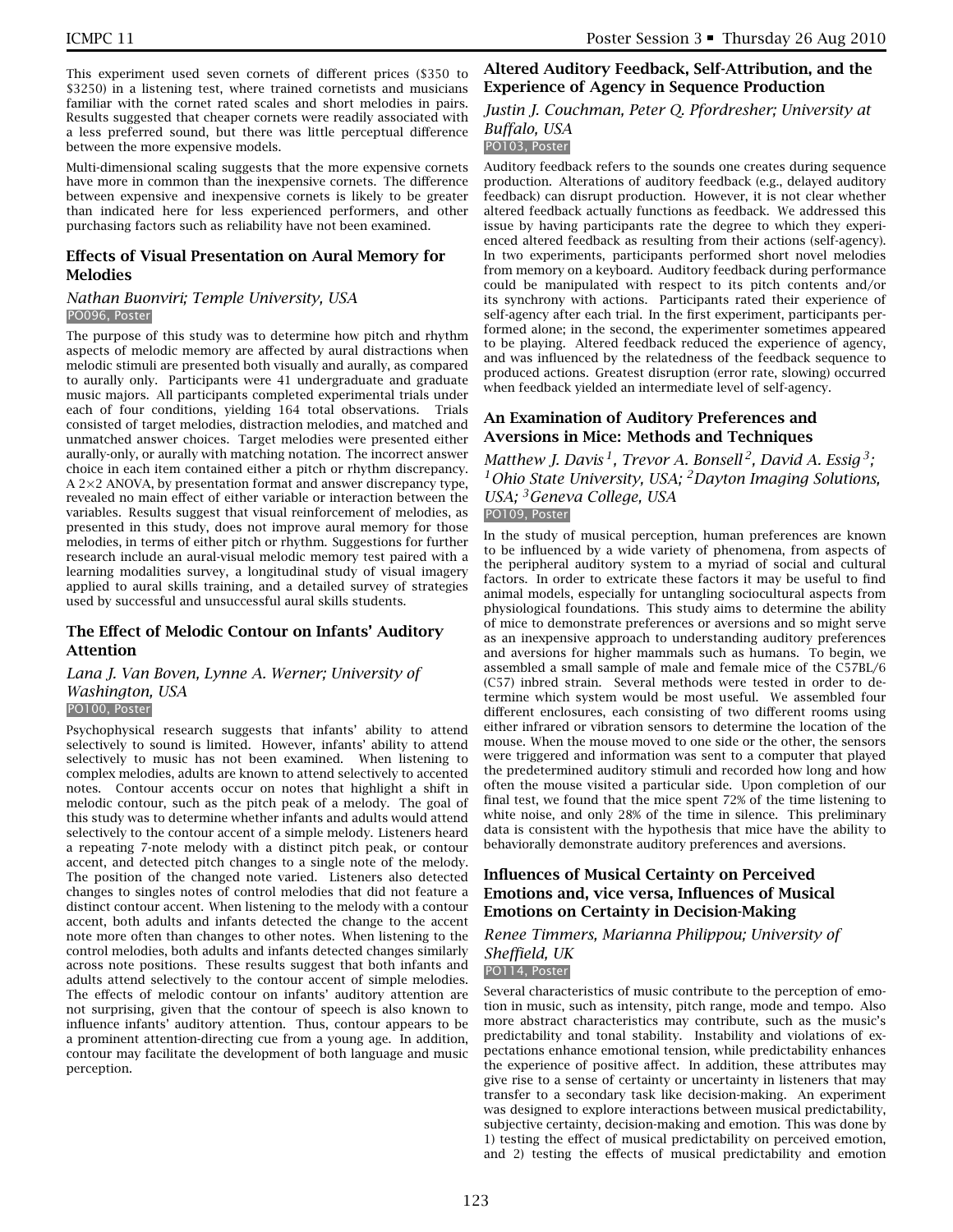on decision-making in a secondary task. In a subjective rating experiment, musically trained and untrained participants listened to excerpts of classical music that were predictable and stable (taken from the theme of the symphony or sonata) or unstable and unpredictably (taken from the development section). Participants judged the emotional valence and arousal of each excerpt and made online decisions related to visually presented letters. Participants judged whether the letters had the same or different size and indicated the certainty of response. The results confirm the relationship between certainty and emotion in two ways — less predictable music is evaluated as more negative and arousing then predictable music, and participants make more errors and are more uncertain in their decisions when the music is less predictable. This latter effect is the case only for musically untrained participants.

## **Music Circle: A Means for Developing Social-Emotional Skills in 2nd Grade Students**

*Scott D. Lipscomb 1, Jenifer Josephson 2, Sara Lapp 2, Dee Lundell 3, Larry Scripp 3, Fred Sienkiewicz 4; 1University of Minnesota, USA; 2Minneapolis Public Schools, USA; 3Learning Through Music Consulting Group, USA; 4New England Conservatory, USA* PO118, Poster

This investigation represents a three-year series of studies assessing the efficacy of an innovative music-plus-music integration program. The Music Circle curriculum was developed collaboratively by a music therapist, a 2<sup>nd</sup> grade classroom specialist, and a music integration consultant. Developed for implementation at the 2nd grade level, this program involves a 45-minute meeting once per week, co-led by the music therapist and classroom teacher, during which students are introduced to musical terms & concepts, internalizing their meaning through a series of teacher demonstrations and participatory activities. The primary form of data collected is a district-mandated behavior screener, completed for each student three times per academic year. As a result of the success of this program in reducing behavior problems during previous years, the principal insisted that all 2<sup>nd</sup> grade classes participate. During year three (the current academic year), 2nd graders at a matched K-8 school that does not offer the Music Circle program served as a comparative school. Should the comparison with the matched school reveal a significant positive difference in the behavior of those students who participate in Music Circle, the results of this study hold great potential for teachers and second grade students, because, if less classroom time and energy must be focused on addressing behavior problems, the amount of instructional time is increased. In a time of high stakes testing, this affords the opportunity for more learning to take place in a safer and more structured classroom environment.

## **Perception of Musical Tension Among Senior Adult Musicians**

#### *Jeremy S. Lane; University of South Carolina, USA* PO122, Poster

The current project is the first part of a replication of a study published by Fredrickson (1997). Senior adults who were members of a local community band (N = 22) listened to the first movement of Haydn's Symphony No. 104. Participants recorded perception of musical tension using a Continuous Response Digital Interface (CRDI) dial. The investigator used Pearson correlations to analyze similarities and differences among responses for each participant (i.e. Participant 1 correlated to Participant 2, and so on for all 22 participants). The investigator also correlated each individual response to an overall group mean.

Results suggest remarkable consistency among senior adults in relation to how they perceived tension in this piece of music. These findings suggest that musical tension may be an aesthetic construct that is perceived commonly; the second part of this study will compare perception of tension between senior adult musicians and undergraduate music majors. Future projects will continue to investigate differences between varying groups of participants (i.e. senior musicians compared to senior non-musicians), as well as among varying styles of music such as jazz or ethnic folk music.

## **The Pedagogical Utility of Psychoacoustic Precepts in the Teaching of First-Year Music Theory**

#### *Hubert Ho; Northeastern University, USA* PO125, Poster

The purpose of this paper / poster is to argue for the pedagogical utility of incorporating basic psychoacoustic precepts in the development of a music theory curriculum. A first-year university music theory typically consists of topics such as diatonic harmony, melody, basic aspects of rhythm, and phrase structure. This paper will focus on rheoretic-perceptive conceptual pairs: 1) Counterpoint/Auditory Streaming, 2) Chord Progressions/ Schema Development and 3) Melodic-Harmonic Prolongational Patterns or Schenkerian hearing/ Hierarchical Structure. A MAX/MSP interface serves as a toolkit for classroom use. It demonstrates touch interactivity and adaptability to student levels and needs. This particular paper will be directed towards psychoacousticians curious about the utility of their research in classroom settings, and also music educators seeking new approaches to helping students acquire stronger theoretical and ear-training skills. The results of a psychoacoustic approach to music theory pedagogy show that such an approach can be widely and easily adopted in the music theory classroom.

## **Pitch/Time Diversity Effects on Perception and Production**

#### *Jon B. Prince, Peter Q. Pfordresher; University at Buffalo, USA*

## PO128, Poster

The perception and production of complex musical sequences was tested, while varying either the number of major diatonic pitches or inter-onset intervals (IOIs), but not both. One group of participants rated the complexity of each sequence (perception). A second group reproduced each sequence on a keyboard and rated the difficulty of production (perception and production). For both dimensions, increasing the number of unique elements in the sequences led to greater perceived complexity, rated difficulty, repetitions, and lower production accuracy. Paradoxically, increases in the number of unique IOIs had a smaller influence on perceived complexity than increases in unique pitches, whereas the opposite effect was found in production. Potential explanations include a perception-action mismatch, and an inferior ability to differentiate between IOIs with increasing temporal complexity.

## **Communication and Rehearsal Strategies in Chamber Ensembles**

#### *Mirjam James; University of Cambridge, UK* PO136, Poster

In the present paper communication and rehearsal strategies of a string quartet and a male vocal ensemble are compared. Individual and joint rehearsals for a world premiere are filmed and all non-verbal and verbal contributions are coded to show the different communicational processes and team roles. Both ensembles show stable team roles which leads to focused rehearsals.

However, the amount of non-verbal visual communication was much higher during the string quartet rehearsals and led to shorter rehearsal time (43:49 min, with 70% playing time and 30% talking). For the vocal group three individual rehearsals were needed before meeting the string quartet for the first joint rehearsal. The first rehearsal of the vocal group lasted 52:02 min, with only 45% of the time singing. In contrast, the second rehearsal lasted 43:59 min with 78% of the time singing.

The main difference between the rehearsals was the use of instruments for communicative gestures such as conducting movements to indicate the complicated rhythms. For the string quartet, conducting is a regular feature for performances of contemporary music whereas the vocal ensemble employs a different communication style during performance.

The vocal ensemble almost exclusively responds to audio information: breathing, articulation, and sound of the voice. The string quartet on the contrary responds to visual information: gestures for start, end, and caesura, tempo and rhythm, and articulation.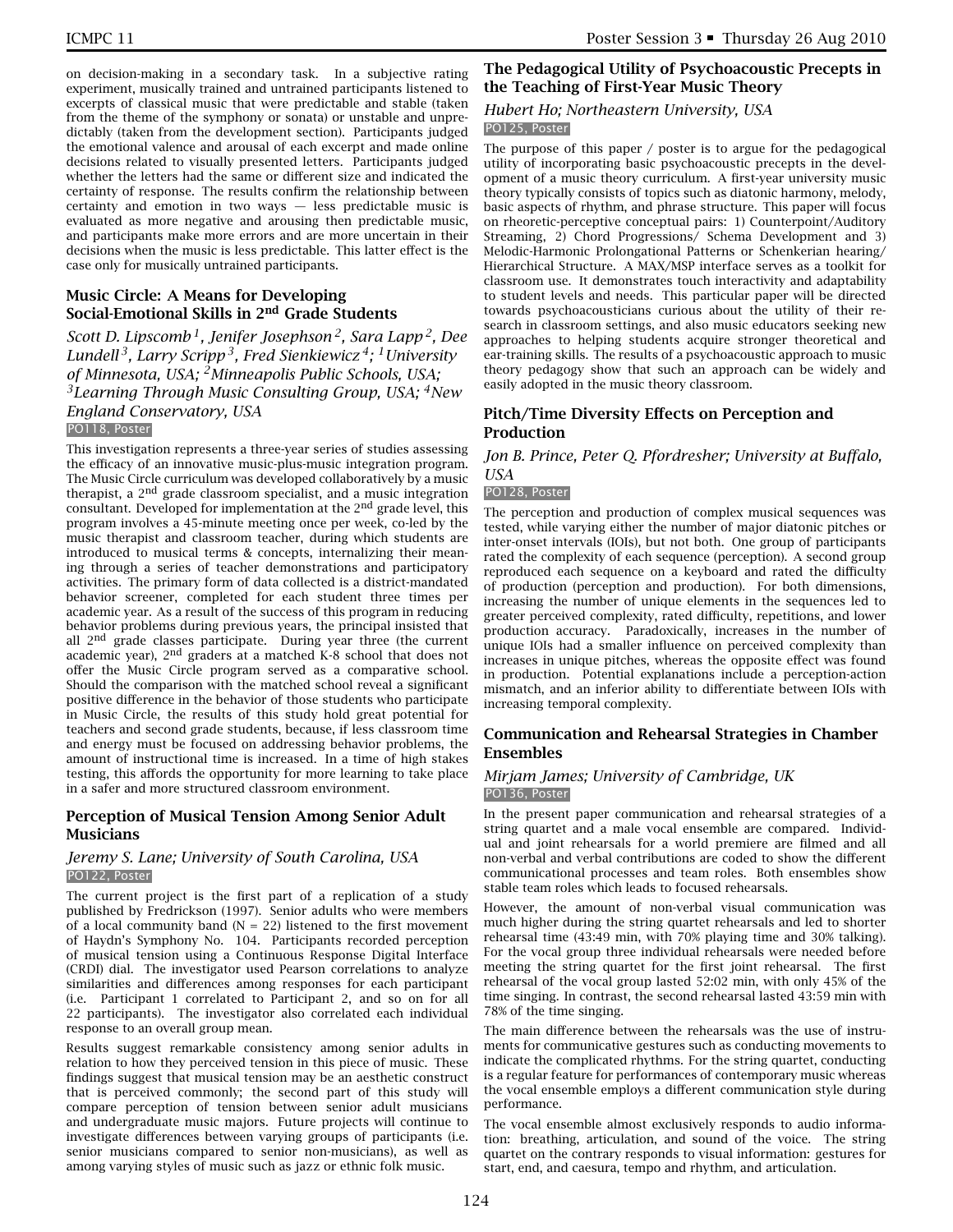## **Performance Micro-Gestures Related to Musical Expressiveness**

## *Jin Hyun Kim 1, Michiel Demey 2, Dirk Moelants 2, Marc Leman 2; 1Freie Universität Berlin, Germany; 2Ghent University, Belgium* PO139, Poster

In the recent framework of embodiment in music research, the mechanisms of the action-perception cycle are regarded as a basis for music cognition and aesthetic musical experience. Our case study aimed at investigating these mechanisms related to a high-level process of experience of musical expressiveness. Three professional musicians  $-$  gamba player, clarinetist, and singer  $-$  were instructed to play two pieces which they have never played yet, but the style of which they are familiar with. Each of these pieces was played sight-reading, then again after 20 minutes practice. A starting point of our study was the assumption that professional musicians would experience their sight-reading performances as less expressive, compared to their final performances due to the different performance conditions concerning the coordination of auditory and motor processes as well as the interplay between interpretative and performative expressiveness, and each performer's micro-gestures preparing and closing musical passages would correspond to musical expressiveness experienced by her or him.

Based on the annotation of the high-speed video, performance micro-gestures preparing and closing musical passages were identified and the corresponding motion capture data were analyzed. Additionally, timing and dynamic changes in the audio were quantified. The musicians' self-reports on bodily and/or visceral reactions noticed during the ongoing processes of music performance and on experienced musical expressiveness, which were collected through post-experimental oral interviews, were taken into account to interpret the results of analyses of the motion capture data and the audio data. The results imply that musically relevant preparatory and retrospective micro-gestures that might be conceived of as perceptually guided actions embody musical expressiveness emerging during the ongoing processes of music performance, which is monitored or/and pre-reflectively felt by the performer.

## **Changes in the Perception of Space and Time While Listening to Music**

### *Thomas Schäfer, Mario Smukalla, Manuela Berger; Chemnitz University of Technology, Germany* PO150, Poster

How does music shape our perception of space and time? Intense musical experiences or simply listening to ones favorite music can alter our ordinary state of consciousness. People feel strong emotions, chills, and peaks; they get lost in the music and may enter states of trance or ecstasy. These kinds of states are thought to be characterized by altered perception of space (PS) and time (PT). Whereas subjective reports about strong experiences while music listening indeed covered changes in PS and PT, there is no systematic research on the qualities of these phenomena. To approach this issue, in a qualitative study, 20 people were interviewed while re-experiencing an intense musical event. Regarding changes in PS, three categories were extracted: *disappearance, room perspective*, and *private room*. Regarding changes in PT, two categories were extracted: *disappearance* and *acceleration*. In a quantitative study, 30 participants were shown a picture or a film while listening to either their favorite music or unknown music. While listening to favorite music, the picture was perceived as smaller and less dynamic. The road trip shown in the film was judged as longer and additional eye tracking analyses revealed longer and fewer glances. Results implicate that changes of space and time perception are central experiences when people are captivated by music. Such altered states of perception may be a useful tool for people to cope with their daily thoughts and feelings, to enter their own "space", which can also provide a fruitful framework for music therapy.

## **Creative Structures or Structured Creativity — Examining Algorithmic Composition as a Pedagogical Tool**

## *Peter Falthin 1, Palle Dahlstedt 2; 1Royal College of Music, Sweden; 2University of Gothenburg, Sweden* PO153, Poster

This empirical study aims to depict how composers develop and structure creative resources, aided by algorithmic methods and other means of structuring material and processes. The project is not meant to be conclusive, but rather to form a point of departure and raise questions for further theoretical and empirical study in the field. Implications for teaching and learning composition and for designing interactive musical tools are expected.

In specific, this paper concerns concept development within learning of music composition: if, how and to what extent this is comparable to that of language-based learning. The research project in progress sets out to study cognitive processes of composers working to integrate the outcome of composition algorithms, with the subjective compositional aim and modus operandi. However, in most cases the composer is also designer of the algorithm or at least of its specific application to the compositional problem. Consequently the strategies involved in designing and applying compositional algorithms need to be considered and discussed insofar that they too are part of the integration process.

The study at hand draws from research conducted in culturalhistorical psychology, cognitive psychology and linguistic theory, concerning internalization, development of concepts and syntactic and semantic aspects of musical structures.

## **Archetypal Musical Patterns: What They Are, How to Find Them, and What They Tell Us**

## *Benjamin Anderson, Richard Ashley; Northwestern University, USA* PO158, Poster

Music scholars often use the words archetype and schema interchangeably: both words describe a musical pattern learned from the experience of listening. These words, however, have quite different epistemological underpinnings. In the context of style analysis, Leonard B. Meyer describes an archetype as a pattern that is "stable over time" and that "may help to illuminate the nature of the changes that have occurred in the history of *...* music." Schema, on the other hand, comes from a cognitive bent and Robert O. Gjerdingen defines it simply as a "mental representation." There may be merit in keeping these terms separate, with "schema" operating within a style and "archetype" transcending styles. This paper will first compare two Galant schemata — the Prinner and the Romanesca — with two analogous schemata from the vastly different music of Elton John schemata that we have termed the Levon and the Chameleon. Then the style-specific features of these two pairs of structurally similar schemata will be removed to approximate the two metastylistic archetypes: the 4-3-2-1 stepwise bass descent archetype and the stepwise octave bass descent archetype. Finally, we will briefly explain how archetypes might be superordinate schemata abstracted from listening to diverse styles of music.

## **Effects of the Musical Period on the Pianist's Body Movement: Its Time-Series Relationships with Temporal Expressions**

## *Haruka Shoda, Mayumi Adachi; Hokkaido University, Japan*

## PO164, Poster

Musical performers move as a part of their expressions. We previously investigated the time-series relationship between a pianist's postural change and the temporal variation by using Rachmaninoff (Shoda & Adachi, 2009a) and Romantic pieces (Shoda & Adachi, 2009b). In playing a slower piece, the pianist moved "before" a long tone in slower sections and "after" a long tone in faster sections. For a faster piece, the pianist moved in synchronization with the temporal manipulation. The purpose of the present study was to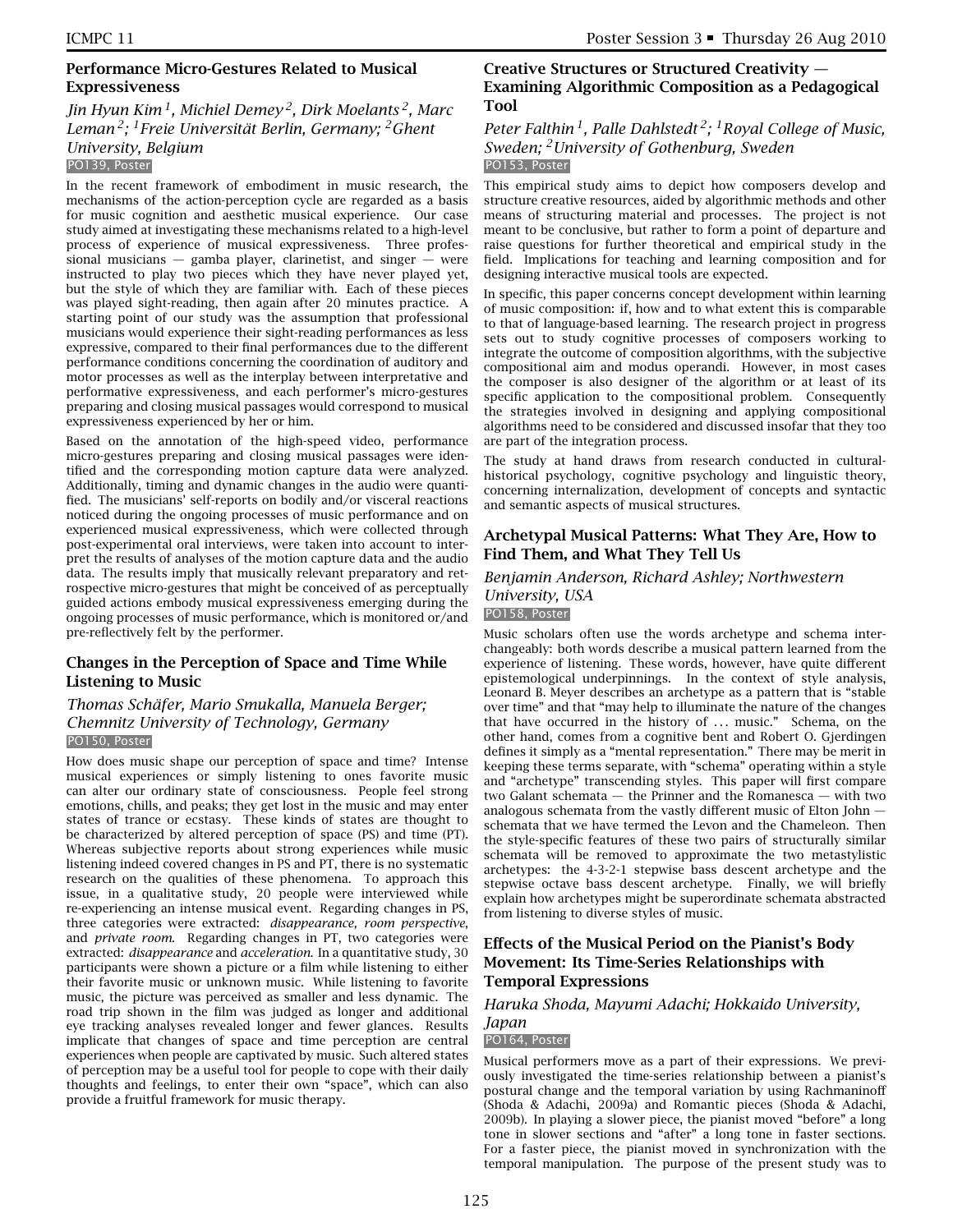examine whether the pianist's movement strategies would differ as a function of musical period. Six female piano-major undergraduates  $(M = 21.5, SD = 1.64$  years old) performed four short pieces, selected from each of the four musical periods: Baroque, Classical, Romantic, and Modern. From their audio- and video-recordings, we measured the duration of an appropriate temporal unit and the degree of postural change per temporal unit for each performance. As a result, the aforementioned time-series correlation was shown only for the Romantic pieces. In playing the Baroque and the Modern pieces, the overall and the section tempi also determined whether the time lag became positive, zero, or negative. However, there found no specific relationships between the time lag and the performed tempo for the Classical pieces. A further study is necessary to verify factors determining the time lag between the temporal and the movement manipulations.

#### **Training New Listeners for Music**

## *Aintzane Camara 1, Mercedes Albaina 2; 1University of the Basque Country, Spain; 2musikene, Spain* PO167, Poster

Today, musical activities with the aim of introducing young people and adults to the world of music are becoming more important. In the Basque Country, symphony orchestras and many musical groups are engaged to the diffusion of music organizing concerts for all audiences. In this context, the present project suggested activities including live music with explanations of some aspects of music that appeared in the pieces that were performed. A program of three concerts was performed with the participation of students from higher-level music. This initiative was mainly directed to adult people ( $N = 40-50$ ), with the intention to provide more information and knowledge to the listener for a better listening. The main objective of this project is intended to facilitate the hearing of music in a more active and aware, and compare the changes in the level of aural perception before and after concerts. Likewise, it aims to develop the adult listener's hearing for a greater enjoyment of music  $(N =$ 40–50 adults). The research method used is based on the analysis of data collected from questionnaires made on different elements of music: timbre, texture, articulation and musical form. Furthermore, from observation we have analyzed the attitude of listening to the audience during the concert and the questions asked at the end of the performance. The study shows that this kind of activities to introduce listener who has not had a close relationship with the music, gives musical experiences and promotes active participation that allows to enjoy more music.

## **Violin Performance Achievement and Language Literacy in Five- to Eight-Year Olds in Two Contrasting Settings**

#### *Lissa F. May, Brenda Brenner; Indiana University, USA* PO171, Poster

Research suggests that early music study may impact the development of cognitive skills necessary for reading. Several studies have found a correlation between music skills, phonological awareness, and reading development. Some research in this area is criticized for examining literacy of students who self-select music performance, or whose musical training does not begin early enough to effect the development of literacy skills. Many studies have examined listening activities rather than musical performance. The purposes of this study were to develop a reliable and valid measure of violin performance achievement for beginning violinists, and to investigate the relationships among sex, violin performance achievement, and literacy in five- to eight-year olds in two contrasting settings. Three judges rated 33 subjects using the researcher-created Violin Performance Achievement Measure (VPAM) producing an inter-rater reliability of *α*=.94. Reading assessments for subjects were obtained through the school district. A moderate but significant correlation between literacy scores and violin achievement ( $p = .44$ ,  $p < .01$ ) was revealed among all subjects. Results showed a significant difference (<.001) between the means on the VPAM of subjects in the two settings, with subjects enrolled in a university-based string academy (self-selected) outperforming first-graders in a local elementary school (all-inclusive). The standard deviation for the self-selected group was 16, compared to a standard deviation of 29 for the all-inclusive group. There were no significance differences between means on violin performance achievement or literacy scores by sex.

#### **Tracking the Beat in Carter**

## *Ève Poudrier; Yale University, USA*

#### PO175, Poster

In Elliott Carter's music, the association of structural polyrhythms with different musical characters implies that polymeter serves a primarily rhetorical function. However, the characteristically irregular musical surface that results from the interaction of structural polyrhythms with other procedures such as metric modulation and written-out rubato challenges listeners' ability to perceive a clear or enduring meters. This paper posits that complexity of texture and elusiveness of beat can be fruitfully understood as a solution to the paradoxical nature of polymetric perception. By activating competing beat structures, the composer invites the listener to engage in a form of perceptual "play" in which specific cues are used to communicate pulse sensations from which the listeners' attention is subsequently deflected in order to prevent integration of simultaneous and contrasting rhythmic layers into a single metric framework.

The results of a beat-tracking study using source materials from Carter's *90*+ for piano suggest that while musically-trained listeners can track an underlying beat despite surface irregularities, effective synchronization requires a certain level of expertise with 20th-century music. The results also confirm the previous findings that musicians' lower threshold for detecting pulse irregularity had no effect on pulse attribution (Madison & Merker 2002) and that listeners' ability to detect simple ratios separating non-consecutive events depend on first-order relationships (Demany & Semal 2002; Carson 2007). Finally, the tapping patterns of participants with higher synchronization rates also provide valuable information on the perceptual cues used by musicians for beat-finding and specific strategies successfully used by Carter to manipulate beat induction.

#### **Are Musical Chills Really Caused by Endogenous Opioids? Examining Goldstein's 1980 Results**

#### *Mark S. Riggle; Causal Aspects, USA* PO178, Poster

An often cited conclusion that musical chills are mediated by endogenous opioids (endorphins) is based on an experiment that showed the opioid antagonist naloxone reduced the chills rate of music in some subjects. However, we find some experimental problems with its methods, results and conclusion. Dr. Goldstein's experiment with musical chills and naloxone used 10 subjects, all music chill responders, and found that 3 had significant chill reduction related to naloxone. He did not provide the result showing if the other 7 had any reduction at all, and the assumption would be that they had no reduction in chills. Naloxone is a highly competitive opioid antagonist, thus this result is odd if music chills are from endorphins. An experimental confound, not known in 1980, is endogenous opioids are partly responsible for natural relief from chronic pain. If the three subjects who showed chill reduction had chronic pain relieved by endorphins, then Naloxone would have restored the pain. The pain increase, which need not be perceptible, could influence the ability to experience chills. If 7 of 10 subjects had no reduction in chills, then the opposite conclusion, that chills do not arise from endorphins, could be made. We conclude the results of the 1980 music chills and Naloxone experiment should not be used to claim that musical chills are mediated by endogenous opioids.

## **Applying the Three Factor Model of Adolescent Music Listening to Examine the Use and Importance of Music to Singaporean Adolescents**

*Winnie W.H. Ng, Samia R. Toukhsati; Monash University, Australia*

#### PO182, Poster

The aim of this study was to explore the use and importance of music to Singaporean adolescents by extending the three-factor model of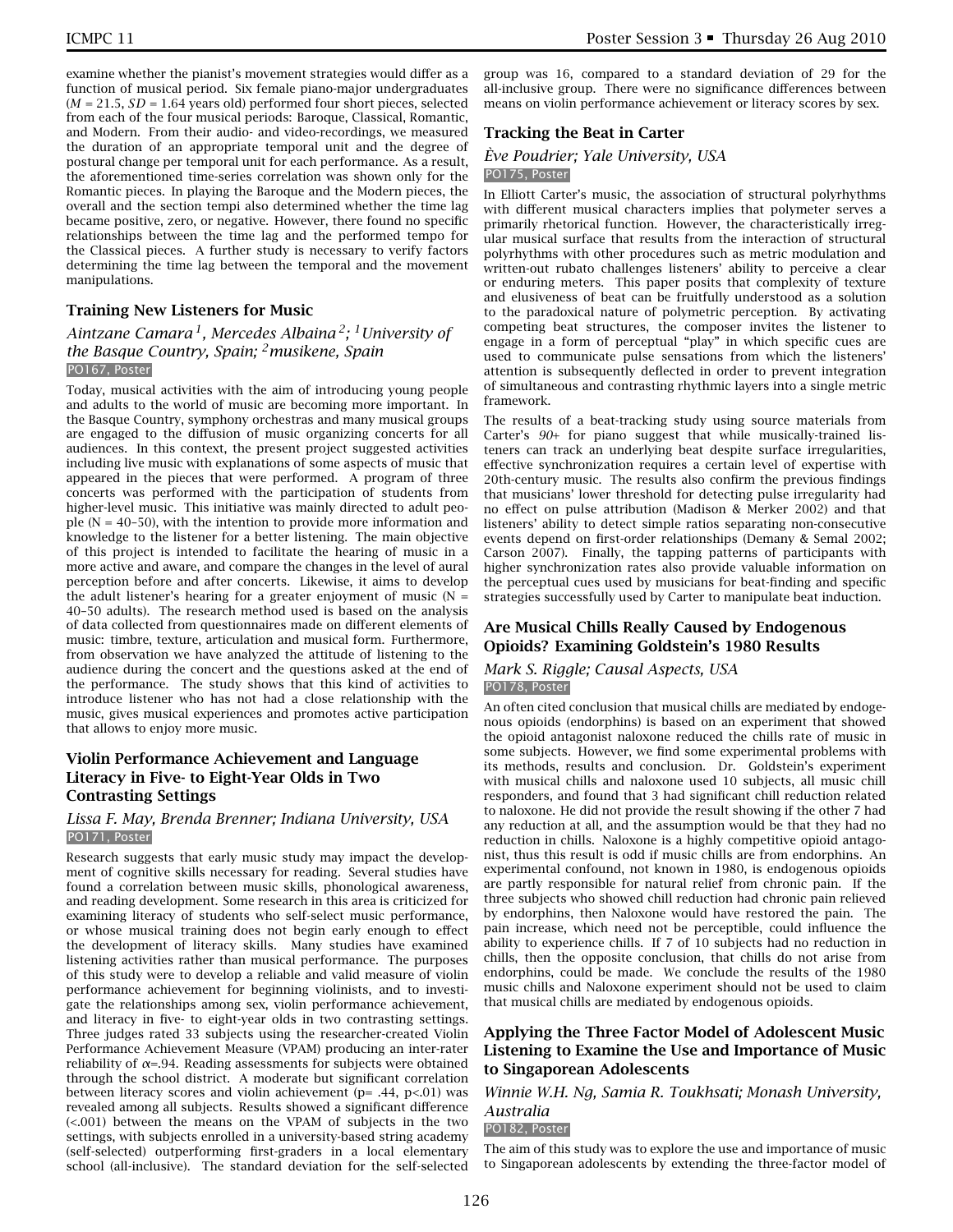adolescent music listening (social identity, mood modulation and self-actualisation) from Western cultures to that of an Eastern culture. Participants were 290 adolescents (157 males, and 133 females; mean age =  $13.59 \pm 0.61$ ) recruited from a multi-denomination and multi-racial secondary school in the Northern Zone of Singapore. The findings revealed that adolescents listened to an average of 3.29 (SD= 2.53) hours of music per day and used music for the purposes of mood modulation, self-actualisation and, less so, for social identity. Multiple regression analyses revealed that adolescents who used music for social identity purposes tended to listen to less music, and that self-actualisation was related to listening to music as a sole activity. The findings support the universality of music use by adolescents and indicate a high level of similarity between Eastern and Western music listening practices in adolescents.

## **A Randomised Controlled Trial Evaluating the Effects of Music and Animal-Assisted Therapies on Depression in Cognitively Intact Elderly Individuals**

*Jenny Patterson 1, Samia R. Toukhsati 1, Bruce Barber 2, Daniel O'Connor 1; 1Monash University, Australia; 2National Aging Research Institute, Australia* PO187, Poster

Music Therapy (MT) and Animal-Assisted Activities (AAA) are commonly used in conjunction with conventional medicines in a number of clinical populations. However, evidence-based research to support the utility of MT and AAA as treatments for depression in the elderly is limited and much of the evidence to support their use is derived from non-experimental studies. Although these studies suggest that MT and AAA may be effective in treating depression, in the absence of comparison treatments and randomisation procedures, care must be taken against the over-interpretation of findings. The primary aim of this randomised controlled trial was to evaluate the efficacy of MT and AAA to reduce self-reported depressive symptomatology in cognitively-intact elderly individuals residing in Aged Care facilities. A secondary aim of this paper was to explore the neurophysiological mechanisms that may underpin any such observed effects of the alternative therapy interventions. To this end, an independent groups, nested design was employed whereby 15 Aged Care facilities in Melbourne, Victoria were randomly assigned to one of the three conditions: MT; AAA, or; a wait-list control group. 99 cognitively-intact (Mini Mental State  $\geq$ 24) residents were then selected from these facilities to participate in the project. Twice weekly 45-minute treatment sessions were conducted in small groups  $(\leq 5)$ , by registered therapists for a total of 4 weeks. Data examining the effect of the treatment interventions on self-report and objective measures of cognition and depressive symptoms will be presented.

## **Consonance/Dissonance — A Historical Perspective**

## *Ludger Hofmann-Engl; Croydon Family Groups, UK* PO199, Poster

This paper looks at the various approaches as taken in order to understand the phenomenon of consonance/dissonance. While an early understanding of consonance/dissonance was based upon number ratios (Pythagoras), it became a question of resonance for Descartes. Subsequently, Euler attempted to formalize the ratio approach by classifying intervals into consonance/dissonance classes according to prime factors producing impressive results. Helmholtz then somewhat picked up on where Descartes had left considering a physical/acoustical model based on roughness. Inevitable, the issue became a psychological one during the late  $19<sup>th</sup>$  century with Stumpf which ultimately resulted in a cognitive model as produced by Hofmann-Engl in 1990. This model has remained unchallenged during the last 2 decades and has been found of good validity in a number of contexts.

## **Body Music: When Dancing Drums**

### *Christine Beckett; Concordia University, Canada* PO204, Poster

Music and dance, linked since prehistory, involve separate training in "western" culture, yet may share certain common creative features.

This research explored undergraduate musicians' and contemporary dancers' improvisations done in response to "openers", i.e., 2 contrasted time-periods (3 drum hits, 2 distinct dance movements) in four-four metre, slow, medium or fast, for a total of 6 openers in each art. Participants (N=24) improvised after openers (presented in randomized order), were videotaped, and journaled their strategies.

Two of the dance openers involved sounds — feet-on-floor, handagainst-body — which were salient to participants. Resulting dance improvisations (n=48) included 897 deliberate sounds distributed across 81.3% of improvisations. Non-deliberate sounds were not counted. Feet-on-floor spurred tap-like floor-foot-thumping. Handagainst-body provoked slapping body parts, clapping two hands together, or on the floor, and vocalizations. Dances turned into musical drumming by the body. Sound in these dance openers had a compelling quality for 11 contemporary dancers and for 13 musicians with little or no dance training — with the specific sound, not the beat or metre, driving responses. Metricality varied significantly, with musicians metrical 38%, dancers 18%, of the time  $(p<.01)$ . There was an order effect for musicians, who used sounds in 17% of improvisations after silent openers presented subsequently to sounding ones, compared to 0% previously. Musicians' journals stated that they "wanted to keep on using sound" in all subsequent work. Dancers, by contrast, used sound in 4% of improvisations before, and only 2% after the sounding openers, thus reverting to their training.

## **Spectral Pitch Distance and Microtonal Melodies**

*Andrew J. Milne 1, Anthony Prechtl 2, Robin Laney 1, David B. Sharp 1; 1Open University, UK; 2Independent Researcher, USA* PO214, Poster

We present an experiment designed to test the effectiveness of *spectral pitch distance* at modeling the degree of "affinity" or "fit" of pairs of successively played tones or chords (spectral pitch distance is the cosine distance between salience-weighted, Gaussian-smoothed, pitch domain embeddings of spectral pitches — typically the first eight to ten partials of a tone). The results of a previously conducted experiment, which collected ratings of the perceived similarity and fit of root-position major and minor triads, suggest the model works well for pairs of triads in standard 12-tone equal temperament tunings.

The new experiment has been designed to test the effectiveness of spectral pitch distance at modeling the affinity of tones in microtonal melodies where the partials of the tones can be variably tempered between being perfectly harmonic and perfectly matched to the underlying microtonal tuning. The use of microtonal tunings helps to disambiguate innate perceptual (psychoacoustical) responses from learned (cultural) responses.

Participants are presented with a software synthesizer containing two unlabeled controls: one adjusts the precise tuning of the tones; the other adjusts the extent to which the spectrum is tempered to match the tuning (as set by the first control). A selection of microtonal melodies are played in different tunings, and the participants adjust one, or both, controls until they find a "sweet spot" at which the music sounds most "in-tune" and the notes best "fit" together. The results of these experiments will be presented and discussed.

## **Musicians on Stage — Towards a Typology of Stage Entrance Behavior in Violinists**

## *Friedrich Platz, Reinhard Kopiez; Hanover University of Music & Drama, Germany*

#### PO220, Poster

Musical performance is an audio-visual and social-communicative process between performer and listener. Evaluations of the performance are influenced by musical and non-musical factors especially. The majority of these factors can be classified under the term "performer characteristics". Our interest is in revealing the relationship between the performer characteristics as perceived by the listener and the listener's mental attitude towards the performer. In context of an international violin competition all competitors ( $N = 27$ ) were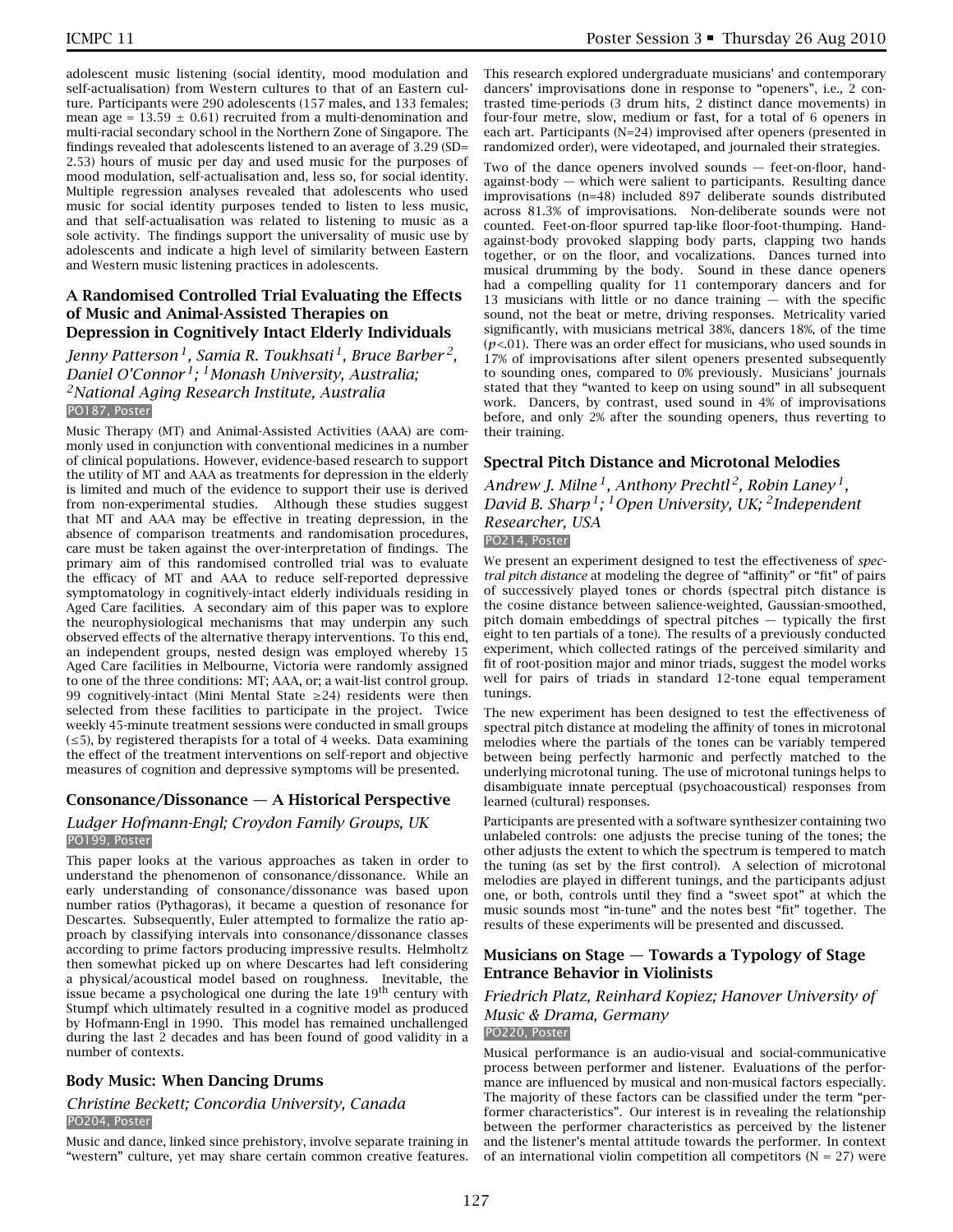recorded from three perspectives (long shot, side view, close-up). Subsequently, a new video was produced taking into account the relevant visual aspects only of each competitor's stage entrance. Second we developed an evaluation tool to measure the listener's visual perception of performer characteristics. Exploratory data analysis reveals a typology of stage entrance behavior. These types of stage behavior can lead to certain mental reactions and attitudes on the part of the audience and influence the listeners' ratings of musical performances.

## **Noise and Fidelity — Poles Apart? Noise as an Active Medium for Communicating Physical Traces of Music Makers**

#### *Sean Williams; University of Edinburgh, UK* PO225, Poster

I introduce an archaeological approach to understanding the different ways in which information can be transmitted by noise in recorded music, and challenge the idea that noise is the enemy of fidelity.

My methods are derived from my own creative music practice and from an "ecological approach" to listening and the idea of the "performance ecosystem" which both deal with the experience of listening to and making music in phenomenological terms.

I define three main layers in which noise can enter the chain between the initial idea and the listener, and explore some mechanisms by which noise can communicate details to the listener that accentuate fidelity. These layers are the Listening Situation, the Reproduction Stage, and the Production Environment, which are not always easily distinguishable from one another, and I provide some examples of music which actively deals with this as its subject matter, and thereby interrogates the listener's preconceived ideas on this subject.

## **Cadenza as Music Projection of Rhyme in Serbian Romantic Lied**

#### *Milena Petrovic; University of Arts Belgrade, Serbia* PO226, Poster

The form of improvised, non-written cadenza could correspond to principle of oral poetry tradition. During the  $19<sup>th</sup>$  century the improvised cadenza disappeared and the oral tradition and its propagation was over resulting with the predominance of rhyme. Cadenza as the end of phrase, movement or composition could correspond to rhyme principle of verse ending which helps in verse memorization. Such hierarchical structure of cadenza and rhyme reflected in visual notation and their audio perception influenced some authors to consider rhyme as graphic or music issue. At the epoch when rudiments of polyphony originated we can find rudiments of rhyme. But, in the Ancient Greek poetry we can not find rhymes, as well as in the Ancient Greek music we can not hear harmony.

Rhyme is equivalent to music tonal center and corresponds to the central principle at the same way the focus of tonal harmony is presented by a basic chord. In Serbian Romantic Lied rhyme produces music repetitions in cadenzas, while patriotic words require semantic and harmonic relationship. Composers sometimes digress from regular word accentuation and meaning due to rigid meter of rhyme. Frequently, rhyme is settled in "question-answer" music relation, sometimes highlighted by different harmonies. Composers of late Romanticism settled rhyme in a modern harmonic language and offenly disturbed strict metric rhyme in order to respect word accent and word meaning.

## **Noise Levels in NASM Accredited Schools of Music — Who's Responsible?**

#### *Kris Chesky; University of North Texas, USA* PO233, Poster

Sound level data were collected from ensemble based instructional activities (N=660) offered at the University of North Texas. Data show that 40% of these educational activities exceeded 100% allowable daily dose as defined by the National Institutes of Occupational Safety and Health (NIOSH). The data also show high degrees of variability of risk over time and high levels of predictability of risk due to

pedagogic factors. Thus, in order to prevent music-induced hearing disorders from ensemble-based activities, music educators/directors must understand music as a potentially harming agent and have the competency to manage risk when working in an educational or community context.

Unfortunately, the National Association of Schools of Music (NASM) does not acknowledge the need to prevent irreversible hearing disorders caused by excessive exposures generated during ensemble-based instructional activities. The NASM accreditation Handbook does not mention hearing loss, hearing conservation, tinnitus, music as a sound source capable of harm, or any other related topic. Similarly, it does not declare that an educated music professional should know about music as a potentially harming agent, the role of the educated musician or teacher in the prevention of music-induced hearing disorders, or the role of NASM member institutions in the prevention of risk due to exposures generated during instructional activities.

In early efforts to remedy this dilemma, consensus-based recommendations from health care experts were sent to NASM in 2006 (www.unt.edu/hpsm). Subsequent academic discussions, policy considerations, and research activities related to this problem were recently recognized through the national 2010 Safe in Sound Award (www.safeinsound.us). This acknowledgment has led to elevated concerns by various stakeholder groups including the American Academy of Audiology, National Hearing Conservation Association, National Institutes of Occupational Safety and Health, Center for Disease Control, and the Performing Arts Medicine Association. This poster session will characterize these activities along with social, educational, and technical advances designed to empower musicians, music educators, conductors, institutions, and other stakeholders.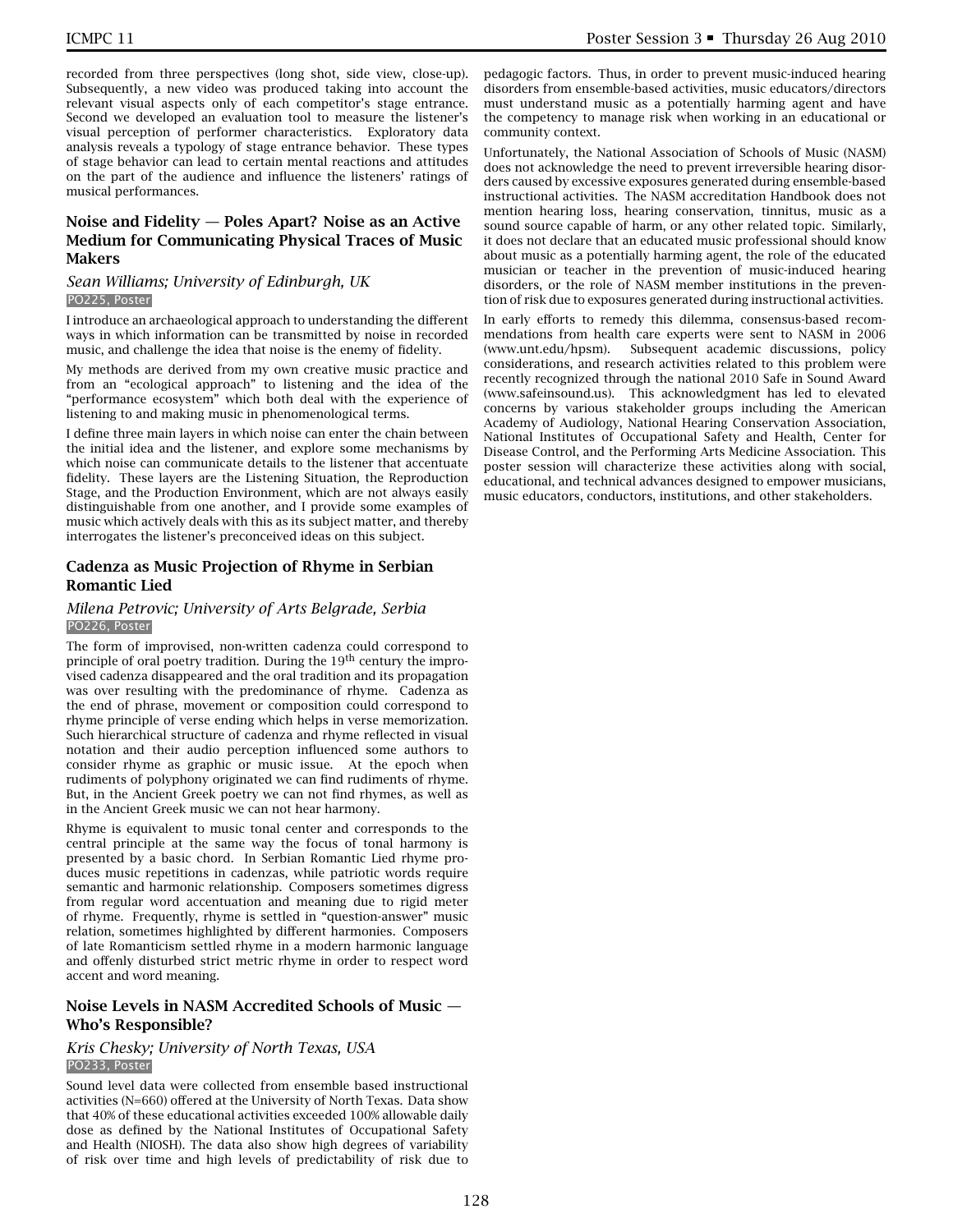# Author Index

## **A**

| Abecassis, Victor  PO011<br>Adachi, Mayumi  PA151<br><b>SYM100</b><br>PO111                                                                      | 118<br>77<br>86<br>111  |
|--------------------------------------------------------------------------------------------------------------------------------------------------|-------------------------|
| PO164<br>Addessi, Anna Rita<br><b>PA175</b><br>PO222<br><b>PO088</b>                                                                             | 125<br>43<br>116<br>122 |
| Agres, Kat<br><b>PA180</b><br>Ala-Ruona, Esa<br>PA018<br><b>PA080</b><br><b>PO050</b>                                                            | 59<br>43<br>43<br>120   |
| Albaina, Mercedes<br>PO167<br>Albrecht, Joshua<br><b>PO022</b><br>Allen, Rory<br><b>PA014</b><br>Alluri, Vinoo<br><b>PA048</b>                   | 126<br>106<br>61<br>63  |
| PO009<br>Ambrazevičius, Rytis<br><b>PA042</b><br>Anderson, Benjamin<br><b>PO158</b><br>Arnardottir, Steinunn<br><b>PA167</b>                     | 93<br>63<br>125<br>92   |
| <b>PA063</b><br>Ashley, Richard<br><b>PA170</b><br>PO019<br><b>PO058</b>                                                                         | 73<br>79<br>106<br>108  |
| <b>PO011</b><br>PO158<br>Asselin, Pierre-Yves<br>PA023<br><b>PA024</b><br>Atlas, Les                                                             | 118<br>125<br>90<br>55  |
| <b>PA072</b><br>Ayari, Mondher<br><b>PO054</b>                                                                                                   | 91<br>96                |
| B                                                                                                                                                |                         |
| Bachmann, Salome<br><b>PA165</b><br>Bailes, Freya<br><b>PA044</b><br><b>PA052</b>                                                                | 58<br>61<br>90          |
| PO062<br>Bailey, Nick<br>PA143<br>Baldacchino, Godfrey<br><b>PA183</b>                                                                           | 108<br>55<br>67         |
| Bamberg, Harriet<br><b>PO050</b><br>Bangert, Daniel<br><b>PA079</b><br>Barber, Bruce<br>PO187<br>Barbosa, Adriano Vilela<br><b>PO084</b>         | 120<br>72<br>127<br>98  |
| Barrett, Margaret S.<br><b>PA178</b><br>Barros Silva, Luis Claudio<br><b>PA114</b><br>Bartlette, Christopher<br>PO107                            | 74<br>91<br>110         |
| Bartolo, Ramón  SYM013<br>Batt, Colin J.<br>PO093<br>Bautista, Alfredo  SYM043<br>Beauchamp, James W.<br><b>PA007</b>                            | 51<br>122<br>45<br>46   |
| Beckett, Christine<br><b>PO145</b><br>PO204<br>Begosh, Kristen T.<br>PA <sub>114</sub>                                                           | 113<br>127<br>91        |
| Beller, Grégory<br><b>PA171</b><br>Benadon, Fernando<br><b>PA098</b><br>Ben-Haim, Moshe Shay<br><b>PA057</b><br>Benovoy, Mitchel<br><b>PA141</b> | 64<br>50<br>44<br>46    |
| Bergelson, Elika  <br><b>PA103</b><br>Berger, Manuela<br><b>PO150</b><br>Bernatzky, Guenther  SYM062                                             | 84<br>125<br>76         |
| Bhatara, Anjali  PA124                                                                                                                           | 68<br>110<br>55<br>85   |
| Bhattacharya, Joydeep  PA031<br><b>PO101</b><br>Bisesi, Erica<br><b>PA090</b>                                                                    | 84<br>99<br>56          |
| Bissig, Raffaela  SYM100<br><b>SYM102</b><br>Bohannan, Blair<br><b>PA167</b>                                                                     | 108<br>86<br>86<br>92   |
| Bongard, Stephan  SYM063<br>PO168                                                                                                                | 76<br>102<br>123        |
| Bradley, Evan D.<br><b>PA069</b><br>Brandmeyer, Alex<br><b>PA094</b><br>Brandon, Melissa  PO036                                                  | 75<br>67<br>107         |

| Brattico, Elvira                                   | PA074<br>86                               |
|----------------------------------------------------|-------------------------------------------|
| Bregman, Micah R.                                  | <b>PO009</b><br>93<br>54<br>PA093         |
|                                                    | PO097<br>98                               |
| Brennan, David<br>Brenner, Brenda                  | 64<br><b>PA092</b><br>126<br><b>PO171</b> |
| Brown, Andrew R.                                   | PO166<br>113                              |
| Brown, Rachel                                      | <b>PO018</b><br>94                        |
| Buchborn, Thade                                    | <b>PA033</b><br>69                        |
|                                                    | PO051<br>96                               |
| Buck, Bryony $\dots\dots\dots\dots\dots\dots$      | 55<br><b>PA143</b>                        |
| Buonviri, Nathan                                   | PO096<br>123                              |
| Burdette, Jonathan<br>Burger, Birgitta             | <b>PA001</b><br>87<br>52<br><b>PA105</b>  |
|                                                    | <b>PA003</b><br>87                        |
|                                                    | <b>PO129</b><br>100                       |
| Burkitt, James                                     | <b>PO198</b><br>115                       |
| Burnard, Pamela                                    | 73<br><b>PA174</b>                        |
| Butler, Blake E.                                   | PA049<br>80                               |
|                                                    | <b>PO082</b><br>109                       |
| C                                                  |                                           |
| Camara, Aintzane                                   | 126<br><b>PO167</b>                       |
| Campbell, Patricia S.                              | <b>PA183</b><br>67                        |
| Campe, Katherine Lynn                              | PO181<br>103                              |
| Cañal-Bruland, Rouwen<br>Cardoso de Araújo, Rosane | <b>PA071</b><br>71<br><b>PA175</b><br>43  |
| Carr, Sherilene M.                                 | <b>PA051</b><br>60                        |
| Carrus, Elisa                                      | <b>PA031</b><br>84                        |
| Chaffin, Roger  SYM044                             | 45                                        |
|                                                    | 81<br><b>PA134</b>                        |
|                                                    | 91<br><b>PA114</b>                        |
| Chajut, Eran                                       | <b>PA057</b><br>44                        |
| Chan, Karen<br>Chan, Lisa                          | PO019<br>106<br>52<br><b>PA104</b>        |
| Chen, Joyce                                        | PO018<br>94                               |
| Chesky, Kris                                       | 128<br>PO233                              |
| Cheung, Adrienne  SYM033                           | 42                                        |
| Chiasson, Frédéric<br>.                            | <b>PA004</b><br>53                        |
| Chin, Tan Chyuan                                   | 65<br><b>PA131</b>                        |
| Cho, Zang-Hee                                      | PO069<br>97                               |
| Choi, Sang-Han<br>Choi, Uk-Su                      | PO069<br>97<br>PO069<br>97                |
| Chon, Song Hui                                     | <b>PA036</b><br>46                        |
| Chordia, Parag $\dots\dots\dots\dots\dots\dots$    | <b>PA144</b><br>46                        |
| Cohen, Annabel J.                                  | <b>PA182</b><br>67                        |
|                                                    | 115<br><b>PO202</b>                       |
| Collister, Lauren<br>Conklyn, Dwyer                | <b>PA102</b><br>77<br>57<br><b>PA040</b>  |
| Conrad, Nicole J.                                  | 120<br><b>PO042</b>                       |
| Corbeil, Mariève                                   | <b>PA039</b><br>77                        |
| Corrigall, Kathleen A.                             | 49<br><b>PA100</b>                        |
| Cossette, Isabelle                                 | <b>PA085</b><br>84                        |
| Costa-Giomi, Eugenia                               | <b>PA068</b><br>47                        |
|                                                    | <b>SYM053</b><br>70<br><b>PA009</b><br>76 |
| Couchman, Justin J.  PO103                         | 123                                       |
| Coussement, Pieter  PA054                          | 88                                        |
| Coutinho, Eduardo                                  | 53<br><b>PA154</b>                        |
| Craton, Lincoln G.                                 | <b>PO072</b><br>97                        |
| Creech, Andrea  SYM042<br>Cross, Ian               | 45<br><b>PA152</b><br>64                  |
|                                                    | 73<br><b>PA174</b>                        |
|                                                    | <b>PO165</b><br>102                       |
| Crosson, Jillian  PA012                            | 55                                        |
| D                                                  |                                           |
| Dąbrowska, Magdalena  PO174                        | 114                                       |
|                                                    | 125                                       |
| Dalca, Ioana M.                                    | <b>PO074</b><br>109                       |
| Dalla Bella, Simone<br>D'Ausilio, Alessandro       | <b>PA035</b><br>79<br>87                  |
| Davidson, Jane  SYM054                             | <b>PA034</b><br>70                        |
|                                                    | <b>SYM070</b><br>82                       |
|                                                    | 82<br><b>SYM071</b>                       |
|                                                    | 83<br><b>SYM074</b>                       |
| Davis, Matthew J.                                  | 85<br><b>PA065</b><br><b>PA150</b><br>88  |
|                                                    | 123<br>PO109                              |
|                                                    |                                           |

| Dean, Roger T.<br><b>PA044</b>                                                   | 61         |
|----------------------------------------------------------------------------------|------------|
| <b>PA052</b><br><b>PO062</b>                                                     | 90<br>108  |
| De Bruyn, Leen  <br><b>PA139</b>                                                 | 74         |
| de Clercq, Trevor<br><b>PA050</b>                                                | 65         |
| Deconinck, Frederik J.A.<br><b>PA129</b>                                         | 56         |
| Demaine, Krystal<br><b>PO155</b><br>Demey, Michiel<br><b>PA054</b>               | 101<br>88  |
| PO139                                                                            | 125        |
| deMonteflores, Esther<br><b>PO084</b>                                            | 98         |
| Demos, Alexander P.<br><b>PA134</b>                                              | 81         |
| Dennis, Elizabeth<br><b>PO032</b><br>Desain, Peter<br>.<br><b>PA094</b>          | 107<br>67  |
| PO079                                                                            | 109        |
| De Simone, Julie C.<br><b>PO231</b>                                              | 116        |
| Deutsch, Diana<br><b>PA122</b>                                                   | 47         |
| PO014<br>Devaney, Johanna<br><b>PA061</b>                                        | 118<br>72  |
| Deweppe, Alexander<br><b>PA054</b>                                               | 88         |
| Dick, Fred<br><b>PO132</b>                                                       | 100        |
| Dimatati, Maria<br><b>PO035</b>                                                  | 95         |
| Disley, Alastair C.<br><b>PO033</b><br>PO093                                     | 120<br>122 |
| Dissanayake, Ellen  SYM020                                                       | 57         |
| <b>SYM024</b>                                                                    | 57         |
| Donald, Erika<br><b>PA085</b><br>Doolittle, Emily<br><b>PO017</b>                | 84<br>119  |
| Doulgeris, Panagiotis<br><b>PO028</b>                                            | 106        |
| Dowling, W. Jay $\dots\dots\dots\dots\dots$<br><b>PO002</b>                      | 105        |
| Downing, John $\dots\dots\dots\dots\dots$<br><b>PO035</b>                        | 95         |
| Drennan, Ward R.<br><b>PA012</b>                                                 | 55         |
| Drummond, Jon $\dots\dots\dots\dots\dots$<br>PA044<br>Duane, Ben<br><b>PA108</b> | 61<br>64   |
| Duck, Matthew R.<br>PO033                                                        | 120        |
| <b>PO005</b>                                                                     | 105        |
| Dworak, Paul E.<br>PO029                                                         | 119        |
| E                                                                                |            |
|                                                                                  |            |
| <b>PO176</b>                                                                     | 102        |
| Ebin, Zachary<br>PO145<br>Eck, Doug                                              | 113        |
| Eerola, Tuomas<br><b>PA067</b>                                                   | 46         |
| <b>PA064</b>                                                                     | 59         |
| <b>PA171</b><br>PA136                                                            | 64<br>88   |
| PO053                                                                            | 121        |
| Egermann, Hauke<br><b>PA097</b>                                                  | 52         |
| Eigenfeldt, Arne<br><b>PO052</b>                                                 | 108        |
| Eitan, Zohar<br><b>PA057</b><br><b>PO023</b>                                     | 44<br>119  |
| Emberly, Andrea<br><mark>SYM070</mark>                                           | 82         |
| SYM072                                                                           | 82         |
|                                                                                  | 73<br>81   |
| POO26                                                                            | 119        |
|                                                                                  | 81         |
|                                                                                  | 111        |
| Erkkilä, Jaakko  PA018<br><b>PA080</b>                                           | 43<br>43   |
| <b>PA163</b>                                                                     | 61         |
| <b>PO050</b>                                                                     | 120        |
|                                                                                  | 95         |
| Evans, Rebecca J.  PA118                                                         | 123<br>61  |
| F                                                                                |            |
|                                                                                  |            |
| Fabian, Dorottya  PA079                                                          | 72         |
| PO119                                                                            | 43<br>100  |
| <b>PO050</b>                                                                     | 120        |
|                                                                                  | 87         |
| Fairhurst, Merle T.  PA006<br>PO189                                              | 56<br>103  |
|                                                                                  | 77<br>125  |

Fancourt, Amy .................. **PO132** <sup>100</sup> Farbood, Morwaread ........... **PA027** <sup>44</sup>

Farquhar, Jason ................ **PO079** <sup>109</sup>

**PA117** <sup>62</sup>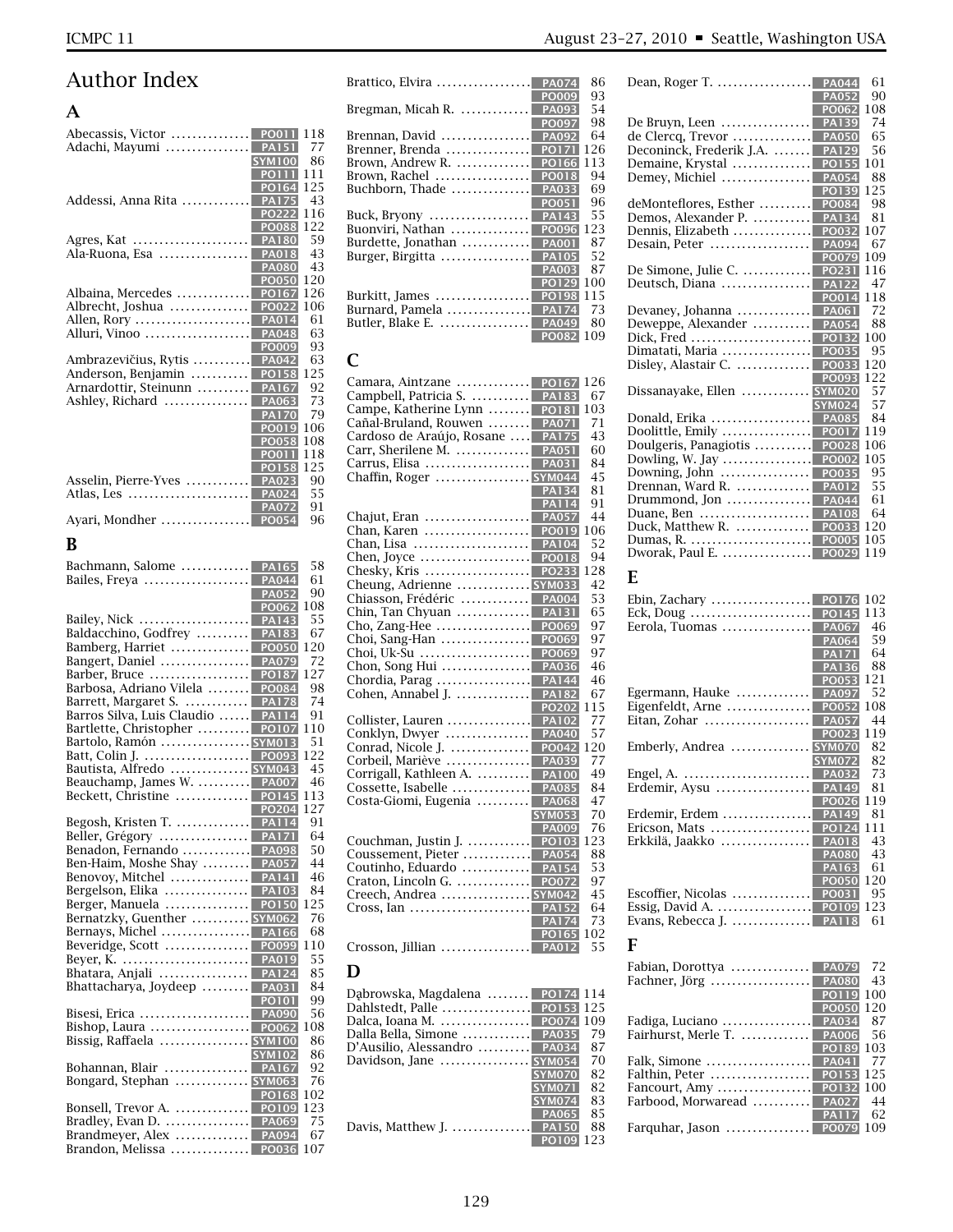| <b>SYM070</b><br>Faulkner, Robert                     | 82  |
|-------------------------------------------------------|-----|
| <b>SYM071</b>                                         | 82  |
| <b>SYM074</b>                                         | 83  |
| Featherstone, Cara R.<br><b>PA091</b>                 | 78  |
| Ferrari, Laura<br><b>PO088</b>                        | 122 |
| Fitch, W. Tecumseh  SYM011                            | 51  |
| Flossmann, Sebastian<br><b>PA017</b>                  | 90  |
| Folland, Nicole A.<br><b>PA049</b>                    | 80  |
| Fornari Novo Júnior, J.E.<br><b>PA158</b>             | 58  |
| Fourcin, Adrian<br><b>PA121</b>                       | 60  |
| Franek, Marek<br>PO217                                | 115 |
| Frankenberg, Emily<br>PO168                           | 102 |
| French, Tara<br><b>PA065</b>                          | 85  |
| Friedrich, Kamala<br><b>PO168</b>                     | 102 |
| Friendly, Rayna H.<br><b>PA022</b>                    | 80  |
| <b>PO127</b>                                          | 111 |
| Friis-Olivarius, Morten<br><b>PO148</b>               | 101 |
| <b>PO020</b><br>Fujii, Shinya                         | 119 |
| Fujinaga, Ichiro $\dots\dots\dots\dots\dots$<br>PA061 | 72  |
| Fujinami, Tsutomu<br><b>PO135</b>                     | 112 |
| Furuya, Shinichi<br><b>PA12</b>                       | 72  |
|                                                       |     |

## **G**

| Garvin, Laura<br>PO004                                    | 93  |
|-----------------------------------------------------------|-----|
| Garza-Villarreal, Eduardo A.<br><b>PA074</b>              | 86  |
| Gebauer, Line<br><b>PA113</b>                             | 87  |
| POO48                                                     | 96  |
| Gentner, Timothy Q.<br>PO097                              | 98  |
| Georgopoulos, A.P. $\dots\dots\dots\dots$<br><b>PO005</b> | 105 |
| Geringer, John M.<br><b>PO021</b>                         | 94  |
| Gerry, David  SYM033                                      | 42  |
| <b>PA016</b>                                              | 77  |
| Gever, Mor<br><b>PA142</b>                                | 66  |
| Gick, Mary<br><b>PA183</b>                                | 67  |
| Gifford, Toby<br>PO166                                    | 113 |
| Gilbers, Dicky<br><b>PA030</b>                            | 78  |
| <b>PA023</b><br>Gingras, Bruno                            | 90  |
|                                                           | 45  |
| <b>PA114</b>                                              | 91  |
| Gjedde, A.<br><b>PO116</b>                                | 111 |
| Gluschankof, Claudia<br><b>PA175</b>                      | 43  |
| Goebl, Werner<br><b>PA017</b>                             | 90  |
| Gold, Christian<br><b>PA080</b>                           | 43  |
| Goldstein, Hailey<br>PO042                                | 120 |
| Gollhofer, Albert<br><b>PA140</b>                         | 84  |
| PO162                                                     | 113 |
| Gonzalez, Dave<br>PO198                                   | 115 |
| Goodchild, Meghan<br><b>PA023</b>                         | 90  |
| Gouyon, Fabien<br><b>PA021</b>                            | 43  |
| Gradzki, Jillian<br>PO169                                 | 114 |
| Grahn, Jessica A.<br><b>PA013</b>                         | 83  |
| Greasley, Alinka<br><b>PA130</b>                          | 68  |
| Griffiths, Timothy D.<br>PO014                            | 118 |
| Groß, Christine<br><b>PO015</b>                           | 94  |
| Gruber, Lucia<br>PO049                                    | 107 |
| Gruhn, Wilfried<br><b>PA140</b>                           | 84  |
| <b>PO015</b>                                              | 94  |
| PO162                                                     | 113 |
| Gualda, Fernando  SYM080                                  | 66  |
| <b>SYM081</b>                                             | 66  |
| Gudmundsdottir, Helga Rut<br><b>PA096</b>                 | 74  |
| Gütay, Wibke  PA070                                       | 69  |
|                                                           |     |

## **H**

| <b>PO025</b><br>Habibi, Assal                                | 106 |
|--------------------------------------------------------------|-----|
| <b>PO028</b><br>Hadjidimitriou, Stelios                      | 106 |
| Hadiileontiadis, Leontios<br>PO028                           | 106 |
| Hagen, Edward H.  SYM021                                     | 57  |
| Hairston, W. David<br><b>PA001</b>                           | 87  |
| Hajda, John<br><b>PA037</b>                                  | 63  |
| Hale, Rebecca<br><b>PA130</b>                                | 68  |
| Hall, Michael D.<br><b>PA007</b>                             | 46  |
| Hallam, Susan  SYM040                                        | 44  |
| <b>SYM041</b>                                                | 44  |
| Halsband, Ulrike $\dots\dots\dots\dots$ PO015                | 94  |
| <b>PA122</b><br>Hamaoui, Kamil                               | 47  |
| Hamm, Jeffrey P. $\dots\dots\dots\dots\dots$<br><b>PA078</b> | 71  |
| Hammerstein, Peter  SYM021                                   | 57  |
| Hansen, R.H.<br><b>PA019</b>                                 | 55  |
| Hansen, Steve<br>PO198                                       | 115 |
|                                                              |     |

| Harding, Eleanor E.  PA034                                                                                                 |                              | 87         |
|----------------------------------------------------------------------------------------------------------------------------|------------------------------|------------|
|                                                                                                                            |                              | 65         |
| Hawes, Vanessa  SYM080                                                                                                     |                              | 102<br>66  |
|                                                                                                                            | <b>SYM083</b>                | 66         |
| Heaton, Pamela                                                                                                             | PO035                        | 95         |
| Henry, Michele L.                                                                                                          | <b>PO107</b>                 | 110        |
| Henry, Molly J.                                                                                                            | <b>PA002</b>                 | 52         |
| Herb, Ulrike  PO162                                                                                                        |                              | 113        |
| Herzog, Otthein                                                                                                            | <b>PA160</b>                 | 53<br>67   |
| Higuchi, Marcia Kazue Kodama                                                                                               | <b>PA158</b>                 | 58         |
| Himberg, Tommi                                                                                                             | <b>PO040</b>                 | 107        |
| Himonides, Evangelos                                                                                                       | <b>PA038</b>                 | 65         |
|                                                                                                                            | <b>PO090</b>                 | 110        |
| Hiraga, Yuzuru  <br>Hirano, Takeshi                                                                                        | <b>PO141</b><br><b>PA125</b> | 112<br>85  |
|                                                                                                                            | PO012                        | 93         |
| Hirashima, Masaya  PO020                                                                                                   |                              | 119        |
| Ho, Hubert <mark>. PO125</mark>                                                                                            |                              | 124        |
| Hodges, Donald                                                                                                             | <b>PA001</b>                 | 87         |
| Hofmann-Engl, Ludger<br>Hoftman, Moran                                                                                     | PO199<br><b>PA142</b>        | 127<br>66  |
| Hollinger, Avrum                                                                                                           | PO018                        | 94         |
| Hong, Sujin                                                                                                                | <b>PO069</b>                 | 97         |
| Honing, Henkjan  SYM031                                                                                                    |                              | 42         |
| Hopper, Patricia                                                                                                           | PO149                        | 113        |
| Horabik, Joanna                                                                                                            | <b>PA161</b>                 | 59         |
| Horner, Andrew B.<br>Hove, Michael J.                                                                                      | <b>PA007</b><br><b>PA129</b> | 46<br>56   |
| Hsieh, I-Hui                                                                                                               | PO016                        | 106        |
| Huovinen, Erkki                                                                                                            | <b>PA058</b>                 | 63         |
|                                                                                                                            | <b>PO081</b>                 | 98         |
| Huron, David                                                                                                               | <b>PA025</b>                 | 42         |
|                                                                                                                            | <b>PA144</b><br>PA148        | 46<br>48   |
|                                                                                                                            | <b>PA083</b>                 | 54         |
|                                                                                                                            | <b>SYM023</b>                | 57         |
|                                                                                                                            | <b>PA102</b>                 | 77         |
|                                                                                                                            |                              |            |
|                                                                                                                            | <b>PA150</b>                 | 88         |
|                                                                                                                            | <b>PO022</b>                 | 106<br>115 |
|                                                                                                                            | PO193<br><b>PO059</b>        | 121        |
|                                                                                                                            | PO056                        | 121        |
|                                                                                                                            |                              |            |
| Husein, Isba<br>I                                                                                                          |                              |            |
|                                                                                                                            | <b>PA103</b>                 | 84         |
|                                                                                                                            | <b>PO044</b><br><b>PO007</b> | 107<br>118 |
|                                                                                                                            | <b>PO110</b>                 | 99         |
|                                                                                                                            |                              | 51         |
| Idsardi, William  <br>Ilari, Beatriz   <br>Isobe, Jiro <mark>.</mark><br>Iversen, John R.  SYM014                          | <b>PA093</b>                 | 54         |
|                                                                                                                            | <b>PA053</b>                 | 83<br>111  |
|                                                                                                                            |                              | 105        |
| Iwanaga, Makoto  PO013                                                                                                     |                              |            |
| J                                                                                                                          |                              |            |
| Jääskeläinen, Iiro                                                                                                         | PO009                        | 93         |
| James, Mirjam                                                                                                              | <b>PO136</b>                 | 124        |
| Janata, Petr                                                                                                               | <b>PA006</b>                 | 56<br>54   |
| Jao, R. Joanne  <br>Jeon, Hyeon-Ae                                                                                         | <b>PA093</b><br>PO069        | 97         |
|                                                                                                                            | <b>PA102</b>                 | 77         |
|                                                                                                                            | <b>PA015</b>                 | 80         |
|                                                                                                                            | <b>PO130</b>                 | 112        |
|                                                                                                                            | <b>PA179</b><br><b>PO118</b> | 71<br>124  |
| Johnson, Randolph<br>Jones, Katherine  <br>Jono, Yutaka  <br>Jordan, Anne-Katrin  <br>Josephson, Jenifer  <br>Joshi, Tanvi | <b>PA068</b>                 | 47         |
|                                                                                                                            |                              | 118        |
|                                                                                                                            |                              | 60         |
|                                                                                                                            |                              |            |
|                                                                                                                            |                              | 55         |
|                                                                                                                            |                              | 59         |
|                                                                                                                            | <b>PO010</b>                 | 105        |
| Judde, Sarah  PA156<br>K<br>Kantor-Martynuska, Joanna  PA161                                                               | <b>PO174</b><br><b>PA135</b> | 114<br>88  |

|                                                | 69<br><b>PA010</b>    |
|------------------------------------------------|-----------------------|
|                                                | 78<br><b>PA123</b>    |
|                                                | 78<br><b>PA082</b>    |
|                                                | 94<br>PO024           |
|                                                | 103<br>PO189          |
|                                                | 121<br>PO067          |
| Kendall, Roger A.                              | <b>PA116</b><br>49    |
| Kettner, Sarah                                 | 52<br><b>PA153</b>    |
| Keysers, C.                                    | 73<br><b>PA032</b>    |
| Kim, Ji Chul                                   | <b>PO085</b><br>109   |
| Kim, Jin Hyun                                  | 125<br>PO139          |
| Kim, Jung Nyo $\dots\dots\dots\dots\dots\dots$ | <b>PO058</b><br>108   |
| Kim, Young-Bo                                  | PO069<br>97           |
|                                                | <b>PA072</b><br>91    |
| King, Brian                                    | 85                    |
| Kinoshita, Hiroshi                             | <b>PA088</b>          |
|                                                | <b>PA125</b><br>85    |
|                                                | <b>PO012</b><br>93    |
|                                                | <b>PO151</b><br>101   |
| Kirk, Ian J.                                   | 71<br><b>PA078</b>    |
| Kirschner, Sebastian                           | <b>PA032</b><br>73    |
|                                                | <b>PO007</b><br>118   |
| Kleinerman, Kay                                | 48<br>WK <sub>1</sub> |
|                                                | PO202<br>115          |
| Knigge, Jens                                   | 71<br><b>PA179</b>    |
| Knight, Sarah                                  | PO165<br>102          |
| Knox, Don                                      | PO099<br>110          |
| Koelsch, Stefan                                | 84<br><b>PA031</b>    |
|                                                | 87<br>PA034           |
|                                                | <b>PA032</b><br>73    |
| Kopiez, Reinhard                               | <b>PA110</b><br>43    |
|                                                | <b>PO140</b><br>101   |
|                                                | 116<br>PO219          |
|                                                | 127<br><b>PO220</b>   |
| Krantz, Göran                                  | 111<br><b>PO124</b>   |
| Kraus, Nina                                    | PA063<br>73           |
|                                                | 118<br><b>PO011</b>   |
| Kreutz, Gunter                                 | 69<br><b>PA070</b>    |
|                                                | <b>SYM051</b><br>70   |
|                                                | <b>SYM063</b><br>76   |
|                                                | 102<br><b>PO168</b>   |
|                                                | 111<br>PO124          |
| Krumhansl, Carol Lynne                         | 59<br><b>PA169</b>    |
|                                                | 109<br><b>PO074</b>   |
| Kudo, Kazutoshi                                | <b>PO012</b><br>93    |
|                                                | <b>PO020</b><br>119   |
| Kullich, Werner  SYM062                        | 76                    |
| POI<br>Kuwano, Sonoko                          | 102                   |
|                                                |                       |

## **L**

|                                                        | 115 |
|--------------------------------------------------------|-----|
| Lagarrigue, Clément  PA004                             | 53  |
| LaGasse, A. Blythe  SYM052                             | 70  |
| Lamont, Alexandra<br><b>PA130</b>                      | 68  |
| <b>SYM064</b>                                          | 76  |
| <b>SYM090</b>                                          | 89  |
| PO038                                                  | 95  |
| Lane, Jeremy S. $\dots$<br><b>PO137</b>                | 101 |
| <b>PO122</b>                                           | 124 |
|                                                        | 47  |
| PO214                                                  | 127 |
| Lantos, Geoffrey P.<br><b>PO072</b>                    | 97  |
| Lapp, Sara<br><b>PO118</b>                             | 124 |
| PO054<br>Lartillot, Olivier                            | 96  |
| PO053                                                  | 121 |
| Laukka, Petri<br><b>PA171</b>                          | 64  |
| Layman, Shannon $\dots\dots\dots\dots$<br><b>PO002</b> | 105 |
| Lee, Eun-Jeong<br><b>PO101</b>                         | 99  |
| Lee, Kyung Myun<br>PA063                               | 73  |
| Lehmann, Andreas C.<br><b>PA179</b>                    | 71  |
| PO140                                                  | 101 |
| Lehmann, Marco<br><b>PA110</b>                         | 43  |
| PO219                                                  | 116 |
| Leite, João Pereira<br><b>PA158</b>                    | 58  |
| Leman, Marc<br><b>PA021</b>                            | 43  |
| <b>PA139</b>                                           | 74  |
| <b>PA054</b>                                           | 88  |
| PO139                                                  | 125 |
| Leslie, Grace<br><b>PA147</b>                          | 75  |
|                                                        |     |

Keller, Peter E. .................. **PA006** <sup>56</sup>

**PA129** <sup>56</sup>

Kato, Tohru ..................... **PO173** <sup>102</sup> Katz, Alexandra ................ **PO023** <sup>119</sup> Kawase, Satoshi ................ **PO066** <sup>108</sup>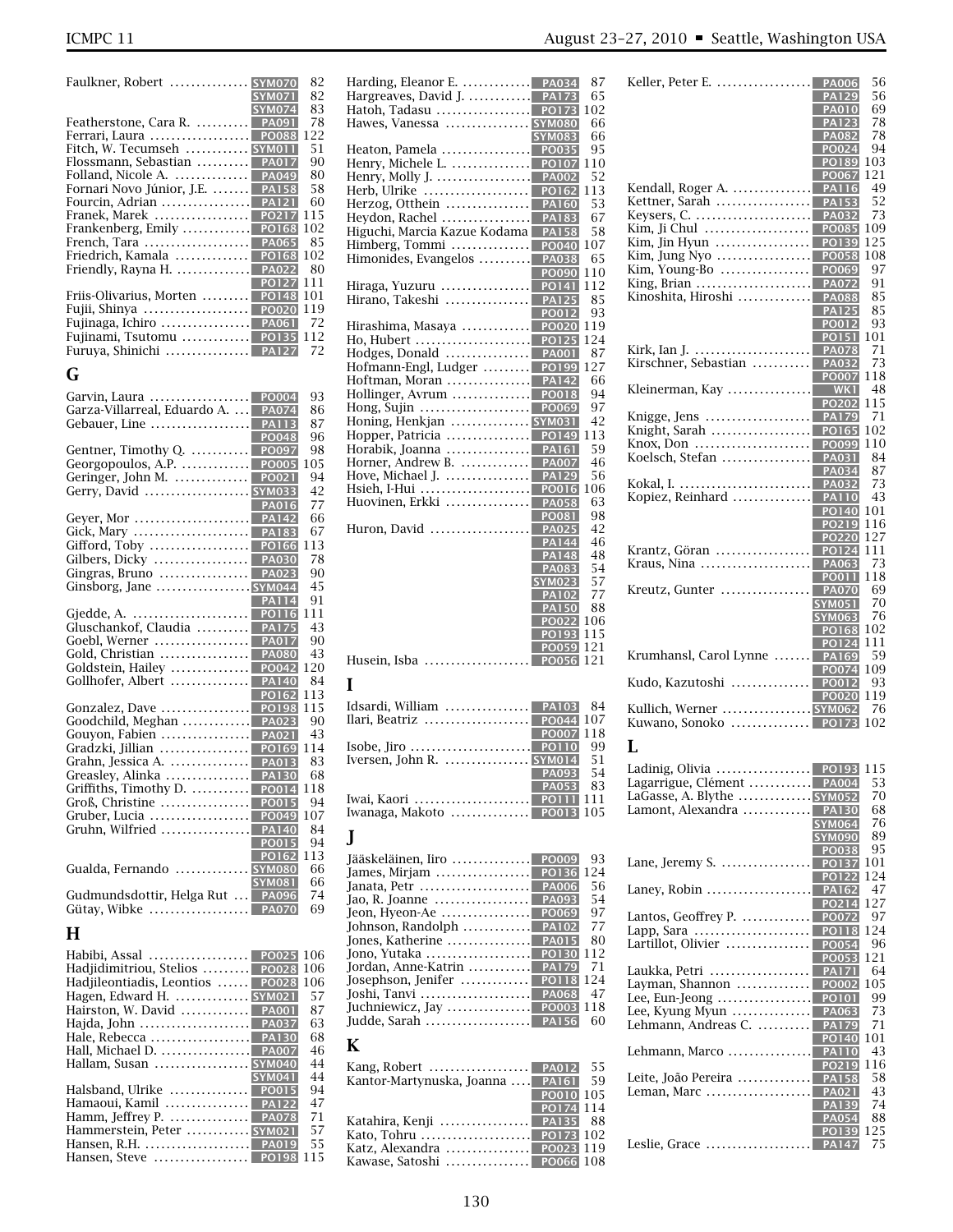| Leuthold, A.C.             | <b>PO005</b> | 105 |
|----------------------------|--------------|-----|
| Levitin, Daniel J.         | <b>PA077</b> | 71  |
|                            | <b>PA126</b> | 85  |
|                            | <b>PA073</b> | 91  |
|                            | <b>PO074</b> | 109 |
|                            |              | 55  |
| Lim, Vanessa K.            | <b>PA078</b> | 71  |
| Lindborg, PerMagnus  PA066 |              | 63  |
| Lipscomb, Scott D.         | <b>PA058</b> | 63  |
|                            | <b>PO118</b> | 124 |
| Lisboa, Tânia  SYM080      |              | 66  |
|                            | <b>PA114</b> | 91  |
| Liu, Fang                  | <b>PA121</b> | 60  |
| Livingstone, Steven R.     | <b>PA159</b> | 59  |
| Lock, Gerhard              | PO138        | 112 |
| Loehr, Janeen              | <b>PA159</b> | 59  |
|                            | <b>PA029</b> | 79  |
|                            |              | 78  |
|                            | <b>PA008</b> | 79  |
|                            | <b>PA015</b> | 80  |
| Löytynoja, Katja  SYM091   |              | 89  |
| Luck, Geoff                | <b>PA105</b> | 52  |
|                            | <b>PA137</b> | 68  |
|                            | <b>PA003</b> | 87  |
|                            | PO129        | 100 |
| Lundell, Dee               | <b>PO118</b> | 124 |
| Lyons, James               | <b>PO198</b> | 115 |
|                            |              |     |

## **M**

| <b>SYM061</b><br><b>PA065</b><br><b>PA128</b><br>PO099<br><b>PO231</b><br>MacGregor, Lucy J.<br><b>PA091</b><br>MacLeod, Rebecca B.<br><b>PO021</b><br>Mahar, Doug<br><b>PA089</b><br><b>PO200</b><br>Maida, Anthony S.<br>PO055<br>Maksimowski, Michael<br><b>PA172</b><br>Maldjian, Joseph<br><b>PA001</b><br>Mantell, James T.<br><b>PA081</b><br>Marco, David J.T.<br><b>PA047</b><br>Marcus, Gary<br><b>PA027</b><br>Margulis, Elizabeth Hellmuth<br><b>PA043</b><br>Marsh, Kerry L.<br><b>PA134</b><br>Marshall, Christopher<br>PO038<br>Matsuda, Kumi<br><b>PO111</b><br>Matsumura, Kohei<br>PO135<br>Mavromatis, Panayotis<br><b>PA027</b><br><b>PA028</b><br><b>PA109</b><br>Maxwell, James B.<br>PO052<br><b>PO171</b><br>May, Lissa F.<br>Mazo, Margarita<br><b>PA084</b><br>Mazzola, Guerino<br><b>PA058</b><br>McAdams, Stephen<br><b>PA141</b><br><b>PA036</b><br><b>PA097</b><br><b>PA004</b><br><b>PA023</b><br><b>PA060</b><br>McAuley, J. Devin $\dots\dots\dots\dots$<br><b>PA002</b><br>McDonald, Claire<br>PO014<br>McIntosh, Jonathan  SYM070<br><b>SYM073</b><br>McLachlan, Neil<br><b>PA168</b><br><b>PA047</b><br>Meighan, Colleen<br>PO169<br>Memar Ardestani, Golazin<br><b>PO183</b><br>Merchant, Hugo  SYM013<br>Michaelsen, Garrett  <br><b>PO027</b><br>Milne, Andrew J.  <br><b>PA162</b><br><b>PO180</b><br>PO214<br>Minkner, Cornelia  PO162<br>Mitchell, Helen F.  PA128 | MacDonald, Raymond  SYM051 | 70        |
|-------------------------------------------------------------------------------------------------------------------------------------------------------------------------------------------------------------------------------------------------------------------------------------------------------------------------------------------------------------------------------------------------------------------------------------------------------------------------------------------------------------------------------------------------------------------------------------------------------------------------------------------------------------------------------------------------------------------------------------------------------------------------------------------------------------------------------------------------------------------------------------------------------------------------------------------------------------------------------------------------------------------------------------------------------------------------------------------------------------------------------------------------------------------------------------------------------------------------------------------------------------------------------------------------------------------------------------------------------------------------------------------------------------|----------------------------|-----------|
|                                                                                                                                                                                                                                                                                                                                                                                                                                                                                                                                                                                                                                                                                                                                                                                                                                                                                                                                                                                                                                                                                                                                                                                                                                                                                                                                                                                                             |                            | 76        |
|                                                                                                                                                                                                                                                                                                                                                                                                                                                                                                                                                                                                                                                                                                                                                                                                                                                                                                                                                                                                                                                                                                                                                                                                                                                                                                                                                                                                             |                            | 85        |
|                                                                                                                                                                                                                                                                                                                                                                                                                                                                                                                                                                                                                                                                                                                                                                                                                                                                                                                                                                                                                                                                                                                                                                                                                                                                                                                                                                                                             |                            | 90        |
|                                                                                                                                                                                                                                                                                                                                                                                                                                                                                                                                                                                                                                                                                                                                                                                                                                                                                                                                                                                                                                                                                                                                                                                                                                                                                                                                                                                                             |                            | 110       |
|                                                                                                                                                                                                                                                                                                                                                                                                                                                                                                                                                                                                                                                                                                                                                                                                                                                                                                                                                                                                                                                                                                                                                                                                                                                                                                                                                                                                             |                            | 116       |
|                                                                                                                                                                                                                                                                                                                                                                                                                                                                                                                                                                                                                                                                                                                                                                                                                                                                                                                                                                                                                                                                                                                                                                                                                                                                                                                                                                                                             |                            | 78        |
|                                                                                                                                                                                                                                                                                                                                                                                                                                                                                                                                                                                                                                                                                                                                                                                                                                                                                                                                                                                                                                                                                                                                                                                                                                                                                                                                                                                                             |                            | 94        |
|                                                                                                                                                                                                                                                                                                                                                                                                                                                                                                                                                                                                                                                                                                                                                                                                                                                                                                                                                                                                                                                                                                                                                                                                                                                                                                                                                                                                             |                            | 70        |
|                                                                                                                                                                                                                                                                                                                                                                                                                                                                                                                                                                                                                                                                                                                                                                                                                                                                                                                                                                                                                                                                                                                                                                                                                                                                                                                                                                                                             |                            | 103       |
|                                                                                                                                                                                                                                                                                                                                                                                                                                                                                                                                                                                                                                                                                                                                                                                                                                                                                                                                                                                                                                                                                                                                                                                                                                                                                                                                                                                                             |                            | 108       |
|                                                                                                                                                                                                                                                                                                                                                                                                                                                                                                                                                                                                                                                                                                                                                                                                                                                                                                                                                                                                                                                                                                                                                                                                                                                                                                                                                                                                             |                            | 75        |
|                                                                                                                                                                                                                                                                                                                                                                                                                                                                                                                                                                                                                                                                                                                                                                                                                                                                                                                                                                                                                                                                                                                                                                                                                                                                                                                                                                                                             |                            | 87        |
|                                                                                                                                                                                                                                                                                                                                                                                                                                                                                                                                                                                                                                                                                                                                                                                                                                                                                                                                                                                                                                                                                                                                                                                                                                                                                                                                                                                                             |                            | 74        |
|                                                                                                                                                                                                                                                                                                                                                                                                                                                                                                                                                                                                                                                                                                                                                                                                                                                                                                                                                                                                                                                                                                                                                                                                                                                                                                                                                                                                             |                            | 75        |
|                                                                                                                                                                                                                                                                                                                                                                                                                                                                                                                                                                                                                                                                                                                                                                                                                                                                                                                                                                                                                                                                                                                                                                                                                                                                                                                                                                                                             |                            | 44        |
|                                                                                                                                                                                                                                                                                                                                                                                                                                                                                                                                                                                                                                                                                                                                                                                                                                                                                                                                                                                                                                                                                                                                                                                                                                                                                                                                                                                                             |                            | 73        |
|                                                                                                                                                                                                                                                                                                                                                                                                                                                                                                                                                                                                                                                                                                                                                                                                                                                                                                                                                                                                                                                                                                                                                                                                                                                                                                                                                                                                             |                            | 81        |
|                                                                                                                                                                                                                                                                                                                                                                                                                                                                                                                                                                                                                                                                                                                                                                                                                                                                                                                                                                                                                                                                                                                                                                                                                                                                                                                                                                                                             |                            | 95        |
|                                                                                                                                                                                                                                                                                                                                                                                                                                                                                                                                                                                                                                                                                                                                                                                                                                                                                                                                                                                                                                                                                                                                                                                                                                                                                                                                                                                                             |                            |           |
|                                                                                                                                                                                                                                                                                                                                                                                                                                                                                                                                                                                                                                                                                                                                                                                                                                                                                                                                                                                                                                                                                                                                                                                                                                                                                                                                                                                                             |                            | 111       |
|                                                                                                                                                                                                                                                                                                                                                                                                                                                                                                                                                                                                                                                                                                                                                                                                                                                                                                                                                                                                                                                                                                                                                                                                                                                                                                                                                                                                             |                            | 112       |
|                                                                                                                                                                                                                                                                                                                                                                                                                                                                                                                                                                                                                                                                                                                                                                                                                                                                                                                                                                                                                                                                                                                                                                                                                                                                                                                                                                                                             |                            | 44        |
|                                                                                                                                                                                                                                                                                                                                                                                                                                                                                                                                                                                                                                                                                                                                                                                                                                                                                                                                                                                                                                                                                                                                                                                                                                                                                                                                                                                                             |                            | 64        |
|                                                                                                                                                                                                                                                                                                                                                                                                                                                                                                                                                                                                                                                                                                                                                                                                                                                                                                                                                                                                                                                                                                                                                                                                                                                                                                                                                                                                             |                            | 80        |
|                                                                                                                                                                                                                                                                                                                                                                                                                                                                                                                                                                                                                                                                                                                                                                                                                                                                                                                                                                                                                                                                                                                                                                                                                                                                                                                                                                                                             |                            | 108       |
|                                                                                                                                                                                                                                                                                                                                                                                                                                                                                                                                                                                                                                                                                                                                                                                                                                                                                                                                                                                                                                                                                                                                                                                                                                                                                                                                                                                                             |                            | 126       |
|                                                                                                                                                                                                                                                                                                                                                                                                                                                                                                                                                                                                                                                                                                                                                                                                                                                                                                                                                                                                                                                                                                                                                                                                                                                                                                                                                                                                             |                            | 49        |
|                                                                                                                                                                                                                                                                                                                                                                                                                                                                                                                                                                                                                                                                                                                                                                                                                                                                                                                                                                                                                                                                                                                                                                                                                                                                                                                                                                                                             |                            | 63        |
|                                                                                                                                                                                                                                                                                                                                                                                                                                                                                                                                                                                                                                                                                                                                                                                                                                                                                                                                                                                                                                                                                                                                                                                                                                                                                                                                                                                                             |                            | 46        |
|                                                                                                                                                                                                                                                                                                                                                                                                                                                                                                                                                                                                                                                                                                                                                                                                                                                                                                                                                                                                                                                                                                                                                                                                                                                                                                                                                                                                             |                            | 46        |
|                                                                                                                                                                                                                                                                                                                                                                                                                                                                                                                                                                                                                                                                                                                                                                                                                                                                                                                                                                                                                                                                                                                                                                                                                                                                                                                                                                                                             |                            | 52        |
|                                                                                                                                                                                                                                                                                                                                                                                                                                                                                                                                                                                                                                                                                                                                                                                                                                                                                                                                                                                                                                                                                                                                                                                                                                                                                                                                                                                                             |                            | 53        |
|                                                                                                                                                                                                                                                                                                                                                                                                                                                                                                                                                                                                                                                                                                                                                                                                                                                                                                                                                                                                                                                                                                                                                                                                                                                                                                                                                                                                             |                            | 90        |
|                                                                                                                                                                                                                                                                                                                                                                                                                                                                                                                                                                                                                                                                                                                                                                                                                                                                                                                                                                                                                                                                                                                                                                                                                                                                                                                                                                                                             |                            | 91        |
|                                                                                                                                                                                                                                                                                                                                                                                                                                                                                                                                                                                                                                                                                                                                                                                                                                                                                                                                                                                                                                                                                                                                                                                                                                                                                                                                                                                                             |                            | 52        |
|                                                                                                                                                                                                                                                                                                                                                                                                                                                                                                                                                                                                                                                                                                                                                                                                                                                                                                                                                                                                                                                                                                                                                                                                                                                                                                                                                                                                             |                            | 118       |
|                                                                                                                                                                                                                                                                                                                                                                                                                                                                                                                                                                                                                                                                                                                                                                                                                                                                                                                                                                                                                                                                                                                                                                                                                                                                                                                                                                                                             |                            | 82        |
|                                                                                                                                                                                                                                                                                                                                                                                                                                                                                                                                                                                                                                                                                                                                                                                                                                                                                                                                                                                                                                                                                                                                                                                                                                                                                                                                                                                                             |                            | 83        |
|                                                                                                                                                                                                                                                                                                                                                                                                                                                                                                                                                                                                                                                                                                                                                                                                                                                                                                                                                                                                                                                                                                                                                                                                                                                                                                                                                                                                             |                            | 72        |
|                                                                                                                                                                                                                                                                                                                                                                                                                                                                                                                                                                                                                                                                                                                                                                                                                                                                                                                                                                                                                                                                                                                                                                                                                                                                                                                                                                                                             |                            | 75        |
|                                                                                                                                                                                                                                                                                                                                                                                                                                                                                                                                                                                                                                                                                                                                                                                                                                                                                                                                                                                                                                                                                                                                                                                                                                                                                                                                                                                                             |                            | 114       |
|                                                                                                                                                                                                                                                                                                                                                                                                                                                                                                                                                                                                                                                                                                                                                                                                                                                                                                                                                                                                                                                                                                                                                                                                                                                                                                                                                                                                             |                            | 103       |
|                                                                                                                                                                                                                                                                                                                                                                                                                                                                                                                                                                                                                                                                                                                                                                                                                                                                                                                                                                                                                                                                                                                                                                                                                                                                                                                                                                                                             |                            | 51        |
|                                                                                                                                                                                                                                                                                                                                                                                                                                                                                                                                                                                                                                                                                                                                                                                                                                                                                                                                                                                                                                                                                                                                                                                                                                                                                                                                                                                                             |                            | 95        |
|                                                                                                                                                                                                                                                                                                                                                                                                                                                                                                                                                                                                                                                                                                                                                                                                                                                                                                                                                                                                                                                                                                                                                                                                                                                                                                                                                                                                             |                            | 47        |
|                                                                                                                                                                                                                                                                                                                                                                                                                                                                                                                                                                                                                                                                                                                                                                                                                                                                                                                                                                                                                                                                                                                                                                                                                                                                                                                                                                                                             |                            | 102       |
|                                                                                                                                                                                                                                                                                                                                                                                                                                                                                                                                                                                                                                                                                                                                                                                                                                                                                                                                                                                                                                                                                                                                                                                                                                                                                                                                                                                                             |                            | 127       |
|                                                                                                                                                                                                                                                                                                                                                                                                                                                                                                                                                                                                                                                                                                                                                                                                                                                                                                                                                                                                                                                                                                                                                                                                                                                                                                                                                                                                             |                            |           |
|                                                                                                                                                                                                                                                                                                                                                                                                                                                                                                                                                                                                                                                                                                                                                                                                                                                                                                                                                                                                                                                                                                                                                                                                                                                                                                                                                                                                             |                            | 113<br>90 |
|                                                                                                                                                                                                                                                                                                                                                                                                                                                                                                                                                                                                                                                                                                                                                                                                                                                                                                                                                                                                                                                                                                                                                                                                                                                                                                                                                                                                             |                            |           |

| Mitchell, Laura A.<br><b>SYM051</b>       | 70 |
|-------------------------------------------|----|
| <b>SYM061</b>                             | 76 |
| <b>PA126</b>                              | 85 |
| PO001                                     | 93 |
| Miyazaki, Ken'ichi<br><b>PO151</b><br>101 |    |
| Moelants, Dirk<br><b>PA011</b>            | 56 |
| <b>PA139</b>                              | 74 |
| <b>PA054</b>                              | 88 |
| 125<br>PO139                              |    |
| <b>PA126</b><br>Mogil, Jeffrey S.         | 85 |
| Mohiyeddini, Changiz<br>PO183<br>103      |    |
| Möhlmann, Daniel<br><b>PA160</b>          | 53 |
| Moore, Jordan<br>110<br><b>PO107</b>      |    |
| Moran, Nikki<br>100<br><b>PO126</b>       |    |
| 107<br><b>PO032</b>                       |    |
| PO013<br>105<br>Mori, Kazuma              |    |
| Morrison, Catriona M.<br><b>PA091</b>     | 78 |
| Morrison, Steven J.<br>116<br>PO234       |    |
| Mortensen, M.V.<br><b>PA019</b>           | 55 |
| 111<br><b>PO116</b>                       |    |
| Moss, Simon<br>121<br><b>PO056</b>        |    |
| Murray, Michael  SYM064                   | 76 |
| Myllykoski, Mikko  SYM100                 | 86 |
| <b>SYM101</b>                             | 86 |
|                                           |    |

# **N**

| Nakahara, Hidehiro  PA125 85        |      |
|-------------------------------------|------|
| Nakamura, Yoshihiko  PO020 119      |      |
| Nakata, Takayuki  PA026             | 49   |
| Namba, Seiichiro  PO173 102         |      |
| Narmour, Eugene  PA181              | -49  |
| Naveda, Luiz  PA021                 | 43   |
|                                     |      |
|                                     |      |
| Nie, Kaibao  PA024                  | - 55 |
| Nielsen, Andreas Højlund  PO148 101 |      |
| Nimmons, Grace Liu  PA012           | 55   |
|                                     |      |

# **O**

| <b>PA088</b><br>Obata, Satoshi                                | 85  |
|---------------------------------------------------------------|-----|
| <b>PA125</b>                                                  | 85  |
| PO065<br>O'Bryan, Jessica                                     | 97  |
| PO035<br>Ockelford, Adam                                      | 95  |
| <b>PO090</b>                                                  | 110 |
| O'Connor, Daniel<br><b>PO187</b>                              | 127 |
| <b>PA164</b><br>Oehler, Michael                               | 47  |
| PO069<br>Ogawa, Seiji                                         | 97  |
| <b>PA141</b><br>Ogg, Mattson $\dots\dots\dots\dots\dots\dots$ | 46  |
| PO027<br>Ohriner, Mitch                                       | 95  |
| Ohsawa, Chie<br><b>PO151</b>                                  | 101 |
| Ohtsuki, Tatsuyuki<br>PO012                                   | 93  |
| Ohzeki, Kana<br><b>PA026</b>                                  | 49  |
| Okino, Shigeki<br><b>PO110</b>                                | 99  |
| Olbertz, Franziska<br>PO049                                   | 107 |
| Olsen, Kirk N.<br><b>PA005</b>                                | 88  |
| <b>PA052</b>                                                  | 90  |
| Østergaard, Leif<br><b>PA074</b>                              | 86  |
| Oura, Yoko<br><b>PO151</b>                                    | 101 |
|                                                               |     |

## **P**

| Paananen, Pirkko A.<br>PA163           | 61  |
|----------------------------------------|-----|
| <b>SYM100</b>                          | 86  |
| <b>SYM103</b>                          | 86  |
| Painsi, Margit<br><b>PA033</b>         | 69  |
| PO051                                  | 96  |
| <b>PO001</b><br>Paisley, Anna M.J.M.   | 93  |
| Palmer, Caroline<br><b>PA159</b>       | 59  |
| <b>PA029</b>                           | 79  |
| <b>PO018</b>                           | 94  |
| Panas, Stavros<br><b>PO028</b>         | 106 |
| Panebianco-Warrens, Clorinda.<br>PO185 | 114 |
| <b>PO028</b><br>Panoulas, Konstantinos | 106 |
| <b>PA038</b><br>Papageorgi, I.         | 65  |
| Parantainen, Heidi<br><b>PO050</b>     | 120 |
| <b>PA129</b><br>Parkinson, Jim         | 56  |
| Parncutt, Richard<br><b>PA153</b>      | 52  |
| <b>PA155</b>                           | 54  |
| <b>PA090</b>                           | 56  |
| Pärtlas, Žanna<br><b>PA042</b>         | 63  |
| Pasquier, Philippe<br><b>PO052</b>     | 108 |
|                                        |     |

| ICMPC 11 | August 23-27, 2010 • Seattle, Washington USA |
|----------|----------------------------------------------|
|          |                                              |

| Patel, Aniruddh D.           | <b>SYM010</b> | 51  |
|------------------------------|---------------|-----|
|                              | <b>SYM014</b> | 51  |
|                              | <b>PA093</b>  | 54  |
|                              | <b>PA121</b>  | 60  |
|                              | <b>PA053</b>  | 83  |
|                              | <b>PO097</b>  | 98  |
| Patterson, Jenny             | PO187         | 127 |
| Paul, Brandon                | <b>PO075</b>  | 122 |
| Pavlakou, Metaxia            | <b>PA059</b>  | 58  |
| Pecenka, Nadine              | <b>PA010</b>  | 69  |
| Penhune, Virginia            | <b>PO018</b>  | 94  |
| Pennycook, Bruce             | PA068         | 47  |
| Peretz, Isabelle             | <b>PA039</b>  | 77  |
| Perreau-Guimaraes, Marcos    | PA167         | 92  |
| Pesonen, Anu-Katriina        | PO037         | 120 |
| Petersen, B.                 | <b>PA019</b>  | 55  |
|                              | PO116         | 111 |
| Petrovic, Milena             | <b>PO226</b>  | 128 |
| Pfordresher, Peter Q.        | <b>PA081</b>  | 74  |
|                              | <b>PA055</b>  | 91  |
|                              | PO103         | 123 |
|                              | <b>PO128</b>  | 124 |
| Philippou, Marianna          | <b>PO114</b>  | 123 |
| Phillips, Michelle           | PO071         | 122 |
| Plantinga, Judy  SYM032      |               | 42  |
| Platz, Friedrich             | <b>PO220</b>  | 127 |
| Plazak, Joseph               | PA148         | 48  |
| Poeppel, David               | <b>PA027</b>  | 44  |
| Porres, Alexandre CANCELLED. | PO076         | 97  |
| Poudrier, Ève                | <b>PO175</b>  | 126 |
|                              |               | 51  |
| Prechtl, Anthony             | <b>PO214</b>  | 127 |
| Presch, Michaela  SYM062     |               | 76  |
| Price, Harry E.              | PO234         | 116 |
| Prince, Jon B.               | <b>PO128</b>  | 124 |
| Pring, Linda                 | <b>PO035</b>  | 95  |
| Punkanen, Marko  PA080       |               | 43  |
|                              |               |     |
|                              |               |     |

# **Q**

| Ouinn, Ian  PA062 48               |  |
|------------------------------------|--|
| Ouintin. Eve-Marie  PA124 85       |  |
| Ouinto. Lena  PA146 53             |  |
| Quiroga Murcia, Cynthia  SYM063 76 |  |
|                                    |  |

# **R**

| Rabinowitch, Tal-Chen      | <b>PA174</b> | 73  |
|----------------------------|--------------|-----|
| Rahn, Jay                  | PO176        | 102 |
| Raju, Marju                | PO064        | 121 |
| Ramachandra, Vijayachandra | PO169        | 114 |
| Randall. Richard           | <b>PA099</b> | 72  |
| Raphael, Christopher       | PO043        | 95  |
| Rathcke, Tamara            | PA041        | 77  |
| Rendall, Drew              | <b>PA022</b> | 80  |
| Repp, Bruno H.             | <b>PA006</b> | 56  |
|                            | <b>PA123</b> | 78  |
| Reuter, Christoph          | <b>PA164</b> | 47  |
| Rickard, Nikki S.          | <b>PA051</b> | 60  |
|                            | <b>PA156</b> | 60  |
|                            | <b>PA131</b> | 65  |
| Rieser, John               | <b>PA149</b> | 81  |
|                            | PO026        | 119 |
| Riggle, Mark S.            | PO221        | 104 |
|                            | <b>PO178</b> | 126 |
| Rinta, T.                  | <b>PA038</b> | 65  |
| Roche, Jennifer M.         | <b>PA007</b> | 46  |
| Rodehorst, Luisa           | PO219        | 116 |
| Roden, Ingo                | <b>PO168</b> | 102 |
| Rohrmeier, Martin          | <b>PA152</b> | 64  |
| Rose, Andrea               | <b>PA183</b> | 67  |
| Ross, Jaan                 | PO064        | 121 |
| Rowe, Victoria C.          | <b>PA173</b> | 65  |
| Rozin, Alexander           | <b>PA132</b> | 54  |
| Rubinstein, Jay T.         | <b>PA012</b> | 55  |
|                            | <b>PA024</b> | 55  |
| Russo, Frank A.            | <b>PA104</b> | 52  |
|                            | <b>PA182</b> | 67  |
|                            | <b>PA172</b> | 75  |
|                            |              |     |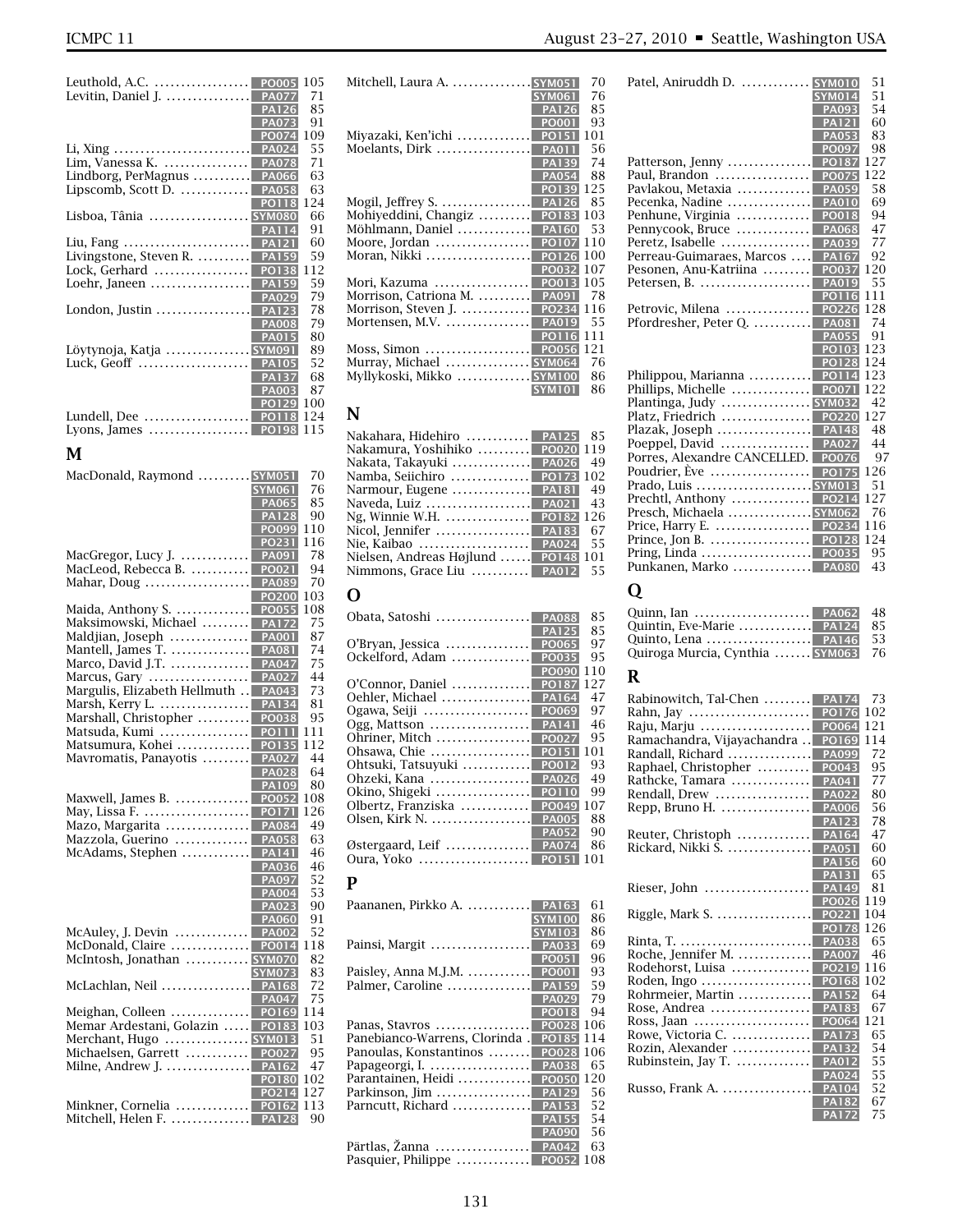| S                                                               |                              |            |
|-----------------------------------------------------------------|------------------------------|------------|
| Saarikallio, Suvi                                               | <b>PA105</b>                 | 52         |
|                                                                 | PA163<br><b>PA003</b>        | 61<br>87   |
|                                                                 | <b>SYM090</b>                | 89         |
|                                                                 | <b>SYM091</b><br>PO129       | 89<br>100  |
| Saberi, Kourosh                                                 | PO016                        | 106        |
| Sadakata, Makiko  PA094                                         |                              | 67         |
| Saffran, Jenny                                                  | <b>PO079</b><br><b>PO036</b> | 109<br>107 |
| Sammler, Daniela                                                | <b>PA034</b>                 | 87         |
| Sams, Mikko<br>Sato, Noriko                                     | PO009<br><b>PO110</b>        | 93<br>99   |
| Saunders, J.                                                    | <b>PA038</b>                 | 65         |
| Schachner, Adena<br>Schaefer, Rebecca S.                        | <b>PO004</b><br><b>PO079</b> | 93<br>109  |
| Schäfer, Thomas                                                 | PO150                        | 125        |
| Schellenberg, E. Glenn                                          | <b>PA107</b><br><b>PA115</b> | 48<br>62   |
|                                                                 | PO194                        | 103        |
| Schenk, Kathryn                                                 | PO193<br><b>PA089</b>        | 115<br>70  |
|                                                                 | <b>PO200</b>                 | 103        |
| Schirmer, Annett<br>Schlaug, Gottfried                          | <b>PO031</b><br>Open         | 95<br>42   |
| Schlegel, Amanda L.                                             | <b>PO137</b>                 | 101        |
| Schmidt, Sebastian<br>Schmuckler, Mark A.                       | <b>PO060</b>                 | 97<br>120  |
| Schröder, Tim                                                   | PO047<br><b>PA082</b>        | 78         |
| Schubert, Emery                                                 | <b>PA159</b>                 | 59         |
| Schubert, Peter                                                 | <b>PA079</b><br><b>PA061</b> | 72<br>72   |
| Schuit, Dirk                                                    | <b>PA013</b>                 | 83         |
| Schultz, Ben<br>Schulz, Irena  SYM014                           | PO024                        | 94<br>51   |
|                                                                 | <b>PA093</b>                 | 54         |
| Schutz, Michael<br>Scripp, Larry                                | PO057<br><b>PO118</b>        | 96<br>124  |
| Sears, David                                                    | <b>PA141</b>                 | 46         |
| Seibert, Christoph<br>Selfridge-Field, Eleanor                  | <b>PO177</b><br><b>PA075</b> | 114<br>91  |
| Seppänen, Miia                                                  | PO037                        | 120        |
| Sethares, William A.<br>Sharon, Rena                            | <b>PA162</b><br>PO084        | 47<br>98   |
| Sharp, David B.                                                 | <b>PA162</b>                 | 47         |
|                                                                 | PO214                        | 127        |
| Shen, Yeshayahu<br>Shevy, Mark $\dots\dots\dots\dots\dots\dots$ | <b>PO023</b><br>PO095        | 119<br>110 |
| Shimozaki, Yuri                                                 | <b>PO141</b>                 | 112        |
| Shoda, Haruka<br>Shvartsman, Michael  PA103                     | PO164                        | 125<br>84  |
| Sienkiewicz, Fred                                               | <b>PO118</b>                 | 124        |
| Silverman, Michael J.<br>Simpson, Jeana                         | <b>PO003</b><br>PO026        | 118<br>119 |
| Skånland, Marie Strand  SYM092                                  |                              | 89         |
| Skoe, Erika  <br>Sloboda, John A.                               | <b>PA063</b><br><b>PO123</b> | 73<br>100  |
| Smith, Bennett                                                  | <b>PA004</b>                 | 53         |
| Smith, Nicholas A.<br>Smukalla, Mario                           | PA049<br><b>PO150</b>        | 80<br>125  |
| Snowdon, Charles T.  SYM012                                     |                              | 51         |
| Soechting, John F.<br>Sohn, Christof                            | <b>PA127</b><br><b>PO101</b> | 72<br>99   |
| Solomon, Jason W.                                               | <b>PA087</b>                 | 68         |
| Sonnadara, Ranil R.  PO198<br>Sowiński, Jakub                   | <b>PA035</b>                 | 115<br>79  |
| Spiro, Neta                                                     | <b>PO165</b>                 | 102        |
| Spychiger, Maria<br>Stadler Elmer, Stefanie                     | PO049<br><b>PA165</b>        | 107<br>58  |
|                                                                 | <b>SYM100</b>                | 86         |
| Stalinski, Stephanie M.  PA115                                  | <b>SYM102</b>                | 86<br>62   |
| Stambaugh, Laura A.                                             | <b>PA176</b>                 | 55         |
| Starr, Arnold                                                   | <b>PO025</b>                 | 106        |
| Stefanucci, Jeanine<br>Stegemann, Thomas  SYM093                | <b>PO057</b>                 | 96<br>89   |
| Stelzer, Johannes                                               | <b>PA006</b>                 | 56         |
| Stephens Himonides, C.  PA038                                   | PO189                        | 103<br>65  |
|                                                                 |                              |            |

| Stevens, Catherine J.  PA120                                | 50<br><b>PA005</b><br>88<br>90<br><b>PA052</b>                  |
|-------------------------------------------------------------|-----------------------------------------------------------------|
| Stewart, Lauren  PA121                                      | PO024<br>94<br>60<br><b>PA177</b><br>60                         |
|                                                             | <b>PO132</b><br>100<br>118<br>PO014                             |
| Stolzenburg, Frieder<br>Strait, Dana L.<br>Stringer, Ron W. | <b>PO070</b><br>109<br>118<br>PO011<br><b>PA077</b><br>71       |
| Sudre, Gustavo<br>Sullivan, Karen                           | <b>PA099</b><br>72<br><b>PA089</b><br>70<br><b>PO200</b><br>103 |
| Swedberg, Olivia  PA138<br>Szyszko, Ewelina  PO010          | 97<br>92<br>58<br>105                                           |
| т                                                           |                                                                 |
| Teie, David  SYM012                                         | 98<br>98<br>51                                                  |
|                                                             | PO230<br>104<br>65                                              |
| Tenkanen, Atte  SYM080                                      | <b>PO089</b><br>98<br>66                                        |
|                                                             | <b>SYM082</b><br>66<br>PO081<br>98<br>111                       |
| Terada, Yoshinori   <br>Terasawa, Hiroko                    | <b>PO111</b><br>92<br><b>PA167</b>                              |
|                                                             | 50                                                              |
| Tervaniemi, Mari  PO037                                     | 120                                                             |
| Thaut, Michael H.  SYM052                                   | 70<br>111                                                       |
| Thingujam, Nutankumar S.  PA171                             | 64                                                              |
| <b>Thompson, Marc R. </b> PA105                             | 52                                                              |
|                                                             | <b>PA137</b><br>68                                              |
|                                                             | <b>PA003</b><br>87<br>PO129<br>100                              |
|                                                             | PO040<br>107                                                    |
| Thompson, William Forde  PA146<br>Tidhar, Dan  PO206        | 53<br>104                                                       |
| Tillmann, Barbara  PA120                                    | 121<br>50                                                       |
|                                                             | PO024<br>94                                                     |
|                                                             | 67<br>123<br><b>PO114</b>                                       |
| Tirovolas, Anna K.  PA077                                   | 71<br><b>PA073</b><br>91                                        |
| Toiviainen, Petri                                           | <b>PA105</b><br>52<br>PA048<br>63                               |
|                                                             | 87<br><b>PA003</b><br><b>Closing</b><br>92                      |
|                                                             | <b>PO009</b><br>93                                              |
|                                                             | 100<br><b>PO129</b>                                             |
| Tomasello, Michael  PO007                                   | 121<br><b>PO053</b><br>118                                      |
| Tonus, Kristen <mark>SYM033</mark>                          | 42                                                              |
| Toukhsati, Samia R.                                         | 121<br>PO056<br><b>PO182</b><br>126                             |
|                                                             | 127<br><b>PO187</b>                                             |
| Trainor, Laurel J.  SYM033                                  | 42<br>49<br>PA100                                               |
|                                                             | <b>PA182</b><br>67                                              |
|                                                             | 77<br><b>PA016</b><br>80<br><b>PA049</b>                        |
|                                                             | <b>PA022</b><br>80                                              |
|                                                             | 109<br><b>PO082</b>                                             |
| Traube, Caroline                                            | 111<br>27<br>53<br><b>PA004</b>                                 |
| Trehub, Sandra E.  SYM032                                   | 68<br>PA166<br>42                                               |
|                                                             | 67<br>PА<br>$\sqrt{182}$<br>77<br><b>PA039</b>                  |
| .<br>Troge, Thomas A.                                       | <b>PO060</b><br>97<br>114<br><b>PO177</b>                       |
| Tsang, Christine D.                                         | 67<br><b>PA182</b><br>120<br>PO042                              |
| Tuft, Samantha<br>.<br>Turner, Robert                       | 52<br><b>PA002</b><br>PO189<br>103                              |
|                                                             |                                                                 |

| Tzanetakis, George  PO083 122                                                                                                                                                                                                                                                                                                                                                                                                                                                                                                                                                                                                                                                                                                                                                                                                                                                                                                                                                                                                                                                                                                  |  |
|--------------------------------------------------------------------------------------------------------------------------------------------------------------------------------------------------------------------------------------------------------------------------------------------------------------------------------------------------------------------------------------------------------------------------------------------------------------------------------------------------------------------------------------------------------------------------------------------------------------------------------------------------------------------------------------------------------------------------------------------------------------------------------------------------------------------------------------------------------------------------------------------------------------------------------------------------------------------------------------------------------------------------------------------------------------------------------------------------------------------------------|--|
| U                                                                                                                                                                                                                                                                                                                                                                                                                                                                                                                                                                                                                                                                                                                                                                                                                                                                                                                                                                                                                                                                                                                              |  |
| 121<br>Unrau, Andrea  SYM033<br>42<br><b>PA016</b>                                                                                                                                                                                                                                                                                                                                                                                                                                                                                                                                                                                                                                                                                                                                                                                                                                                                                                                                                                                                                                                                             |  |
| 77<br>91                                                                                                                                                                                                                                                                                                                                                                                                                                                                                                                                                                                                                                                                                                                                                                                                                                                                                                                                                                                                                                                                                                                       |  |
| V                                                                                                                                                                                                                                                                                                                                                                                                                                                                                                                                                                                                                                                                                                                                                                                                                                                                                                                                                                                                                                                                                                                              |  |
| 43<br>123<br>van der Zwaag, Marjolein D.<br>45<br><b>PA020</b><br>Van Dyck, Edith<br><b>PA054</b><br>88<br>van Eerten, Laura<br><b>PA030</b><br>78<br>van Goethem, Annelies  SYM094<br>89<br>van Kranenburg, Peter<br><b>PO083</b><br>122<br>Vanzella, Patrícia<br>PO194<br>103<br>van Zijl, Anemone G.W.<br><b>PO123</b><br>100<br>Varco, Thomas<br><b>PA055</b><br>91<br><b>PA074</b><br>86<br>Vase, Lene<br>Vassilakis, Pantelis N.<br><b>PA116</b><br>49<br>Vatikiotis-Bateson, Eric<br>PO084<br>98<br>Vempala, Naresh N.<br>108<br><b>PO055</b><br>Verheggen, Gretchen<br>PO026<br>119<br>Verres, Rolf<br><b>PO101</b><br>99<br>Vines, Bradley W. $\dots$<br><b>PO074</b><br>109<br>Vitale, Alessia Rita<br>115<br><b>PO208</b><br>Vogiatzoglou, Angela<br><b>PO090</b><br>110<br>von Hasselbach, Julia<br>84<br><b>PA140</b><br>Vraka, M.<br><b>PA038</b><br>65<br>Vuoskoski, Jonna K.<br>46<br><b>PA067</b><br>59<br>PA064<br>Vurma, Allan<br>53<br><b>PA076</b><br>Vuust, Christian<br><b>PO148</b><br>101<br>Vuust, Peter ………………….  <br><b>PA019</b><br>55<br><b>PA074</b><br>86<br>87<br><b>PA113</b><br>PO048<br>96 |  |
| PO148<br>101<br><b>PO116</b><br>111                                                                                                                                                                                                                                                                                                                                                                                                                                                                                                                                                                                                                                                                                                                                                                                                                                                                                                                                                                                                                                                                                            |  |
| 120                                                                                                                                                                                                                                                                                                                                                                                                                                                                                                                                                                                                                                                                                                                                                                                                                                                                                                                                                                                                                                                                                                                            |  |
| W                                                                                                                                                                                                                                                                                                                                                                                                                                                                                                                                                                                                                                                                                                                                                                                                                                                                                                                                                                                                                                                                                                                              |  |
| Wallentin, Mikkel  PO148<br>101<br>Wanderley, Marcelo M.  PA085<br>84<br><b>PO074</b><br>109<br>Wang, Dennis Ping-Cheng<br>PO218<br>104<br>Warusfel, Olivier<br><b>PA147</b><br>75<br>Waterman, Mitch G.<br><b>PA091</b><br>78<br>Welch, G.F.  <br><b>PA038</b><br>65<br><b>SYM100</b><br>86<br><b>SYM102</b><br>86                                                                                                                                                                                                                                                                                                                                                                                                                                                                                                                                                                                                                                                                                                                                                                                                            |  |
| 110<br>PO090 <br>Werner, Lynne A.<br>123<br><b>PO100</b><br>Westerink, Joyce H.D.M.<br><b>PA020</b><br>45<br>Whiskin, Elaine  SYM033<br>42<br>Widmer, Gerhard<br>90<br><b>PA01</b><br>Wiggins, Geraint A.<br><b>PA145</b><br>75<br>Wild, Jonathan<br><b>PA061</b><br>72<br>Williams, Sean<br><b>PO225</b><br>128<br>Williamson, Victoria J.<br><b>PA177</b><br>60<br>118<br>POO14                                                                                                                                                                                                                                                                                                                                                                                                                                                                                                                                                                                                                                                                                                                                              |  |
| Wilson, Sarah J.<br>75<br><b>PA047</b><br>Wiltermuth, Scott S.<br><b>PA157</b><br>74<br>Wöllner, Clemens<br><b>PA129</b><br>56<br><b>PA071</b><br>71<br>55<br>2<br>Woolhouse, Matthew  PO206<br>104<br>Wu, C. Carolyn<br><b>PA078</b><br>71                                                                                                                                                                                                                                                                                                                                                                                                                                                                                                                                                                                                                                                                                                                                                                                                                                                                                    |  |
| Y                                                                                                                                                                                                                                                                                                                                                                                                                                                                                                                                                                                                                                                                                                                                                                                                                                                                                                                                                                                                                                                                                                                              |  |
| Yamaguchi. Regiane  PO144 113                                                                                                                                                                                                                                                                                                                                                                                                                                                                                                                                                                                                                                                                                                                                                                                                                                                                                                                                                                                                                                                                                                  |  |

| Yamaguchi, Regiane  PO144 113 |          |     |
|-------------------------------|----------|-----|
| Yamasaki, Teruo  PA171 64     |          |     |
|                               | PO104 99 |     |
|                               |          |     |
| Yeary, Mark     PO102   110   |          |     |
|                               |          |     |
|                               |          |     |
|                               |          | -93 |
| Yust. Jason  PA111            |          | 44  |
|                               |          |     |